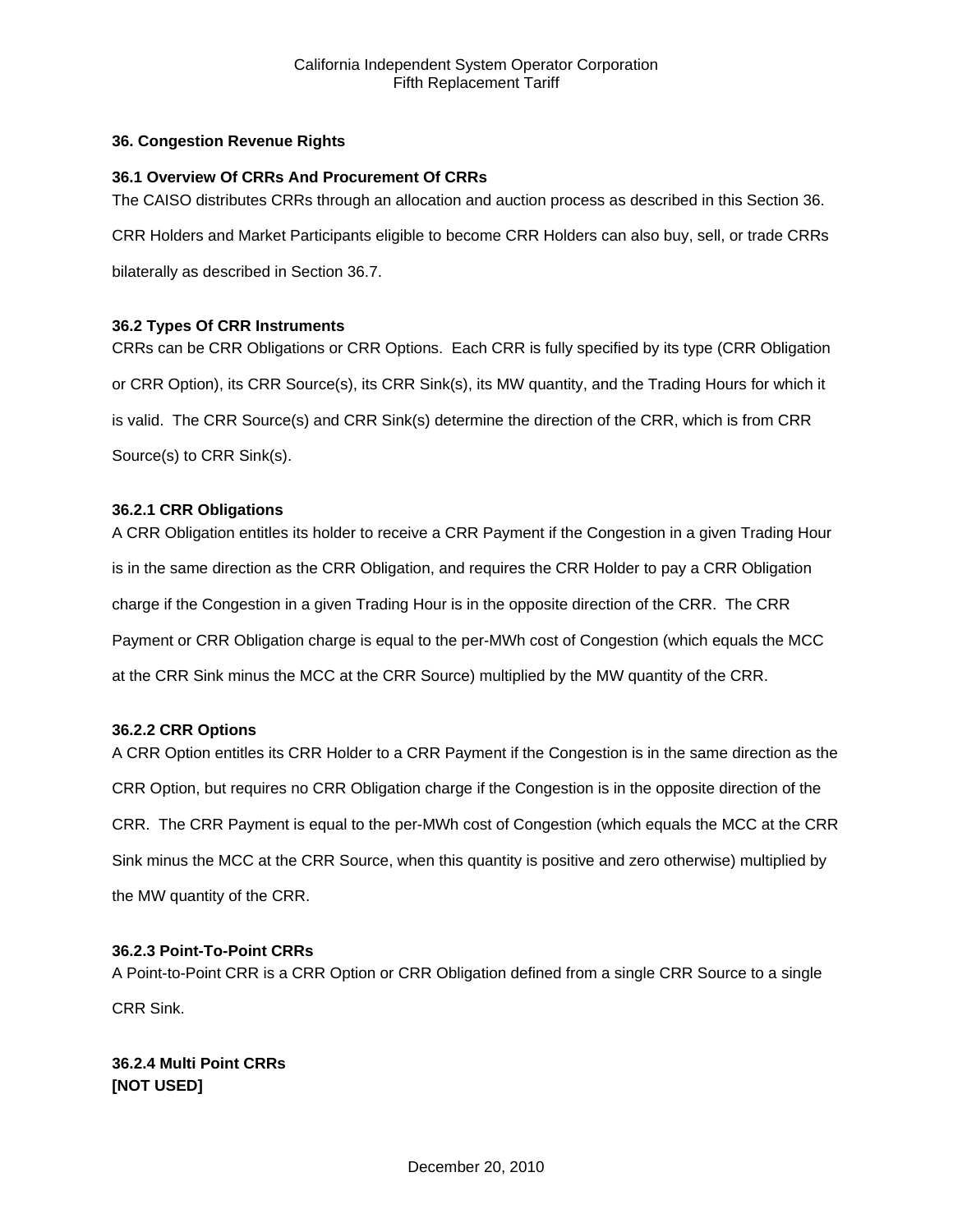# **36.2.5 Monthly CRRs**

Monthly CRRs have a term of one month, are differentiated by time of use periods (on-peak and offpeak), and are available through the monthly CRR Allocation and CRR Auction processes in advance of each month.

# **36.2.6 Seasonal CRRs**

Seasonal CRRs have a term of three months, and are differentiated by the different time of use periods (on-peak and off-peak) for each day within a season. Seasonal CRRs are made available through the annual CRR Allocation and CRR Auction processes conducted each year prior to the year in which the Seasonal CRR applies.

# **36.2.7 Long Term CRRs**

Long Term CRRs have a term of ten years. Long Term CRRs are seasonal and are differentiated by the different time of use periods (on-peak and off-peak) for each day within a season. When Long Term CRRs are nominated and allocated they apply to the same season and time of use period for each year of the ten-year term and represent binding ten-year commitments by the CRR Holders that hold Long Term CRRs. Long Term CRRs are nominated and allocated to LSEs in Tier LT that is one tier in the sequence of tiers in the annual CRR Allocation process. Long Term CRRs are not available through the CRR Auction.

## **36.2.8 Full Funding Of CRRs**

All CRRs will be fully funded; provided however, that full funding of CRRs will be suspended if a System Emergency as described in Section 7.7.4, an Uncontrollable Force as described in Section 14, or a Participating TO's withdrawal of facilities or Entitlements from the CAISO Controlled Grid as described in Section 36.8.7 leaves the CAISO with inadequate revenues.

## **36.3 CRR Specifications**

# **36.3.1 Quantity**

CRRs are distributed and settled in no less than one-thousandth of a MW denomination.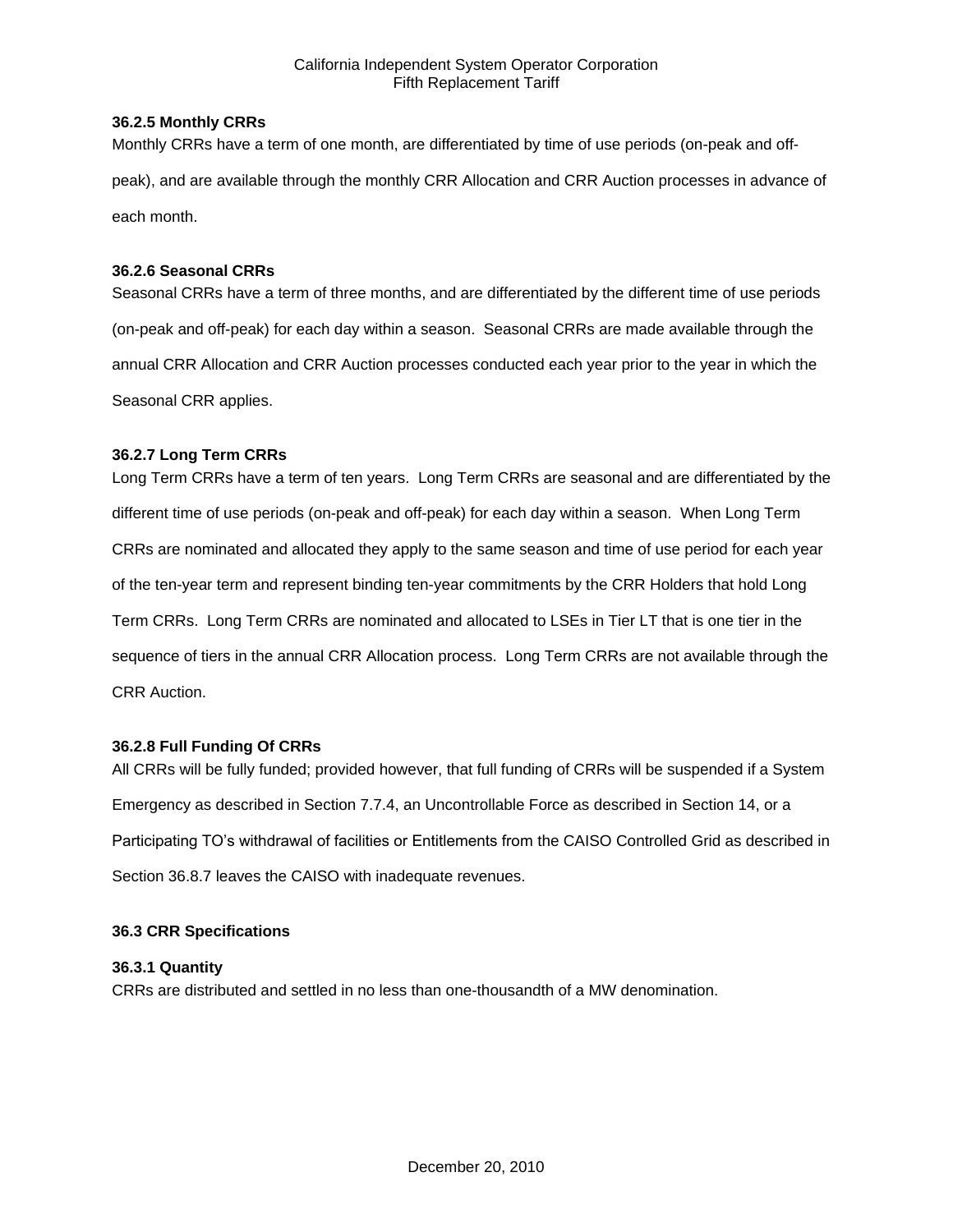# **36.3.2 Term**

CRRs are Monthly CRRs, Seasonal CRRs, Long Term CRRs or Merchant Transmission CRRs. For CRR purposes, the applicable seasons are conventional calendar quarters as defined in the Business Practice Manual.

# **36.3.3 On-Peak And Off-Peak Specifications**

CRRs are defined either for on-peak or off-peak hours as specified by the CAISO in the applicable Business Practice Manuals consistent with the WECC standards at the time of the relevant CRR Allocation or CRR Auction.

# **36.4 FNM For CRR Allocation And CRR Auction**

When the CAISO conducts its CRR Allocation and CRR Auction, the CAISO shall use the most up-to-date DC FNM which is based on the AC FNM used in the Day-Ahead Market. The Seasonal Available CRR Capacity shall be based on the DC FNM, taking into consideration the following, all of which are discussed in the applicable Business Practice Manual: (i) any long-term scheduled transmission Outages, (ii) OTC adjusted for any long-term scheduled derates, and (iii) a downward adjustment due to TOR or ETC as determined by the CAISO. The Monthly Available CRR Capacity shall be based on the DC FNM, taking into consideration: (i) any scheduled transmission Outages known at least thirty (30) days in advance of the start of that month as submitted for approval consistent with the criteria specified in Section 36.4.3, (ii) adjustments to compensate for the expected impact of Outages that are not required to be scheduled thirty (30) days in advance, including unplanned transmission Outages, (iii) adjustments to restore Outages or derates that were applied for use in calculating Seasonal Available CRR Capacity but are not applicable for the current month, (iv) any new transmission facilities added to the CAISO Controlled Grid that were not part of the DC FNM used to determine the prior Seasonal Available CRR Capacity and that have already been placed in-service and energized at the time the CAISO starts the applicable monthly process, (v) OTC adjusted for any scheduled derates or Outages for that month, and (vi) a downward adjustment due to TOR or ETC as determined by the CAISO. For the first monthly CRR Allocation and CRR Auction for CRR Year One, to account for any planned or unplanned Outages that may occur for the first month of CRR Year One, the CAISO will derate all flow limits, including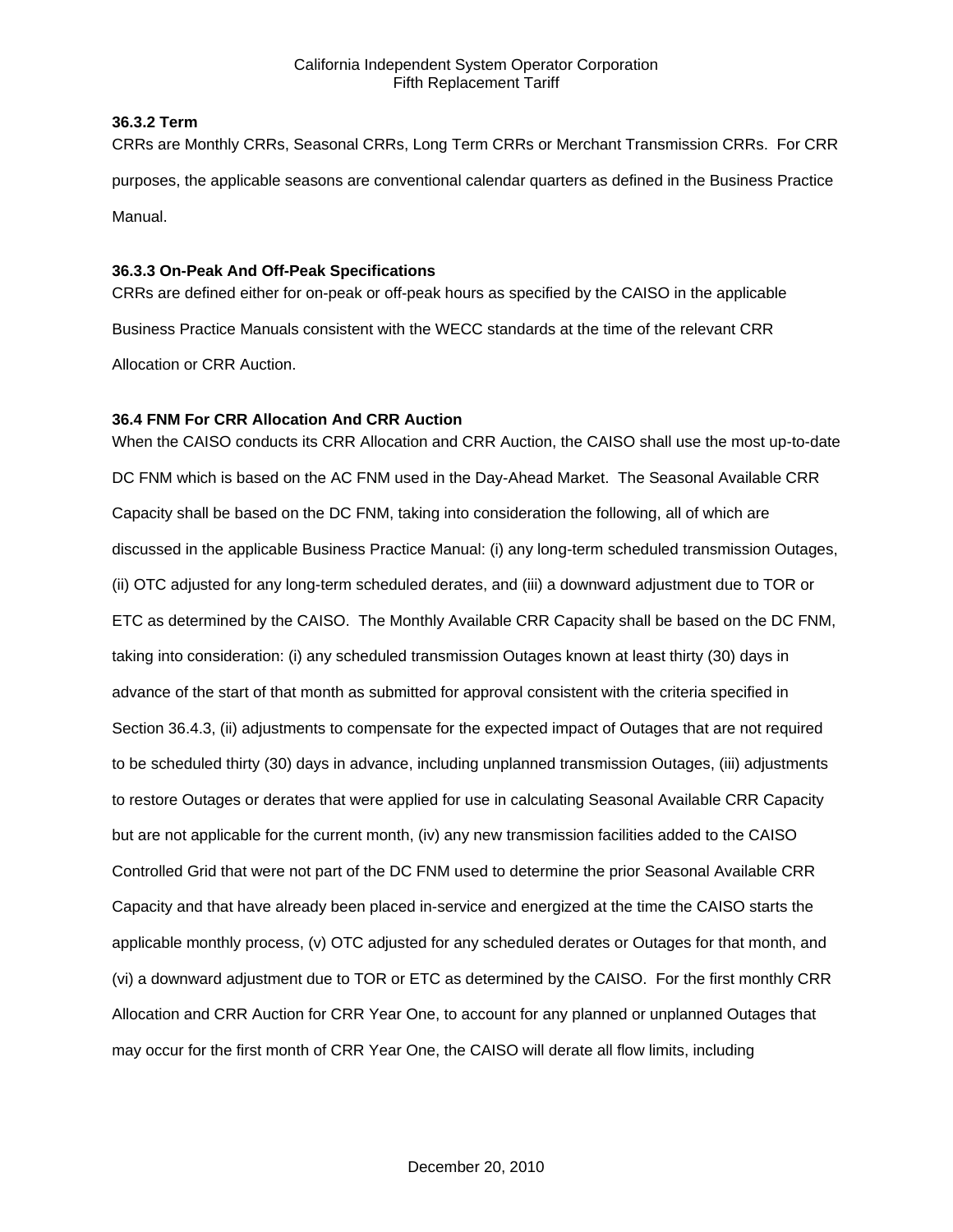Transmission Interface limits and normal thermal limits, based on statistical factors determined as provided in the Business Practice Manuals.

## **36.4.1 Transmission Capacity For CRR Allocation And CRR Auction**

With the exception of the Tier LT, the CAISO makes available seventy-five percent (75%) of Seasonal Available CRR Capacity for the annual CRR Allocation and CRR Auction processes, and one hundred percent (100%) of Monthly Available CRR Capacity for the monthly CRR Allocation and CRR Auction processes. The CAISO makes available sixty percent (60%) of Seasonal Available CRR Capacity in the Tier LT. Available capacity at Scheduling Points shall be determined in accordance with Section 36.8.4.2 for the purposes of CRR Allocation and CRR Auction of CRRs that have a CRR Source identified at a Scheduling Point. Before commencing with the annual or monthly CRR Allocation and CRR Auction processes, the CAISO may distribute Merchant Transmission CRRs and will model those as fixed injections and withdrawals on the DC FNM to be used in the allocation and auction. These fixed injections and withdrawals are not modified by the Simultaneous Feasibility Test. Similarly, before commencing the annual or monthly CRR Allocation and CRR Auction processes, the CAISO will model any previously allocated Long Term CRRs as fixed injections and withdrawals on the DC FNM to be used in the CRR Allocation and CRR Auction. These fixed injections and withdrawals are not modified by the Simultaneous Feasibility Test, which will ensure no degradation of previously allocated and outstanding Long Term CRRs due to the CRR Allocation and CRR Auction processes. Maintaining the feasibility of allocated Long Term CRRs over the length of their terms also is accomplished through the transmission planning process in Section 24.1.3.

#### **36.4.2 Simultaneous Feasibility**

The annual and monthly CRR Allocation processes release CRRs to fulfill CRR nominations as fully as possible subject to a Simultaneous Feasibility Test. To the extent that nominations are not simultaneously feasible, the nominations are reduced in accordance with the CRR Allocation optimization formulation until simultaneous feasibility is achieved. The CRR Allocation optimization formulation, detailed in the Business Practice Manuals, utilizes a weighted least squares objective function that applies pro-rated reductions in flows on a binding constraint based on squares of the Power Transfer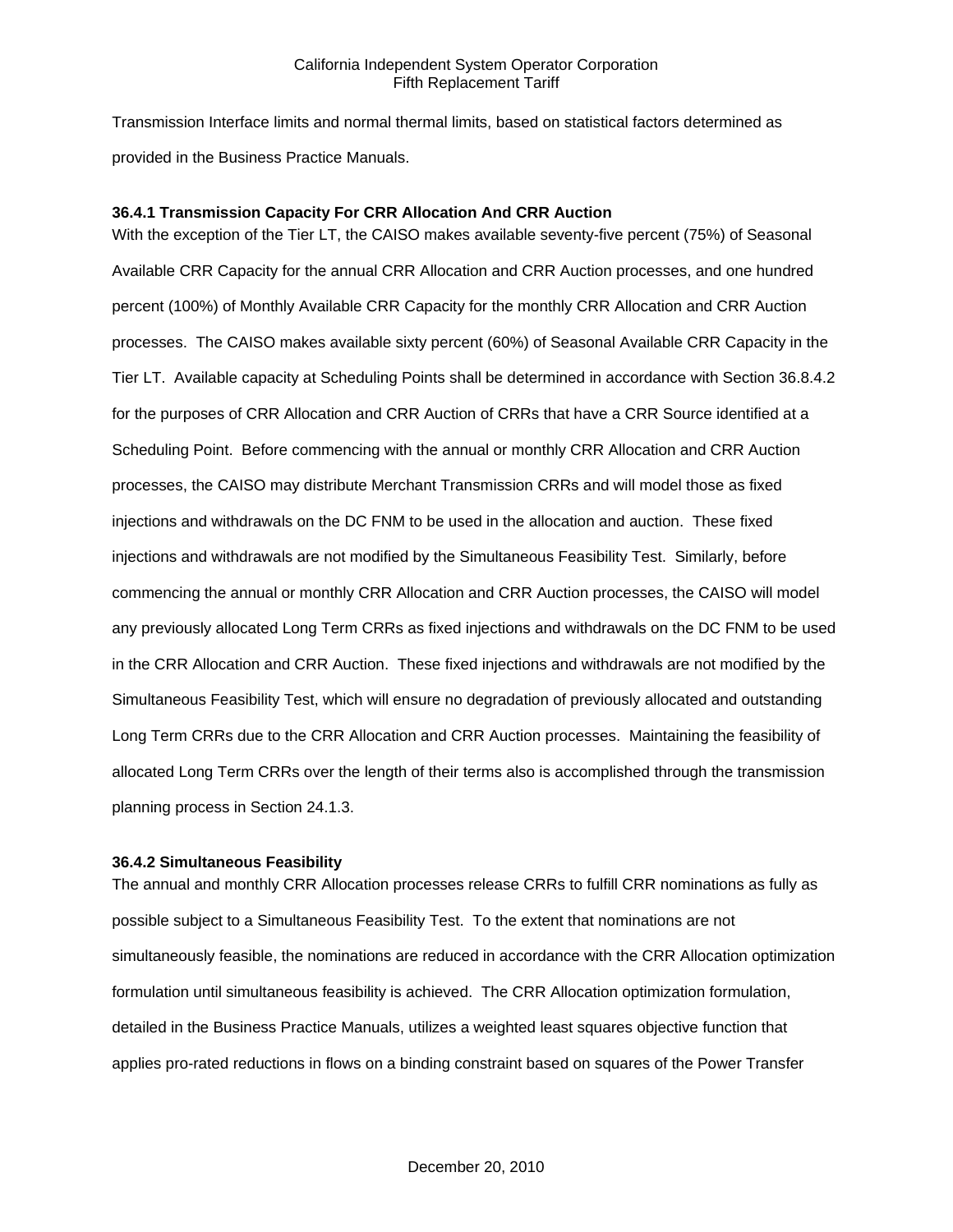Distribution Factor of each CRR nomination for the binding constraint. In addition to the adjustments in Section 36.4.1, the Simultaneous Feasibility Test for each CRR Allocation considers:

- (a) CRRs representing ETCs, Converted Rights and any TOR capacity that was not captured in the adjustments described in Section 36.4, which the CAISO deems necessary to prevent the Congestion Settlement of ETCs, Converted Rights, and TORs from causing revenue inadequacy of allocated and auctioned CRRs;
- (b) In the case of the monthly CRR Allocation, the CRRs already released for that month in the annual CRR Allocation and Auction; and,
- (c) The CRRs allocated in previous CRR Allocation tiers as described in Sections 36.8.3.1 through 36.8.3.6.

The CAISO will be responsible for submitting CRR nominations associated with ETC and Converted Rights Self-Schedules. These nominations will be Point-to-Point CRR nominations. The priority weights for these Point-to-Point CRR nominations will be given a higher value than the proxy bids associated with the nominations submitted by the CRR Allocation participants, if they are included in the same market run.

In the event that transmission Outages and derates modeled for the monthly CRR Allocation and CRR Auction render previously issued Seasonal CRRs infeasible, the CAISO will increase the transfer capacity on the overloaded facilities just enough to render all Seasonal CRRs issued for the month feasible without creating any additional capacity beyond what is needed for the feasibility of the Seasonal CRRs. The CAISO will announce these adjustments to the market prior to conducting the monthly CRR Allocation and CRR Auction so that Candidate CRR Holders can take these facts into consideration in preparing their nominations and bids.

# **36.4.3 Outages That May Affect CRR Revenue; Scheduling Requirements**

As provided in Section 9.3.6.3.2, Outages that may have a significant effect upon CRR revenue adequacy must be submitted for approval no less than thirty (30) days in advance of the first day of the month in which the Outage is proposed to begin. Outages that may have a significant effect upon CRR revenue adequacy are defined in terms of the type of facility and the planned duration of the Outage. Outages of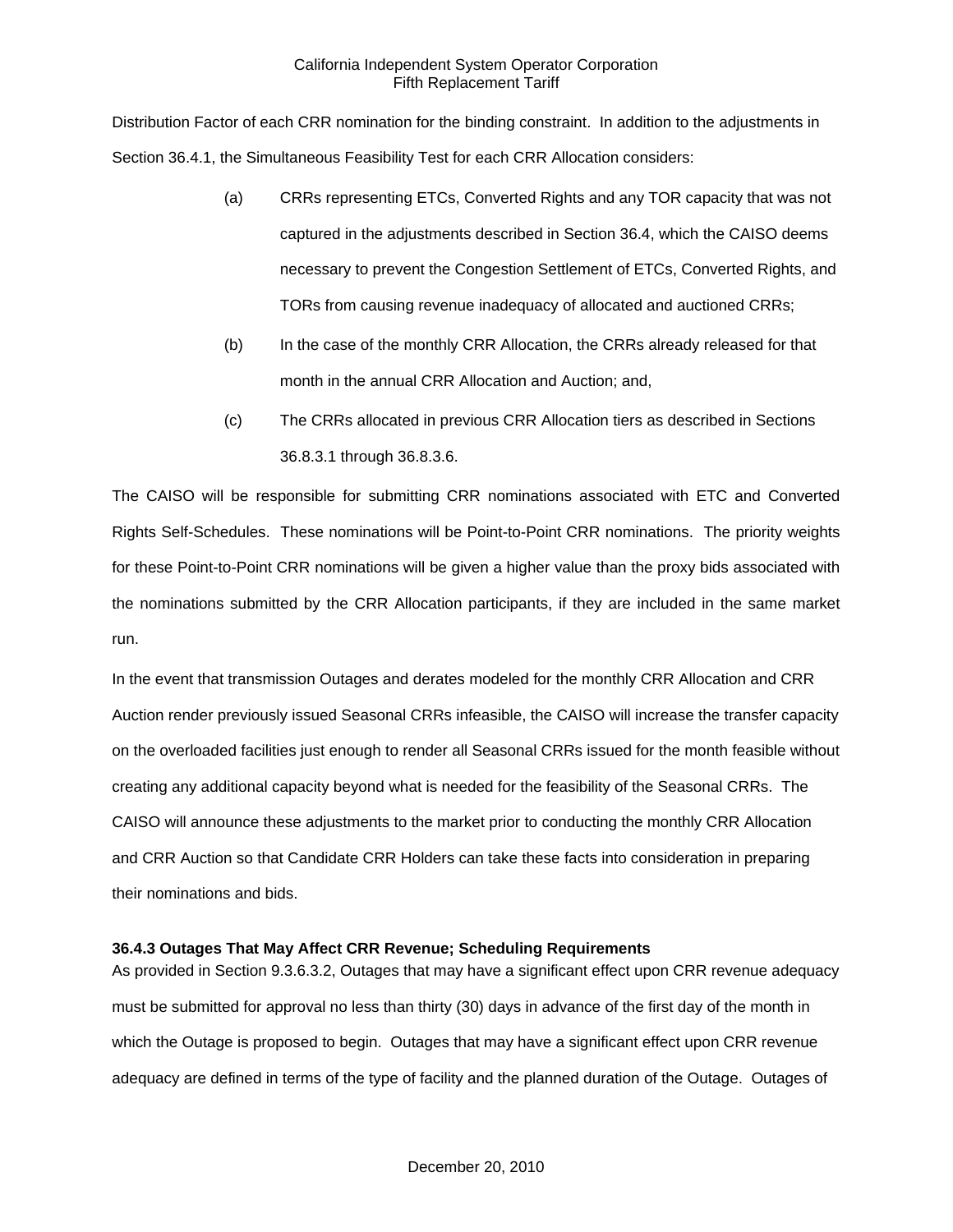the types of transmission facilities described below that extend beyond a twenty-four (24) hour period must be submitted for CAISO approval consistent with this 30-day advance submittal requirement. The types of transmission facilities on the CAISO Controlled Grid to which this 30-day advance submittal and approval requirement applies consist of transmission facilities that:

- (a) are rated above 200 kV; or
- (b) are part of any defined flow limit as described in a CAISO Operating Procedure; or
- (c) were out of service in the last three (3) years and for which the CAISO determined a special flow limit was needed for real-time operation.

A list of the transmission facilities that satisfy criteria (b) and (c) above is provided in the Operating Procedures. The list will be initially created in collaboration with the respective Participating TOs and will be reviewed by the CAISO in collaboration with the Participating TOs on an annual basis and revised as appropriate; provided, however, that the CAISO will ultimately determine the lines that are included in the list. The list will be reviewed by the CAISO on an annual basis and revised as appropriate. The following types of Outages need not be submitted for approval within this thirty-day time frame and will not be designated as Forced Outages if they otherwise comply with the requirements in Section 9.3.6: (1) Outages previously approved by CAISO that are moved within the same calendar month either by the CAISO or by request of the Participating TO; and (2) Outages associated with CAISO-approved allowable transmission maintenance activities during restricted maintenance operations as covered in CAISO Operating Procedures.

## **36.5 Candidate CRR Holder And CRR Holder Requirements**

Any entity that holds or intends to hold CRRs must register and qualify with the CAISO and comply with the other terms of this Section, regardless of whether they acquire CRRs by CRR Allocation, CRR Auction, the Secondary Registration System, or are assigned CRRs for Load Migration.

## **36.5.1 Creditworthiness Requirements**

All CRR Holders and Candidate CRR Holders must comply fully with all creditworthiness requirements as provided in Section 12 and Section 12.6 and as further developed in the applicable Business Practice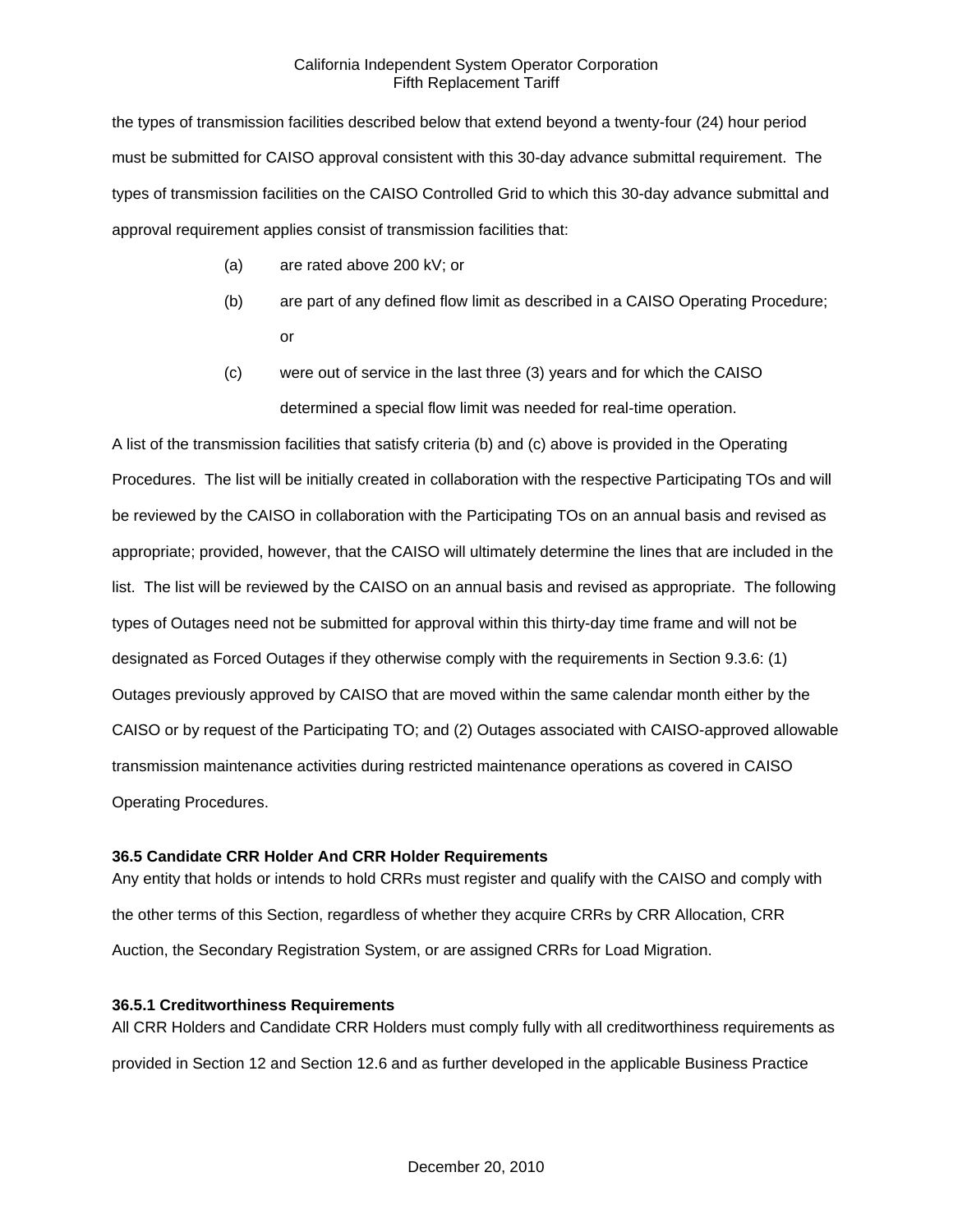Manuals. The amount of available credit for participating in a CRR Auction cannot exceed the entity's Aggregate Credit Limit as provided in Section 12.

# **36.5.2 Required Training**

CRR Holders and Candidate CRR Holders must attend a training class at least once prior to participating in the CRR Allocations or CRR Auctions. The CAISO may update training requirements annually or on an as-needed basis. Unless granted a waiver by the CAISO, Candidate CRR Holders and CRR Holders shall at all times have in their employment a person, or have obtained the services of a third party or consultant, that has attended the CAISO's CRR training class and shall notify the CAISO as soon as practicable of a change in such status.

# **36.6 [Not Used]**

# **36.7 Bilateral CRR Transactions**

# **36.7.1 Transfer Of CRRs**

# **36.7.1.1 General Provisions of CRR Transfers**

A CRR Holder may sell or otherwise transfer CRRs in increments of at least one-thousandth of a MW. Sales or other such transfers must be for at least a full day term consistent with the on-peak or off-peak specification of the CRR. The transferee may be any entity that is a Candidate CRR Holder or a CRR Holder consistent with the CAISO Tariff and the applicable Business Practice Manuals. All CRRs that are so sold or otherwise transferred by the CRR Holder continue to be subject to the relevant terms and conditions set forth in the CAISO Tariff and the applicable Business Practice Manuals.

# **36.7.1.2 Specific Provisions for Transfer of Long Term CRRs**

A CRR Holder that holds Long Term CRRs may sell or transfer through the Secondary Registration System MW portions and temporal segments of a Long Term CRR corresponding to the current calendar year as well as the calendar year covered by the most recently completed annual CRR Allocation. For such sales or transfers the Long Term CRR will be subject to the same limits on granularity that apply to Seasonal CRRs and Monthly CRRs, as specified in Section 36.7.1. A CRR Holder that holds Long Term CRRs may not transfer or sell through the Secondary Registration System any temporal segment of a Long Term CRR beyond the calendar year covered by the most recently completed annual CRR Allocation. For temporal segments beyond the year covered by the most recently completed annual CRR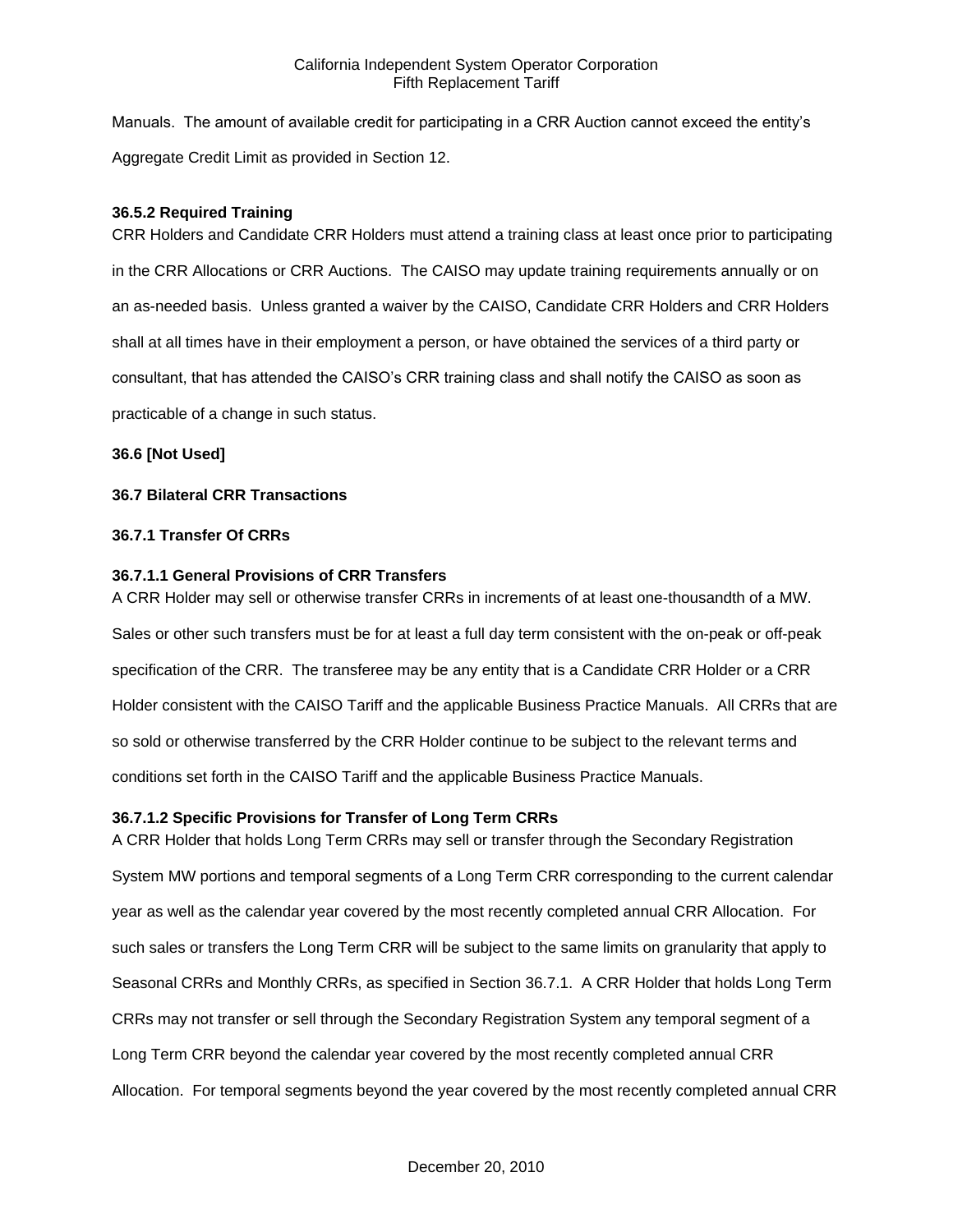Allocation, the CRR Holder to whom a Long Term CRR was originally allocated remains the holder of record of the entire Long Term CRR for CAISO Settlement purposes. Allocated Long Term CRRs represent binding ten-year commitments by a CRR Holder that holds Long Term CRRs and may not be terminated or otherwise modified by the CRR Holder prior to the end of the Long Term CRR's ten-year term.

# **36.7.2 Responsibility Of The CAISO**

The CAISO provides Market Participants a Secondary Registration System to facilitate and track CRR bilateral transactions. The bulletin board of the Secondary Registration System enables any entity that wishes to purchase or sell CRRs to post that information.

## **36.7.3 CRR Holder Reporting Requirement**

CRR Holders must report to the CAISO by way of the Secondary Registration System all bilateral CRR transactions consistent with the terms of this CAISO Tariff and the Business Practice Manuals. Both the transferor and the transferee of the CRRs must register the transfer of the CRR with the CAISO using the Secondary Registration System at least five (5) Business Days prior to the effective date of transfer of revenues associated with a CRR. The CAISO shall not transfer any Settlement related to any CRR until such time that the CRR transfer has been successfully recorded through the SRS and the transferee has met all the creditworthiness requirements as specified in Section 12 and Section 12.6. Both the transferor and transferee shall submit the following information to the Secondary Registration System: (i) the effective start and end dates of the transfer of the CRR; (ii) the identity of the transferor; (iii) the identity of the transferee; (iv) the quantity of CRRs being transferred; (v) the CRR Sources and CRR Sinks of the CRRs being transferred; and (vi) time of use period of the CRR. The transferee must meet all requirements of CRR Holders, including disclosure to the CAISO of all entities with which the transferee is affiliated that are CRR Holders or Market Participants as defined in Section 36.5.

## **36.8 CRR Allocation**

The CAISO allocates CRRs to Load Serving Entities serving Load internal to CAISO Balancing Authority Area, including MSS Operators as described in Section 36.10, as well as Qualified OBAALSEs. All CRRs allocated under the terms of this Section 36.8 will be CRR Obligations.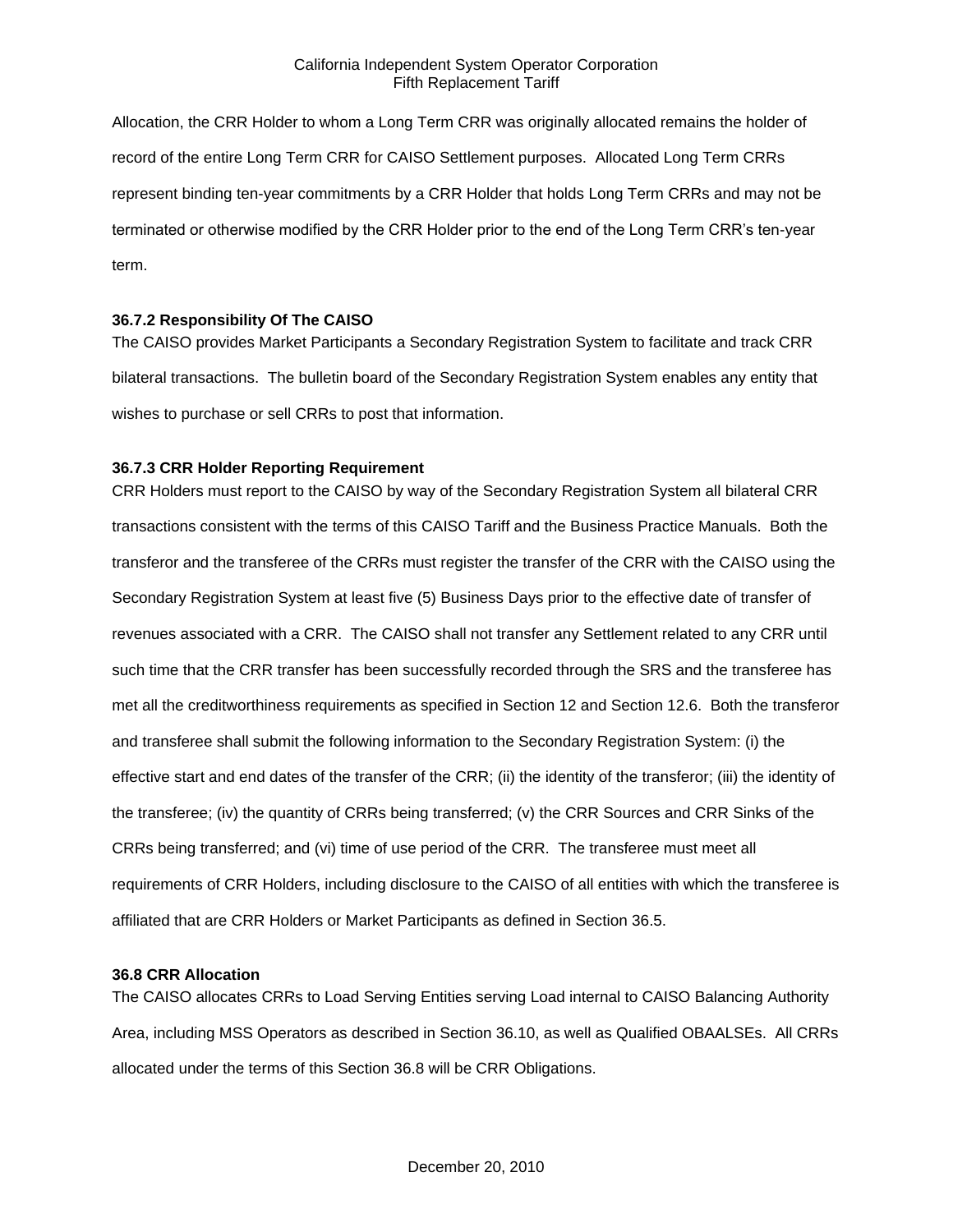#### **36.8.1 Structure Of The CRR Allocation Process**

The CAISO conducts an annual CRR Allocation: (i) once a year for the entire year for Seasonal CRRs; and (ii) once a year for the ten-year term of Long Term CRRs. The annual CRR Allocation releases Seasonal CRRs and Long Term CRRs for four seasonal periods. The CAISO also conducts monthly CRR Allocations twelve times a year in advance of each month. Within each annual and monthly CRR Allocation process the CAISO performs distinct allocation processes for each on-peak and off-peak time of use specification. The CRR Allocation process for CRR Year One is a distinct process that differs from subsequent CRR Allocations as described in Sections 36.8.3.1 and 36.8.3.2. Each CRR Allocation procedure is based on nominations to the CAISO by LSEs or Qualified OBAALSEs eligible to receive CRRs. The CAISO performs adjustments to the Seasonal CRRs and Long Term CRRs allocated to LSEs as necessary to reflect Load Migration between LSEs, as described in Section 36.8.5. A timeline of the CRR Allocation and CRR Auction processes is contained in the BPMs.

## **36.8.2 Load Eligible For CRRs And Eligible CRR Sinks**

Any entity that wishes to participate in the CRR Allocation process must provide information that demonstrates that it has an obligation to serve load. An LSE's eligibility for allocation of CRRs is measured by the quantity of Load that it serves that is exposed to Congestion Charges for the use of the CAISO Controlled Grid as determined in Sections 36.8.2.1 and 36.8.2.2. An OBAALSE's eligibility for allocation of CRRs is also measured by the quantity of load that it serves that is exposed to Congestion Charges for the use of the CAISO Controlled Grid as determined in Section 36.9.3. For LSEs, the information necessary may include, but is not limited to, Settlement Quality Meter Data or relevant documents filed with the California Energy Commission. For OBAALSEs, the necessary information may include, but is not limited to, historical tagged Real-Time Interchange Export Schedules and historical load data reflecting the load they serve that is exposed to Congestion Charges for the use of the CAISO Controlled Grid. In addition, each such OBAALSE shall support its data submission with a written sworn affidavit by an executive authorized to represent the OBAALSE attesting to the accuracy of the data, and the CAISO will have the right to audit the raw data and calculations used to develop the submitted data set. An LSE serving internal Load is eligible for CRRs up to its Seasonal CRR Eligible Quantity or Monthly CRR Eligible Quantity, which is derived from its Seasonal CRR Load Metric or Monthly CRR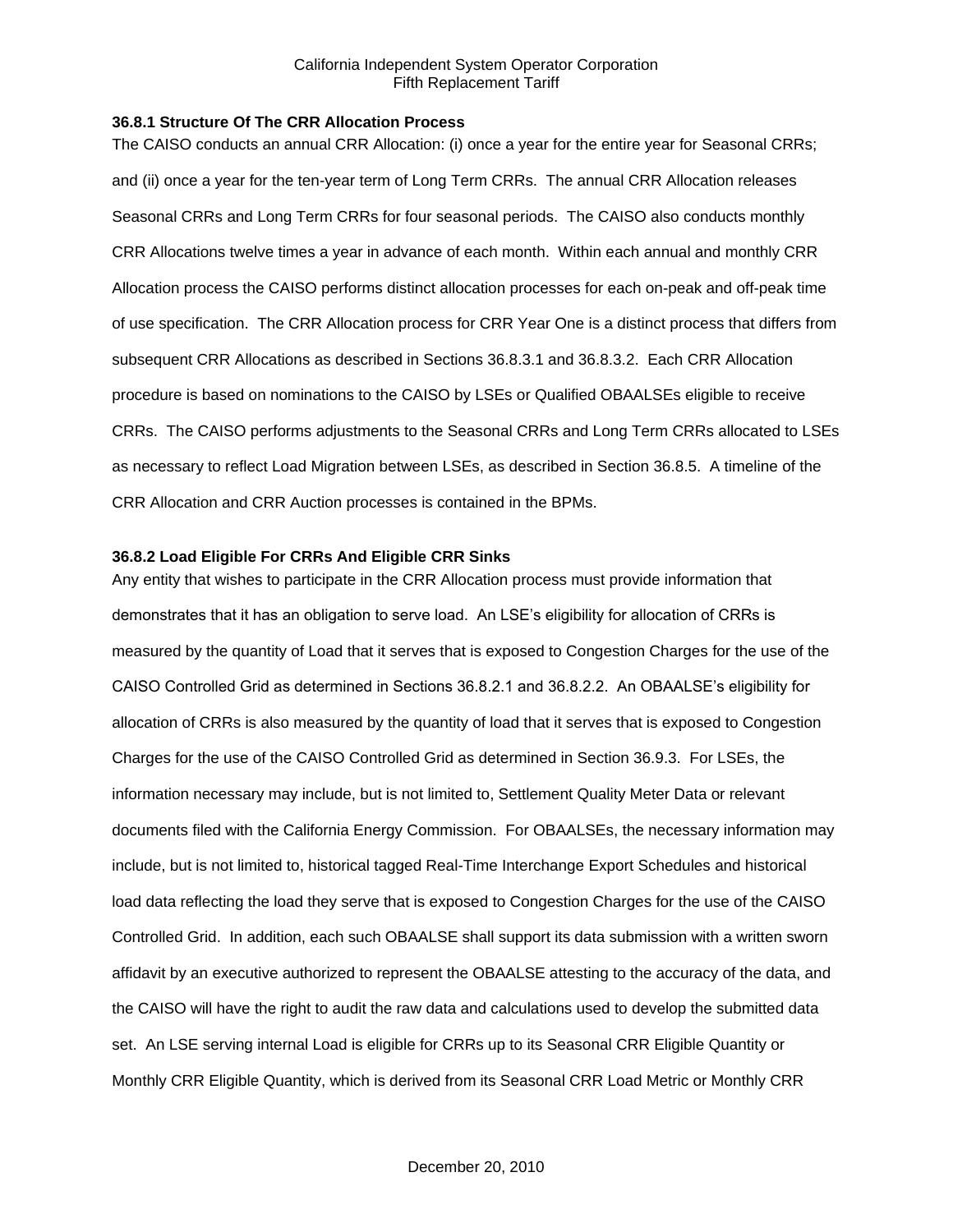Load Metric as described in Sections 36.8.2.1 and 36.8.2.2, respectively. Seasonal CRR Eligible Quantities and Monthly CRR Eligible Quantities for Qualified OBAALSEs are determined as provided in Section 36.9.3. These quantities are calculated for each LSE or Qualified OBAALSE separately for each combination of season and time of use period for the annual CRR Allocation process, and for each time of use period for each monthly CRR Allocation process, and for each CRR Sink at which the eligible LSE serves Load or the Qualified OBAALSE exports Energy from the CAISO Balancing Authority Area. MSS eligibility for CRRs will account for net or gross MSS Settlement in accordance with Section 4.9.13.1. If the MSS Operator elects net Settlement, LSEs for such MSS Load shall submit CRR Sink nominations at the MSS LAP. If the MSS elects for gross Settlement, LSEs for such MSS Load shall submit CRRs Sink nominations at the applicable Default LAP. Load that is Pumped-Storage Hydro Units but is not Participating Load may be scheduled and settled at a PNode or Custom Load Aggregation Point and therefore LSEs for such Load shall submit CRR Sink nominations at the applicable PNode or Custom Load Aggregation Point. Load that is a Participating Load that is also aggregated is scheduled and settled at a Custom Load Aggregation Point that is customized specifically for such Load and, therefore, LSEs for such Participating Load shall submit CRR Sink nominations at the Custom Load Aggregation Point. Load that is Participating Load is scheduled and settled at an individual PNode, and therefore LSEs for such Load shall submit CRR Sink nominations at the applicable PNode. Load that is non-Participating Load, is not Pumped-Storage Hydro Units, and is not Load associated with ETCs, TORs, or MSS Operators that elects net Settlement, is scheduled and settled at the Default LAP. Therefore, LSEs for such Load shall submit CRR Sink nominations at their assigned Default LAP or Default LAPs if the Load they serve is located in more than one Default LAP. In tier 2 and tier 3 of the annual process and tier 1 and tier 2 of the monthly process, such LSEs may also submit CRR Sink nominations at a Sub-LAP of their assigned Default LAP. The CAISO will make available, prior to the beginning of the CRR Allocation process but no later than thirty (30) days before the date on which the Candidate CRR Holders or CRR Holders will be required to submit their nominations for the CRR Allocation, a list of allowable CRR Sinks to be used in the allocation. The allowable CRR Sinks will be consistent with the applicable CRR FNM. In the event that unforeseen changes to network conditions arise after the thirty-day release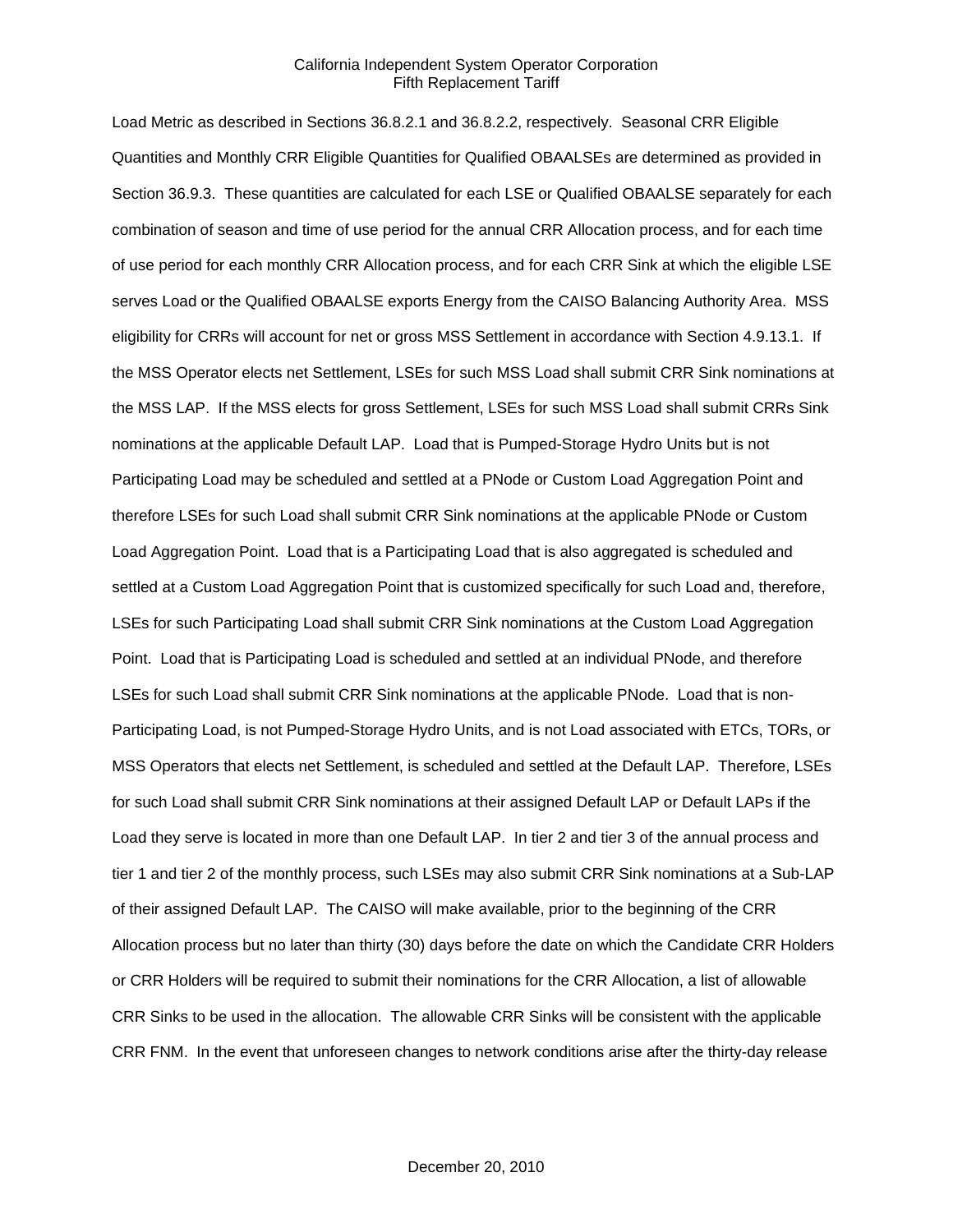of the list of allowable CRR Sinks and warrant revisions to that list, the CAISO will provide updates to the list prior to the closing of nominations for the CRR Allocation.

## **36.8.2.1 Seasonal CRR Eligible Quantity**

The CAISO constructs Load duration curves by season and time of use periods for the annual CRR Allocation process for each LSE based on the LSE's submission to the CAISO of its historical hourly Load data for the prior year, for each LAP within which the LSE serves Load. For load that is subject to variable and difficult-to-predict hydrological conditions, the LSE has the option to submit the load's five-year rolling average historical hourly load data and the CAISO will use the submitted five-year average data for constructing the load duration curves. Once the LSE has exercised this option, the LSE must continue to submit five-year rolling average historical hourly load data for the annual CRR Allocation process in subsequent years. An LSE's Seasonal CRR Load Metric for each season and time of use period is the MW level of Load that is exceeded only in 0.5% of the hours based on the LSE's historical Load data. In the event that the LSE has lost or gained net Load through Load Migration during the course of the prior year, the historical Load data will be adjusted to reflect the loss or gain in accordance with the applicable BPM. The CAISO calculates an LSE's Seasonal CRR Eligible Quantity by first subtracting from that LSE's Seasonal CRR Load Metric the quantity of Load served by its TORs, ETCs, and Converted Rights to form the LSE's Adjusted Load Metric, and then multiplying the result by 0.75.

#### **36.8.2.2 Monthly CRR Eligible Quantity**

#### **36.8.2.2.1 Based on Load Forecast**

Each month, LSEs whose Load forecasts are verifiable in accordance with Section 36.8.6 will submit hourly Load forecast data for the relevant month. Each month the CAISO will use the LSE's submitted hourly Load forecast data for the relevant month to calculate two Load duration curves (one on-peak and one off-peak Load duration curve for the applicable month) to form the basis for monthly allocations for each CRR Sink in which the LSE serves Load. Each LSE's submitted hourly forecast data should reflect any Load growth that is not due to Load Migration as well as the effect of net Load Migration for that LSE. The Monthly CRR Load Metric for such Load is the MW level of Load that is exceeded only in 0.5% of the hours based on the LSE's submitted Load forecast. The CAISO will calculate an LSE's Monthly CRR Eligible Quantity by subtracting from that LSE's Monthly CRR Load Metric the quantity of Load served by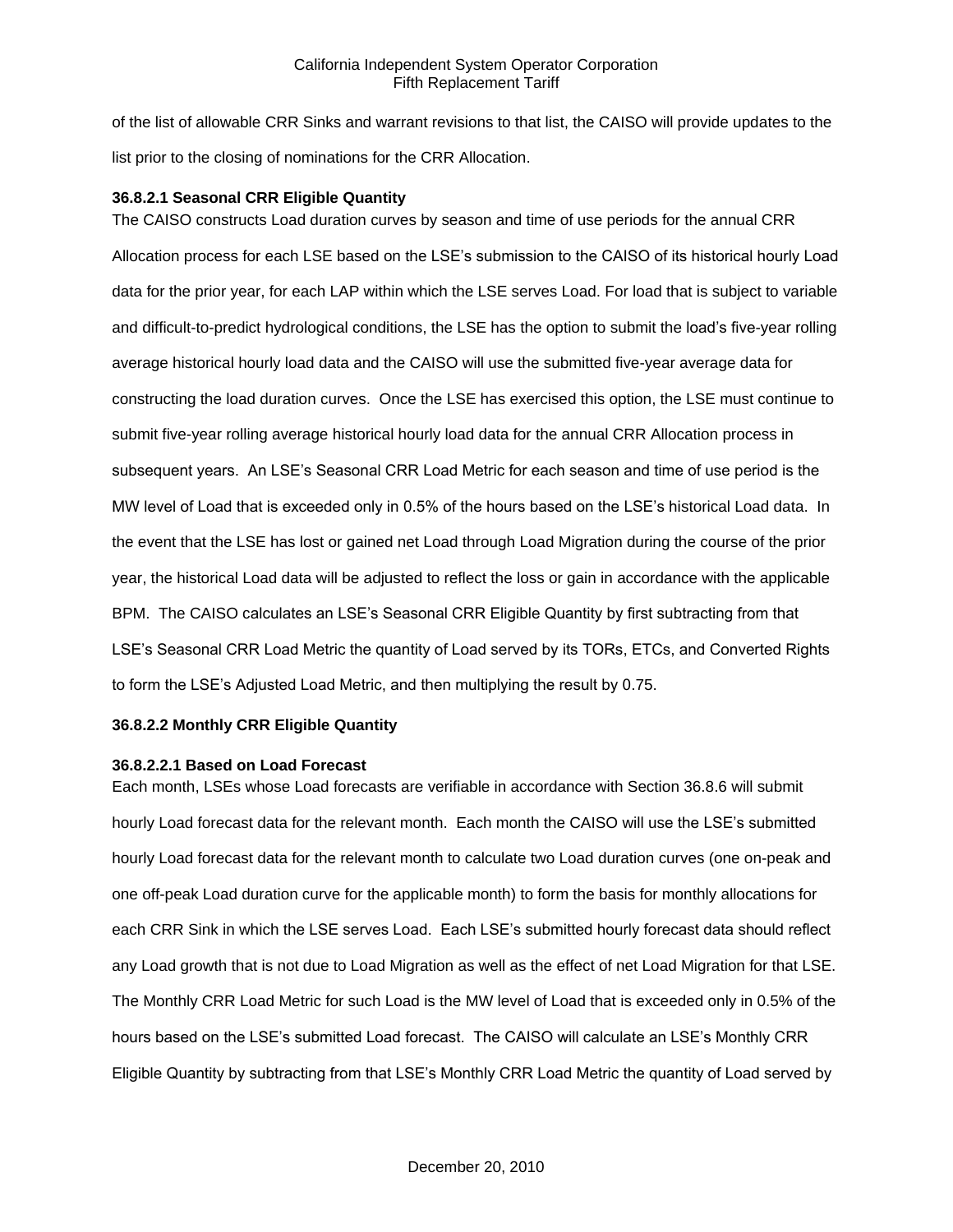its TORs, ETCs, and Converted Rights. In addition the CAISO will adjust the LSE's Monthly CRR Eligible Quantity, if such an adjustment is determined to be necessary pursuant to Section 36.8.6.

## **36.8.2.2.2 Based on Historical Load Data**

An LSE that serves Load that is eligible for CRRs but for which its Load forecast is not verifiable in accordance with Section 36.8.6 shall, each month, submit to the CAISO five (5) years of prior hourly historical Load data for that Load for the same applicable month. Such LSE may submit fewer years of historical data for that Load if granted a waiver by the CAISO because five (5) years of such Load data does not exist. Each month the CAISO will use the LSE's submitted hourly historical Load data for the relevant month to calculate two (2) Load duration curves for each year of historical Load data (one onpeak and one off-peak Load duration curve for the applicable month) for each CRR Sink in which such Load is located. For each Load duration curve, the CAISO will calculate the MW level of Load that is exceeded only in 0.5% of the hours. The CAISO will calculate an LSE's Monthly CRR Eligible Quantity for each on-peak and off-peak period for such Load by averaging the 0.5% exceeded values for all years of submitted historical data, and then subtracting the quantity of Load served by its TORs, ETCs, and Converted Rights.

#### **36.8.3 CRR Allocation Process**

#### **36.8.3.1 Annual CRR Allocation for CRR Year One**

The annual CRR Allocation process for CRR Year One consists of a sequence of four (4) tiers for each season and time of use period (on-peak and off-peak). Each tier will feature a SFT applied to the CRR nominations submitted by eligible LSEs or Qualified OBAALSEs, the results of which are provided by the CAISO to the respective LSEs or Qualified OBAALSEs prior to the LSEs or Qualified OBAALSEs submitting their nominations to the next tier. Allocations of CRRs in each tier are considered final once they are provided by the CAISO to the respective LSEs or Qualified OBAALSEs. After each tier, LSEs or Qualified OBAALSEs will have an amount of time as specified in the Business Practice Manual after their receipt of the results of each tier to submit their nominations for the next tier, if there is one. The annual CRR Allocation allows LSEs or Qualifed OBAALSEs to submit nominations for Seasonal CRRs up to their Seasonal CRR Eligible Quantities for each season of the relevant year, each time of use CRR Sink as provided in Sections 36.8.3.1.1, 36.8.3.1.2 and 36.8.3.1.4. The annual CRR Allocation also allows LSEs to submit nominations for Long Term CRRs up to twenty percent (20%) of their Adjusted Load Metric for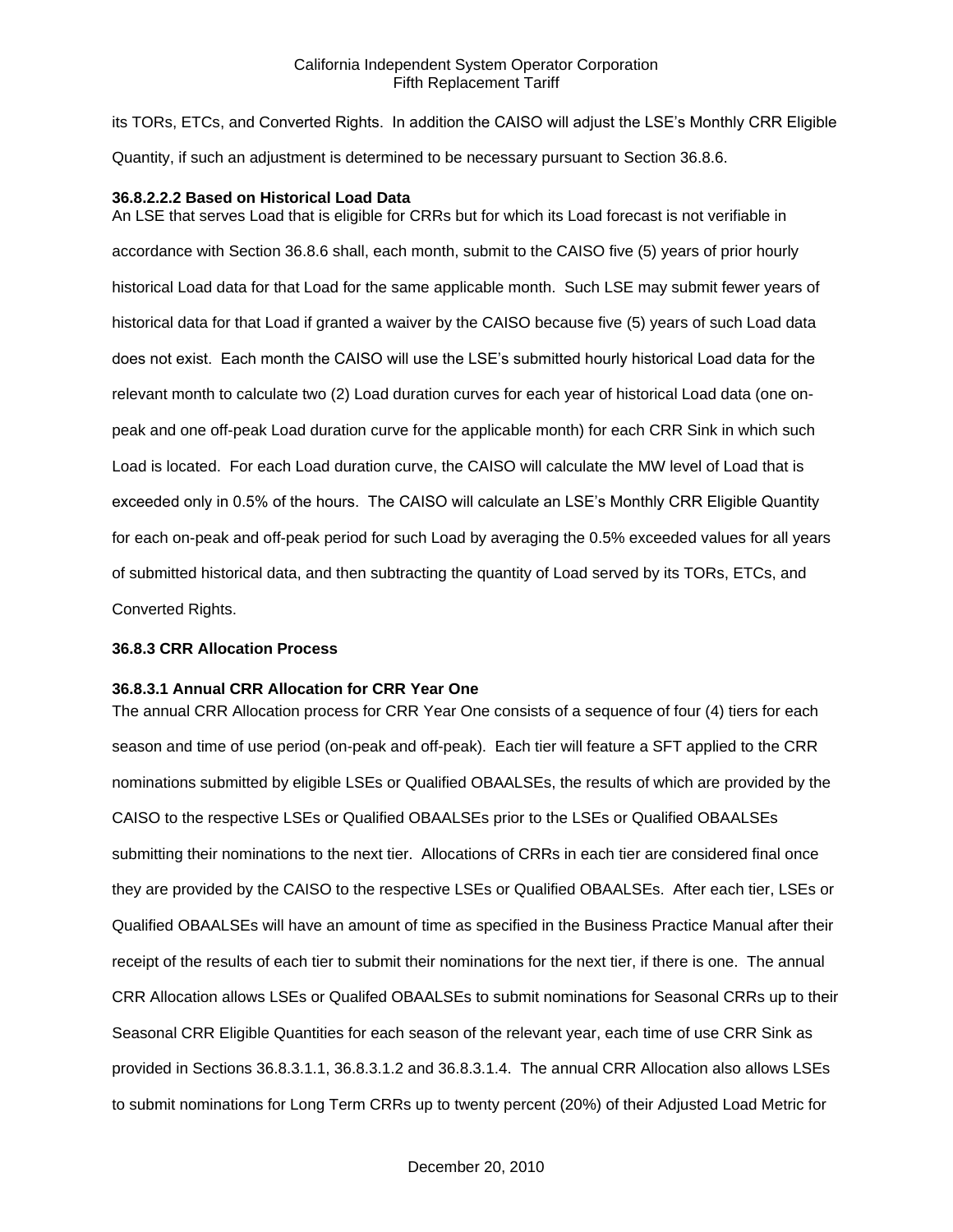each season, time of use period and each LAP; except that an LSE that demonstrates that more than twenty percent (20%) of its Adjusted Load Metric is covered by a combination of long-term procurement arrangements of ten (10) years or greater and ownership of Generation resources is able to submit nominations for a greater amount as specified in Section 36.8.3.1.3. As provided in Section 36.8.3.1.3.2, the annual CRR Allocation allows a Qualified OBAALSE to submit nominations for Long Term CRRs up to fifty percent (50%) of its Adjusted Load Metric for each season, time of use period and Scheduling Point provided that the Qualified OBAALSE demonstrates that all of its nominated Long Term CRR Sources are covered by a combination of long-term procurement arrangements of ten (10) years or greater and ownership of generation resources. The annual CRR Allocation for CRR Year One will be conducted in the following sequence of tiers:

**36.8.3.1.1** Tier 1. In tier 1, an LSE or a Qualified OBAALSE may nominate and the CAISO will allocate to the LSE or a Qualified OBAALSE Seasonal CRRs up to fifty percent (50%) of its Seasonal CRR Eligible Quantity for each season, time of use period and CRR Sink. An LSE or a Qualified OBAALSE can nominate Seasonal CRRs sourced at Trading Hubs in accordance with the LSE's or Qualified OBAALSE's verified CRR Sources. In running the SFT the CAISO shall disaggregate the Seasonal CRR nominations sourced at Trading Hubs as described in Section 36.8.4.1. All allocated CRRs that result from such disaggregation will be Point-to-Point CRRs each of whose CRR Source is a Generating Unit PNode that is an element of the Trading Hub.

**36.8.3.1.2** Tier 2. In tier 2, an LSE or a Qualified OBAALSE may nominate and the CAISO will allocate to the LSE or Qualified OBAALSE Seasonal CRRs up to seventy-five percent (75%) of its Seasonal CRR Eligible Quantity for each season, time of use period and CRR Sink, minus the quantity of CRRs allocated to that LSE or Qualified OBAALSE in tier 1. An LSE or a Qualified OBAALSE can nominate Seasonal CRRs sourced at Trading Hubs in accordance with the LSE's or Qualified OBAALSE's verified CRR Sources. In tier 2 an LSE or a Qualified OBAALSE with a verified Trading Hub CRR Source may nominate up to seventy-five (75%) of the Adjusted Verified CRR Source Quantity for that Trading Hub, minus the total MW quantity of Point-to-Point CRRs the LSE or Qualified OBAALSE was allocated in tier 1 as a result of its tier 1 nomination of CRRs sourced at that Trading Hub. In running the SFT the CAISO shall disaggregate the Seasonal CRR nominations sourced at Trading Hubs as described in Section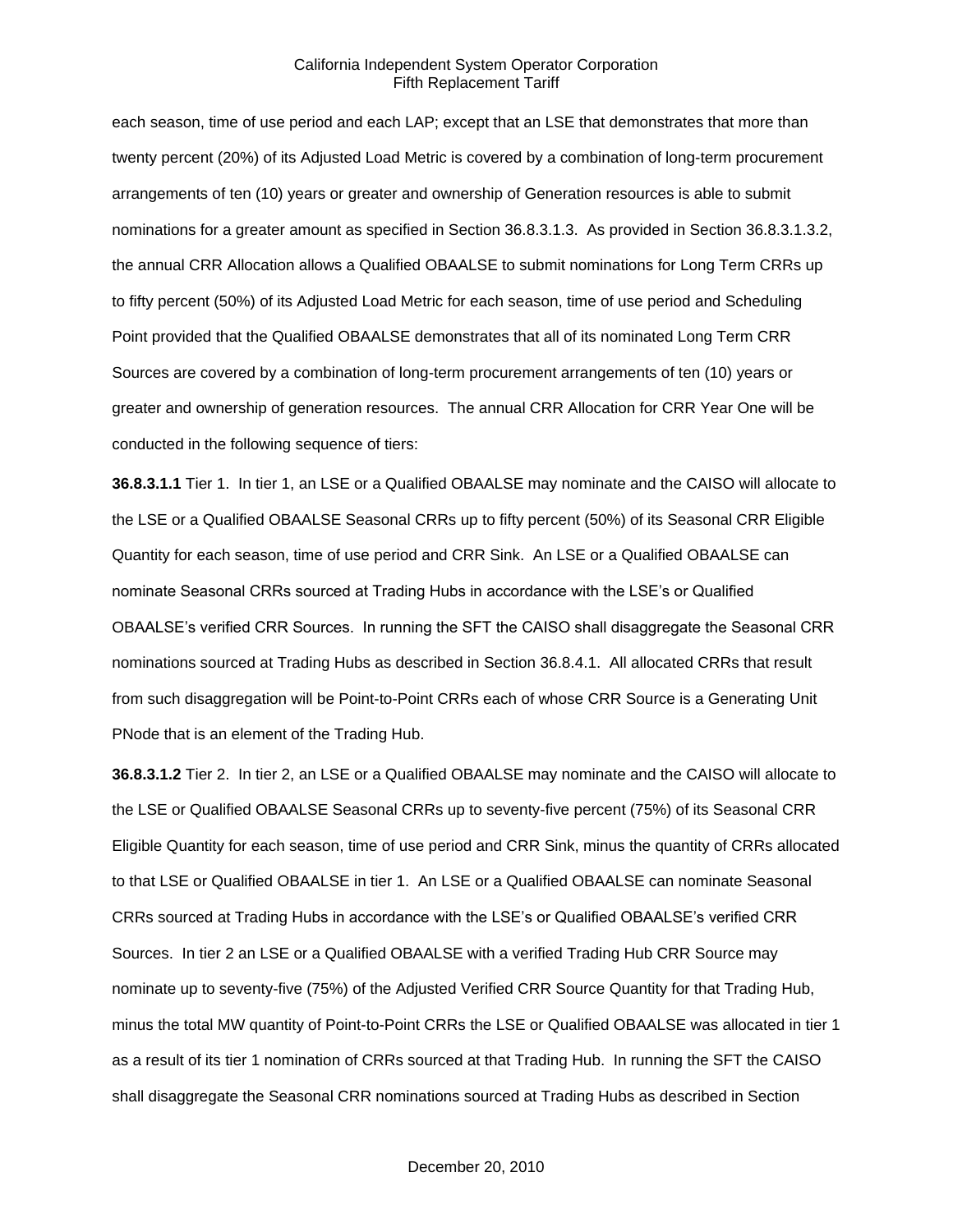36.8.4.1. All allocated CRRs that result from such disaggregation will be Point-to-Point CRRs each of whose CRR Source is a Generating Unit PNode that is an element of the Trading Hub. **36.8.3.1.3** Tier LT. Tier LT will follow tier 2 for CRR Year One. In Tier LT, an LSE or a Qualified OBAALSE may nominate Long Term CRRs from the Seasonal CRRs allocated in tiers 1 and 2 as provided in this Section 36.8.3.1. The cleared Point-to-Point CRRs awarded in tier 1 and tier 2 that resulted from disaggregated CRR nominations sourced at a Trading Hub may not be nominated in Tier LT in CRR Year One. Any Point-to-Point CRRs awarded as a result of disaggregated CRR nominations sourced at a Trading Hub, as described in Section 36.8.4.1, must be nominated as Trading Hub CRRs as described in this Section 36.8.3.1.3. In running the SFT the CAISO shall disaggregate the Seasonal CRR nominations sourced at Trading Hubs as described in Section 36.8.4.1. All allocated Long Term CRRs that result from such disaggregation will be Point-to-Point CRRs each of whose CRR Source is a Generating Unit PNode that is an element of the Trading Hub.

#### **36.8.3.1.3.1 Tier LT for LSEs**

The quantity of Seasonal CRRs that an LSE can nominate as Long Term CRRs is limited to twenty percent (20%) of the LSE's Adjusted Load Metric, except that an LSE that can demonstrate that more than twenty percent (20%) of its Adjusted Load Metric is covered by a combination of long-term procurement arrangements of ten (10) years or greater and ownership of Generation resources is able to submit nominations for a greater amount as provided in this section. Such demonstrations shall be provided by the requesting LSE to the CAISO through the submission of a written sworn declaration by an executive employee authorized to represent the LSE and attest to the accuracy of the data demonstration. As necessary, the CAISO may request, and such LSE must produce in a timely manner, documents in support of such declaration. If the LSE has demonstrated that more than twenty percent (20%) of its Adjusted Load Metric is covered by a combination of long-term procurement arrangements of ten (10) years or greater and ownership of Generation resources, the amount of Long Term CRRs that it may nominate is equal to the minimum of: (i) the sum of the owned resources and long-term procurement arrangements of ten (10) years or more and (ii) fifty percent (50%) of the LSE's Adjusted Load Metric. If an LSE's combination of long-term procurement arrangements of ten (10) years or greater and ownership of generation resources is greater than twenty percent (20%) of its Adjusted Load Metric and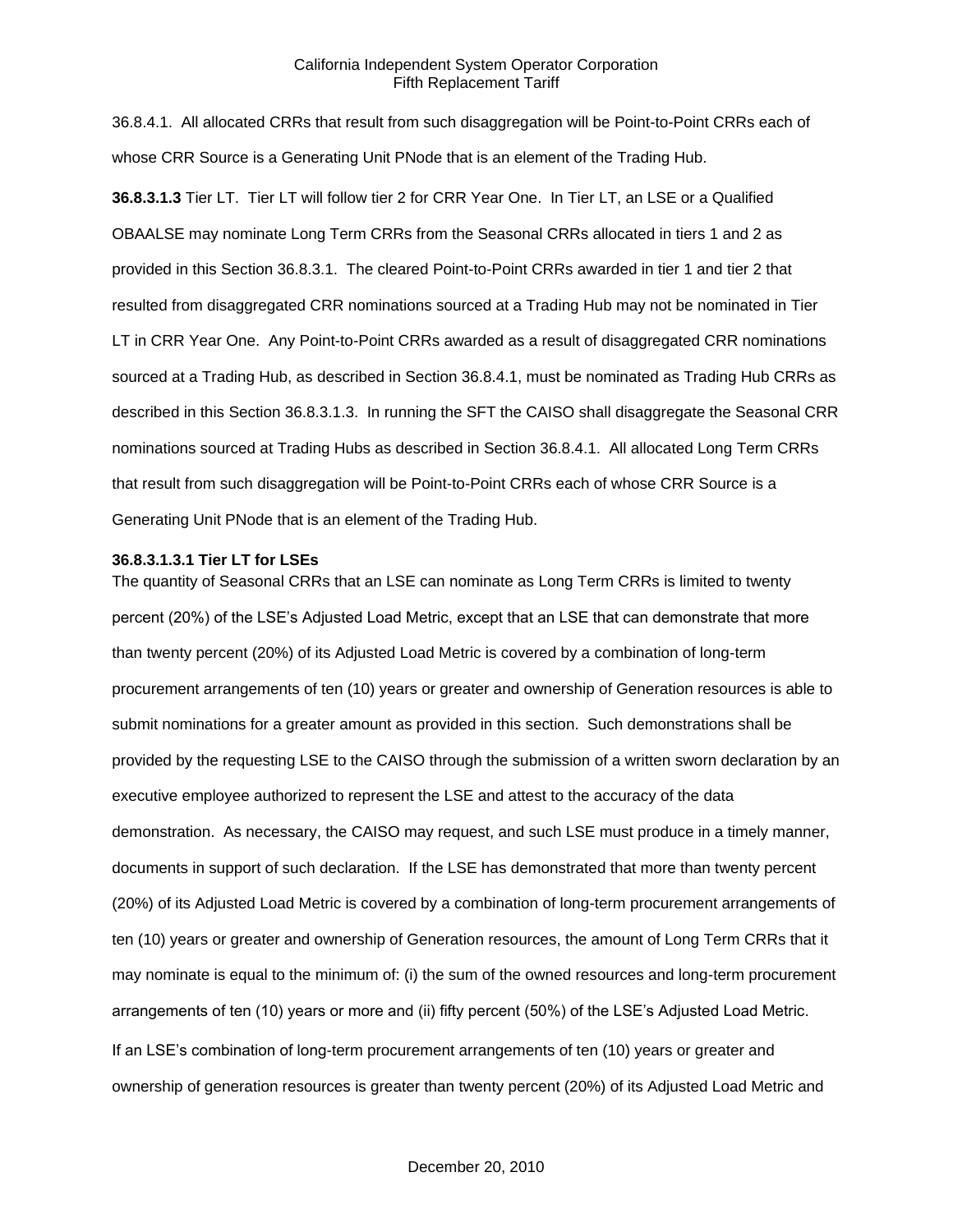the LSE nominates more than twenty percent (20%) of its Adjusted Load Metric as Long Term CRRs, then the CRR Sources for all of the LSE's Long Term CRR nominations must be sources associated with its demonstrated long-term procurement arrangements of ten (10) years or greater or its owned generation resources. Subject to the maximum quantities described above in this Section 36.8.3.1.3.1, an LSE can nominate CRRs sourced at a Trading Hub in Tier LT up to the total MW amount of the Pointto-Point CRRs the LSE was allocated in tiers 1 and 2 as a result of its disaggregated tier 1 and 2 nominations of CRRs sourced at that Trading Hub. Subject to the maximum quantities described above in this Section 36.8.3.1.3.1, an LSE can nominate CRRs sourced at a Trading Hub in Tier LT up to the total MW amount of the Point-to-Point CRRs the LSE was allocated in tiers 1 and 2 as a result of its disaggregated tier 1 and 2 nominations of CRRs sourced at that Trading Hub.

#### **36.8.3.1.3.2 Tier LT for Qualified OBAALSEs**

A Qualified OBAALSE may submit nominations for Long Term CRRs up to fifty percent (50%) of its Adjusted Load Metric for each season, time of use period and Scheduling Point. The Qualified OBAALSE must demonstrate that all of its nominated Long Term CRRs are supported by a combination of long-term procurement arrangements of ten (10) years or greater and ownership of generation resources. Such demonstrations shall be provided by the requesting Qualified OBAALSE to the CAISO through the submission of a written sworn declaration by an executive employee authorized to represent the Qualified OBAALSE attesting to the accuracy of the data demonstration. As necessary, the CAISO may request, and such Qualified OBAALSE must produce in a timely manner, documents in support of such declaration.

## **36.8.3.1.3.3 Tier LT SFT**

After receiving nominations for Long Term CRRs from LSEs and Qualified OBAALSEs, the CAISO will run SFTs to ensure the feasibility of the nominated Long Term CRRs for the remaining nine years of the ten-year term of the Long Term CRR. The SFT runs in Tier LT will test the feasibility of only the Long Term CRR nominations and will not include in the analysis those Seasonal CRRs allocated in tiers 1 and 2 that are not nominated as Long Term CRRs. The quantity of Long Term CRRs that can be allocated for any season and time of use period must be feasible for the entire ten-year term of the Long Term CRR. As a result of the Tier LT SFT runs, Long Term CRR nominations may not be fully allocated; however, such a result will not affect the CRR Year One validity of the Seasonal CRR allocated in tiers 1 and 2.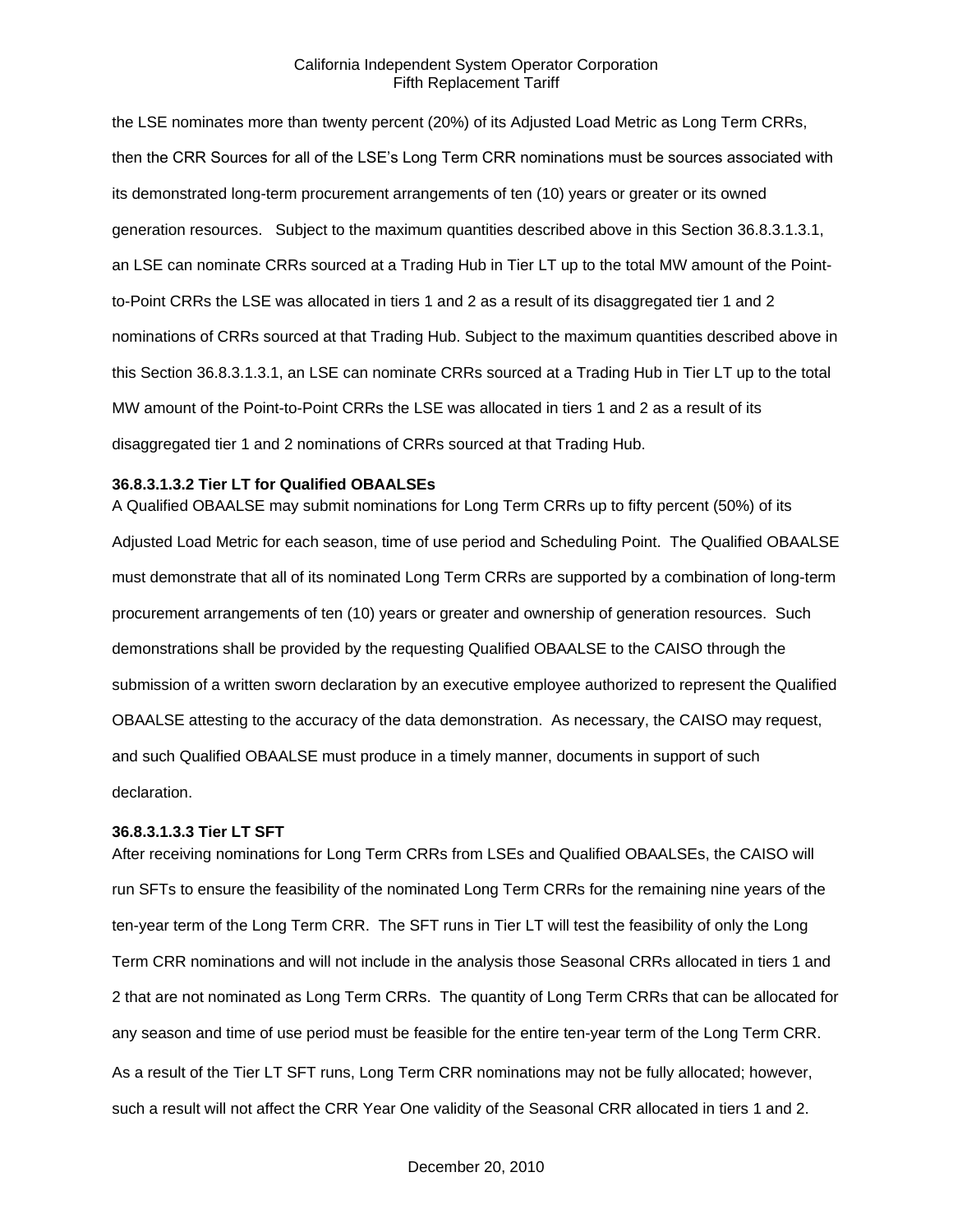The CAISO will inform the nominating entity of the results of the Tier LT SFTs before the deadline for submission of the tier 3 nominations.

**36.8.3.1.4** Tier 3. In tier 3, an LSE or a Qualified OBAALSE may nominate and the CAISO will allocate to the LSE or Qualified OBAALSE Seasonal CRRs up to one hundred percent (100%) of its Seasonal CRR Eligible Quantity for each season, minus the quantity of CRRs allocated to that LSE or Qualified OBAALSE in tiers 1 and 2. In tier 3, Sub-LAPs will be eligible CRR Sinks provided that the Sub-LAP is within the nominating LSE's Default LAP. An LSE or a Qualified OBAALSE can nominate Seasonal CRRs sourced at Trading Hubs. In running the SFT the CAISO shall disaggregate the Seasonal CRR nominations sourced at Trading Hubs as described in Section 36.8.4.1. All allocated CRRs that result from such disaggregation will be Point-to-Point CRRs each of whose CRR Source is a Generating Unit PNode that is an element of the Trading Hub. A Qualified OBAALSE can only nominate CRRs from its verified CRR Sources as provided in Section 36.8.3.4.

#### **36.8.3.2 Monthly CRR Allocation for CRR Year One**

The monthly CRR Allocation in CRR Year One shall consist of a sequence of two (2) tiers for each time of use period (on-peak and off-peak). The monthly CRR Allocation will distribute Monthly CRRs to each LSE or Qualified OBAALSE up to one hundred percent (100%) of its Monthly CRR Eligible Quantity, minus CRRs allocated to that LSE or Qualified OBAALSE in the annual CRR Allocation for the relevant month and time of use period. The monthly CRR Allocation for CRR Year One will be conducted as follows:

**36.8.3.2.1** Tier 1. In tier 1 of the monthly CRR Allocations, an LSE or a Qualified OBAALSE may nominate and the CAISO will allocate to the LSE or Qualified OBAALSE Monthly CRRs up to fifty percent (50%) of the difference between its Monthly CRR Eligible Quantity and the quantity of Seasonal CRRs and previously allocated Long Term CRRs that apply to that month and time of use period. An LSE or a Qualified OBAALSE can nominate Monthly CRRs sourced at Trading Hubs in accordance with the LSE's or Qualified OBAALSE's verified CRR Sources. In running the SFT the CAISO shall disaggregate the Monthly CRR nominations sourced at Trading Hubs as described in Section 36.8.4.1. All allocated CRRs that result from such disaggregation will be Point-to-Point CRRs each of whose CRR Source is a Generating Unit PNode that is an element of the Trading Hub.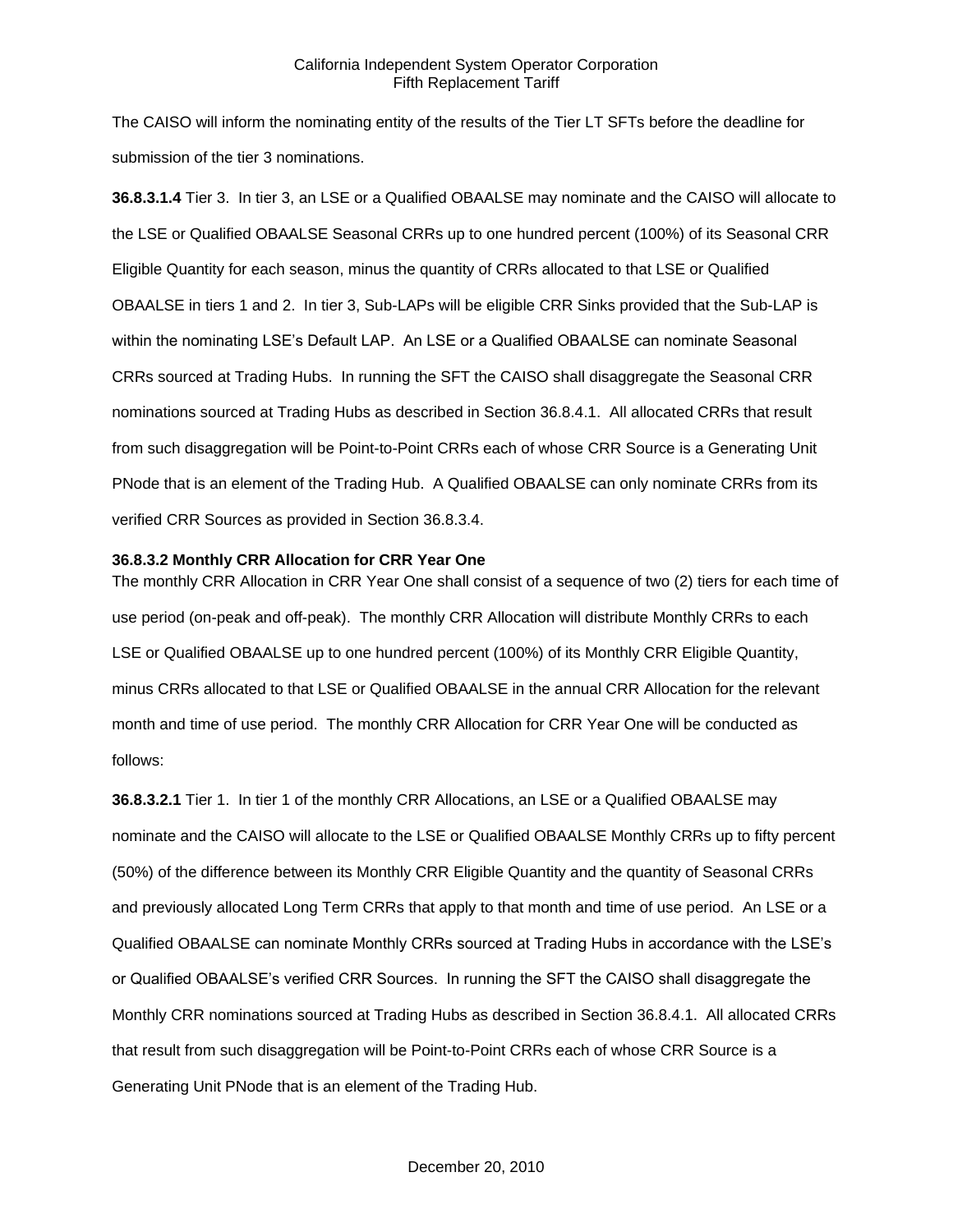**36.8.3.2.2** Tier 2. In tier 2 of the monthly CRR Allocations, an LSE or a Qualified OBAALSE may nominate and the CAISO will allocate to the LSE or Qualified OBAALSE Monthly CRRs up to one hundred percent (100%) of the difference between its CRR Eligible Quantity and the quantity of Seasonal CRRs and previously allocated Long Term CRRs that apply to that month and time of use period, minus the quantity of CRRs the entity was allocated in tier 1 of the CRR Year One monthly CRR Allocation. An LSE or a Qualified OBAALSE can nominate Monthly CRRs sourced at Trading Hubs. In running the SFT the CAISO shall disaggregate the Monthly CRR nominations sourced at Trading Hubs as described in Section 36.8.4.1. In tier 2 of the monthly CRR Allocation, Sub-LAPs will be eligible CRR Sinks provided that the Sub-LAP is within the nominating LSE's Default LAP. A Qualfied OBAALSE can only nominate CRRs from its verified CRR Sources as provided in Section 36.8.3.4.2.

## **36.8.3.3 [NOT USED]**

#### **36.8.3.4 Source Verification**

Source verification is required for LSE CRR nominations in tiers 1 and 2 of the CRR Year One annual allocation process and in tier 1 of each CRR Year One monthly allocation process. Source verification is required for all Qualified OBAALSE CRR nominations in all tiers of all CRR Allocation processes.

## **36.8.3.4.1 CRR Year One Source Verification for LSEs**

In CRR Year One, nominations for tier 1 and tier 2 of the annual CRR Allocation and tier 1 of the monthly CRR Allocations must be source verified for all LSEs. Prior to the beginning of the CRR Allocation process but no later than thirty (30) days before the date on which the Candidate CRR Holders or CRR Holders will be required to submit their nominations for the CRR Allocation, the CAISO will make available a list of allowable CRR Sources to be used in the CRR Allocation. The allowable CRR Sources will be consistent with the applicable CRR FNM. In the event that unforeseen changes to network conditions arise after the thirty-day release of the list of allowable CRR Sources and warrant revisions to that list, the CAISO will provide updates to the list prior to the closing of nominations for the CRR Allocation. An LSE must demonstrate that it could actually submit Bids, including Self-Schedules and Inter-SC Trades, for Energy from the locations to be nominated as CRR Sources to serve its Load either through ownership of, or contractual rights to receive Energy from, the relevant Generating Units, or a contract to take ownership of power at the relevant source, such as a Trading Hub or a Scheduling Point. For the second,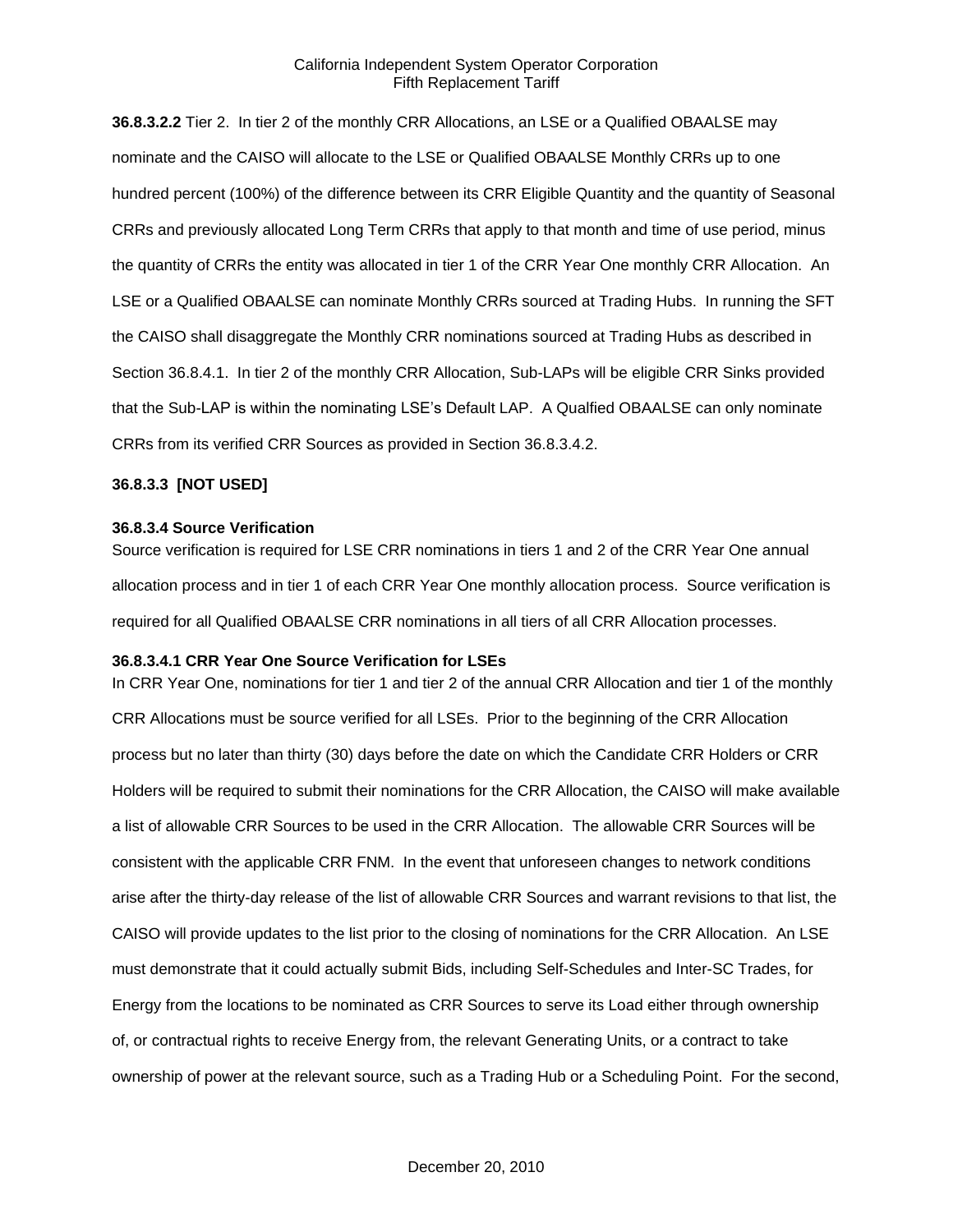third and fourth quarters of calendar year 2008 for CRR Year One, in conducting its source verification the CAISO will use data for the period beginning April 1, 2006 and ending December 31, 2006. For the first quarter of calendar year 2009 for CRR Year One, the CAISO will use data for the period beginning January 1, 2007 and ending March 31, 2007 as the basis for verification. Such demonstrations shall be provided by the requesting LSE to the CAISO through the submission of a written sworn declaration by an executive employee authorized to represent the LSE and attest to the accuracy of the data demonstration. As necessary, the CAISO may request, and such LSE must produce in a timely manner, documents in support of such declaration.

# **36.8.3.4.2 Source Verification for Qualified OBAALSEs**

All CRR nominations by Qualified OBAALSEs must be source verified. A Qualified OBAALSE's source verification will be based on its legitimate need showing as specified in Section 36.9.1.

#### **36.8.3.4.3 Calculation of Verified CRR Source Quantity**

The Verified CRR Source Quantity associated with each verified CRR Source for a particular LSE or Qualified OBAALSE will be: (i) for an owned generation resource the PMax of the unit multiplied by the LSE's or Qualified OBAALSE's ownership share; (ii) for a contract with a generation resource, the hourly MWh of Energy specified in the contract averaged over all hours of the relevant time of use period, but no greater than the PMax of the unit; or (iii) for a contract that delivers Energy to a Trading Hub or Scheduling Point, the hourly MWh of energy specified in the contract for delivery from the supplier to the LSE or Qualified OBAALSE at the Trading Hub or Scheduling Point, averaged over all hours of the relevant time of use period. Energy contracts submitted by an LSE to demonstrate that the LSE can submit Bids, including Self-Schedules and Inter-SC Trades, for Energy from the nominated CRR Sources to serve its Load must be at least one month in duration. Energy contracts submitted by a Qualified OBAALSE to demonstrate that the Qualified OBAALSE can submit Bids, including Self-Schedules and Inter-SC Trades, for Energy from the nominated CRR Sources to serve its Load must be at least one month in duration to support nominations of Monthly and Seasonal CRRs, and at least ten (10) years in duration to support nominations of Long Tem CRRs. Nominations of CRRs for which the CRR Source is a Scheduling Point must be source verified in accordance with Section 36.8.4.2.

## **36.8.3.4.4 Calculation of Adjusted Verified CRR Source Quantity**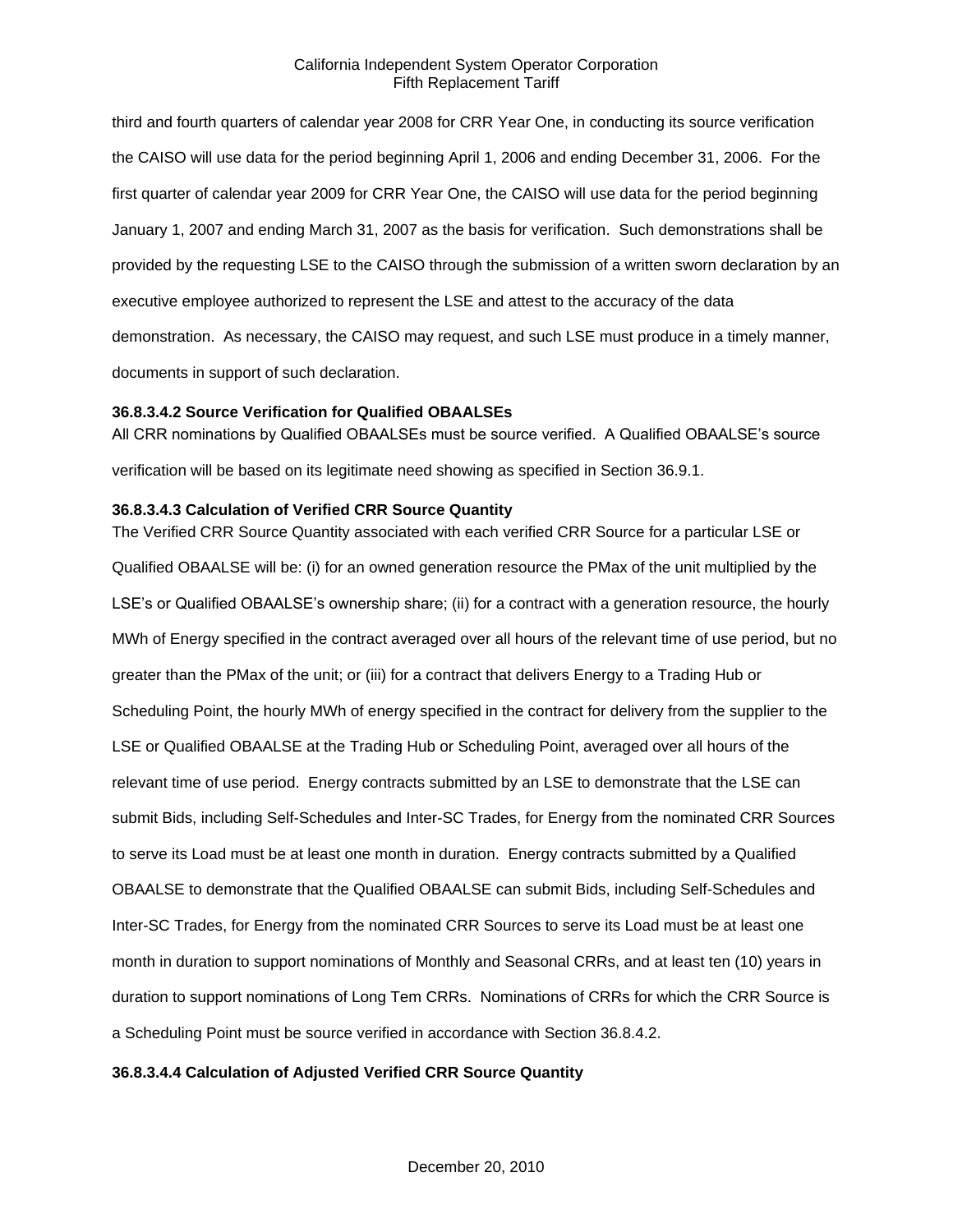For nominations by an LSE and a Qualified OBAALSE, except for a Qualified OBAALSE's nomination of Long Term CRRs, the CAISO will consider a contract that covers a portion of a season (but not less than one month) to be acceptable verification, with the adjustment described below, for the entire season for which a CRR is nominated. The CAISO will also consider a contract not less than one month in duration that covers portions of two consecutive months to be acceptable verification, with the adjustment described below, for both of the months that are partially covered. In such cases, for a contract that covers only a portion of the season or month for which the LSE or Qualified OBAALSE wishes to nominate source-verified CRRs, the CAISO will calculate an Adjusted Verified CRR Source Quantity, which equals the Verified CRR Source Quantity times the ratio of the number of days covered by the contract for a particular month or season to the total number of days in that month or season, consistent with the time of use period of the CRRs being nominated. Contracts submitted by a Qualified OBAALSE to support nomination of Long Term CRRs must be at least ten (10) years in duration and cover the entire season of the Long Term CRR being nominated, and therefore the Adjusted Verified CRR Source Quantity calculation does not apply to such nominations.

#### **36.8.3.5 Annual CRR Allocation Beyond CRR Year One**

The annual CRR Allocation for years beyond CRR Year One consists of a sequence of four (4) tiers for each season and time of use period (on-peak and off-peak). Allocations of CRRs in each tier are considered final once they are provided by the CAISO to the respective LSEs or Qualified OBAALSEs. After each tier, LSEs or Qualified OBAALSEs will have an amount of time as specified in the Business Practice Manual after their receipt of the results of each tier to submit their nominations for the next tier, if there is one. The annual CRR Allocation will allow LSEs or Qualified OBAALSEs to submit nominations up to their Seasonal CRR Eligible Quantities minus the quantity of previously allocated Long Term CRRs for each season of the relevant year, each time of use period and each CRR Sink at which they serve Load. Annual CRR Allocations for years beyond CRR Year One will be conducted in the following sequence of tiers:

#### **36.8.3.5.1 Tier 1 – Priority Nomination Process**

Tier 1 of the annual CRR Allocation in years beyond CRR Year One will be a Priority Nomination Process through which CRR Holders may nominate some of the same CRRs that they were allocated in the immediately previous annual CRR Allocation process. As provided in Section 36.8.3.4.2, nominations by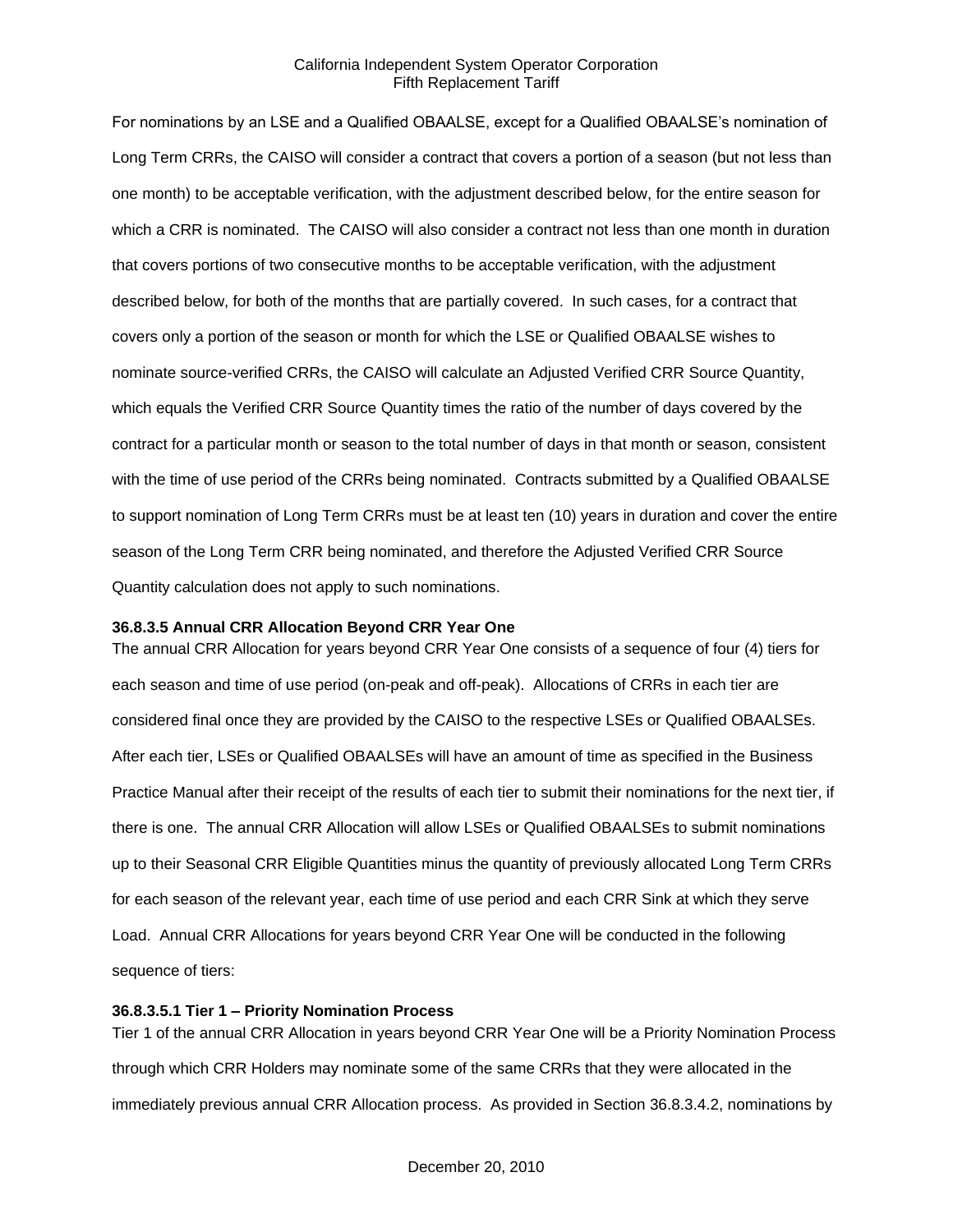a Qualified OBAALSE in the PNP are subject to source verification. In all annual CRR Allocations after CRR Year One, an LSE or a Qualified OBAALSE may make PNP nominations up to the lesser of: (1) twothirds of its Seasonal CRR Eligible Quantity, minus the quantity of previously allocated Long Term CRRs for each season, time of use period and CRR Sink for that year; or, (2) the total quantity of Seasonal CRRs allocated to that LSE in the previous annual CRR Allocation, minus the quantity of previously allocated Long Term CRRs for each season, time of use period and CRR Sink, and minus any reduction for net loss of Load or plus any increase for net gain of Load through retail Load Migration as described in Section 36.8.5.1. In addition, an LSE's or Qualified OBAALSE's nomination of any particular CRR Source-CRR Sink combination in the PNP may not exceed the MW quantity of CRRs having that CRR Source and CRR Sink that the LSE or Qualified OBAALSE was allocated in the previous annual CRR Allocation, reduced by the MW quantity of those Long-Term CRRs with the same CRR Source and CRR Sink that were awarded in the prior year's Long-Term CRR allocation, for the same season and time of use period, and in the case of an LSE, adjusted for net Load loss or gain resulting from Load Migration as described in Section 36.8.5.2.2. An LSE or a Qualified OBAALSE may nominate CRRs awarded with a CRR Source at the Trading Hubs in the PNP. CRRs whose CRR Sink is a Sub-LAP are not eligible for nomination in the PNP. A CRR whose CRR Sink is a Custom LAP or PNode is eligible for nomination in the PNP. PNP Eligible Quantities are not affected by secondary transfers of CRRs, except as performed by the CAISO to reflect Load Migration as described in Section 36.8.5. That is, with the exception of transfers to reflect Load Migration: (i) an LSE or a Qualified OBAALSE may nominate in the PNP a CRR it was allocated in the prior annual CRR Allocation even though it transferred that CRR to another party during the year, and (ii) an LSE or a Qualified OBAALSE may not nominate in the PNP a CRR that it received through a secondary transfer from another party. CRRs received through a CRR Auction are not eligible for nomination in the PNP. CRRs received as Offsetting CRRs to reflect Load Migration are not eligible for nomination in the PNP. The maximum quantity of CRRs that an LSE or a Qualified OBAALSE may nominate in the PNP is fifty percent (50%) of its Adjusted Load Metric, minus any previously allocated Long Term CRRs that are valid for the term of the CRRs being nominated. The CAISO does not guarantee that all CRR nominations in the PNP will be allocated. The CAISO will conduct an SFT to determine whether all CRR nominations in the PNP are simultaneously feasible. If the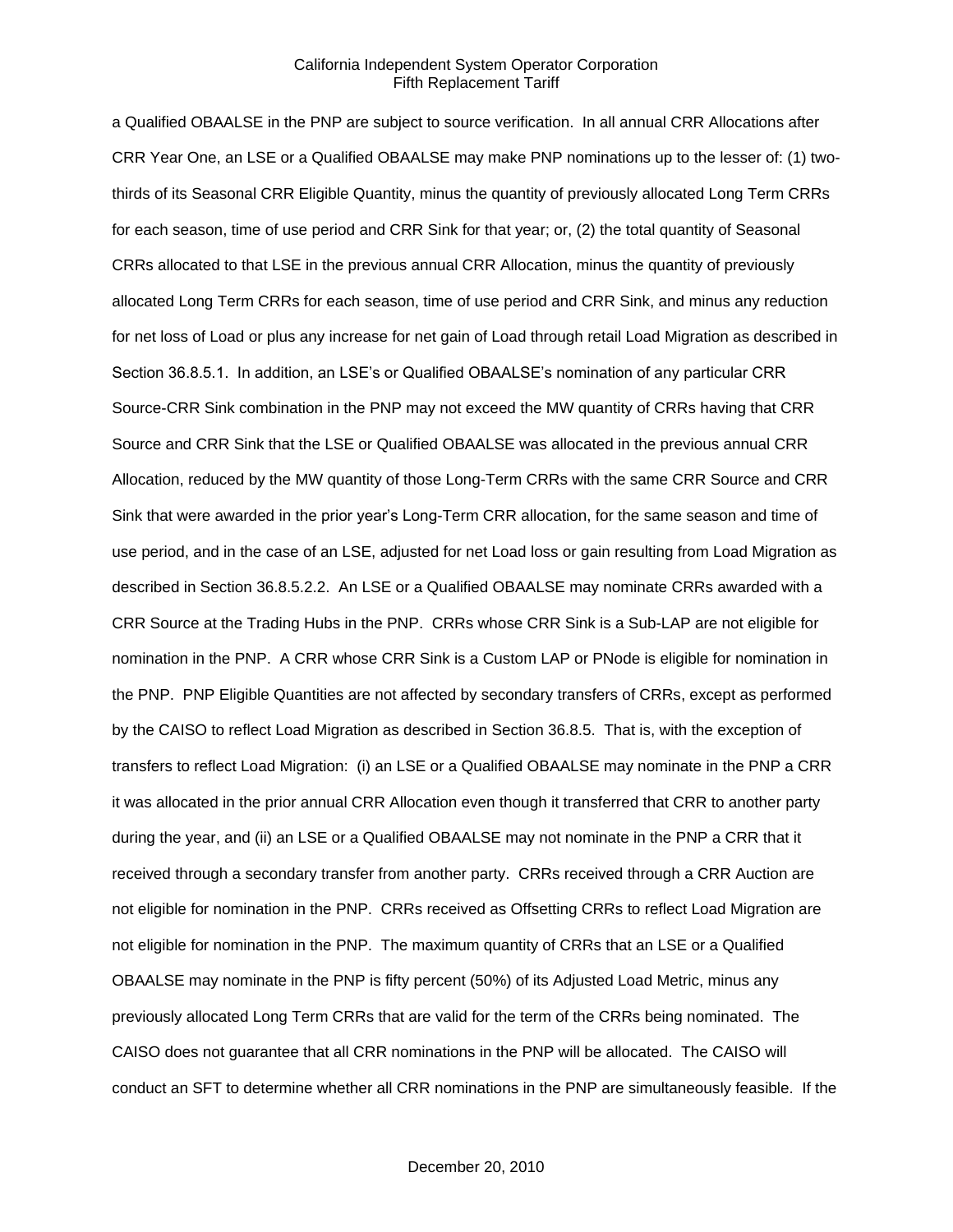SFT determines that all priority nominations are not simultaneously feasible, the CAISO will reduce the allocated CRRs until simultaneous feasibility is achieved.

#### **36.8.3.5.2 Tier LT**

In years subsequent to CRR Year One, Long Term CRRs will be allocated as provided in this section.

#### **36.8.3.5.2.1 Tier LT for LSEs**

In Tier LT of CRR Year Two, an LSE may nominate Long Term CRRs from any of the Seasonal CRRs it was allocated in the PNP up to a maximum of thirty percent (30%) of the its Adjusted Load Metric, minus the quantity of previously allocated Long Term CRRs that are valid for that year; except that the LSE may nominate Long Term CRRs in amounts greater than thirty percent (30%) but no more than fifty percent (50%) of its Adjusted Load Metric if the LSE demonstrates that more than thirty percent (30%) of its Adjusted Load Metric is covered by a combination of long-term procurement arrangements of ten (10) years or greater and ownership of Generation resources. Such demonstrations shall be provided by the requesting LSE to the CAISO through the submission of a written sworn declaration by an executive employee authorized to represent the LSE and attest to the accuracy of the data demonstration. As necessary, the CAISO may request, and such LSE must produce in a timely manner, documents in support of such declaration. If the LSE has demonstrated that more than thirty percent (30%) of its Adjusted Load Metric is covered by a combination of long-term procurement arrangements of ten (10) years or greater and ownership of Generation resources, the amount of Long Term CRRs that it may nominate is equal to the minimum of: (i) the sum of the owned resources and long-term procurement arrangements of ten (10) years or more, minus the quantity of previously allocated Long Term CRRs that are valid for that CRR year, and (ii) fifty percent (50%) of the LSE's Adjusted Load Metric, minus the quantity of previously allocated Long Term CRRs that are valid for that CRR year. In CRR Year Three, the limit on Long Term CRR nominations will increase by ten percent (10%) to forty percent (40%) of the eligible entity's Adjusted Load Metric but shall not exceed fifty percent (50%) of the Adjusted Load Metric. In CRR Year Three, an LSE may exceed the forty percent (40%) limit on Long Term CRR nominations if it demonstrates that its Adjusted Load Metric is covered by a combination of long-term procurement arrangements of ten (10) years or greater and ownership of Generation resources. The amount of Long Term CRRs that it may nominate is equal to the minimum of: (i) the sum of the owned resources and long-term procurement arrangements of ten (10) years or more, minus the quantity of previously allocated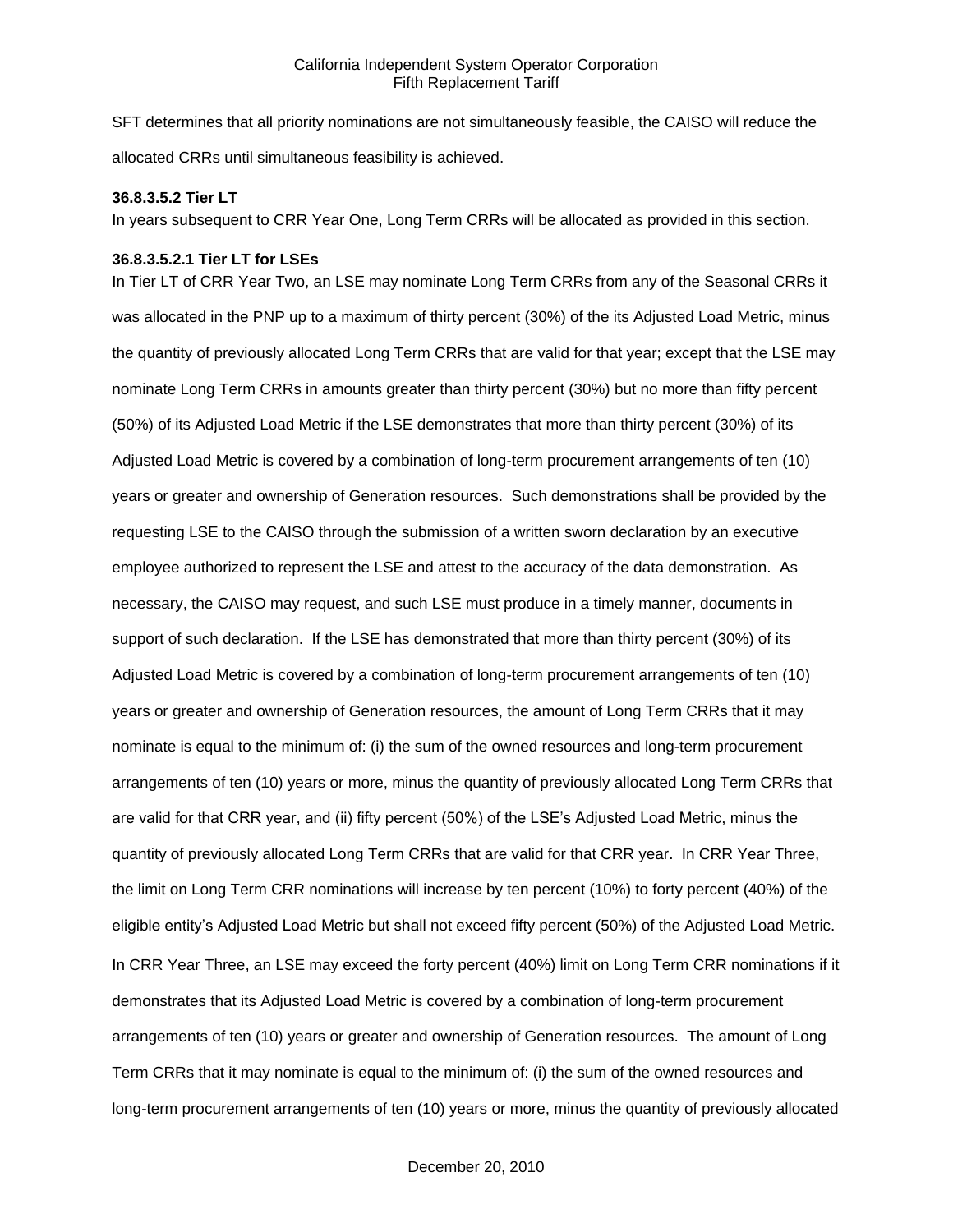Long Term CRRs that are valid for that CRR year, and (ii) fifty percent (50%) of the LSE's Adjusted Load Metric, minus the quantity of previously allocated Long Term CRRs that are valid for that CRR year. In CRR Year Four and all subsequent years, an LSE may nominate Long Term CRRs from any of the Seasonal CRRs allocated in the PNP up to the maximum of fifty percent (50%) of its Adjusted Load Metric, minus the quantity of previously allocated Long Term CRRs that are valid for that year.

#### **36.8.3.5.2.2 Tier LT for Qualified OBAALSEs**

A Qualified OBAALSE may submit nominations for Long Term CRRs up to the portion of its Adjusted Load Metric for which it has demonstrated coverage by a combination of long-term procurement arrangements of ten (10) years or greater and ownership of generation resources, up to a maximum of fifty percent (50%) of its Adjusted Load Metric for each season, time of use period and Scheduling Point, minus the quantity of previously allocated Long Term CRRs that are valid for that CRR year. Such demonstrations shall be provided by the requesting Qualified OBAALSE to the CAISO through the submission of a written sworn declaration by an executive employee authorized to represent the Qualified OBAALSE and attest to the accuracy of the data demonstration. As necessary, the CAISO may request, and such Qualified OBAALSE must produce in a timely manner, documents in support of such declaration. Contracts submitted in support of OBAALSE nominations of Long Term CRRs must cover the entire season of the Long Term CRR being nominated.

# **36.8.3.5.2.3 Tier LT SFT**

After receiving nominations for Long Term CRRs, the CAISO will run SFTs to ensure the feasibility of the nominated Long Term CRRs for the remaining nine years of the ten (10) year term of the Long Term CRR. The SFT run in Tier LT will test the feasibility of only the Long Term CRR nominations and will not include in the analysis those Seasonal CRRs allocated in the PNP that were not nominated as Long Term CRRs. The quantity of Long Term CRRs that can be allocated for any season and time of use period must be feasible for the entire ten (10) year term of the Long Term CRR. As a result of the Tier LT SFT runs, Long Term CRR nominations may not be fully allocated; however, such a result will not affect the validity of: (i) the Long Term CRRs allocated in previous years, or (ii) the Seasonal CRRs allocated in the PNP. The CAISO will inform nominating eligible entities of the results of the Tier LT SFTs before the deadline for submission of the tier 2 nominations.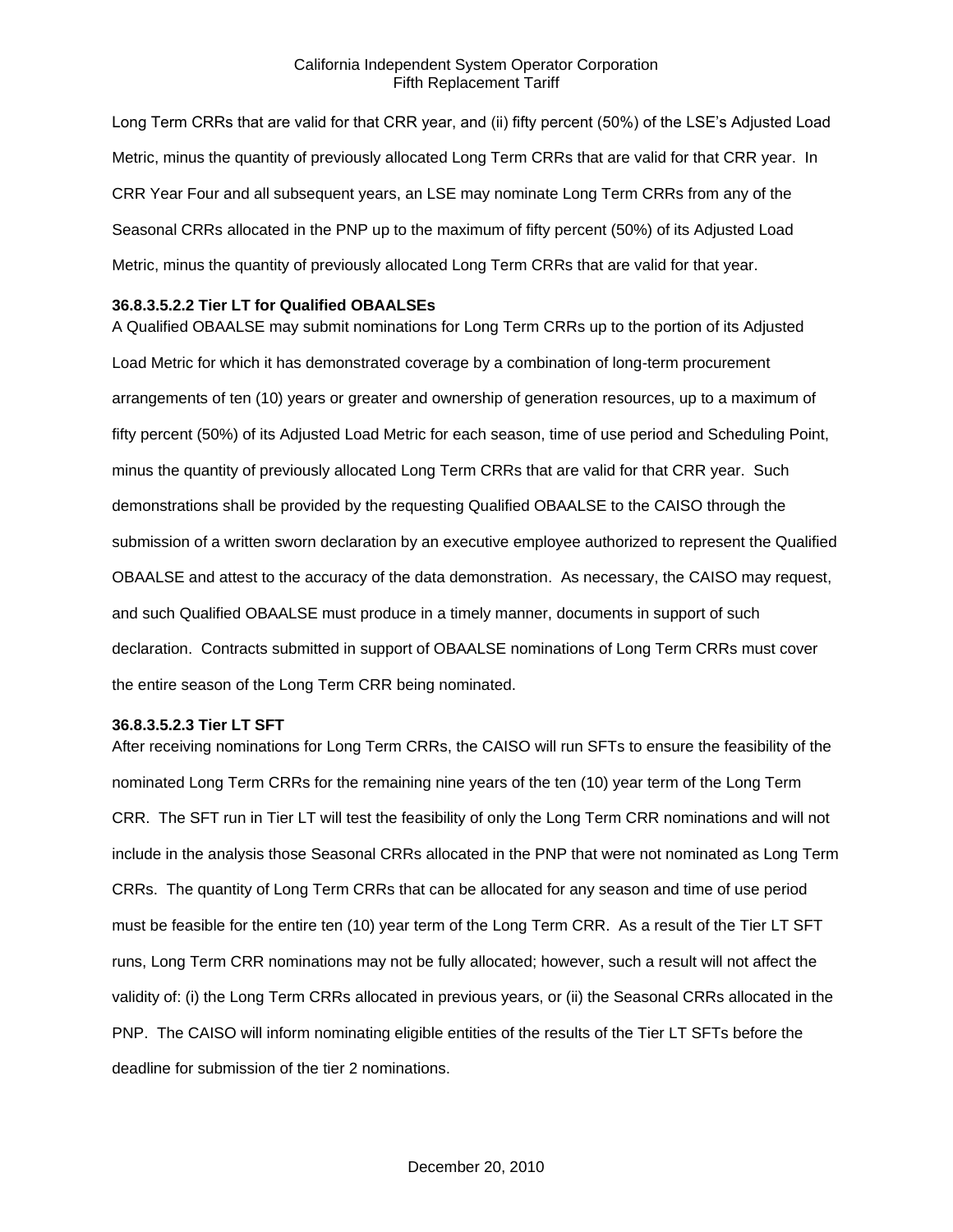**36.8.3.5.3 Tier 2** In tier 2 of the annual CRR Allocation, the CAISO will allocate Seasonal CRRs to each LSE and Qualfied OBAALSE up to two-thirds of its Seasonal CRR Eligible Quantity for each season, time of use period and CRR Sink, minus the quantity of: (i) CRRs allocated to that LSE or Qualified OBAALSE in tier 1, and (ii) Long Term CRRs previously allocated to it that are valid for the CRR term currently being allocated. In tier 2 of the annual CRR Allocation, Sub-LAPs will be eligible CRR Sinks provided that the Sub-LAP is within the nominating LSE's Default LAP. An LSE or a Qualified OBAALSE can nominate Seasonal CRRs sourced at Trading Hubs. In running the SFT the CAISO shall disaggregate the Seasonal CRR nominations sourced at Trading Hubs as described in Section 36.8.4.1.

**36.8.3.5.4 Tier 3.** In tier 3 of the annual CRR Allocation, the CAISO will allocate Seasonal CRRs to each LSE or Qualified OBAALSE up to one hundred percent (100%) of its Seasonal CRR Eligible Quantity for each season, time of use period and CRR Sink, minus the quantity of: (i) CRRs allocated to that LSE or Qualified OBAALSE in tiers 1 and 2, and (ii) Long Term CRRs previously allocated to that eligible entity that are valid for the CRR term currently being allocated. In tier 3 of the annual CRR Allocation, Sub-LAPs will be eligible CRR Sinks provided that the Sub-LAP is within the nominating LSE's

Default LAP. An LSE or a Qualified OBAALSE can nominate Seasonal CRRs where the CRR Source is a Trading Hub. In running the SFT the CAISO shall disaggregate the Seasonal CRR nominations sourced at Trading Hubs as described in Section 36.8.4.1.

#### **36.8.3.5.5 Alternatives for Renewal of Long Term CRRs and for the Transition of Expiring ETCs and Converted Rights to Long Term CRRs**

Eligible entities may, in the final year of a Long Term CRR, nominate the identical CRR Source, CRR Sink, and MW terms of the expiring Long Term CRR in the PNP conducted that year, subject to any applicable quantity limitations specified in this Section 36. An eligible entity with an Existing Transmission Contract or Converted Rights that expire by the start of the year for which the CRR Allocation process is conducted may participate in the PNP as if its Existing Transmission Contract or Converted Rights sources and sinks were previously allocated Seasonal CRRs, subject to any applicable quantity limitations specified in this Section 36. In either case, if Seasonal CRRs are awarded to an LSE or a Qualified OBAALSE in the PNP based on its nomination of its expiring rights, such entity may then nominate those Seasonal CRRs in Tier LT of the same year's annual CRR Allocation process, subject to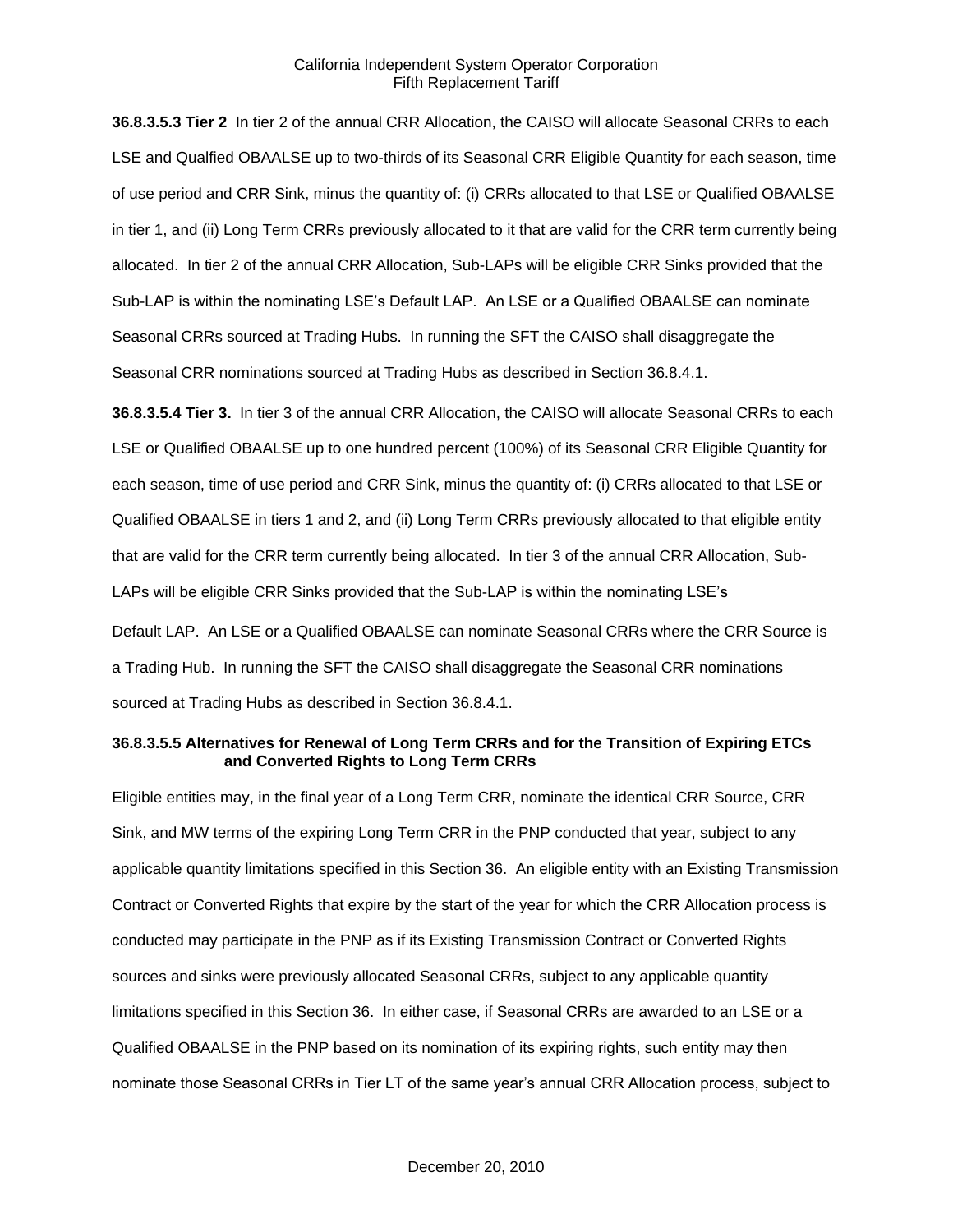any applicable quantity limitations specified in this Section 36. Alternatively, CRR Holders of expiring LT CRRs, expiring Existing Transmission Contracts or expiring Converted Rights may bypass the tier 1 Priority Nomination Process and nominate their expiring rights as Long Term CRRs in Tier LT one year prior to the year of expiration, subject to any applicable quantity limitations specified in this Section 36. This alternative allows the holder of the expiring rights to nominate Long Term CRRs in the first Tier LT SFT in which the capacity corresponding to the expiring rights becomes available for the full nine (9) year period of the Tier LT SFT. For any entity who elects this alternative and obtains an allocated Long Term CRR, the length of the renewed Long Term CRR (or initial Long Term CRR in the case of expiring Existing Transmission Contracts or expiring Converted Rights) will be nine (9) years, corresponding to the years included in the Tier LT SFT.

#### **36.8.3.6 Monthly CRR Allocation Beyond CRR Year One**

The monthly CRR Allocation shall consist of a sequence of two (2) tiers of allocations for each time of use period (on-peak and off-peak). The monthly CRR Allocation will distribute Monthly CRRs and will allow an LSE and a Qualified OBAALSE to nominate CRRs up to one hundred percent (100%) of its Monthly CRR Eligible Quantity, minus the total of any Seasonal CRRs allocated in the annual CRR Allocation, and minus any holdings of Long Term CRRs that are valid for the month and time of use of the CRRs being nominated. All CRR nominations by Qualified OBAALSEs must be source verified. **36.8.3.6.1** Tier 1 In tier 1 of the monthly CRR Allocations, each LSE or Qualified OBAALSE may nominate Monthly CRRs up to one-hundred percent (100%) of the difference between its Monthly CRR Eligible Quantity and the total of any Seasonal CRRs allocated in the annual CRR Allocation and any holdings of Long Term CRRs that are valid for the month and time of use of the CRRs being nominated. An LSE or a Qualified OBAALSE can nominate Monthly CRRs where the CRR Source is a Trading Hub. In tier 1 of the monthly CRR Allocation, Sub-LAPs will be eligible CRR Sinks, provided that the Sub-LAP is within the nominating LSE's Default LAP. In running the SFT the CAISO shall disaggregate the Monthly CRR nominations sourced at Trading Hubs as described in Section 36.8.4.1.

**36.8.3.6.2** Tier 2. In tier 2 of the monthly CRR Allocations, each LSE or Qualified OBAALSE may nominate Monthly CRRs up to one hundred percent (100%) of the difference between its Monthly CRR Eligible Quantity and the total of any Seasonal CRRs allocated in the annual CRR Allocation and any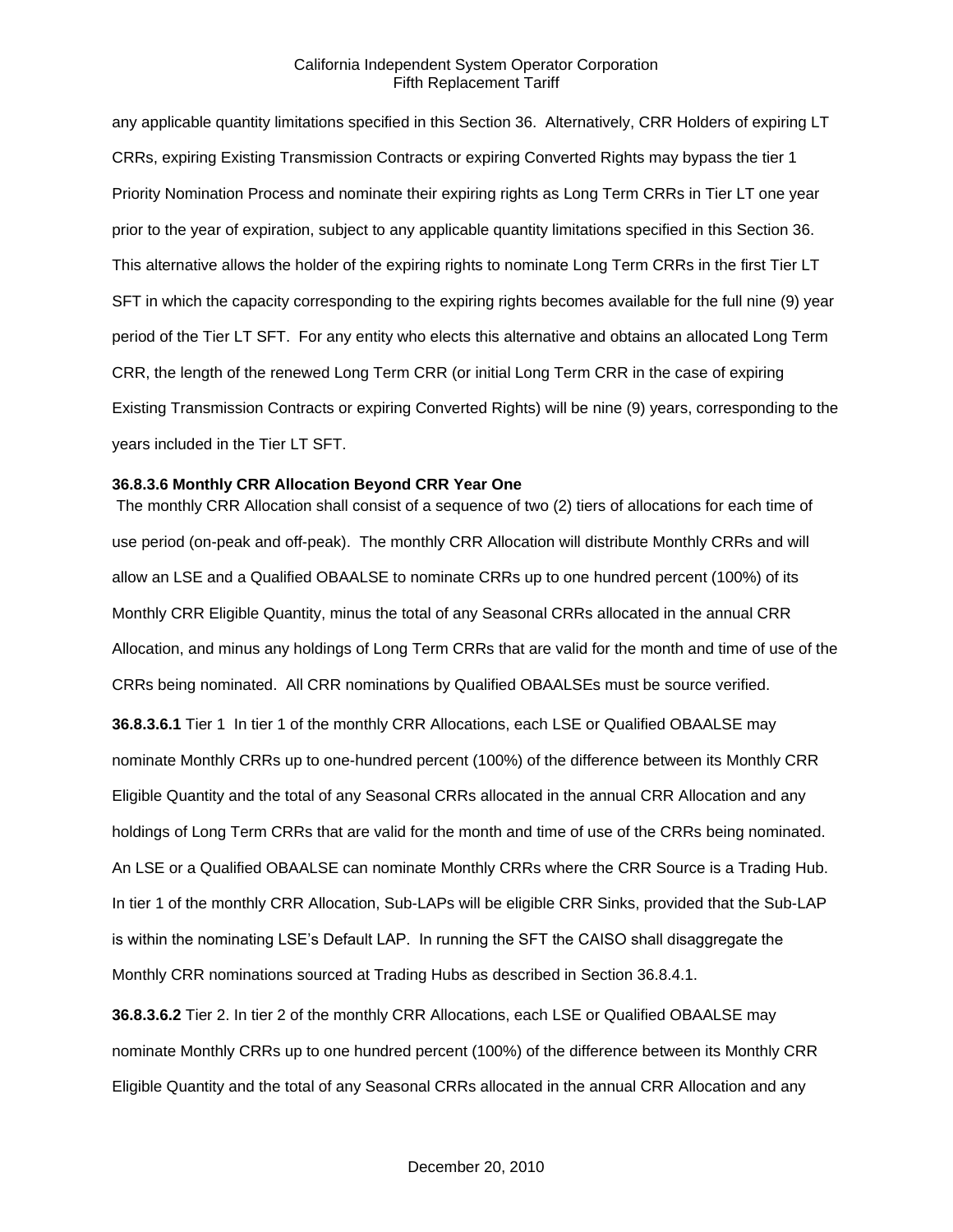holdings of Long Term CRRs that are valid for the month and time of use of the CRRs being nominated, minus the quantity of CRRs allocated to that LSE or Qualified OBAALSE in tier 1 of the current monthly CRR Allocation. In tier 2 of the monthly CRR Allocation, Sub-LAPs will be eligible CRR Sinks, provided that the Sub-LAP is within the nominating LSE's Default LAP. An LSE or a Qualified OBAALSE can nominate Monthly CRRs sourced at Trading Hubs. In running the SFT the CAISO shall disaggregate the Monthly CRR nominations sourced at Trading Hubs as described in Section 36.8.4.1.

#### **36.8.4 Eligible Sources For CRR Allocation**

In the CRR Allocation processes for Seasonal CRRs, Monthly CRRs, and Long Term CRRs, nominated CRR Sources can be either PNodes (including Scheduling Points) or Trading Hubs, except that a Proxy Demand Resource cannot be a nominated CRR Source in a CRR Allocation process. An LSE or a Qualified OBAALSE may nominate up to one hundred percent (100%) of its Adjusted Verified CRR Source Quantities for Seasonal or Monthly CRRs in the combined tiers of the annual and monthly CRR Allocation processes as provided in this Section. For tiers 1 and 2 of the annual CRR Allocation in CRR Year One, an LSE may nominate CRRs from each of its verified CRR Sources in a quantity no greater than seventy-five percent (75%) of the Adjusted Verified CRR Source Quantity corresponding to each verified CRR Source. The LSE may then use tier 1 of the monthly CRR Allocations in CRR Year One to nominate up to the full one hundred percent (100%) of the Adjusted Verified CRR Source Quantity corresponding to each verified CRR Source. In tiers 1, 2 and 3 of the annual CRR Allocation in each year in which it participates, a Qualified OBAALSE may nominate CRRs from each of its verified CRR Sources in a quantity no greater than seventy-five percent (75%) of the Adjusted Verified CRR Source Quantity corresponding to each CRR Source. The Qualified OBAALSE may then use tiers 1 and 2 of the monthly CRR Allocations in the same year to nominate up to the full one hundred percent (100%) of the Adjusted Verified CRR Source Quantity corresponding to each verified CRR Source.

#### **36.8.4.1 CRRs with Trading Hub Sources**

For purposes of the CRR Allocation processes the CAISO shall disaggregate CRR nominations with Trading Hub CRR Sources into Point-to-Point CRR nominations each of whose CRR Source is a Generating Unit PNode that is an element of the Trading Hub. In performing this disaggregation the MW quantity of each Point-to-Point CRR nomination will equal the MW quantity of the CRR nomination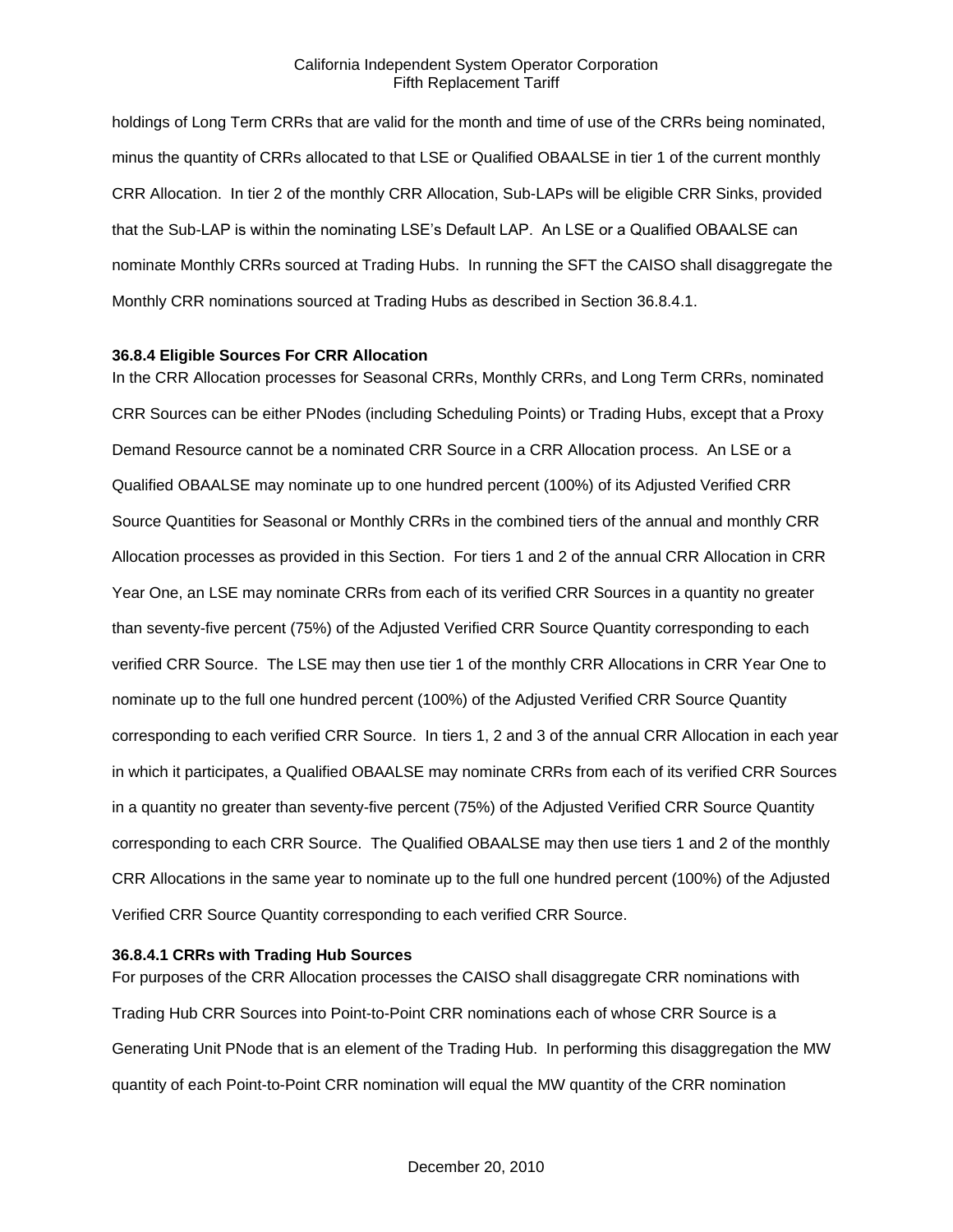multiplied by the weighting factor of the corresponding Generating Unit PNode in the defined Trading Hub. The disaggregated, individual Point-to-Point CRRs will be used by the CAISO in conducting the SFTs for the nominated CRRs. In CRR years other than CRR Year One, an LSE may nominate in the PNP any Point-to-Point CRRs it was allocated the previous year as a result of Seasonal CRR nominations with Trading Hubs as CRR Sources, and may then nominate those Seasonal CRRs awarded in the PNP as Long Term CRRs in Tier LT. In CRR Year One, an LSE that was allocated individual Pointto-Point CRRs in tiers 1 and 2 as a result of nominating CRRs sourced at a Trading Hub must nominate CRRs sourced at Trading Hubs in Tier LT in accordance with Section 36.8.3.1.3.1. For Qualified OBAALSEs, all nominated CRR Sources must be source verified as specified in Section 36.9.1. Any Long Term CRRs allocated by the CAISO as a result of nominations of CRRs sourced at Trading Hubs will be Point-to-Point CRRs each of whose CRR Sources is a Generating Unit PNode that is an element of the Trading Hub.

#### **36.8.4.2 Import CRRs**

An LSE or a Qualified OBAALSE may nominate Seasonal, Monthly or Long Term CRRs whose CRR Source is a Scheduling Point in the annual and monthly CRR Allocation in accordance with this Section.

#### **36.8.4.2.1 Scheduling Points as CRR Sources for LSEs in CRR Year One**

In CRR Year One, in tiers 1 and 2 of the annual CRR Allocation process an LSE may nominate Seasonal CRRs whose CRR Source is a Scheduling Point to the extent that it can demonstrate to the CAISO that, for the verification period stated in Section 36.8.3.4, it owned or was a party to a contract with a System Resource, and that it or the counter-party to the contract had procured appropriate transmission from the applicable transmission provider outside the CAISO to the Scheduling Point. In addition, also in tiers 1 and 2 of the annual CRR Allocation in CRR Year One, all LSEs eligible to nominate CRRs under this Section 36.8 may nominate as CRR Sources, without any verification, shares of the residual import CRR capacity at each Scheduling Point that remains after the completion of the CRR Source verification process. Each LSE's share of the residual import CRR capacity will be calculated as follows. Starting with the total capacity at each Scheduling Point that is available in the DC FNM for the annual CRR Allocation and CRR Auction processes, the CAISO will calculate the residual amount of capacity that remains at each Scheduling Point after subtracting the capacity accounted for by those Scheduling Point CRR Sources submitted by LSEs for verification that have been verified. The CAISO will then set aside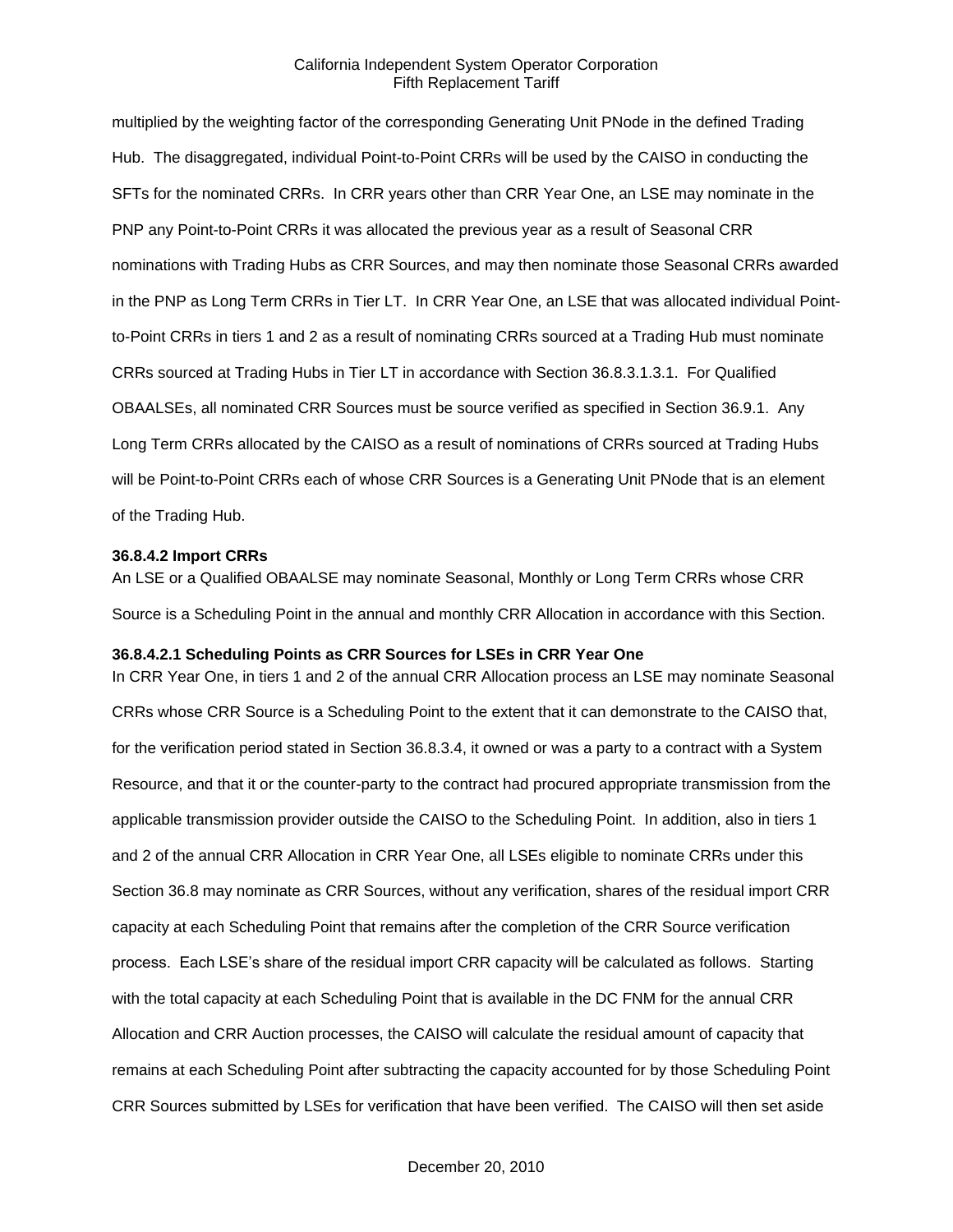fifty percent (50%) of this residual amount at each Scheduling Point for the annual CRR Auction, and will allow LSEs to nominate pro rata shares of the other fifty percent (50%) in proportion to their Seasonal CRR Eligible Quantities. In each monthly CRR Allocation during CRR Year One, CRR Source verification will be required in tier 1 as in the annual CRR Allocation process. Following the verification process, the CAISO will calculate and set aside for the monthly CRR Auction fifty percent (50%) of the import capacity that remains at each Scheduling Point after accounting for the verified Scheduling Point CRR Source submissions to the monthly process and the annual CRR Allocation and CRR Auction results for that month, and will allow LSEs to nominate in tier 1 Monthly CRRs with CRR Sources at each Scheduling Point in quantities up to their pro rata shares of the other fifty percent (50%) in proportion to their Monthly CRR Eligible Quantities.

## **36.8.4.2.2 Scheduling Points as CRR Sources for LSEs Beyond CRR Year One**

In the annual CRR Allocation processes subsequent to CRR Year One, there will be no special provisions regarding CRR Sources at Scheduling Points in tiers 1 and 2 for LSEs. For tier 3 the CAISO will calculate and set aside for the annual CRR Auction fifty percent (50%) of the import capacity at each Scheduling Point that remains after the tier 1 and tier 2 CRR Allocations and after considering any previously allocated Long Term CRRs that are valid for that month as described in Section 36.4.1. In the monthly CRR Allocation processes subsequent to CRR Year One there will be no special provisions regarding CRR Sources at Scheduling Points in tier 1 for LSEs. For tier 2 the CAISO will calculate and set aside for the monthly CRR Auction fifty percent (50%) of the import capacity that remains at each Scheduling Point after accounting for the annual CRR Allocation and CRR Auction results for that month, any previously allocated Long Term CRRs that are valid for that month, and the results of tier 1 of the monthly CRR Allocation.

## **36.8.4.2.3 Scheduling Points as CRR Sources for Qualified OBAALSEs**

In the annual CRR Allocation process a Qualified OBAALSE may nominate CRRs whose CRR Source is a Scheduling Point to the extent it meets the requirements of Section 36.9.1.

## **36.8.5 Load Migration Between LSEs**

The CAISO shall track Load Migration between LSEs through Load Migration data provided to the CAISO by each UDC, MSS Operator or other entity that provides distribution serve to customers. Load Migration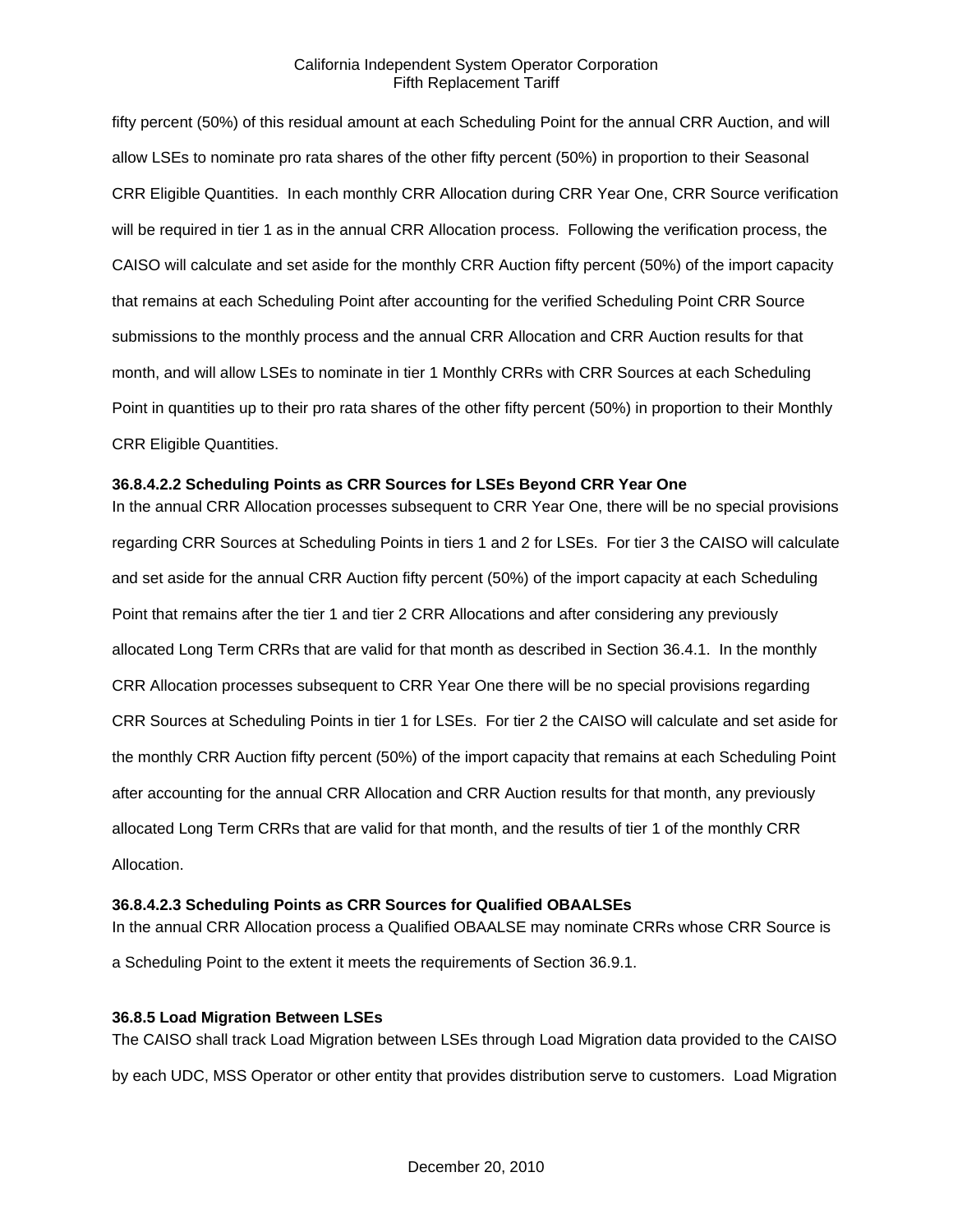will be reflected in the hourly Load data and Load forecasts used by the CAISO to calculate the CRR Load Metrics and Seasonal CRR Eligible Quantities and Monthly CRR Eligible Quantities for each LSE, in accordance with procedures set forth in the applicable Business Practice Manual. Load Migration will be reflected in appropriate adjustments to each affected LSE's Seasonal CRR Eligible Quantities and Monthly CRR Eligible Quantities in subsequent annual and monthly CRR Allocations, as well as its PNP Eligible Quantities in the next annual CRR Allocation. LSEs that hold Seasonal CRRs or Long Term CRRs and that lose or gain Load through Load Migration must comply with Section 36.8.5.3 regarding the transfers of current CRR holdings to reflect Load Migration.

#### **36.8.5.1 Tracking of Load Migration by CAISO**

The CAISO will implement all appropriate adjustments due to Load Migration on a monthly basis. In order to enable the CAISO to track Load Migration and determine the appropriate adjustments, each UDC, MSS Operator, and other entity that provides distribution service to customers will provide to the CAISO the number of end-use customers that migrated in each of the customer classes in their service area. The end-use customer information provided to the CAISO by such parties shall be calculated based on the following details on each customer that migrates between LSEs: (i) customer identification information, (ii) information to establish the customer's retail customer class, (iii) the original and new LSEs serving the customer, (iv) the effective date of the Load Migration, and (v) the most recent twelve (12) months of billing data for the customer. Each UDC, MSS Operator and other entity that provides distribution service to customers will retain the details of the underlying calculations unless as requested by the CAISO pursuant to the dispute resolution process discussed in Section 36.8.5.7. The migration information provided to the CAISO by the parties shall consist of the number of customers served by each LSE in each retail customer class as of the start of each month, multiplied by the average consumption by customers in each retail customer class. Further details regarding the methodology used by the UDCs, MSSs, and other entities that provide distribution service to customers, to calculate this migration information to be supplied to the CAISO is set forth in the applicable Business Practice Manual. The CAISO will receive information from each UDC, MSS Operator, and other entity providing distribution service on an ongoing daily basis, and will perform the calculations for any appropriate adjustments due to Load Migration on a monthly basis. New CRRs allocated due to Load Migration in accordance with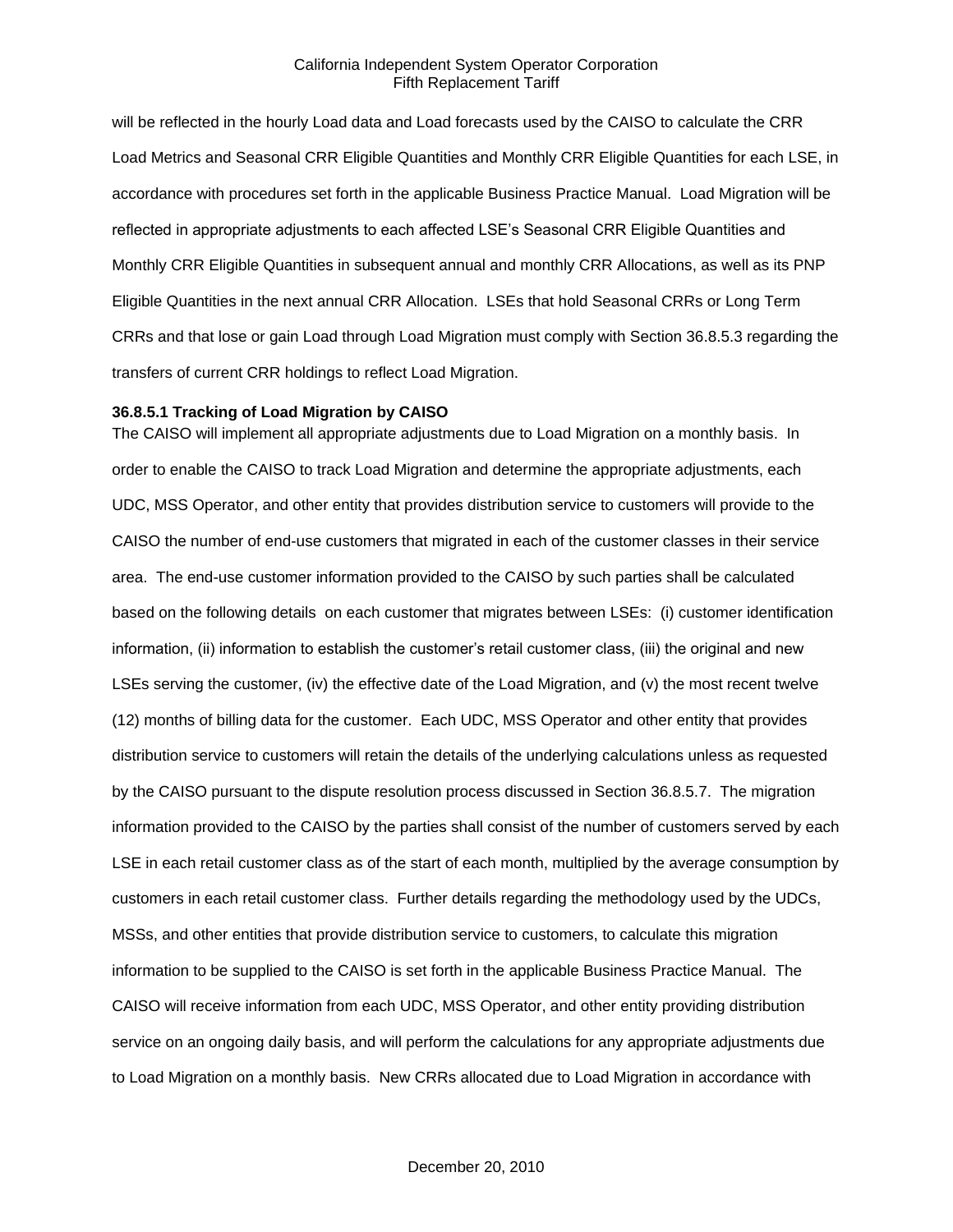Section 36.8.5.3 will be made effective on the first day of the first month, following the CAISO's performance of the calculations, in which the Load Migration is effective by the first of the month.

## **36.8.5.2 Adjustments to CRR Eligible Quantities to Reflect Load Migration**

An LSE who loses or gains net Load through Load Migration in a given year will have its Seasonal CRR Eligible Quantities in the next annual CRR Allocation reduced or increased, respectively, in proportion to the net Load lost or gained through Load Migration. In addition, an LSE that loses Load through Load Migration in a given year will have its PNP Eligible Quantities reduced in proportion to the gross amount of Load lost through Load Migration. An LSE that gains Load through Load Migration in a given year will have its PNP Eligible Quantities increased in proportion to the amount of Load gained through Load Migration.

## **36.8.5.3 Adjustments to Current CRR Holdings to Reflect Load Migration**

Because in between CRR Allocations each LSE can both lose Load and gain Load between itself and multiple other LSEs, the CAISO will calculate and perform appropriate adjustments to current CRR holdings for each pair of LSEs affected by Load Migration to reflect the net amount of Load that migrated between those two LSEs during each Load Migration tracking period and for each LAP in which the LSEs serve Load. The CAISO will perform such calculations in accordance with the appropriate Business Practice Manual, and will perform the adjustments by creating and allocating equal and opposite sets of new CRRs for each pair of LSEs affected by Load Migration. The net Load gaining LSE of the pair will receive a set of new CRRs that match the CRR Sources and CRR Sinks of all the Seasonal CRRs and Long Term CRRs previously allocated to the net Load losing LSE of the pair, in MW quantities proportional to the net amount of the net Load losing LSE's Load that migrated to the net Load gaining LSE of the pair within each LAP in which the LSEs serve Load. The net Load losing LSE of the pair will receive a set of new Offsetting CRRs. After the assignment of Offsetting CRRs, the net Load losing LSE will still hold the CRRs it held before it was assigned the Offsetting CRRs. The Load gaining LSE may nominate its new Seasonal CRRs in the Priority Nomination Process of the next annual CRR Allocation process. The net Load losing LSE may not nominate in the Priority Nomination Process either: (i) the Seasonal CRRs corresponding to the new CRRs allocated to the Load gaining LSE, or (ii) the Offsetting CRRs allocated due to Load Migration. An LSE to which the CAISO allocates new CRRs to reflect Load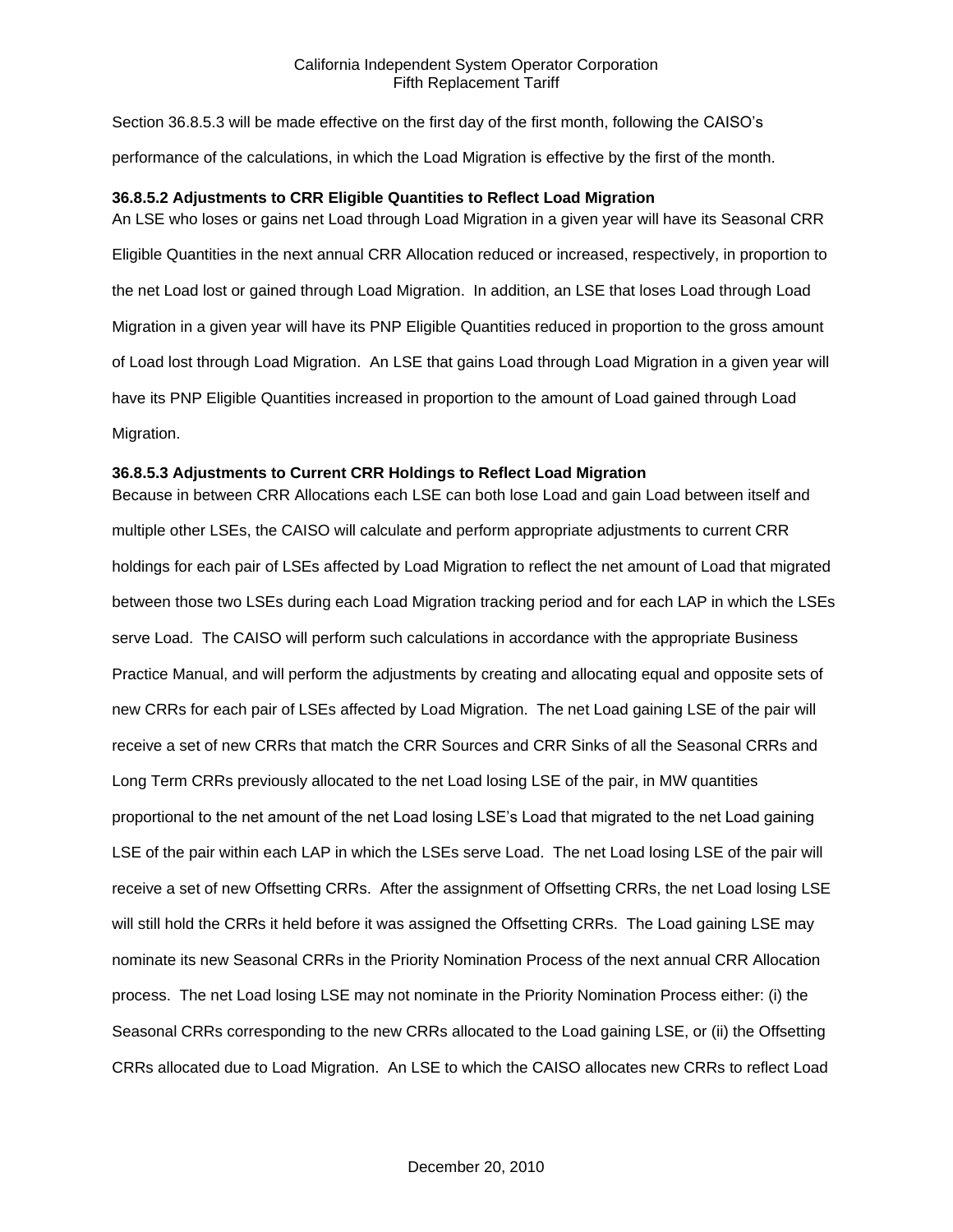Migration must be either a Candidate CRR Holder or a CRR Holder and meet all requirements applicable to such entities.

# **36.8.5.4 Load Migration and Compliance with CAISO Credit Requirements**

To the extent that the credit requirements of an LSE as specified in Section 12 are updated by the allocation of new CRRs to reflect Load Migration, the CAISO will do the following. For new CRRs that result in net charges to the affected LSE over a Settlement period these charges will appear on the LSE's Settlement Statement irrespective whether the LSE has met the updated credit requirement. For new CRRs that result in net payments to the affected LSE over a Settlement period and that LSE has not met the updated credit requirements affected by the allocation of new CRRs to reflect Load Migration, the CAISO shall withhold payment until those updated credit requirements are met. At the end of each Settlement period, if the LSE has not met the updated credit requirements resulting from Load Migration CRR transfers, the CAISO will add any net payments that accrued to the transferred CRRs to the CRR Balancing Account to be included in the daily clearing of the CRR Balancing Account, and those net payments will no longer be recoverable by the LSE. The CAISO may place new allocated CRRs into CRR Auctions if the non-compliance with credit or applicable Financial Security requirements is persistent.

## **36.8.5.5 Load Migration Adjustment for CRR Year One**

For the CRR Year One CRR Allocation process, the CAISO will account for the cumulative Load Migration that takes place between the beginning of the CRR Year One CRR Allocation process and the first date that the Day-Ahead Market is operational as a single adjustment as described in the Business Practice Manuals.

## **36.8.5.6 Load Migration Reflected in the Monthly CRR Allocation Process**

An LSE who loses or gains net Load through Load Migration must reflect that loss or gain in the monthly Load forecasts it submits to the CAISO for determining its monthly CRR Eligible Quantities for future monthly CRR Allocations.

## **36.8.5.7 Dispute Resolution Mechanism Regarding Load Migration Data Transfers**

The CAISO shall provide the Load migration information referred to in Section 36.8.5.1 to the affected load-gaining or load-losing LSE. The data received by each affected LSE will be limited to the count of customers for which it is the load-gaining LSE, and the count of customers for which it is the load-losing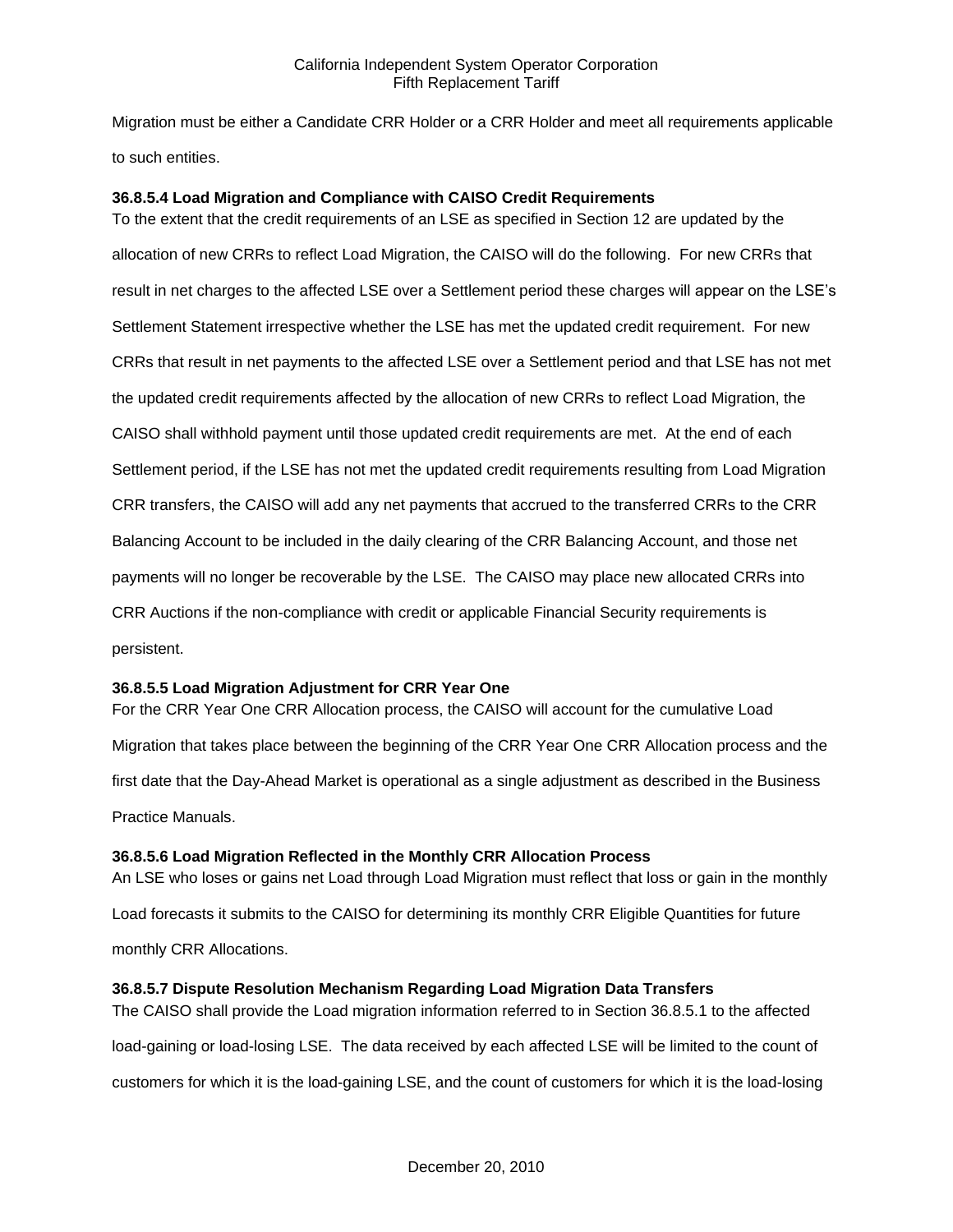LSE. The affected LSEs shall contact the CAISO and the UDC, MSS or other entities that provide distribution service to customers that calculate this migration information, of any dispute regarding the load migration data provided to the CAISO no later than four calendar days after the affected LSE has received the load migration data. In the event that the affected LSE and UDC, MSS or other entity that provide distribution service to customers, are unable to resolve the LSE's disagreement, the LSE and UDC, MSS, or other entity that provides distribution service to customers, will submit the dispute to the CAISO. During the consultations with the CAISO concerning the dispute, the CAISO may request the data specified in Section 36.8.5.1, on which the load migration data is based and may request explanations of the disputed data from the disputing parties. In the event that the CAISO needs to receive and review the relevant data, the CAISO will purge the data after the resolution of the dispute. In the event that the affected parties cannot agree to a resolution of the dispute prior to the expiration of the fourth calendar day after the data was provided to the load-gaining or load-losing LSE by the CAISO, the CAISO will decide either to: (1) recalculate, to the extent feasible, the aggregated count of transferring customers and proceed with the subsequent steps based on that calculated amount; or (2) proceed with the amounts provided by the UDC, MSS or other entity that provides distribution service to customers. Nothing in this section should be construed to restrict the affected parties from seeking the dispute resolution mechanism available under Section 13; provided however, that in the interim the CAISO may proceed with the CRR processes defined in the CAISO Tariff based on the load migration amounts provided by the UDC, MSS or other entity that provides distribution service to customers. If the CAISO later determines that the resolution of the dispute requires a modification of the load-gaining or loadlosing LSE's rights, the CAISO will make the appropriate adjustments in any of the upcoming CRR Allocations, but will not make any retroactive adjustments to the load-gaining or load-losing LSE's rights.

#### **36.8.6 Load Forecasts Used To Calculate CRR MW Eligibility**

The CAISO will work closely with appropriate state and Local Regulatory Authorities and agencies to ensure that historical Load data and Load forecasts used to establish Seasonal CRR Eligible Quantities and Monthly CRR Eligible Quantities as provided in Section 36.8.2 are consistent with the Load data and Load forecasts used to establish resource adequacy requirements. For the purpose of this consistency assessment, the CAISO will consider the most current available Load data and Load forecasts submitted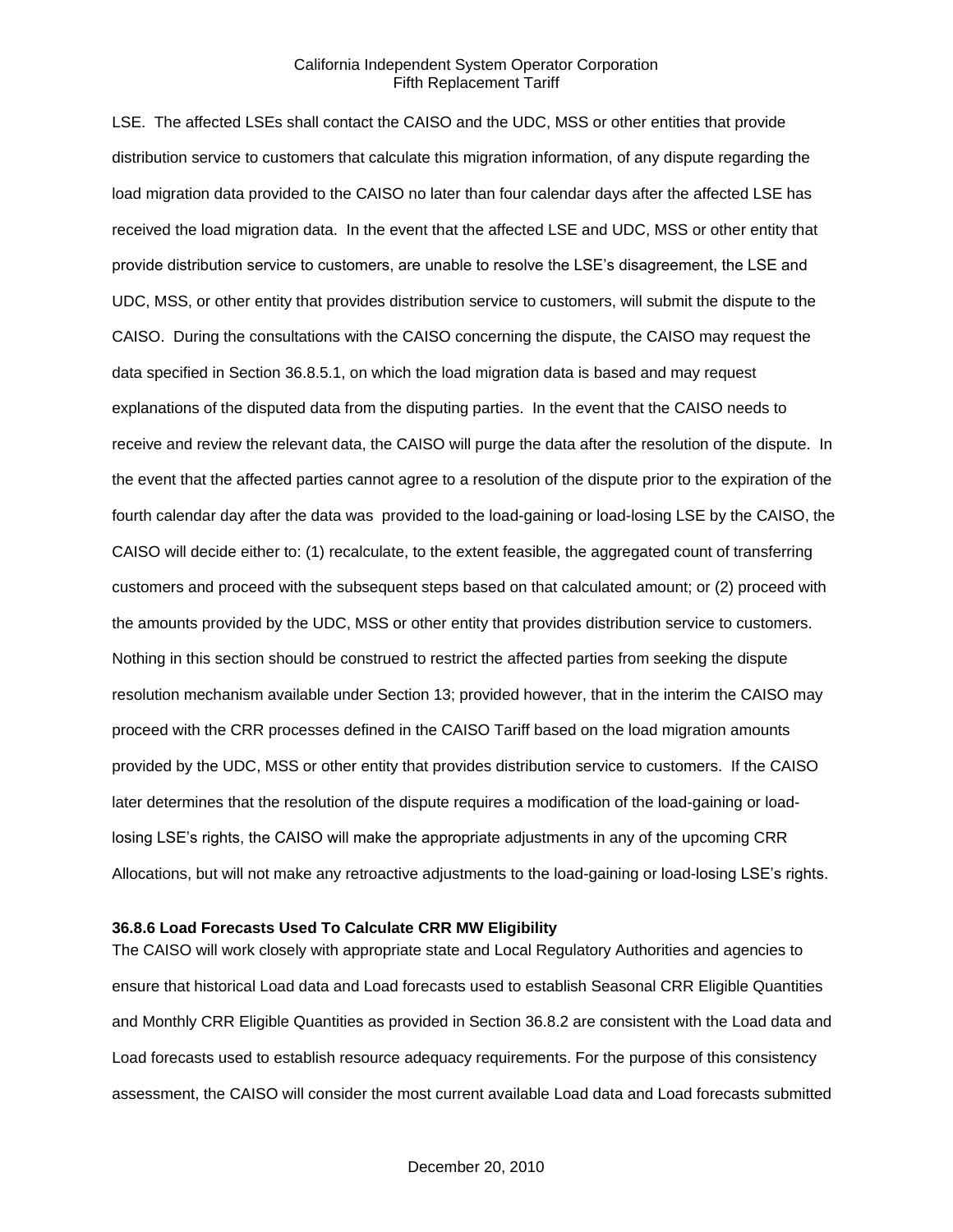by the LSE to the applicable state, Local Regulatory Authorities and agencies, subject to the CAISO's ability to perform the consistency assessment and any necessary adjustments pursuant to Sections 36.8.2.1 and 36.8.2.2 within the CRR production time line as specified in the applicable Business Practice Manual.

#### **36.8.7 Long Term CRRs And PTO Withdrawal From CAISO Controlled Grid**

In the event a Participating TO gives the required notice and withdraws facilities or Entitlements from the CAISO Controlled Grid, the CAISO will reconfigure Long Term CRRs as necessary to reflect the CAISO Controlled Grid after the withdrawal. After reconfiguration, the CAISO will run SFTs on the reconfigured Long Term CRRs and, if necessary, reduce some of the reconfigured Long Term CRRs to ensure their feasibility. If the CRR Source and CRR Sink for an allocated Long Term CRR both are located within a departing Participating TO Service Territory, the Long Term CRR would expire on the effective date of the Participating TO's withdrawal.

#### **36.9 CRR Allocation To OBAALSEs**

OBAALSEs who wish to nominate and be allocated CRR Obligations in the same annual and monthly CRR Allocation processes described in Section 36.8 may do so subject to the provisions of this Section 36.9 and if such OBAALSEs are qualified and registered as Candidate CRR Holders or CRR Holders. An OBAALSE may participate in the CRR Allocation processes and be allocated CRRs to the extent that: (1) such OBAALSE makes a showing of legitimate need for the CRRs nominated as provided by Section 36.9.1; (2) such OBAALSE pre-pays or commits to pay the appropriate Wheeling Access Charge in the amount of MWs of CRRs nominated as provided in Section 36.9.2; (3) the external load for which CRRs are nominated will be exposed to CAISO Congestion charges because it is not served by Supply resources other than exports from the CAISO Balancing Authority Area; (4) the external load for which CRRs are nominated is not served through an ETC, TOR or Converted Rights by which it has been designated as eligible to receive the reversal of Congestion charges; (5) such OBAALSE complies with the verification requirements in Section 36.9.4; and (6) the nominated CRRs clear the relevant SFTs. An OBAALSE that participates in the CRR Allocation processes will be subject to the applicable rules governing the tiered structure of these processes. All CRRs allocated under the terms of this Section 36.9 will be CRR Obligations.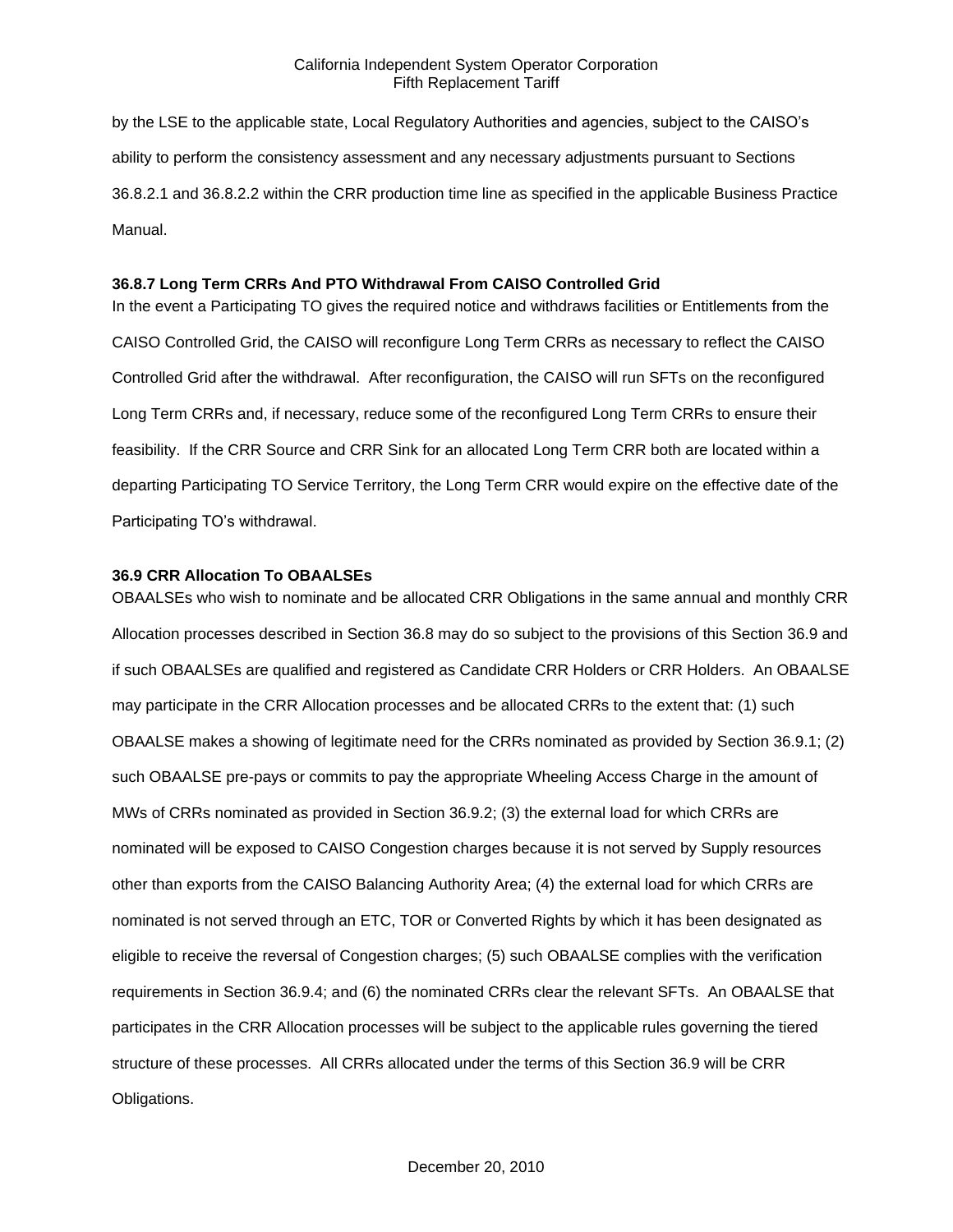#### **36.9.1 Showing Of Legitimate Need**

An OBAALSE must make a showing to the CAISO of legitimate need to enable the CAISO to verify the CRR Sources it wants to nominate. All CRR nominations by OBAALSEs in all CRR years must be source verified based on the showing of legitimate need. The CAISO's verification of legitimate need will be based on demonstration by the OBAALSE of an executed Energy contract from a Generating Unit or System Resource that covers the time period of the CRRs nominated, or ownership of such Generating Unit or System Resource. For such CRR Sources the showing of legitimate need must be made for each CRR term for which the OBAALSE wants to nominate CRRs in a timely manner prior to the start of the relevant annual or monthly CRR Allocation process. For CRR Sources that will be verified based on generating resources located outside the CAISO Balancing Authority Area, a Scheduling Point must be nominated as the corresponding CRR Source. Generating resources located outside of the CAISO Balancing Authority Area to be used by the OBAALSE to verify a Scheduling Point as a CRR Source must not be located within the OBAALSE's own Balancing Authority Area. The Verified CRR Source Quantity and Adjusted Verified CRR Source Quantity corresponding to any CRR Source nominated by an OBAALSE will be calculated in accordance with Section 36.8.3.4, with the modification that for an OBAALSE these quantities will be calculated for each CRR Allocation process in which the Qualified OBAALSE wants to participate, consistent with the requirement for ongoing source verification based on a forward showing in conjunction with the OBAALSE's annual showing of legitimate need. For a CRR Source that is a Scheduling Point, pursuant to the legitimate need showing requirement, an OBAALSE must demonstrate that it has procured the appropriate transmission service from the transmission provider outside the CAISO Balancing Authority Area to the Scheduling Point that the OBAALSE intends to nominate as a CRR Source for the term of the CRR being nominated. Such demonstrations shall be provided by the OBAALSE to the CAISO through the submission of a written sworn declaration by an executive employee authorized to represent the OBAALSE and attest to the accuracy of the data demonstration. As necessary, the CAISO may request, and such OBAALSE must produce in a timely manner, documents in support of such declaration.

# **36.9.2 Prepayment Of Wheeling Access Charges**

# **36.9.2.1 Prepayment of Wheeling Access Charges for Allocated CRRs**

An OBAALSE will be required to prepay relevant Wheeling Access Charges, to be calculated as described in this section and further specified in the Business Practice Manual, for the full term of the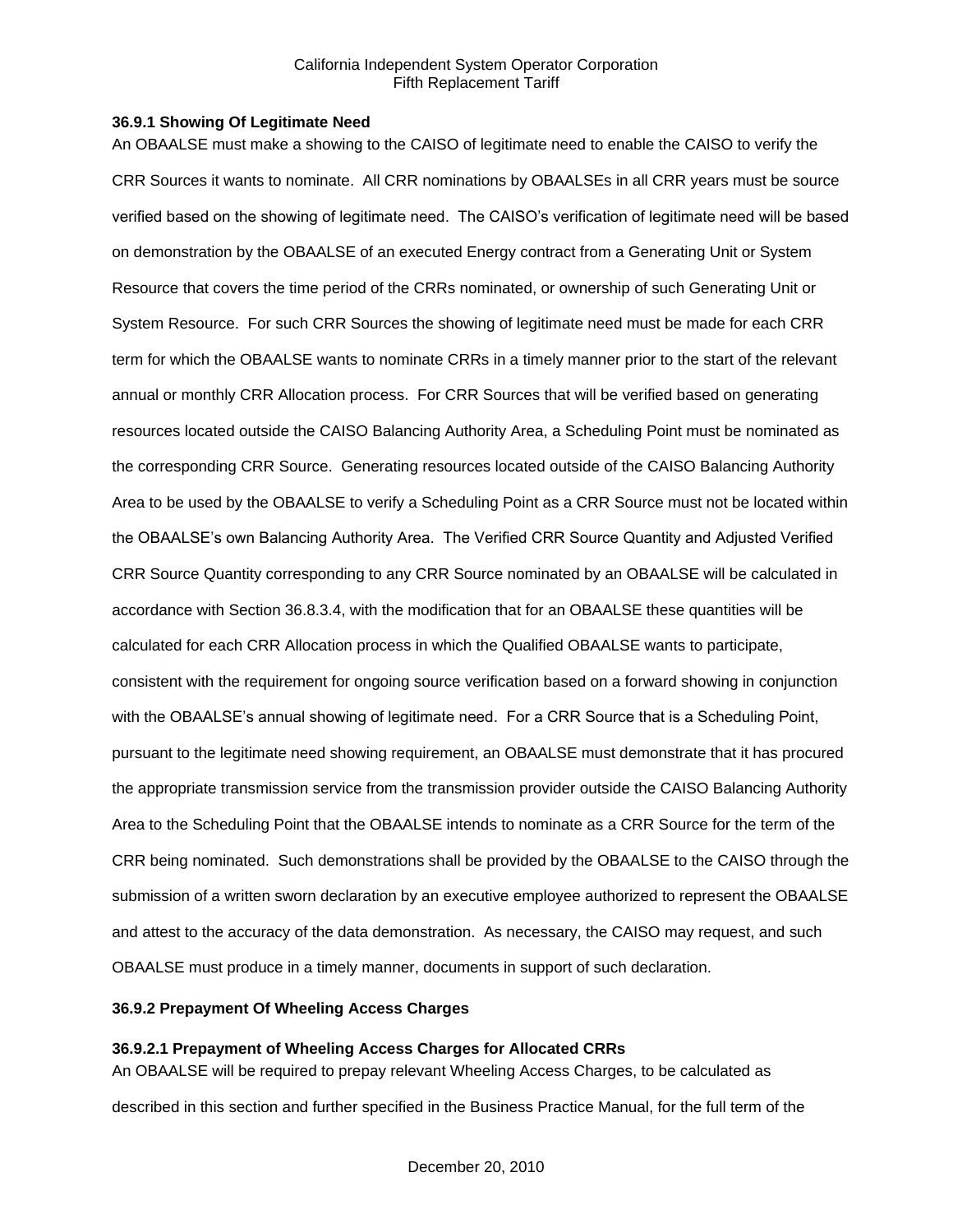Monthly CRRs, Seasonal CRRs and Long Term CRRs it intends to nominate in order to participate in the CRR Allocation processes and be allocated CRRs. To be eligible for the allocation of Seasonal CRRs or Monthly CRRs the OBAALSE must submit the full required prepayment and have it accepted by the CAISO prior to the OBAALSE's submission of nominations for the relevant annual or monthly CRR Allocation, except as provided below in Section 36.9.2.2. To be eligible for nominations of Long Term CRRs, the OBAALSE must submit the full prepayment and have it accepted by the CAISO prior to the OBAALSE's submission of nominations of Long Term CRRs in Tier LT, except as provided below in Section 36.9.2.2. For each MW of Monthly CRR, Seasonal CRR or Long Term CRR to be nominated the nominating OBAALSE must prepay one MW of the relevant Wheeling Access Charge, which equals the per-MWh WAC that is associated with the Scheduling Point the OBAALSE intends to nominate as a CRR Sink and that is expected at the time the CRR Allocation process is conducted to be applicable for the period of the CRR nominated, times the number of hours comprising the period of the CRR nominated as further specified in the applicable Business Practice Manual.

#### **36.9.2.2 Eligibility for Prepayment of WAC on an Annual or Monthly Basis**

An OBAALSE deemed creditworthy pursuant to the requirements of Section 12 may elect to prepay the determined WAC responsibility on a monthly basis for the Seasonal CRRs or Long Term CRRs that it seeks to be allocated, provided that such OBAALSE has demonstrated a commitment to pay the required WAC for the entire term of the CRRs sought by submitting to the CAISO a written sworn statement by an executive that can bind the entity. In order to be eligible for this option, the OBAALSE must submit and the CAISO must accept this sworn statement prior to the applicable CRR Allocation process in which the OBAALSE intends to nominate a CRR. An OBAALSE choosing to pay on a monthly basis shall make its monthly payments on a schedule specified in the applicable Business Practice Manual. An OBAALSE deemed creditworthy pursuant to the requirements of Section 12 may also elect to prepay its determined WAC responsibility associated with an allocated Long Term CRR on an annual basis, provided that such OBAALSE has demonstrated a commitment to pay for the entire term of the Long Term CRRs sought by submitting to the CAISO and the CAISO accepting a written sworn statement by an executive that can bind the entity. An OBAALSE choosing to pay such WAC obligation on an annual basis shall make its payment each year on a schedule specified in the applicable Business Practice Manual.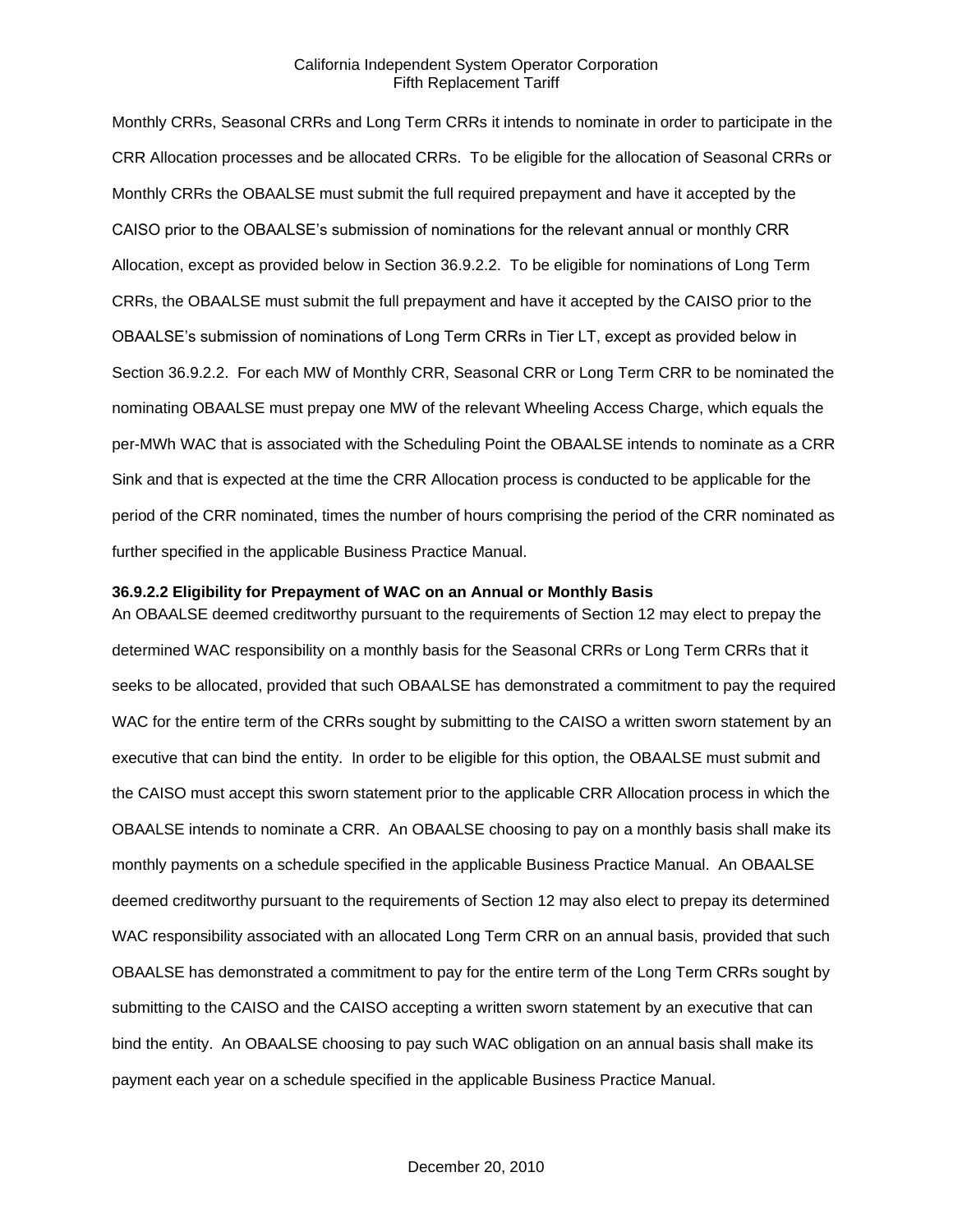## **36.9.2.3 Refund of Prepaid WAC for Unallocated CRRs**

To the extent that an OBAALSE prepays a quantity of the WAC and is not allocated the full amount of CRRs nominated, WAC prepayment for CRRs not allocated will be refunded by the CAISO within thirty (30) days following the completion of the relevant CRR Allocation process.

# **36.9.3 CRR Eligible Quantities**

The CAISO will calculate the Seasonal CRR Eligible Quantities and Monthly CRR Eligible Quantities for OBAALSEs as described in Section 36.8.2 with the following modifications. The OBAALSE must submit two (2) sets of hourly data from which the CAISO will construct Load duration curves for determining the Seasonal CRR Eligible Quantities and Monthly CRR Eligible Quantities. One set of hourly data must reflect the OBAALSE's historical hourly exports at the Scheduling Point that is the CRR Sink of the nominated CRRs. The historical hourly exports shall be based on the tagged Real-Time Interchange Export Schedules for the OBAALSE. An OBAALSE that wishes to nominate multiple Scheduling Points as CRR Sinks in the CRR Allocation process will have distinct CRR Eligible Quantities for each nominated Scheduling Point, and prior to each annual CRR Allocation process must submit historical hourly export data at each such Scheduling Point from which the CAISO will calculate the associated CRR Eligible Quantities. The second set of hourly data must reflect the prior year's hourly metered Load for the end-use customers the OBAALSE served outside the CAISO Balancing Authority Area and that were not served from sources other than exports from the CAISO Balancing Authority Area. The OBAALSE's Seasonal and Monthly CRR Eligible Quantities will be based on the lesser of (1) the total historical hourly export data for all Scheduling Points submitted as CRR Sinks, and (2) the hourly metered load for the external end-use customers served by the OBAALSE and that were not served from sources other than exports from the CAISO Balancing Authority Area. An OBAALSE also must demonstrate that it has firm transmission rights pursuant to the tariffs of intervening transmission providers from its Scheduling Point sink to the end-use customers in the OBAALSE's Balancing Authority Area. The OBAALSE shall support its data submission and the demonstration of transmission rights to its end-use customers with a sworn affidavit by an executive employee authorized to represent the OBAALSE and attest to the accuracy of the data and demonstration. As necessary, the CAISO may request, and such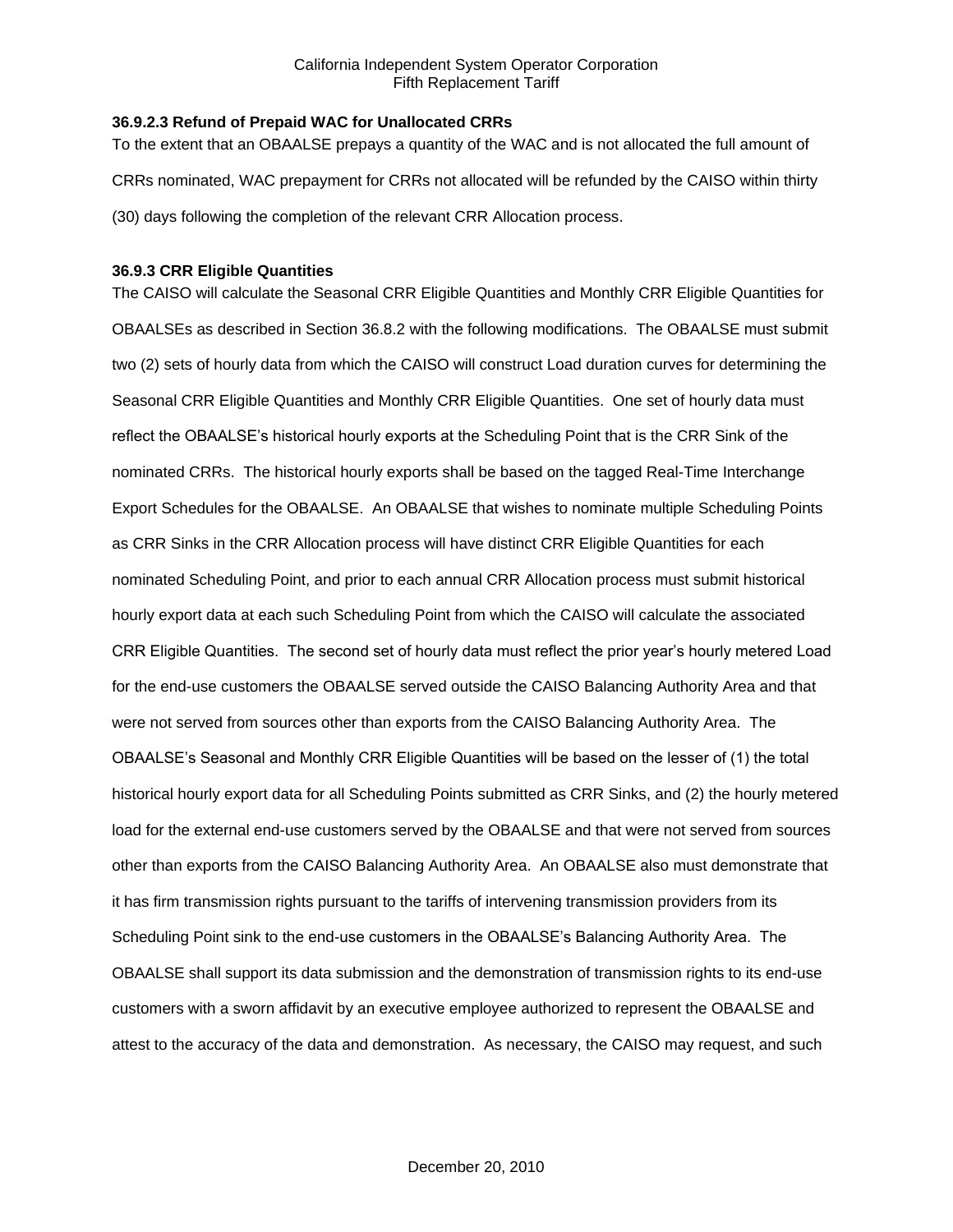OBAALSE must produce in a timely manner, the raw data and calculations used to develop the submitted data set and the demonstration of transmission rights to its end-use customers.

## **36.9.4 Eligible CRR Sources And Sinks**

Eligible CRR Sources will be the PNodes of the Generating Units or Scheduling Points for which the OBAALSE has made a legitimate need showing as described above in Section 36.9.1. Eligible CRR Sinks will be the Scheduling Points for which the CAISO has established Seasonal and Monthly CRR Eligible Quantities as described in Section 36.9.3. An OBAALSE nominating CRRs having CRR Sources internal to the CAISO Balancing Authority Area will be limited to seventy-five percent (75%) of each of its corresponding Adjusted Verified CRR Source Quantities in all tiers of the annual CRR Allocation process in CRR Year One and in subsequent years. An OBAALSE nominating CRRs having CRR Sources external to the CAISO Balancing Authority Area will be limited to seventy-five percent (75%) of each of its corresponding Adjusted Verified CRR Source Quantities in all tiers of the annual CRR Allocation process in CRR Year One. In CRR years subsequent to CRR Year One, the OBAALSE may renew previously allocated CRRs having external CRR Sources, subject to the applicable quantity limitations and other requirements specified in this Section 36.

#### **36.9.5 Priority Nomination Process**

CRRs allocated pursuant to this Section 36.9 shall be eligible for nomination in the Priority Nomination Process to the extent that the requirements of this Section 36.9 are met at the time of the relevant CRR Allocation.

#### **36.10 CRR Allocation To Metered Subsystems**

An MSS Operator that elects gross Settlement may participate in the CRR Allocation processes and be allocated CRR Obligations. An MSS Operator that elects net Settlement may participate in the CRR Allocation processes and be allocated CRRs, except that its Seasonal CRR Eligible Quantities and Monthly CRR Eligible Quantities will reflect its net Load and its allocated CRRs will use MSS-LAPs as CRR Sinks. The MSS Operator will be required to submit to the CAISO the appropriate hourly historical net Load data and net Load forecast data from which the CAISO will construct net Load duration curves to determine the Seasonal CRR Eligible Quantities and Monthly CRR Eligible Quantities.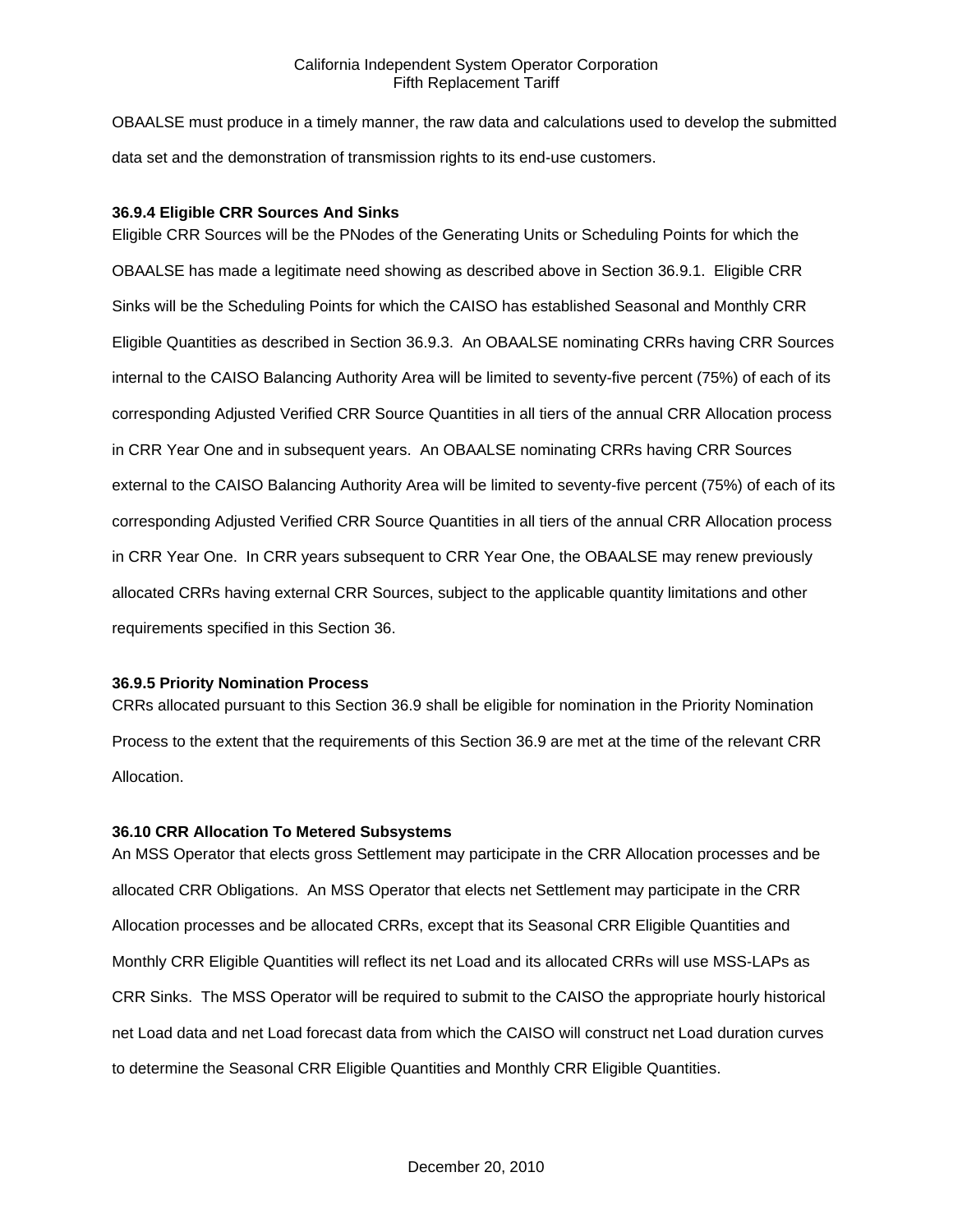## **36.11 CRR Allocation To Merchant Transmission Facilities**

Project Sponsors of Merchant Transmission Facilities who turn such facilities over to CAISO Operational Control and do not recover the cost of the transmission investment through the CAISO's Access Charge or WAC or other regulatory cost recovery mechanism may be allocated, at the Project Sponsor's election, either CRR Options or CRR Obligations that reflect the contribution of the facility to grid transfer capacity as determined below.

## **36.11.1 Eligibility For Merchant Transmission CRRs**

The Project Sponsor of a Merchant Transmission Facility shall be entitled to receive Merchant Transmission CRRs as determined in accordance with this Section 36.11. A Merchant Transmission CRR allocated through this process is effective for thirty (30) years or for the pre-specified intended life of the Merchant Transmission Facility, whichever is less. Merchant Transmission CRRs represent binding commitments for thirty (30) years or for the pre-specified intended life of the Merchant Transmission Facility, whichever is less. The binding commitment by a CRR Holder that holds Merchant Transmission CRRs may not be terminated or otherwise modified by the CRR Holder prior to the end of the term of the Merchant Transmission CRR.

### **36.11.2 Procedure For Allocating Merchant Transmission CRRs**

No less than forty-five (45) days prior to the in-service date of a Merchant Transmission Facility, the Project Sponsor of the facility will inform the CAISO of the In-Service Date of the facility and that the Project Sponsor will be requesting Merchant Transmission CRRs associated with the Merchant Transmission Facility. The CAISO will complete the Merchant CRR Allocation after the In-Service Date of the facility and will allocate Merchant Transmission CRRs whose payment stream will be retroactive back to the In-Service Date.

# **36.11.3 CRRs Allocated To A Transmission Facility Project Sponsor**

### **36.11.3.1 Nominations of Merchant Transmission CRRs**

The Project Sponsor of a Merchant Transmission Facility must submit nominations for Merchant Transmission CRRs at least twenty-one (21) days prior to the In-Service Date of the facility. The Project Sponsor may nominate up to five (5) individual, Point-to-Point CRRs for each of the two (2) on-peak and off-peak time of use periods. Each of the individual, point-to-point nominations must specify: (i) a single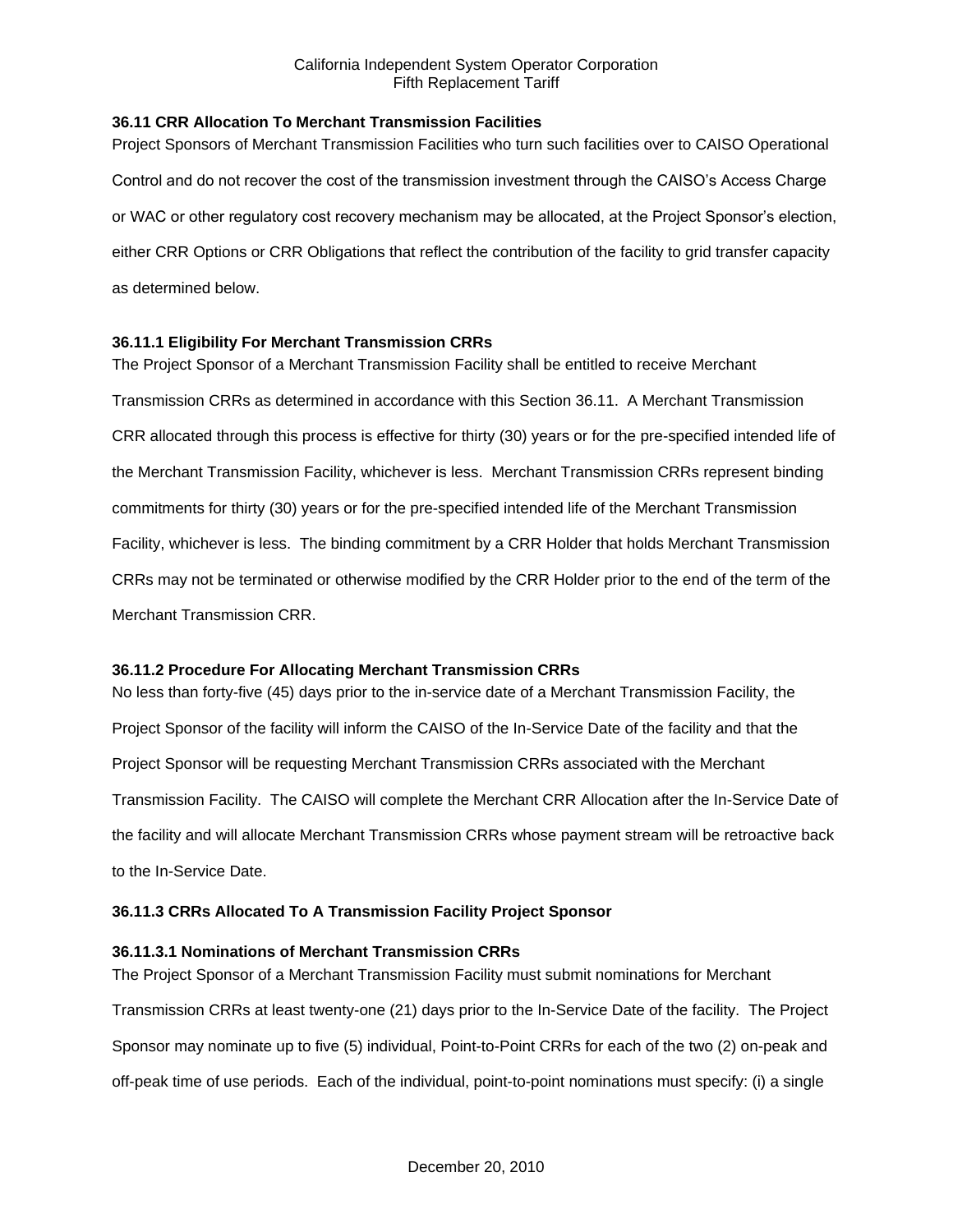CRR Source location; (ii) a single CRR Sink location, (iii) a MW quantity; (iv) a time of use period (onpeak or off-peak); and (v) a CRR type, either CRR Options or CRR Obligations.

### **36.11.3.2 Methodology to Determine Merchant Transmission CRRs**

The CAISO shall determine the incremental Merchant Transmission CRRs associated with a Merchant Transmission Facility pursuant to this Section 36.11.3.2. The determination will include an assessment of the simultaneous feasibility of the incremental Merchant Transmission CRRs and all other outstanding CRRs. The CAISO will determine the feasible incremental Merchant Transmission CRRs using a threestep process.

## **36.11.3.2.1 Step One: the Capability of the Existing Transmission System**

In step one the CAISO will determine the base CRR capability of the system using a Simultaneous Feasibility Test that incorporates as Fixed CRRs all existing Encumbrances through the end of the CRR year for which the annual CRR Allocation and CRR Auction processes have already been conducted, including Encumbrances for the month covered by the most recently conducted monthly CRR Allocation and CRR Auction processes. This analysis will determine the extent to which the nominated Merchant Transmission CRRs are feasible on the existing transmission system absent the Merchant Transmission Facility. As a result of this analysis, the CAISO will create temporary test CRR Options to reserve grid capacity that the Project Sponsor of the Merchant Transmission Facility is not eligible to receive. The temporary test CRR Options will have the same CRR Source and CRR Sink pairs as the Merchant Transmission CRR nominations submitted by the Project Sponsor.

### **36.11.3.2.2 Step Two: Mitigation of Impacts on Existing Encumbrances**

In the second step, the CAISO will add the proposed Merchant Transmission Facility to the DC FNM and run a SFT using the Fixed CRRs. The second step will ensure that the addition of a Merchant Transmission Facility does not negatively impact any existing Encumbrances through the end of the CRR year for which the annual CRR Allocation and Auction process for Annual CRRs has already been conducted, including encumbrances for the month covered by the most recently conducted monthly CRR Allocation and CRR Auction processes. For any impacts identified in this step the Project Sponsor of the Merchant Transmission Facility will be required to mitigate the impacts for the same period. The mitigation can include having the Project Sponsor of the Merchant Transmission Facility hold counterflow CRRs that maintain the feasibility of the existing encumbrances over the same period.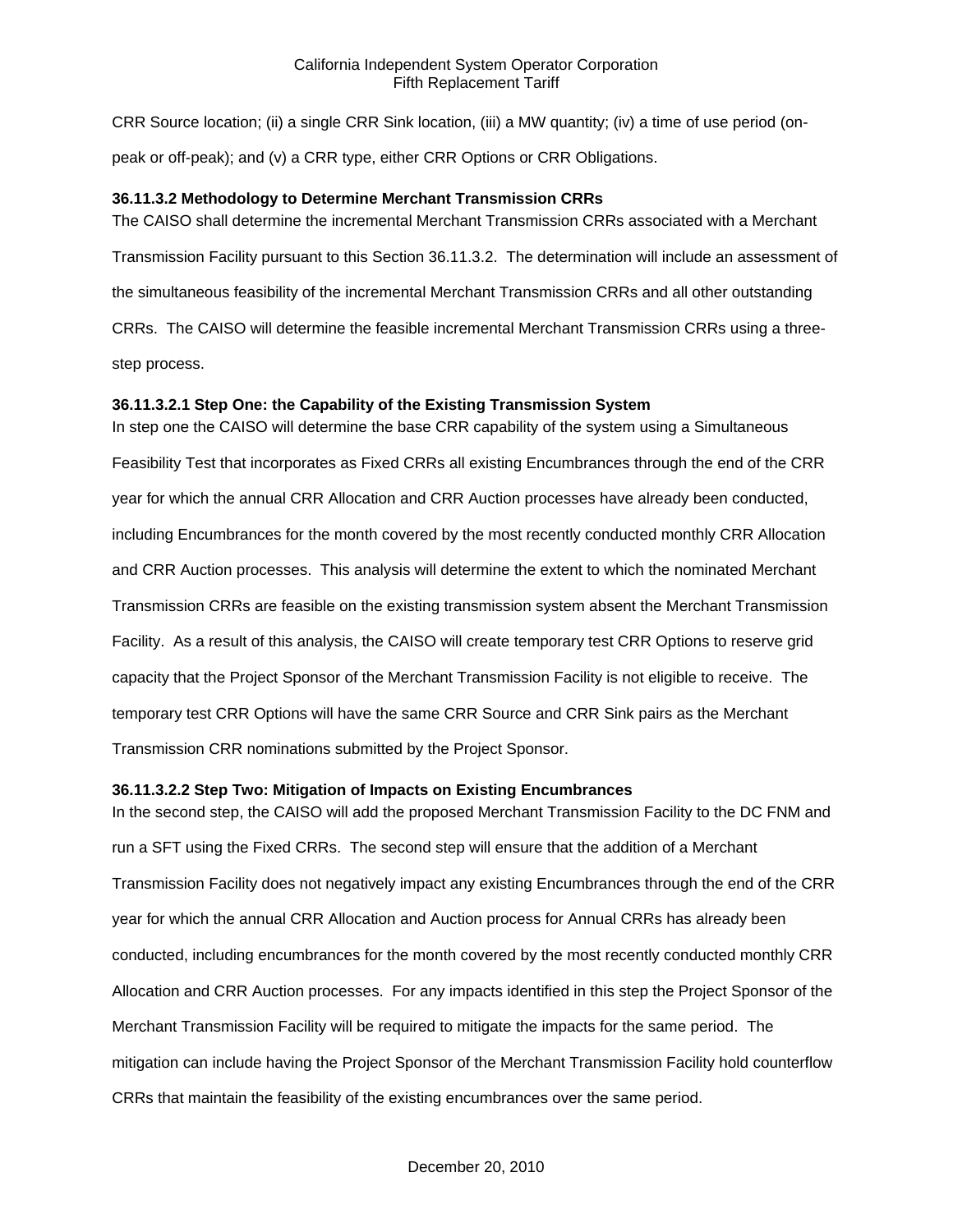#### **36.11.3.2.3 Step Three: the Incremental Merchant Transmission CRRs**

In the third step, the CAISO will determine the Merchant Transmission CRRs to be allocated to the Project Sponsor of the Merchant Transmission Facility. The CAISO will determine the capability of the system to award incremental Merchant Transmission CRRs using a DC FNM that incorporates the proposed Merchant Transmission Facility. The CAISO will conduct separate SFTs for each time of use period. For each time of use period, the CAISO will perform a multi-period SFT that simultaneously evaluates two sets of grid conditions. The first set of grid conditions includes all existing Encumbrances for the month covered by the most recently conducted CRR Allocation and CRR Auction processes for Monthly CRRs including any temporary test CRRs from step one and any counterflow CRRs from step two. The second set of grid conditions models only Transmission Ownership Rights. Each SFT will consider the entire set of Merchant Transmission CRR nominations for the time of use period and will solve to maximize the MWs of Merchant Transmission CRRs to be allocated to the Project Sponsor of the Merchant Transmission Facility, subject to simultaneous feasibility. The nominated Merchant Transmission CRRs that are feasible in the multi-period SFTs for each time of use period will be allocated to the Project Sponsor of the Merchant Transmission Facility.

### **36.12 [NOT USED]**

#### **36.13 CRR Auction**

The CAISO shall conduct CRR Auctions on an annual and monthly basis subsequent to each annual and monthly CRR Allocation process. Candidate CRR Holders may bid to purchase and may acquire CRR Obligations through the CAISO's annual and monthly CRR Auctions in accordance with the provisions of this Section 36.13. CRR Auction results shall be settled as provided in Section 11.2.4.3.

### **36.13.1 Scope Of The CRR Auctions**

The CAISO will conduct a CRR Auction corresponding to and subsequent to the completion of each CRR Allocation process, and prior to the start of the period to which the auctioned CRRs will apply. Each CRR Auction will release CRRs having the same seasons, months and time of use specifications as the CRRs released in the corresponding CRR Allocation. Each CRR Auction will utilize the same DC FNM that was utilized in the corresponding CRR Allocation. For each CRR Auction, the CRRs allocated in the corresponding CRR Allocation will be modeled as fixed injections and withdrawals on the DC FNM and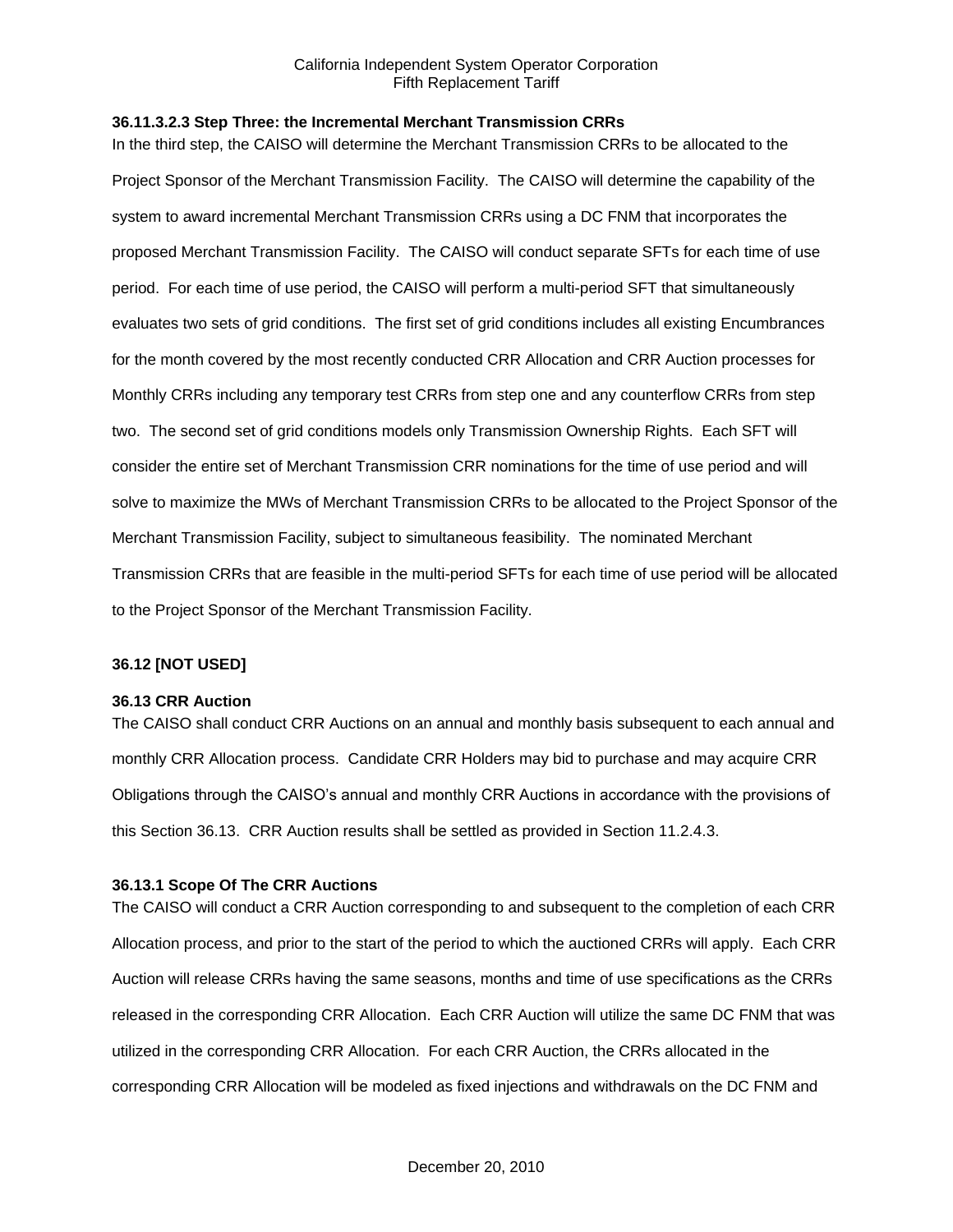will not be adjusted by the SFT in the CRR Auction process. Thus the CRR Auction will release only those CRRs that are feasible given the results of the corresponding CRR Allocation. CRRs released in a CRR Auction will be indistinguishable from CRRs released in the corresponding CRR Allocation for purposes of settlement and secondary trading. The following additional provisions apply. First, participants in the CRR Auctions will have more choices regarding CRR Sources and CRR Sinks than are eligible for nomination in the CRR Allocations, as described in Section 36.13.5. Second, to the extent a Market Participant receives CRRs in both a CRR Allocation and the corresponding CRR Auction, the CRRs obtained in the CRR Auction will not be eligible for nomination in the PNP. Third, in CRR Year One the CRR Auction cannot be used by CRR Holders to offer for sale CRRs they acquired in a prior CRR Allocation, CRR Auction or through the Secondary Registration System. In the annual and monthly CRR Auction processes for years following CRR Year One, CRR Holders may offer for sale any CRRs held by such holders, subject to the limitations on sale and transfer of Long Term CRRs specified in Section 36.7.1.2. Merchant Transmission CRRs that are CRR Options may be offered for sale in the annual and monthly CRR Auctions for years following CRR Year One, subject to the same temporal limitations that apply to Long Term CRRs as specified in Section 36.7.1.2.

### **36.13.2 Responsibilities Of The CAISO Prior To Each CRR Auction**

The CAISO shall publish on the CAISO Website a notice of upcoming CRR Auctions at least seven (7) days prior to the CRR Auction. The CAISO will also provide additional information needed by CRR Auction participants in accordance with the provisions of Section 6.5.1.

### **36.13.3 CRR Holder Creditworthiness**

All Market Participants are eligible to acquire CRRs by participating in the CRR Auction, provided that the Market Participant has met all the CRR Holder requirements described in Section 36.5, the creditworthiness provisions in Section 12 and Section 12.6 and the relevant Business Practice Manual.

### **36.13.4 Bids In The CRR Auctions**

Bids to purchase CRRs shall be submitted in accordance with the requirements set out in this Section 36.13.4 and as further specified in the applicable Business Practice Manuals. Once submitted to the CAISO, CRR bids may not be cancelled or rescinded by the Market Participant after the CRR Auction is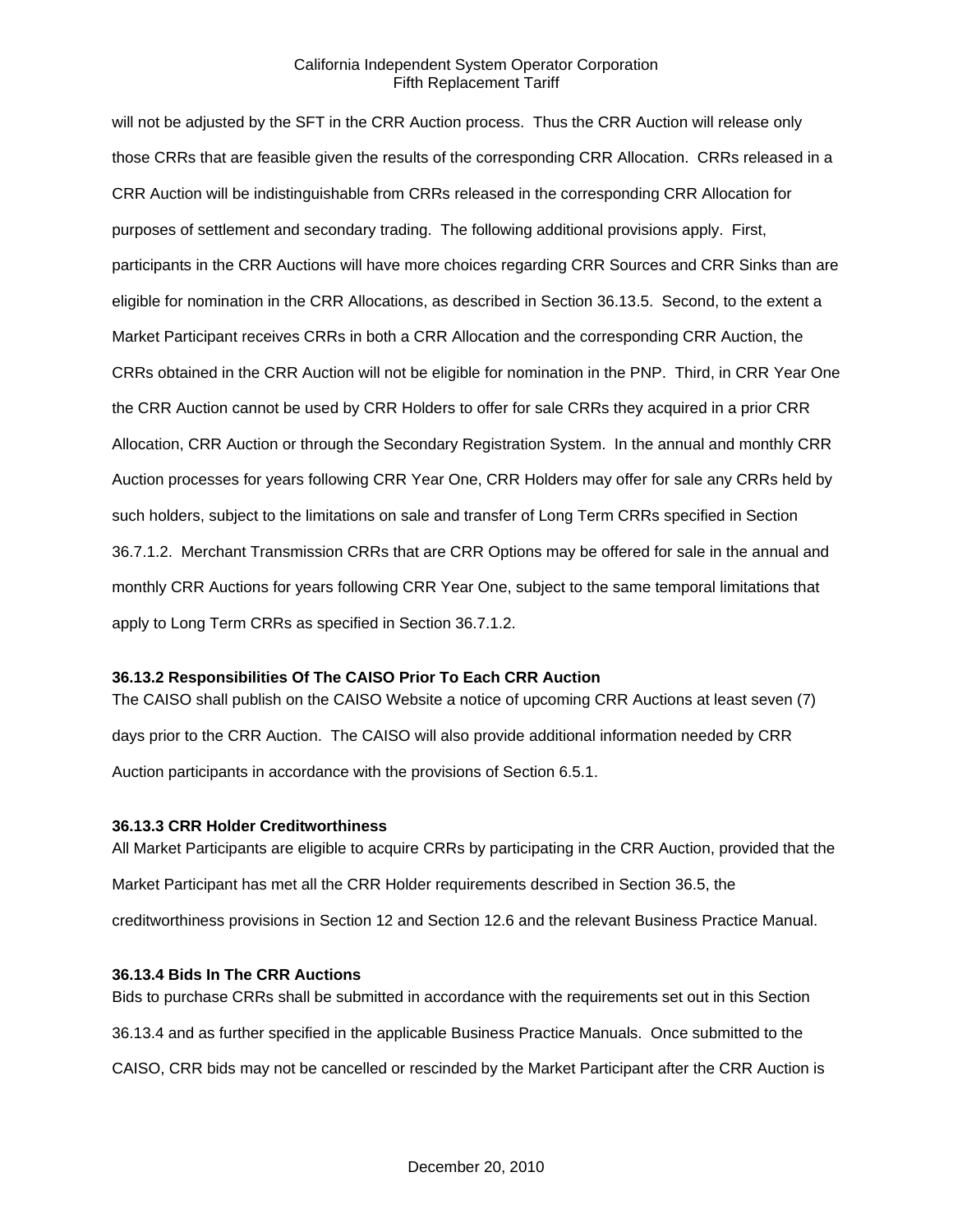closed. Market Participants may bid for Point-to-Point CRRs. Each bid for a Point-to-Point CRR shall specify:

- (a) The associated month or season and time of use period;
- (b) The associated CRR Source and CRR Sink;
- (c) A monotonically non-increasing piecewise linear bid curve in quantities

(denominated in thousandths of a MW) and prices (\$/MW).

Bid prices in all CRR bids may be negative.

# **36.13.5 Eligible Sources And Sinks For CRR Auction**

Allowable CRR Sources for CRRs acquired in the CRR Auction will be PNodes, Scheduling Points, Trading Hubs, LAPs, MSS-LAPs and Sub-LAPs. Allowable CRR Sinks for CRRs acquired in the CRR Auction will be PNodes, Scheduling Points, Trading Hubs, LAPs, MSS-LAPs and Sub-LAPs.

# **36.13.6 Clearing Of The CRR Auction**

The SFT used to clear the CRR Auction will utilize the same DC FNM and optimization algorithm as the corresponding CRR Allocation, except that nominations to the CRR Auction will have associated pricequantity bid curves. The CRR Auction SFT will use the bid prices in determining which CRRs to award when not all nominations are simultaneously feasible, will select the set of simultaneously feasible CRRs with the highest total auction value as determined by the CRR bids, and will calculate nodal prices at each PNode of the DC FNM. In the event that there are two or more identical bids for a specific combination of CRR Source and CRR Sink that affect an overloaded constraint, the CRR Auction optimization cannot distinguish these bids based on either effectiveness or price and therefore the CRR Auction optimization will award each CRR bidder a pro rata share of the CRRs that can be awarded based on the bid MW amounts. Based on the nodal prices calculated by the CRR Auction SFT, the CRR Market Clearing Price per MW for a specific CRR will equal the nodal price at the CRR Sink minus the nodal price at the CRR Source.

# **36.13.7 Announcement Of CRR Auction Results**

Within five (5) Business Days after the close of a CRR Auction, the CAISO shall post the results. The results shall include but are not limited to the MW quantity, the CRR Source and CRR Sink for each CRR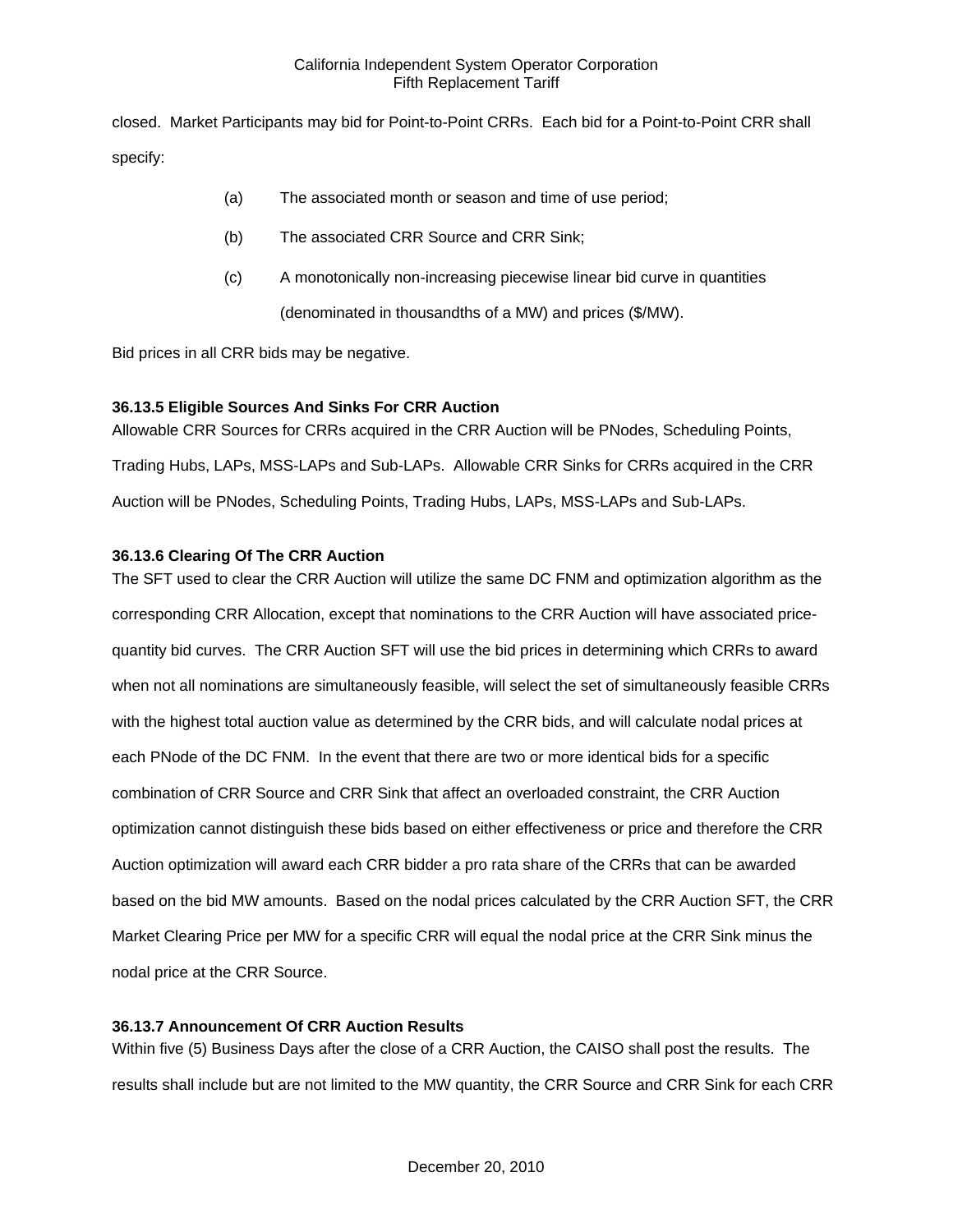awarded, the nodal prices calculated by the CRR Auction SFT, and the parties to whom the CRRs were awarded. The CAISO shall not disclose prices specified in any CRR bid.

### **36.14 CRR Implications Of New IBAAs Or Modifying Existing IBAAs**

### **36.14.1 Coordination Of IBAA Changes With Release Of CRRs**

To the extent practicable, the CAISO will coordinate future IBAA changes, including establishment of new IBAAs and modifications to existing IBAAs, with the annual CRR Allocation and CRR Auction processes. Where feasible, the CAISO will implement the FNM containing the IBAA changes for use in the CAISO Markets beginning with the markets for a Trading Day of January 1 of a new calendar year and, consistent with Section 6.5.1, will provide Market Participants all the IBAA modeling and pricing details as part of the FNM information package that is made available for CRR purposes prior to the CAISO conducting the annual CRR Allocation and CRR Auction process for that calendar year. As a result, all CRRs released in that process will be based upon the same FNM for IBAAs that will be used in the CAISO Markets when the released CRRs and the IBAA changes become effective. In the event that there is a need to implement an IBAA change other than on January 1, the CAISO will incorporate the IBAA change into the FNM for the monthly CRR Allocation and CRR Auction process for the first month in which the IBAA change will take effect. In all cases the CAISO will follow the provisions of this Section 36.14 for assessing and mitigating impacts on any Previously-Released CRRs.

### **36.14.2 Modifications To CRR Settlement To Reflect Ibaa Changes**

To the extent an IBAA change, including the establishment of a new IBAA or a change to an existing IBAA, modifies the pricing for Settlement purposes of IFM scheduled transactions between the CAISO Balancing Authority Area and the IBAA, the Settlement of certain Previously-Released CRRs may no longer be consistent with the modified IFM Settlement. A CRR Holder of a Previously-Released CRR whose CRR Source or CRR Sink is affected by an IBAA change may make a one-time election either to (a) modify the Settlement of the affected CRR Source or CRR Sink to conform to the revised IFM pricing associated with the IBAA change, or (b) retain the original CRR Source or CRR Sink specification of the Previously-Released CRR. The CRR Holder of such a CRR must make the one-time election prior to the first CRR Allocation and CRR Auction process that incorporates the IBAA change in the CRR FNM, in accordance with the process time line specified in the applicable Business Practice Manual. If the IBAA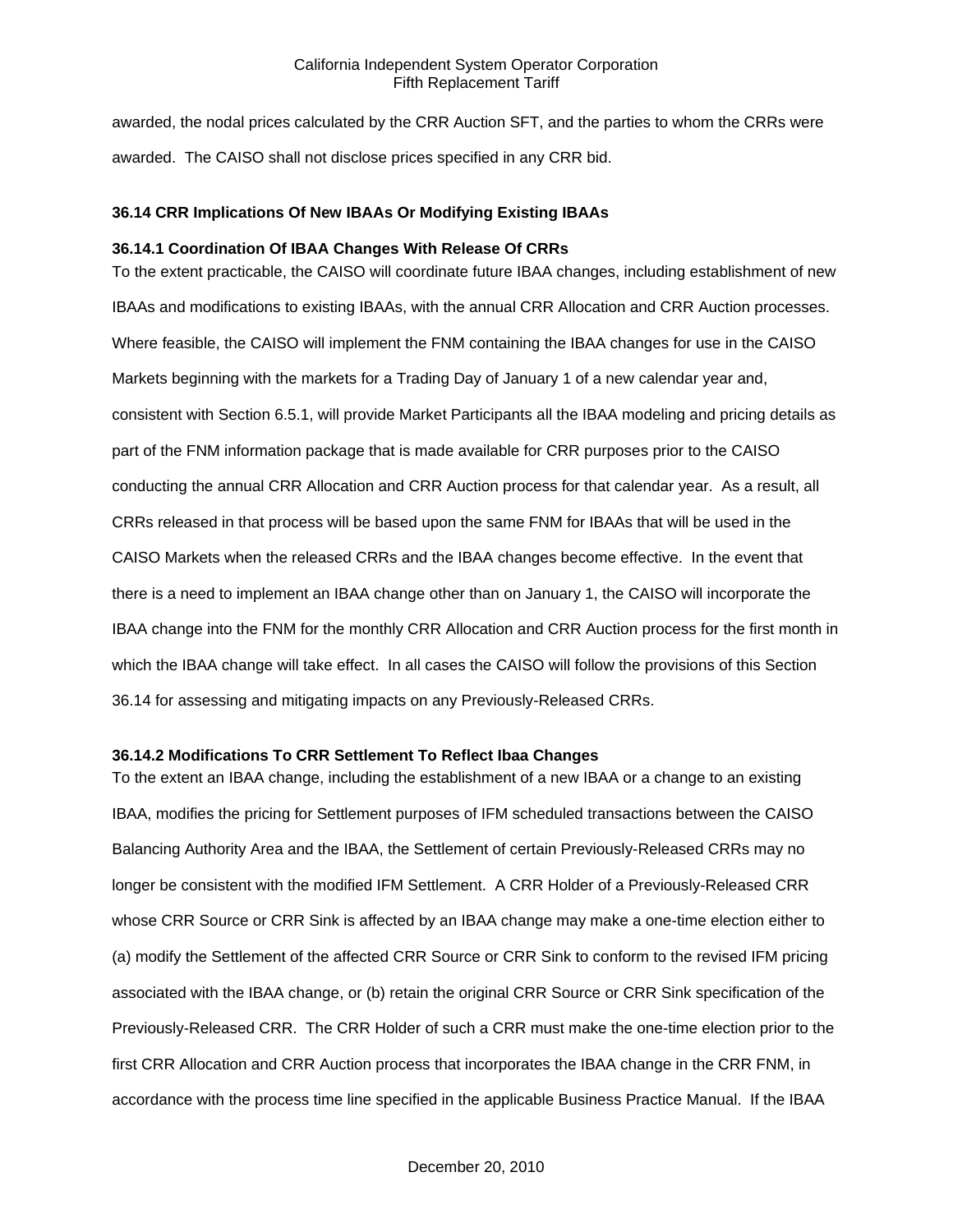change is implemented to coincide with the beginning of a calendar year and is coordinated with the annual CRR Allocation and CRR Auction process for that year, as described in Section 36.14.1, the provisions discussed herein apply only to Previously-Released CRRs that are Long Term CRRs and Previously-Released CRRs that are Seasonal CRRs obtained through the CRR Allocation and are eligible for PNP nomination. In the event that the IBAA change is implemented in the CAISO Markets other than on January 1, then these provisions apply also to any Previously-Released CRRs that are Seasonal CRRs effective for the remainder of the year in which the IBAA change is implemented.

#### **36.14.3 IBAA Change Impact On Adequacy Of Previously-Released CRRs**

It is possible that, as a result of modifying the CRR Sources or CRR Sinks of Previously-Released CRRs as provided in Section 36.14.2, the entire set of Previously-Released CRRs may no longer be simultaneously feasible. Any such violation of simultaneous feasibility may or may not lead to a revenue shortfall, that is, a deficiency over the course of a month between the IFM Congestion Charge and the amount of funds needed to fully settle the CRRs that are in effect for that month. Consistent with Section 11.2.4.4.1, any revenue shortfall that may result from IBAA-related changes to CRR Sources and CRR Sinks would be funded through the relevant daily CRR Balancing Account.

#### **36.15 Firm Transmission Rights Reduction Of Terms**

The CAISO shall reduce the terms of any Firm Transmission Right that were released under Section 36 of the CAISO Tariff in effect prior to March 31, 2009, for any hours beginning at hour beginning 12:00 a.m. on April 1, 2009 and ends with the hour beginning at 11:00 p.m., on March 31, 2010 for any month that the CAISO is operating with Congestion Revenue Rights as provided in Section 36 of the CAISO Tariff in effect after March 31, 2009. The CAISO shall also refund to the FTR Holders the FTR auction Settlement amounts associated with the reduced terms of the FTRs proportionately. The CAISO shall reflect any resulting payments in a subsequent invoice per the ISO Payments Calendar as soon as practicable. The amount of interest to be paid to each party that was awarded FTRs in the FTR auction that are reduced in term shall be determined so that for each month for which the FTR auction is resettled the CAISO will realize neither a shortfall nor a surplus of funds and all affected FTR Holders will receive the same effective interest rate for the month. Thus the effective interest rate paid to the affected FTR Holders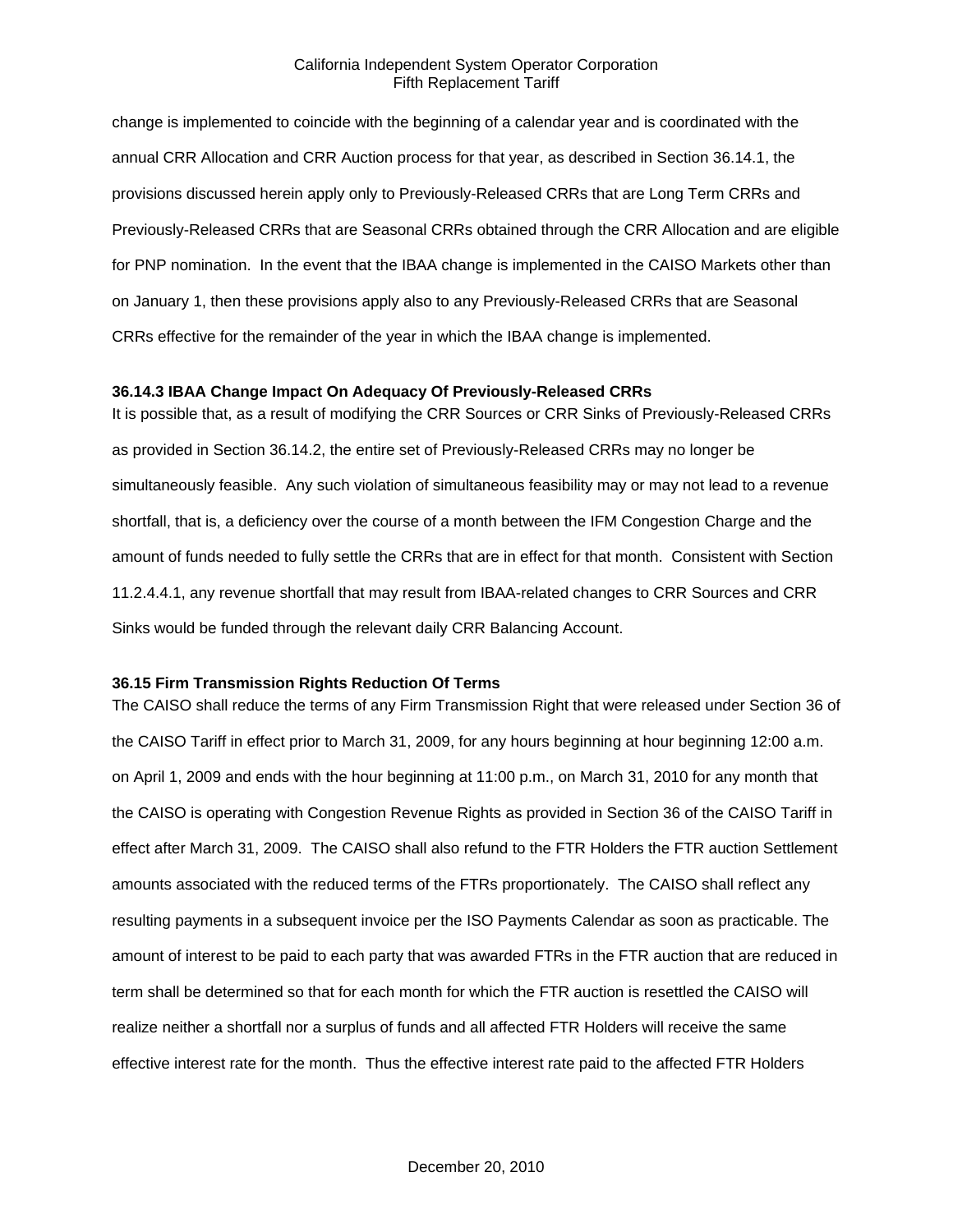shall be based on the interest rate the CAISO has earned on amounts held in the monthly FTR auction accounts.

## **37. Rules Of Conduct**

## **37.1 Objectives, Definitions, And Scope**

## **37.1.1 Purpose**

Section 37 sets forth the guiding principles for participation in the markets administered by the CAISO. The specified Rules of Conduct are intended to provide fair notice to Market Participants of the conduct expected of them, to provide an environment in which all parties may participate on a fair and equal basis, to redress instances of gaming and other instances of anticompetitive behavior, and thereby to foster confidence of Market Participants, ratepayers and the general public in the proper functioning of the CAISO markets.

# **37.1.2 Objectives**

The objectives of this CAISO Tariff are to:

- (a) Provide clear Rules of Conduct specifying the behavior expected of Market Participants; and
- (b) For those Rules of Conduct involving objectively identifiable behavior, establish in advance the Sanctions for violation of the specified Rules of Conduct.

### **37.1.3 Application Of Other Remedies**

The activities and remedies authorized under this Section 37 are in addition to any other actions or relief that may be available to the CAISO elsewhere in the CAISO Tariff or under law, regulation or order. Nothing in this Section 37 limits or should be construed to limit the right of the CAISO to take action or seek relief otherwise available to it, and such action or relief may be pursued in lieu of or in addition to the action or relief specified in this Section 37.

### **37.1.4 FERC Authority**

In addition to any authority afforded in this Section 37, FERC shall have the authority to assess the Sanctions, and otherwise to enforce the rules as set forth and described in this Section 37. FERC shall have authority to remedy a violation under this Section 37 from the date of the violation. Nothing in this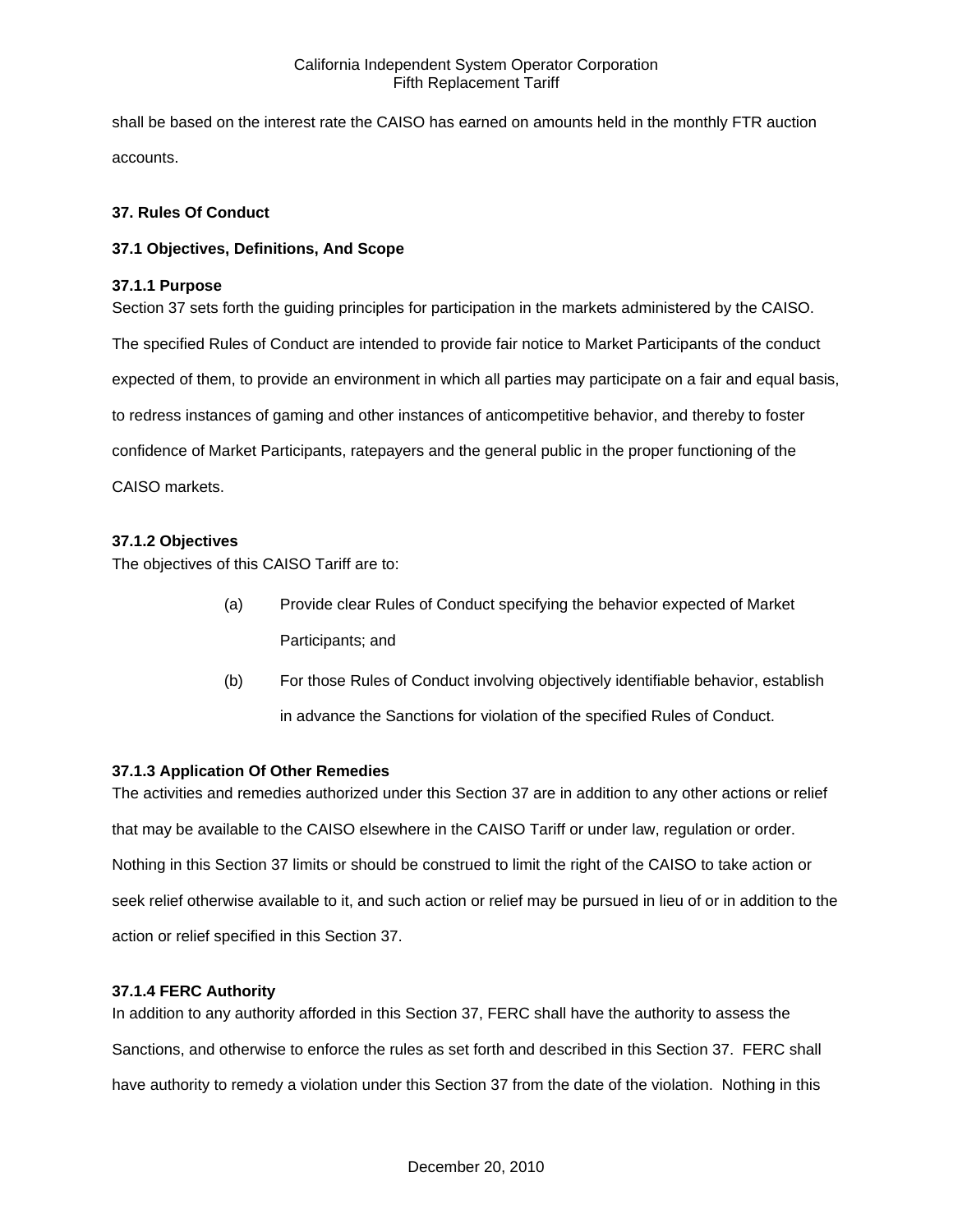Section 37 shall be deemed to be a limitation or condition on the authority of FERC or other entities under current law or regulation.

### **37.1.5 Administration**

As provided in Section 37.8.2, the CAISO will administer the Rules of Conduct specified herein, except for Section 37.2.3, Section 37.5.1 and Section 37.7, which shall be administered by FERC, and except as provided in Section 37.2.5 and Section 37.4.4.

# *37.2 Comply With Operating Orders*

## **37.2.1 Compliance With Orders Generally**

## **37.2.1.1 Expected Conduct**

Market Participants must comply with operating orders issued by the CAISO as authorized under the CAISO Tariff. For purposes of enforcement under this Section 37.2, an operating order shall be an order(s) from the CAISO directing a Market Participant to undertake, a single, clearly specified action (e.g., the operation of a specific device, or change in status of a particular Generating Unit) that is feasible and intended to resolve a specific operating condition. A Market Participant's failure to obey an operating order containing multiple instructions to address a specific operating condition will result in a single violation of Section 37.2. If some limitation prevents the Market Participant from fulfilling the action requested by the CAISO or the action is otherwise infeasible, then the Market Participant must promptly and directly communicate the nature of any such limitation or infeasibility to the CAISO.

### **37.2.1.2 Sanctions**

The Sanction for a violation of this Section shall be the greater of the quantity of Energy non-performance multiplied by the applicable Dispatch Interval Locational Marginal Price or the following: for the first violation in a rolling twelve (12) month period, \$5,000; for the second and subsequent violations in a rolling twelve (12) month period, \$ 10,000. Sanctions under Section 37.2.1 will not be greater than \$10,000 per violation and will be subject to the limitation stated in Section 37.2.6. If a quantity of Energy cannot be objectively determined, then the financial Sanctions specified above will apply. A Market Participant may incur Sanctions for more than one violation per day.

## **37.2.2 Failure To Curtail Load**

# **37.2.2.1 Expected Conduct**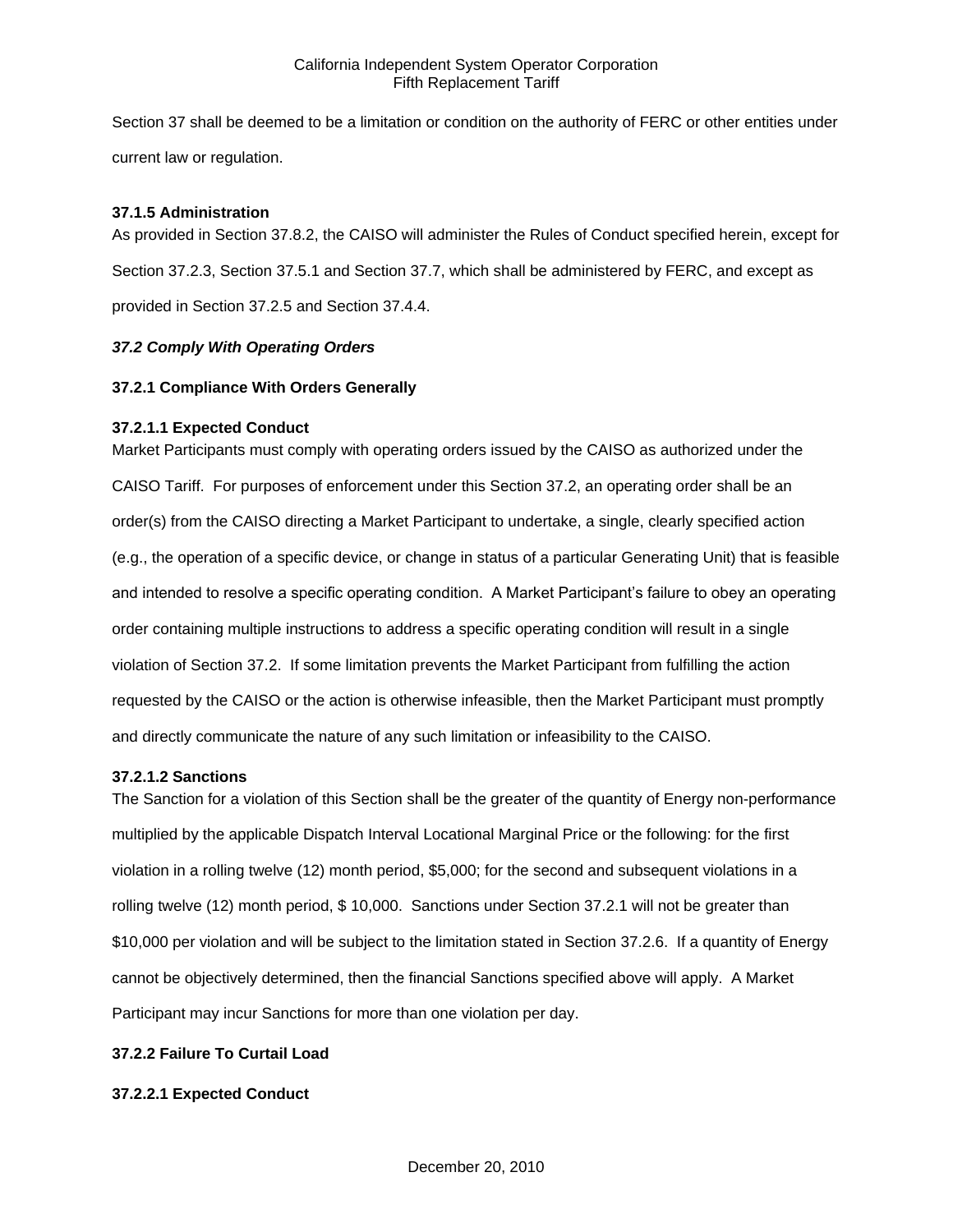A UDC or MSS Operator shall promptly comply with any CAISO operating order to curtail interruptible or

firm Load issued pursuant to the CAISO's authority under Section 7.7.11.3.

## **37.2.2.2 Sanctions**

The Sanction for non-compliance with an operating order to curtail Load will be \$10,000 for each

violation.

## **37.2.3 Operations & Maintenance Practices**

## **37.2.3.1 Expected Conduct**

Market Participants shall undertake such operating and maintenance practices as necessary to avoid

contributing to a major Outage or prolonging response time as indicated by Section 7.7.13.3.

# **37.2.3.2 Sanctions**

The Sanction for a violation of Section 37.2.3 will be \$10,000.

## **37.2.4 Resource Adequacy Availability**

### **37.2.4.1 Expected Conduct**

A Market Participant shall operate a Generating Unit listed as a Resource Adequacy Resource on-line and/or available consistent with a DAM or RUC commitment or Real-Time Dispatch Instructions, subject to Section 40, unless the CAISO releases the Generating Unit after the RUC process is completed, or a derate or Outage prevents the Generating Unit from being on-line and available. A Market Participant that fails to perform in accordance with the expected conduct described in this Section 37.2.4.1 shall be subject to Sanction.

### **37.2.4.2 Sanctions**

The Sanctions for a violation of Section 37.2.4 shall be as follows: for the first violation in a rolling twelve (12) month period, \$5,000; for the second and all subsequent violations in a rolling twelve (12) month period, \$10,000. A Market Participant is limited to one Sanction per Generating Unit per calendar day.

### **37.2.5 Enhancements And Exceptions**

Except as otherwise specifically provided, penalty amounts shall be tripled for any violation of Section 37.2.1, Section 37.2.2 or Section 37.2.4 if a CAISO System Emergency exists at the time an operating order becomes effective or at any time during the Market Participant's non-performance. Notwithstanding the foregoing, violations of Section 37.2.1, Section 37.2.2 and Section 37.2.4 are subject to penalty under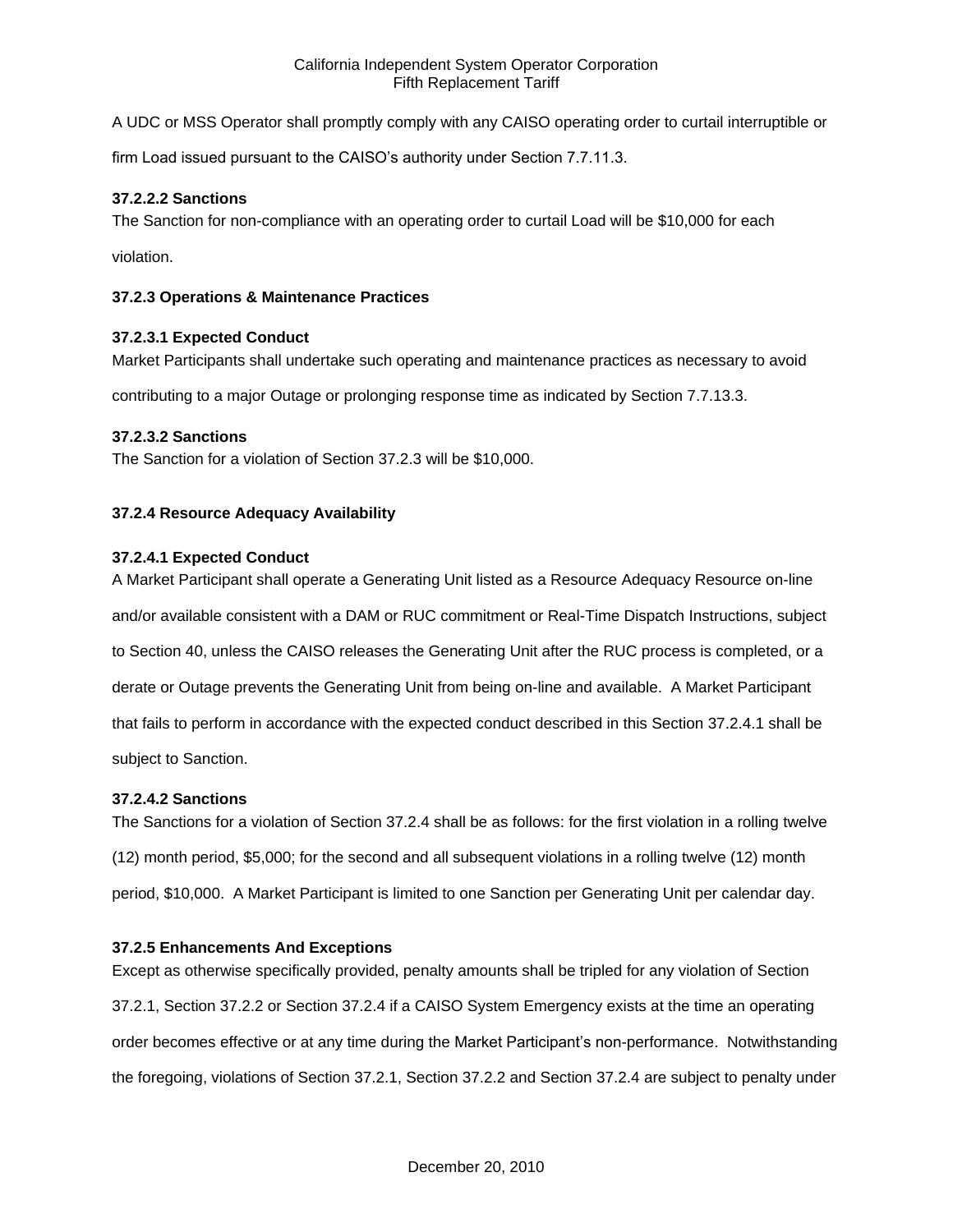this rule only to the extent that the CAISO has issued a separate and distinct non-automated Dispatch Instruction to the Market Participant. Any penalty amount that is tripled under this provision and that would exceed the \$10,000 per day penalty limit shall not be levied against a Market Participant until the CAISO proposes and the Commission approves such an enhancement. A Market Participant that is subject to an enhanced penalty amount under this Section 37.2.5 may appeal that penalty amount to FERC if the Market Participant believes a mitigating circumstance not covered in Section 37.9.2 exists. The duty of the Market Participant to pay the enhanced penalty amount will be tolled until FERC renders its decision on the appeal.

### **37.2.6 Per Day Limitation On Amount Of Sanctions**

The amount of Sanctions that any Market Participant will incur for committing two or more violations of Section 37.2.1{, Section 37.2.2 or} Section 37.2.4 on the same day will be no greater than \$10,000 per day.

## **37.3 Submit Feasible Bids And Submissions To Self-Provide**

## **37.3.1 Bidding Generally**

### **37.3.1.1 Expected Conduct**

Market Participants must submit Bids for Energy, RUC Capacity and Ancillary Services and Submissions to Self-Provide an Ancillary Service from resources that are reasonably expected to be available and capable of performing at the levels specified in the Bid, and to remain available and capable of so performing based on all information that is known to the Market Participant or should have been known to the Market Participant at the time of submission. HASP Intertie Schedules for import or export Energy are not subject to the foregoing requirement, but failure to deliver on such HASP Intertie Schedules can violate the anti-manipulation provisions in Section 37.7 and in any regulations issued by FERC.

### **37.3.1.2 Consequence for Non-Performance**

A Market Participant that fails to perform in accordance with the expected conduct described in Section 37.3.1.1 above shall be subject to having the payment rescinded for any portion of an Ancillary Service or RUC Capacity that is unavailable. If a Market Participant fails to deliver on a HASP Intertie Schedule for import or export Energy, it shall be subject to any charge that may apply in Section 11.31and to any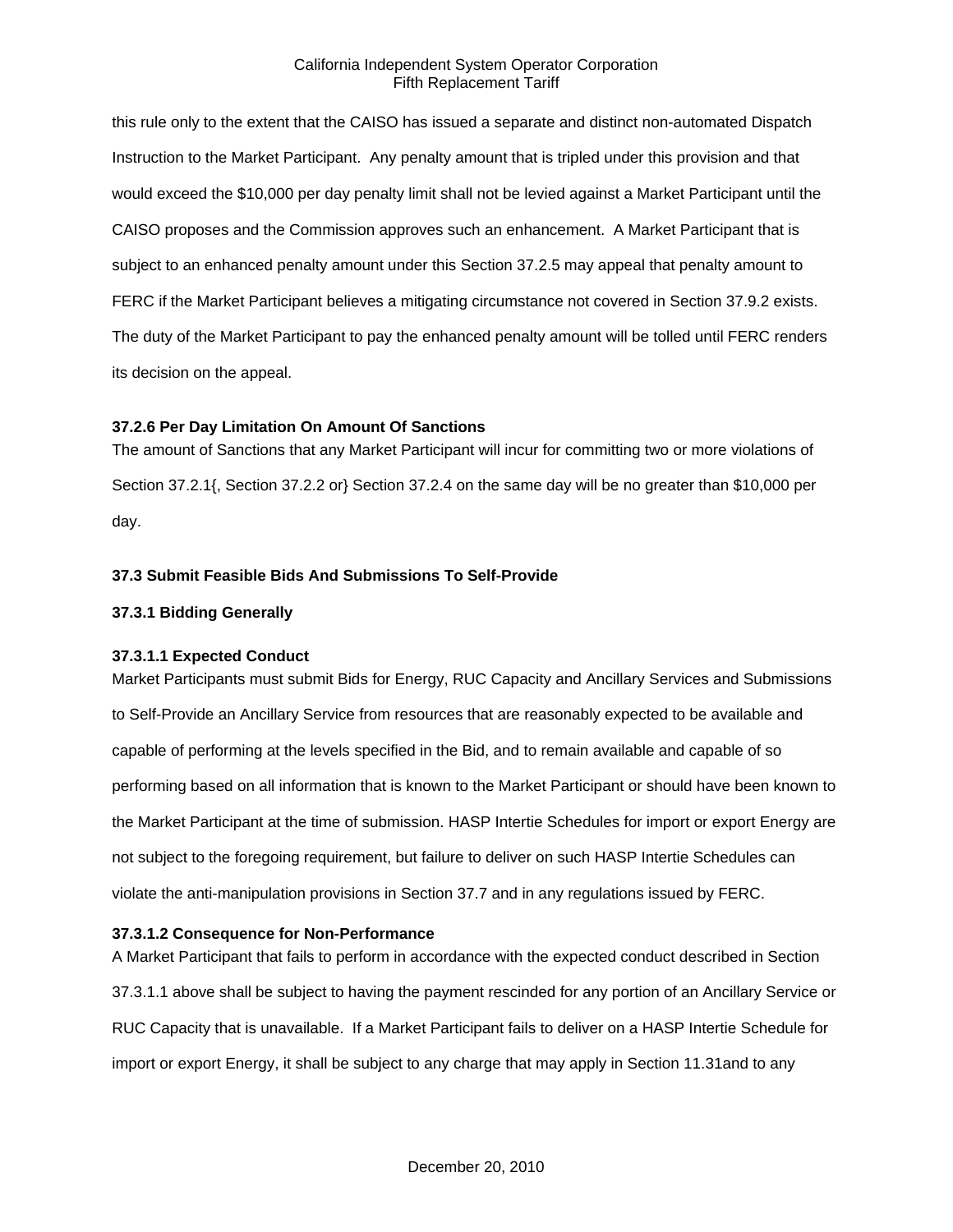penalty or sanction FERC may impose for violation of Section 37.7, but shall not be subject to Sanctions pursuant to any other provision of Section 37, including this Section 37.3.

## **37.3.2 Exceptions**

The submission of a Bid or of a Submission to Self-Provide Ancillary Services that causes, or that the CAISO expects to cause Congestion shall not, by itself, constitute a violation of Section 37.3.1 unless the Market Participant fails to comply with an obligation under the CAISO Tariff to modify Bids as determined by the CAISO to mitigate such Congestion or such Bids violate another element of this rule.

# **37.4 Comply With Availability Reporting Requirements**

## **37.4.1 Reporting Availability**

## **37.4.1.1 Expected Conduct**

A Market Participant shall notify the CAISO Control Center of any Outage reportable pursuant to Section 9.3.10.2.1 of a Generating Unit subject to Section 4.6 within sixty (60) minutes after the Outage is discovered.

## **37.4.1.2 Sanctions**

A "violation" for purposes of this Section shall mean each failure to notify the CAISO Control Center about an Outage of a Generating Unit within sixty (60) minutes after the Outage is discovered, as required by Section 37.4.1, except that (a) for each Generating Unit, the first such failure in a calendar month shall not constitute a violation, and (b) for each Generating Unit, multiple failures in the same calendar day shall constitute a single violation. The Sanctions for a violation of Section 37.4.1 shall be as follows:

- (a) for each Generating Unit that is the subject of a violation, the Sanction for the first violation in a calendar month shall be a warning letter;
- (b) for each Generating Unit that is the subject of a violation, the Sanction for the second and subsequent violations in a calendar month will be a financial penalty, as follows:
	- (i) if the Generating Unit has not been the subject of a financial penalty for a previous violation within twelve (12) months of the instant violation, the Sanction will be \$1,000;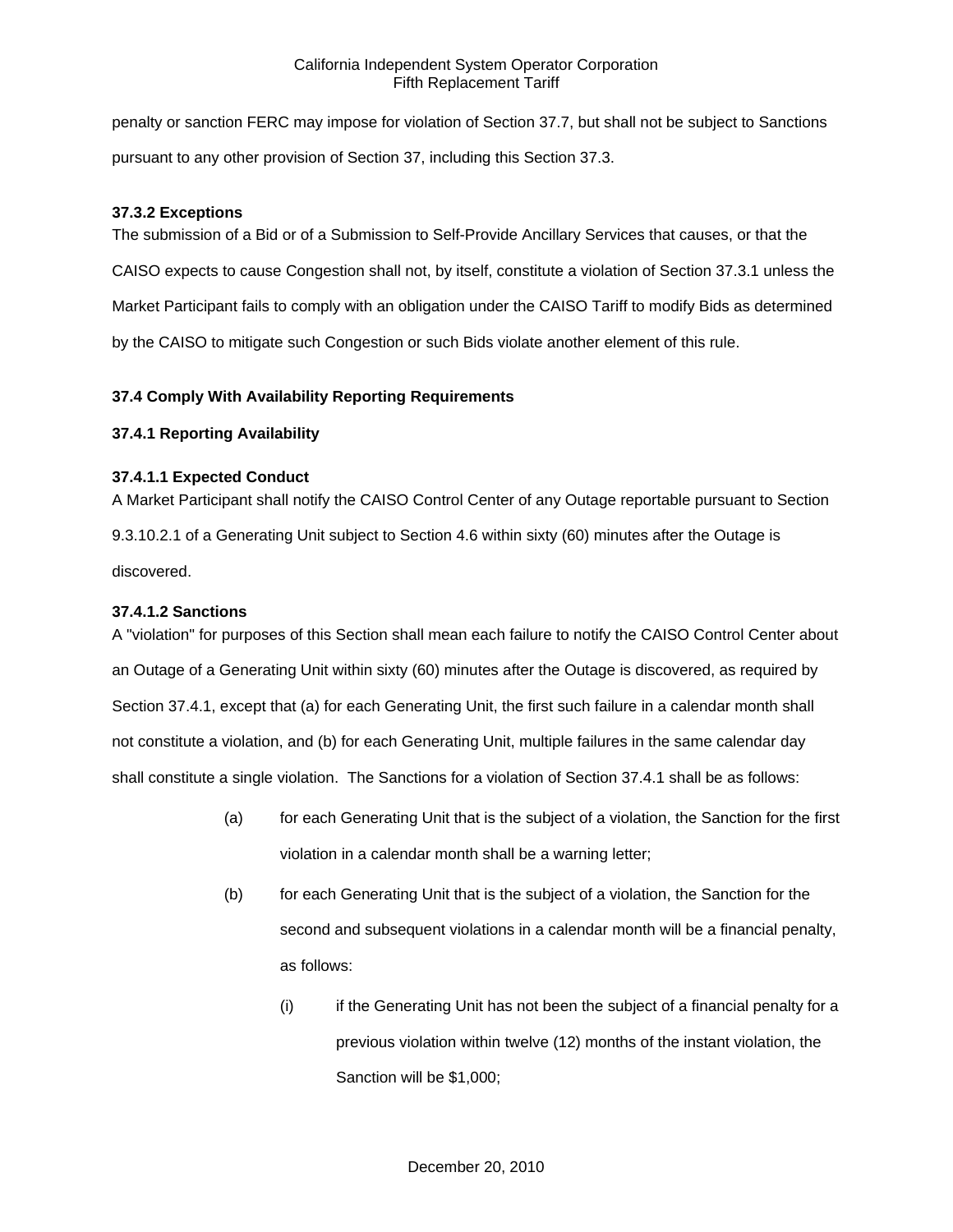- (ii) if the Generating Unit has been the subject of one financial penalty for a previous violation within twelve (12) months of the instant violation, the Sanction will be \$2,000;
- (iii) if the Generating Unit has been the subject of two or more financial penalties for previous violations within twelve (12) months of the instant violation, the Sanction will be \$5,000.

# **37.4.2 Scheduling And Final Approval Of Outages**

# **37.4.2.1 Expected Conduct**

A Market Participant shall not undertake an Outage except as approved by the CAISO Outage Coordination Office in accordance with Section 9.3.2, Section 9.3.9, and Section 9.3.6.6. A Market Participant shall not commence any Outage without obtaining final approval from the CAISO Control Center in accordance with Sections 9.3.9 and 9.3.10.

# **37.4.2.2 Sanctions**

The Sanctions for a violation of Section 37.4.2 shall be as follows: for the first violation within a rolling twelve (12) month period, \$5,000; for subsequent violations within a rolling twelve (12) month period, \$10,000. A "violation" shall mean each Outage undertaken for which all required approvals were not

obtained.

# **37.4.3 Explanation Of Forced Outages**

# **37.4.3.1 Expected Conduct**

As required by Section 9.3.10.6, a Market Participant must provide a detailed explanation of a Forced Outage within two (2) Business Days after the Operator initially notifies the CAISO pursuant to Section 9.3.10.2.1 of the change in maximum output capability. An Operator must promptly provide information requested by the CAISO to enable the CAISO to review the explanation submitted by the Operator and to prepare a report on the Forced Outage.

# **37.4.3.2 Sanctions**

The Sanction for failing to provide a timely explanation of Forced Outage shall be \$500 per day for each day the explanation is late. The Sanction for failing to provide a timely response to information requested shall be as specified in Section 37.6.1.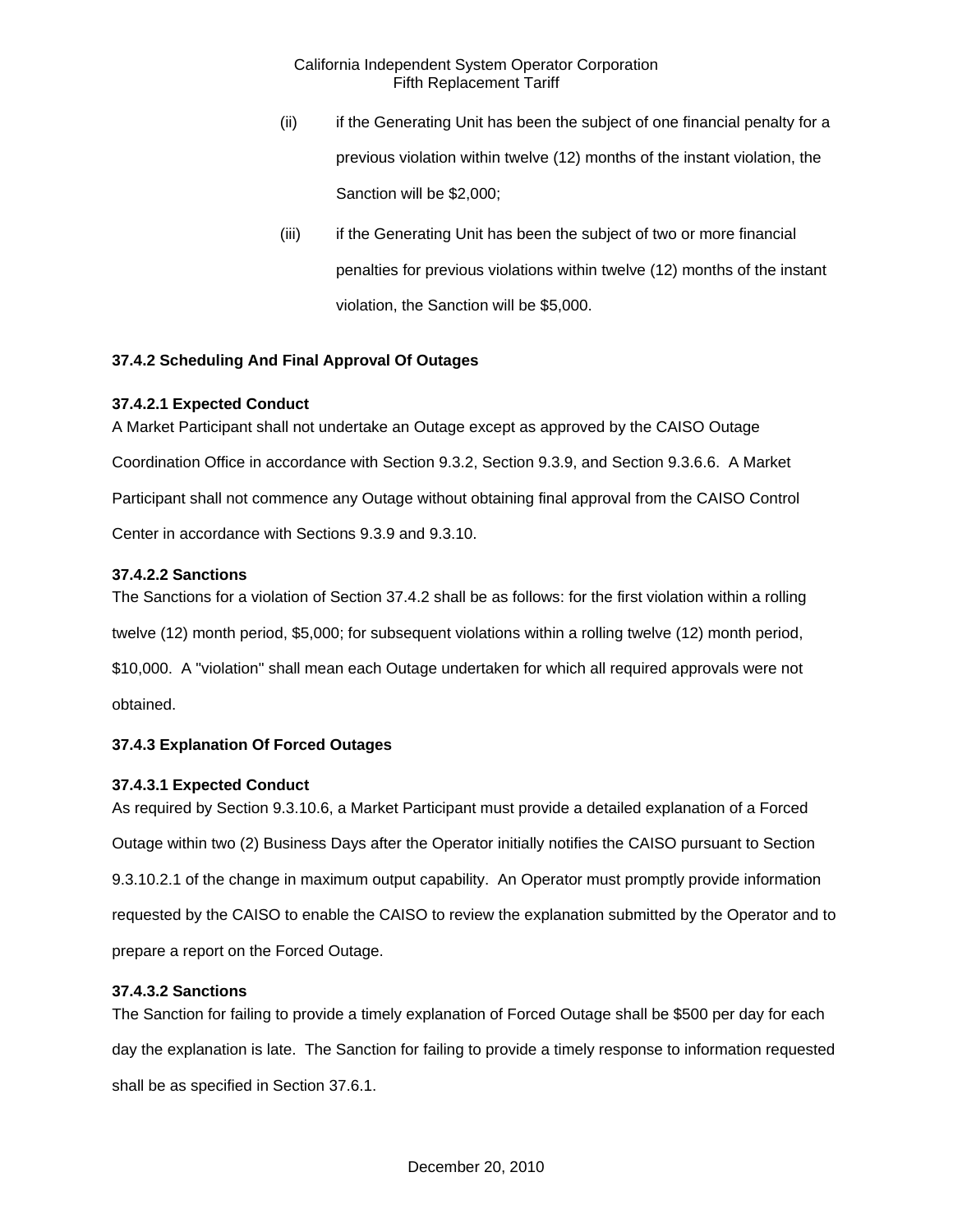## **37.4.4 Enhancements And Exceptions**

Except as otherwise specifically provided, penalty amounts shall be tripled for any violation of Section 37.4.1 through Section 37.4.3 that occurs during a CAISO System Emergency. Violations of the above rules that result in circumstances in which an Uninstructed Deviation Penalty under Section 11.23 may be assessed shall not be subject to Sanction under this Section 37.4. A Market Participant that is subject to an enhanced penalty amount under this Section 37.4.4 may appeal that penalty amount to FERC if the Market Participant believes a mitigating circumstance not covered in Section 37.9.2 exists. The duty of the Market Participant to pay the enhanced penalty amount will be tolled until FERC renders its decision on the appeal.

## **37.5 Provide Factually Accurate Information**

## **37.5.1 Accurate Information Generally**

All applications, Bids, Submissions, reports, and other communications by a Market Participant or agent of a Market Participant to the CAISO, including maintenance and Outage data, Bid data, transaction information, and Load and resource information, must be submitted by a responsible company official who is knowledgeable of the facts submitted. The Market Participant shall provide accurate and factual information and not submit false or misleading information, or omit material information, in any communication with FERC, FERC-approved market monitors, FERC-approved regional transmission organizations, or FERC-approved independent system operators, or jurisdictional transmission providers, unless the Market Participant exercised due diligence to prevent such occurrences.

### **37.5.1.2 Sanctions**

The Sanctions for a violation of Section 37.5.1 shall be as follows: for the first violation within a rolling twelve (12) month period, \$2,500; for the second violation within a rolling twelve (12) month period), \$5,000; subsequent violations within a rolling twelve (12) month period, \$10,000.

# **37.5.2 Inaccurate Meter Data**

### **37.5.2.1 Expected Conduct**

Market Participants shall provide complete and accurate Settlement Quality Meter Data for each Trading Hour and shall correct any errors in such data prior to the issuance of Initial Settlement Statement T+7B or Recalculation Settlement Statement, as relevant. Failure to provide complete and accurate Settlement Quality Meter Data, as required by Section 10 and that results in an error that is discovered after issuance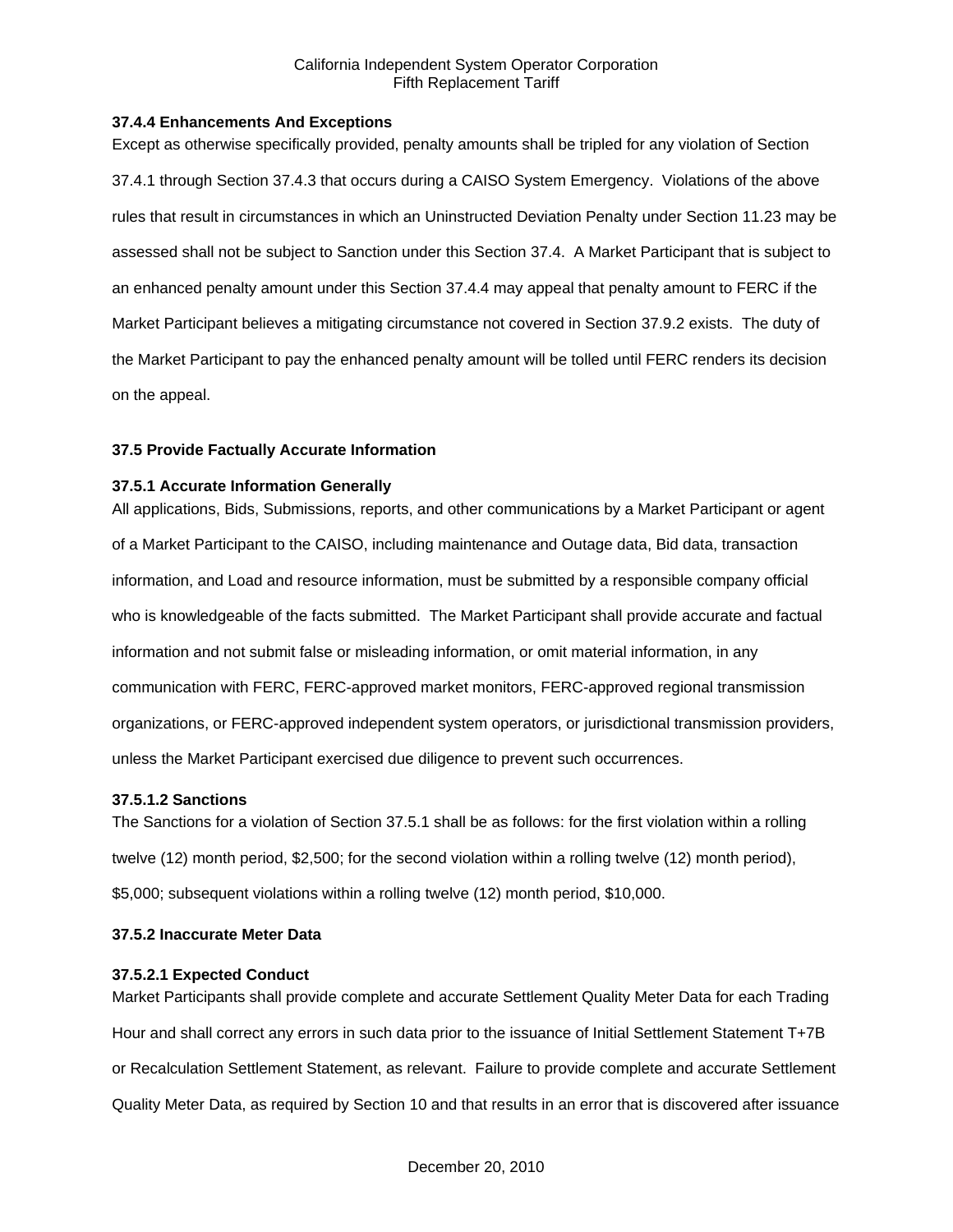of an Initial Settlement Statement T+7B or Recalculation Settlement Statement, as relevant, shall be a violation of this rule. Scheduling Coordinators that fail to submit Scheduling Coordinator Estimated Settlement Quality Meter Data that is complete and based on a good faith estimate that reasonably represents Demand and/or Generation quantities for each Settlement Period as required by Section 10 and that results in an error that is discovered after issuance of an Initial Settlement Statement T+7B or Recalculation Settlement Statement, as relevant, shall be a violation of this rule.

## **37.5.2.2 Sanctions**

Violations under this Section 37.5.2 shall be subject to Sanction described in Section 37.11.

## **37.5.2.3 Disposition of Sanction Proceeds**

For purposes of redistributing collected market adjustments, any amounts collected under this provision shall be applied first to those parties affected by the conduct. Any excess amounts shall be disposed of as set forth in Section 37.9.4.

# **37.6 Provide Information Required By CAISO Tariff**

## **37.6.1 Required Information Generally**

### **37.6.1.1 Expected Conduct**

Except as provided below in Section 37.6.4 (Review by FERC), all information that is required to be submitted to the CAISO under the CAISO Tariff, CAISO Business Practice Manuals, or jurisdictional contracts must be submitted in a complete and timely manner. Market Participants must comply with requests for information or data by the CAISO authorized under the CAISO Tariff, including timelines specified for submitting Bids and other information.

### **37.6.1.2 Sanctions**

Except as otherwise provided below, in Section 37.6.2 and Section 37.6.3, a violation of this rule is subject to a penalty of \$500 for each day that the required information is late.

### **37.6.2 Investigation Information**

### **37.6.2.1 Expected Conduct**

Except as provided below in Section 37.6.4 (Review by FERC), Market Participants must submit timely

information in response to a written request by the CAISO for information reasonably necessary to

conduct an investigation authorized by the CAISO Tariff.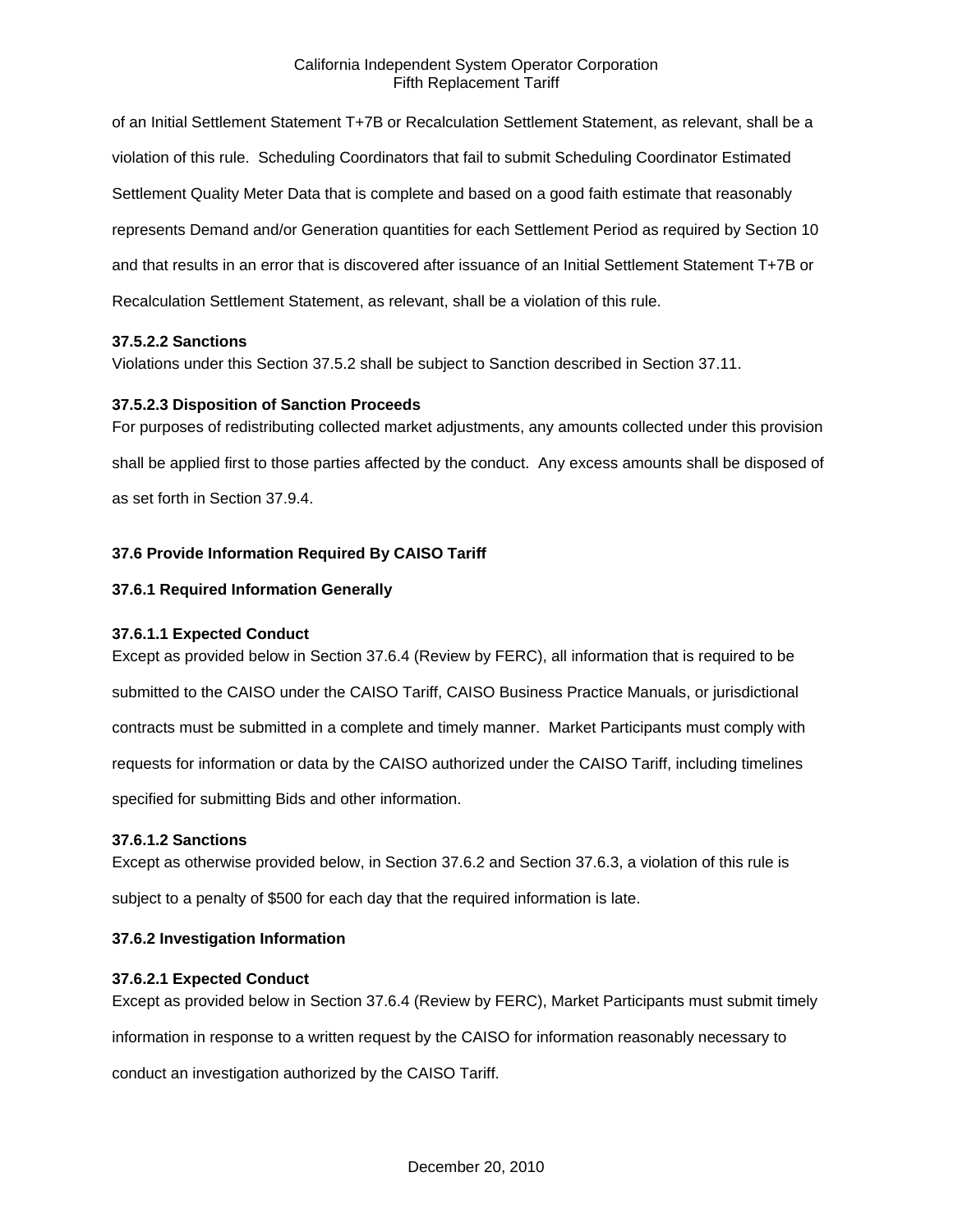### **37.6.2.2 Sanctions**

The Sanction for a violation of Section 37.6.2 shall be as follows: for the first violation in a rolling twelve (12) month period, \$1000/day; for the second violation in a rolling twelve (12) month period, \$2000/day; for the third and subsequent violations in a rolling twelve (12) month period, \$5000/day. For purposes of this subsection, a violation shall be each failure to provide a full response to a written request and the Sanction shall be determined from the date that the response was due until a full response to the request is received.

## **37.6.3 Audit Materials**

## **37.6.3.1 Expected Conduct**

Except as provided below in Section 37.6.4 (Review by FERC), Market Participants shall comply with the CAISO's audit and/or test procedures, and further shall perform and timely submit an annual self-audit as required under the CAISO Tariff.

## **37.6.3.2 Sanctions**

For failure to submit an annual Scheduling Coordinator Self Audit report, the Sanction shall be \$1000/day until such report is received by the CAISO. For all other violations of this rule the Sanctions shall be as follows: for the first violation in a rolling twelve (12) month period, \$1000/day; for the second violation in a rolling twelve (12) month period, \$2000/day; for the third and subsequent violations in a rolling twelve (12) month period, \$5000/day. For purposes of this subsection, a "violation" shall be each failure to provide all information required under the audit or test, from the date that the information was due until all required information is received by the CAISO.

### **37.6.4 Review By FERC**

A Market Participant who objects to an information, audit or test obligation that is enforceable under Section 37.6.1, Section 37.6.2 or Section 37.6.3 above shall have the right immediately (and in all events, no later than the due date for the information) to seek review of the obligation with FERC. In the event that such review is sought, the time for submitting the response or other information to the CAISO shall be tolled until FERC resolves the issue.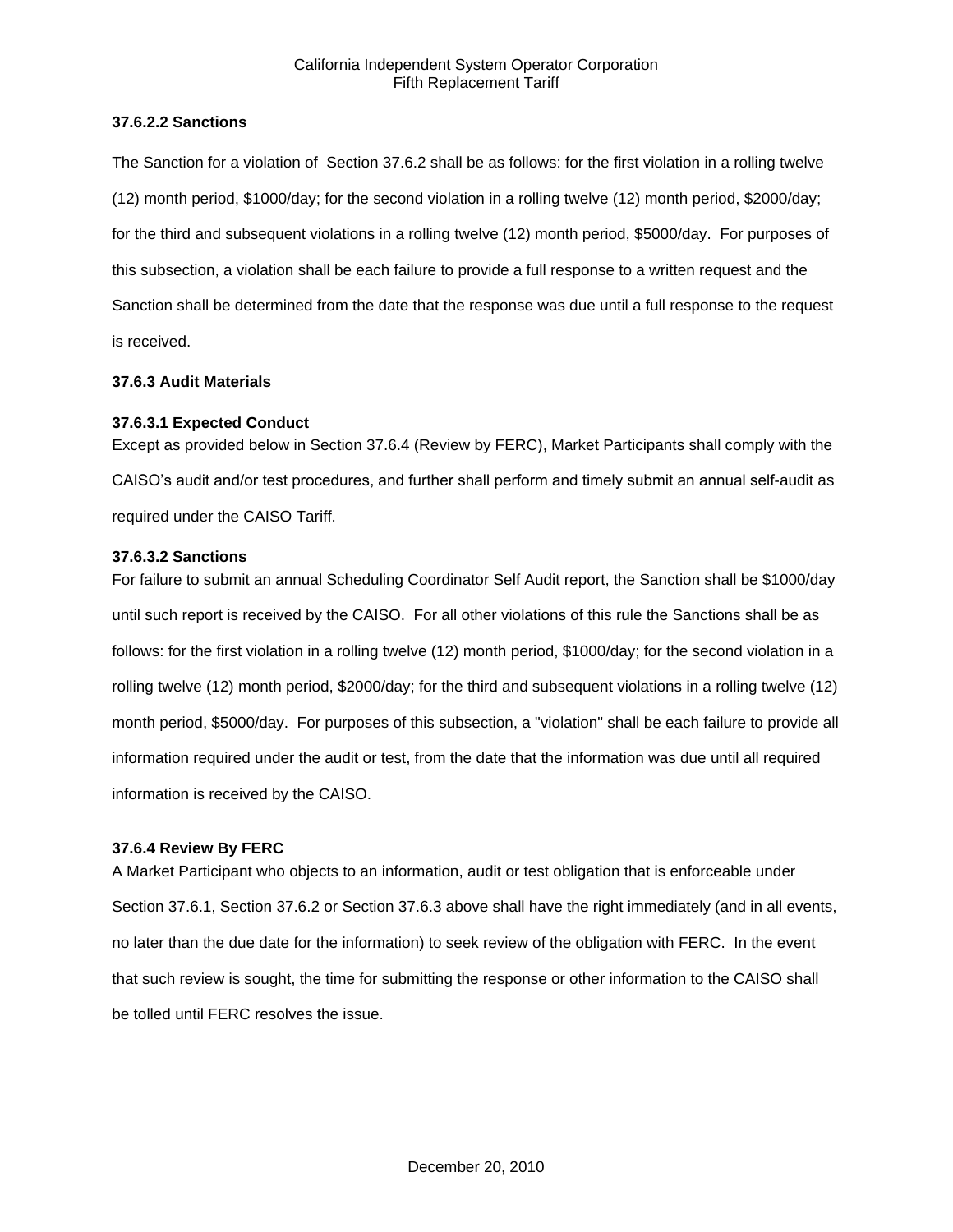## **37.7 Prohibition Of Electric Energy Market Manipulation**

It shall be a violation of this CAISO Tariff for an entity, directly or indirectly, in connection with the purchase or sale of electric energy or the purchase or sale of transmission services subject to the jurisdiction of the FERC, (i) to use or employ any device, scheme, or artifice to defraud, (ii) to make any untrue statement of a material fact or to omit to state a material fact necessary in order to make the statements made, in light of the circumstances under which they were made, not misleading, or (iii) to engage in any act, practice, or course of business that operates or would operate as a fraud or deceit upon any entity. Violations or potential violations of this rule shall be referred to FERC for appropriate sanction.

Actions or transactions by a Market Participant that are explicitly contemplated in the CAISO Tariff or are undertaken at the direction of the CAISO are not in violation of this Rule of Conduct.

## **37.8 Process For Investigation And Enforcement**

### **37.8.1 Purpose; Scope**

The provisions of this Section 37.8 set forth the procedures by which the CAISO will independently investigate potential violations of the Rules of Conduct and administer enforcement activities. Except as hereinafter provided, and except as provided in Section 37.2.5 and Section 37.4.4, the provisions of this section apply to the Rules of Conduct set forth in Sections 37.2 through 37.7.

### **37.8.2 Referrals To FERC**

Section 37.2.3, Section 37.5.1, and Section 37.7 shall be enforced by FERC, in accordance with FERC's rules and procedures. Pursuant to Section 11 of Appendix P, DMM shall refer suspected violations of Section 37.2.3, Section 37.5.1, and Section 37.7 to FERC. Although Sections 37.2 through 37.6, with the exceptions of Section 37.2.3, Section 37.2.4, and Section 37.5.1, will generally be enforced by the CAISO, the CAISO shall refer to FERC any Sanction that it believes would be modified in accordance with Sections 37.2.5, 37.4.4, or 37.9.1 or excused pursuant to Section 37.9.2. The CAISO shall refer to FERC any matter for which the particular circumstances preclude the objective determination that a Rules of Conduct violation did or did not occur. The time limitation contained in Section 37.10.1 to assess a Sanction under this Section 37 shall be determined as of the date that a Sanction is initially assessed by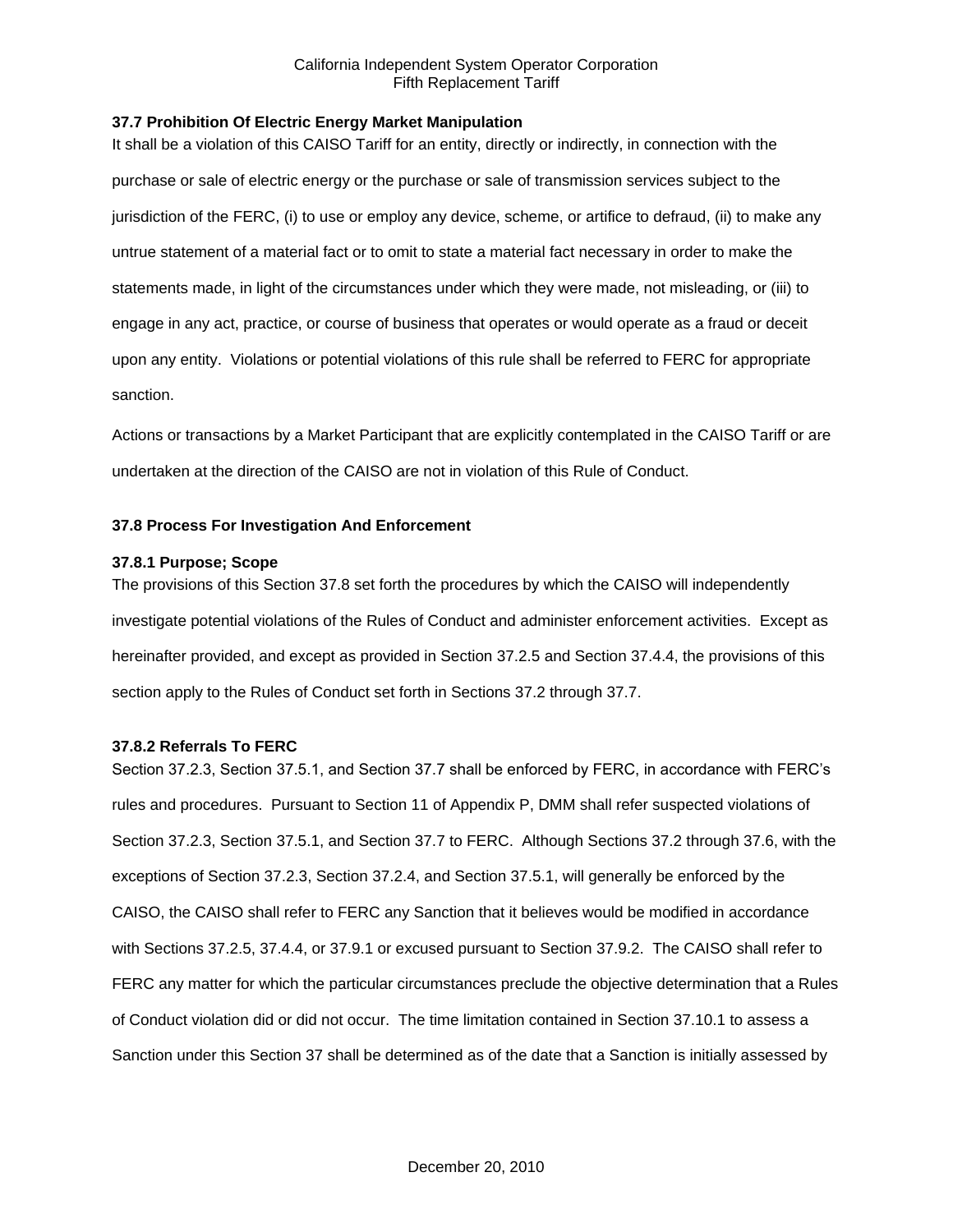the CAISO, excluding the time required for FERC to investigate a potential Rules of Conduct violation and/or determine a Sanction in accordance with this section, Sections 37.2.5, 37.4.4, 37.9.1, or 37.9.2.

## **37.8.3 Investigation**

The CAISO shall conduct a reasonable investigation seeking available facts, data, and other information relevant to the potential Rules of Conduct violation.

## **37.8.4 Notice**

The CAISO shall provide notice of the investigation in sufficient detail to allow for a meaningful response to the Scheduling Coordinator and, as limited below, to all Market Participants the Scheduling Coordinator represents that are the subject(s) of the investigation. The CAISO shall contact the Market Participant(s) that may be involved, so long as the CAISO has sufficient objective information to identify and verify the role of the Market Participant(s) in the potential Rules of Conduct violation. Such Market Participant(s) will likely have an existing contractual relationship with the CAISO (e.g., UDC, MSS, CAISO Metered Entity, Participating Transmission Owner, Participating Generator, Participating Load, or Demand Response Provider).

# **37.8.5 Opportunity To Present Evidence**

The CAISO shall provide an opportunity to the Market Participant(s) that are the subject(s) of the investigation to present any issues of fact or other information relevant to the potential Rules of Conduct violation being investigated. The CAISO shall consider all such information or data presented.

# **37.8.6 Results Of Investigation**

The CAISO shall notify the Market Participant(s) that are the subject(s) of the investigation of the results of the investigation. The Market Participant(s) shall have thirty (30) days to respond to the findings of the CAISO before the CAISO makes a determination of whether a Sanction is required by this CAISO Tariff.

# **37.8.7 Statement Of Findings And Conclusions**

Where the investigation results in a Sanction, the CAISO shall state its findings and conclusions in writing, and will make such writing available to the Scheduling Coordinator and, as provided in Section 37.8.4, to the Market Participant(s) that are the subject(s) of the investigation. The CAISO also shall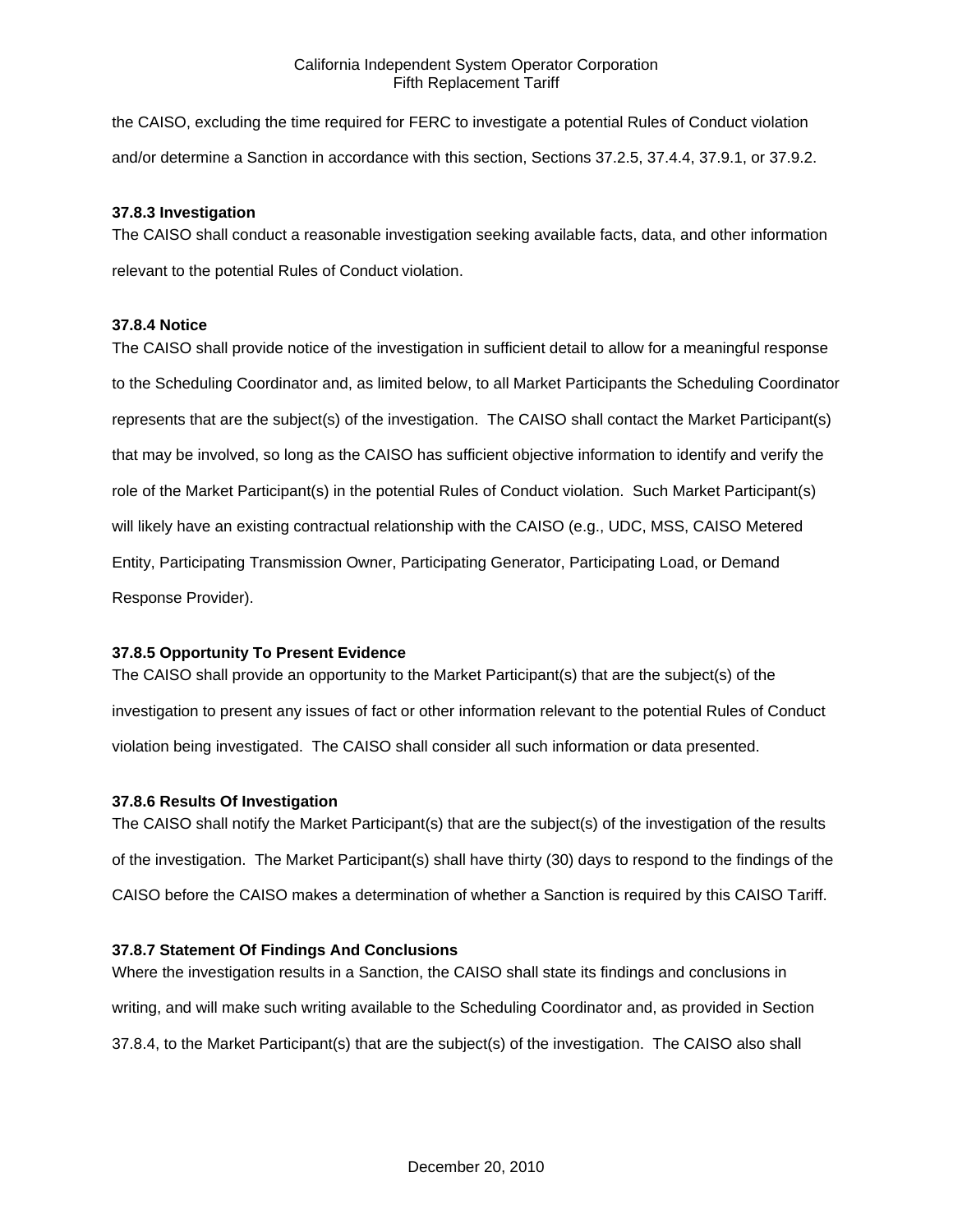specify whether it has recommended or intends to recommend to FERC that a Sanction for violation of this Section 37 be modified pursuant to Section 37.9.1 or excused pursuant to Section 37.9.2.

### **37.8.8 Officer Representative**

Where an investigation results in a Sanction by the CAISO, the CAISO shall direct its notice of such result to a responsible representative of the Scheduling Coordinator and, as provided in Section 37.8.4, to the Market Participant(s) that are the subject(s) of the investigation at the officer level.

## **37.8.9 Record Of Investigation**

Where an investigation results in a Sanction, the CAISO will maintain a record of the investigation until its decision has been finally reviewed, if review is sought, or until the period for seeking review has expired.

# **37.8.10 Review Of Determination**

A Market Participant that receives a Sanction may obtain immediate review of the CAISO's determination by directly appealing to FERC, in accordance with FERC's rules and procedures. In such case, the applicable Scheduling Coordinator shall also dispute the Initial Settlement Statement T + 38 BD containing the financial penalty, in accordance with Section 11. The Initial Settlement Statement T + 38 BD dispute and appeal to FERC must be made in accordance with the timeline for raising disputes specified in Section 11.29.8.2. The penalty will be tolled until FERC renders its decision on the appeal. The disposition by FERC of such appeal shall be final, and no separate dispute of such Sanction may be initiated under Section 13, except as provided in Section 37.9.3.4. For the purpose of applying the time limitations set forth in Section 37.10.1, a sanction will be considered assessed when it is included on an Initial Settlement Statement T + 38 BD, whether or not the CAISO accepts a Scheduling Coordinator's dispute of such Initial Settlement Statement T + 38 BD pending resolution of an appeal to FERC in accordance with this section or Section 37.9.3.3.

### **37.9 Administration Of Sanctions**

### **37.9.1 Assessment; Waivers And Adjustments**

Penalty amounts for violation of these Rules of Conduct shall be calculated as specified in Section 37.2 through Section 37.7. A Sanction specified in this Section 37 may be modified by FERC when it determines that such adjustment is just and reasonable. The CAISO may make a recommendation to FERC to modify a Sanction. An adjustment generally shall be deemed appropriate if the prescribed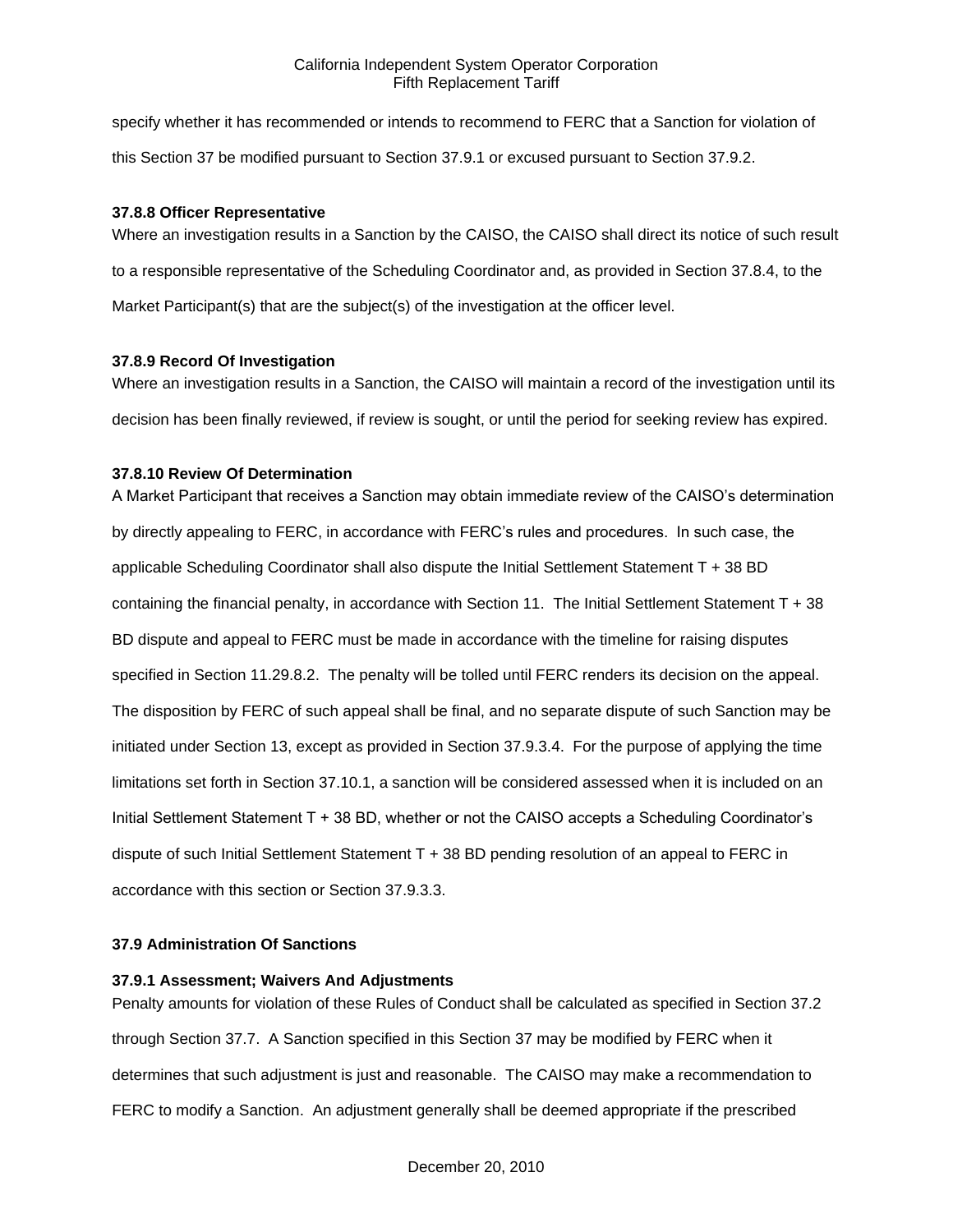Sanction appears to be insufficient to deter the prohibited behavior, or if the circumstances suggest that the violation was inadvertent, unintentional, or some other mitigating circumstances exist.

## **37.9.2 Excuse**

A violation of a Rule of Conduct under the terms of this CAISO Tariff shall be excused if FERC determines that any of the circumstances described in Sections 37.9.2.1, 37.9.2.2, 37.9.2.3, 37.9.2.4, or 37.9.2.5 apply.

## **37.9.2.1 Uncontrollable Force**

No failure by a Market Participant to satisfy the Rules of Conduct shall be subject to penalty to the extent and for the period that the Market Participant's inability to satisfy the Rules of Conduct is caused by an event or condition of Uncontrollable Force affecting the Market Participant; provided that the Market Participant gives notice to the CAISO of the event or condition of Uncontrollable Force as promptly as possible after it knows of the event or condition and makes all reasonable efforts to cure, mitigate, or remedy the effects of the event or condition.

## **37.9.2.2 Safety, Licensing, or Other Requirements**

Failure by a Market Participant to perform its obligations shall not be subject to penalty if the Market

Participant is able to demonstrate that it was acting in accordance with Section 4.2.1.

### **37.9.2.3 Emergencies**

Failure by a Market Participant to perform its obligations may not be subject to penalty if the Market

Participant is able to demonstrate that it was acting in good faith and consistent with Good Utility Practice

to preserve System Reliability in a System Emergency, unless contrary to a CAISO operating order.

### **37.9.2.4 Conflicting Directives**

To the extent that any action or omission by a Market Participant is specifically required by a FERC order

or CAISO operating order, the Market Participant may not be subject to penalty for that act or omission.

### **37.9.2.5 Good Faith Effort to Comply with Operating Orders**

For violations of Section 37.2.1.1 of this CAISO Tariff, a Market Participant's good faith effort to achieve

full performance of an operating order as soon as is reasonably practicable in accordance with Good

Utility Practice shall excuse a violation.

### **37.9.2.6 Procedures for Application**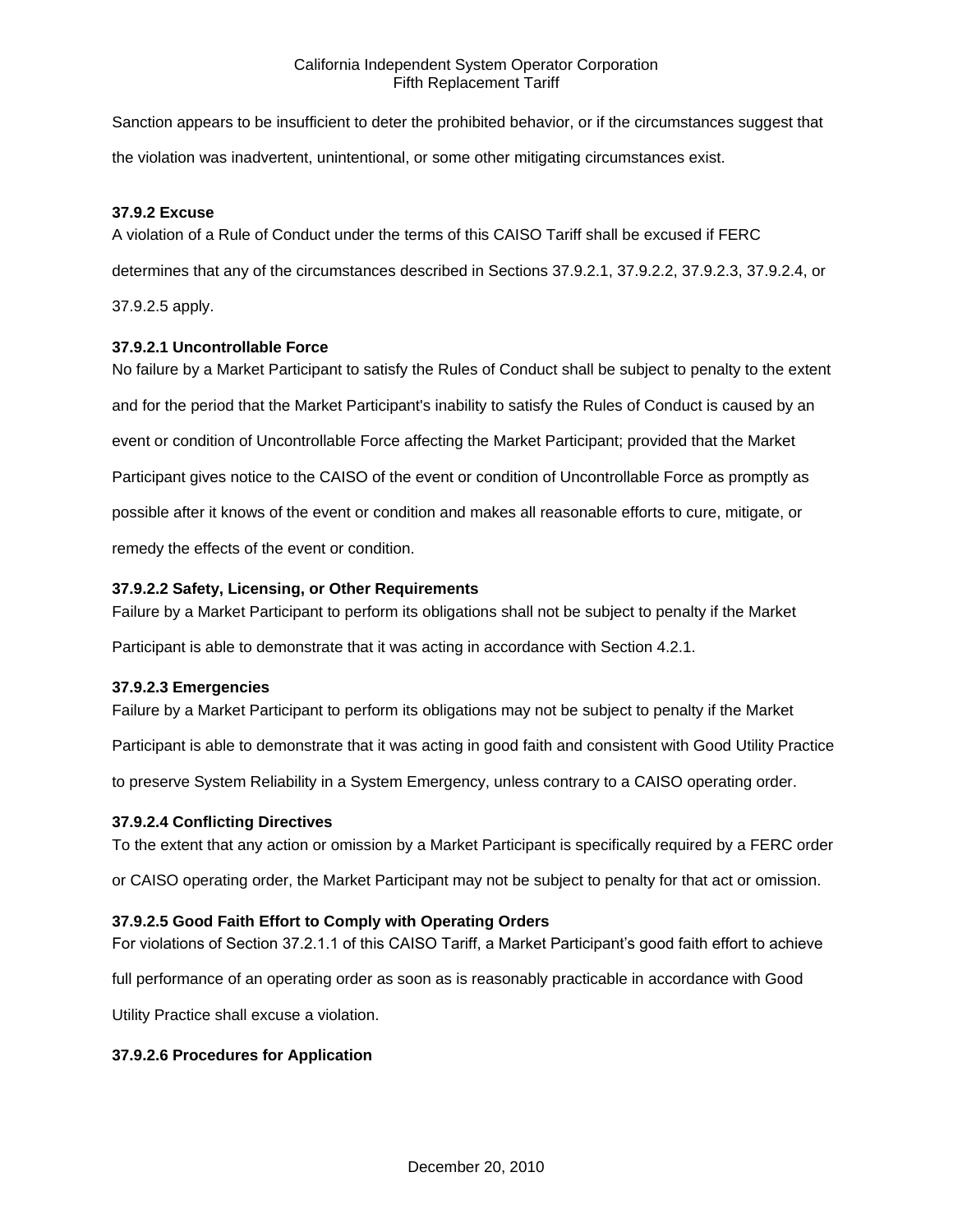Where the CAISO believes that an excuse existed under this Section 37.9.2, it may recommend to FERC that a violation be excused. Unless otherwise specified in this Section 37, if a Market Participant believes that an excuse existed under this Section 37.9.2, it may petition FERC for review pursuant to Section 37.8.10.

#### **37.9.3 Settlement**

#### **37.9.3.1 Settlement Statements**

The CAISO will administer any penalties issued under this Section 37 through Initial Settlement Statements T + 38 BD, and Initial Settlement Statement Reissues or Recalculation Settlement Statements, as relevant, issued to the responsible Scheduling Coordinator by the CAISO. Before invoicing a financial penalty through the Settlement process, the CAISO will provide a description of the penalty to the responsible Scheduling Coordinator and all Market Participants the Scheduling Coordinator represents that are liable for the penalty, when the CAISO has sufficient objective information to identify and verify responsibility of such Market Participants. The CAISO shall specify whether such penalty is modified pursuant to Section 37.2.5 or Section 37.4.4. The description shall include the identity of the Market Participant that committed the violation and the amount of the penalty. Where FERC has determined the Sanction, the CAISO will provide such of the above information as is provided to it by FERC. The CAISO also may publish this information under the CAISO Website after Initial Settlement Statement Reissues or Recalculation Settlement Statements, as relevant, are issued.

### **37.9.3.2 Payment**

Except as provided in Section 37.2.5, Section 37.4.4, Section 37.8.10 or Section 37.9.3.3 below, the Scheduling Coordinator shall be obligated to pay all penalty amounts reflected on Settlement Statements to the CAISO pursuant to the CAISO's Settlement process, as set forth in Section 11.

#### **37.9.3.3 Other Responsible Party**

Where a party or parties other than the Scheduling Coordinator is responsible for the conduct giving rise to a penalty reflected on a Settlement Statement, and where the Scheduling Coordinator bears no responsibility for the conduct, such other party or parties ultimately shall be liable for the penalty. Under such circumstances, the Scheduling Coordinator shall use reasonable efforts to obtain payment of the penalty from the responsible party(ies) and to remit such payment to the CAISO in the ordinary course of the Settlement process. In the event that the responsible party(ies) wish to dispute the penalty, or the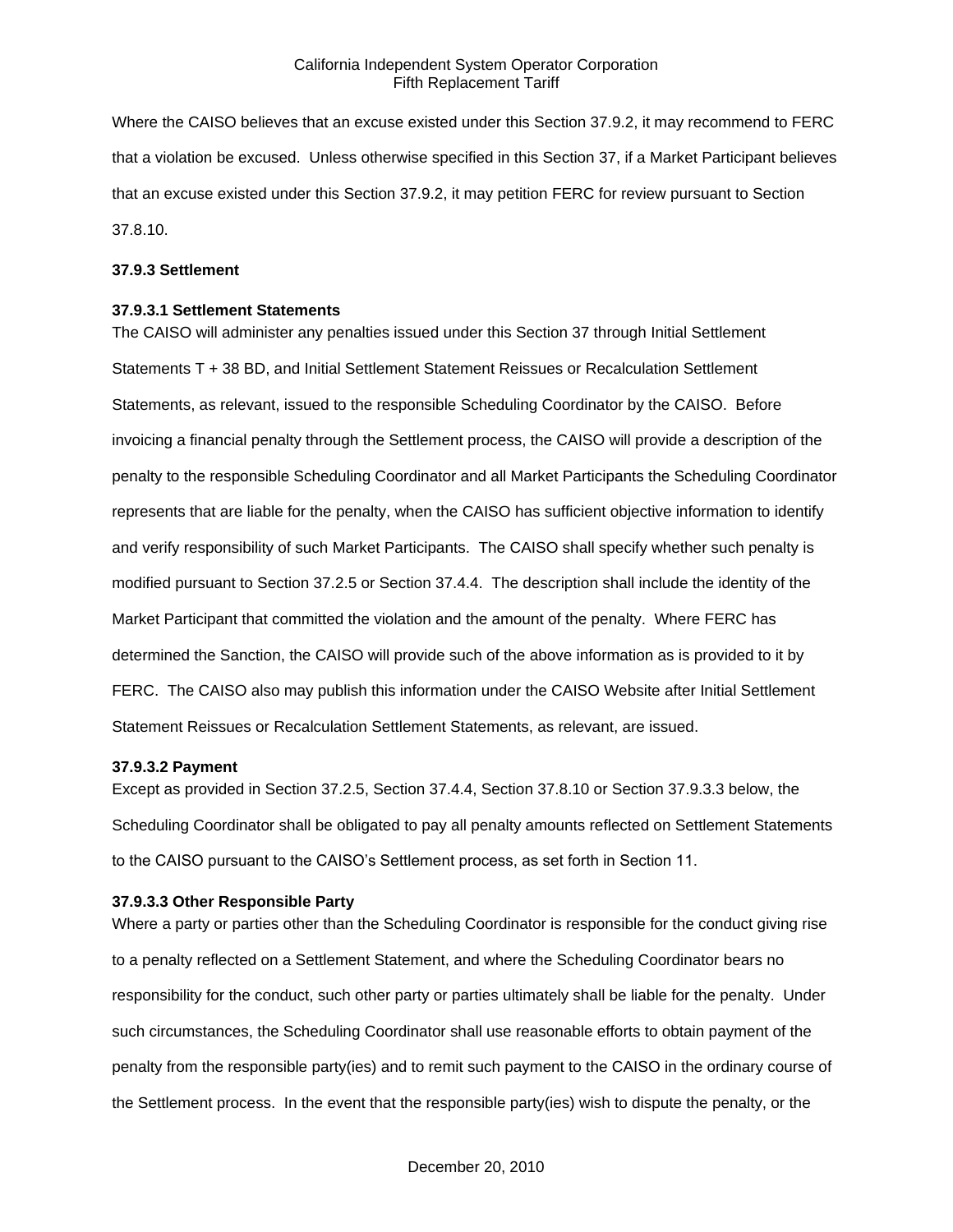Scheduling Coordinator otherwise is unable to obtain payment from the responsible parties, the Scheduling Coordinator shall notify the CAISO and dispute the Settlement Statement. The CAISO promptly shall notify FERC. If the CAISO finds that a Market Participant separate from the Scheduling Coordinator that is unable to obtain payment from the responsible party(ies) is solely responsible for a violation, the Scheduling Coordinator that is unable to obtain payment may net its payment of its Invoice amount by the amount of the penalty in question. The CAISO may refuse to offer further service to any responsible party that fails to pay a penalty, unless excused under the terms of the CAISO Tariff, by providing notice of such refusal to the Scheduling Coordinator. Following such notice, the Scheduling Coordinator shall be liable for any subsequent penalties assessed on account of such responsible party.

#### **37.9.3.4 Dispute of FERC Sanctions**

The right that a Market Participant may otherwise have under the CAISO Tariff to dispute a penalty that has been determined by FERC shall be limited to a claim that the CAISO failed properly to implement the penalty or other Sanction ordered by FERC, except as provided by Section 37.2.5 and Section 37.4.4.

## **37.9.4 Disposition Of Proceeds**

The CAISO shall collect penalties assessed pursuant to this Section 37.9 and deposit such amounts in an interest bearing trust account. After the end of each calendar year, the CAISO shall distribute the penalty amounts together with interest earned through payments to Scheduling Coordinators as provided herein. For the purpose of this Section 37.9.4, "eligible Market Participants" shall be those Market Participants that were not assessed a financial penalty pursuant to this Section 37 during the calendar year. Each Scheduling Coordinator that paid GMC during the calendar year will identify, in a manner to be specified by the CAISO, the amount of GMC paid by each Market Participant for whom that Scheduling Coordinator provided service during that calendar year. The total amount assigned to all Market Participants served by that Scheduling Coordinator in such calendar year (including the Scheduling Coordinator itself for services provided on its own behalf), shall equal the total GMC paid by that Scheduling Coordinator.

The CAISO will calculate the payment due each Scheduling Coordinator based on the lesser of the GMC actually paid by all eligible Market Participants represented by that Scheduling Coordinator, or the product of a) the amount in the trust account, including interest, and b) the ratio of the GMC paid by each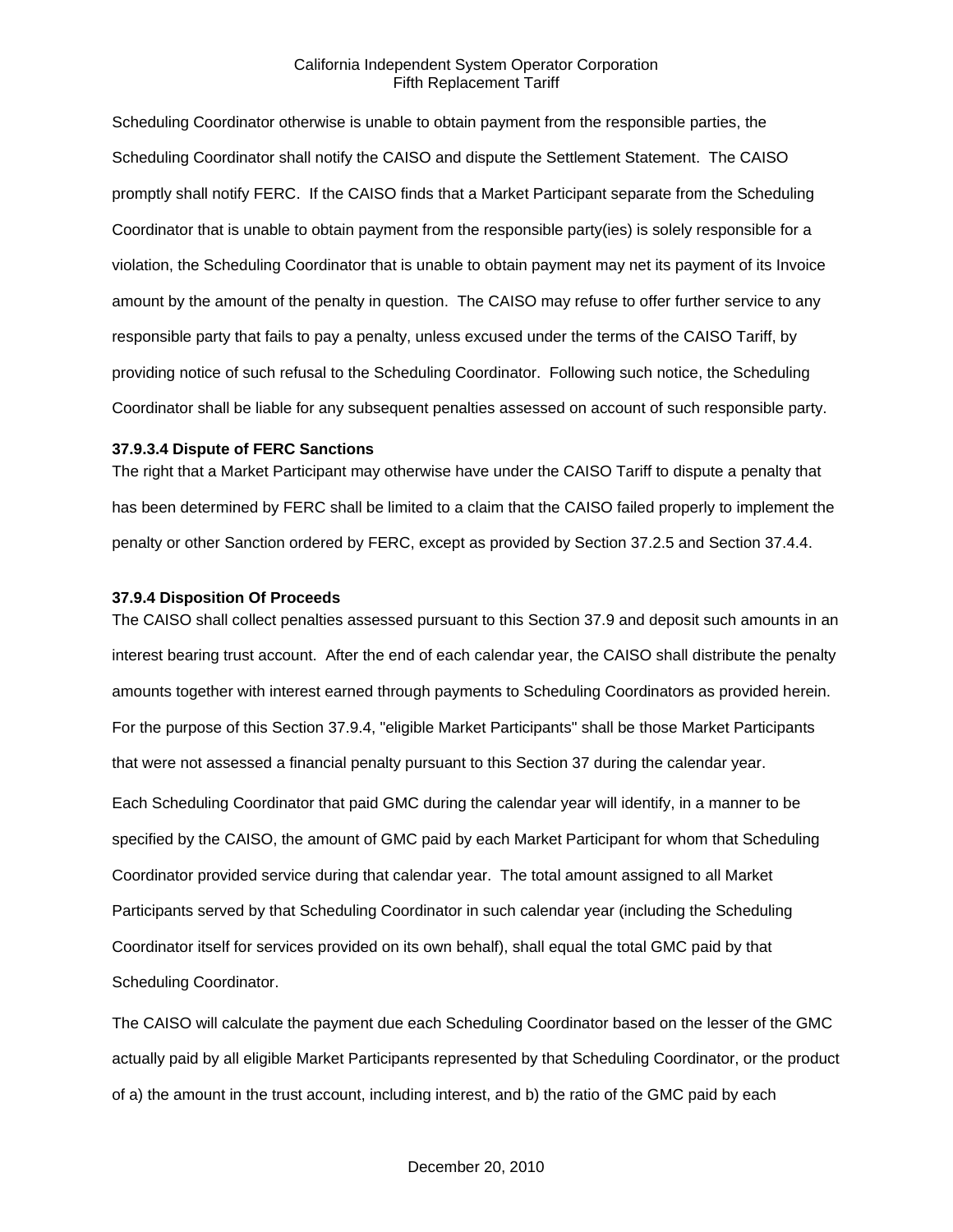Scheduling Coordinator for eligible Market Participants, to the total of such amounts paid by all Scheduling Coordinators. Each Scheduling Coordinator is responsible for distributing payments to the eligible Market Participants it represented in proportion to GMC collected from each eligible Market Participant.

Prior to allocating the penalty proceeds, the CAISO will obtain FERC's approval of its determination of eligible Market Participants and their respective shares of the trust account proceeds. If the total amount in the trust account to be so allocated exceeds the total GMC obligation of all eligible Market Participants, then such excess shall be treated in accordance with Section 11.8.5.3(b).

## **37.10 Miscellaneous**

## **37.10.1 Time Limitation**

An investigation of events potentially subject to Sanction under this Section 37 must be commenced within ninety (90) days of discovery of the events. Sanctions may be assessed under this Section 37 up to one year after discovery of the events constituting the violation, but no later than three years after the date of the violation. Nothing in this section shall limit the rights or liabilities of any party under any other provision of applicable laws, regulations or tariff provisions.

# **37.10.2 No Limitation On Other Rights**

Nothing contained in this Section 37 shall limit the ability of the CAISO to collect information from Market Participants or to establish new provisions pursuant to Section 15.

# **37.11 Method For Calculating Penalties**

# **37.11.1 Method For Calculating Inaccurate Meter Data Penalty**

There is no Sanction for the submission of inaccurate Meter Data used for an Initial Settlement Statement T+ 7B. However, an error in submitted Meter Data that is discovered after issuance of a Recalculation Settlement Statement constitutes a Rule of Conduct violation. The level of the Sanction depends on whether the Scheduling Coordinator or the CAISO discovered the error. An increased penalty will apply for errors that are discovered by the CAISO.

Table A1 below shows how the level of the Sanction depends on the following factors: whether or not the Scheduling Coordinator finds the error; whether or not the Scheduling Coordinator owes the market, and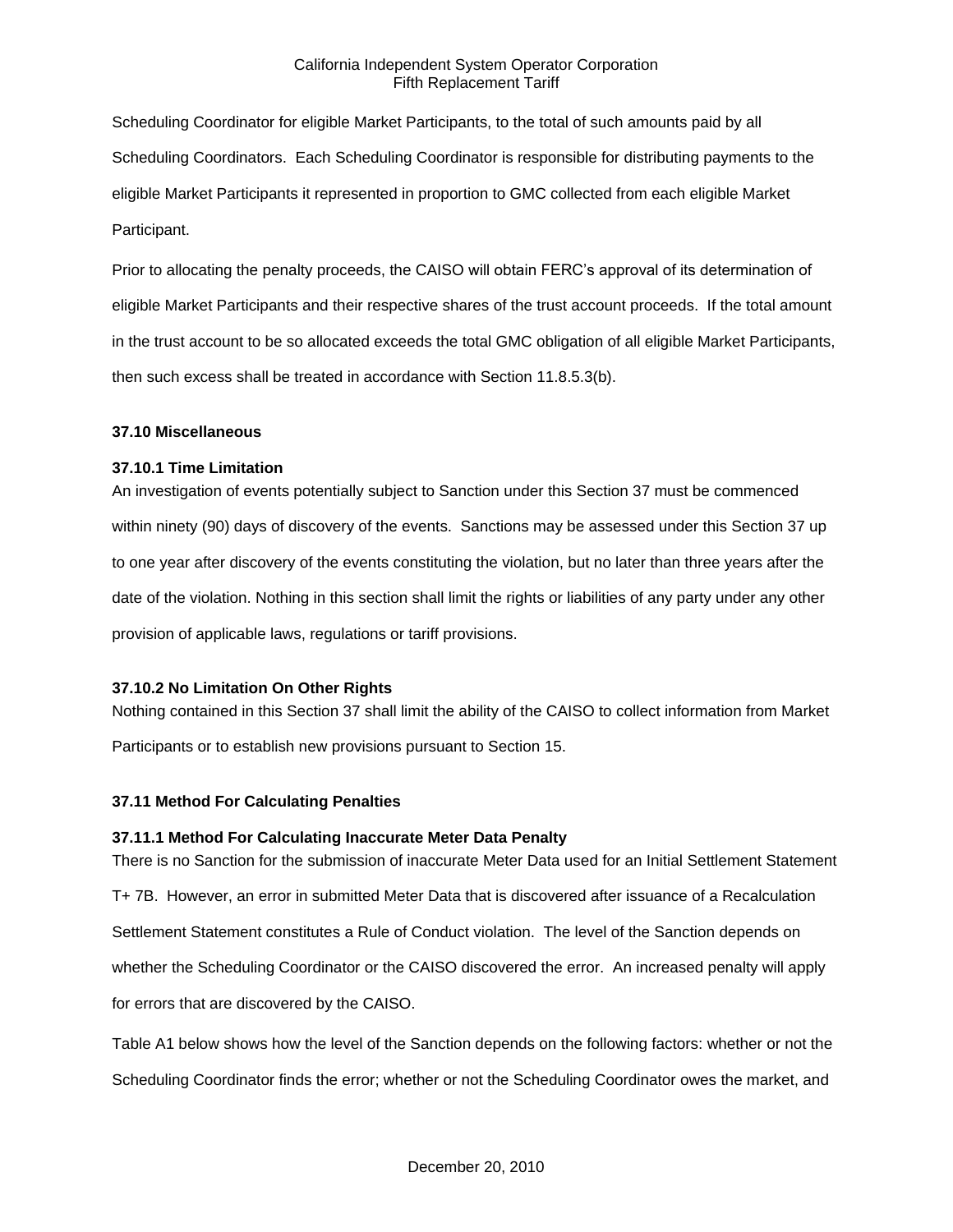whether or not the CAISO performs a re-run of the market or produces a Recalculation Settlement Statement. If the CAISO issues a Recalculation Settlement Statement or performs a re-run, then Settlement to all Scheduling Coordinators is recalculated, and the impact of such re-runs on charges assessed will be considered. A penalty charge equal to thirty percent (30%) of the estimated value of the Energy error will apply if the Scheduling Coordinator discovers the error or seventy-five percent (75%) of the estimated value of the Energy error if the CAISO discovers the error. Penalty assessment and disposition of penalty proceeds will be administered as described in Section 37.9.1 and Section 37.9.4 respectively. A Sanction will not be imposed unless such Sanction is more than \$1,000 for at least one Trading Day during the period for which there was incomplete or inaccurate Meter Data.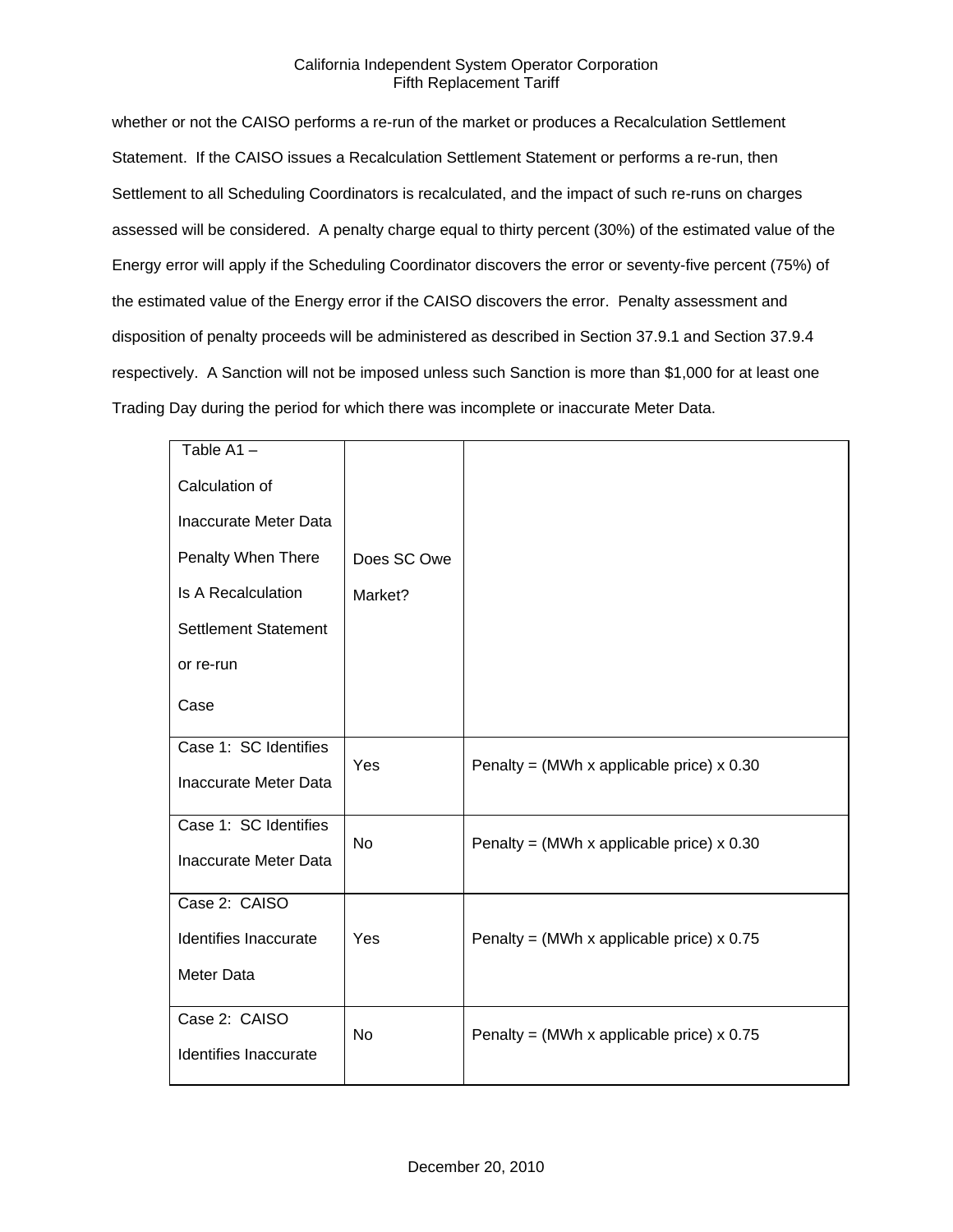| Meter Data |  |  |
|------------|--|--|
|            |  |  |
|            |  |  |

Note to Table A1:

The applicable price will be the greater of the relevant hourly LMP or \$10/MWh. The LMP used will be the values posted on OASIS for each Trading Hour of the applicable Trading Day period.

2. Method for Calculating Inaccurate Meter Data Penalty When there is not a Recalculation Settlement Statement or re-run.

If the CAISO does not perform a Recalculation Settlement Statement or re-run, for cases of inaccurate Meter Data, Table A2 will be used to determine and allocate penalty and any market adjustment amount. The market adjustment approximates the financial impact on the market; however, it does not completely reflect all the Settlement consequences of inaccurately submitted Meter Data. The approximated value of the inaccurate Meter Data in question will be calculated and returned to the market based on the average of the pro rata share of Unaccounted for Energy (UFE) charged in the utility Service Area during the period of the inaccurate Meter Data event. The thirty percent (30%) or seventy-five percent (75%) penalty will be distributed as discussed in Section 37.9.4. For cases where the CAISO does not perform a Recalculation Settlement Statement or re-run and the Scheduling Coordinator does not owe the market, then no market adjustment will be performed.

| <b>TABLE A2-</b>            |                           |  |                                                   |
|-----------------------------|---------------------------|--|---------------------------------------------------|
| <b>Calculation Of</b>       |                           |  |                                                   |
| Inaccurate Meter Data       | Does<br>SC Owe<br>Market? |  |                                                   |
| Penalty When There          |                           |  | CAISO does not perform a Recalculation Settlement |
| Is Not a Recalculation      |                           |  | Statement or re-run                               |
| <b>Settlement Statement</b> |                           |  |                                                   |
| or re-run                   |                           |  |                                                   |
| Case                        |                           |  |                                                   |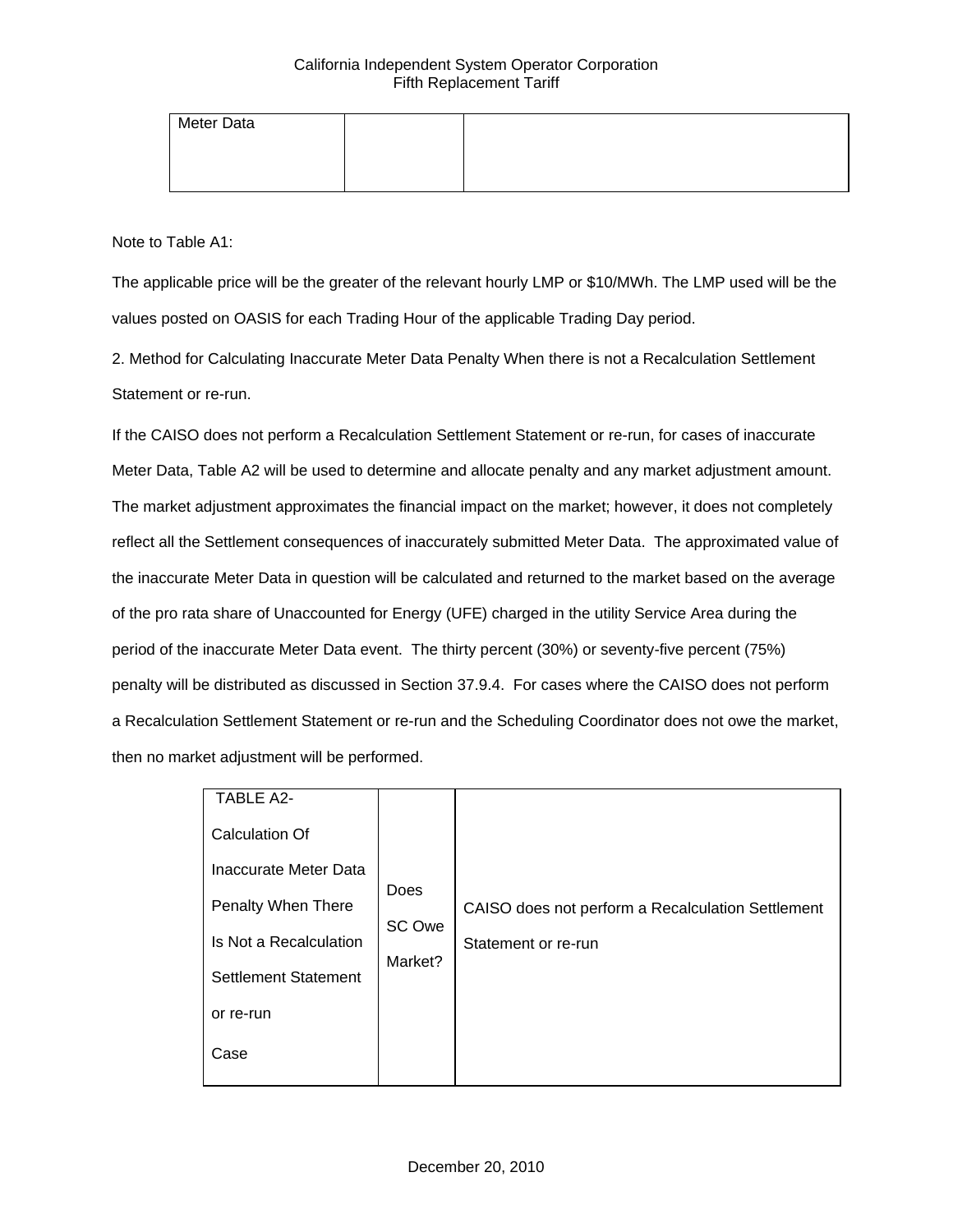| Case 1: SC Identifies | <b>Yes</b> | Market Adjustment = $(MWh \times \text{applicable price})$ |
|-----------------------|------------|------------------------------------------------------------|
| Inaccurate Meter Data |            | Penalty = (MWh x applicable price)) $\times$ 0.30          |
| Case 1: SC Identifies | <b>No</b>  | No market adjustment will be made                          |
| Inaccurate Meter Data |            | Penalty = (MWh x Hourly LMP) $\times$ 0.30                 |
| Case 2: CAISO         |            | Market Adjustment = $(MWh \times \text{applicable price})$ |
| Identifies Inaccurate | Yes        |                                                            |
| Meter Data            |            | Penalty = (MWh x applicable price) $x$ 0.75                |
| Case 2: CAISO         |            | No market adjustment will be made                          |
| Identifies Inaccurate | No.        |                                                            |
| Meter Data            |            | Penalty = (MWh x Hourly LMP) $\times$ 0.75                 |

Notes to Table A2:

The applicable price will be the greater of the relevant hourly LMP or \$10/MWh. The LMP used will be the value posted on OASIS for each Trading Hour of the applicable Trading Day.

A Sanction will be imposed only if the Sanction is more than \$1,000 for at least one Trading Day during the period for which there was incomplete or inaccurate Meter Data.

If the error is to the detriment of the responsible Scheduling Coordinator (e.g., under-reported Generation or over-reported Demand), and the CAISO does not produce a Recalculation Settlement Statement or perform a re-run, then no market adjustment will be made. If the CAISO produces a Recalculation Settlement Statement or performs a re-run after the error is corrected, then the Scheduling Coordinator will be given credit for the additional Energy through the normal Settlement process. If the Scheduling Coordinator is paid for an error due to a Recalculation Settlement Statement or re-run, then a Sanction will be assessed to assure that Recalculation Settlement Statements or re-runs do not diminish the incentive to correct such errors. This Sanction would be thirty percent (30%) of the Energy value of the error if the Scheduling Coordinator discovers the error or seventy-five percent (75%) estimated value of the error if the CAISO discovers the error.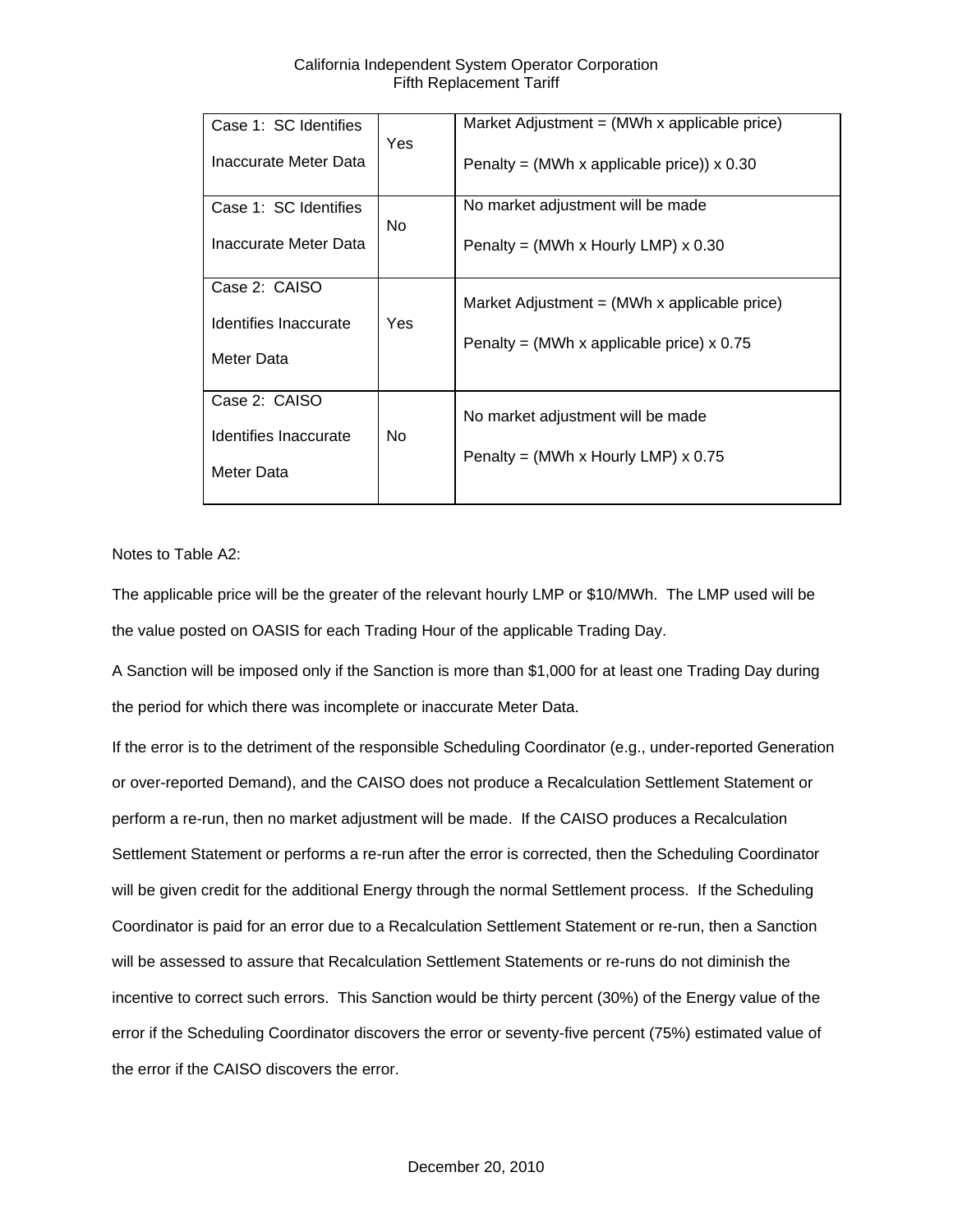If the error is to the detriment of the market, then a charge equal to thirty percent (30%) or seventy-five (75%) of the estimated value of the error, as appropriate, will be added to the charge for the Energy. If there is no Recalculation Settlement Statement or re-run, then the cost of Energy supplied by the CAISO (and inappropriately charged to the market as Unaccounted for Energy) must be recovered as well, and the charge will be equal to 130% or 175% of the estimated value of the error, as appropriate.

#### **38. Market Monitoring**

To comply with Commission Order No. 719, P 392, Section 38 has been consolidated with, and moved to, Appendix O (for the MSC) and Appendix P (for DMM). Where a provision in Appendix O or Appendix P is cross-referenced in another section or appendix of this Tariff, the language in Appendix O or Appendix P shall govern in the event of any conflict.

### **39. Market Power Mitigation Procedures**

### **39.1 Intent Of CAISO Mitigation Measures; Additional FERC Filings**

These CAISO market power mitigation measures ("Mitigation Measures") are intended to provide the means for the CAISO to mitigate the market effects of any conduct that would substantially distort competitive outcomes in the CAISO Markets while avoiding unnecessary interference with competitive price signals. These Mitigation Measures are intended to minimize interference with an open and competitive market, and thus to permit, to the maximum extent practicable, price levels to be determined by competitive forces under the prevailing market conditions. To that end, the Mitigation Measures authorize the mitigation only of specific conduct identified through explicit procedures specified below. In addition, the CAISO shall monitor the markets it administers for conduct that it determines constitutes an abuse of market power but is not addressed by the market power mitigation procedures specified below. If the CAISO identifies any such conduct, it shall make a filing under Section 205 of the Federal Power Act, 16 U.S.C. § 824d, with FERC requesting authorization to apply appropriate mitigation measures. Any such filing shall identify the particular conduct the CAISO believes warrants mitigation, shall propose a specific mitigation measure for the conduct, and shall set forth the CAISO's justification for imposing that mitigation measure.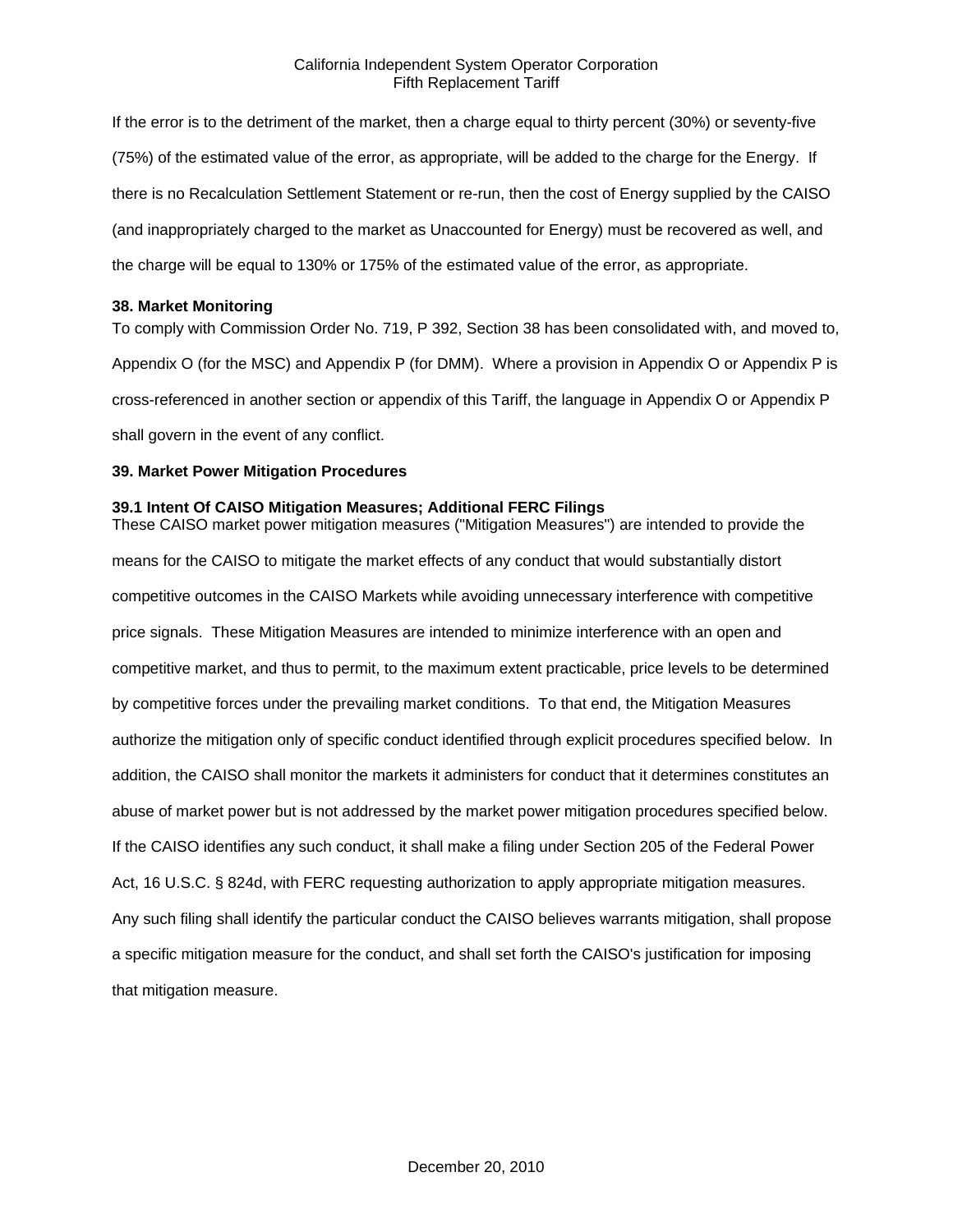## **39.2 Conditions For The Imposition Of Mitigation Measures**

### **39.2.1 Conduct Inconsistent With Competitive Conduct**

In general, the CAISO shall consider a Market Participant's conduct to be inconsistent with competitive conduct if the conduct would not be in the economic interest of the Market Participant in the absence of market power. The categories of conduct that are inconsistent with competitive conduct include, but may not be limited to, the four categories of conduct specified in Section 39.3 below.

## **39.3 Categories Of Conduct That May Warrant Mitigation**

## **39.3.1 Conduct Regarding Bidding, Scheduling Or Facility Operation**

Mitigation Measures may be applied to bidding, scheduling or operation of an Electric Facility or as specified in Section 39.3.1. The following categories of conduct, whether by a single firm or by multiple firms acting in concert, may cause a material effect on prices or generally the outcome of the CAISO Markets if exercised from a position of market power. Accordingly, the CAISO shall monitor the CAISO Markets for the following categories of conduct, and shall impose appropriate Mitigation Measures if such conduct is detected and the other applicable conditions for the imposition of Mitigation Measures are met:

- (1) Physical withholding of an Electric Facility, in whole or in part, that is, not offering to sell or schedule the output of or services provided by an Electric Facility capable of serving a CAISO Market. Such withholding may include, but not be limited to: (i) falsely declaring that an Electric Facility has been forced out of service or otherwise become totally or partially unavailable, (ii) refusing to offer Bids for an Electric Facility when it would be in the economic interest, absent market power, of the withholding entity to do so, (iii) declining Bids called upon by the CAISO (unless the CAISO is informed in accordance with established procedures that the relevant resource for which the Bid is submitted has undergone a forced outage or derate), or (iv) operating a Generating Unit in Real-Time to produce an output level that is less than the Dispatch Instruction.
- (2) Economic withholding of an Electric Facility, that is, submitting Bids for an Electric Facility that are unjustifiably high (relative to known operational characteristics and/or the known operating cost of the resource) so that: (i) the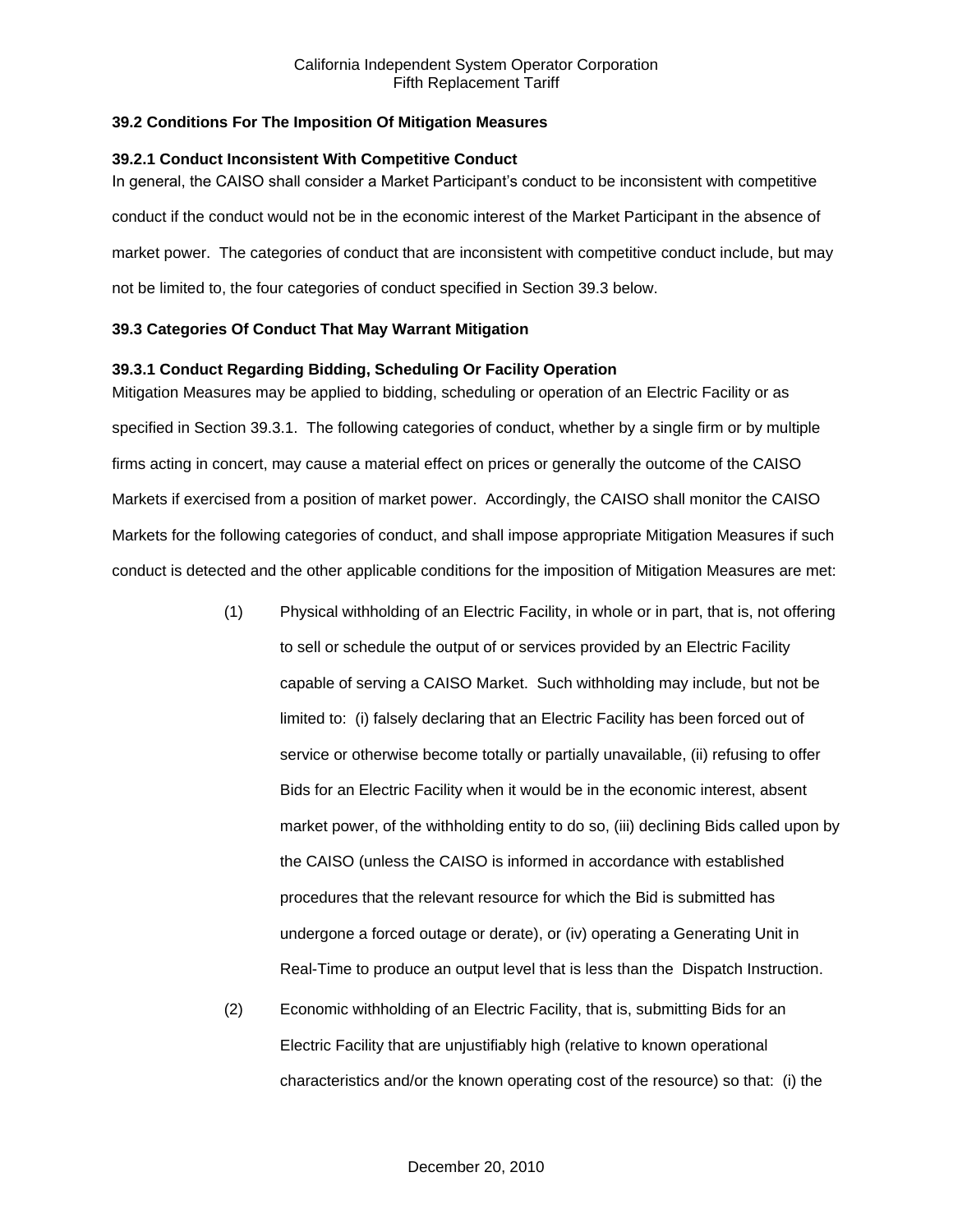Electric Facility is not or will not be dispatched or scheduled, or (ii) the Bids will set LMPs.

- (3) Uneconomic production from an Electric Facility that is, increasing the output of an Electric Facility to levels that would otherwise be uneconomic in order to cause, and obtain benefits from, a transmission constraint.
- (4) Bidding practices that distort prices or uplift charges away from those expected in a competitive market, such as registering Start-Up Cost and Minimum Load Cost data or submitting Bid Costs on behalf of an Electric Facility that are unjustifiably high (relative to known operational characteristics and/or the known operating cost of the resource) or misrepresenting the physical operating capabilities of an Electric Facility resulting in uplift payments or prices significantly in excess of actual costs.

# **39.3.2 Market Effects Of Rules, Standards, Procedures, Other Items**

Mitigation Measures may also be imposed to mitigate the market effects of a rule, standard, procedure, design feature, or known software imperfection of a CAISO Market that allows a Market Participant to manipulate market prices or otherwise impair the efficient operation of that market, pending the revision of such rule, standard, procedure design feature, or software defect to preclude such manipulation of prices or impairment of efficiency.

### **39.3.3 Using Different Prices In Other Markets Not Uncompetitive**

Taking advantage of opportunities to sell at a higher price or buy at a lower price in a market other than a CAISO Market shall not be deemed a form of withholding or otherwise inconsistent with competitive conduct.

### **39.3.4 Foregoing Category List Subject To Amendment As Appropriate**

The CAISO shall monitor CAISO Markets for other categories of conduct, whether by a single firm or by multiple firms acting in concert, that have material effects on prices in a CAISO Market or other payments. The CAISO shall seek to amend the foregoing list as may be appropriate to include any such conduct that would substantially distort or impair the competitiveness of any of the CAISO Markets.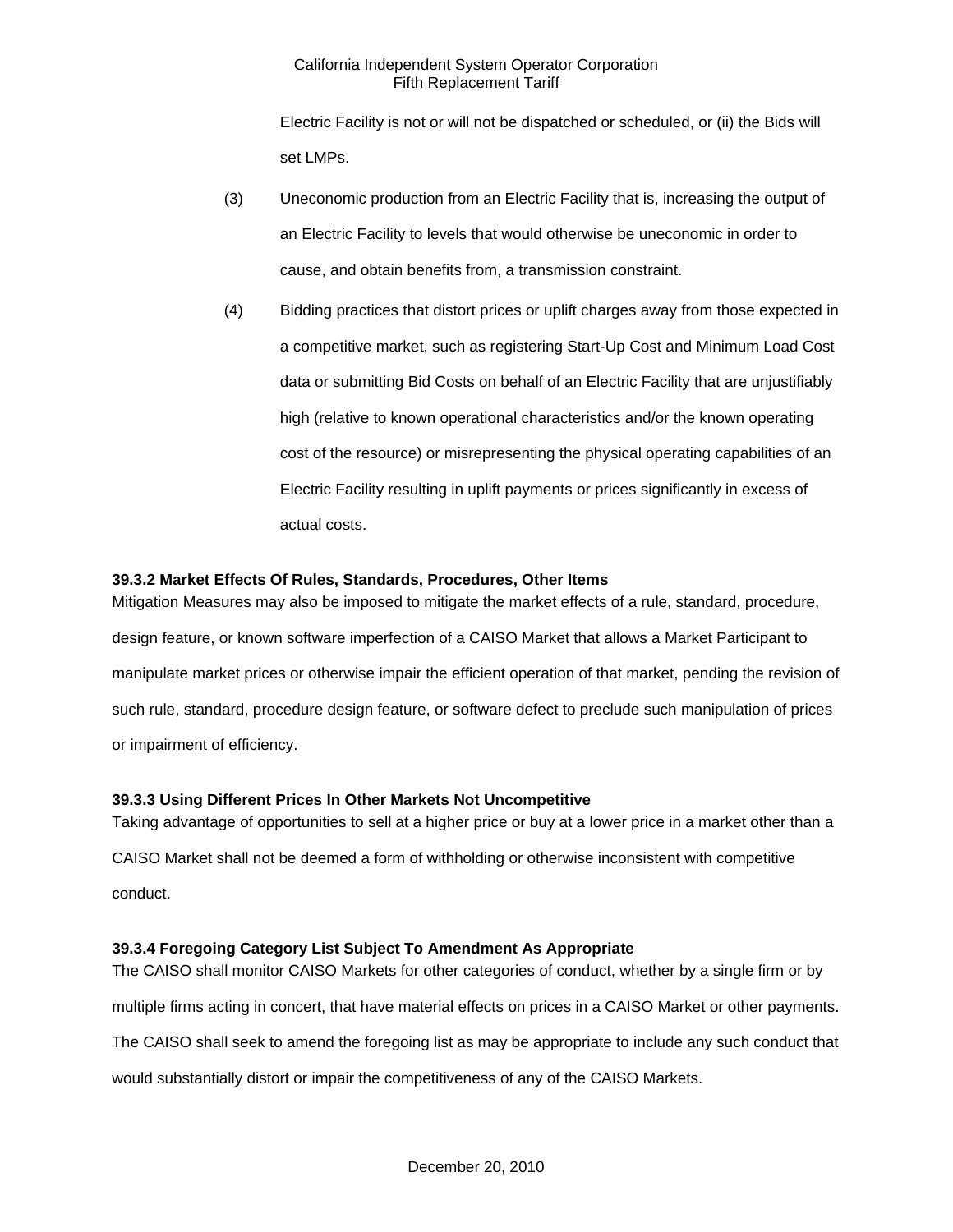# **39.4 Sanctions For Physical Withholding**

The CAISO may report a Market Participant the CAISO determines to have engaged in physical

withholding, including providing the CAISO false information regarding derating or outage of an Electric

Facility, to the Federal Energy Regulatory Commission in accordance with Section 9.3.10.5. In addition,

a Market Participant that fails to operate a Generating Unit in conformance with CAISO Dispatch

Instructions shall be subject to the penalties set forth in Section 11.23.

### **39.5 FERC-Ordered Measures**

In addition to any mitigation measures specified above, the CAISO shall administer, and apply when

appropriate in accordance with their terms, such other mitigation measures as it may be directed to

implement by order of the FERC.

## **39.6 Rules Limiting Certain Energy, AS, And RUC Bids**

### **39.6.1 Maximum Bid Prices**

Notwithstanding any other provision of this CAISO Tariff, maximum Bid price provisions of Section 39

shall apply to limit, Energy Bids, RUC Availability Bids, and Ancillary Service Bids as specified below.

## **39.6.1.1 Maximum Price for Energy Bids**

For the twelve (12) months following the effective date of this Section, the maximum Energy Bid prices

shall be \$500/MWh. After the twelfth month following the effective date of this Section, the maximum

Energy Bid price shall be \$750/MWh. After the twenty-fourth month following the effective date of this

Section, the maximum Energy Bid price shall be \$1,000/MWh.

# **39.6.1.2 Maximum RUC Availability Bid Prices**

The maximum RUC Availability Bid price shall be \$250/MW/h.

### **39.6.1.3 Maximum Ancillary Services Bid Prices**

The maximum level for Ancillary Services Bid prices shall be \$250/MWh.

### **39.6.1.4 Minimum Bid Price for Energy Bids**

Energy Bids into the CAISO Markets less than -\$30/MWh are not eligible to set any LMP. If the CAISO dispatches a resource with an Energy Bid less than -\$30/MWh, the Scheduling Coordinator on behalf of the resource will be eligible to be paid the Bid price upon the submission of detailed information justifying the cost components of the Bid to the CAISO and FERC no later than seven (7) days after the end of the month in which the Bid was submitted. The CAISO will treat such information as confidential and will apply the procedure in Section 20.4 with regard to requests for disclosure of such information. The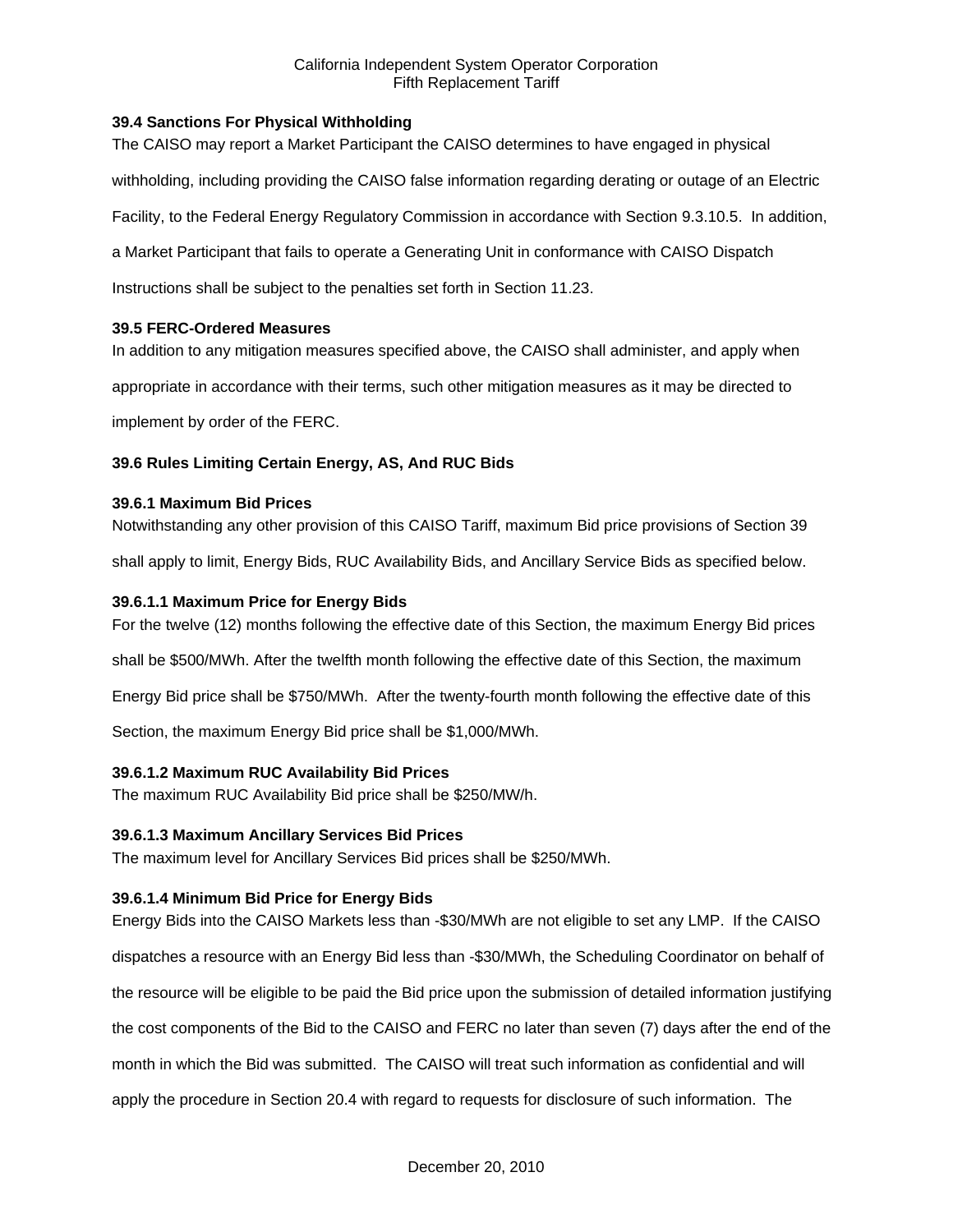CAISO shall pay Scheduling Coordinators for amounts in excess of -\$30/MWh minimum Bid price upon

FERC acceptance of the information justifying the cost components.

### **39.6.1.5 Minimum Bid Price for Ancillary and RUC Bids**

Ancillary Service Bids and RUC Availability Bids submitted into CAISO markets must have Bid prices not

less than \$0/MW/h.

### **39.6.1.6 Maximum Start-Up Cost and Minimum Load Cost Registered Cost Values**

The maximum Start-Up Cost and Minimum Load Cost values registered in the Master File by Scheduling

Coordinators for resources that elect the Registered Cost option in accordance with Section 30.4 will be

limited to 200% of the Projected Proxy Cost.

## **39.6.1.6.1 Gas Price Component of Projected Proxy Cost**

For natural gas fired resources, the CAISO will calculate a gas price to be used in establishing maximum

Start-Up Costs and Minimum Load Costs after the twenty-first day of each month and post it on the

CAISO Website by the end of each calendar month. The price will be applicable for Scheduling

Coordinators electing the Registered Cost option until a new gas price is calculated and posted on the

CAISO Website. The gas price will be calculated as follows:

- (1) Daily closing prices for monthly NYMEX Natural Gas Futures contracts at Henry Hub for the next calendar month are averaged over the first twenty-one (21) days of the month, resulting in a single average for the next calendar month.
- (2) Daily prices for NYMEX futures contracts for basis swaps at identified California delivery points, are averaged over the first twenty-one (21) days of the month for the identified California delivery points as set forth in the Business Practice Manual.
- (3) For each of the California delivery point, the average Henry Hub and basis swap prices are combined and will be used as the baseline gas price applicable for calculating the caps for Start-Up and Minimum Load costs for resources electing the Registered Cost option. The most geographically appropriate will apply to a particular resource.
- (4) The applicable intra-state gas transportation charge as set froth in the Business Practice Manual will be added to the baseline gas price for each resource that elects the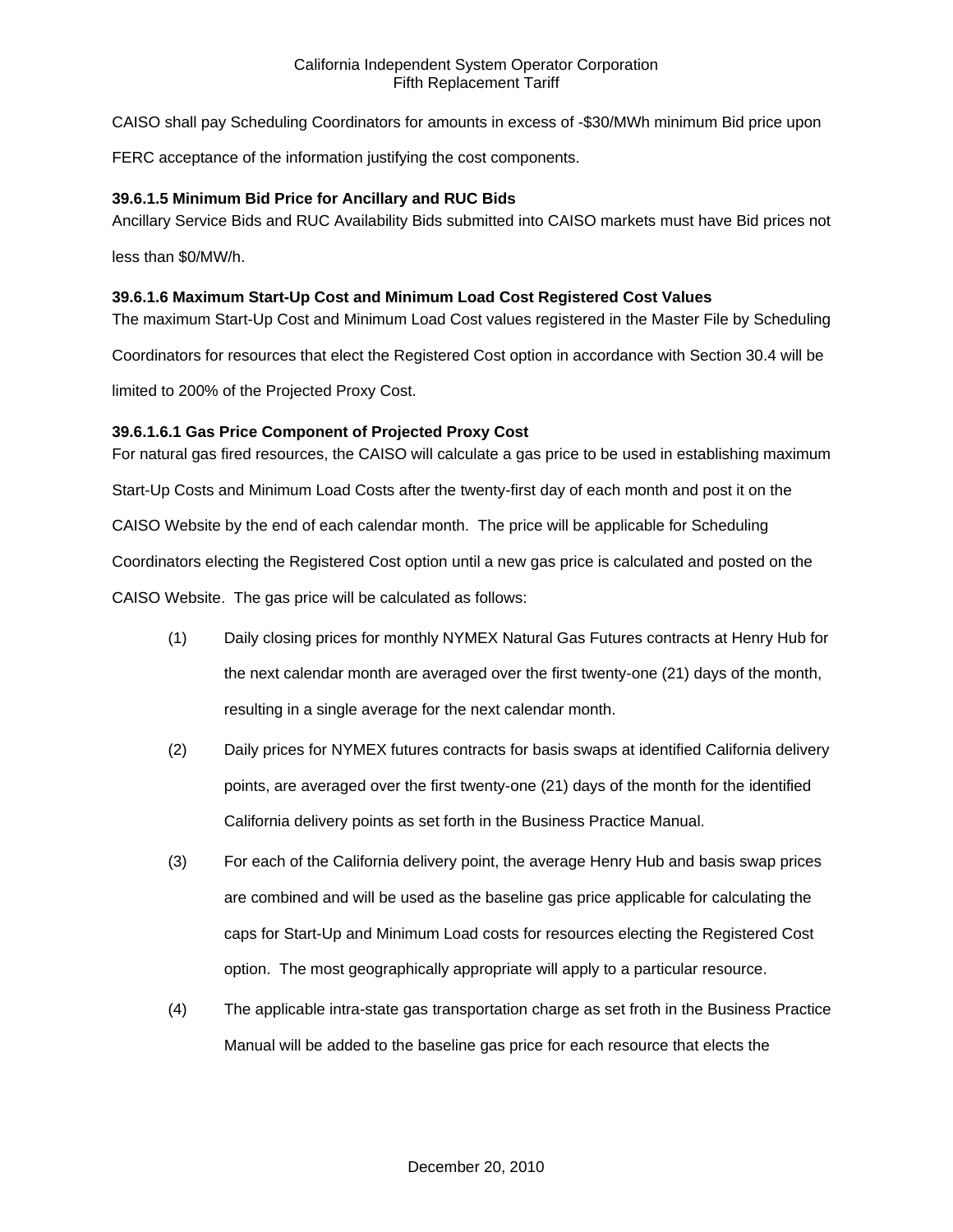Registered Cost option to create a final gas price for calculating the caps for Start-Up and Minimum Load Costs for each such resource.

For non-gas fired resources, the Projected Proxy Costs for Start-Up Costs and Minimum Load Costs will be calculated using the information contained in the Master File used for calculating the Proxy Cost, as set forth in the Business Practice Manual.

### **39.7 Local Market Power Mitigation For Energy Bids**

Local market power mitigation is based on a periodic assessment and designation of transmission constraints as competitive or non-competitive. Such periodic assessment will be performed at a minimum on an annual basis and potentially more frequently if needed due to changes in system conditions, network topology, or market performance. Any changes in constraint designations will be publicly noticed prior to making the change. Upon determination that an ad hoc assessment is warranted, the CAISO will notice market participants that such an assessment will be performed. The determination whether a unit is being dispatched to relieve congestion on a competitive or non-competitive transmission constraint is based on two preliminary market runs that are performed prior to the actual pricing run of the market and are described in Sections 31 and 33 for the DAM and RTM, respectively.

### **39.7.1 Calculation Of Default Energy Bids**

Default Energy Bids shall be calculated by the CAISO, for the on-peak hours and off-peak hours for both the DAM and RTMs, pursuant to one of the methodologies described in this Section. The Scheduling Coordinator for each Generating Unit owner or Participating Load must rank order the following options of calculating the Default Energy Bid starting with its preferred method. The Scheduling Coordinator must provide the data necessary for determining the Variable Costs unless the Negotiated Rate Option precedes the Variable Cost option in the rank order, in which case the Scheduling Coordinator must have a negotiated rate established with the Independent Entity charged with calculating the Default Energy Bid. If no rank order is specified for a Generating Unit or Participating Load, then the default rank order of (1) Variable Cost Option, (2) Negotiated Rate Option, (3) LMP Option will be applied. For the first ninety (90) days after changes to resource status and MSG Configurations as specified in Section 27.8.3, including the first ninety (90) days after the effective date of Section 27.8.3, the Default Energy Bid option for the resource is limited to the Negotiated Rate Option or the Variable Cost Option.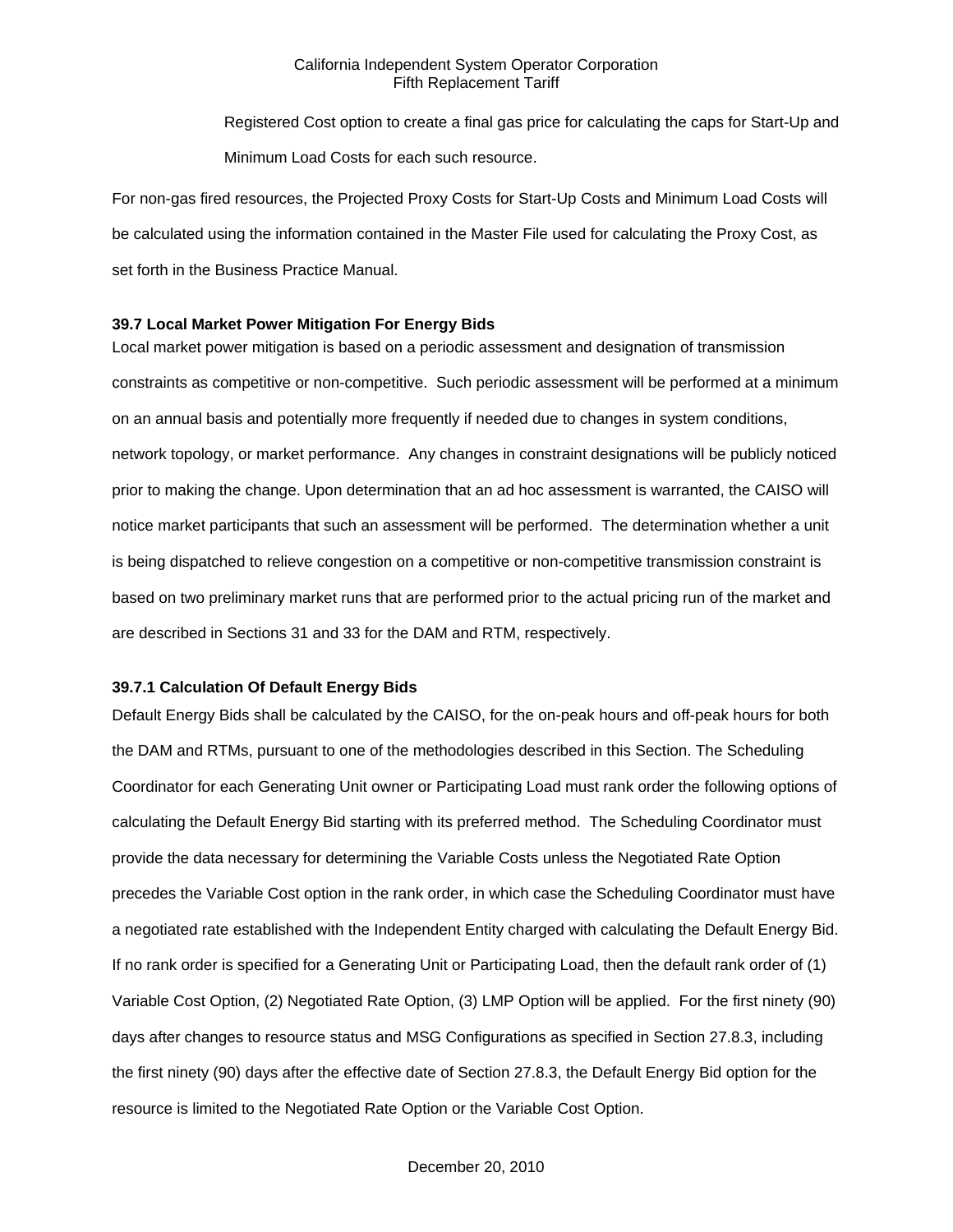### **39.7.1.1 Variable Cost Option**

For natural gas-fueled units, the Variable Cost Option will calculate the Default Energy Bid by adding incremental fuel cost with variable operation and maintenance cost, adding ten percent (10%) to the sum, and adding a Bid Adder if applicable. For non-natural gas-fueled units, the Variable Cost Option will calculate the Default Energy Bid by summing incremental fuel cost plus ten percent (10%) of fuel cost plus a Bid Adder if applicable.

# **39.7.1.1.1 Incremental Fuel Cost Calculation Under the Variable Cost Option**

For natural gas-fueled units, incremental fuel cost is calculated based on an incremental heat rate curve multiplied by the natural gas price calculated as described below.

Resource owners shall submit to the CAISO average heat rates (Btu/kWh) measured for at least two (2) and up to eleven (11) generating operating points (MW), where the first and last operating points refer to the minimum and maximum operating levels (i.e., PMin and PMax), respectively. The average heat rate curve formed by the (Btu/kWh, MW) pairs is a piece-wise linear curve between operating points, and two (2) average heat rate pairs yield one (1) incremental heat rate segment that spans two (2) consecutive operating points. The incremental heat rates (Btu/kWh) in the incremental heat rate curve are calculated by converting the average heat rates submitted by resource owners to the CAISO to requirements of heat input (Btu/h) for each of the operating points and dividing the changes in requirements of heat input from one (1) operating point to the next by the changes in MW between two (2) consecutive operating points as specified in the Business Practice Manual. For each segment representing operating levels below eighty percent (80%) of the unit's PMax, the incremental heat rate is limited to the maximum of the average heat rates for the two (2) operating points used to calculate the incremental heat rate segment. The unit's final incremental fuel cost curve is calculated by multiplying this incremental heat rate curve by the applicable natural gas price, and then, if necessary, applying a left-to-right adjustment to ensure that the final incremental cost curve is monotonically non-decreasing.

For non-natural gas-fueled units, incremental fuel cost is calculated based on an average cost curve as described below.

Resource owners for non-natural gas-fueled units shall submit to the CAISO average fuel costs (\$/MW) measured for at least two (2) and up to eleven (11) generating operating points (MW), where the first and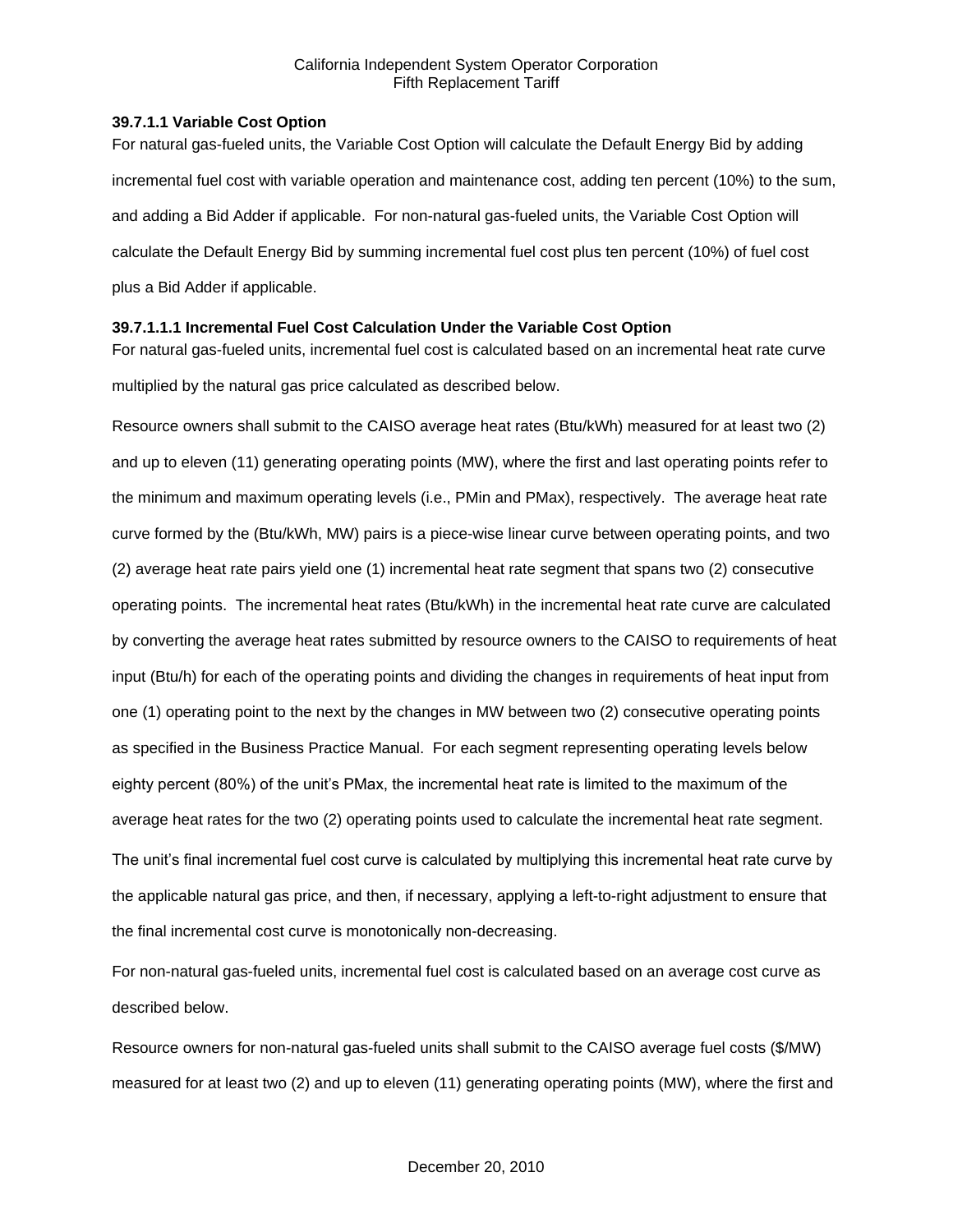last operating points refer to the minimum and maximum operating levels (i.e., PMin and PMax), respectively. The average cost curve formed by the (\$/MWh, MW) pairs is a piece-wise linear curve between operating points, and two (2) average cost pairs yield one (1) incremental cost segment that spans two (2) consecutive operating points. For each segment representing operating levels below eighty percent (80%) of the unit's PMax, the incremental cost rate is limited to the maximum of the average cost rates for the two (2) operating points used to calculate the incremental cost segment. The unit's final incremental fuel cost curve is then adjusted, if necessary, applying a left-to-right adjustment to ensure that the final incremental cost curve is monotonically non-decreasing.

Heat rate curves and average cost curves shall be stored, updated, and validated in the Master File. To calculate the natural gas price, the CAISO will use different gas price indices for the Day-Ahead Market and the Real-Time Market and each gas price index will be calculated using at least two prices from two or more of the following publications: Natural Gas Intelligence, Btu Daily Gas Wire, Platt's Gas Daily and the Intercontinental Exchange. For the Day-Ahead Market, the CAISO will update the gas price index between 00:00 and 03:00 Pacific Time in the Day-Ahead using natural gas prices published on the prior day, unless gas prices are not published on that day, in which case the CAISO will use the most recently published prices that are available. For the Real-Time Market, the CAISO will update gas price indices between the hours of 19:00 and 22:00 Pacific Time using natural gas prices published in the Day-Ahead, unless gas prices are not published on that day, in which case the CAISO will use the most recently published prices that are available.

#### **39.7.1.1.2 Variable Operation and Maintenance Cost Under the Variable Cost Option**

The default value for the variable operation and maintenance cost portion will be \$2/MWh. Generating Units that are of the combustion turbine or reciprocating engine technology will be eligible for a default variable operation and maintenance cost of \$4/MWh. Resource specific values may be negotiated with the Independent Entity charged with calculating the Default Energy Bid.

#### **39.7.1.2 LMP Option**

The CAISO will calculate the LMP Option for the Default Energy Bid as a weighted average of the lowest quartile of LMPs at the Generating Unit PNode in periods when the unit was Dispatched during the preceding ninety (90) days. The weighted average will be calculated based on the quantities Dispatched within each segment of the Default Energy Bid curve. The LMP Option for Default Energy Bids will not be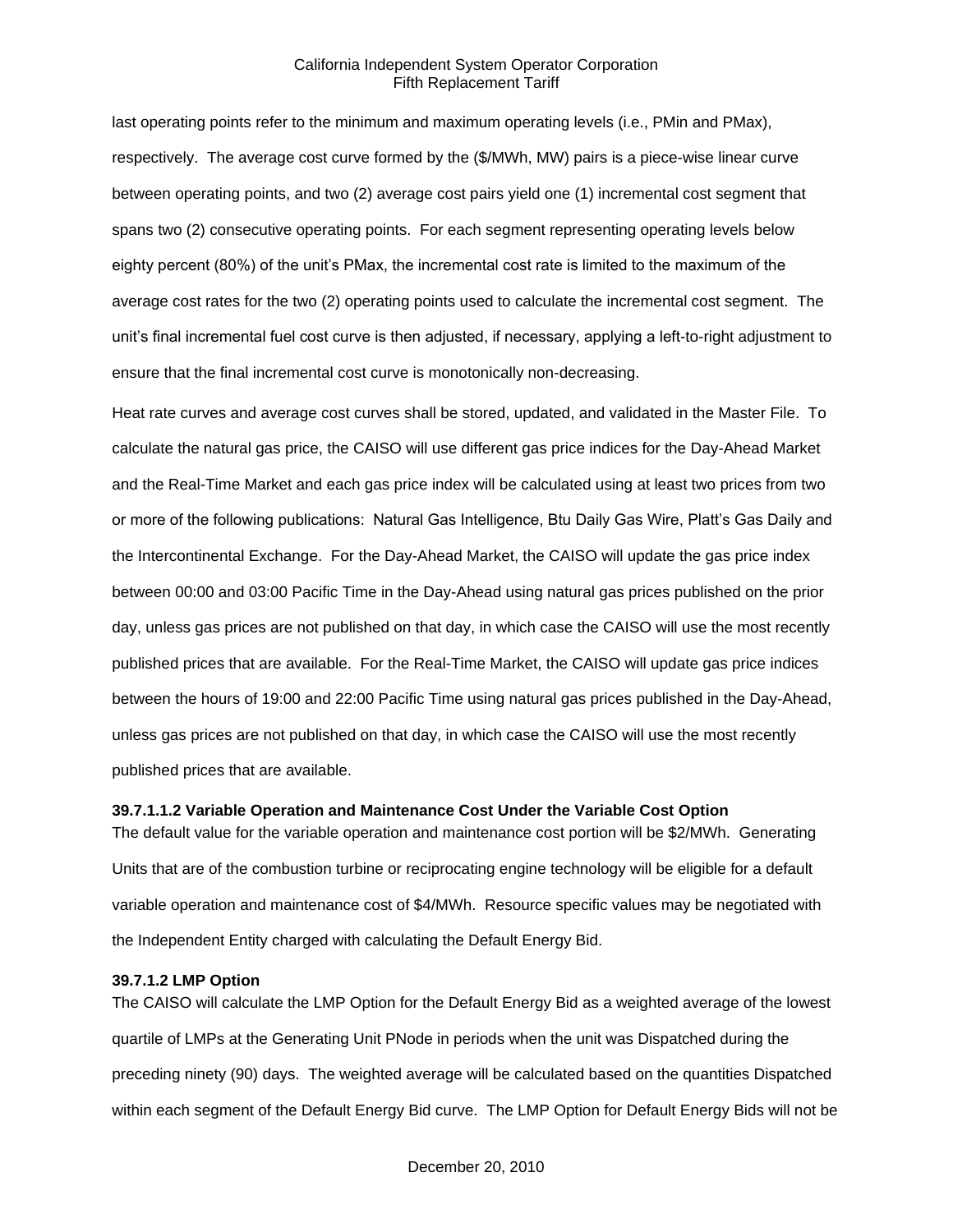available until ninety (90) days of LMP pricing has occurred. Each Bid segment created under the LMP Option for Default Energy Bids will be subject to a feasibility test, as set forth in a Business Practice Manual, to determine whether there are a sufficient number of data points to allow for the calculation of an LMP based Default Energy Bid. The feasibility test is designed to avoid excessive volatility of the Default Energy Bid under the LMP Option that could result when calculated based on a relatively small number of prices.

#### **39.7.1.3 Negotiated Rate Option**

#### **39.7.1.3.1 Submission Process**

Scheduling Coordinators that elect the Negotiated Rate Option for the Default Energy Bid shall submit a proposed Default Energy Bid along with supporting information and documentation as described in a BPM. Within ten (10) Business Days of receipt, the CAISO or an Independent Entity selected by the CAISO will provide a written response. If the CAISO or Independent Entity accepts the proposed Default Energy Bid, it will become effective within three (3) Business Days from the date of acceptance by the CAISO and remain in effect until: (1) the Default Energy Bid is modified by FERC; (2) the Default Energy Bid is modified by mutual agreement of the CAISO and the Scheduling Coordinator; or (3) the Default Energy Bid expires, is terminated or is modified pursuant to any agreed upon term or condition or pertinent FERC order.

If the CAISO or Independent Entity selected by the CAISO does not accept the proposed Default Energy Bid, the CAISO or Independent Entity selected by the CAISO and the Scheduling Coordinator shall enter a period of good faith negotiations that terminates sixty (60) days following the date of submission of a proposed Default Energy Bid by a Scheduling Coordinator. If at any time during this period, the CAISO or Independent Entity selected by the CAISO and the Scheduling Coordinator agree upon the Default Energy Bid, it will be become effective within three (3) Business Days of the date of agreement and remain in effect until: (1) the Default Energy Bid is modified by FERC; (2) the Default Energy Bid is modified by mutual agreement of the CAISO and the Scheduling Coordinator; or (3) the Default Energy Bid expires, is terminated or is modified pursuant to any agreed upon term or condition or pertinent FERC order.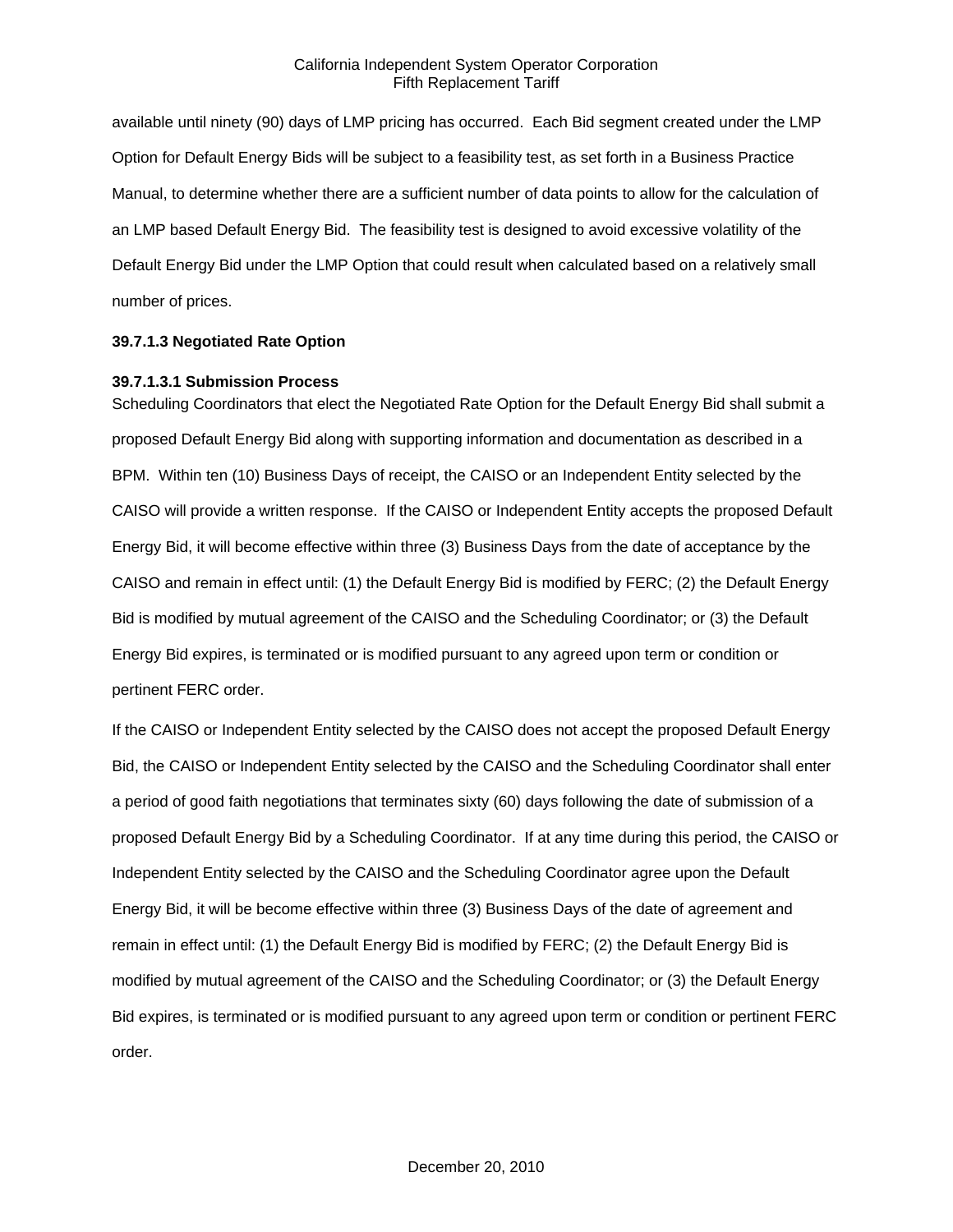If by the end of the sixty (60)-day period the CAISO or Independent Entity selected by the CAISO and the Scheduling Coordinator fail to agree on the Default Energy Bid to be used under the Negotiated Rate Option, the Scheduling Coordinator has the right to file a proposed Default Energy Bid with FERC pursuant to Section 205 of the Federal Power Act.

During the sixty (60)-day period following the submission of a proposed negotiated Default Energy Bid by a Scheduling Coordinator, and pending FERC's acceptance in cases where the CAISO or Independent Entity selected by the CAISO fail to agree on the Default Energy Bid for use under the Negotiated Rate Option and the Scheduling Coordinator filed a proposed Default Energy Bid with FERC pursuant to Section 205 of the Federal Power Act, the Scheduling Coordinator has the option of electing to use any of the other options available pursuant to Section 39.7. If the Scheduling Coordinator does not elect to use any of the other options available pursuant to Section 39.7, or if sufficient data do not exist to calculate a Default Energy Bid using any of these options, the CAISO may establish a temporary Default Energy Bid as specified in Section 39.7.1.5.

#### **39.7.1.3.2 Informational Filings With FERC**

The CAISO shall make an informational filing with FERC of any Default Energy Bids negotiated pursuant to this section, or any temporary Default Energy Bids established pursuant to Section 39.7.1.5, no later than seven (7) days after the end of the month in which the Default Energy Bids were established.

### **39.7.1.4 Frequently Mitigated Unit Option**

A Frequently Mitigated Unit that is eligible for a Bid Adder may select a fourth Default Energy Bid option, which is equal to the Variable Cost Option plus the Bid Adder as described in Section 39.7.

### **39.7.1.5 Temporary Default Energy Bid**

If the Scheduling Coordinator does not elect to use any of the other options available pursuant to Section 39.7.1, or if sufficient data do not exist to calculate a Default Energy Bid using any of the available options, the CAISO will first seek to obtain from the Scheduling Coordinator any additional data required for calculating the Default Energy Bid options available pursuant to 39.7.1. If the provision of additional data by a Scheduling Coordinator results in additional or modified Default Energy Bid options pursuant to 39.7.1, the Scheduling Coordinator will have another opportunity to elect one of these options as its temporary Default Energy Bid. If the Scheduling Coordinator does not elect to use any of the options available pursuant to Section 39.7.1, or if sufficient data still do not exist to calculate a Default Energy Bid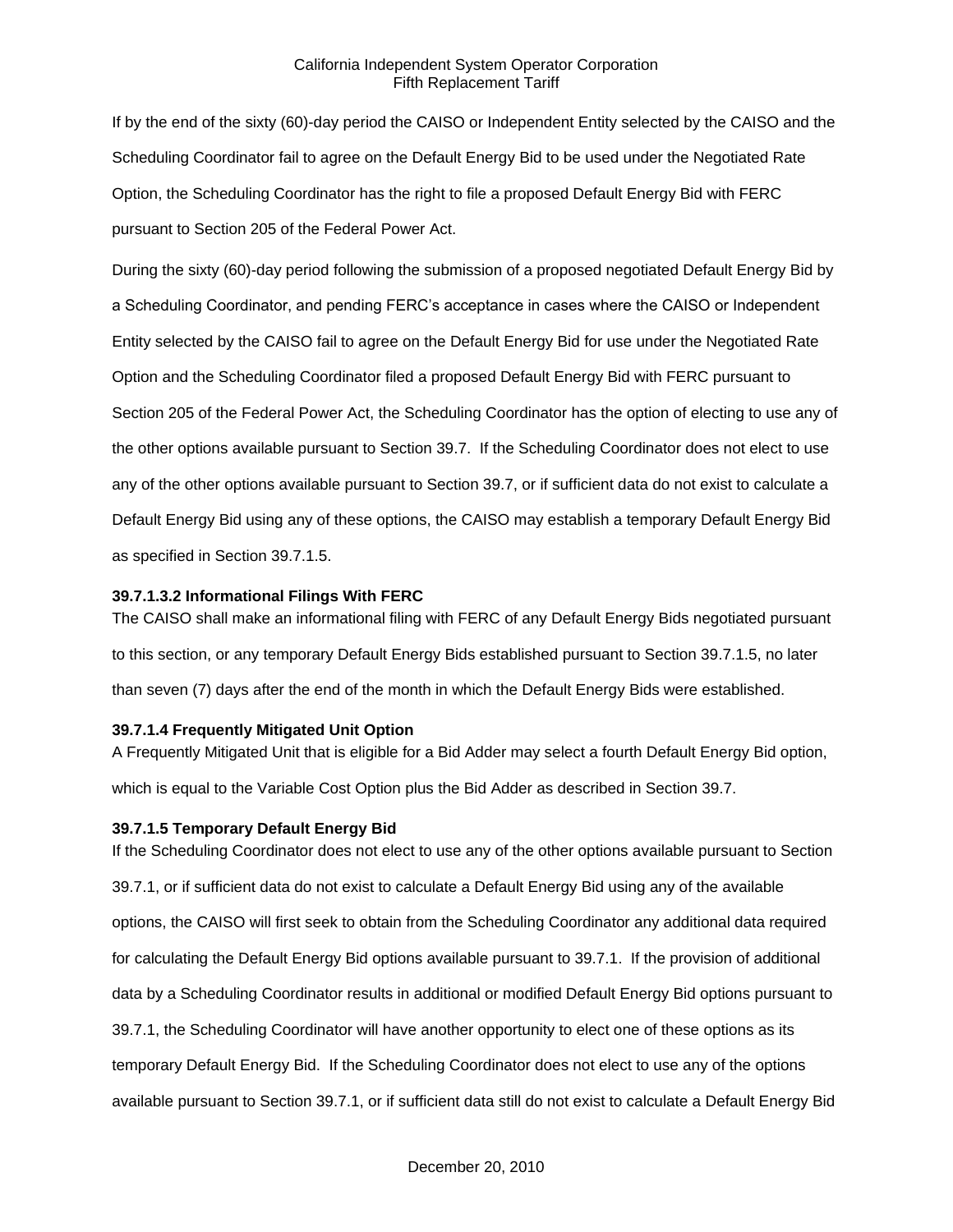using any of the available options, the CAISO may establish a temporary Default Energy Bid based on one or more of the following: (1) operating cost data, opportunity cost, and other appropriate input from the Market Participant; (2) the CAISO's estimated operating costs of the Electric Facility, taking the best information available to the CAISO; (3) an appropriate average of competitive Bids of one or more similar Electric Facilities; or (4) any of the other options for determining a Default Energy Bid for which data are available.

#### **39.7.1.6 Default Energy Bids for RMR Units**

The available capacity in excess of the Maximum Net Dependable Capacity (MNDC) specified in the RMR Contract up to the maximum generation capacity (PMax) is subject to Local Market Power Mitigation. The Scheduling Coordinator for the RMR Unit must rank order its preferences between the Variable Cost Option, the LMP Option, and the Negotiated Rate Option, which shall be the default rank order if no rank order is specified by the Scheduling Coordinator. These preferences will be used to determine the Default Energy Bids for the capacity between the MNDC and PMax. RMR Proxy Bids for RMR Units based on contractually specified costs are used in lieu of Default Energy Bids for the contractual RMR Unit capacity between the minimum generating capacity (PMin) and the MNDC. The CAISO or Independent Entity will concatenate these two calculation methodologies (for calculating RMR Proxy Bids and Default Energy Bids for RMR Units) and will adjust them for monotonicity without lowering any price on either curve to create a single Energy Bid Curve to be used in the MPM-RRD processes as described in Sections 31 and 33 for the DAM and RTM, respectively. RMR Units are not eligible to receive a Bid Adder pursuant to Section 39.8 for contractual RMR Unit capacity between PMin and MNDC.

#### **39.7.2 Competitive Path Designation**

#### **39.7.2.1 Timing of Assessments**

The CAISO will complete the first assessment of competitiveness of transmission constraints prior to the effective date of this provision. Constraint designations resulting from the first assessment will be applied in the MPM-RRD mechanism on the day this CAISO Tariff becomes effective and will not be changed until a subsequent assessment has been performed. The CAISO may perform additional competitive constraint assessments during the year if changes in transmission infrastructure, generation resources, or Load, in the CAISO Balancing Authority Area and adjacent Balancing Authority Areas suggest material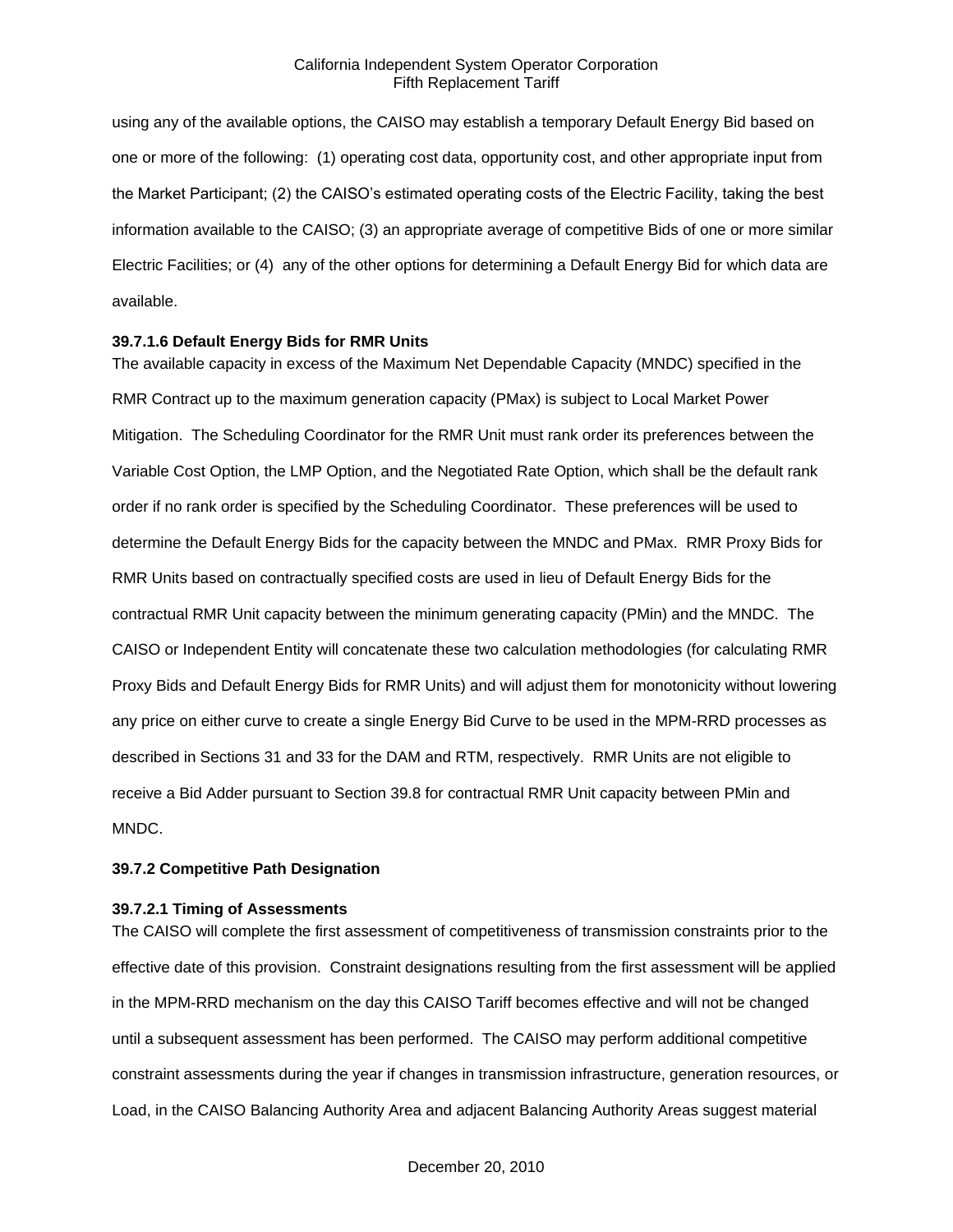changes in market conditions or if market outcomes are observed that are inconsistent with competitive market outcomes. The CAISO will calculate and post path designations not less than once prior to the effective date of this tariff provision and not less than four (4) times each year thereafter to provide timely seasonal path designations.

#### **39.7.2.2 Criteria**

A transmission constraint will be deemed competitive if no three unaffiliated suppliers are jointly pivotal in relieving congestion on that constraint. The determination of whether or not the pivotal supplier criteria for an individual constraint are violated will be assessed using the Feasibility Index described in Section 39.7.2.4. Assessment of competitiveness will be performed assuming various system conditions potentially including but not limited to season, load, planned transmission and resource outages. If an individual constraint fails the pivotal supplier criteria under any of these system conditions, the constraint will be deemed uncompetitive for the entire year under all system conditions until a subsequent assessment deems the constraint competitive. In general, a constraint may be an individual transmission line or a collection of lines that create a distinct transmission constraint. For purposes of the competitive assessment, the set of constraints that will be included in the network model are those modeled along with transmission limits expected to be enforced in clearing the CAISO Markets.

#### **39.7.2.3 Candidate Path Identification**

The first assessment of competitive constraints will be determined prior to the effective date of this provision and will consider all interfaces to neighboring Balancing Authority Areas and all inter-zonal interfaces for zones that existed prior to the effective date of this provision to be competitive. The set of candidate constraints that will be evaluated for competitiveness in the initial assessment will be limited to intra-zonal constraints for zones that existed prior to the effective date of this provision, that were managed for Congestion in Real-Time in greater than five hundred (500) hours in the most recent twelve (12)-month period. The Congestion frequency threshold of five-hundred (500) hours for designation of competitive constraint candidates will be based on the combination of real-time intra-zonal congestion hours that pre-dated the effective date of this provision, and congestion in IFM and Real-Time markets after the effective date of this provision for the twelve (12) months of historical data. Subsequent assessments will again consider all pre-existing interfaces to neighboring Balancing Authority Areas and all inter-zonal interfaces to be competitive and will not be included in the set of candidate constraints for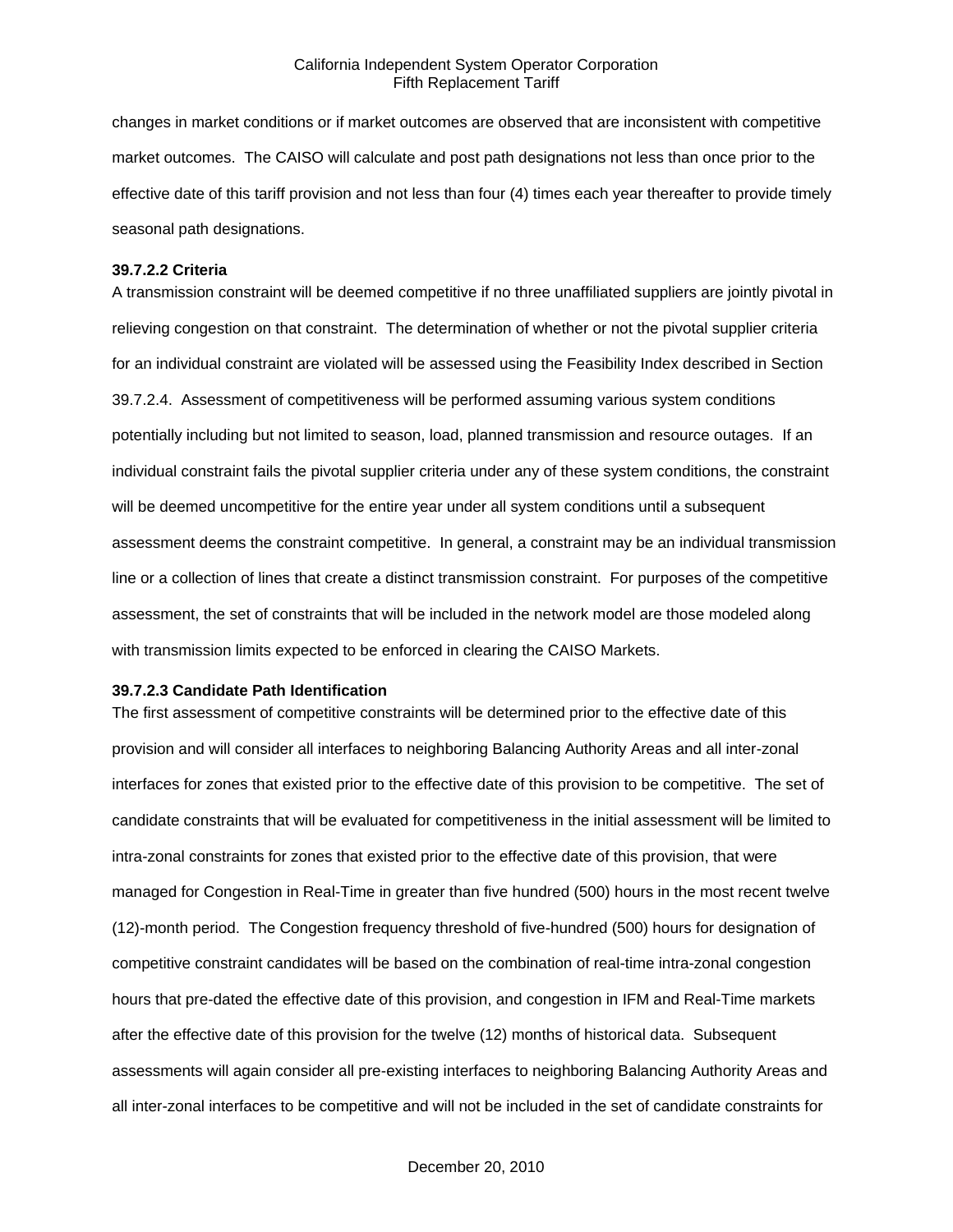assessment. The set of candidate constraints will be further reduced to those remaining constraints that were congested or managed for congestion in greater than five hundred (500) hours in the prior twelve (12) months.

### **39.7.2.4 Feasibility Index**

The CAISO will perform a pivotal supplier test on all suppliers in the CAISO Balancing Authority Area for each path to be assessed using the Feasibility Index (FI). Suppliers will be considered in two groups: those suppliers with the largest portfolios will be considered in the preliminary simulations, and any additional suppliers who are likely to be pivotal given the competitive designations from the preliminary simulations. The FI requires solving the network model having removed all internal resources of a supplier and modifying the candidate constraints of the network model such that the flow limits of the set of candidate constraints can be exceeded with a penalty imposed for excess flow. The resulting solution to the network model produces constraint flows that can be used to calculate the FI. The FI is calculated for each constraint as the proportion of the constraint limit that is exceeded to solve the FNM without the specified supplier's supply. FI values less than zero indicate the supplier is pivotal in relieving Congestion on the specified constraint. The process is repeated by removing the supply portfolio of two and three suppliers for paths with non-negative FI. If any three suppliers are jointly pivotal in relieving congestion on a candidate path, as indicated by an FI value less than zero, the candidate path will be deemed uncompetitive. Otherwise, the candidate path will be deemed competitive. The portfolio of each supplier will be based on ownership information available to the CAISO, taking into account any material transfer of sufficient length that the transfer of control could have persistent impact on the relative shares of supply within the CAISO Balancing Authority Area. These transfers of control will be utilized in the assessment as provided to the CAISO by the supplier reflecting its triennial filing with FERC for marketbased rate authority.

### **39.8 Eligibility For Bid Adder**

A Scheduling Coordinator submitting Bids for Generating Units is eligible to have a Bid Adder applied to a Generating Unit for the next operating month if the criteria in Section 39.8.1 are met as determined on a monthly basis in the preceding month.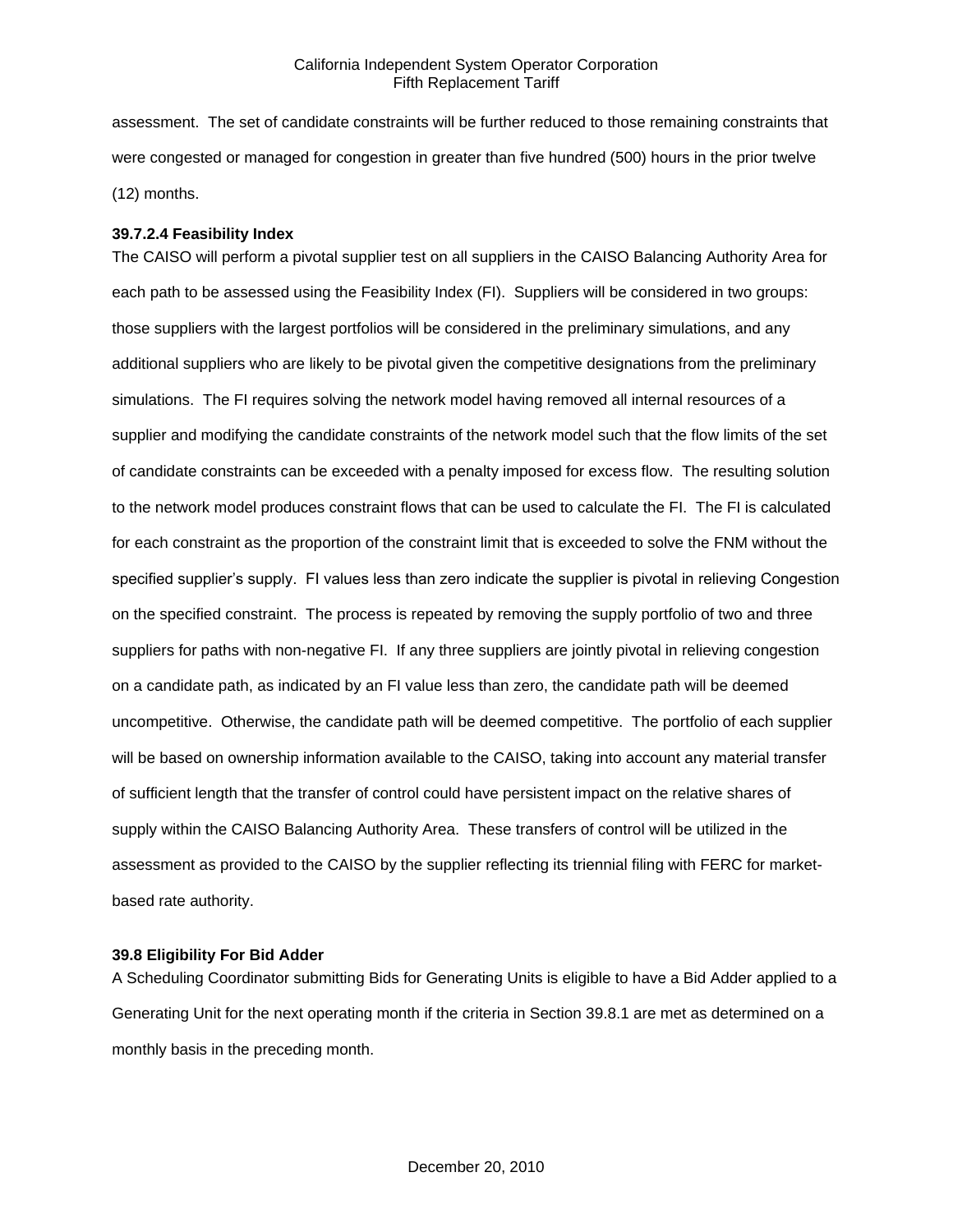### **39.8.1 Bid Adder Eligibility Criteria**

To receive a Bid Adder, a Generating Unit must: (i) have a Mitigation Frequency that is greater than eighty percent (80%) in the previous twelve (12) months; and (ii) must not have a contract to be a Resource Adequacy Resource for its entire Net Qualifying Capacity, or be designated under the ICPM for its entire Eligible Capacity, or be subject to an obligation to make capacity available under this CAISO Tariff. If a Generating Unit is designated under the ICPM for a portion of its Eligible Capacity, the provisions of this section apply only to the portion of the capacity not designated. Scheduling Coordinators for Generating Units seeking to receive Bid Adders must further agree to be subject to the Frequently Mitigated Unit option for a Default Energy Bid. Run hours are those hours during which a Generating Unit has positive metered output. During the first twelve (12) months after the effective date of this Section, the Mitigation Frequency will be based on a rolling twelve (12)-month combination of RMR Dispatches and incremental Bids dispatched out of economic merit order to manage local Congestion from the period prior to the effective date of this Section, which will serve as a proxy for being subject to Local Market Power Mitigation, and a Generating Unit's Local Market Power Mitigation frequency after the effective date of this Section. Generating Units that received RMR Dispatches and/or incremental Bids dispatched out of economic merit order to manage local Congestion in an hour prior to the effective date of this Section will have that hour counted as a mitigated hour in their Mitigation Frequency. After the first twelve (12) months from the effective date of this Section, the Mitigation Frequency will be based entirely on a Generating Unit being mitigated under the MPM-RRD procedures in Sections 31 and 33.

## **39.8.2 New Generating Units**

For new Generating Units, with less than twelve (12) months of operation, determination of eligibility for the Bid Adder will be based on data beginning with the first date the Generating Unit participated in the CAISO Markets through the end date of the period for which the Mitigation Frequency is being calculated. The 200 run hour criteria will be pro-rated for the proportion of a twelve (12)-month period that the new Generating Unit submitted effective Bids in the CAISO markets.

## **39.8.3 Bid Adder Values**

The value of the Bid Adder will be either: (i) a unit-specific value determined in consultation with the CAISO or an independent entity selected by the CAISO, or (ii) a default Bid Adder of \$24/MWh. For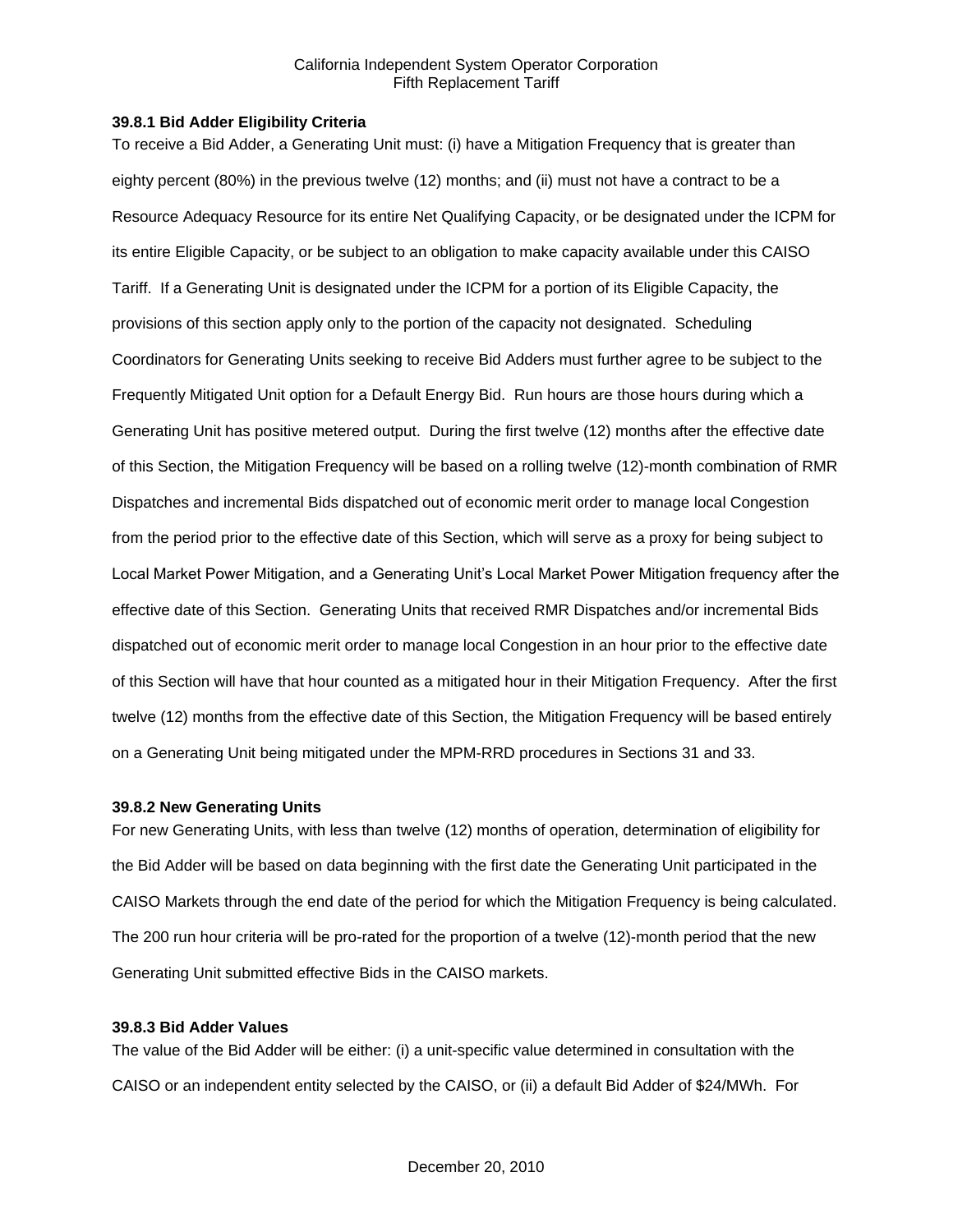Generating Units with a portion of their capacity identified as meeting an LSE's Resource Adequacy Requirements, that Generating Unit's Bid Adder value will be reduced by the percent of the Generating Unit's capacity that is identified as meeting an LSE's Resource Adequacy Requirements. The reduced Bid Adder will be applied to that Generating Unit's entire Default Energy Bid Curve.

### **39.9 CRR Monitoring And Affiliate Disclosure Requirements**

The CAISO will monitor the CRR holdings and CAISO Markets activity for anomalous market behavior, gaming, or exercise of market power resulting from CRR ownership concentrations that are not aligned with actual transmission usage as a result of secondary market auction outcomes. If the CAISO identifies such behavior it may seek FERC approval to impose position limits on the total number or MW quantity of CRRs that may be held by any single entity and its Affiliates. Each CRR Holder or Candidate CRR Holder must notify the CAISO of any Affiliate that is a CRR Holder, Candidate CRR Holder, or Market Participant, any Affiliate that participates in an organized electricity market in North America, and any guarantor of any such Affiliate.

### **39.10 Mitigation Of Exceptional Dispatches Of Resources**

During the period commencing on the effective date of this section and ending at midnight on the last day of the fourth calendar month following such effective date, the CAISO shall apply Mitigation Measures to all Exceptional Dispatches eligible for an Exceptional Dispatch ICPM designation under Section 43.1.5. During the period commencing on the first day of the fifth calendar month following the effective date of this section and ending at midnight on the last day of the twenty-fourth calendar month following such effective date, the CAISO shall apply Mitigation Measures to Exceptional Dispatches of resources when such resources are committed or dispatched under Exceptional Dispatch for purposes of: (1) addressing reliability requirements related to non-competitive transmission Constraints; and (2) addressing unitspecific environmental Constraints not incorporated into the Full Network Model or the CAISO's market software that affect the dispatch of Generating Units in the Sacramento Delta and are commonly known as "Delta Dispatch". After the last day of the twenty-fourth calendar month following the effective date of this section, this entire Section 39.10 and the entirety of related Section 11.5.6.7, Section 43.1.5, and Section 43.2.6 shall no longer apply.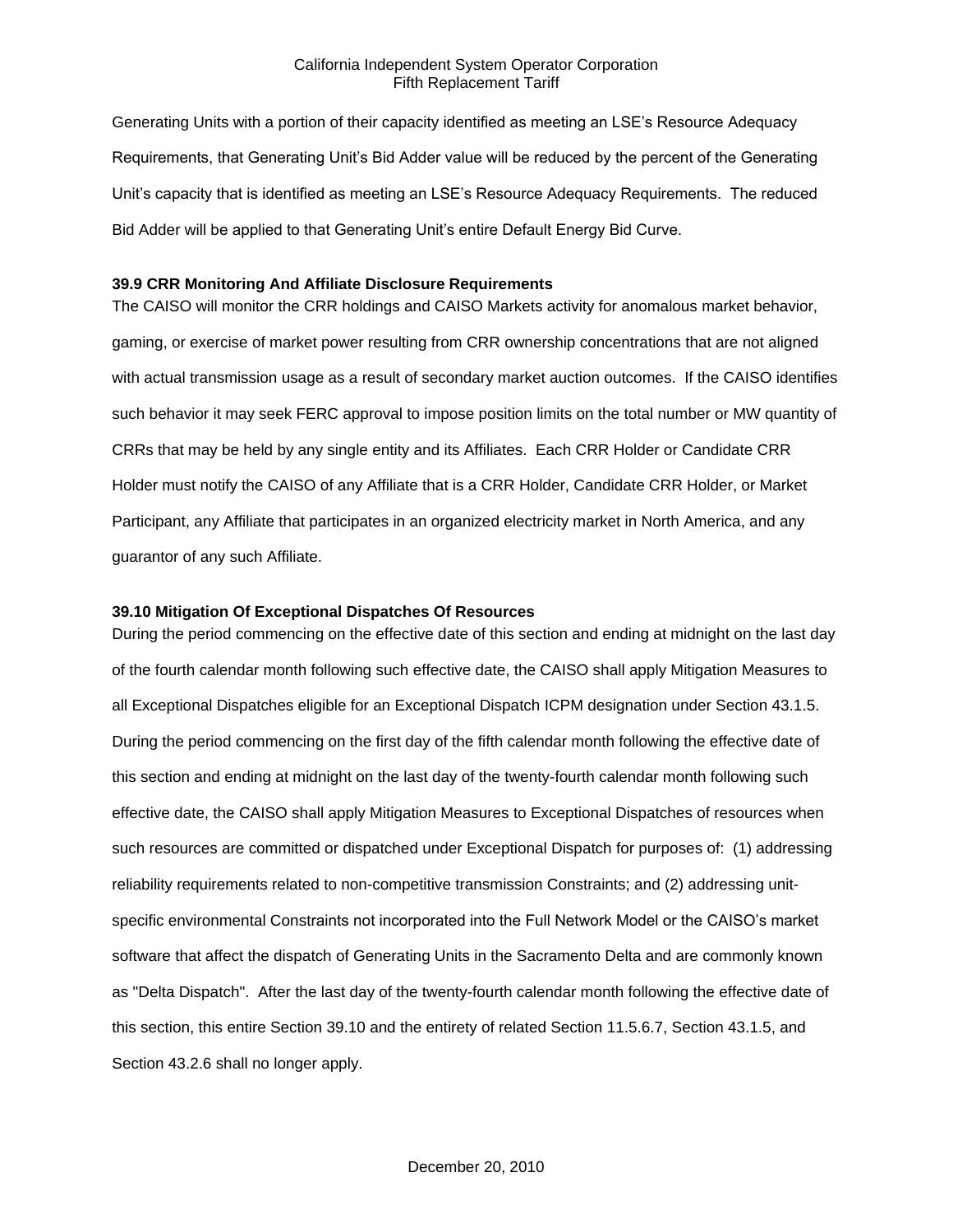# **39.10.1 Measures For Resources Eligible For Supplemental Revenues**

In all cases where a resource is subject to Mitigation Measures under Section 39.10, and the resource is eligible for supplemental revenues pursuant to Section 39.10.3, Exceptional Dispatch Energy delivered by the resource shall be settled as set forth in either Section 11.5.6.7.1 or Section 11.5.6.7.3, whichever is applicable.

# **39.10.2 Resources Not Eligible For Supplemental Revenues**

In all cases where a resource is subject to Mitigation Measures under Section 39.10, and the resource is not eligible for supplemental revenues pursuant to Section 39.10.3, Exceptional Dispatch Energy delivered by the resource shall be settled as set forth in either Section 11.5.6.7.2 or Section 11.5.6.7.3, whichever is applicable.

# **39.10.3 Eligibility For Supplemental Revenues**

Except as provided in Section 39.10.4, a resource that is committed or dispatched under Exceptional Dispatch shall be eligible for supplemental revenues only during such times that the resource meets all of the following criteria:

- (i) the resource has notified the CAISO, at least seven days prior to the calendar month in which the Exceptional Dispatch occurs, that the resource has chosen to receive supplemental revenues in lieu of an Exceptional Dispatch ICPM designation under Section 43.1.5;
- (ii) the resource has been mitigated under Section 39.10;
- (iii) the resource is not under an RMR Contract, is not designated as ICPM Capacity, and is not a Resource Adequacy Resource, unless the resource is a Partial Resource Adequacy Resource or a partial ICPM resource, and the Exceptional Dispatch requires non-RA Capacity or non-ICPM Capacity, in which case only the capacity not committed as Resource Adequacy Capacity or ICPM Capacity is eligible for supplemental revenues; and
- (iv) the resource has a Bid in the IFM, HASP, and RTM for the applicable Operating Day or Operating Hour in which the resource is committed or dispatched under Exceptional Dispatch.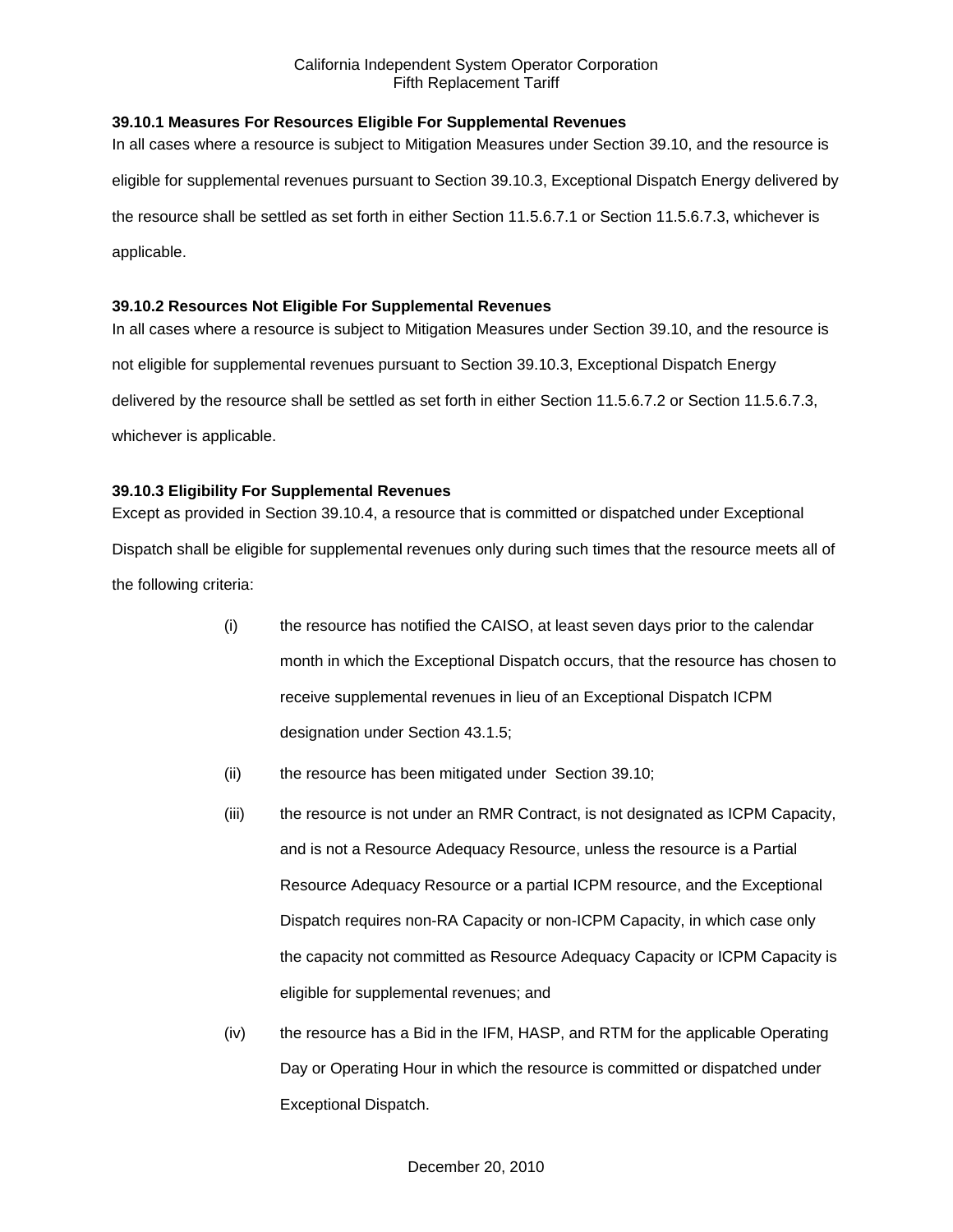### **39.10.4 Limitation On Supplemental Revenues**

Supplemental revenues authorized under this Section 39.10 shall not exceed within a 30-day period (this 30-day period begins on the day of the first Exceptional Dispatch of the resource and re-starts on the day of the first Exceptional Dispatch of the resource following the end of any prior 30-day period) the difference between any monthly ICPM Capacity Payments due the resource for the 30-day period (calculated according to the ratio of the actual number of days that the resource had capacity designated as ICPM Capacity during the 30-day period to the total number of days in the month) and the monthly ICPM Capacity Payment, without any ICPM Availability Factor adjustment, for which the resource would be eligible pursuant to Section 43.6 had its entire capacity less any Resource Adequacy Capacity been designated as an ICPM resource.

## **39.10.5 Calculation Of Exceptional Dispatch Supplemental Revenues**

The amount of Exceptional Dispatch supplemental revenues accrued by a resource within any 30-day period as defined in Section 39.10.4 shall be a running total of the sum of supplemental revenues received during that 30-day period. The calculation of supplemental revenues accrued by a resource within a 30-day period is based on the higher of (a) the Energy Bid price for the resource minus the Default Energy Bid price for the resource or (b) the Resource-Specific Settlement Interval LMP minus the Default Energy Bid price for the resource. The greater of (a) or (b) is multiplied by the amount of Energy provided by the resource under Exceptional Dispatch, and the results of that multiplication are summed across the successive hours of the 30-day period. Once the resource has reached the limit on supplemental revenues described in Section 39.10.4 based on the calculation above, then the Settlement for the resource will be as provided in Section 11.5.6.7.2 and the resource will not be eligible for additional supplemental revenues for the rest of the 30-day period.

## **40. Resource Adequacy Demonstration For All SCs In The CAISO BAA**

## **40.1 Applicability**

A Load Serving Entity, and its Scheduling Coordinator, shall be exempt from this Section 40 during the next Resource Adequacy Compliance Year, if the metered peak Demand of the Load Serving Entity did not exceed one (1) MW during the twelve months preceding the last date on which the Load Serving Entity can make the election in Section 40.1.1 for the next Resource Adequacy Compliance Year. This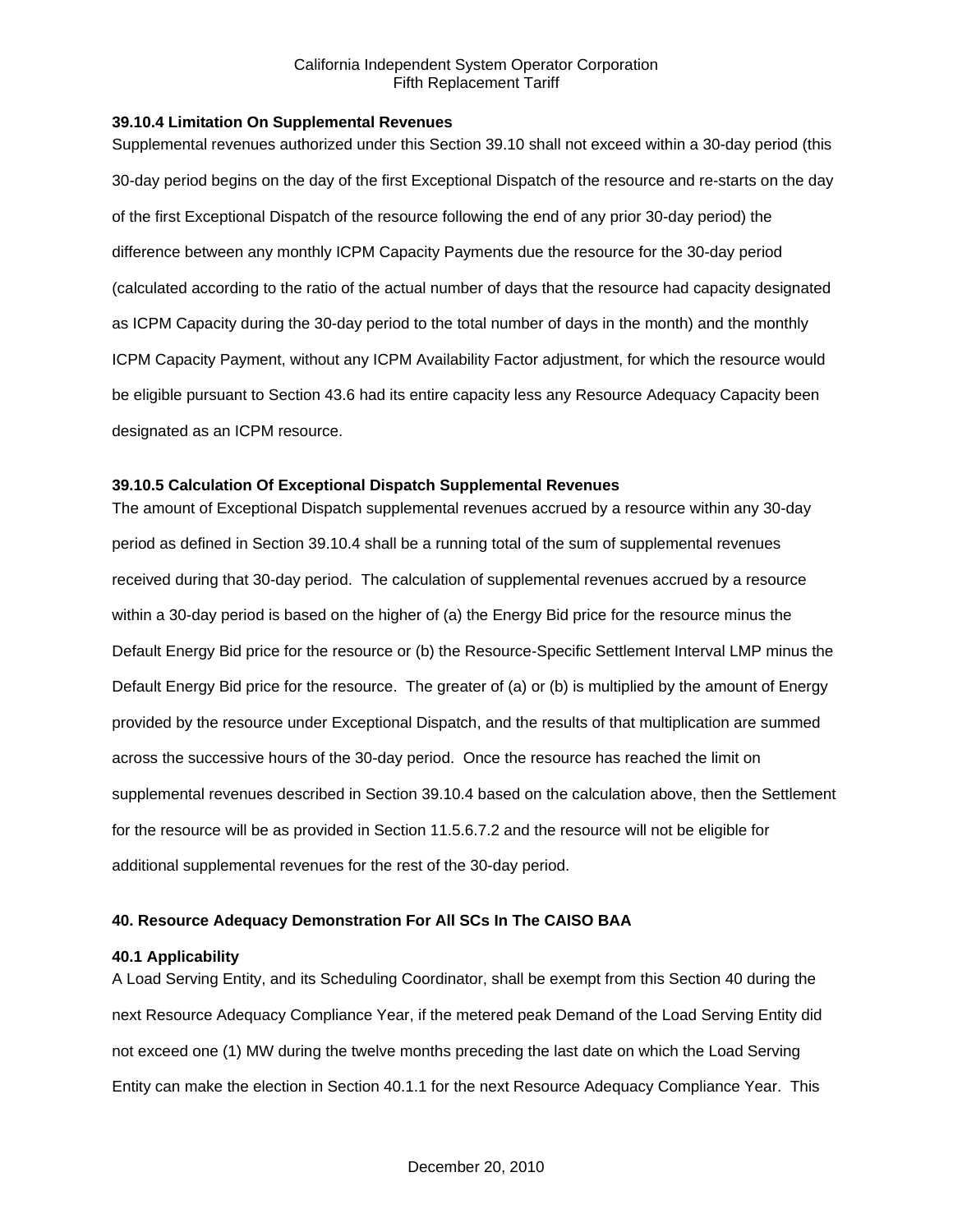Section 40 shall apply to all other Load Serving Entities and their respective Scheduling Coordinators. For purposes of Section 40, a Load Serving Entity shall not include any entity satisfying the terms of California Public Utilities Code Section 380(j)(3).

# **40.1.1 Election Of Load Serving Entity Status**

On an annual basis, in the manner and schedule set forth in the Business Practice Manual, the Scheduling Coordinator for a Load Serving Entity, not exempt under Section 40.1, shall inform the CAISO whether each such LSE elects to be either: (i) a Reserve Sharing LSE or (ii) a Modified Reserve Sharing LSE. A Scheduling Coordinator for a Load following MSS is not required to make an election under this Section. Scheduling Coordinators for Load following MSSs are subject solely to Sections 40.2.4, 40.3, and with respect to their Local Capacity Area Resources identified in accordance with Section 40.2.4, Section 40.9.

The CAISO may confirm with the CPUC, Local Regulatory Authority, or federal agency, as applicable, the accuracy of the election by the Scheduling Coordinator for any LSE under its respective jurisdiction, or, in the absence of any election by the Scheduling Coordinator, the desired election for any LSE under its jurisdiction. The determination of the CPUC, Local Regulatory Authority, or federal agency will be deemed binding by the CAISO on the Scheduling Coordinator and the LSE. If the Scheduling Coordinator and CPUC, Local Regulatory Authority, or federal agency, as appropriate, fail to make the election on behalf of an LSE in accordance with the Business Practice Manual, the LSE shall be deemed a Reserve Sharing LSE.

# **40.2 Information Requirements For Resource Adequacy Programs**

# **40.2.1 Reserve Sharing LSEs**

# **40.2.1.1 Requirements for CPUC Load Serving Entities Electing Reserve Sharing LSE Status**

(a) The Scheduling Coordinator for a CPUC Load Serving Entity electing Reserve Sharing LSE status must provide the CAISO with all information or data to be provided to the CAISO as required by the CPUC and pursuant to the schedule adopted by the CPUC.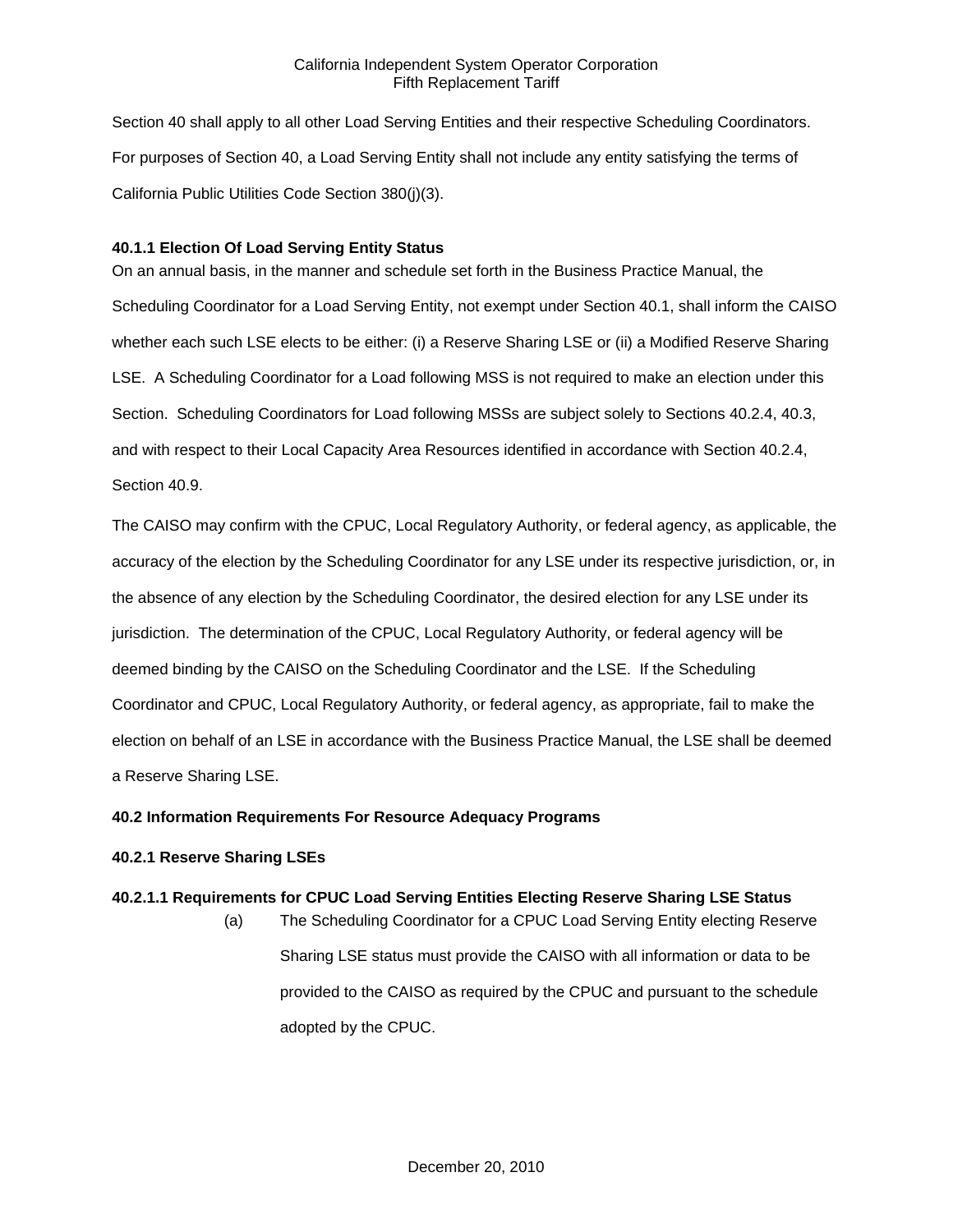- (b) Where the information or data provided to the CAISO under Section 40.2.1.1(a) does not include Reserve Margin(s), then the provisions of Section 40.2.2.1(b) shall apply.
- (c) Where the information or data provided to the CAISO under Section 40.2.1.1(a) does not include criteria for determining qualifying resource types and their Qualifying Capacity, then the provisions of Section 40.8 shall apply.
- (d) Where the information or data provided to the CAISO under Section 40.2.1.1(a) does not include annual and monthly Demand Forecast requirements, then the provisions of Section 40.2.2.3 shall apply.
- (e) Where the information or data provided to the CAISO under Section 40.2.1.1(a) does not include annual and monthly Resource Adequacy Plan requirements, then Section 40.2.2.4 shall apply.

# **40.2.2 Non-CPUC LSEs Electing Reserve Sharing LSE Status**

# **40.2.2.1 Reserve Margin**

- (a) The Scheduling Coordinator for a Non-CPUC Load Serving Entity electing Reserve Sharing LSE status must provide the CAISO with the Reserve Margin(s) adopted by the appropriate Local Regulatory Authority or federal agency for use in the annual Resource Adequacy Plan and monthly Resource Adequacy Plans listed as a percentage of the Demand Forecasts developed in accordance with Section 40.2.2.3.
	- (b) For the Scheduling Coordinator for a Non-CPUC Load Serving Entity for which the appropriate Local Regulatory Authority or federal agency has not established a Reserve Margin(s) or a CPUC Load Serving Entity subject to Section 40.2.1.1(b) that has elected Reserve Sharing LSE status, the Reserve Margin for each month shall be no less than fifteen percent (15%) of the LSE's peak hourly Demand for the applicable month, as determined by the Demand Forecasts developed in accordance with Section 40.2.2.3.

# **40.2.2.2 Qualifying Capacity Criteria**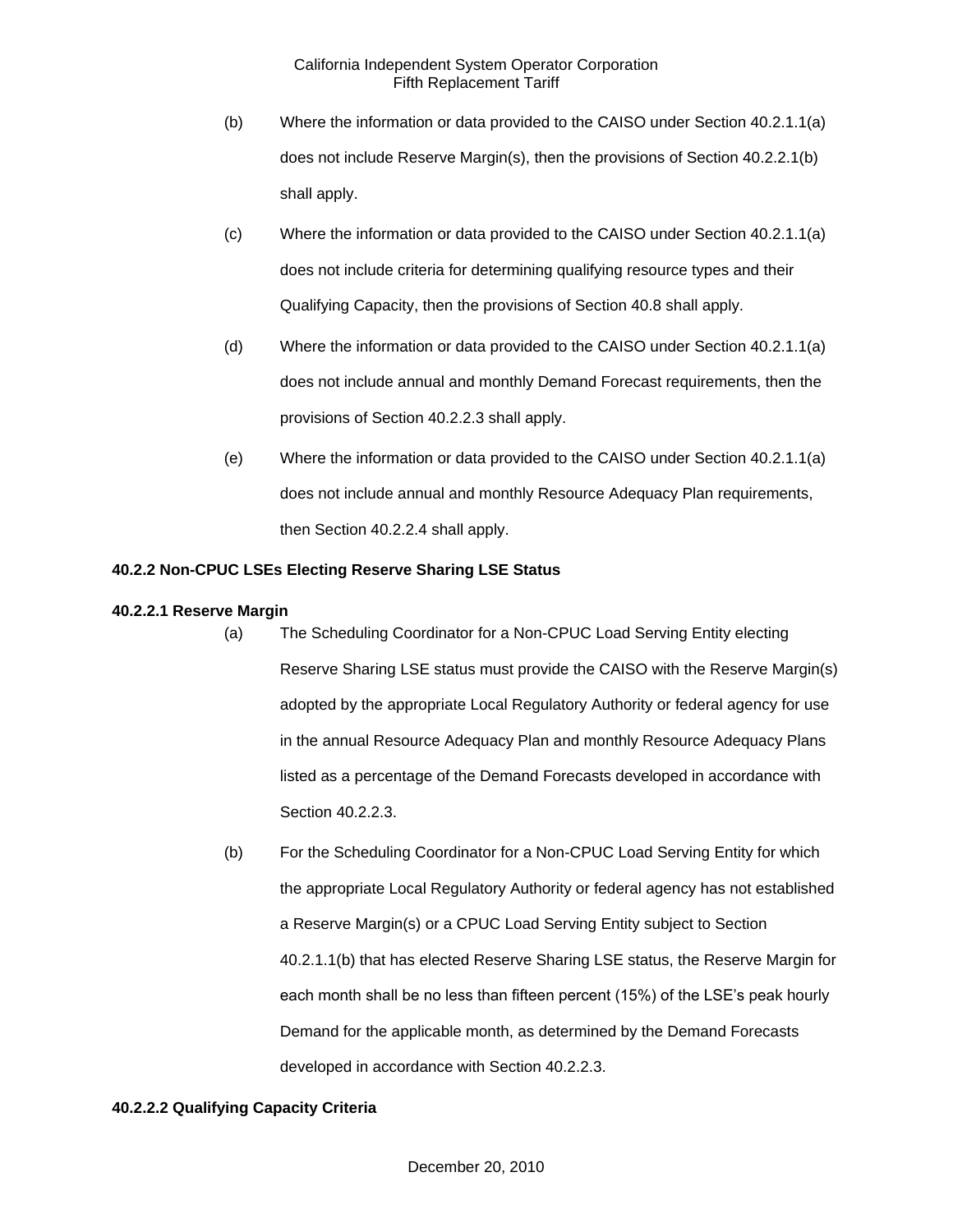The Scheduling Coordinator for a Non-CPUC Load Serving Entity electing Reserve Sharing LSE status must provide the CAISO with a description of the criteria adopted by the Local Regulatory Authority or federal agency for determining qualifying resource types and the Qualifying Capacity from such resources and any modifications thereto as they are implemented from time to time. The Reserve Sharing LSE may elect to utilize the criteria set forth in Section 40.8.

#### **40.2.2.3 Demand Forecasts**

The Scheduling Coordinator for a Non-CPUC Load Serving Entity or CPUC Load Serving Entity subject to Section 40.2.1.1(b) electing Reserve Sharing LSE status must provide annual and monthly Demand Forecasts on the schedule and in the reporting format(s) set forth in the Business Practice Manual. The annual and monthly Demand Forecasts shall utilize the annual and monthly coincident peak Demand determinations provided by the California Energy Commission for such Load Serving Entity, which will be calculated from the Demand Forecast information submitted to the California Energy Commission by each Reserve Sharing LSE; or (ii) if the California Energy Commission does not produce coincident peak Demand Forecasts for the Load Serving Entity, the annual and monthly coincident peak Demand Forecasts produced by the CAISO for such Load Serving Entity in accordance with its Business Practice Manual. Scheduling Coordinators must provide data and information, as may be requested by the CAISO, necessary to develop or support the Demand Forecasts required by this Section.

## **40.2.2.4 Annual and Monthly Resource Adequacy Plans**

The Scheduling Coordinator for a Non-CPUC Load Serving Entity or a CPUC Load Serving Entity subject to Section 40.2.1.1(b) electing Reserve Sharing LSE status must provide annual and monthly Resource Adequacy Plans for such Load Serving Entity, on a schedule and in the reporting format(s) set forth in the Business Practice Manual. The annual Resource Adequacy Plan must, at a minimum, set forth the Local Capacity Area Resources, if any, procured by the Load Serving Entity as described in Section 40.3. The monthly Resource Adequacy Plan should identify all resources, including Local Capacity Area Resources, the Load Serving Entity will rely upon to satisfy the applicable month's peak hour Demand of the Load Serving Entity as determined by the Demand Forecasts developed in accordance with Section 40.2.2.3 and applicable Reserve Margin. Resource Adequacy Plans must utilize the Net Qualifying Capacity requirements of Section 40.4.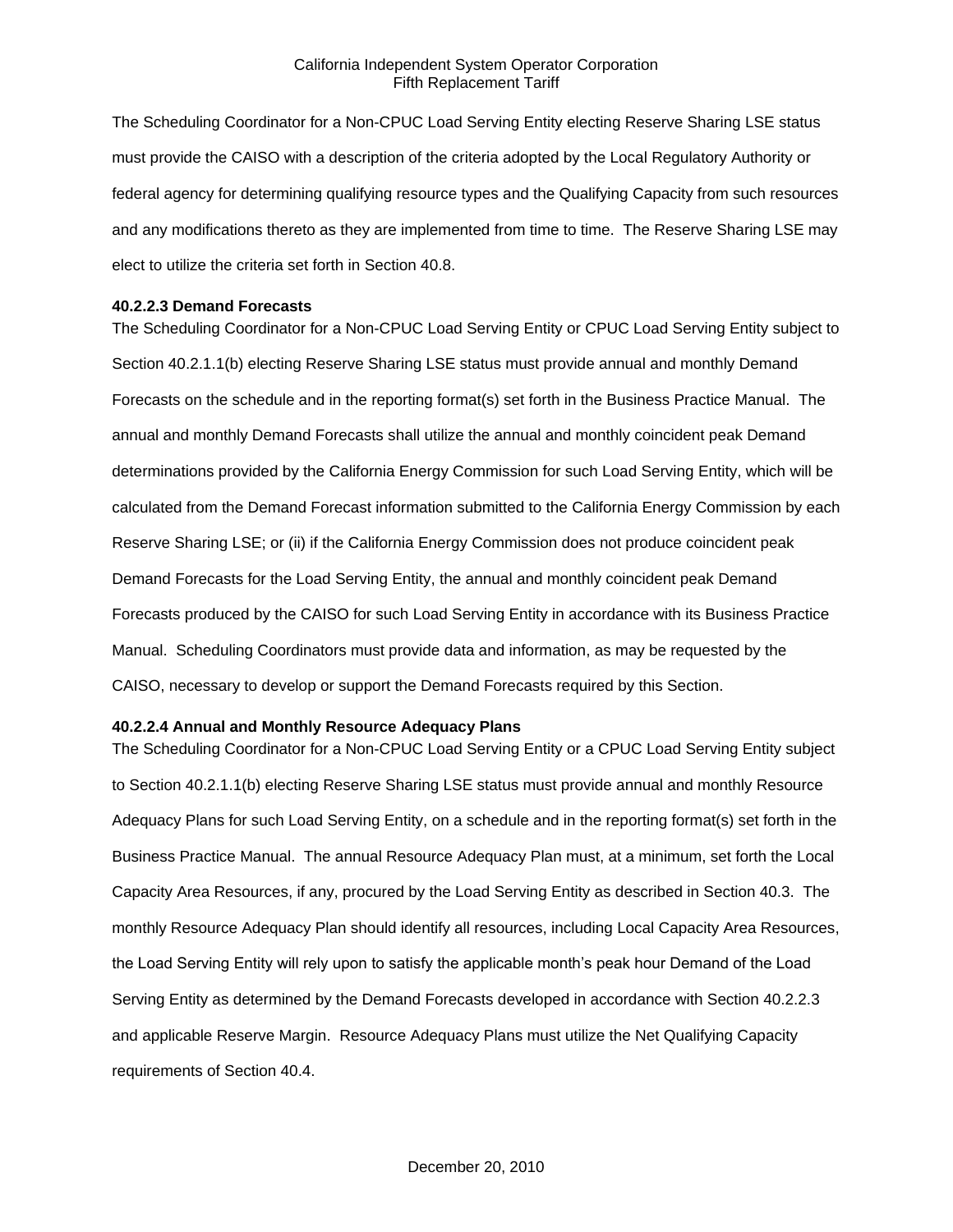# **40.2.3 Modified Reserve Sharing LSEs**

# **40.2.3.1 Reserve Margin**

- (a) The Scheduling Coordinator for a Load Serving Entity electing Modified Reserve Sharing LSE status must provide the CAISO with the Reserve Margin(s) adopted by the CPUC, Local Regulatory Authority, or federal agency, as appropriate, for use in the annual Resource Adequacy Plan and monthly Resource Adequacy Plans listed as a percentage of the Demand Forecasts developed in accordance with Section 40.2.3.3.
- (b) For the Scheduling Coordinator for a Load Serving Entity electing Modified Reserve Sharing LSE status for which the CPUC, Local Regulatory Authority, or federal agency, as appropriate, has not established a Reserve Margin, the Reserve Margin shall be no less than fifteen percent (15%) of the applicable month's peak hour Demand of the Load Serving Entity, as determined by the Demand Forecasts developed in accordance with Section 40.2.3.3.

# **40.2.3.2 Qualifying Capacity**

The Scheduling Coordinator for a Load Serving Entity electing Modified Reserve Sharing LSE status must provide the CAISO with a description of the criteria for determining qualifying resource types and the Qualifying Capacity from such resources and any modifications thereto as they are implemented from time to time. The Modified Reserve Sharing LSE may elect to utilize the criteria set forth in Section 40.8.

# **40.2.3.3 Demand Forecasts**

(a) The Scheduling Coordinator for a Load Serving Entity electing Modified Reserve Sharing LSE status must provide annual and monthly Demand Forecasts on the schedule and in the reporting format(s) set forth in the Business Practice Manual. The annual and monthly Demand Forecasts shall utilize the annual and monthly coincident peak Demand determinations provided by the California Energy Commission for such Load Serving Entity, which will be calculated from Demand Forecast data submitted to the California Energy Commission by each Modified Reserve Sharing LSE; or (ii) if the California Energy Commission does not produce coincident peak Demand Forecasts for the Load Serving Entity, the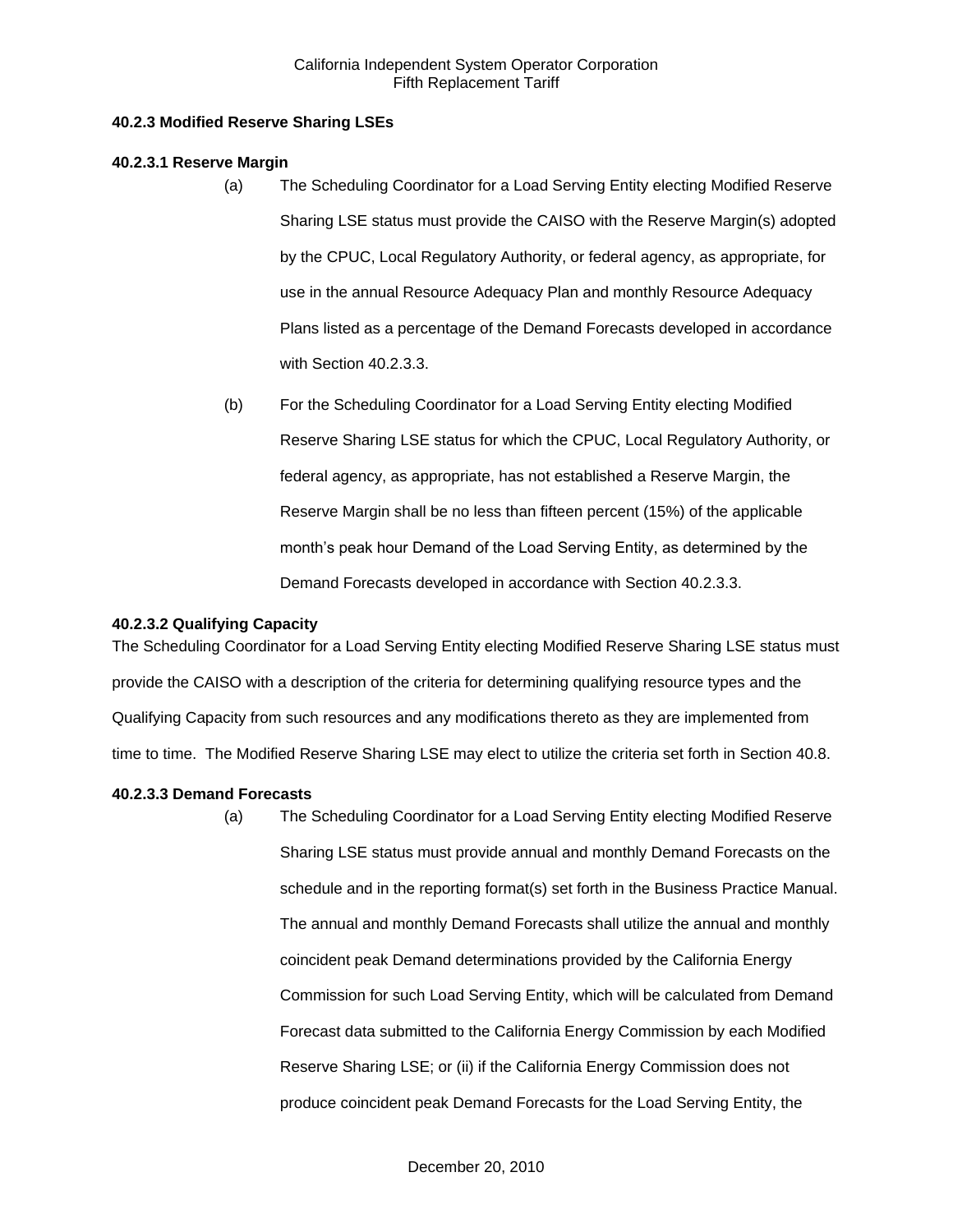annual and monthly coincident peak Demand Forecasts produced by the CAISO for such Load Serving Entity in accordance with its Business Practice Manual. Scheduling Coordinators must provide data and information, as may be requested by the CAISO, to develop or support the Demand Forecast required by this Section 40.2.3.3(b).

(b) The Scheduling Coordinator for a Load Serving Entity electing Modified Reserve Sharing LSE status must submit, on the schedule and in the reporting format set forth in the Business Practice Manual, hourly Demand Forecasts for each Trading Hour of the next Trading Day for each Modified Reserve Sharing LSE represented. The Scheduling Coordinator for a Load Serving Entity electing Modified Reserve Sharing LSE status must provide data or supporting information, as requested by the CAISO, for the Demand Forecasts required by this Section 40.2.3.3(b) for each Modified Reserve Sharing LSE served by the Scheduling Coordinator and a description of the criteria upon which the Demand Forecast was developed, and any modifications thereto as they are implemented from time to time.

## **40.2.3.4 Annual and Monthly Resource Adequacy Plans**

The Scheduling Coordinator for a Load Serving Entity electing Modified Reserve Sharing LSE status must provide annual and monthly Resource Adequacy Plans, on a schedule and in the reporting format(s) set forth in the Business Practice Manual, for each Modified Reserve Sharing LSE served by the Scheduling Coordinator. The annual Resource Adequacy Plan must, at a minimum, set forth the Local Capacity Area Resources, if any, procured by the Modified Reserve Sharing LSE as described in Section 40.3. The monthly Resource Adequacy Plan must identify the resources the Modified Reserve Sharing LSE will rely upon to satisfy its forecasted monthly Demand and Reserve Margin as set forth in Section 40.2.3.1, for the relevant reporting period and must utilize the Net Qualifying Capacity requirements of Section 40.4.

## **40.2.4 Load Following MSS**

A Scheduling Coordinator for a Load following MSS must provide an annual Resource Adequacy Plan that sets forth, at a minimum, the Local Capacity Area Resources, if any, procured by the Load following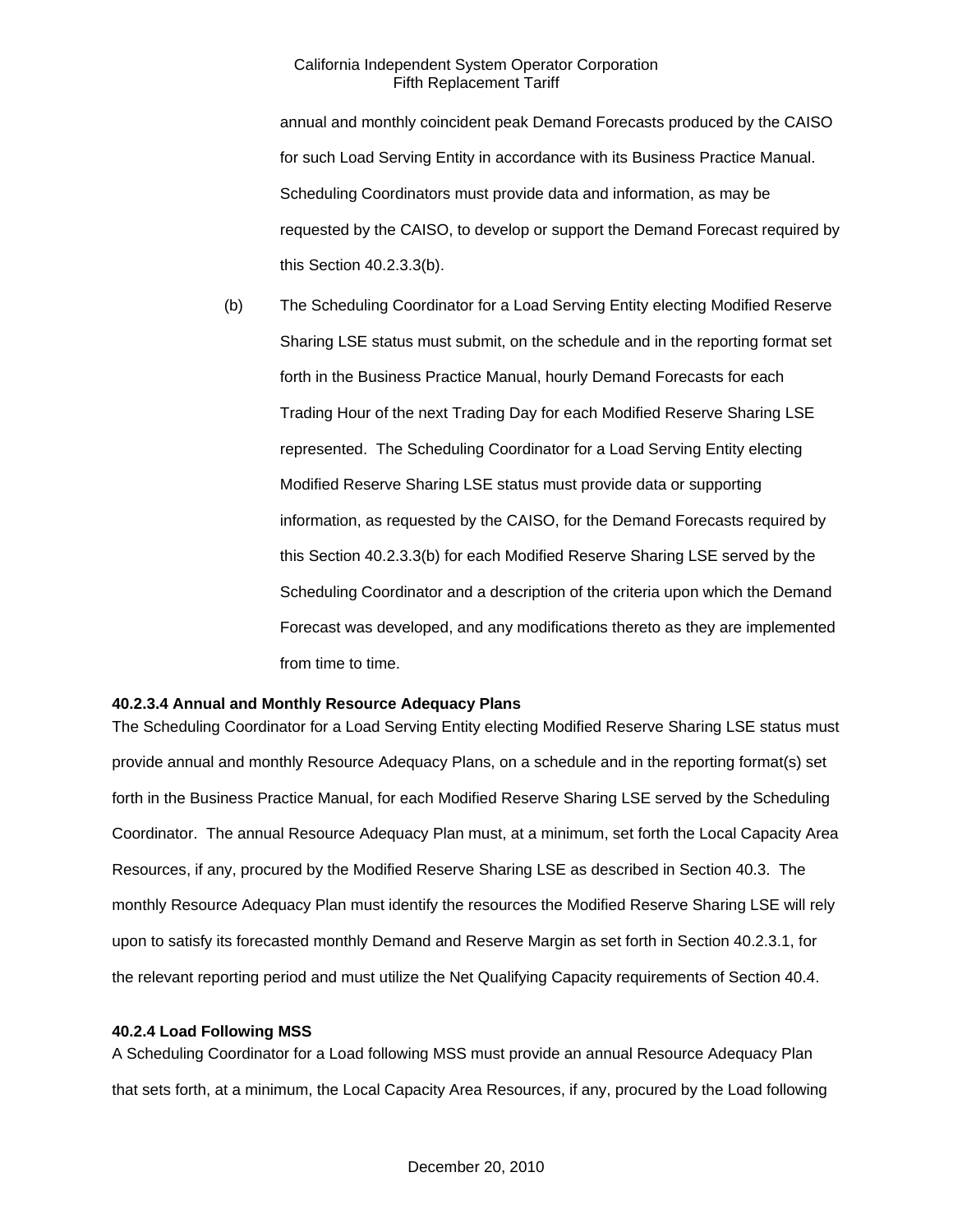MSS as described in Section 40.3. The annual Resource Adequacy Plan shall utilize the annual coincident peak Demand determination provided by the California Energy Commission for such Load following MSS using Demand Forecast data submitted to the California Energy Commission by the Load following MSS, or, if the California Energy Commission does not produce coincident peak Demand Forecasts for the Load following MSS, the annual coincident peak Demand Forecast produced by the CAISO for such Load following MSS in accordance with its Business Practice Manual using Demand Forecast data submitted to the CAISO by the Load following MSS. The Local Capacity Area Resources identified by the annual Resource Adequacy Plan submitted by the Load following MSS shall be subject to the Availability Standards, Non-Availability Charge, and Availability Incentive Payment specified in Section 40.9.

## **40.3 Local Capacity Area Resource Requirements For SCs For LSEs**

## **40.3.1 Local Capacity Technical Study**

On an annual basis, pursuant to the schedule set forth in the Business Practice Manual, the CAISO will, perform, and publish on the CAISO Website the Local Capacity Technical Study. The Local Capacity Technical Study shall identify Local Capacity Areas, determine the minimum amount of Local Capacity Area Resources in MW that must be available to the CAISO within each identified Local Capacity Area, and identify the Generating Units within each identified Local Capacity Area. The CAISO shall collaborate with the CPUC, Local Regulatory Authorities within the CAISO Balancing Authority Area, federal agencies, and Market Participants to ensure that the Local Capacity Technical Study is performed in accordance with this Section 40.3 and to establish for inclusion in the Business Practice Manual other parameters and assumptions applicable to the Local Capacity Technical Study and a schedule that provides for: (i) reasonable time for review of a draft Local Capacity Technical Study, (ii) reasonable time for Participating TOs to propose operating solutions, and (iii) release of the final Local Capacity Technical Study no later than 120 days prior to the date annual Resource Adequacy Plans must be submitted under this Section 40.

### **40.3.1.1 Local Capacity Technical Study Criteria**

The Local Capacity Technical Study will determine the minimum amount of Local Capacity Area Resources needed to address the Contingencies identified in Section 40.3.1.2. In performing the Local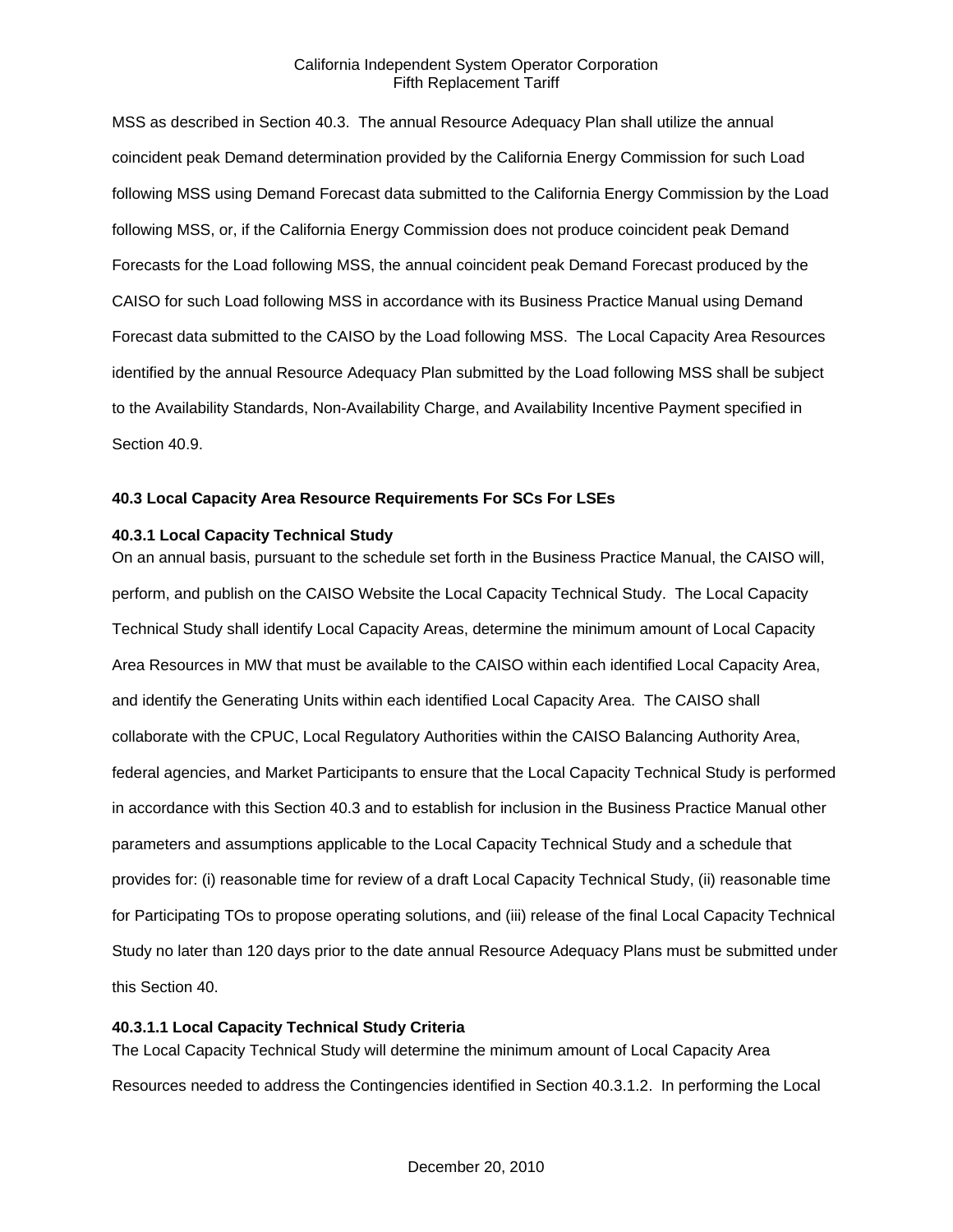Capacity Technical Study, the CAISO will apply those methods for resolving Contingencies considered appropriate for the performance level that corresponds to a particular studied Contingency, as provided in NERC Reliability Standards TPL-001-0, TPL-002-0, TPL-003-0, and TPL-004-0, as augmented by CAISO Reliability Criteria in accordance with the Transmission Control Agreement and Section 24.2.1. The CAISO Reliability Criteria shall include:

- (1) Time Allowed for Manual Readjustment: This is the amount of time required for the Operator to take all actions necessary to prepare the system for the next Contingency. This time should not be less than thirty (30) minutes.
- (2) No voltage collapse or dynamic instability shall be allowed for a Contingency in Category D – extreme event (any B1-4 system readjusted (Common Mode) L-2), as listed in Section 40.3.1.2.

# **40.3.1.2 Local Capacity Technical Study Contingencies.**

| The Local Capacity Technical Study shall assess the following |
|---------------------------------------------------------------|
| Contingencies:                                                |
| <b>Contingency Component(s)</b>                               |
| NERC/WECC Performance Level A - No Contingencies              |
| NERC/WECC Performance Level B - Loss of a single element      |
| 1. Generator (G-1)                                            |
| 2. Transmission Circuit (L-1)                                 |
| 3. Transformer (T-1)                                          |
| 4. Single Pole (dc) Line                                      |
| 5. G-1 system readjusted L-1                                  |
| NERC/WECC Performance Level C - Loss of two or more elements  |
| 3. L-1 system readjusted G-1                                  |
| 3. G-1 system readjusted T-1 or T-1 system readjusted G-1     |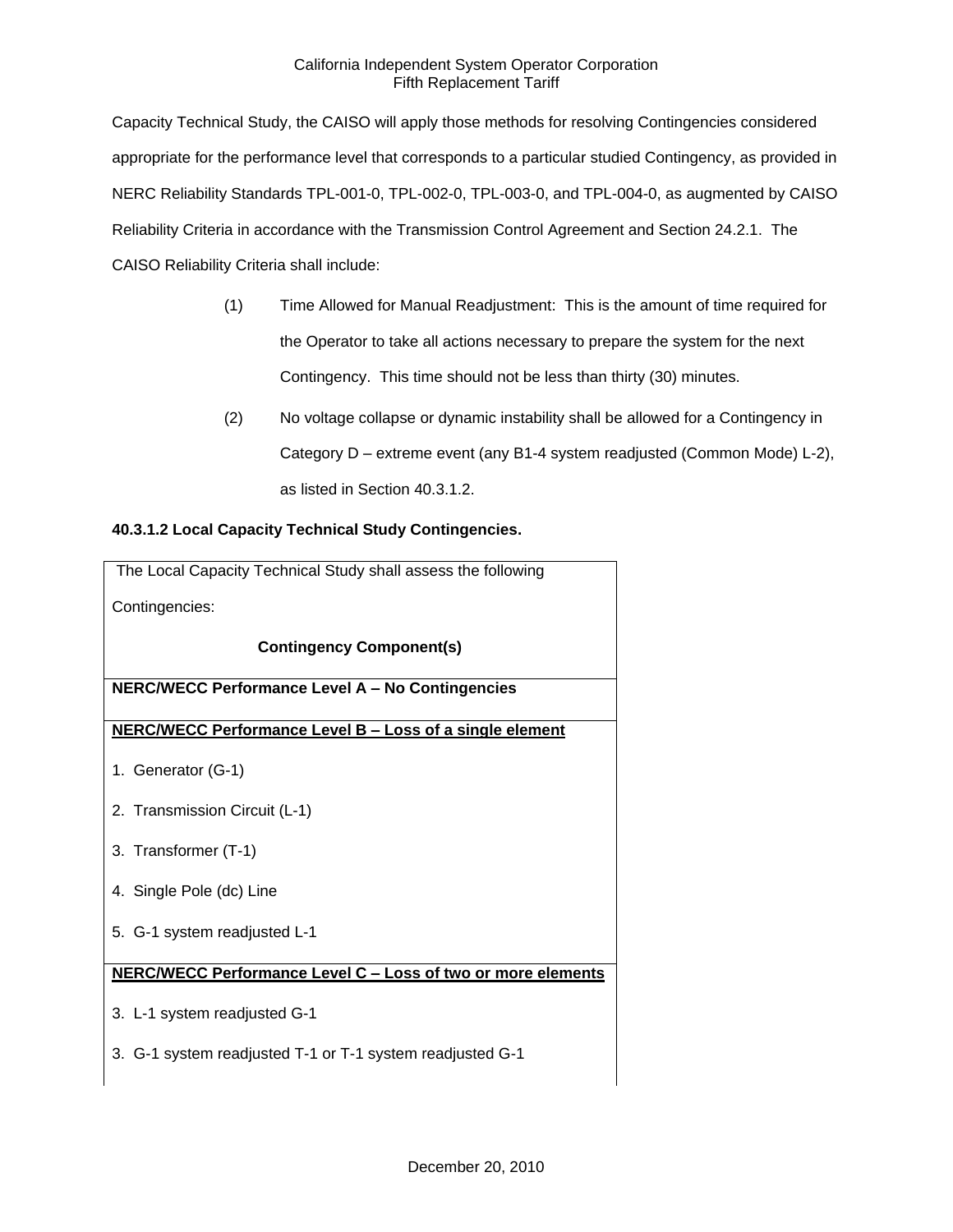| 3. L-1 system readjusted T-1 or T-1 system readjusted L-1          |
|--------------------------------------------------------------------|
| 3. G-1 system readjusted G-1                                       |
| 3. L-1 system readjusted L-1                                       |
| 4. Bipolar (dc) Line                                               |
| 5. Two circuits (Common Mode) L-2                                  |
| 9. SLG fault (stuck breaker or protection failure) for Bus section |
| WECC-S3. Two generators (Common Mode) G-2                          |
| D - Extreme event - loss of two or more elements                   |
| Any B1-4 system readjusted (Common Mode) L-2                       |
| All other extreme combinations D1-14.                              |

# **40.3.2 Allocation Of Local Capacity Area Resource Obligations**

The CAISO will allocate responsibility for Local Capacity Area Resources to Scheduling Coordinators for

Load Serving Entities in the following sequential manner:

(a) The responsibility for the aggregate Local Capacity Area Resources required for all Local Capacity Areas within each TAC Area as determined by the Local Capacity Technical Study will be allocated to all Scheduling Coordinators for Load Serving Entities that serve Load in the TAC Area in accordance with the Load Serving Entity's proportionate share of the LSE's TAC Area Load at the time of the CAISO's annual coincident peak Demand set forth in the annual peak Demand Forecast for the next Resource Adequacy Compliance Year as determined by the California Energy Commission. Expressed as a formula, the allocation of Local Area Capacity Resource obligations will be as follows: (∑ Local Capacity Area MW in TAC Area from the Local Capacity Technical Study) \* (LSE Demand in TAC Area at CAISO annual coincident peak Demand)/(Total TAC Area Demand at the time of CAISO annual coincident peak Demand). This will result in a MW responsibility for each Load Serving Entity for each TAC Area in which the LSE serves Load. The LSE may meet its MW responsibility, as assigned under this Section, for each TAC Area in which the LSE serves Load by procurement of that MW quantity in any Local Capacity Area in the TAC Area.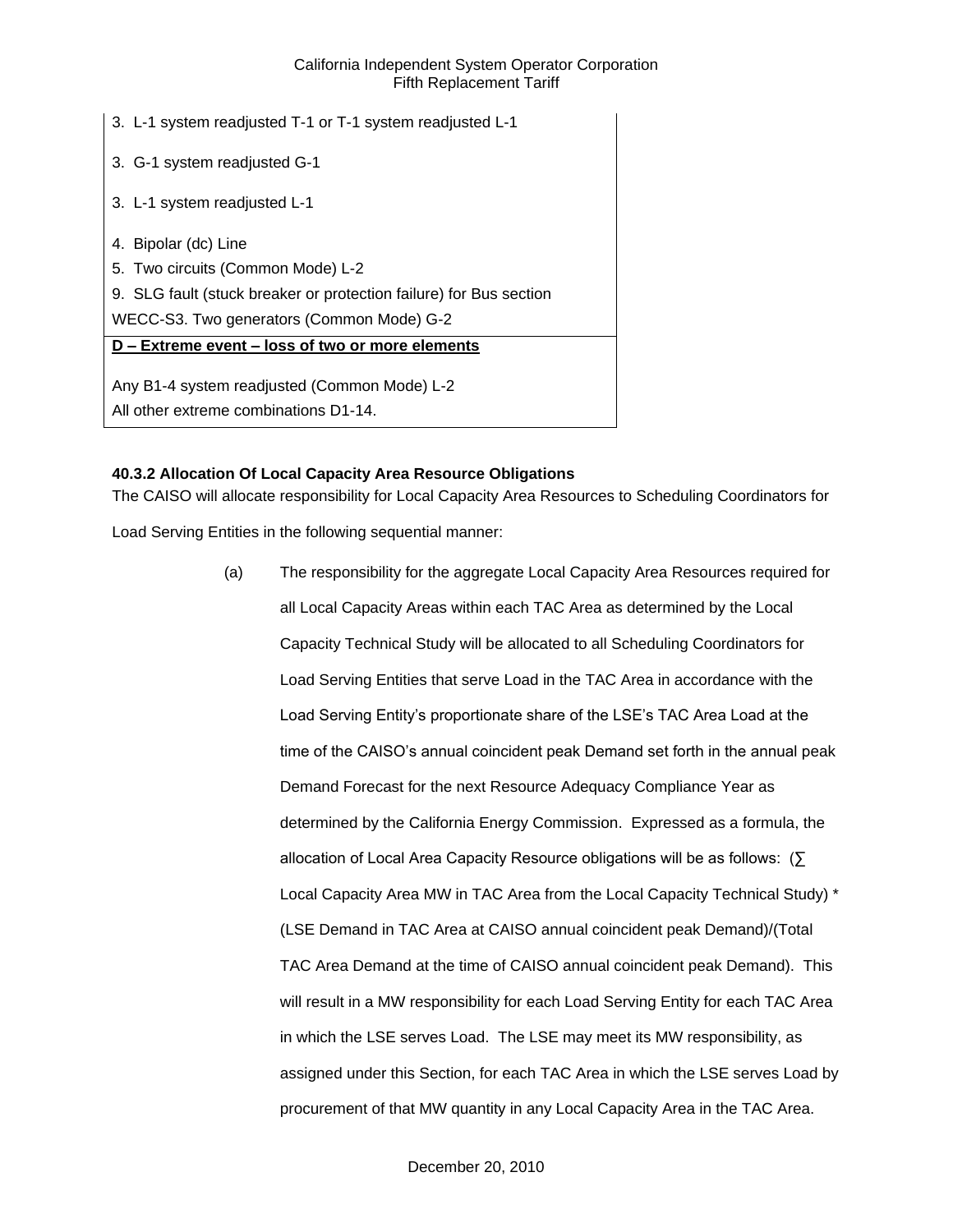- (b) For Scheduling Coordinators for Non-CPUC Load Serving Entities, the Local Capacity Area Resource obligation will be allocated based on Section 40.3.2(a) above.
- (c) For Scheduling Coordinators for CPUC Load Serving Entities, the CAISO will allocate the Local Capacity Area Resource obligation based on an allocation methodology, if any, adopted by the CPUC. However, if the allocation methodology adopted by the CPUC does not fully allocate the total sum of each CPUC Load Serving Entity's proportionate share calculated under Section 40.3.2(a), the CAISO will allocate the difference to all Scheduling Coordinators for CPUC Load Serving Entities in accordance with their proportionate share calculated under 40.3.2(a). If the CPUC does not adopt an allocation methodology, the CAISO will allocate Local Capacity Area Resources to Scheduling Coordinators for CPUC Load Serving Entities based on Section 40.3.2(a).

Once the CAISO has allocated the total responsibility for Local Capacity Area Resources, the CAISO will inform the Scheduling Coordinator for each LSE of the LSE's specific allocated responsibility for Local Capacity Area Resources in each TAC Area in which the LSE serves Load.

## **40.3.3 Procurement Of Local Capacity Area Resources By LSEs**

Nothing in this Section 40 obligates any Scheduling Coordinator to demonstrate on behalf of a Load Serving Entity that the Load Serving Entity has procured Local Capacity Area Resources to satisfy capacity requirements for each Local Capacity Area identified in the technical study. Scheduling Coordinators for Load Serving Entities may aggregate responsibilities for procurement of Local Capacity Area Resources. If a Load Serving Entity has procured Local Capacity Area Resources that satisfy generation capacity requirements for Local Capacity Areas, the Scheduling Coordinator for such Load Serving Entity shall include this information in its annual and monthly Resource Adequacy Plan(s).

### **40.3.4 [NOT USED]**

### **40.4 General Requirements On Resource Adequacy Resources**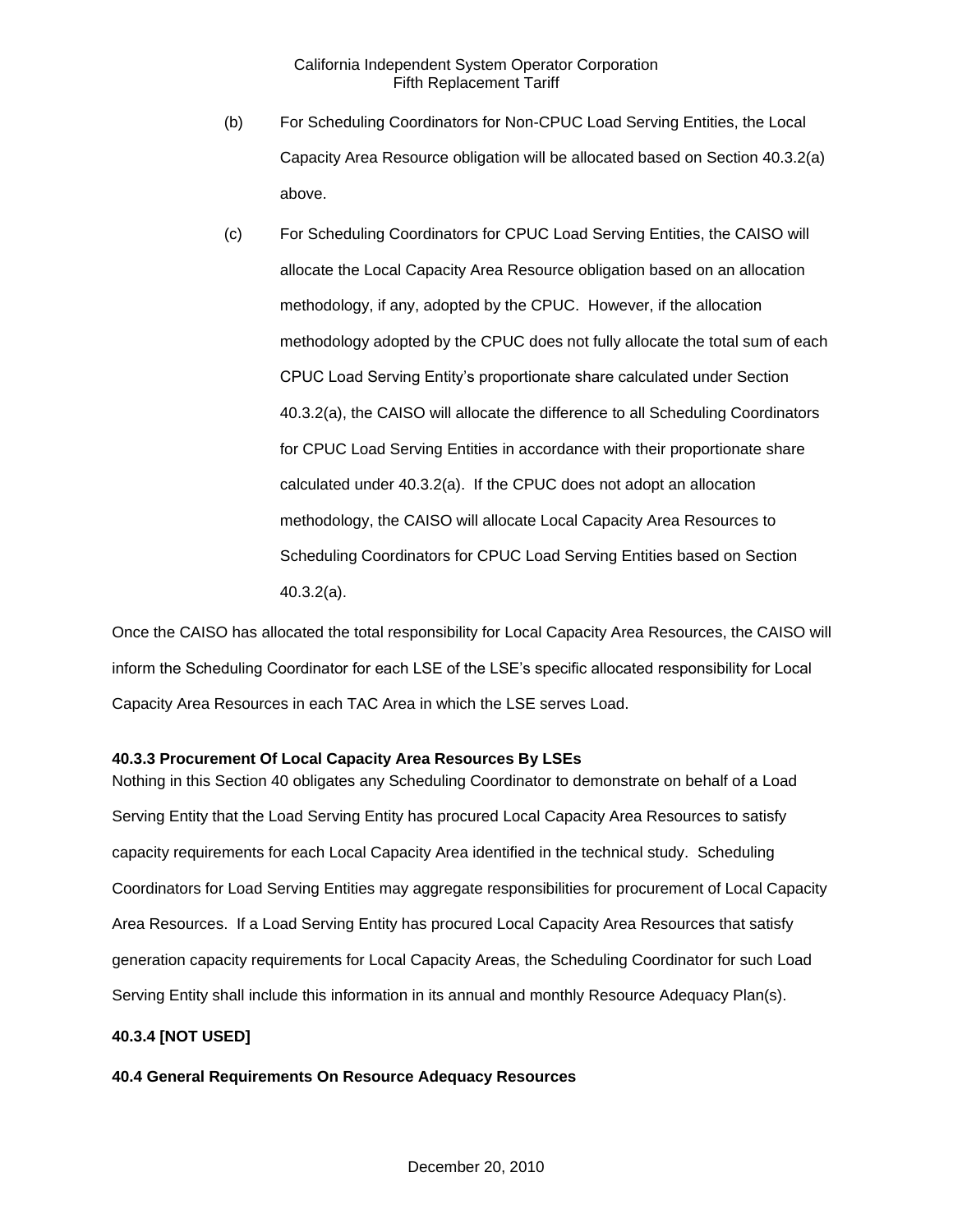# **40.4.1 Eligible Resources And Determination Of Qualifying Capacity**

The CAISO shall use the criteria provided by the CPUC or Local Regulatory Authority to determine and verify, if necessary, the Qualifying Capacity of all Resource Adequacy Resources; however, to the extent a resource is listed by one or more Scheduling Coordinators in their Resource Adequacy Plans, which apply the criteria of more than one Local Regulatory Authority that leads to conflicting Qualifying Capacity values for that resource, the CAISO will accept the methodology that results in the highest Qualifying Capacity value. Only if the CPUC, Local Regulatory Authority, or federal agency has not established any Qualifying Capacity criteria, or chooses to rely on the criteria in this CAISO Tariff, will the provisions of Section 40.8 apply.

# **40.4.2 Net Qualifying Capacity Report**

The CAISO shall produce an annual report posted to the CAISO Website on the schedule set forth in the Business Practice Manual that sets forth the Net Qualifying Capacity of all Participating Generators. All other Resource Adequacy Resources may be included in the annual report under Section 40.4.2 upon their request. The Net Qualifying Capacity of any resource included in the annual report, once posted to the CAISO Website, shall not be reduced by the CAISO for the next Resource Adequacy Compliance Year. Any change proposed to be made to a Net Qualifying Capacity value for a resource included in a prior annual report shall be explained, and any test results or analyses underlying the change provided, to the Scheduling Coordinator within ten (10) days of the CAISO's determination that a change to the resource's Net Qualifying Capacity is appropriate, which also must be at least fifteen (15) days prior to the posting on the CAISO Website of the annual report. Any disputes as to the CAISO's determination regarding Net Qualifying Capacity shall be subject to the CAISO ADR Procedures.

# **40.4.3 General Qualifications For Supplying Net Qualifying Capacity**

Resource Adequacy Resources included in a Resource Adequacy Plan submitted by a Scheduling Coordinator on behalf of a Load Serving Entity serving Load in the CAISO Balancing Authority Area must:

> (1) Be available for testing by the CAISO to validate Qualifying Capacity, which can be no less than a resource's PMin even if the resource's contractual Resource Adequacy Capacity is less than its PMin, and determine Net Qualifying Capacity for the next Resource Adequacy Compliance Year;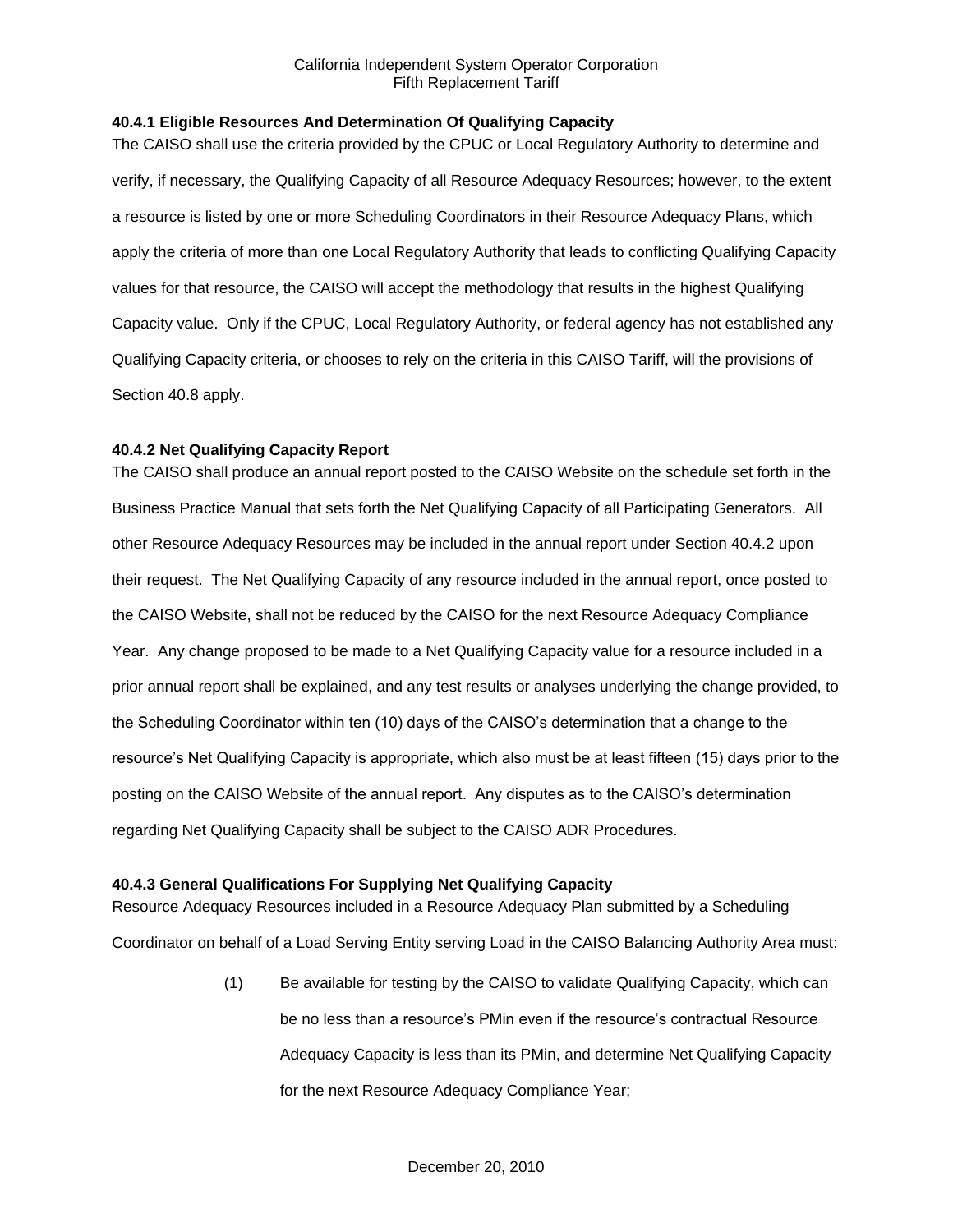- (2) Provide any information requested by the CAISO to apply the performance criteria to be adopted by the CAISO pursuant to Section 40.4.5;
- (3) Submit Bids into the CAISO Markets as required by this CAISO Tariff;
- (4) Be in compliance, as of the date that the CAISO performs any testing or otherwise determines Net Qualifying Capacity for the next Resource Adequacy Compliance Year, with the criteria for Qualifying Capacity established by the CPUC, relevant Local Regulatory Authority, or federal agency and provided to the CAISO; and
- (5) Be subject to Sanctions for non-performance as specified in the CAISO Tariff; and
- (6) For a resource with contractual Resource Adequacy Capacity less than PMin, make the PMin available to the CAISO for commitment or dispatch at PMin, subject to Section 11.8 provisions for Bid Cost Recovery, so that the resource's Resource Adequacy Capacity can be utilized as required by this CAISO Tariff.

#### **40.4.4 Reductions For Testing**

In accordance with the procedures specified in the Business Practice Manual, the Generating Unit of a Participating Generator or other Generating Units, System Units or Loads of Participating Loads or Proxy Demand Resources included in a Resource Adequacy Plan submitted by a Scheduling Coordinator on behalf of a Load Serving Entity can have its Qualifying Capacity reduced, for purposes of the Net Qualifying Capacity annual report under Section 40.4.2 for the next Resource Adequacy Compliance Year, if a CAISO testing program determines that it is not capable of supplying the full Qualifying Capacity amount.

### **40.4.5 Reductions For Performance Criteria**

No later than 12 months after the effective date of this Section 40, the CAISO will issue a report outlining a proposal with respect to performance criteria for Resource Adequacy Resources. The CAISO will collaborate with the CPUC and other Local Regulatory Authorities to develop the performance criteria to be submitted to FERC. The Scheduling Coordinator for a Resource Adequacy Resource shall provide or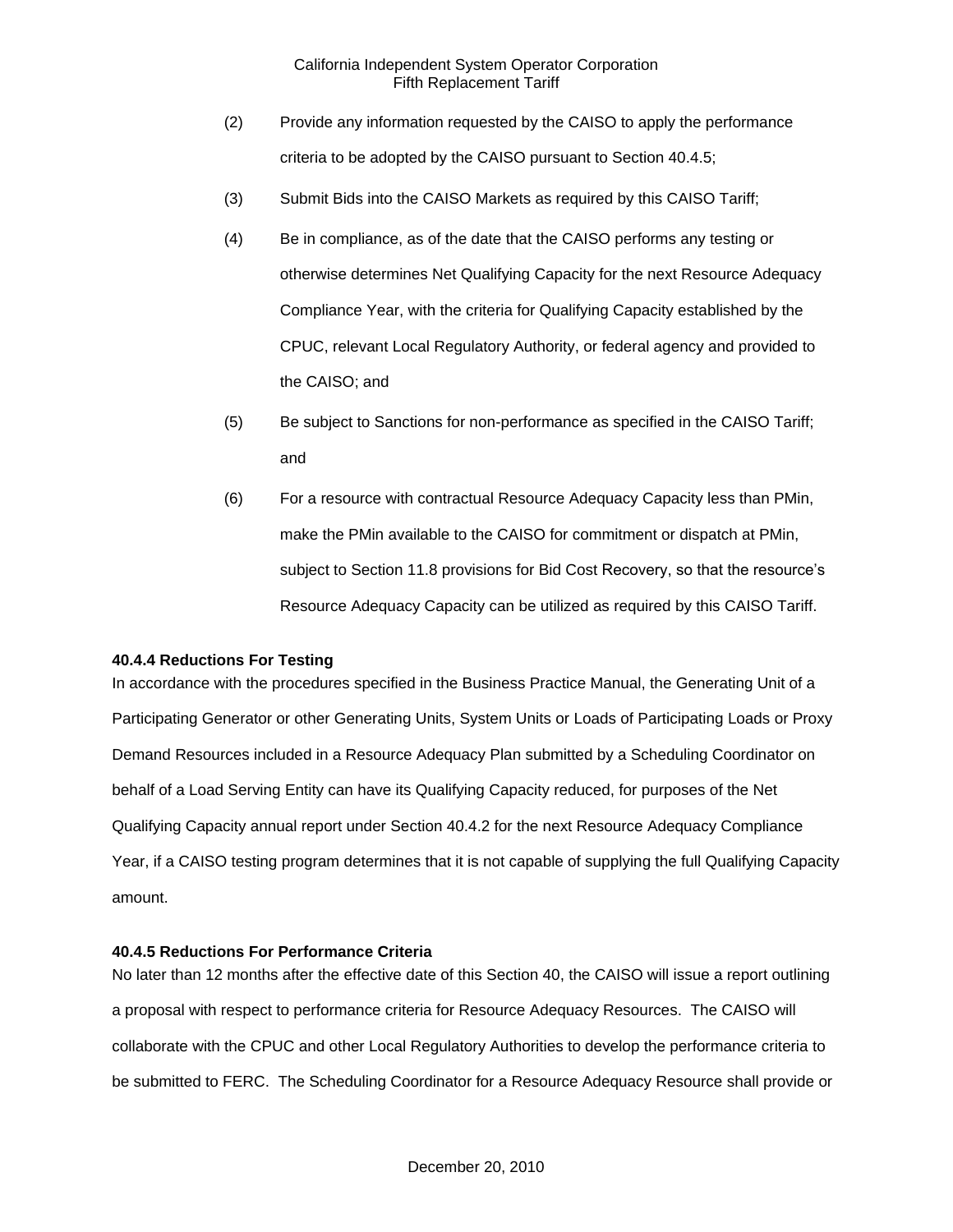make available to the CAISO, subject to the confidentiality provisions of this CAISO Tariff, all documentation requested by the CAISO to determine, develop or implement the performance criteria, including, but not limited to, NERC Generating Availability Data System data.

### **40.4.6 Reductions For Deliverability**

### **40.4.6.1 Deliverability Within the CAISO Balancing Authority Area**

In order to determine Net Qualifying Capacity from Resource Adequacy Resources subject to this Section 40.4, the CAISO will determine that a Resource Adequacy Resource is available to serve the aggregate of Load by means of a deliverability study. Documentation explaining the CAISO's deliverability analysis will be posted on the CAISO Website. The deliverability study will be performed annually and shall focus on peak Demand conditions. The results of the deliverability study shall be incorporated into the Net Qualifying Capacity annual report under Section 40.4.2 and will be effective for the next Resource Adequacy Compliance Year. To the extent the deliverability study shows that the Qualifying Capacity is not deliverable to the aggregate of Demand under the conditions studied, the Qualifying Capacity of the Resource Adequacy Resource will be reduced on a MW basis for the capacity that is undeliverable. Resources will be electrically grouped in a manner consistent with the CAISO Deliverability Assessment methodology posted on the CAISO Website. For Resource Adequacy Resources in the same electrical group which have identified deliverability constraints, the Qualifying Capacity of the Resource Adequacy Resources that obtained Full Capacity Deliverability Status or partial deliverability through Section 8.2 of Appendix Y to this CAISO Tariff will be reduced prior to reducing the Qualifying Capacity of those resources which were originally provided Full Capacity Deliverability Status pursuant to inclusion in an Interconnection Study Cycle under Appendix Y to this CAISO Tariff.

#### **40.4.6.2 Deliverability of Imports**

## **40.4.6.2.1 Available Import Capability Assignment Process**

For Resource Adequacy Plans covering any period after December 31, 2007, total Available Import Capability will be assigned on an annual basis for a one-year term to Load Serving Entities serving Load in the CAISO Balancing Authority Area and other Market Participants through their respective Scheduling Coordinators, as described by the following sequence of steps. However, should the CPUC modify by decision its compliance period from January to December of the calendar year to May through April of the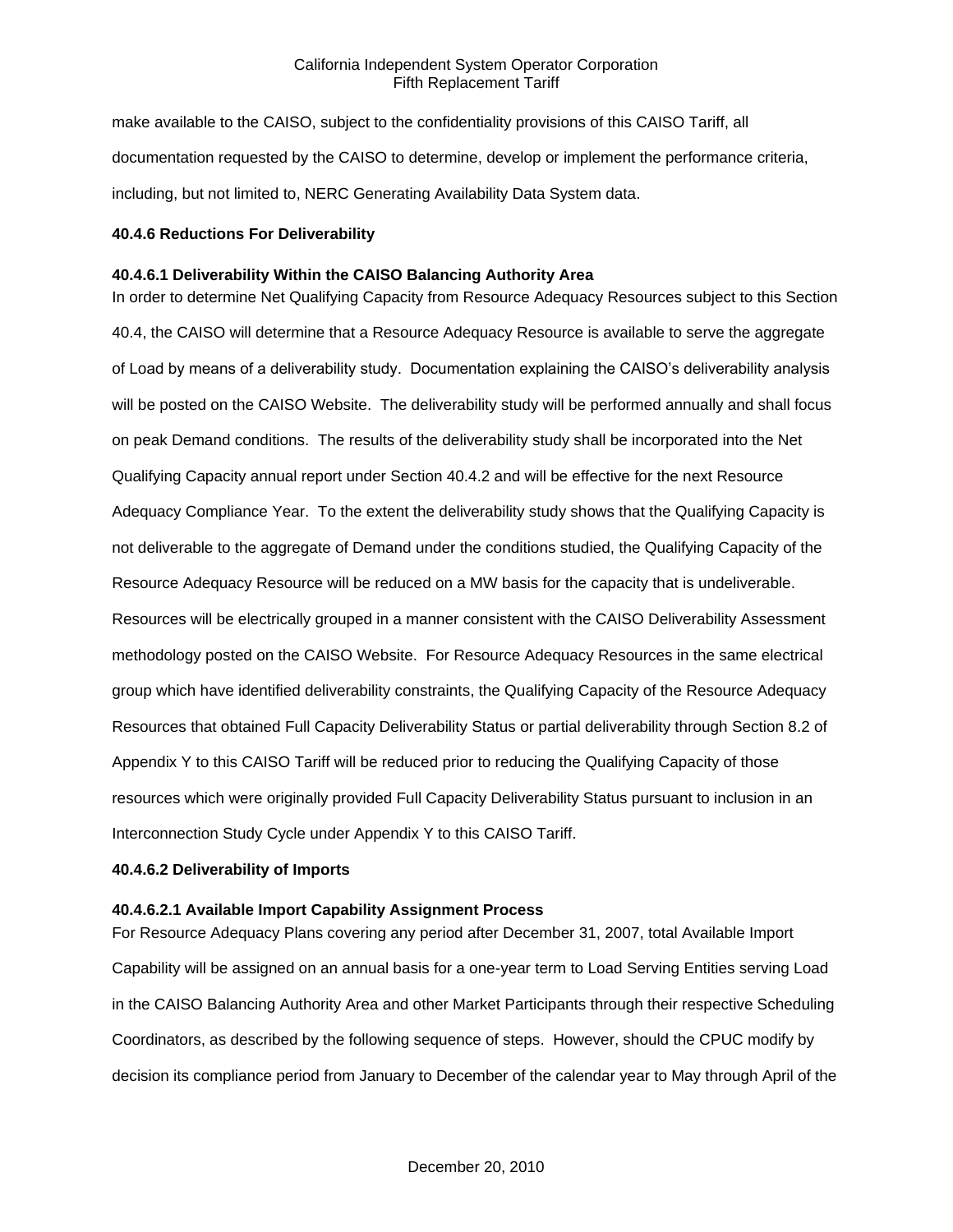calendar year, the CAISO shall extend the effectiveness of the assignment for Resource Adequacy Compliance Year 2008 through April 2009.

Step 1: Determination of Maximum Import Capability on Interties into the CAISO Balancing Authority Area: The CAISO shall establish the Maximum Import Capability for each Intertie into the CAISO Balancing Authority Area, and will post those values on the CAISO Website in accordance with the schedule and process set forth in the Business Practice Manual.

Step 2: Determination of Available Import Capability by Accounting for Existing Contracts and Transmission Ownership Rights Held by Out-of- Balancing Authority Area LSEs: For each Intertie, the Available Import Capability will be determined by subtracting from the Maximum Import Capability established in Step 1 for each Intertie the import capability on each Intertie associated with (i) Existing Contracts and (ii) Transmission Ownership Rights held by load serving entities that do not serve Load within the CAISO Balancing Authority Area. The remaining sum of all Intertie Available Import Capability is the Total Import Capability. Total Import Capability shall be used to determine the Load Share Quantity for each Load Serving Entity that serves Load within the CAISO Balancing Authority Area.

Step 3: Determination of Existing Contract Import Capability by Accounting for Existing Contracts and Transmission Ownership Rights Held by CAISO Balancing Authority Area LSEs: From the Available Import Capability remaining on each Intertie after Step 2 above, Existing Contracts and Transmission Ownership Rights held by Load Serving Entities that serve Load within the CAISO Balancing Authority Area shall be reserved for the holders of such commitments and will not be subject to reduction under any subsequent steps in this Section. The import capability reserved pursuant to this Step 3 is the Existing Contract Import Capability.

Step 4: Assignment of Pre-RA Import Commitments: From the Available Import Capability remaining on each Intertie after reserving Existing Contract Import Capability under Step 3 above, the CAISO will assign to Load Serving Entities serving Load within the CAISO Balancing Authority Area Pre-RA Import Commitment Capability on a particular Intertie based on Pre-RA Import Commitments in effect (where a supplier has an obligation to deliver the Energy or make the capacity available) at any time during the Resource Adequacy Compliance Year for which the Available Import Capability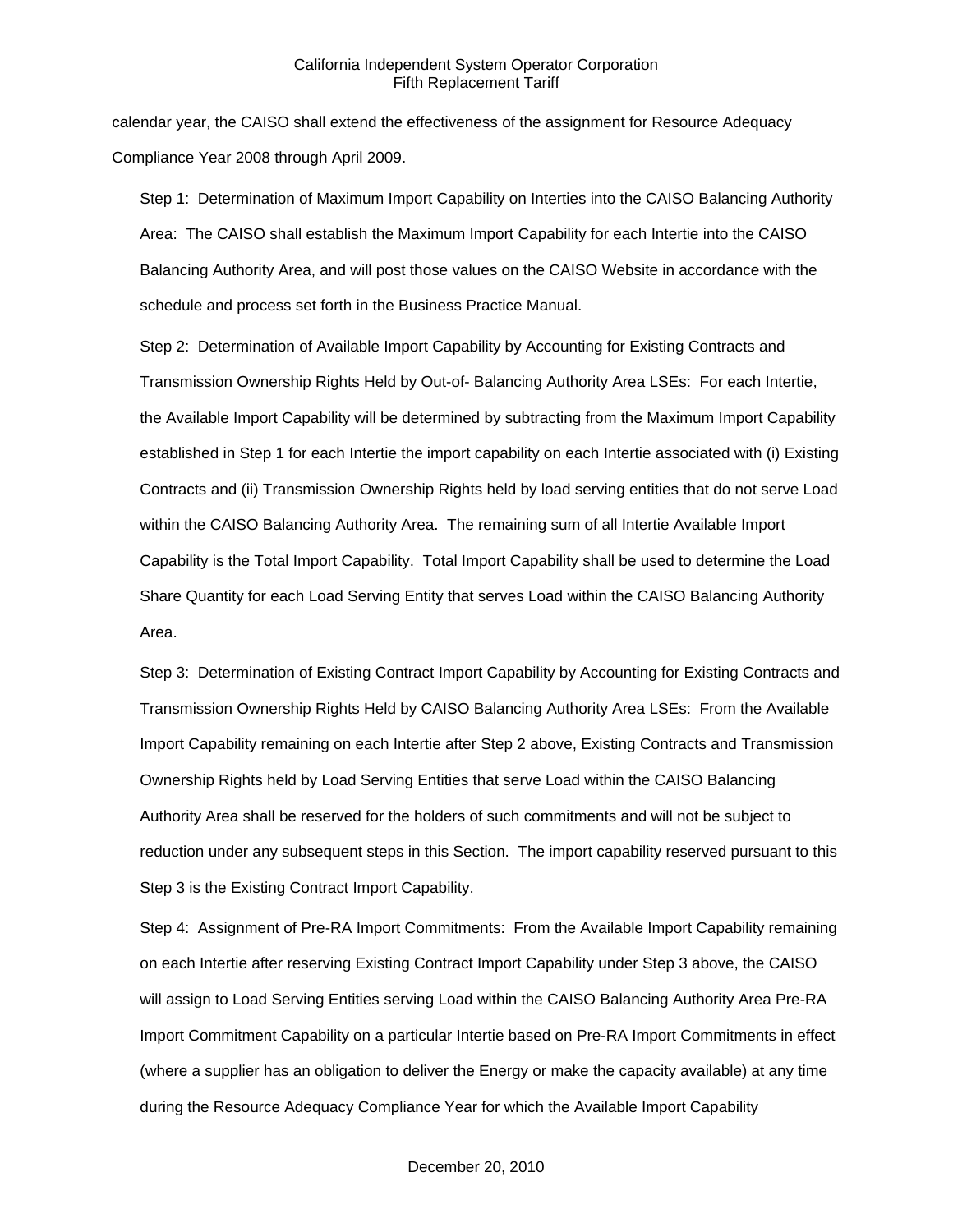assignment is being performed. The Pre-RA Import Commitment will be assigned to the Intertie selected by the Load Serving Entity during the Resource Adequacy Compliance Year 2007 import capability assignment process, which was required to be based on the Intertie upon which the Energy or capacity from the Pre-RA Import Commitment had been primarily scheduled or, for a Pre-RA Import Commitment without a scheduling history at the time of the Resource Adequacy Compliance Year 2007 import capability assignment process, the primary Intertie upon which the Energy or capacity was anticipated to be scheduled. To the extent a Pre-RA Import Commitment was not presented during the Resource Adequacy Compliance Year 2007 import capability assignment process, the Load Serving Entity shall select the Intertie upon which the Pre-RA Import Commitment is primarily anticipated to be scheduled during the term of the Pre-RA Import Commitment and that selection shall be utilized in future annual Available Import Capability assignment processes. If a Pre-RA Import Commitment submitted on behalf of a LSE with Existing Contract Import Capability is assigned under this Section to the same Intertie on which the LSE holds Existing Contract Import Capability, the Pre-RA Import Commitment will be assumed to deliver over the Existing Contract Import Capability until exhausted, unless the LSE can demonstrate otherwise.

To the extent a particular Intertie becomes over requested with Pre-RA Import Commitments due to either Pre-RA Import Commitments not included in the Resource Adequacy Compliance Year 2007 import capability assignment process or changes in system conditions that decrease the Maximum Import Capability of the Intertie, such that the MW represented in all Pre-RA Import Commitments utilizing the Intertie exceed the Intertie's Available Import Capability in excess of that reserved for Existing Contracts and Transmission Ownership Rights under Steps 2 and 3, the Pre-RA Import Commitments will be assigned Pre-RA Import Commitment Capability, based on the Import Capability Load Share Ratio of each Load Serving Entity submitting Pre-RA Import Commitments on the particular Intertie. To the extent this initial assignment of Pre-RA Import Commitment Capability has not fully assigned the Available Import Capability of the particular over requested Intertie, the remaining Available Import Capability on the over requested Intertie will be assigned until fully exhausted based on the Import Capability Load Share Ratio of each Load Serving Entity whose submitted Pre-RA Import Commitment has not been fully satisfied by the previous Import Capability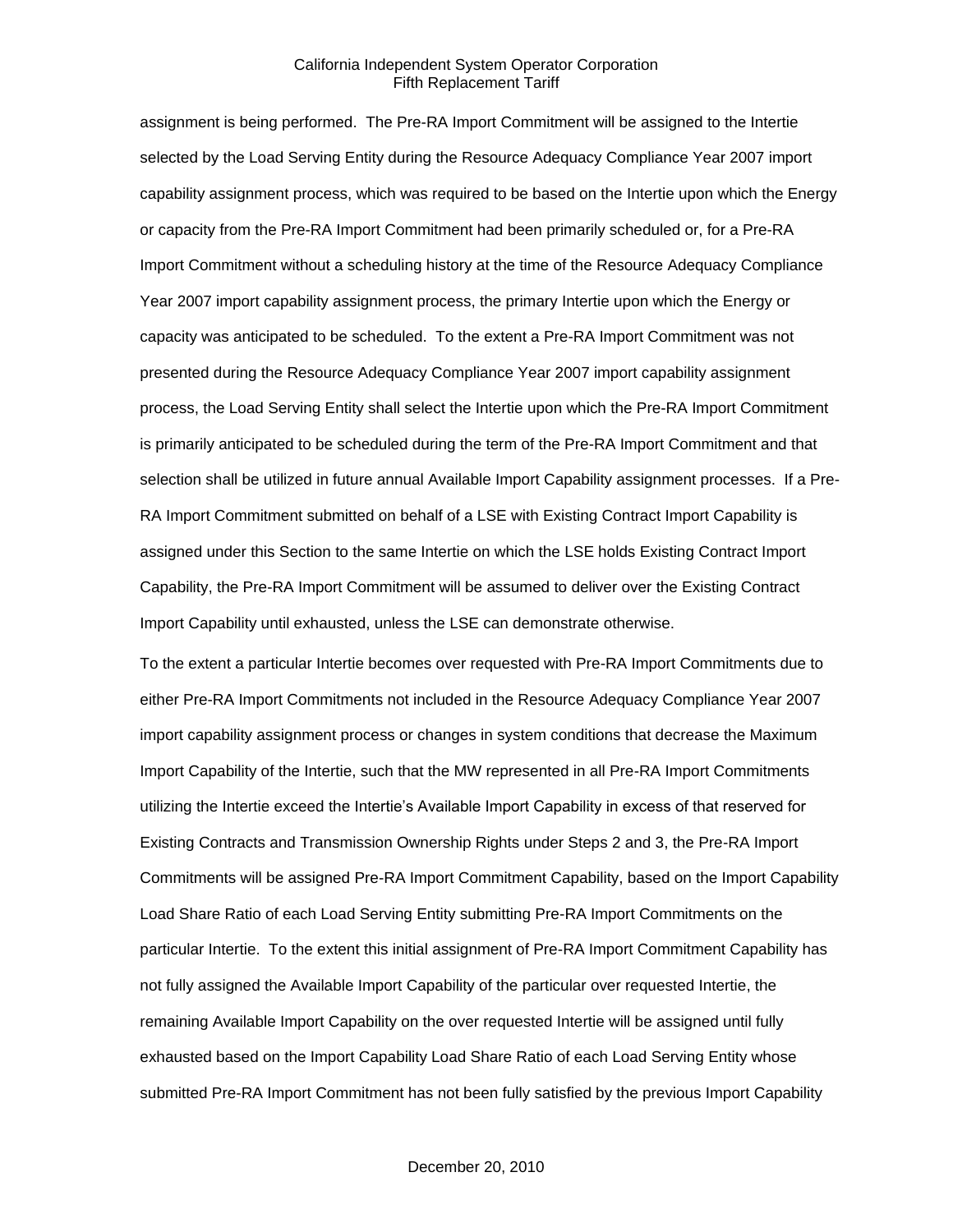Load Share Ratio assignment iteration. The Available Import Capability assigned pursuant to this Step 4 is the Pre-RA Import Commitment Capability.

Step 5: Assignment of Remaining Import Capability Limited by Load Share Quantity: The Total Import Capability remaining after Step 4 will be assigned only to Load Serving Entities serving Load within the CAISO Balancing Authority Area that have not received Existing Contract Import Capability and Pre-RA Import Commitment Capability under Steps 3 and 4, that exceed the Load Serving Entity's Load Share Quantity. Only the MW quantity of any Pre-RA Import Commitment Capability assigned to Existing Contract Import Capability under Step 4 that exceeds the Existing Contract Import Capability on the particular Intertie will be counted for purposes of this Step 5. This Total Import Capability will be assigned until fully exhausted to those Load Serving Entities eligible to receive an assignment under this Step based on each Load Serving Entity's Import Capability Load Share Ratio up to, but not in excess of, its Load Share Quantity. The quantity of Total Import Capability assigned to the Load Serving Entity under this Step is the Load Serving Entity's Remaining Import Capability. This Step 5 does not assign Remaining Import Capability on a specific Intertie. Step 6: CAISO Posting of Assigned and Unassigned Capability: Following the completion of Step 5, the CAISO will post to the CAISO Website, in accordance with the schedule set forth in the Business Practice Manual the following information:

- (a) The Total Import Capability;
- (b) The quantity in MW of Existing Contracts and Transmission Ownership Rights assigned to each Intertie, distinguishing between Existing Contracts and Transmission Ownership Rights held by Load Serving Entities within the CAISO Balancing Authority Area and those held by load serving entities outside the CAISO Balancing Authority Area;
- (c) The aggregate quantity in MW, and identity of the holders, of Pre-RA Import Commitments assigned to each Intertie; and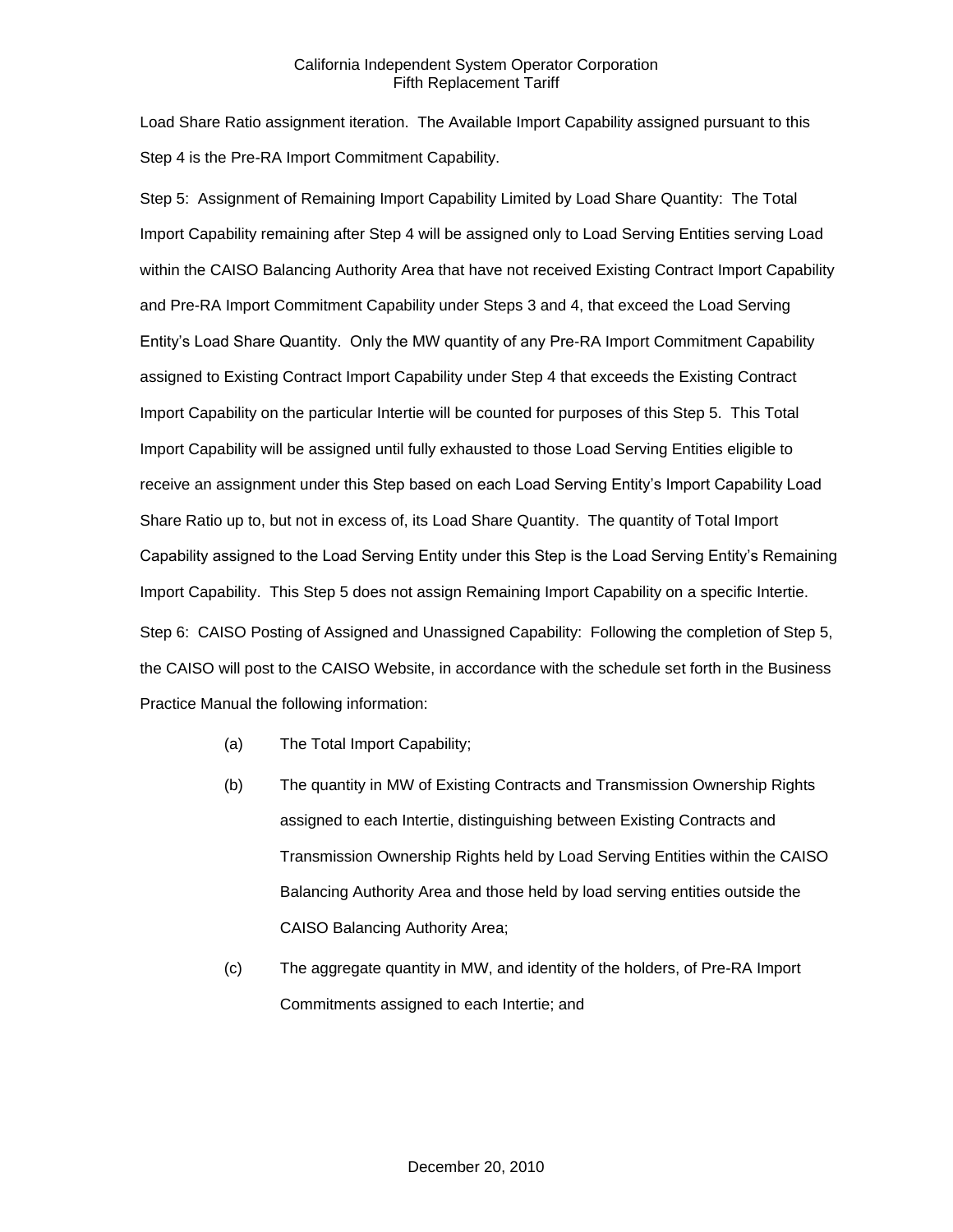(d) The aggregate quantity in MW of Available Import Capability after Step 4, the identity of the Interties with Available Import Capability, and the MW quantity of Available Import Capability on each such Intertie.

Step 7: CAISO Notification of LSE Assignment Information: Following the completion of Step 5, in accordance with the schedule set forth in the Business Practice Manual, the CAISO will notify the Scheduling Coordinator for each Load Serving Entity of:

- (a) The Load Serving Entity's Import Capability Load Share;
- (b) The Load Serving Entity's Load Share Quantity; and
- (c) The amount of, and Intertie on which, the Load Serving Entity's Existing Contract Import Capability and Pre-RA Import Commitment Capability, as applicable, has been assigned; and
- (d) The Load Serving Entity's Remaining Import Capability.

Step 8: Transfer of Import Capability: In accordance with the schedule set forth in the Business Practice Manual, a Load Serving Entity shall be allowed to transfer some or all of its Remaining Import Capability to any other Load Serving Entity or Market Participant. The CAISO will accept transfers among LSEs and Market Participants only to the extent such transfers are reported to the CAISO, in accordance with the schedule set forth in the Business Practice Manual and through the CAISO's Import Capability Transfer Registration Process, by the entity receiving the Remaining Import Capability who must set forth (1) the name of the counter-parties, (2) the MW quantity, (3) term of transfer, and (4) price on a per MW basis. The CAISO will post to the CAISO Website by August 8, 2007 for Resource Adequacy Compliance Year 2008 and for subsequent Resource Adequacy Compliance Years in accordance with the schedule set forth in the Business Practice Manual the information on transfers of Remaining Import Capability received under this Step 8.

Step 9: Initial Scheduling Coordinator Request to Assign Remaining Import Capability by Intertie: In accordance with the schedule set forth in the Business Practice Manual, the Scheduling Coordinator for each Load Serving Entity or Market Participant shall notify the CAISO of its request to assign its post-trading Remaining Import Capability on a MW basis per available Intertie. Total requests for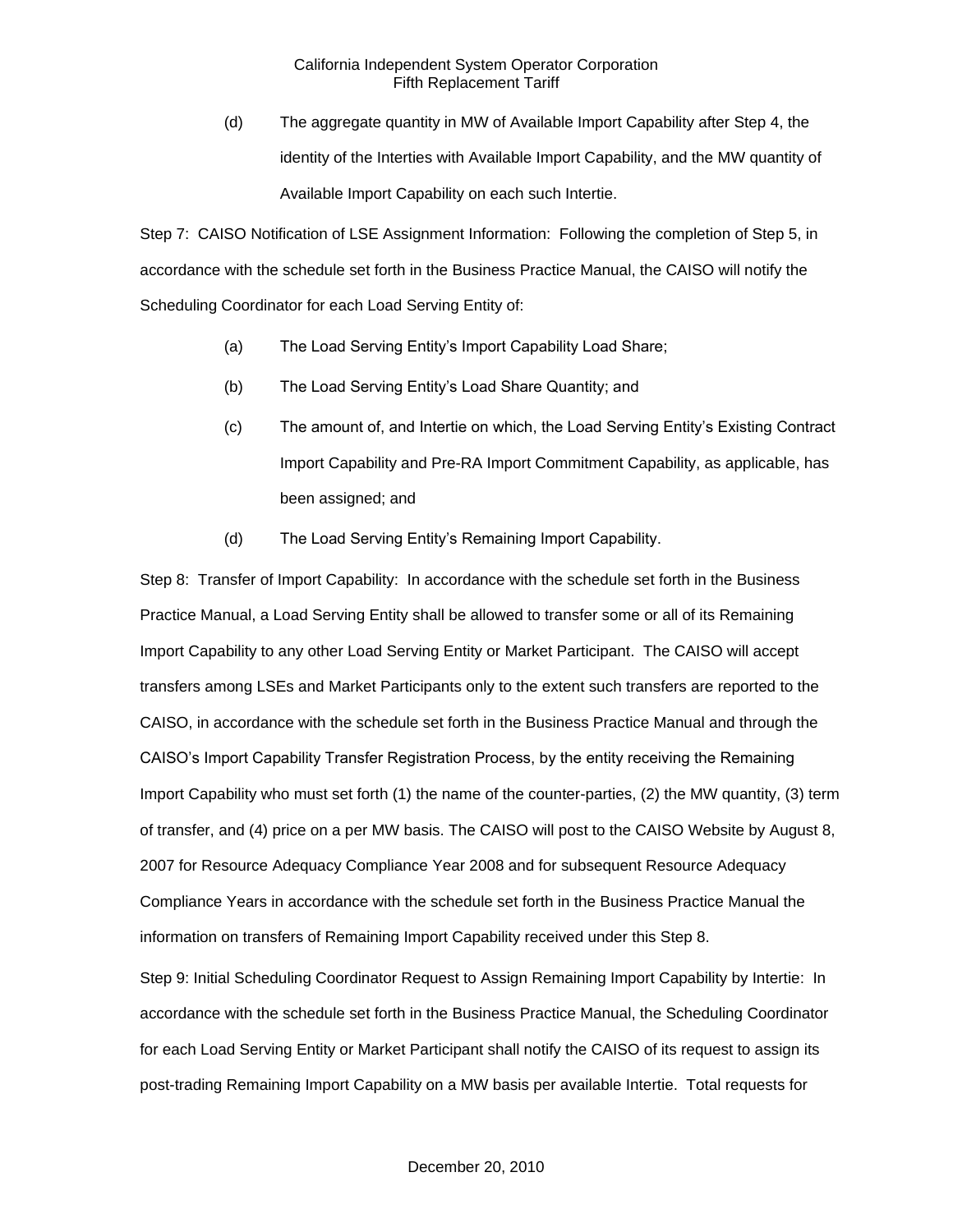assignment of Remaining Import Capability by a Scheduling Coordinator cannot exceed the sum of the post-traded Remaining Import Capability of its Load Serving Entities. The CAISO will honor the requests to the extent an Intertie has not been over requested. If an Intertie is over requested, the requests for Remaining Import Capability on that Intertie will be assigned based on each Load Serving Entity's Import Capability Load Share Ratio in the same manner as set forth in Step 4. A Market Participant without an Import Capability Load Share will be assigned the Import Capability Load Share equal to the average Import Capability Load Share of those Load Serving Entities from which it received transfers of Remaining Import Capability.

Step 10: CAISO Notification of Initial Remaining Import Capability Assignments and Unassigned Capability: In accordance with the schedule set forth in the Business Practice Manual, the CAISO will:

- (a) Notify the Scheduling Coordinator for each Load Serving Entity or Market Participant of the Load Serving Entity or Market Participant's accepted request(s) for assigning Remaining Import Capability under Step 9; and
- (b) Publish on the CAISO Website aggregate unassigned Available Import Capability, if any, the identity of the Interties with unassigned Available Import Capability, and the MW quantity of Available Import Capability, on each such Intertie.

Step 11: Secondary Scheduling Coordinator Request to Assign Remaining Import Capability by Intertie: To the extent Remaining Import Capability remains unassigned as disclosed by Step 10, in accordance with the schedule set forth in the Business Practice Manual, Scheduling Coordinators for Load Serving Entities or Market Participants shall notify the CAISO of their requests to assign any remaining Remaining Import Capability on a MW per available Intertie basis. The CAISO will honor the requests to the extent an Intertie has not been over requested. If an Intertie is over requested, the requests on that Intertie will be assigned based on each Load Serving Entity or Market Participant's Import Capability Load Share Ratio, as used in Steps 4 and 9.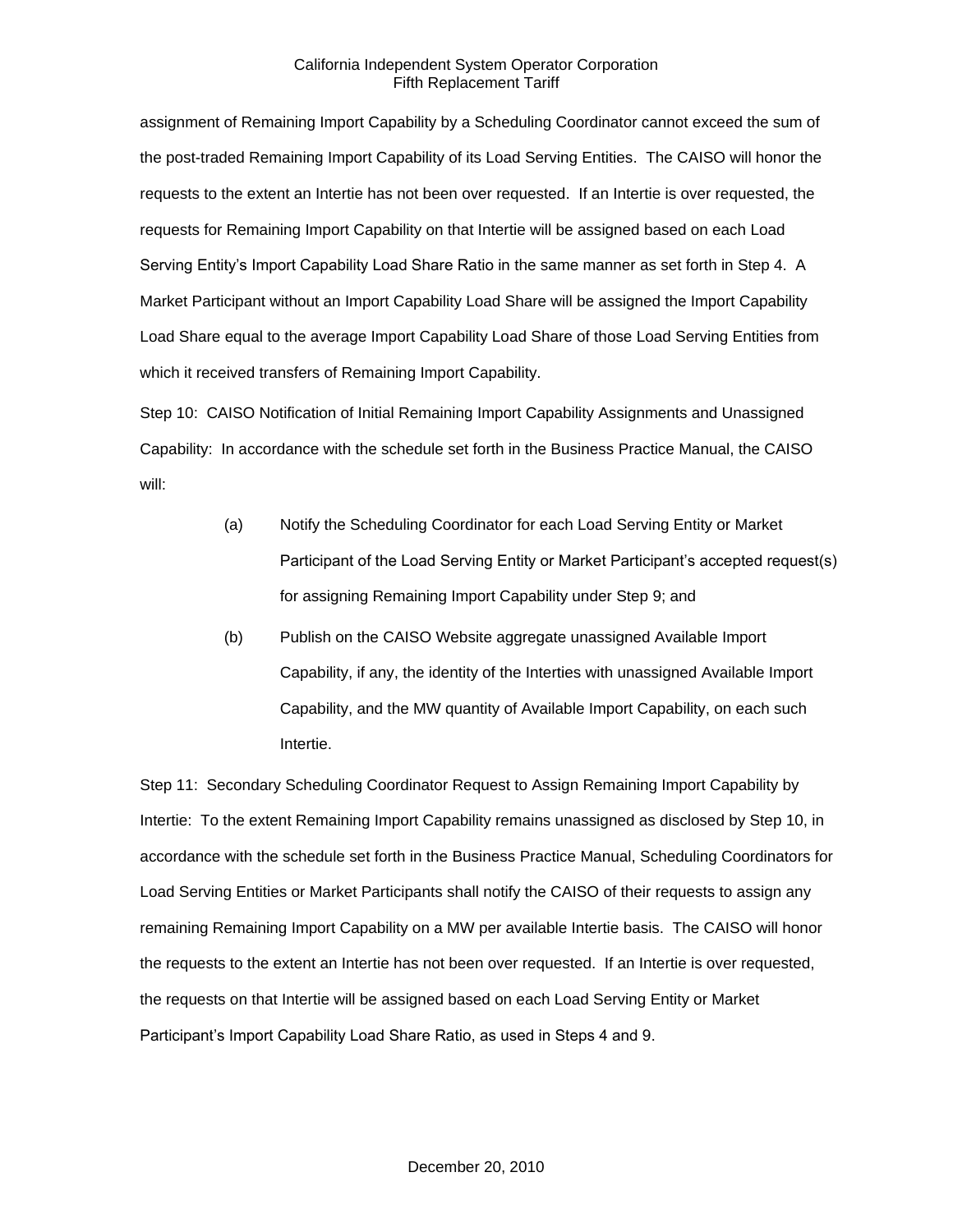Step 12: Notification of Secondary Remaining Import Capability Assignments and Unassigned Capability: In accordance with the schedule set forth in the Business Practice Manual, the CAISO will:

- (a) Notify the Scheduling Coordinator for each Load Serving Entity or Market Participant of the Load Serving Entity or Market Participant's accepted request(s) for assigning Remaining Import Capability under Step 11; and
- (b) Publish on the CAISO Website unassigned aggregate Available Import Capability, if any, the identity of the Interties with Available Remaining Import Capability, and the MW quantity of Availability Import Capability on each such Intertie.

Step 13: Requests for Balance of Year Unassigned Available Import Capability: To the extent total Available Import Capability remains unassigned as disclosed by Step 12, Scheduling Coordinators for Load Serving Entities or Market Participants may notify the CAISO at any time, except as limited herein, of a request for unassigned Available Import Capability on a specific Intertie on a per MW basis. Each request must include the identity of Load Serving Entity or Market Participant on whose behalf the request is made. The CAISO will accept only two (2) requests per calendar week from any Scheduling Coordinator on behalf of a single Load Serving Entity or other Market Participant. The CAISO will honor requests in priority of the time requests from Scheduling Coordinators were received until the Intertie is fully assigned and without regard to any Load Serving Entity's Load Share Quantity. Any honored request shall be for the remainder of the Resource Adequacy Compliance Year; however, any notification by the CAISO of acceptance of the request in accordance with this Section after the 20th calendar day of any month shall not be permitted to be included in the Load Serving Entity's Resource Adequacy Plan submitted in the same month as the acceptance. The CAISO shall provide an electronic means, either through the Import Capability Transfer Registration Process or otherwise, of notifying the Scheduling Coordinator of the time the request was deemed received by the CAISO and, within seven (7) days of receipt of the request, whether the request was honored. If honored, it shall be the responsibility of the Scheduling Coordinator and its Load Serving Entity to notify the CPUC or applicable Local Regulatory Authority of the acceptance of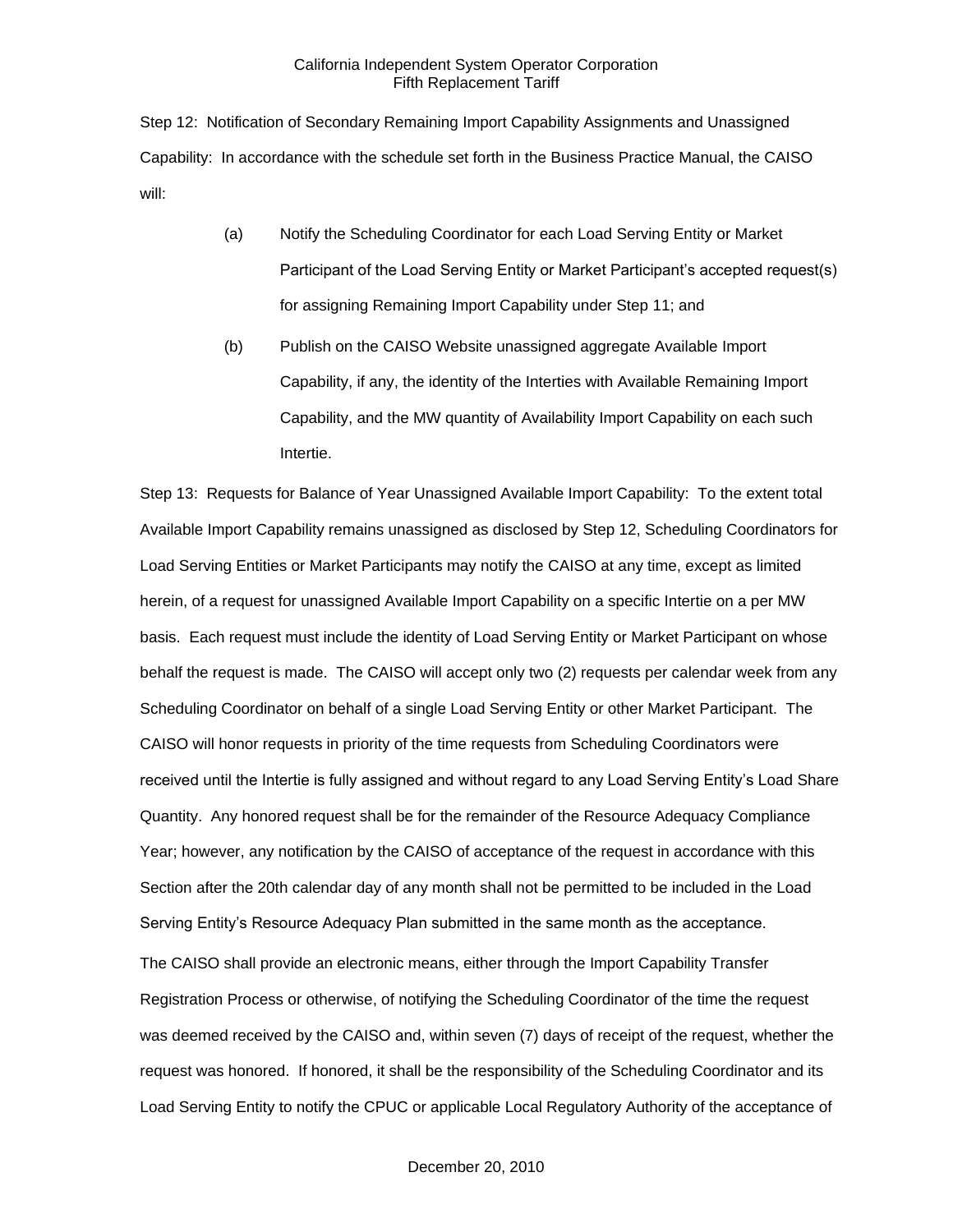the request for unassigned Available Import Capability. If the request is not honored because the Intertie requested was fully assigned, the request will be deemed rejected and the Scheduling Coordinator, if it still seeks to obtain unassigned Available Import Capability, will be required to submit a new request for unassigned Available Import Capability on a different Intertie. The CAISO will update on its website the list of unassigned Available Import Capability by Intertie in accordance with the schedule set forth in the Business Practice Manual.

This multi-step process for assignment of Total Import Capability does not guarantee or result in any actual transmission service being assigned and is only used for determining the import capability that can be credited towards satisfying the Reserve Margin of a Load Serving Entity under this Section 40. Upon the request of the CAISO, Scheduling Coordinators must provide the CAISO with information on Pre-RA Import Commitments and any transfers or sales of assigned Total Import Capability.

# **40.4.6.2.2 Bilateral Import Capability Transfers and Registration Process**

### **40.4.6.2.2.1 Eligibility Registration for Bilaterial Import Capability Transfers**

To be eligible to engage in any bilateral assignment, sale, or other transfer of Remaining Import Capability under Step 8 of Section 40.4.6.2.1 or Section 40.4.6.2.2.2 or Existing Contract Import Capability, and Pre-RA Import Commitment Capability under Section 40.6.2.2.2, a Load Serving Entity or other Market Participant must provide the CAISO through the Import Capability Transfer Registration Process the following information:

- (a) Name of the Load Serving Entity or Market Participant
- (b) E-mail contact information

The CAISO will post to the CAISO Website the information received under this Section on a monthly basis in accordance with the schedule set forth in the Business Practice Manual. Any assignment, sale, or other transfer of Existing Contract Import Capability, Pre-RA Import Commitment Capability, or Remaining Import Capability may only be made by or to a Load Serving Entity or Market Participant whose information received under this Section has been posted to the CAISO Website prior to the date of the assignment, sale, or other transfer of the Existing Contract Import Capability, Pre-RA Import Commitment Capability, or Remaining Import Capability. It shall be the exclusive responsibility of the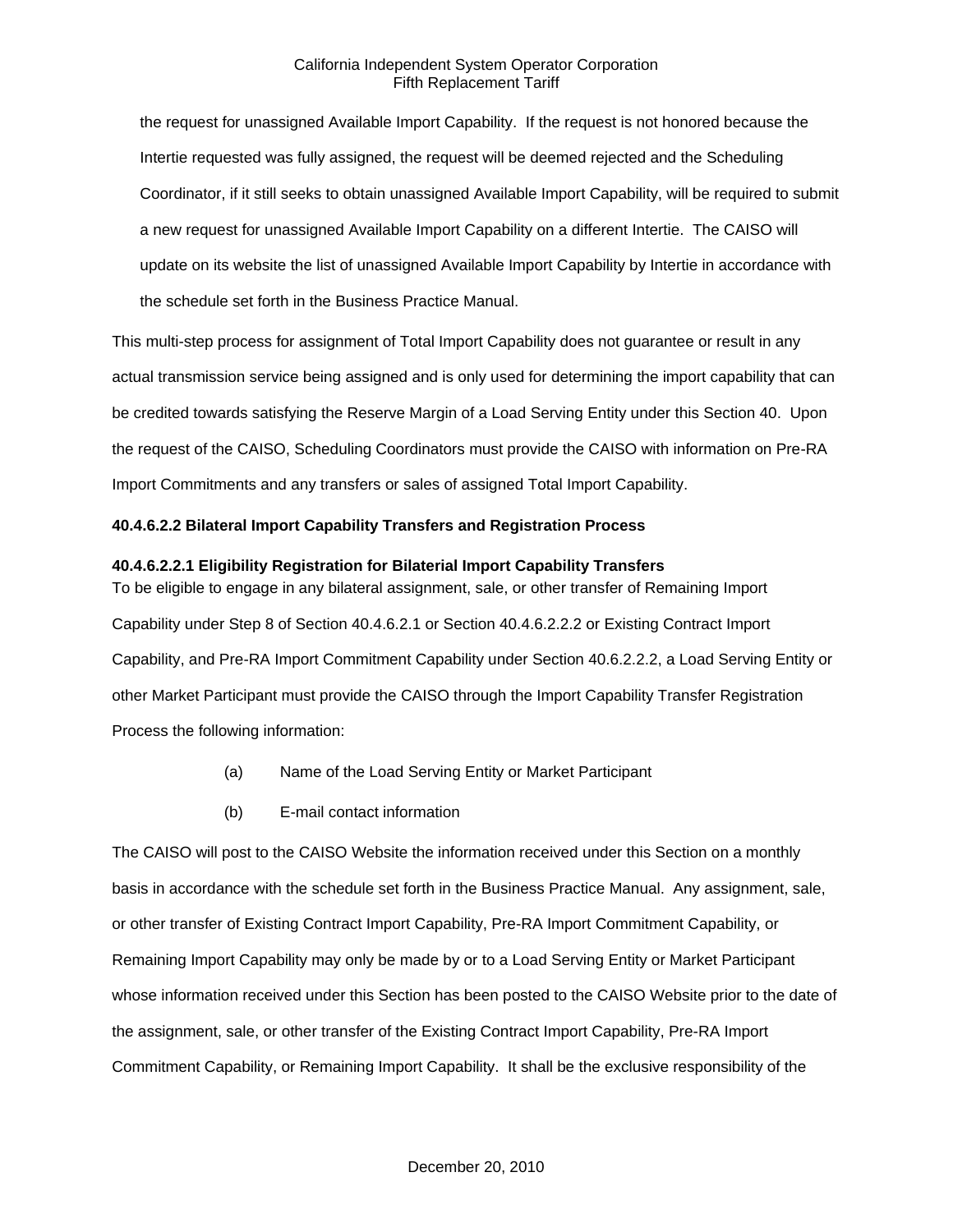Scheduling Coordinator for the Load Serving Entity or Market Participant to ensure that the information posted to the CAISO Website under this Section is accurate and up to date.

# **40.4.6.2.2.2 Reporting Process for Bilateral Import Capability Transfers**

This Section shall apply to all transfers of Existing Contract Import Capability, Pre-RA Import Commitment Capability, or Remaining Import Capability other than that provided for in Step 8 of Section 40.4.6.2.1. Any Load Serving Entity or other Market Participant that has obtained Existing Contract Import Capability, Pre-RA Import Commitment Capability, or Remaining Import Capability may assign, sell, or otherwise transfer such Existing Contract Import Capability, Pre-RA Import Commitment Capability, or Remaining Import Capability in MW increments. The import capability subject to each transfer shall remain on the Intertie assigned pursuant to Section 40.4.6.2.1.

The Scheduling Coordinator for the Load Serving Entity or Market Participant receiving the transferred Existing Contract Import Capability, Pre-RA Import Commitment Capability, or Remaining Import Capability must report the transfer to the CAISO through the CAISO's Import Capability Transfer Registration Process by providing the following information:

- (a) Identity of the counter-party(ies);
- (b) The MW quantity;
- (c) The Intertie on which the Existing Contract Import Capability, Pre-RA Import Commitment Capability, or Remaining Import Capability was assigned;
- (d) Term of the transfer;
- (e) Price on a per MW basis; and
- (f) Whether the import capability assignment being transferred is Existing Contract Import Capability, Pre-RA Import Commitment Capability, or Remaining Import Capability.

The CAISO will promptly post to the CAISO Website the information on transfers received under this Section except for the information received pursuant to subpart (f) of this Section. On a quarterly basis, the CAISO shall also report to FERC the transfer information received under this Section and Step 8 of Section 40.4.6.2.1. Transfer information received in accordance with this Section after the 20th calendar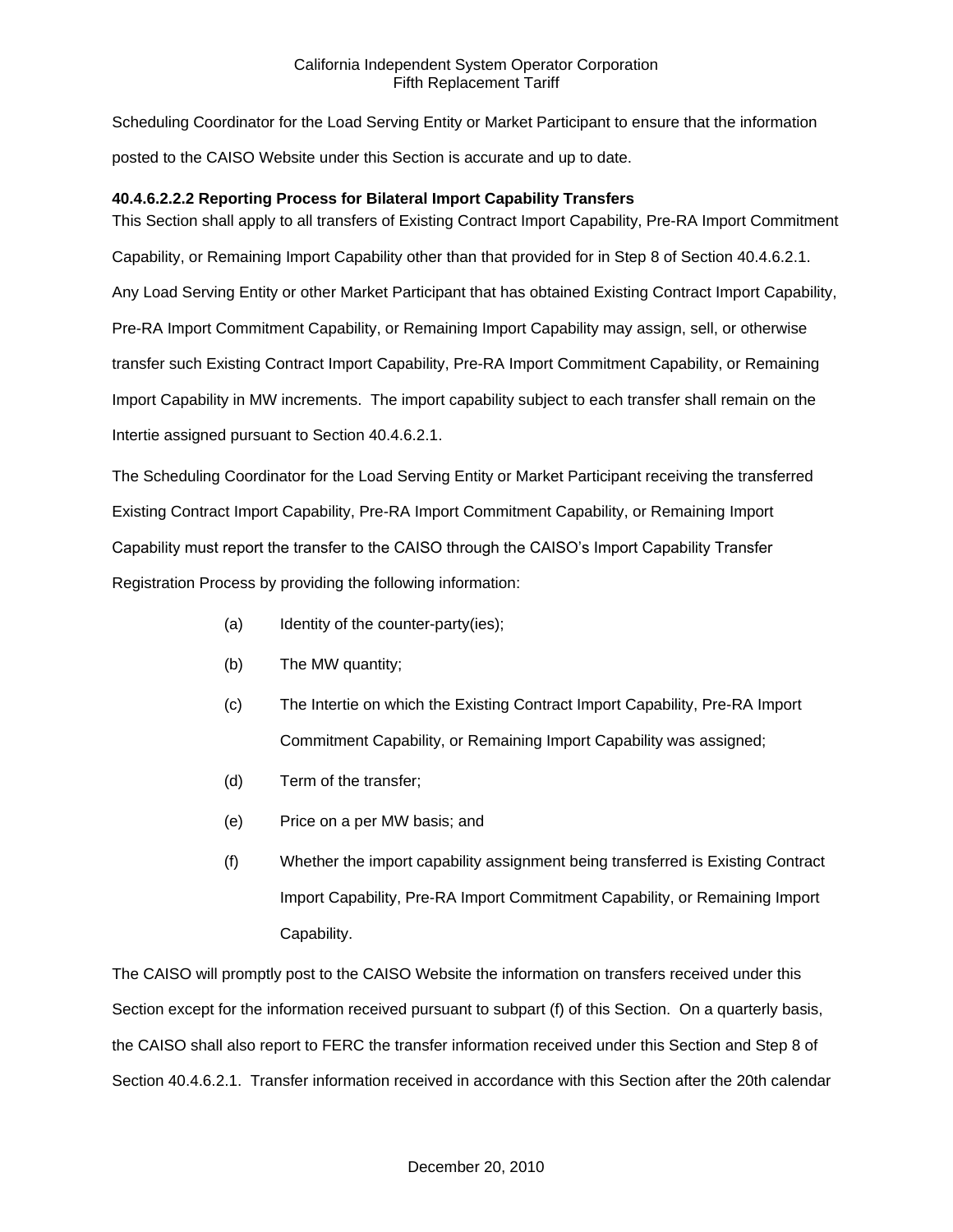day of any month shall not be permitted to be included in the Load Serving Entity's Resource Adequacy Plan submitted in the same month as the transfer submission.

# **40.4.6.2.2.3 Other Import Capability Information Postings**

The CAISO will post to the CAISO Website on a monthly basis in accordance with the schedule set forth in the Business Practice Manual, for each Intertie, the holder and that holder's quantity in MW of import capability assigned on the particular Intertie as of the reporting date.

The CAISO will also post to the CAISO Website following submission of the annual Resource Adequacy Plans under Sections 40.2.1.1, 40.2.2.4, 40.2.3.4, and 40.2.4, for each Intertie, by a "yes" or "no" designation, whether each holder of import capability assigned on the particular Intertie has fully included the assigned import capability in the holder's annual Resource Adequacy Plans.

# **40.4.7 Submission Of Supply Plans**

# **40.4.7.1 Schedule for Submission of Supply Plans**

Scheduling Coordinators representing Resource Adequacy Resources supplying Resource Adequacy Capacity shall provide the CAISO with annual and monthly Supply Plans, on the schedule set forth in the Business Practice Manual verifying their agreement to provide Resource Adequacy Capacity during the next Resource Adequacy Compliance Year or relevant month, as applicable.

## **40.4.7.2 Form of Supply Plans**

The Supply Plan must be in the form of the template provided on the CAISO Website, which shall include an affirmative representation by the Scheduling Coordinator submitting the Supply Plan that the CAISO is entitled to rely on the accuracy of the information provided in the Supply Plan to perform those functions set forth in this Section 40.

## **40.4.7.3 Validation of Supply Plans**

The CAISO shall be entitled to take reasonable measures to validate the accuracy of the information submitted in Supply Plans under this Section. Supply Plan validation measures may include the following:

> (a) The CAISO may compare a Resource Adequacy Resource's Resource Adequacy Capacity against the Resource Adequacy Resource's Net Qualifying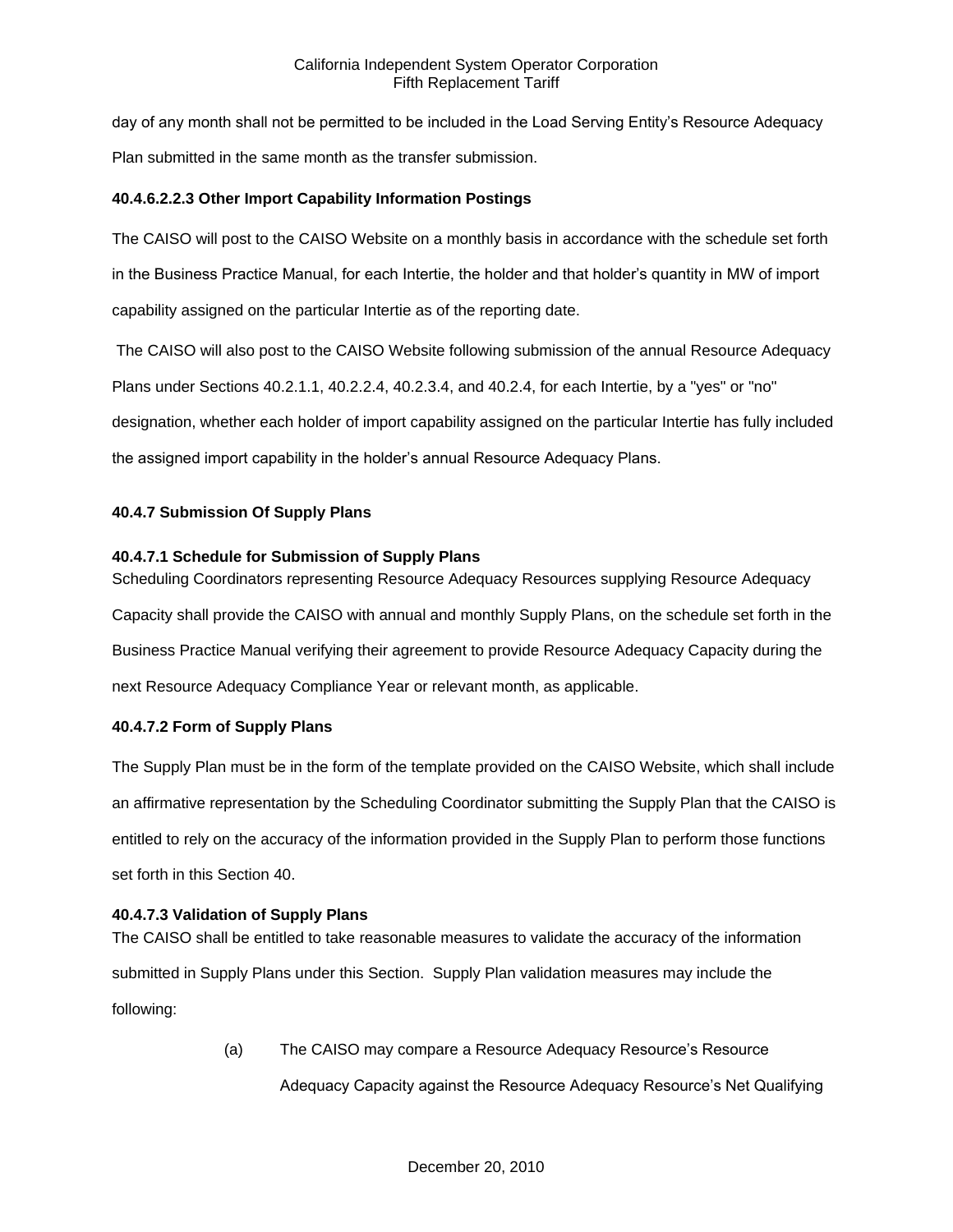Capacity, if applicable. To the extent the Resource Adequacy Capacity of a Resource Adequacy Resource included in a Supply Plan is greater than the Resource Adequacy Resource's Net Qualifying Capacity, the CAISO will notify the respective Scheduling Coordinators for the Resource Adequacy Resource and each Load Serving Entity that has included the Resource Adequacy Resource in its Resource Adequacy Plan that the Resource Adequacy Capacity from the Resource Adequacy Resource shall be reduced to the Resource Adequacy Resource's Net Qualifying Capacity and that it will be considered a mismatch under Section 40.7. If the CAISO is not advised as to how the reduction in Resource Adequacy Capacity to conform with the Resource Adequacy Resource's Net Qualifying Capacity shall be allocated among each Load Serving Entity that included the Resource Adequacy Resource on its Resource Adequacy Plan, the CAISO will apply a pro rata reduction based on the Supply Plan.

(b) Other errors or inaccuracies identified by the CAISO in a Supply Plan shall be treated as a mismatch under Section 40.7.

Disputes regarding the CAISO's determination of Net Qualifying Capacity shall be subject to Section 40.5.2. The provisions of this Section shall not affect a Resource Adequacy Resource's Net Qualifying Capacity posted by the CAISO under Section 40.5.2.

## **40.5 Requirements Applying To Modified Reserve Sharing LSEs Only**

#### **40.5.1 Day Ahead Scheduling And Bidding Requirements**

(1) Scheduling Coordinators on behalf of Modified Reserve Sharing LSEs serving Load within the CAISO Balancing Authority Area for whom they submit Demand Bids shall submit into the IFM Bids or Self-Schedules for Demand equal to one hundred percent (100%) and for Supply equal to one hundred and fifteen percent (115%) of the hourly Demand Forecasts for each Modified Reserve Sharing LSE it represents for each Trading Hour for the next Trading Day. Subject to Section 40.5.5, the resources included in a Self-Schedule or a Bid in each Trading Hour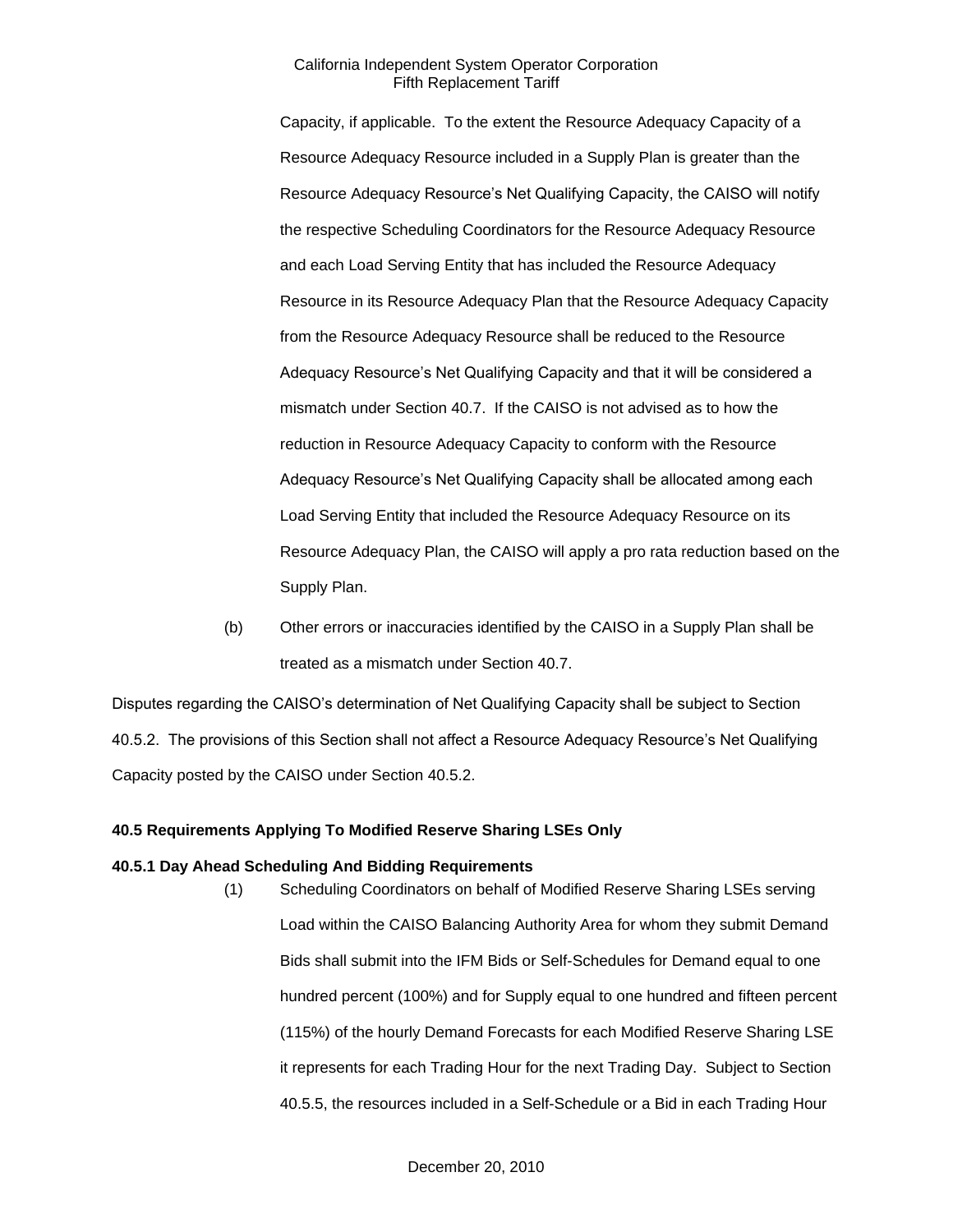to satisfy one hundred and fifteen percent (115%) of the Modified Reserve Sharing LSE's hourly Demand Forecasts will be deemed Resource Adequacy Resources and (a) shall be comprised of those resources listed in the Modified Reserve Sharing LSE's monthly Resource Adequacy Plan and (b) shall include all Local Capacity Area Resources listed in the Modified Reserve Sharing LSE's annual Resource Adequacy Plan, if any, except to the extent the Local Capacity Area Resources, if any, are unavailable due to any Outages or reductions in capacity reported to the CAISO in accordance with this CAISO Tariff.

(i) Local Capacity Area Resources physically capable of operating must submit: (a) Economic Bids for Energy and/or Self-Schedules for all their Resource Adequacy Capacity and (b) Economic Bids for Ancillary Services and/or a Submission to Self-Provide Ancillary Services for all of their Resource Adequacy Capacity that is certified to provide Ancillary Services. For Local Resource Adequacy Capacity that is certified to provide Ancillary Services and is not covered by a Submission to Self-Provide Ancillary Services, the resource must submit Economic Bids for each Ancillary Service for which the resource is certified. For Resource Adequacy Capacity subject to this requirement for which no Economic Energy Bid or Self-Schedule has been submitted, the CAISO shall insert a Generated Bid in accordance with Section 40.6.8. For Resource Adequacy Capacity subject to this requirement for which no Economic Bids for Ancillary Services or Submissions to Self-Provide Ancillary Services have been submitted, the CAISO shall insert a Generated Bid in accordance with Section 40.6.8 for each Ancillary Service the resource is certified to provide. However, to the extent the Generating Unit providing Local Capacity Area Resource capacity constitutes a Use-Limited Resource under Section 40.6.4, the provisions of Section 40.6.4 will apply.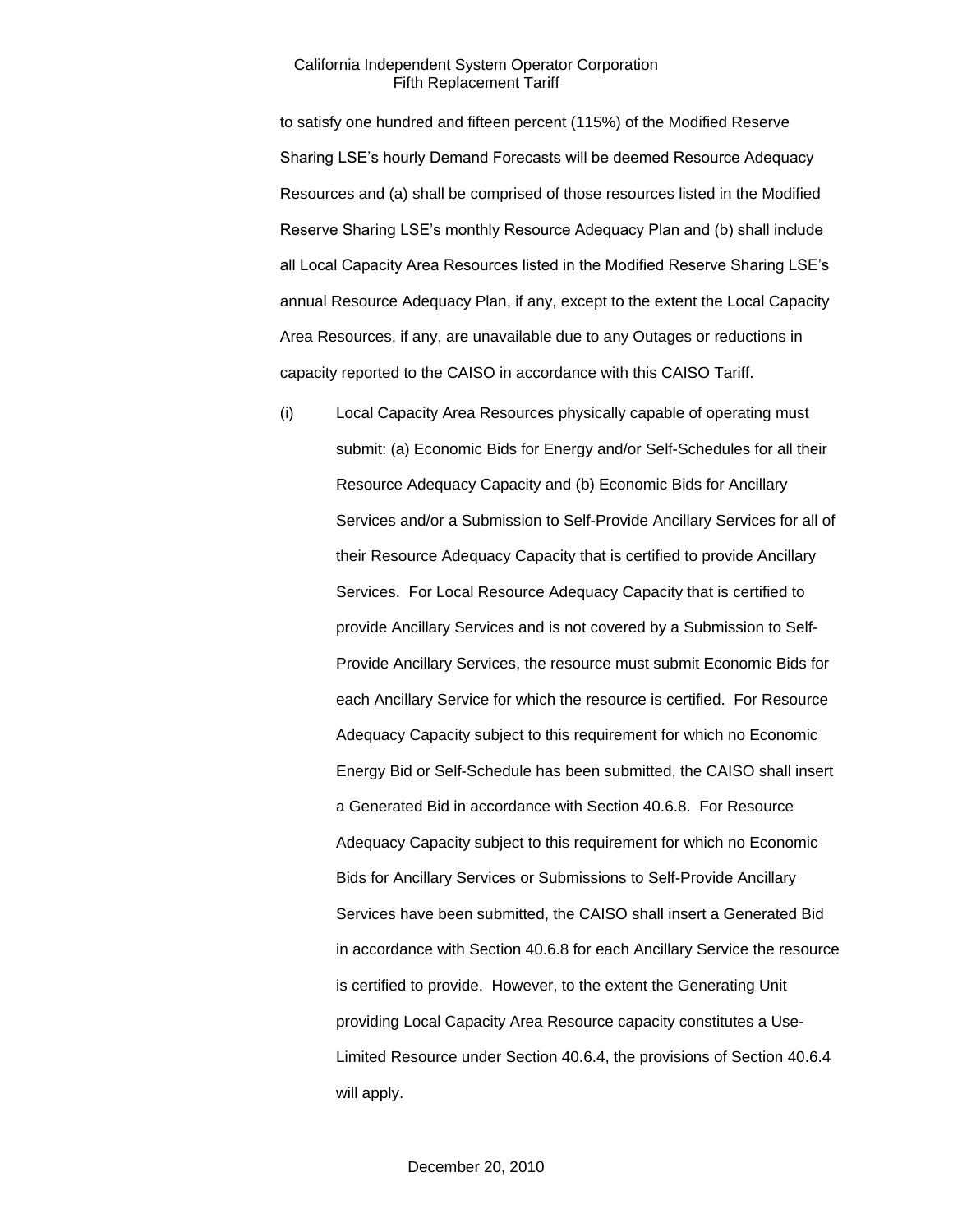- (ii) Resource Adequacy Resource must participate in the RUC to the extent that the resource has available Resource Adequacy Capacity that was offered into the IFM and is not reflected in an IFM Schedule. Resource Adequacy Capacity participating in RUC will be optimized using zero dollar (\$0/MW-hour) RUC Availability Bid.
- (iii) Capacity from Resource Adequacy Resources selected in RUC will not be eligible to receive a RUC Availability Payment.
- (iv) Through the IFM co-optimization process, the CAISO will utilize available Local Capacity Area Resource Adequacy Capacity to provide Energy or Ancillary Services in the most efficient manner to clear the Energy market, manage congestion and procure required Ancillary Services. In so doing the IFM will honor submitted Energy Self-Schedules of the Local Capacity Area Resource Adequacy Capacity of the Modified Reserve Sharing LSE unless the CAISO is unable to satisfy one hundred percent (100%) of the Ancillary Services requirements. In such cases the CAISO may curtail all or a portion of a submitted Energy Self-Schedule to allow Ancillary Service-certified Local Capacity Area Resource Adequacy Capacity to be used to meet the Ancillary Service requirements. The CAISO will not curtail for the purpose of meeting Ancillary Service requirements a Self-Schedule of a resource internal to a Metered Subsystem that was submitted by the Scheduling Coordinator for that Metered Subsystem. If the IFM reduces the Energy Self-Schedule of Resource Adequacy Capacity to provide an Ancillary Service, the Ancillary Service Marginal Price for that Ancillary Service will be calculated in accordance with Section 27.1.2 using the Ancillary Service Bids submitted by the Scheduling Coordinator for the Resource Adequacy Resource or inserted by the CAISO pursuant to this Section 40.5.1, and using the resource's Generated Energy Bid to determine the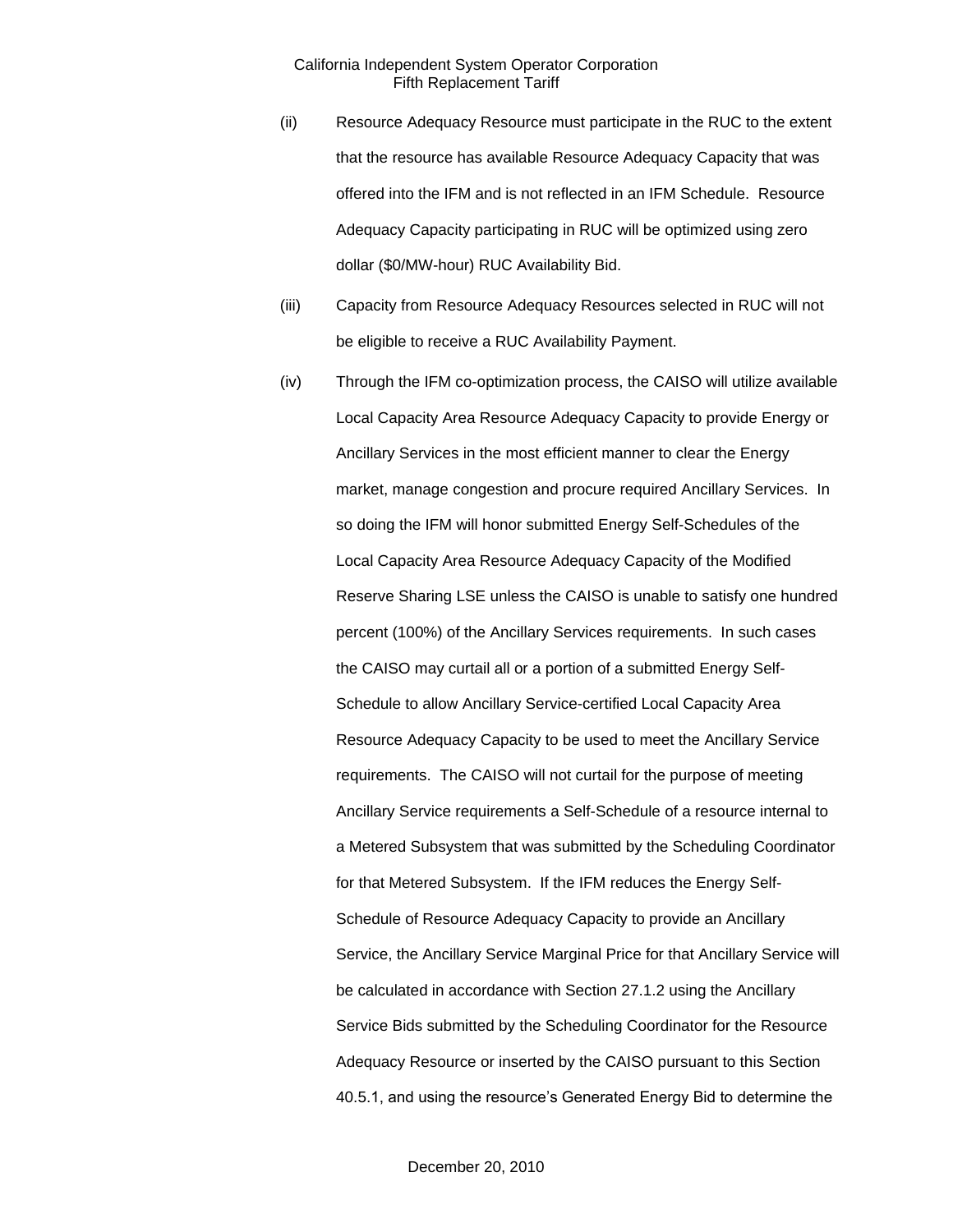Resource Adequacy Resource's opportunity cost of Energy. If the Scheduling Coordinator for the Modified Reserve Sharing LSE's Resource Adequacy Resource believes that the opportunity cost of Energy based on the Resource Adequacy Resource's Generated Energy Bid is insufficient to compensate for the resource's actual opportunity cost, the Scheduling Coordinator may submit evidence justifying the increased amount to the CAISO and to the FERC no later than seven (7) days after the end of the month in which the submitted Energy Self-Schedule was reduced by the CAISO to provide an Ancillary Service. The CAISO will treat such information as confidential and will apply the procedures in Section 20.4 of this CAISO Tariff with regard to requests for disclosure of such information. The CAISO shall pay the higher opportunity costs after those amounts have been approved by FERC.

- (2) Resource Adequacy Resources of Modified Reserve Sharing LSEs that do not clear in the IFM or are not committed in RUC shall have no further offer requirements in HASP or Real-Time, except under System Emergencies as provided in this CAISO Tariff.
- (3) Resource Adequacy Resources committed by the CAISO must maintain that commitment through Real-Time. In the event of a Forced Outage on a Resource Adequacy Resource committed in the Day-Ahead Market to provide Energy, the Scheduling Coordinator for the Modified Reserve Sharing LSE will have up to the next HASP bidding opportunity, plus one hour, to replace the lesser of: (i) the committed resource suffering the Forced Outage, (ii) the quantity of Energy committed in the Day-Ahead Market, or (iii) one hundred and seven percent (107%) of the hourly forecast Demand.

#### **40.5.2 Demand Forecast Accuracy**

On a monthly basis, the CAISO will review Meter Data to evaluate the accuracy or quality of the hourly Day-Ahead Demand Forecasts submitted by the Scheduling Coordinator on behalf of Modified Reserve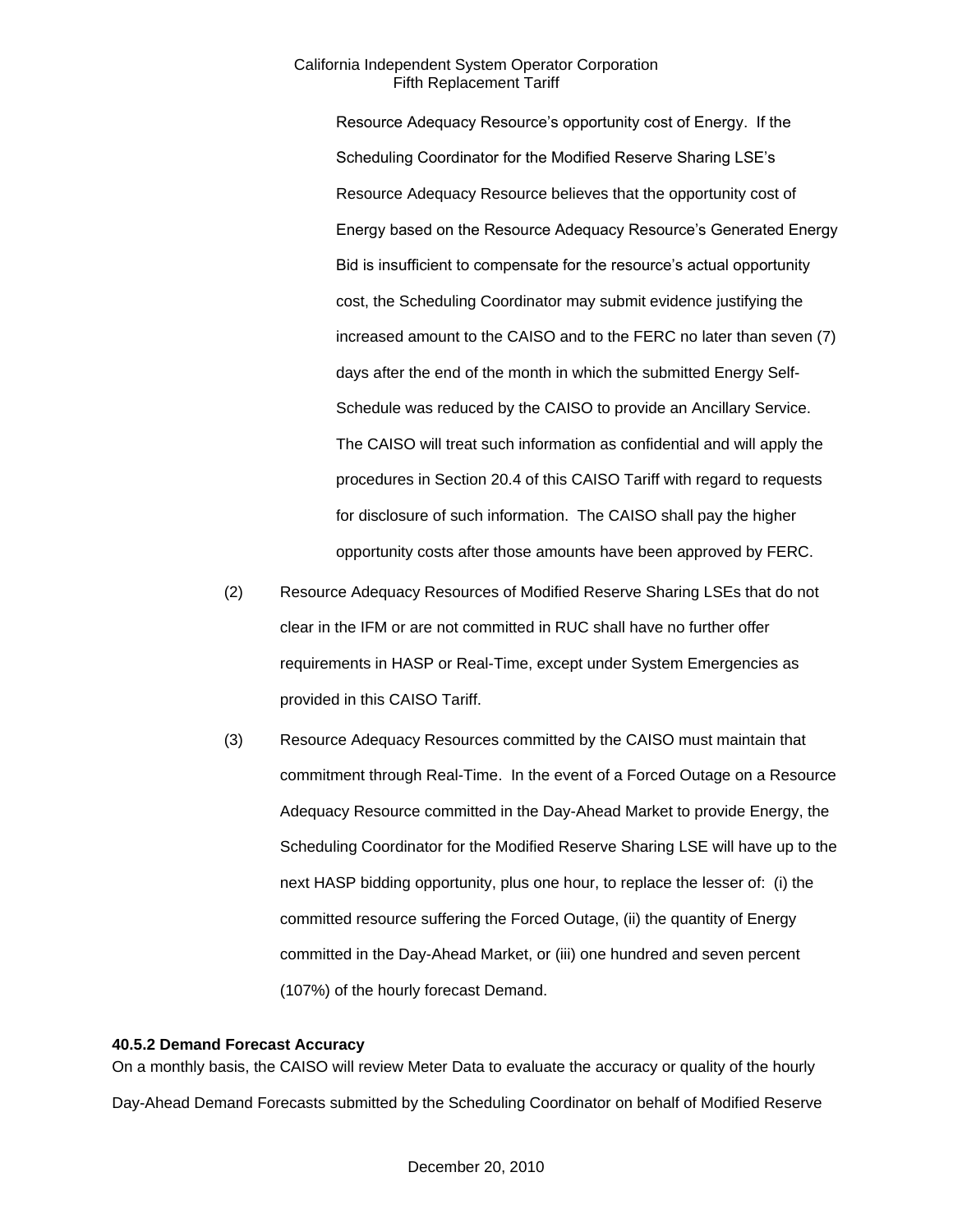Sharing LSEs. If the CAISO determines, based on its review, that one or more Demand Forecasts materially under-forecasts the Demand of the Modified Reserve Sharing LSEs for whom the Scheduling Coordinator schedules, after accounting for weather adjustments, the CAISO will notify the Scheduling Coordinator of the deficiency and will cooperate with the Scheduling Coordinator and Modified Reserve Sharing LSE(s) to revise its Demand Forecast protocols or criteria. If the material deficiency affects ten (10) hourly Demand Forecasts over a minimum of two (2) non-consecutive Business Days within a month, the CAISO may: (i) inform State of California authorities including, but not necessarily limited to the California Legislature, and identify the Modified Reserve Sharing LSE(s) represented by the Scheduling Coordinator and (ii) assign to the Scheduling Coordinator responsibility for all tier 1 RUC charges as specified in Section 11.8.6.5 to address the uncertainty caused by the Scheduling Coordinator's deficient hourly Demand Forecasts until the deficiency is addressed.

## **40.5.3 Requirement To Make Resources Available In System Emergency**

Scheduling Coordinators for Modified Reserve Sharing LSEs that are MSS Operators shall make resources available to the CAISO during a System Emergency in accordance with the provisions of their Metered Subsystem Agreement. Scheduling Coordinators for all other Modified Reserve Sharing LSEs shall make available to the CAISO upon a warning or emergency notice of an actual or imminent System Emergency all resources that have not submitted a Self-Schedule or Economic Bid in the IFM that were listed in the Modified Reserve Sharing LSE's monthly Resource Adequacy Plan that are physically capable of operating without violation of any applicable law.

#### **40.5.4 Consequence Of Failure To Meet Scheduling Obligation**

(1) If the Scheduling Coordinator for the Modified Reserve Sharing LSE fails to submit a Self-Schedule or submit Bids equal to 115% of its hourly Demand Forecasts for each Trading Hour for the next Trading Day in the IFM and RUC, the Scheduling Coordinator will be charged a capacity surcharge of three times the price of the relevant Day-Ahead Hourly LAP LMP in the amount of the shortfall. To the extent the Scheduling Coordinator for the Modified Reserve Sharing LSE schedules imports on one or more Scheduling Points in an aggregate megawatt amount greater than its aggregate import deliverability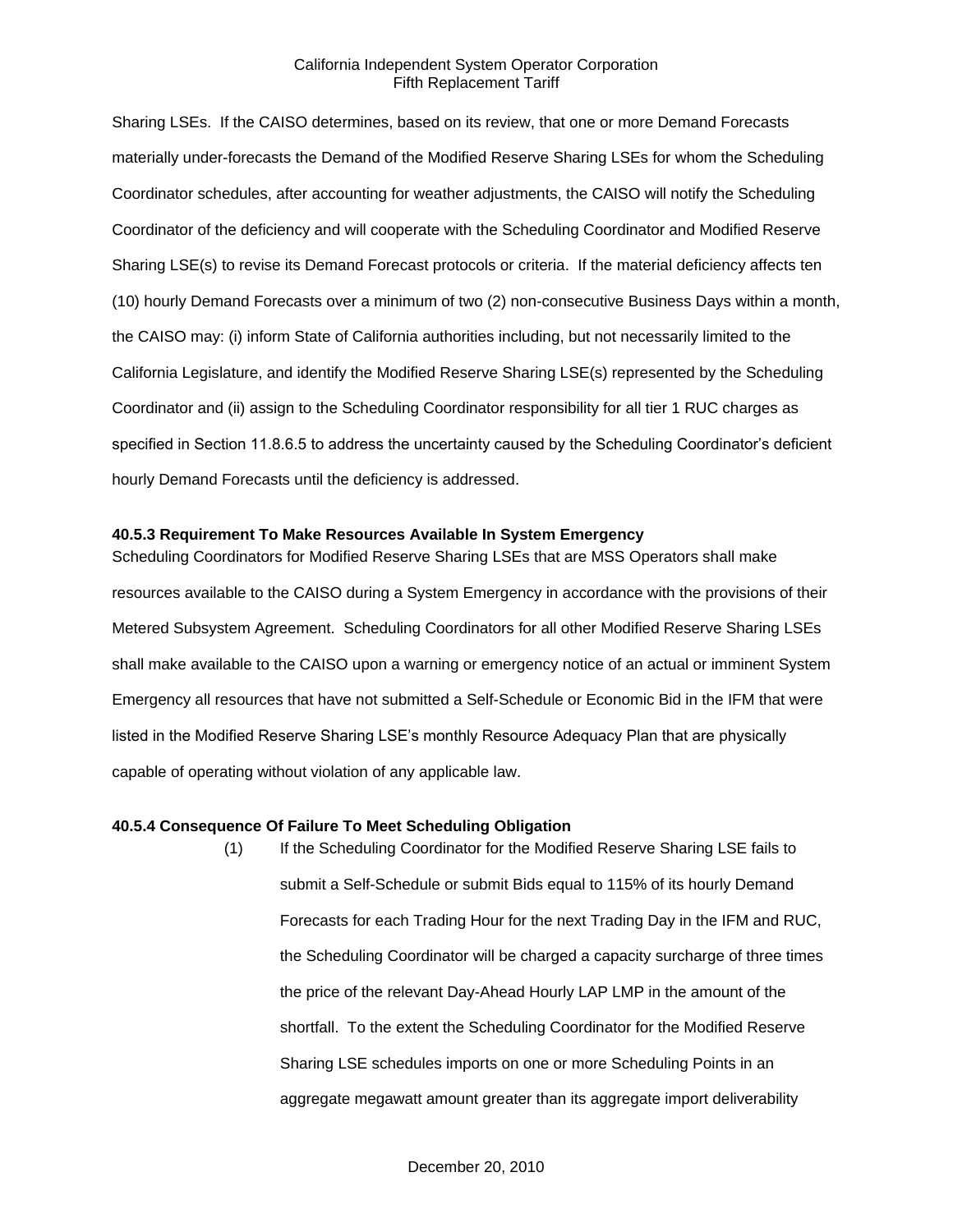allocation under Section 40.4.6.2, the quantity of megawatts in excess of its import deliverability allocation will not count toward satisfying the Modified Reserve Sharing LSE's scheduling obligation, unless it clears the Day-Ahead Market.

- (2) If the Scheduling Coordinator for the Modified Reserve Sharing LSE cannot fulfill its obligations under Section 40.5.1(3), the Scheduling Coordinator for the Modified Reserve Sharing LSE will be charged a capacity surcharge of two times the average of the six (6) Settlement Interval LAP prices for the hour in the amount of the shortfall. Energy scheduled in the HASP will not net against, or be used as a credit to correct, any failure to fulfill the Day-Ahead IFM hourly scheduling and RUC obligation in Section 40.5.1(1).
- (3) Any Energy surcharge received by the CAISO pursuant to this Section 40.5.4 shall be allocated to Scheduling Coordinators representing other Load Serving Entities in proportion to each such Scheduling Coordinator's Measured Demand during the relevant Trading Hour(s) to the aggregate CAISO Measured Demand during the relevant Trading Hour(s).

# **40.5.5 Substitution Of Resources**

Subject to the provisions of this Section 40.5, the Scheduling Coordinator for a Modified Reserve Sharing LSE may substitute for its Resource Adequacy Resources listed in its monthly Resource Adequacy Plan provided:

- (1) Substitutions must occur no later than the close of the IFM; and
- (2) Resources eligible for substitution are either imports or capacity from non-Resource Adequacy Resources or Resource Adequacy Resources with additional available capacity defined as Net Qualifying Capacity in excess of previously sold Resource Adequacy Capacity; however a Local Capacity Area Resource may be substituted only with capacity from non-Resource Adequacy Resources located in the same Local Capacity Area.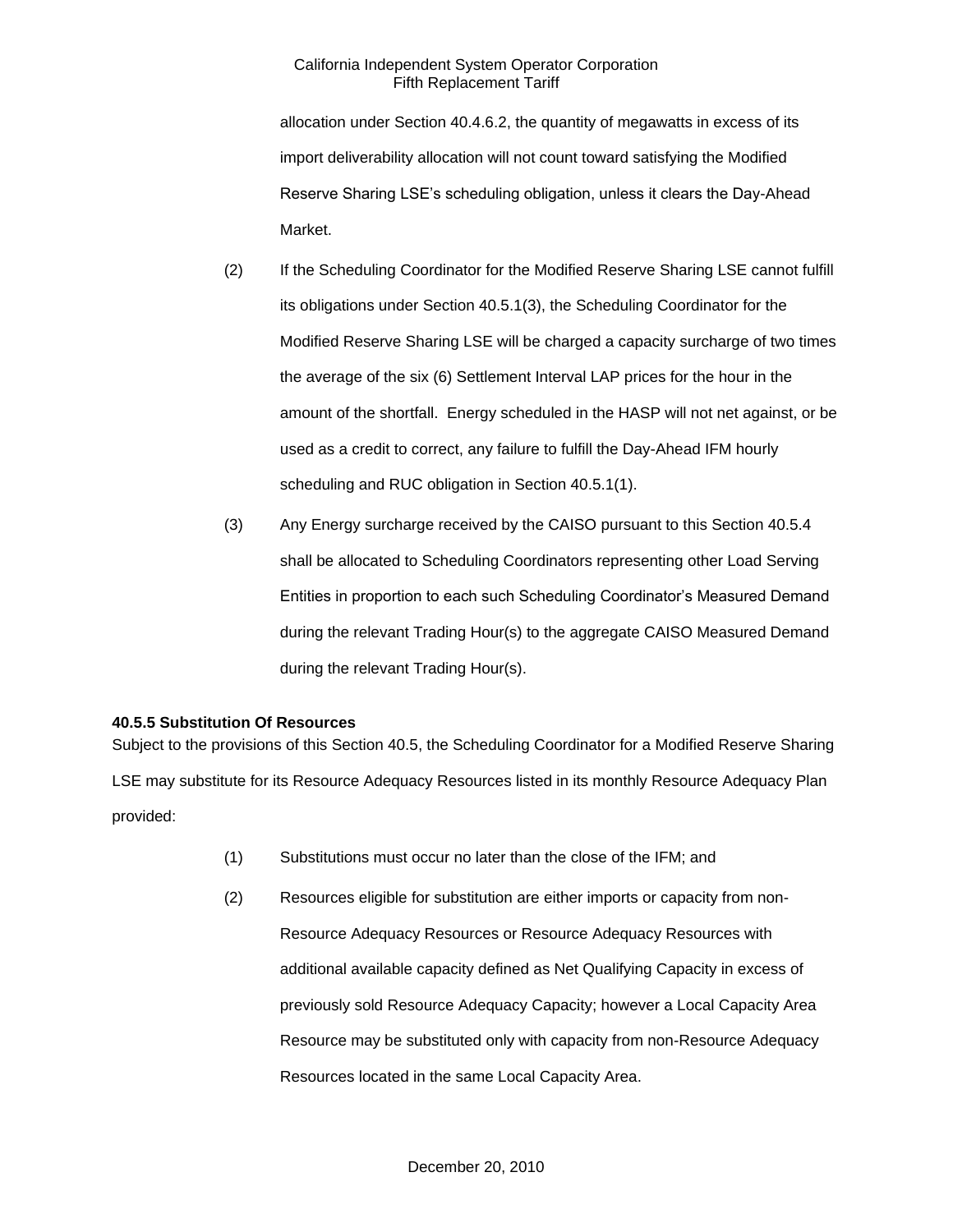# **40.6 Requirements For SCs And Resources For Reserve Sharing LSEs**

This Section 40.6 does not apply to Resource Adequacy Resources of Load following MSSs and those entities that participate in the Modified Reserve Sharing LSE program under Section 40.5. Scheduling Coordinators supplying Resource Adequacy Capacity shall make the Resource Adequacy Capacity listed in the Scheduling Coordinator's monthly Supply Plans under Section 40.4.7 available to the CAISO each hour of each day of the reporting month in accordance with this Section 40.6.

## **40.6.1 Day-Ahead Availability**

Scheduling Coordinators supplying Resource Adequacy Capacity shall make the Resource Adequacy Capacity, except for that subject to Section 40.6.4, available Day-Ahead to the CAISO as follows:

- (1) Resource Adequacy Resources physically capable of operating must submit: (a) Economic Bids for Energy and/or Self-Schedules for all their Resource Adequacy Capacity and (b) Economic Bids for Ancillary Services and/or a Submission to Self-Provide Ancillary Services in the IFM for all of their Resource Adequacy Capacity that is certified to provide Ancillary Services. For Resource Adequacy Capacity that is certified to provide Ancillary Services and is not covered by a Submission to Self-Provide Ancillary Services, the resource must submit Economic Bids for each Ancillary Service for which the resource is certified. For Resource Adequacy Capacity subject to this requirement for which no Economic Energy Bid or Self-Schedule has been submitted, the CAISO shall insert a Generated Bid in accordance with Section 40.6.8. For Resource Adequacy Capacity subject to this requirement for which no Economic Bids for Ancillary Services or Submissions to Self-Provide Ancillary Services have been submitted, the CAISO shall insert a Generated Bid in accordance with Section 40.6.8 for each Ancillary Service the resource is certified to provide.
- (2) Resource Adequacy Resources that are Extremely Long-Start Resources must make themselves available to the CAISO by complying with the Extremely Long-Start Commitment Process under Section 31.7 or otherwise committing the ELS Resource upon instruction from the CAISO, if physically capable. Once the ELS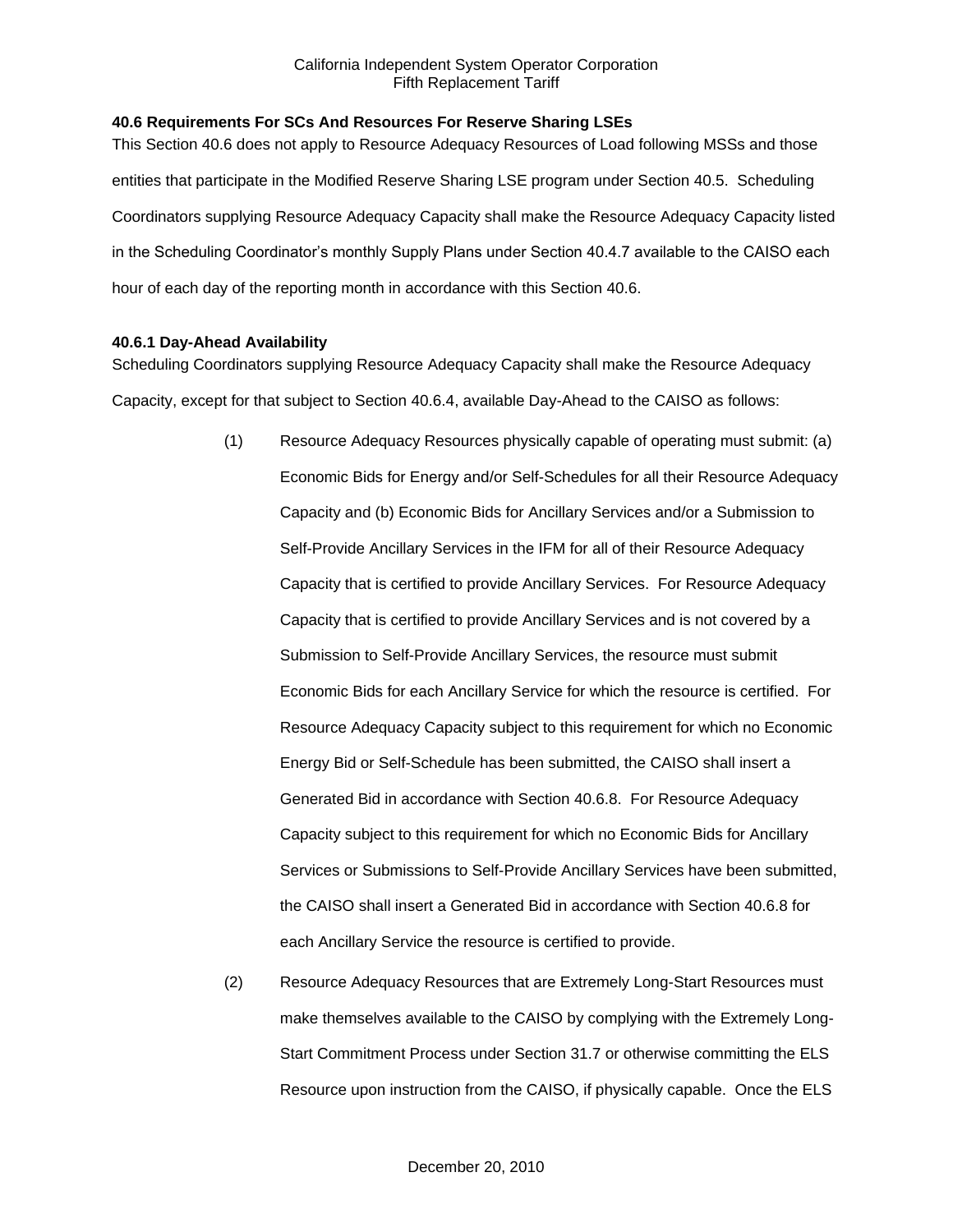Resource is committed by the CAISO, it is subject to the provisions of this Section 40.6.1 regarding Day-Ahead Availability and Section 40.6.2 regarding Real-Time Availability for the Trading Days for which it was committed.

- (3) Resource Adequacy Resources must be available except for limitations specified in the Master File, legal or regulatory prohibitions or as otherwise required by this CAISO Tariff or by Good Utility Practice.
- (4) Through the IFM co-optimization process, the CAISO will utilize available Resource Adequacy Capacity to provide Energy or Ancillary Services in the most efficient manner to clear the Energy market, manage congestion and procure required Ancillary Services. In so doing, the IFM will honor submitted Energy Self-Schedules of Resource Adequacy Capacity unless the CAISO is unable to satisfy one hundred percent (100%) of the Ancillary Services requirements. In such cases, the CAISO may curtail all or a portion of a submitted Energy Self-Schedule to allow Ancillary Service-certified Resource Adequacy Capacity to be used to meet the Ancillary Service requirements. The CAISO will not curtail for the purpose of meeting Ancillary Service requirements a Self-Schedule of a resource internal to a Metered Subsystem that was submitted by the Scheduling Coordinator for that Metered Subsystem. If the IFM reduces the Energy Self-Schedule of Resource Adequacy Capacity to provide an Ancillary Service, the Ancillary Service Marginal Price for that Ancillary Service will be calculated in accordance with Section 27.1.2 using the Ancillary Service Bids submitted by the Scheduling Coordinator for the Resource Adequacy Resource or inserted by the CAISO pursuant to this Section 40.6.1, and using the resource's Generated Energy Bid to determine the Resource Adequacy Resource's opportunity cost of Energy. If the Scheduling Coordinator for the Resource Adequacy Resource believes that the opportunity cost of Energy based on the Resource Adequacy Resource's Generated Energy Bid is insufficient to compensate for the resource's actual opportunity cost, the Scheduling Coordinator may submit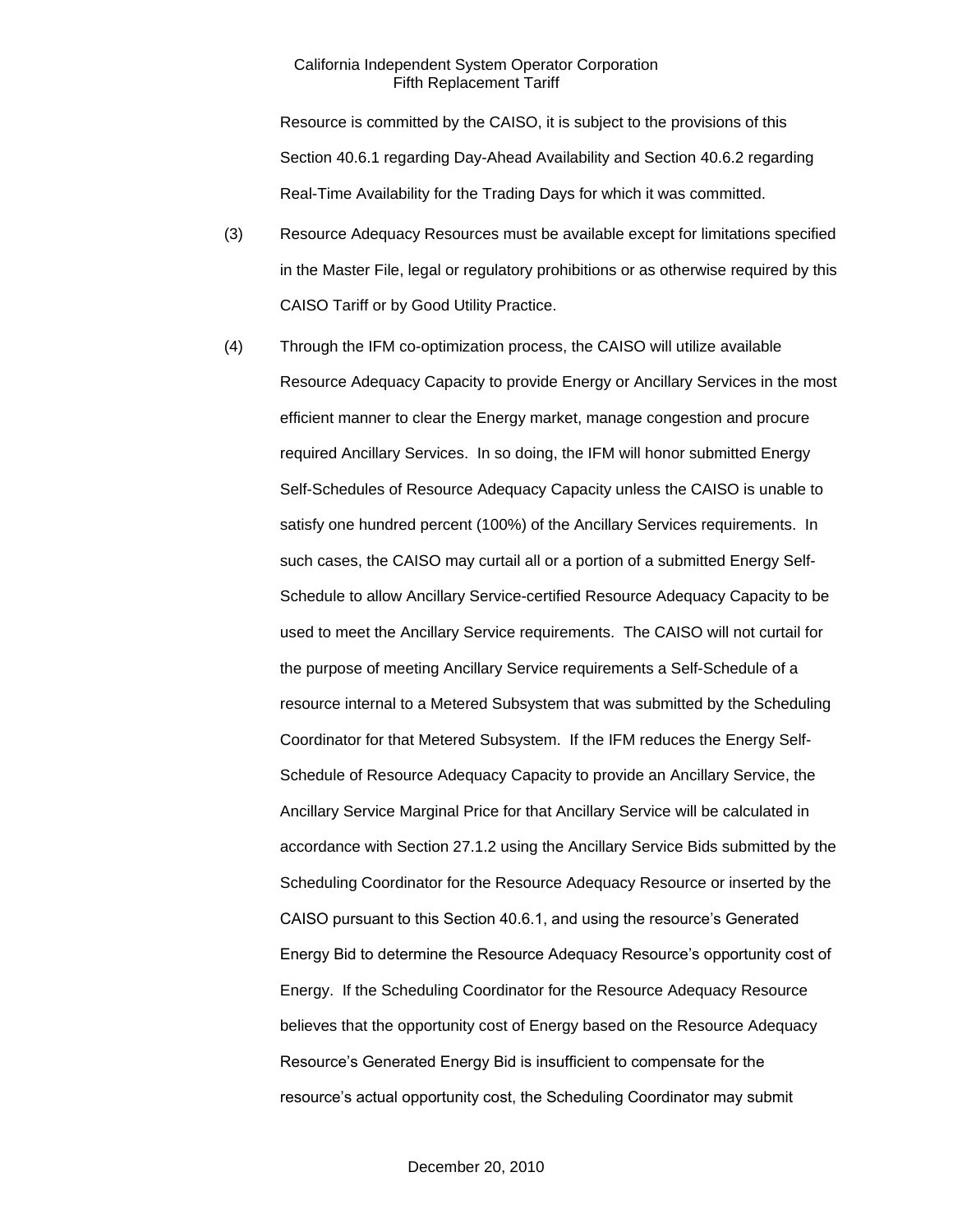evidence justifying the increased amount to the CAISO and to the FERC no later than seven (7) days after the end of the month in which the submitted Energy Self-Schedule was reduced by the CAISO to provide an Ancillary Service. The CAISO will treat such information as confidential and will apply the procedures in Section 20.4 of this CAISO Tariff with regard to requests for disclosure of such information. The CAISO shall pay any higher opportunity costs approved by FERC.

- (5) A Resource Adequacy Resources must participate in the RUC to the extent that the resource has available Resource Adequacy Capacity that is not reflected in an IFM Schedule. Resource Adequacy Capacity participating in RUC will be optimized using a zero dollar (\$0/MW-hour) RUC Availability Bid.
- (6) Capacity from Resource Adequacy Resources selected in RUC will not be eligible to receive a RUC Availability Payment.

#### **40.6.2 Real-Time Availability**

Resource Adequacy Resources that have received an IFM Schedule for Energy or Ancillary Services or a RUC Schedule for all or part of their Resource Adequacy Capacity must remain available to the CAISO through Real-Time for Trading Hours for which they receive an IFM or RUC schedule, including any Resource Adequacy Capacity of such resources that is not included in an IFM Schedule or RUC Schedule, except for Resource Adequacy Capacity that is subject to Section 40.6.4. Short Start Units or Long Start Units that are Resource Adequacy Resources that do not have an IFM Schedule or a RUC Schedule for any of their Resource Adequacy Capacity for a given Trading Hour may be required to be available to the CAISO through Real-Time as specified in Sections 40.6.3 and 40.6.7. Resource Adequacy Resources with Resource Adequacy Capacity that is required to be available to the CAISO through Real-Time and does not have an IFM Schedule or a RUC Schedule for a given Trading Hour must submit to the RTM for that Trading hour: (a) Energy Bids and Self-Schedules for the full amount of the available Resource Adequacy Capacity, including capacity for which it has submitted Ancillary Services Bids or Submissions to Self-Provide Ancillary Services; and (b) Ancillary Services Bids and Submissions to Self-Provide Ancillary Services for the full amount of the available Ancillary Service-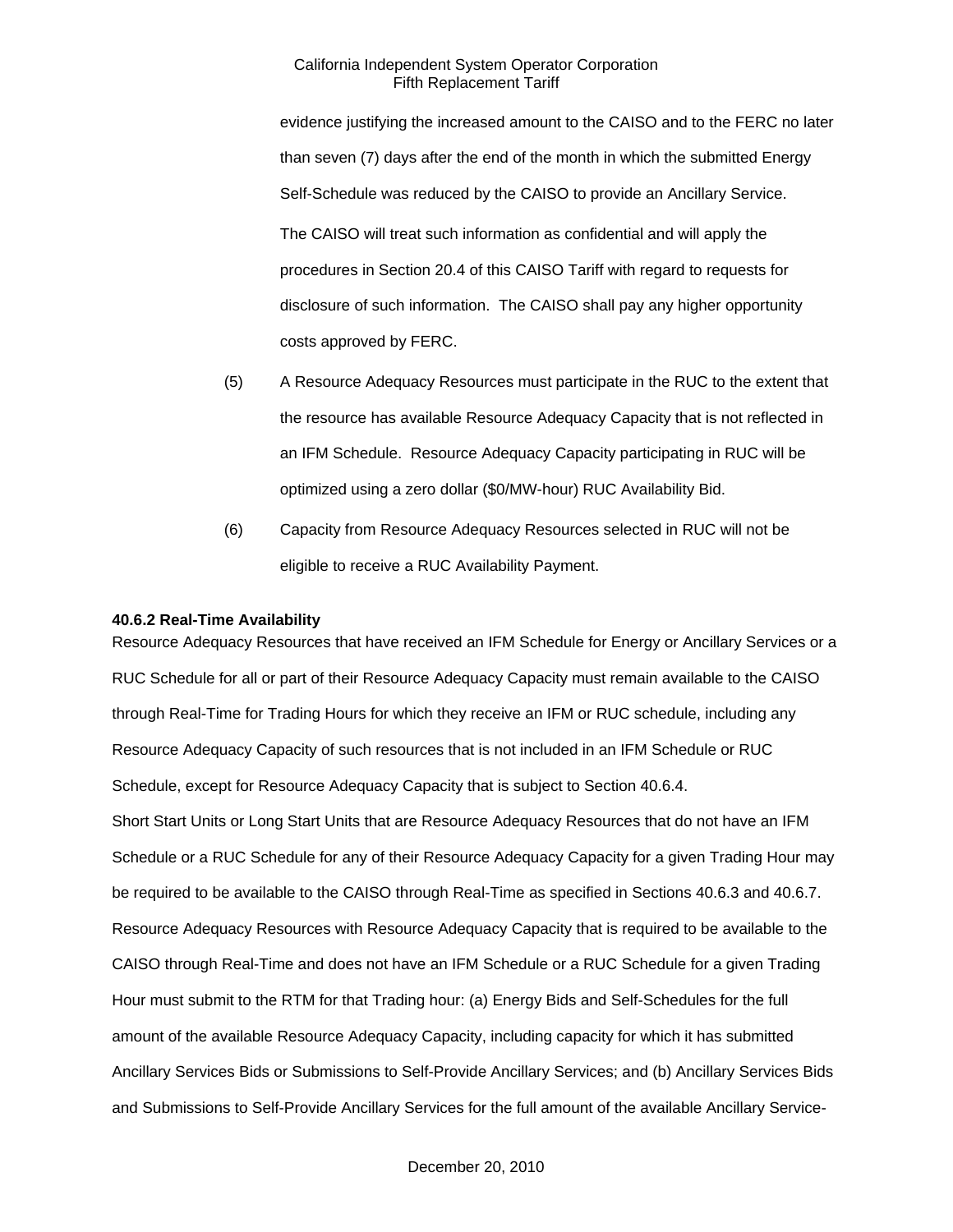certified Resource Adequacy Capacity and for each Ancillary Service for which the resource is certified, including capacity for which it has submitted Energy Bids and Self-Schedules. The CAISO will insert Generated Bids in accordance with Section 40.6.8 for any Resource Adequacy capacity subject to the above requirements for which the resource has failed to submit the appropriate bids to the RTM. The CAISO will honor submitted Energy Self-Schedules of Resource Adequacy Capacity unless the

CAISO is unable to satisfy one hundred percent (100%) of its Ancillary Services requirements. In such cases, the CAISO may curtail all or a portion of a submitted Energy Self-Schedule to allow Ancillary Service-certified Resource Adequacy Capacity to be used to meet the Ancillary Service requirements, as long as such curtailment does not lead to a real-time shortfall in energy supply. If the CAISO reduces a submitted Real-Time Energy Self-Schedule for Resource Adequacy Capacity when that capacity is needed to meet an Ancillary Services requirement, the Ancillary Service Marginal Price for that capacity will be calculated in accordance with Sections 27.1.2 and 40.6.1.

### **40.6.3 Additional Availability Requirements For Short Start Units**

A Short Start Unit that is a Resource Adequacy Resource and that does not have an IFM Schedule or a RUC Schedule for any of its capacity for a given Trading Hour is required to participate in the Real Time Market in accordance with Section 40.6.2. Such a resource that is also a Use-Limited Resource subject to Section 40.6.4 is required, consistent with their applicable use plan, to submit Economic Bids or Self Schedules for Resource Adequacy Capacity into the Real Time Market.

The CAISO may waive these availability obligations for a Short Start Unit that does not have an IFM Schedule or a RUC Schedule based on the procedure to be published on the CAISO Website.

# **40.6.4 Use-Limited Resources Additional Availability Requirements 40.6.4.1 Registration of Use-Limited Resources**

Hydroelectric Generating Units, Proxy Demand Resources, and Participating Load, including Pumping Load, are deemed to be Use-Limited Resources for purposes of this Section 40 and are not required to submit the application described in this Section 40.6.4.1. Scheduling Coordinators for other Use-Limited Resources, must provide the CAISO an application in the form specified on the CAISO Website requesting registration of a specifically identified resource as a Use-Limited Resource. This application shall include specific operating data and supporting documentation including, but not limited to;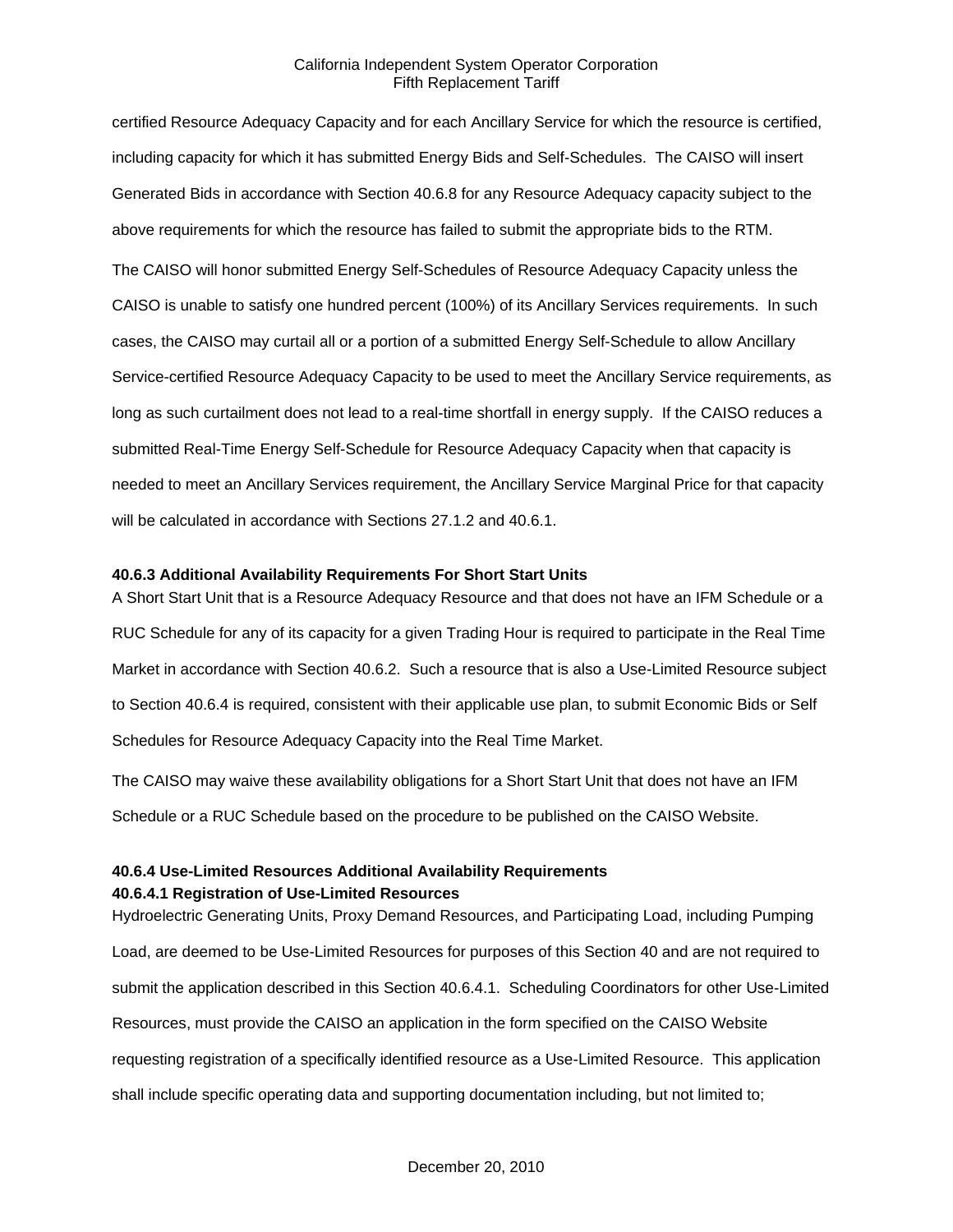- (1) a detailed explanation of why the resource is subject to operating limitations;
- (2) historical data to show attainable MWhs for each 24-hour period during the preceding year, including, as applicable, environmental restrictions for NOx, SOx, or other factors; and
- (3) further data or other information as may be requested by the CAISO to understand the operating characteristics of the unit.

Within five (5) Business Days after receipt of the application, the CAISO will respond to the Scheduling Coordinator as to whether or not the CAISO agrees that the facility is eligible to be a Use-Limited Resource. If the CAISO determines the facility is not a Use-Limited Resource, the Scheduling Coordinator may challenge that determination in accordance with the CAISO ADR Procedures.

### **40.6.4.2 Use Plan**

The Scheduling Coordinator shall provide for the following Resource Adequacy Compliance Year a proposed annual use plan for each Use-Limited Resource that is a Resource Adequacy Resource. The proposed annual use plan will delineate on a month-by-month basis the total MWhs of Generation, total run hours, expected daily supply capability (if greater than four hours) and the daily Energy limit, operating constraints, and the timeframe for each constraint. The CAISO will have an opportunity to discuss the proposed annual use plan with the Scheduling Coordinator and suggest potential revisions to meet reliability needs of the system. The Scheduling Coordinator shall then submit its final annual use plan. Scheduling Coordinators for Use-Limited Resources must submit the proposed and final annual use plans in accordance with the schedule set forth in the Business Practice Manual. The Scheduling Coordinator will be able to update the projections made in the annual use plan in the monthly Resource Adequacy Plans. Hydroelectric Generating Units and Pumping Load will be able to update use plans intra-monthly as necessary to reflect evolving hydrological and meteorological conditions. The annual use plan must reflect the potential operation of the Use-Limited Resource at a level no less than the minimum criteria set forth by the Local Regulatory Authority for qualification of the resource.

# **40.6.4.3 Bidding Requirements on Use-Limited Resources**

**40.6.4.3.1 Non-Hydro and Dispatchable Use-Limited Resources**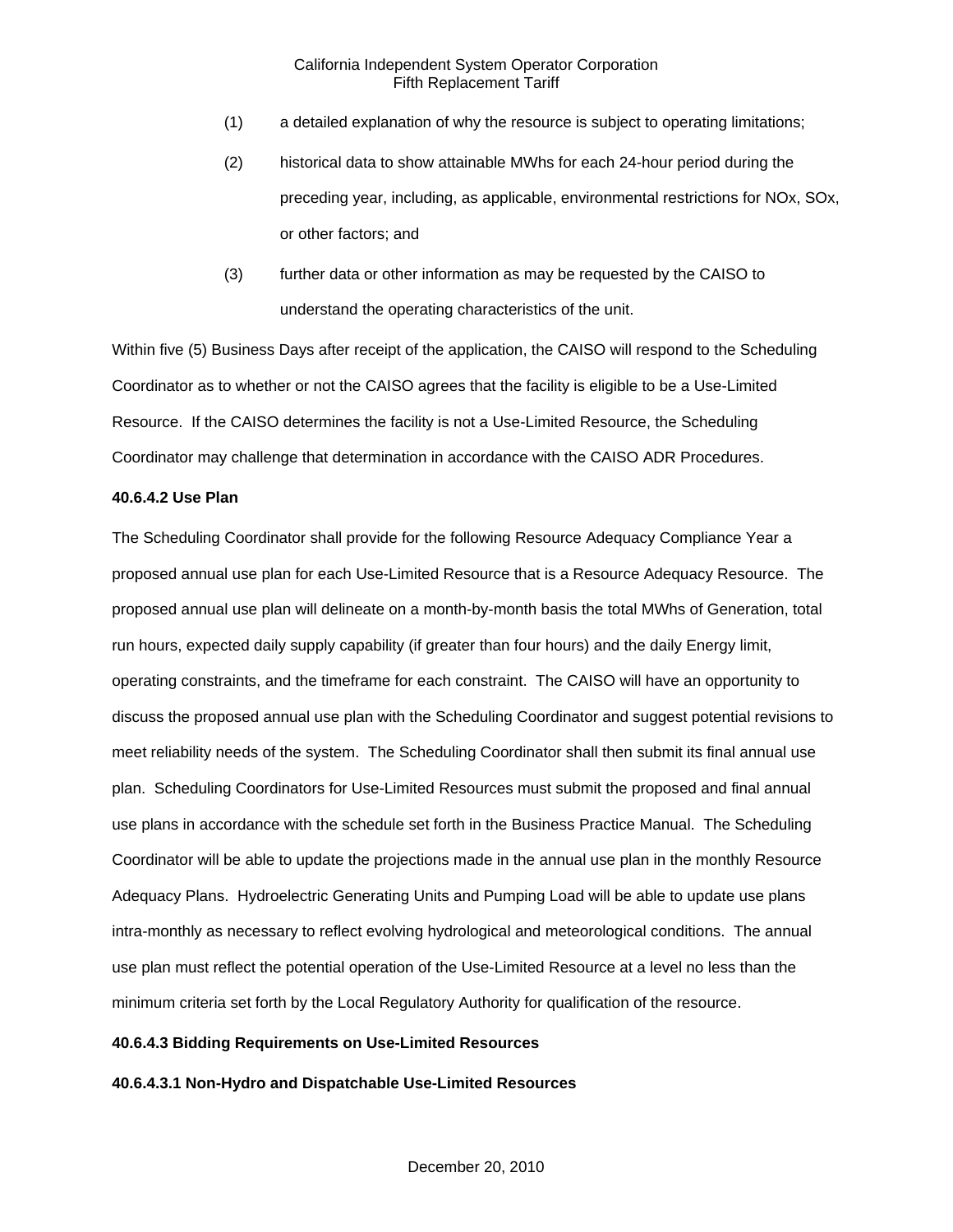Use-Limited Resources, other than those subject to the provisions of 40.6.4.3.2, must submit a Supply Bid or Self-Schedule for their Resource Adequacy Capacity in the Day-Ahead Market whenever the Use-Limited Resources are physically capable of operating in accordance with their operating criteria, including environmental or other regulatory requirements. Use-Limited Resources will also provide a daily Energy limit as part of their Day-Ahead Market offer to enable the CAISO to schedule them for the period in which they are capable of providing the Energy. To the extent that the daily Energy limit has been reached through Self-Schedules, no further action will be taken by the CAISO, unless rescheduling of the Energy is necessary for System Reliability. Use-Limited Resources will attempt to reschedule the Energy in recognition of the System Reliability concern, to the extent that the change is possible without violating a Use-Limited Resource's operating criteria.

### **40.6.4.3.2 Hydro and Non-Dispatchable Use-Limited Resources**

Hydroelectric Generating Units, Pumping Load, and Non-Dispatchable Use-Limited Resources shall submit Self-Schedules or Bids in the Day-Ahead Market for their expected available Energy or their expected as-available Energy, as applicable, in the Day-Ahead Market and HASP. Such resources shall also revise their Self-Schedules or submit additional Bids in HASP based on the most current information available regarding expected Energy deliveries. Hydroelectric Generating Units, Pumping Load, and Non-Dispatchable Use-Limited Resources will not be subject to commitment in the RUC process. The CAISO will retain discretion as to whether a particular resource should be considered a Non-Dispatchable Use-Limited Resource, and this decision will be made in accordance with the provisions of Section 40.6.4.1.

### **40.6.4.3.3 Availability of Use-Limited Resources During System Emergencies**

All Use-Limited Resources remain subject to Section 7.7.2.3 regarding System Emergencies to the extent

the Use-Limited Resource is owned or controlled by a Participating Generator.

### **40.6.4.3.4 Availability of Intermittent Resources**

Any Eligible Intermittent Resource that provides Resource Adequacy Capacity may, but is not required to, submit Bids in the Day-Ahead Market.

### **40.6.5 Additional Availability Requirements For System Resources**

In the IFM, the multi-hour block constraints of a System Resource, other than a System Resource

capable of submitting a Dynamic Schedule or a Resource-Specific System Resource, are honored in the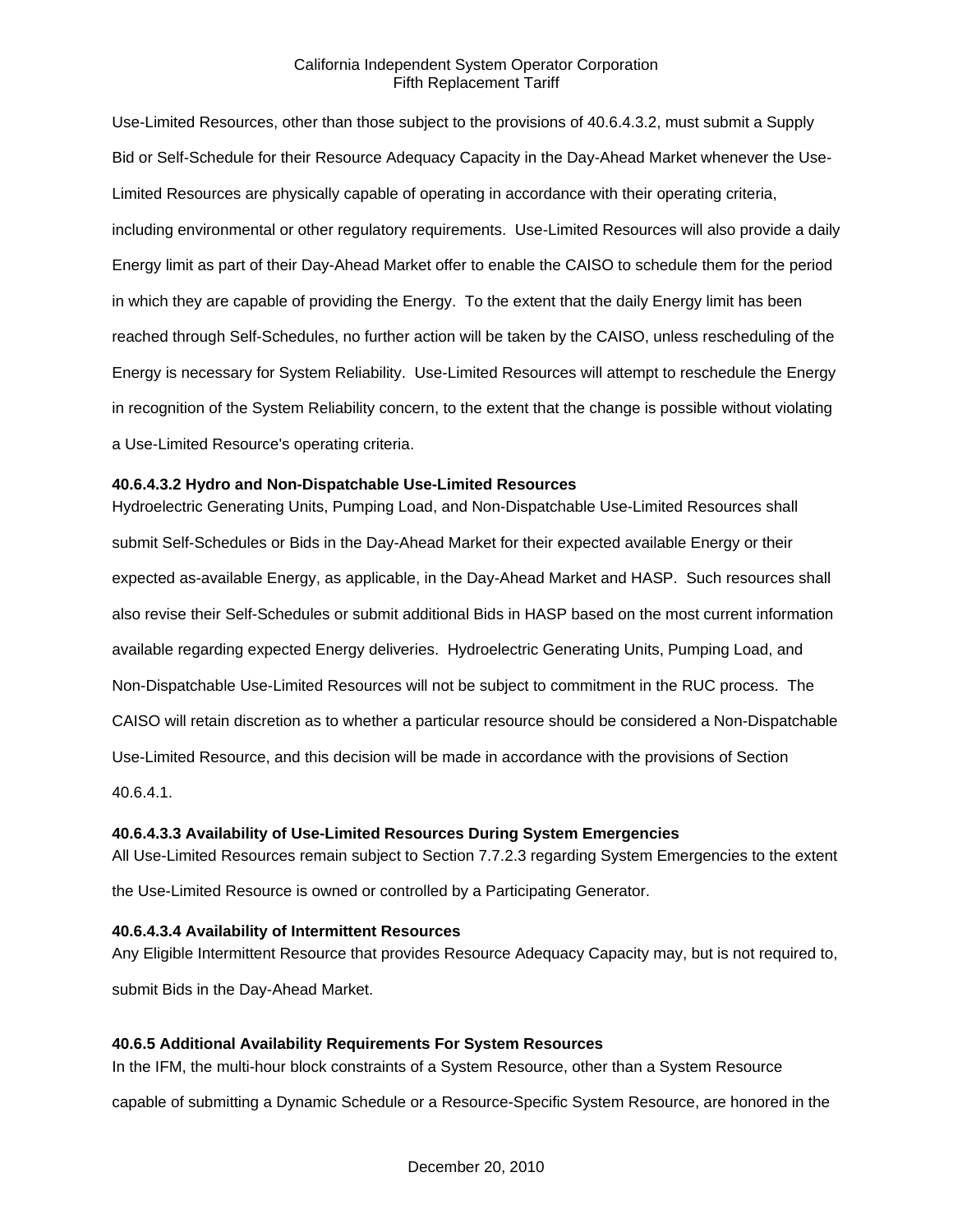optimization. Such a resource that is also a Resource Adequacy Resource must be capable of hourly scheduling by the CAISO in RUC if it is not fully scheduled in the IFM. If such a Resource Adequacy Resource is scheduled in the RUC, the CAISO will schedule the resource in the HASP for each hour of the resource's RUC schedule without regard to the multi-hour block constraint that was submitted to the IFM. For an existing System Resource that provides Resource Adequacy Capacity through a call-option that expires prior to the close of the IFM, such a System Resource listed on a Resource Adequacy Plan must be reported to the CAISO for consideration in the Extremely Long-Start Commitment Process.

# **40.6.5.1 Additional Availability Requirements for Dynamic and Non-Dynamic Resource-Specific System Resources**

A Dynamic or Non-Dynamic Resource-Specific System Resource that supplies Resource Adequacy Capacity, and is not otherwise a Use-Limited Resource under Section 40.6.4, will be subject to the requirements of Sections 40.6.1, 40.6.2 and either Section 40.6.3 as a Short Start Unit or Section 40.6.7 as a Long Start Unit based upon the Dynamic Resource-Specific System Resource's registered physical operating characteristics.

# **40.6.5.2 Dynamic Non-Resource-Specific System Resources**

A Dynamic non-Resource-Specific System Resource that provides Resource Adequacy Capacity will be subject to the provisions of 40.6.1 and 40.6.2.

# **40.6.6 Requirements For Partial Resource Adequacy Resources**

Only that output of a Partial Resource Adequacy Resource that is designated by a Scheduling Coordinator as Resource Adequacy Capacity in its monthly or annual Supply Plan shall have an availability obligation to the CAISO. Exports being supported by non-Resource Adequacy Capacity from a Partial Resource Adequacy Resource that becomes unavailable or unusable shall be considered as an export of non-Resource Adequacy Capacity based on the pro-rata allocation of derated capacity of the Partial Resource Adequacy Resource as follows:

- (a) Resource Adequacy Capacity [(Resource Adequacy Capacity/PMax Capacity of Resource Adequacy Resource) x MW Derate or Outage]; or
- (b) [1- (Resource Adequacy Capacity/PMax Capacity of Resource Adequacy Resource)] x De-rated PMax].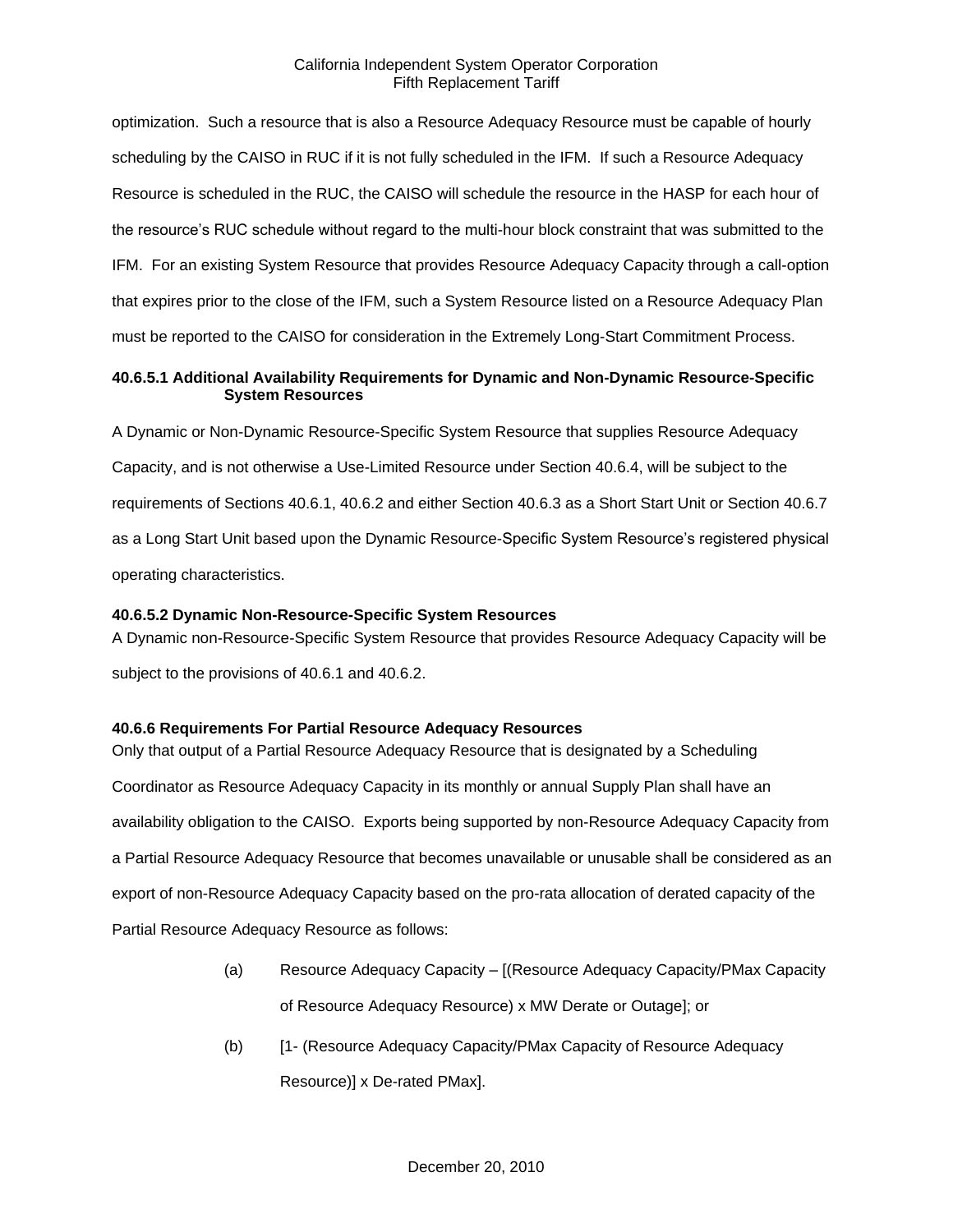#### **40.6.7 Release Of Long Start Units**

Long Start Units not committed in the Day-Ahead Market will be released from any further obligation to submit Self-Schedules or Bids for the relevant Operating Day. Scheduling Coordinators for Long Start Units are not precluded from self-committing the unit after the Day-Ahead Market and submitting a Self-Schedule for Wheeling-Out in the HASP, unless precluded by terms of their contracts.

#### **40.6.8 Use Of Generated Bids**

Prior to completion of the Day-Ahead Market, the CAISO will determine if Resource Adequacy Capacity subject to the requirements of Sections 40.5.1 or 40.6.1 and for which the CAISO has not received notification of an Outage has not been reflected in a Bid and will insert a Generated Bid for such capacity into the CAISO Day-Ahead Market. Prior to running the Real-Time Market, the CAISO will determine if Resource Adequacy Capacity subject to the requirements of Section 40.6.2 and for which the CAISO has not received notification of an Outage has not been reflected in a Bid and will insert a Generated Bid for such capacity into the Real-Time Market. If a Scheduling Coordinator for an RA Resource submits a partial bid for the resource's RA capacity, the CAISO will insert a Generated Bid only for the remaining RA capacity. In addition, the CAISO will determine if all dispatchable Resource Adequacy Capacity from Short Start Units, not otherwise selected in the IFM or RUC, is reflected in a Bid into the Real-Time Market and will insert a Generated Bid for any remaining dispatchable Resource Adequacy Capacity for which the CAISO has not received notification of an Outage. A Generated Bid for Energy will be calculated as provided in the Business Practice Manuals. A Generated Bid for Ancillary Services will equal zero dollars (\$0/MW-hour). Notwithstanding any of the provisions of Section 40.6.8 set forth above, the CAISO will not insert any Bid for a Resource Adequacy Resource that is a Use-Limited Resource.

### **40.6.9 Grandfathered Firm Liquidated Damages Contracts Requirements**

Resource Adequacy Capacity represented by a Firm Liquidated Damages Contract and relied upon by a Scheduling Coordinator in a monthly or annual Resource Adequacy Plan shall be submitted as a Self-Schedule or Bid in the Day-Ahead IFM to the extent such scheduling right exists under the Firm Liquidated Damages Contract.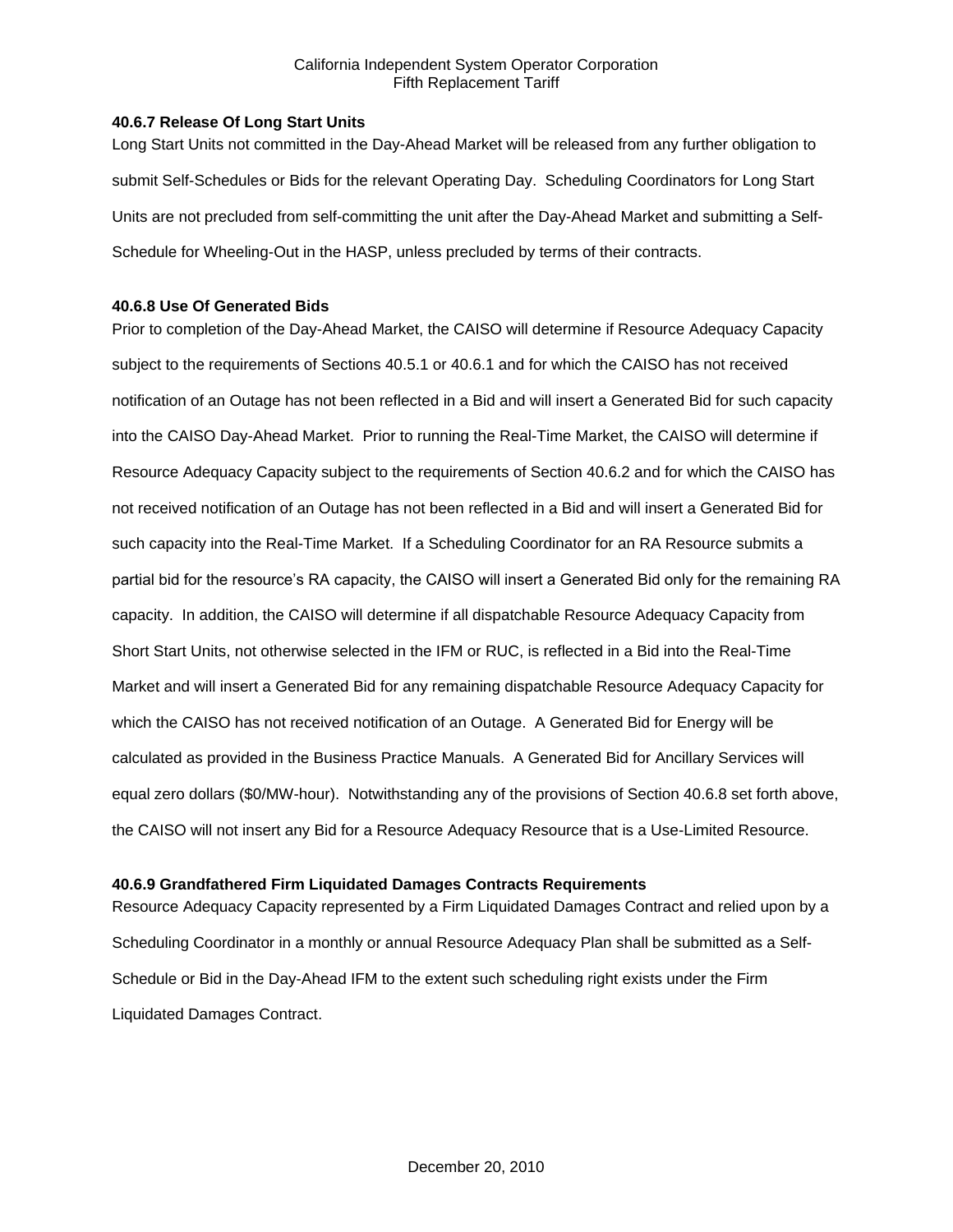## **40.6.10 Exports Of Energy From Resource Adequacy Capacity**

Resource Adequacy Capacity may be utilized to serve an Export Bid. An Export Bid may be submitted into the CAISO Markets and be cleared by the Energy being provided by Resource Adequacy Capacity.

## **40.6.11 Curtailment Of Exports In Emergency Situations**

At its sole discretion, the CAISO may curtail exports from Resource Adequacy Capacity to prevent or alleviate a System Emergency. An Export Bid or a Self-Schedule to provide exports included in a binding Schedule accepted in the IFM or HASP will not be distinguished from a Demand Bid or Self-Schedule to serve Load within the CAISO Balancing Authority Area included in a binding Schedule accepted in the IFM or HASP for purposes of curtailment under this Section, except as consistent with Good Utility Practice.

## **40.6.12 Participating Loads and Proxy Demand Resources**

Participating Loads or Proxy Demand Resources that are included in a Resource Adequacy Plan and Supply Plan, if the Scheduling Coordinator for the Participating Loads or Proxy Demand Resources is not the same as that for the Load Serving Entity, will be administered by the CAISO in accordance with the terms and conditions established by the CPUC or the Local Regulatory Authority.

# **40.7 Compliance**

The CAISO will evaluate whether each annual and monthly Resource Adequacy Plan submitted by a Scheduling Coordinator on behalf of a Load Serving Entity demonstrates Resource Adequacy Capacity sufficient to satisfy the Load Serving Entity's (i) allocated responsibility for Local Capacity Area Resources under Section 40.3.2 and (ii) applicable Demand and Reserve Margin requirements. If the CAISO determines that a Resource Adequacy Plan does not demonstrate Local Capacity Area Resources sufficient to meet its allocated responsibility under Section 40.3.2, compliance with applicable Demand and Reserve Margin requirements, or compliance with any other resource adequacy requirement in this Section 40 or adopted by the CPUC, Local Regulatory Authority, or federal agency, as applicable, the CAISO will notify the relevant Scheduling Coordinator, CPUC, Local Regulatory Authority, or federal agency with jurisdiction over the relevant Load Serving Entity, or in the case of a mismatch between Resource Adequacy Plan(s) and Supply Plan(s), the relevant Scheduling Coordinators, in an attempt to resolve any deficiency in accordance with the procedures set forth in the Business Practice Manual. The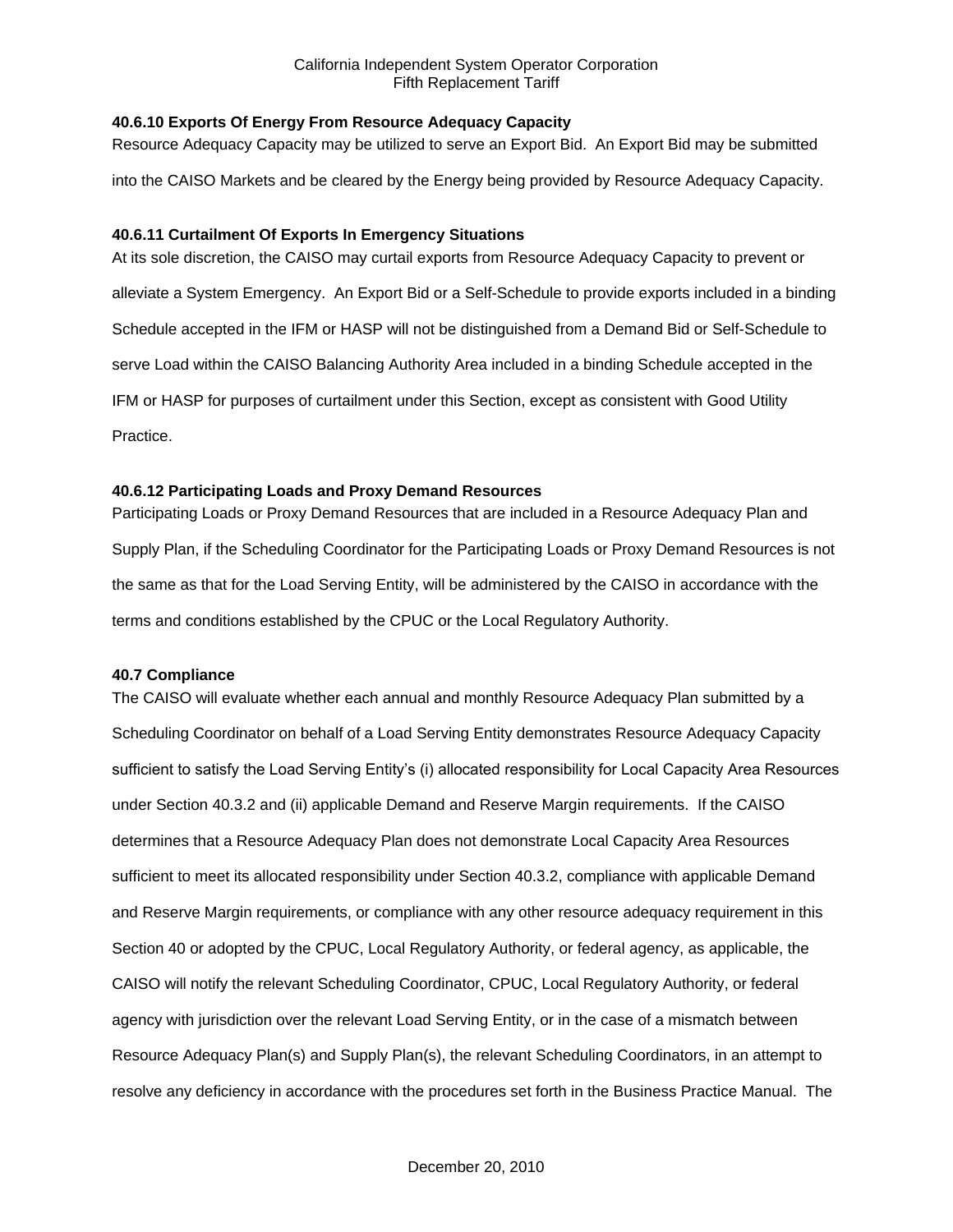notification will include the reasons the CAISO believes a deficiency exists. If the deficiency relates to the demonstration of Local Capacity Area Resources in a Load Serving Entity's annual Resource Adequacy Plan, and the CAISO does not provide a written notice of resolution of the deficiency as set forth in the Business Practice Manual, the Scheduling Coordinator for the Load Serving Entity may demonstrate that the identified deficiency is cured by submitting a revised annual Resource Adequacy Plan within thirty (30) days of the beginning of the Resource Adequacy Compliance Year. For all other identified deficiencies, at least ten (10) days prior the effective month of the relevant Resource Adequacy Plan, the Scheduling Coordinator for the Load Serving Entity shall (i) demonstrate that the identified deficiency is cured by submitting a revised Resource Adequacy Plan or (ii) advise the CAISO that the CPUC, Local Regulatory Authority, or federal agency, as appropriate, has determined that no deficiency exists. In the case of a mismatch between Resource Adequacy Plan(s) and Supply Plan(s), if resolved, the relevant Scheduling Coordinator(s) must provide the CAISO with revised Resource Adequacy Plan(s) or Supply Plans, as applicable, at least ten (10) days prior to the effective month. If the CAISO is not advised that the deficiency or mismatch is resolved at least ten (10) days prior to the effective month, the CAISO will use the information contained in the Supply Plan to set the obligations of Resource Adequacy Resources under this Section 40 and/or to assign any costs incurred under this Section 40 and Section 43.

#### **40.7.1 Other Compliance Issues**

Scheduling Coordinators representing Generating Units, System Units or System Resources supplying Resource Adequacy Capacity that fail to provide the CAISO with an annual or monthly Supply Plan, as applicable, as set forth in Section 40.7, shall be subject to Section 37.6.1. Further, Scheduling Coordinators representing Generating Units, System Units or System Resources supplying Resource Adequacy Capacity that fail to provide the CAISO with information required for the CAISO to determine Net Qualifying Capacity shall not be eligible for inclusion in the Net Qualifying Capacity annual report under Section 40.4.2 for the next Resource Adequacy Compliance Year and may be subject to Sanctions under Section 37.6.1.

#### **40.7.2 Penalties For Non-Compliance**

The failure of a Resource Adequacy Resource or Resource Adequacy Capacity to be available to the CAISO in accordance with the requirements of this Section 40 and the failure to operate a Resource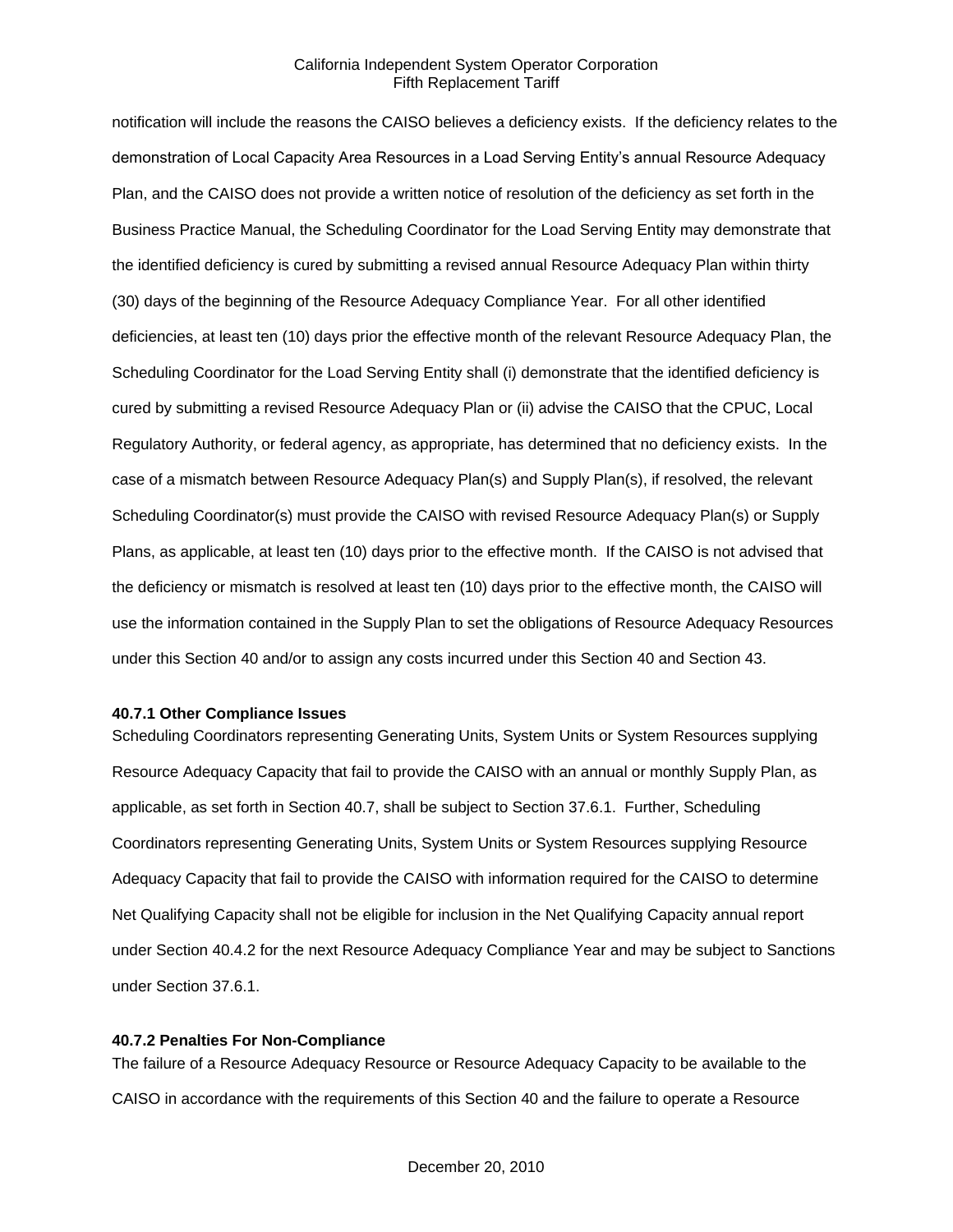Adequacy Resource by placing it online or in a manner consistent with a submitted Bid or Generated Bid shall be subject to the Sanctions set forth in Section 37.2. However, any failure of the Resource Adequacy Resource to satisfy any obligations prescribed under this Section 40 during a Resource Adequacy Compliance Year for which Resource Adequacy Capacity has been committed to a Load Serving Entity shall not limit in any way, except as otherwise established under Section 40.4.5 or requirements of the CPUC, Local Regulatory Authority, or federal agency, as applicable, the ability of the Load Serving Entity to whom the Resource Adequacy Capacity has been committed to use such Resource Adequacy Capacity for purposes of satisfying the resource adequacy requirements of the CPUC, Local Regulatory Authority, or federal agency, as applicable. In addition, a Reserve Sharing LSE shall not be subject to any sanctions, penalties, or other compensatory obligations under this Section 40 on account of a Resource Adequacy Resource's satisfaction or failure to satisfy its obligations under this Section 40.

### **40.8 CAISO Default Qualifying Capacity Criteria**

#### **40.8.1 Applicability**

The criteria in this Section 40.8 shall apply only: (i) where the CPUC or Local Regulatory Authority has not established and provided to the CAISO criteria to determine the types of resources that may be eligible to provide Qualifying Capacity and for calculating Qualifying Capacity for such eligible resource types and (ii) until the CAISO has been notified in writing by the CPUC of its intent to overturn, reject or fundamentally modify the capacity-based framework in CPUC Decisions 04-01-050 (Jan. 10, 2004), 04- 10-035 (Oct. 28, 2004), and 05-10-042 (Oct. 31, 2005). The types of resources specified in this Section 40.8.1 will be eligible to provide Qualifying Capacity to the extent they meet the criteria for each type of resource set forth in this Section 40.8.1.

#### **40.8.1.2 Nuclear and Thermal**

Nuclear and thermal Generating Units, other than Qualifying Facilities with effective contracts under the Public Utility Regulatory Policies Act addressed in Section 40.8.1.8 below, must be a Participating Generator or a System Unit. The Qualifying Capacity of nuclear and thermal units, other than Qualifying Facilities addressed in Section 40.8.1.8, will be based on net dependable capacity defined by NERC Generating Availability Data System information.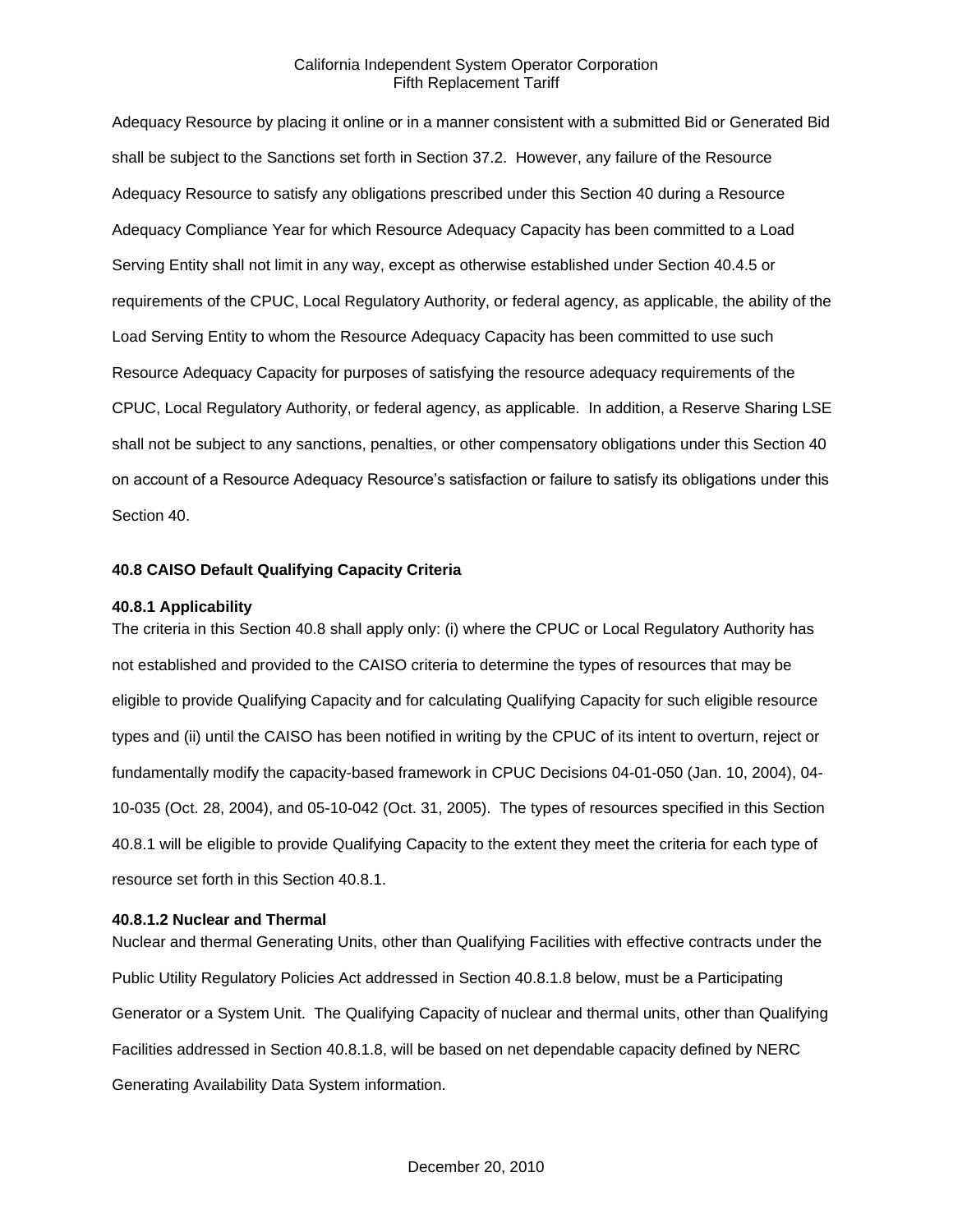#### **40.8.1.3 Hydro**

Hydroelectric Generating Units, other than Qualifying Facilities with contracts under the Public Utility Regulatory Policies Act, must be either Participating Generators or System Units. The Qualifying Capacity of a pond or Pumped-Storage Hydro Unit, other than a QF, will be determined based on net dependable capacity defined by NERC GADS minus variable head derate based on an average dry year reservoir level. The Qualifying Capacity of a pond or Pumped-Storage Hydro Unit that is a QF will be determined based on historic performance during the hours of noon to 6:00 p.m., using a three-year rolling average.

The Qualifying Capacity of all run-of-river hydro units, including Qualifying Facilities, will be based on net dependable capacity defined by NERC GADS minus an average dry year conveyance flow, stream flow, or canal head derate. As used in this section, average dry year reflects a one-in-five year dry hydro scenario (for example, using the 4th driest year from the last 20 years on record).

#### **40.8.1.4 Unit-Specific Contracts**

Unit-specific contracts with Participating Generators or System Units will qualify as Resource Adequacy Capacity subject to the verification that the total MW quantity of all contracts from a specific unit do not exceed the total Net Qualifying Capacity (MW) consistent with the Net Qualifying Capacity determination for that unit.

### **40.8.1.5 Contracts with Liquidated Damage Provisions**

Firm Energy contracts with liquidated damages provisions, as generally reflected in Service Schedule C of the Western Systems Power Pool Agreement or the Firm LD product of the Edison Electric Institute pro forma agreement, or any other similar firm Energy contract that does not require the seller to source the Energy from a particular unit, and specifies a delivery point internal to the CAISO Balancing Authority Area entered into before October 27, 2005 shall be eligible to count as Qualifying Capacity until the end of 2008. A Scheduling Coordinator, however, cannot have more than twenty-five percent (25%) of its portfolio of Qualifying Capacity met by contracts with liquidated damage provisions for 2008.

#### **40.8.1.6 Wind and Solar**

As used in this Section, wind units are those wind Generating Units without backup sources of Generation and solar units are those solar Generating Units without backup sources of Generation. Wind and solar units, other than Qualifying Facilities with effective contracts under the Public Utility Regulatory Policies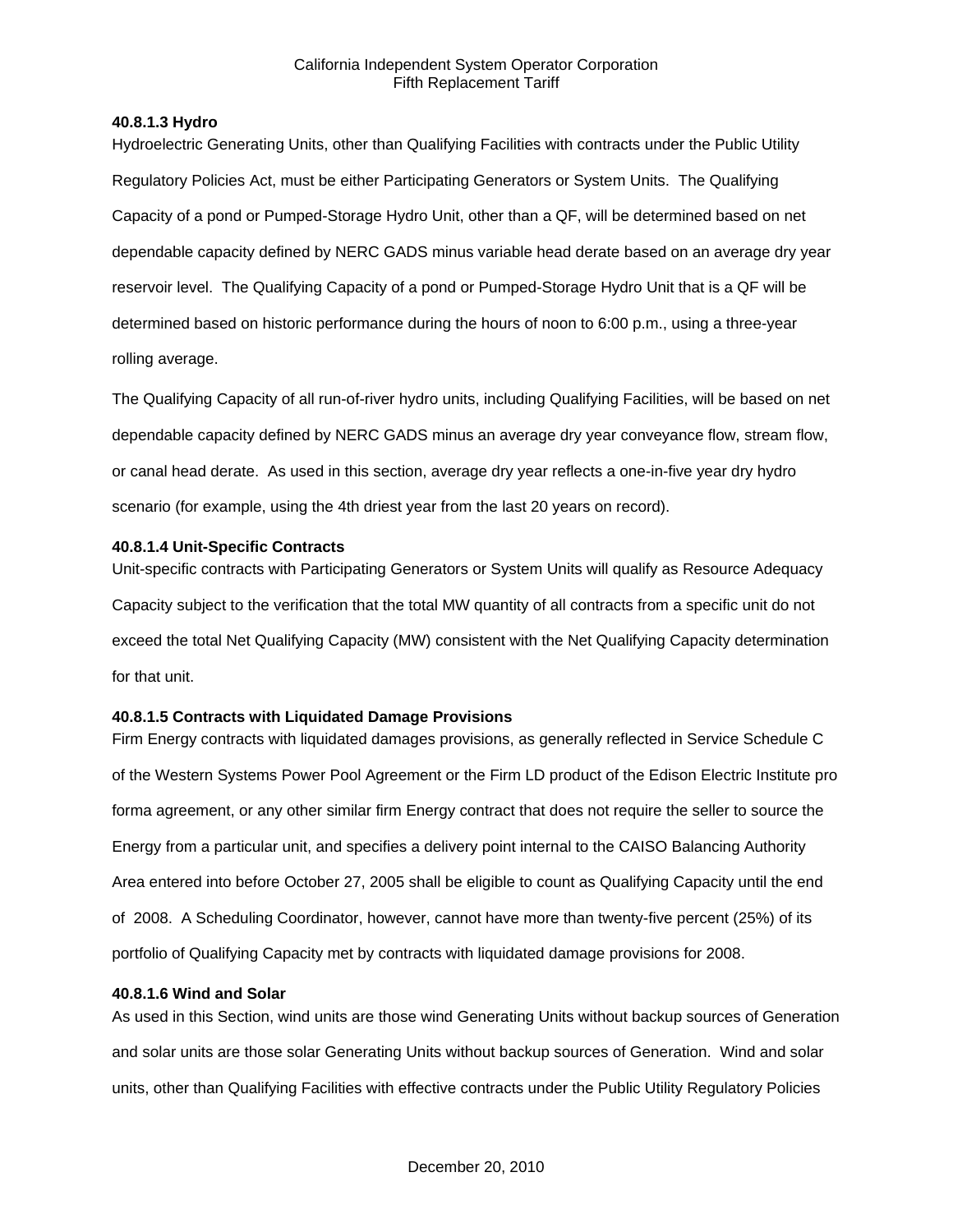Act, must be Participating Intermittent Resources or subject to availability provisions of Section 40.6.4.3.4.

The Qualifying Capacity of all wind or solar units, including Qualifying Facilities, for each month will be based on their monthly historic performance during that same month during the hours of noon to 6:00 p.m., using a three-year rolling average. For wind or solar units with less than three years operating history, all months for which there is no historic performance data will utilize the monthly average production factor of all units (wind or solar, as applicable) within the TAC Area in which the Generating Unit is located.

## **40.8.1.7 Geothermal**

Geothermal Generating Units, other than Qualifying Facilities addressed in Section 40.8.1.8, must be Participating Generators or System Units. The Qualifying Capacity of geothermal units, other than Qualifying Facilities addressed in Section 40.8.1.8, will be based on NERC GADS net dependable capacity minus a derate for steam field degradation.

# **40.8.1.8 Treatment of Qualifying Capacity for Qualifying Facilities**

Qualifying Facilities must be subject to an effective Participating Generator Agreement or QF Participating Generator Agreement or must be System Units, unless they have a PURPA contract. Except for hydro, wind, and solar Qualifying Facilities addressed pursuant to Sections 40.8.1.3 and 40.8.1.6, the Qualifying Capacity of Qualifying Facilities under PURPA contracts, will be based on historic monthly Generation output during the hours of noon to 6:00 p.m. (net of Self-provided Load) during a three-year rolling average.

# **40.8.1.9 Participating Loads**

The Qualifying Capacity of Participating Loads shall be the average reduction in Demand over a threeyear period on a per Dispatch basis or, if the Load does not have three years of performance history, based on comparable evaluation data using similar programs. Loads of Participating Loads must be available at least 48 hours, and if the Loads can only be dispatched for a maximum of two hours per event, then only 0.89 percent of a Scheduling Coordinator's portfolio may be made up of such Loads.

### **40.8.1.10 Jointly-Owned Facilities**

A jointly-owned facility must be either a Participating Generator or a System Unit. The Qualifying Capacity for the entire facility will be determined based on the type of resource as described elsewhere in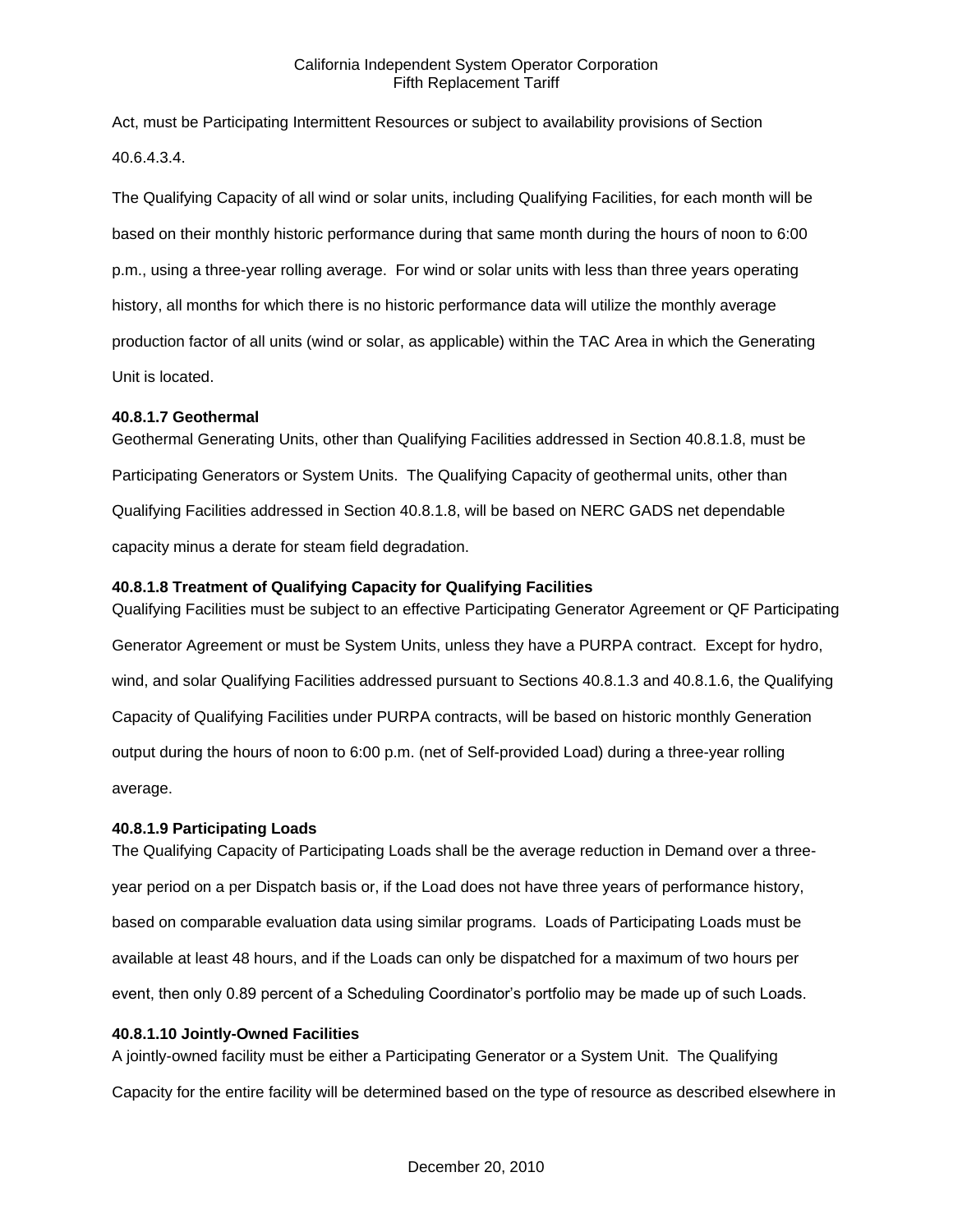this Section 40.8.1. In addition, the Scheduling Coordinator must provide the CAISO with a demonstration of its entitlement to the output of the jointly-owned facility's Qualified Capacity and an explanation of how that entitlement may change if the facility's output is restricted.

#### **40.8.1.11 Facilities under Construction**

The Qualifying Capacity for facilities under construction will be determined based on the type of resource as described elsewhere in this Section 40.8. In addition, the facility must have been in commercial operation for no less than one month to be eligible to be included as a Resource Adequacy Resource in a Scheduling Coordinator's monthly Resource Adequacy Plan.

#### **40.8.1.12 System Resources**

#### **40.8.1.12.1 Dynamic System Resources**

Dynamic System Resources shall be treated similar to resources within the CAISO Balancing Authority Area, except with respect to the deliverability screen under Section 40.4.6.1. However, eligibility as a Resource Adequacy Resource is contingent upon a showing by the Scheduling Coordinator that the Dynamic System Resource has secured transmission through any intervening Balancing Authority Areas for the Operating Hours that cannot be curtailed for economic reasons or bumped by higher priority transmission and that the Load Serving Entity for which the Scheduling Coordinator is submitting Demand Bids has an allocation of import capacity at the import Scheduling Point under Section 40.4.6.2 that is not less than the Resource Adequacy Capacity provided by the Dynamic System Resource.

### **40.8.1.12.2 Non-Dynamic System Resources**

For Non-Dynamic System Resources, the Scheduling Coordinator must demonstrate that the Load Serving Entity for which the Scheduling Coordinator is scheduling Demand has an allocation of import capacity at the import Scheduling Point under Section 40.4.6.2 that is not less than the Resource Adequacy Capacity from the Non-Dynamic System Resource. The Scheduling Coordinator must also demonstrate that the Non-Dynamic System Resource is covered by Operating Reserves, unless unit contingent, in the sending Balancing Authority Area. Eligibility as Resource Adequacy Capacity is contingent upon a showing by the Scheduling Coordinator of the System Resource that it has secured transmission through any intervening Balancing Authority Areas for the Operating Hours that cannot be curtailed for economic reasons or bumped by higher priority transmission. With respect to Non-Dynamic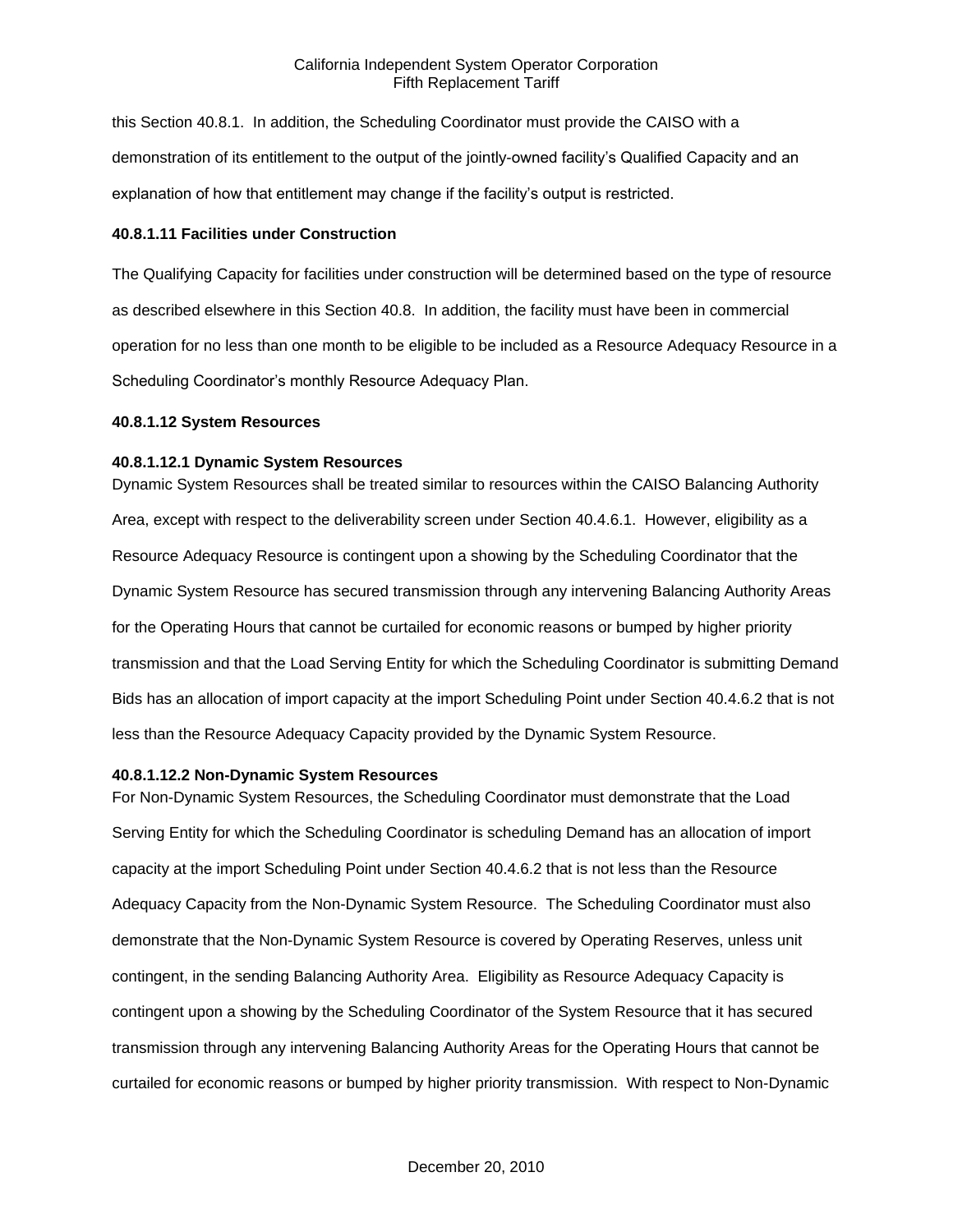System Resources, any inter-temporal constraints, such as multi-hour run blocks, must be explicitly identified in the monthly Resource Adequacy Plan, and no constraints may be imposed beyond those explicitly stated in the plan.

# **40.8.1.13 Proxy Demand Resources**

The Qualifying Capacity of a Proxy Demand Resource, for each month, will be based on the resource's average monthly historic demand reduction performance during that same month during the Availability Assessment Hours, as described in Section 40.9.3, using a three-year rolling average. For a Proxy Demand Resource with fewer than three years of performance history, for all months for which there is no historic data, the CAISO will utilize a monthly megawatt value as certified and reported to the CAISO by the Demand Response Provider; otherwise, where available, the CAISO will use the average of historic demand reduction performance data available, by month, for a Proxy Demand Resource. Proxy Demand Resources must be available at least four (4) hours per month in which they are eligible to provide RA Capacity and must be dispatchable for a minimum of thirty (30) minutes per event within each of those months.

# **40.9. Availability Standards And Payment; Non-Availability Charges**

### **40.9.1 General**

Except for the exemptions specified in Section 40.9.2, the CAISO will track the availability of Resource Adequacy Capacity during the Availability Assessment Hours of each month, as specified in Section 40.9.3, in order to determine the amount of Resource Adequacy Capacity that was available to the CAISO. Each non-exempt Resource Adequacy Resource will be subject to the Availability Standards determined in accordance with either Section 40.9.4 or 40.9.7, whichever is applicable, for each month during each Resource Adequacy Compliance Year, starting with the 2010 Resource Adequacy Compliance Year. Scheduling Coordinators for Resource Adequacy Resources will be subject to Non-Availability Charges or Availability Incentive Payments as specified in either Section 40.9.4 or Section 40.9.7, whichever is applicable. MW values or percentages used by the CAISO in this Section 40.9 will be calculated to no less than two decimal places.

### **40.9.2 Exemptions**

The following exemptions apply to the CAISO's Availability Standards program of this Section 40.9: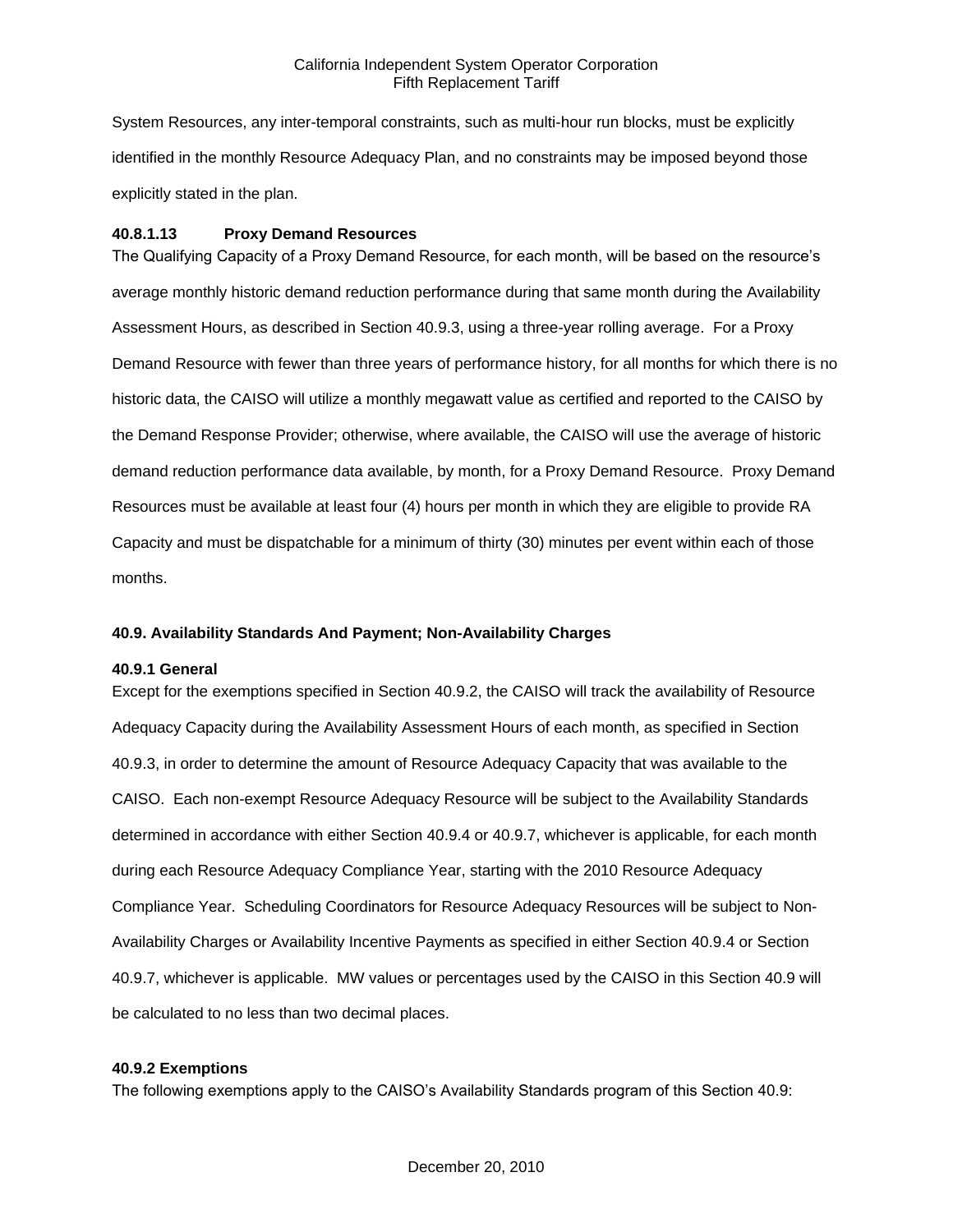- (1) Resources with a Pmax less than one (1.0) MW will not be used to determine Availability Standards, will not be subject to Non-Availability Charges or Availability Incentive Payments, and will not be subject to the additional Outage reporting requirements of this Section 40.9.
- (2) Capacity under a resource specific power supply contract that existed prior to June 28, 2009 and Resource Adequacy Capacity that was procured under a contract that was either executed or submitted to the applicable Local Regulatory Authority for approval prior to June 28, 2009, and is associated with specific Generating Units or System Resources, will not be subject to Non-Availability Charges or Availability Incentive Payments. Such contracted Resource Adequacy Capacity, except for non Resource-Specific System Resources, will be included in the development of Availability Standards and will be subject to any Outage reporting requirements necessary for this purpose. The exemption will apply only for the initial term of the contract and to the MW capacity quantity and Resource Adequacy Resources specified in the contract prior to June 28, 2009. The exemption shall terminate upon the conclusion of the initial contract term. Exempt contracts may be re-assigned or undergo novation on or after June 28, 2009, but the exemption shall not apply for any extended contract term, increased capacity quantity or additional resource(s) beyond those specified in the contract prior to June 28, 2009. Scheduling Coordinators for Resource Adequacy Resources subject to these contracts will be required to certify the start date of the contract, the expiration date, the Resource ID(s), and the amount of Resource Adequacy Capacity associated with each Resource ID included in the contract. For Resource Adequacy Resources whose Qualifying Capacity value is determined by historical output, the capacity under a resource specific power supply contract or Resource Adequacy Capacity that was procured under a contract that was either executed or submitted to the applicable Local Regulatory Authority for approval that meets the requirements in this subsection (2) will not be subject to Non-Availability Charges or Availability Incentive Payments, except that the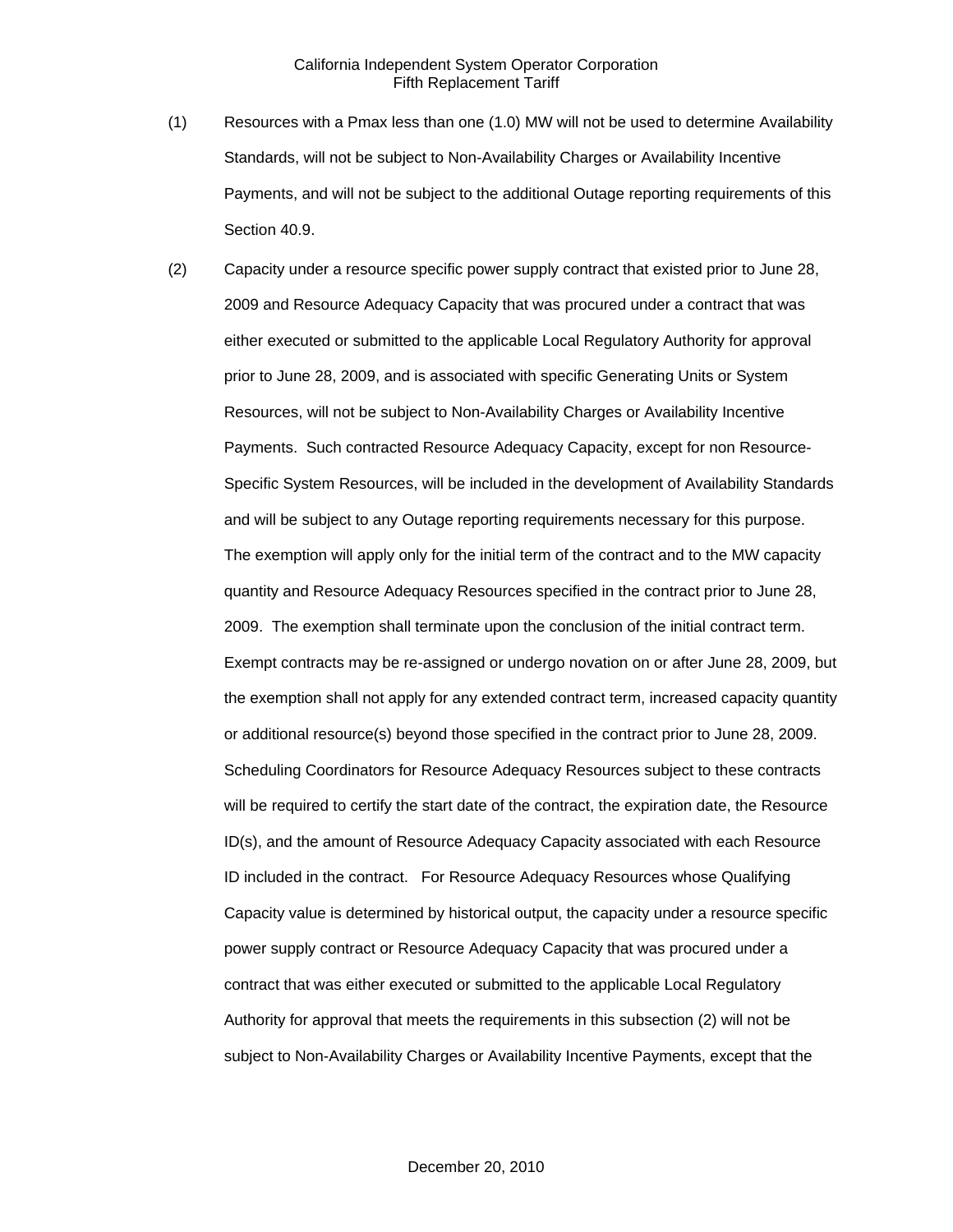deadline date for either type of contract shall be August 22, 2010 instead of June 28, 2009.

(3) For a contract entered into prior to June 28, 2009 that provides for the amount of Resource Adequacy Capacity to increase during the original term of the contract, based on a ratio of the Resource Adequacy Resource's output or due to an addition of capacity, the exemption provided in subsection (2) of this Section 40.9.2 will apply to the additional capacity allowed under the contract; provided that the capacity increase (i) is expressly contained in the provisions of the contract, (ii) occurs during the primary term of the contract; and (iii) does not result from contract extensions or other amendments to the original terms and conditions of the contract. Scheduling Coordinators for Resource Adequacy Resources subject to contracts that provide for such capacity increases or additions must include in their certification, in addition to the requirements of subsection (2) of this Section 40.9.2, (i) the citation to any contract provisions that might entitle them to increased exempt Resource Adequacy Capacity from the contracted resources during the primary term of the contract; (ii) the amount of additional capacity to which they might be entitled; and (iii) the actual effective date of the capacity increase. If the actual amount of capacity and/or the actual effective date of the capacity increase is not known at the time of the initial certification, the Scheduling Coordinator shall provide a supplemental certification(s) when this information becomes known. For Resource Adequacy Resources whose Qualifying Capacity value is determined by historical output the exemption provided in subsection (2) of this Section 40.9.2 will apply to an increase in the capacity under a resource specific power supply contract or Resource Adequacy Capacity that was procured under a contract that was either executed or submitted to the applicable Local Regulatory Authority for approval that meets the requirements in this subsection (3), except that the deadline date for either type of contract to be exempt shall be August 22, 2010 instead of June 28, 2009.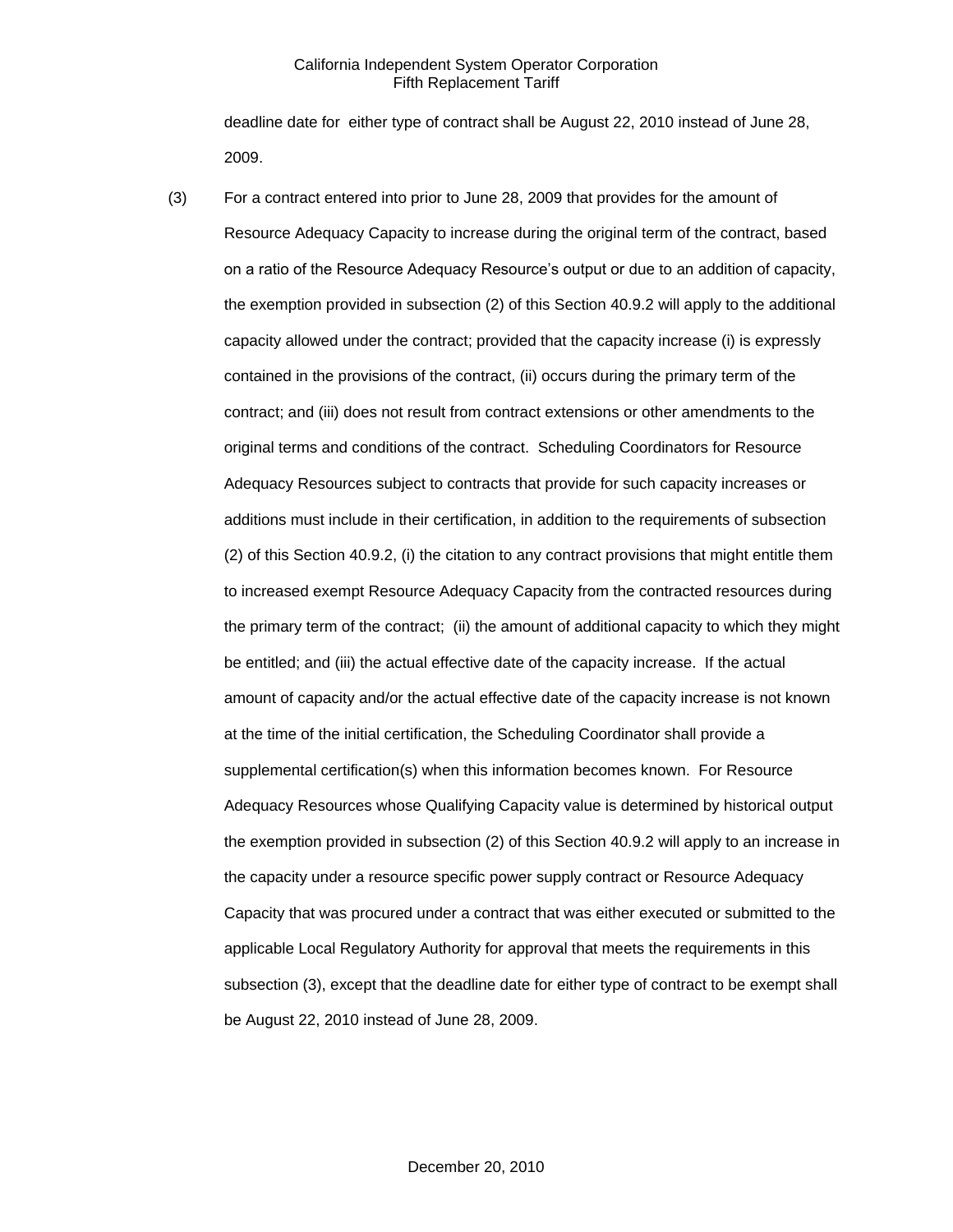- (4) Demand response resources will not be used to determine Availability Standards, will not be subject to Non-Availability Charges or Availability Incentive Payments, and will not be subject to the additional Outage reporting requirements of this Section 40.9.
- (5) Resource Adequacy Capacity provided through contracts for Energy from non-specified resources delivered within the CAISO Balancing Authority Area will not be used to determine Availability Standards, will not be subject to Non-Availability Charges or Availability Incentive Payments, and will not be subject to the additional Outage reporting requirements of this Section 40.9; and
- (6) Resource Adequacy Resources of a Modified Reserve Sharing LSE or a Load following MSS will be used to determine the Availability Standards and will be subject to any Outage reporting requirements necessary for this purpose. Non-Local Capacity Area Resource Adequacy Resources of a Modified Reserve Sharing LSE or a Load following MSS will not be subject to Non-Availability Charges or Availability Incentive Payments, but those entities shall remain responsible for any other applicable deficiency payments under this CAISO Tariff or the applicable MSS Agreement.

Exclusions from the Availability Standards and Outage reporting requirements established in this Section 40.9 are for this Section 40.9 alone and do not affect any other obligation arising under the CAISO Tariff.

#### **40.9.3 Availability Assessment Hours**

The CAISO shall establish Availability Assessment Hours applicable for each month of each Resource Adequacy Compliance Year, which shall be applied starting with Resource Adequacy Compliance Year 2010, in order to assess the extent to which each Resource Adequacy Resource has met the Availability Standards of this Section 40.9. The Availability Assessment Hours shall be a pre-defined set of hours in each month corresponding to the operating periods when high demand conditions typically occur and when the availability of Resource Adequacy Capacity is most critical to maintaining system reliability. The Availability Assessment Hours shall be comprised of five consecutive hours of each non-weekend, nonfederal holiday day. The five hour period will vary by season as necessary such that, based on historical actual load data, the coincident peak load hour typically falls within the five-hour range each day during the month. The CAISO shall annually determine the five hour range for the Availability Assessment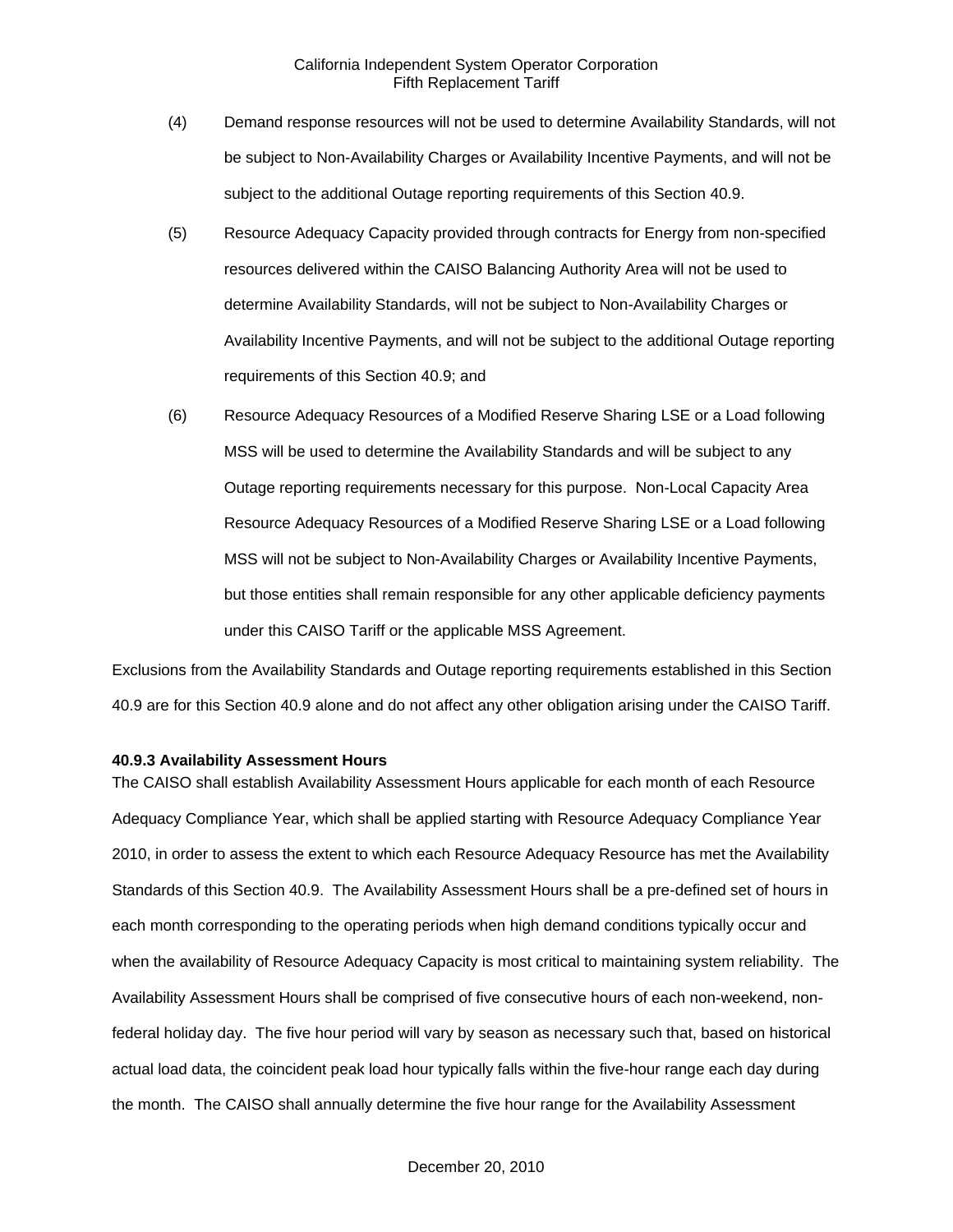Hours for each month of the next Resource Adequacy Compliance year prior to the start of each Resource Adequacy Compliance Year and shall specify them in the Business Practice Manual.

#### **40.9.4 Availability Determinations**

This Section 40.9.4 addresses availability assessment for all Resource Adequacy Capacity, including the Resource Adequacy Capacity of Resource-Specific System Resources, subject to the Section 40.9 Availability Standards program; however, this Section 40.9.4 does not apply to Resource Adequacy Capacity provided by non-Resource-Specific System Resources which are addressed in Section 40.9.7.

#### **40.9.4.1 Availability Standard**

The CAISO shall calculate and publish the monthly Availability Standards for Resource Adequacy Compliance Year 2010 no later than forty five (45) days after a FERC order approving this section and by July 1 prior to each Resource Adequacy Compliance Year thereafter. For Resource Adequacy Compliance Year 2010, the monthly Availability Standards applicable to Resource Adequacy Resources subject to this Section 40.9.4 will be based on the historical availability of Resource Adequacy Resources during the Availability Assessment Hours of the corresponding months during the period from June 2006 through December 2008. For subsequent years, the monthly Availability Standards will be based on historical availability for the Availability Assessment Hours over the previous three years. Each monthly Availability Standard will be calculated as the sum of the available Resource Adequacy Capacity of the included Resource Adequacy Resources across all the Availability Assessment Hours of the month, divided by the sum of the designated Resource Adequacy Capacity for the same set of hours and resources, and multiplied by 100 to obtain a number between zero (0) and one hundred percent (100%). For the purpose of determining the available Resource Adequacy Capacity in each month, the CAISO will use the Outage information reported in SLIC and, when available, the Outage reports submitted pursuant to Section 40.9.5. To ensure consistency between the calculation of the monthly Availability Standard and the calculation of each resource's monthly availability, the data utilized for both calculations will be in accordance with the provisions of Sections 40.9.4.2. All Resource Adequacy Resources except for the following will be included in the calculation of the Availability Standards:

- (1) Resource Adequacy Resources exempted in Section 40.9.2;
- (2) Non-Resource-Specific System Resources;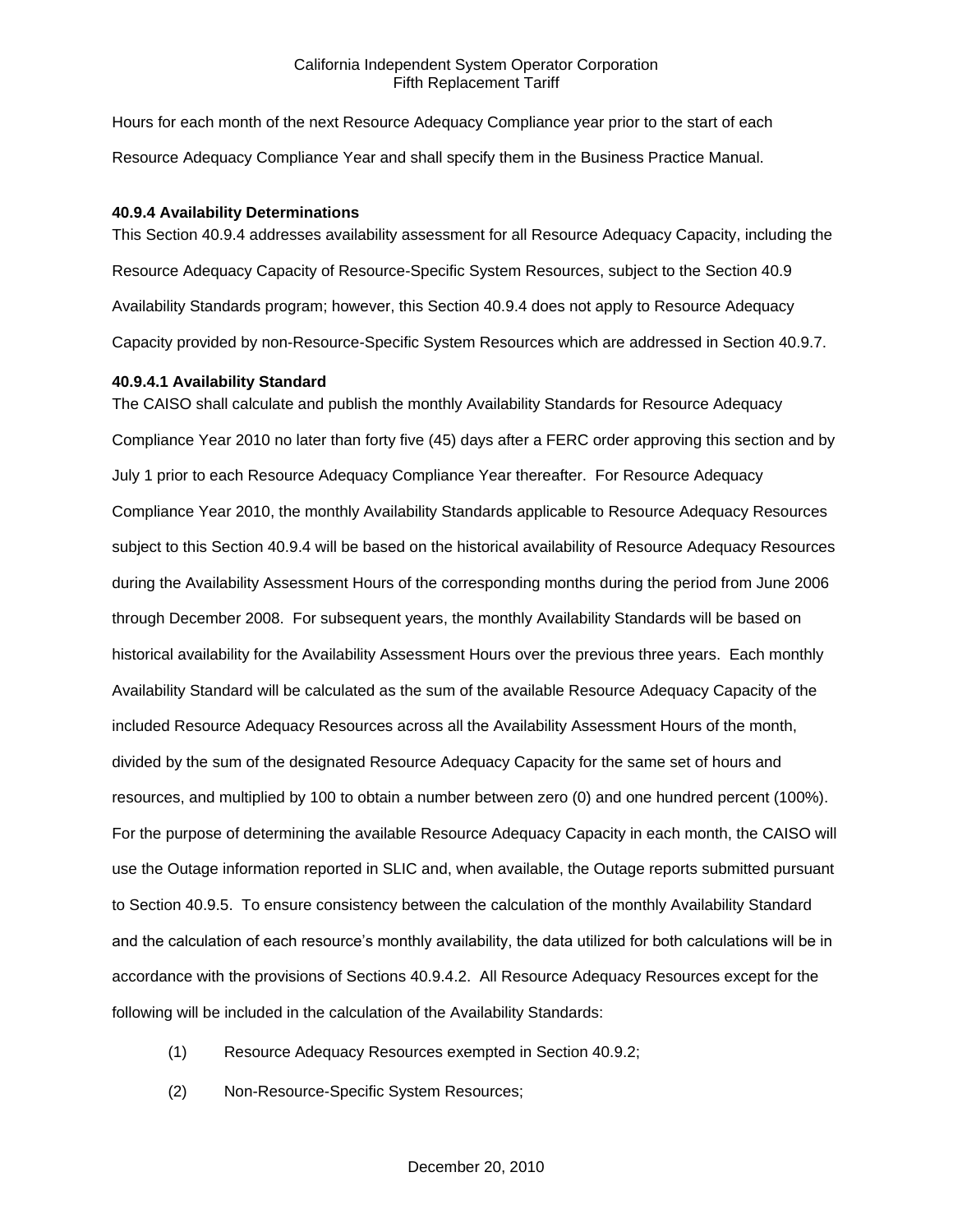- (3) Resources between one (1) MW and ten (10) MW subject to the reporting requirements of Section 40.9.5, until such time that the CAISO has received the outage reports and can begin to utilize the data; and
- (4) Use-Limited Resources for Compliance Year 2010 and 2011.

### **40.9.4.2 Availability Calculation for a Resource Adequacy Resource**

The CAISO will calculate the monthly availability for each Resource Adequacy Resource subject to this Section 40.9.4 as follows:

The sum of the hourly available Resource Adequacy Capacity of the resource over all Availability Assessment Hours of the month, divided by the sum of the hourly Resource Adequacy Capacity of the resource as designated in the Supply Plan for the resource for those hours, and multiplied by 100 to obtain a number between zero percent (0%) and one hundred percent (100%).

- A Resource Adequacy Resource will be determined to be less than one hundred percent (100%) available in a given month if it has any Forced Outages or temperature-related ambient de-rates that impact the availability of its designated Resource Adequacy Capacity during the Availability Assessment Hours of that month.
- For Resource Adequacy Resources whose Qualifying Capacity value is determined by historical output, its hourly available Resource Adequacy Capacity for each Availability Assessment Hour will be determined from three components: the total actual amount of Energy the resource delivered during that hour; Resource Adequacy Capacity of the resource as designated in its Supply Plan; and the resource's Net Qualifying Capacity as reduced for that hour by the same percentage by which any Forced Outages or temperature-related ambient de-rates reduced the resource's capacity from its PMax capacity. If the total actual amount of Energy delivered by the resource in an Availability Assessment Hour is greater than or equal to the amount of Resource Adequacy Capacity designated in the Supply Plan, the hourly available Resource Adequacy Capacity for the hour will equal the resource's Resource Adequacy Capacity as designated in its Supply Plan. If the total actual amount of Energy delivered by the resource in an Availability Assessment Hour is less than the amount of Resource Adequacy Capacity designated in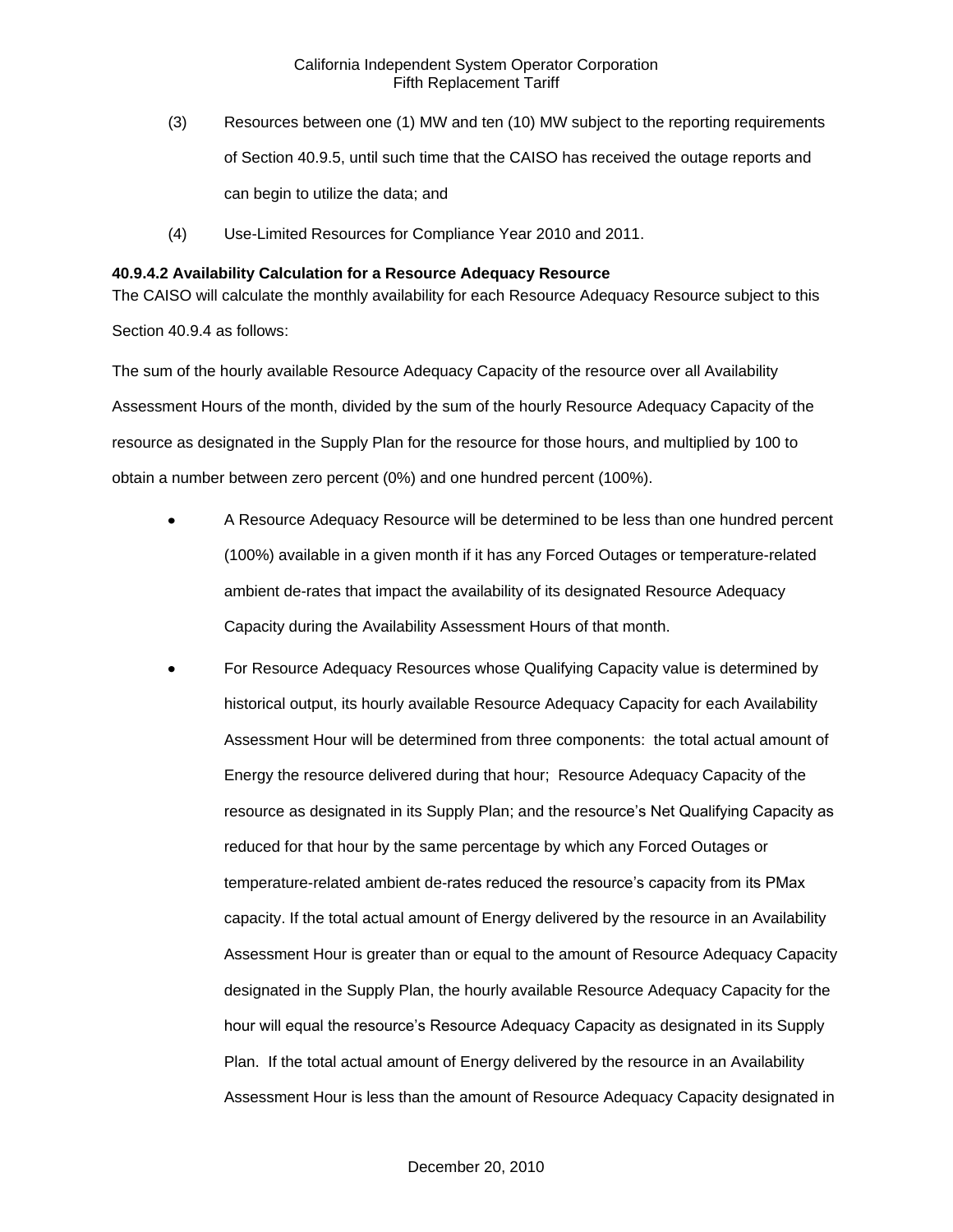the Supply Plan, the available Resource Adequacy Capacity of the resource for that hour will be the higher of the total actual Energy the resource delivered in that hour or the resource's Net Qualifying Capacity as reduced for that hour by the same percentage by which any Forced Outages or temperature-related ambient de-rates reduced the resource's capacity from its PMax capacity. The Resource Adequacy Capacity for each resource will be determined in accordance with the following formula:

Hourly Available Resource Adequacy Capacity = Min (RA Capacity, Max (Actual Energy, Proportional Derated Capacity))

Where:

RA Capacity = Resource Adequacy Capacity designated in the Supply Plan

Actual Energy = Total actual Energy delivered by the resource in the Availability Assessment Hour

Proportional Derated Capacity = Resource's Net Qualifying Capacity as reduced for that hour by the same percentage by which any Forced Outages or temperature-related ambient de-rates reduced the resource's capacity from its PMax capacity

If the SC for the Resource Adequacy Resource requests to convert from a Forced Outage to a Maintenance Outage in accordance with Section 9.3.3, the SC must terminate the existing Forced Outage and submit a new request for a Maintenance Outage. In the event the CAISO rejects the request to convert from a Forced Outage to a Maintenance Outage due to reliability criteria, the Outage will not be converted and the Forced Outage will continue. Outages properly submitted for temperature-related ambient derates for a Use Limited Resource will be counted against its availability only until such time as the Use Limited Resource reaches its energy limit constraint, at which time such Outages or derates will no longer count against the availability of the Use Limited Resource for the relevant month.

The start and end times used in calculating the availability of each resource each month will be the Outage time reported in the SLIC system or through the alternative reporting process of Section 40.9.5 for resources not included in the SLIC system.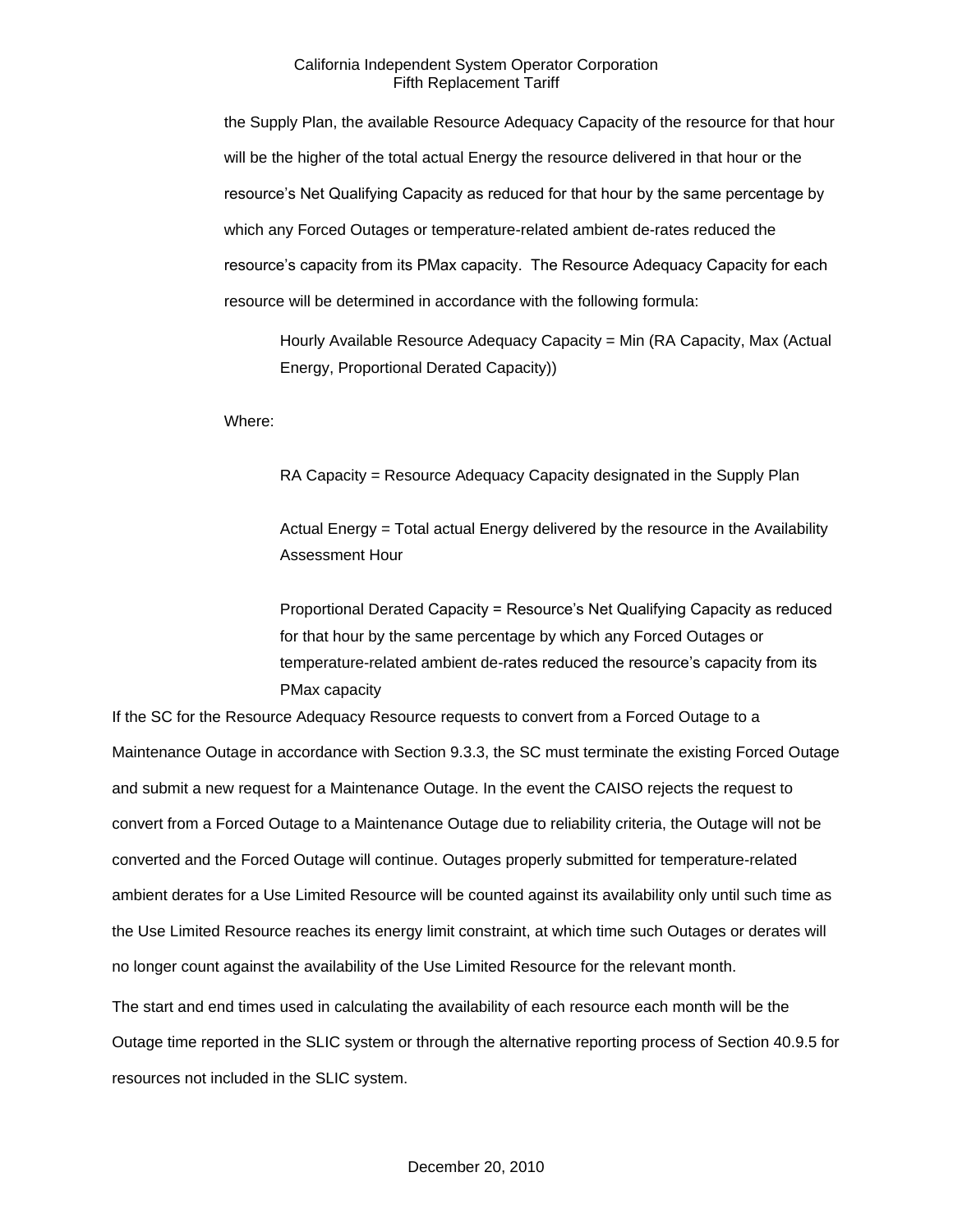#### **40.9.4.2.1 Substitute Capacity**

A Scheduling Coordinator may substitute capacity that is not Resource Adequacy Capacity for its Resource Adequacy Capacity that is on a Forced Outage or de-rate in order to mitigate the impact of the Forced Outage or de-rate on its availability calculation. Such substitution will be accepted by the CAISO in accordance with the following procedures.

(1) For Local Capacity Area Resources. A Scheduling Coordinator providing Resource Adequacy Capacity to satisfy a Local Capacity Area requirement may pre-qualify alternate resources by providing a prequalification request in accordance with the form and schedule specified in the Business Practice Manual. If the alternate resource is located at the same bus as the Resource Adequacy Resource it would replace and has similar operational characteristics, the CAISO will approve the pre-qualification request as a substitute resource for use in the subsequent Resource Adequacy Compliance Year. Additionally, when a Local Capacity Area Resource Adequacy Resource subsequently has a Forced Outage or de-rate, the Scheduling Coordinator may, prior to the close of IFM, request to substitute a non-pre-qualified resource. The CAISO will grant the request if the alternate resource is (i) located at the same bus and meets the CAISO's operational needs, or (ii) if not located at the same bus, is located in the same Local Capacity Area, and which meets the CAISO's effectiveness and operational needs, including size of resource, as determined by the CAISO in its reasonable discretion.

(2) Non-Local Capacity Area Resources (Resource Adequacy Resources designated to meet system requirements). If a Resource Adequacy Resource that is not also a Local Capacity Area Resource has an outage that would count against its availability, the Scheduling Coordinator for that resource may, prior to the close of the IFM, request to substitute a non-Resource Adequacy Resource to be used in the place of the original resource. A Scheduling Coordinator for a non-Resource Specific System Resource that has an outage that would count against its availability may, prior to the close of the IFM, request to substitute a non-Resource Adequacy Resource that is internal to the CAISO Balancing Area Authority to be used in the place of the original resource. The CAISO shall approve the request if the substitute resource provides the same MW quantity of deliverable capacity as the original Resource Adequacy Resource.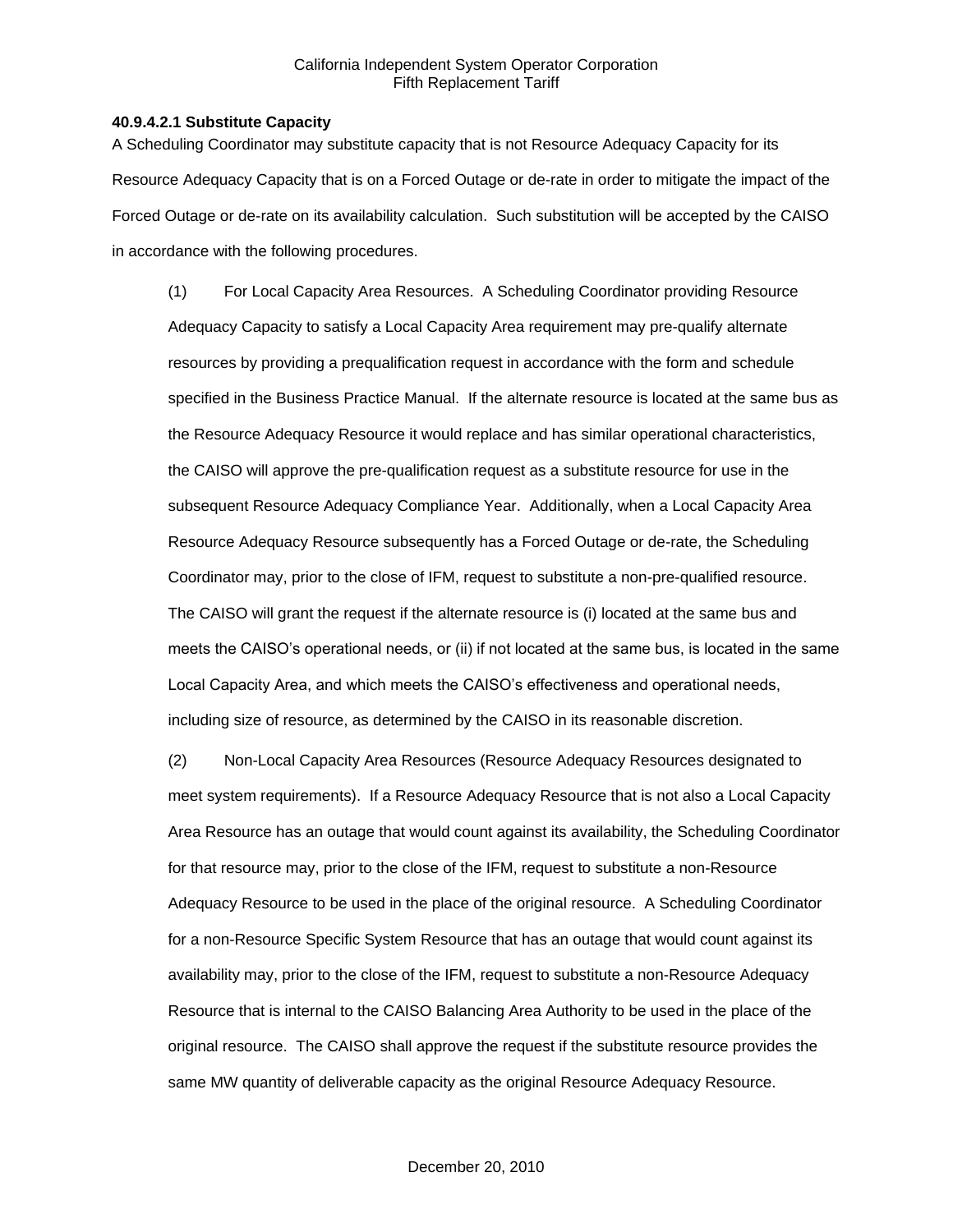## **40.9.4.2.2 Accounting for De-Rates**

In accounting for a de-rate of a unit that has not committed one hundred percent (100%) of its Net Qualified Capacity in its Monthly Supply Plan, the CAISO will follow the following principles:

- (1) Any de-rate will be applied first to any non Resource Adequacy Capacity of the resource; and
- (2) Any de-rate to Resource Adequacy Capacity will be applied pro-rata to any contract capacity exempt under Section 40.9.2(2) and any non-exempt Resource Adequacy Capacity commitment from that resource.

## **40.9.5 Outage Reporting**

Scheduling Coordinators for Generating Units or Resource-Specific System Resources that are also Resource Adequacy Resources with a maximum output capability of one (1) MW or more, but which do not meet the requirement to provide information on Forced Outages in accordance with Section 9.3.10, shall provide equivalent availability-related information in the form and on the schedule specified in the Business Practice Manuals. This information shall identify all Forced Outages, non-ambient de-rates, and temperature-related ambient de-rates that have occurred over the previous calendar month and shall contain all relevant details needed to enable the CAISO to perform the availability calculation for the resource in accordance with Section 40.9.4, including: the start and end times of any Outages or derates, the MW availability in all Availability Assessment Hours, and the causes of any Forced Outages or de-rates. Scheduling Coordinators for Resource Adequacy Resources whose maximum output capability is ten (10) MW or more shall report Outage-related information in accordance with the reporting obligations in Section 9.3.10.

# **40.9.6 Non-Availability Charges And Availability Incentive Payments**

A Resource Adequacy Resource that is subject to the availability assessment in accordance with Section 40.9.4 and whose monthly availability calculation under Section 40.9.4.2 is more than two and a half percent (2.5%) below the monthly Availability Standard will be subject to a Non-Availability Charge for the month. A Resource Adequacy Resource subject to Section 40.9.4 whose availability calculation under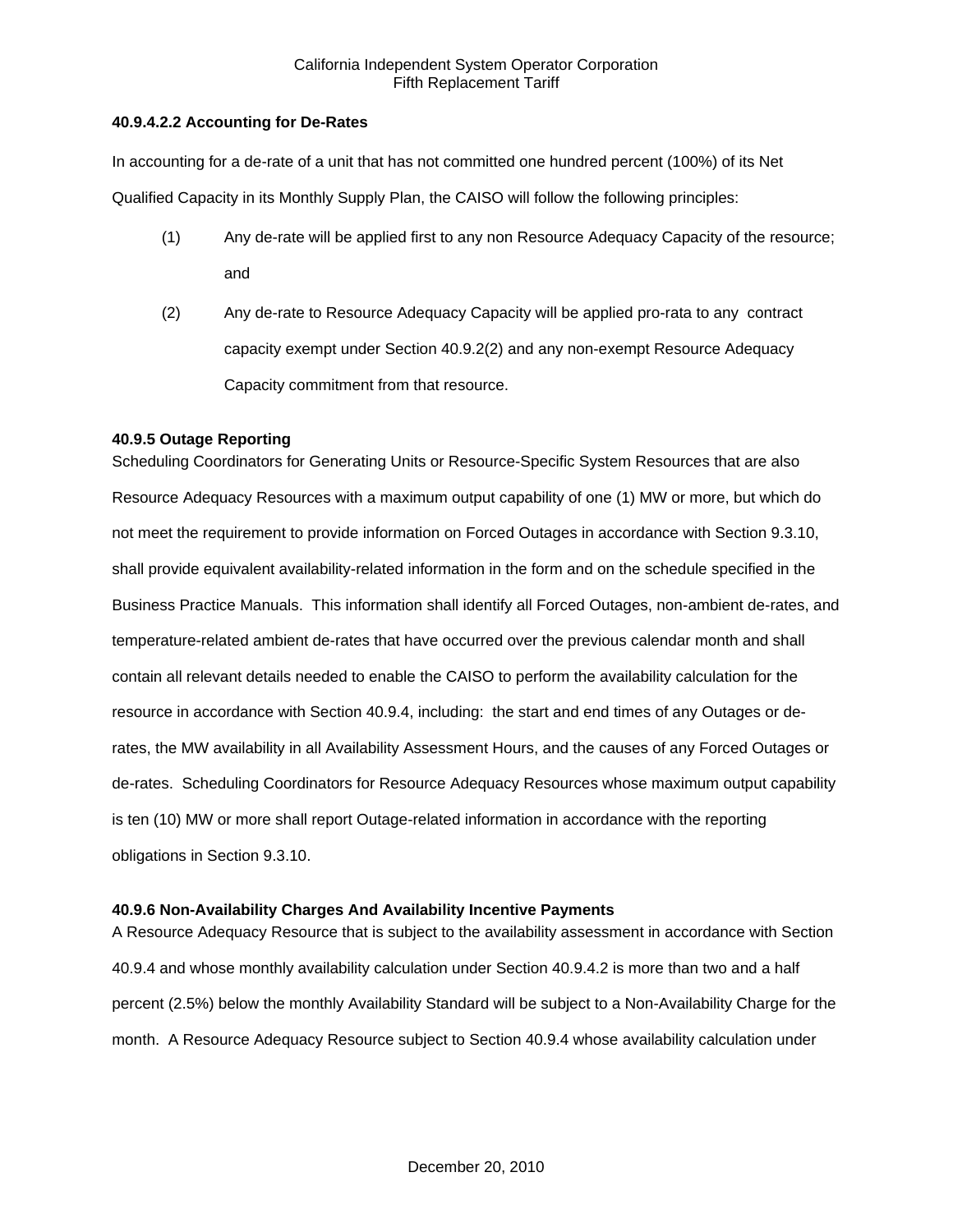Section 40.9.4.2 is more than two and a half percent (2.5%) above the monthly Availability Standard will be eligible for an Availability Incentive Payment for the month.

# **40.9.6.1 Determination of Resource Adequacy Capacity Subject to Non-Availability Charge**

The amount of Resource Adequacy Capacity of a Resource Adequacy Resource subject to the Non-

Availability Charge will be determined as follows:

(1) A Resource Adequacy Resource with actual availability calculated in accordance with Section 40.9.4.2 that is less than the Availability Standard minus the tolerance band of two and a half percent (2.5%) for a given month will have the Non-Availability Charge assessed to that portion of its non-exempt Resource Adequacy Capacity determined in accordance with the following formula:

 $P = RA*(S - .025) - X$ 

Where:

- $P =$  The RA Resource's RA Capacity subject to Non-Availability Charge
- $S =$  Monthly Availability Standard as a fraction, so that  $0 < S < 1.0$
- RA = The RA Resource's RA Capacity (MW) {as designated in its Supply Plan, less any exempt capacity}
- $X =$  The {mean of the} RA Resource's {hourly available RC Capacity over all Availability Assessment Hours of the month (MW).}
- (2) No Non-Availability Charge will be applied when a Resource Adequacy Resource's actual availability, calculated in accordance with Section 40.9.4.2 for a given month, is equal to or greater than the Availability Standard less two and a half percent (2.5%).
- (3) Any Forced Outage, non-ambient de-rate, or temperature-related ambient de-rates of a resource that the CAISO has accepted as a substitute for a Resource Adequacy Resource in accordance with Section 40.9.4.2.1 will be applied in calculating the availability of the Resource Adequacy Resource for which it is substituting.

### **40.9.6.2 Determination of the Non-Availability Charge**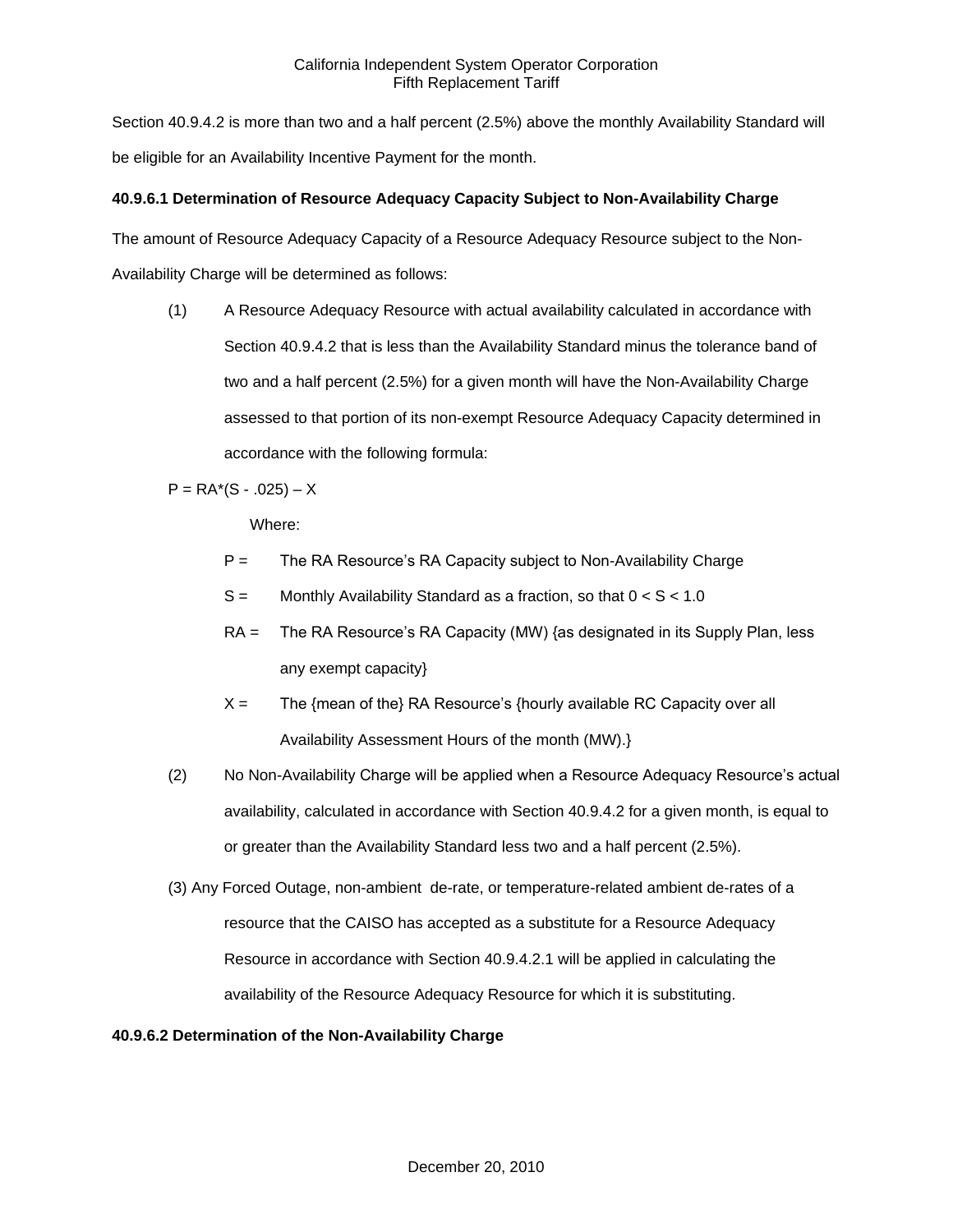The per-MW Non-Availability Charge rate will be the Monthly ICPM Capacity Payment price as specified in Schedule 6 of Appendix F of this CAISO Tariff. The Non-Availability Charge for a Resource Adequacy Resource shall be determined by multiplying the resource's capacity subject to the Non-Availability Charge calculated in accordance with Section 40.9.6.1 by the Non-Availability Charge rate.

#### **40.9.6.3 Availability Incentive Payment**

Scheduling Coordinators for Resource Adequacy Resources that achieve monthly availability that is more than two and a half percent (2.5%) above the monthly Availability Standard are eligible to receive the monthly Availability Incentive Payment. This payment will be funded entirely through the monthly Non-Availability Charges assessed for the same month. For each resource eligible for the Availability Incentive Payment, its eligible capacity will be that portion of its designated Resource Adequacy Capacity equal to its actual availability calculated in accordance with Section 40.9.4.2 minus the Availability Standard percent minus two and a half percent (2.5%). The monthly Availability Incentive Payment rate will equal the total Non-Availability Charges assessed for the month divided by the total Resource Adequacy Capacity eligible to receive the Availability Incentive Payment that month, provided that the Availability Incentive Payment rate shall not exceed three times the Non-Availability Charge rate. The Availability Incentive Payment the CAISO shall pay to each eligible resource will equal the product of its eligible capacity and the Availability Incentive Payment rate. Any remaining Non-Availability Charge funds that are not distributed to eligible Resource Adequacy Resources will be credited against the Real-Time neutrality charge for that Trade Month in accordance with Section 11.5.2.3.

#### **40.9.6.4 Monthly Settlement**

The CAISO shall calculate and settle Non-Availability Charges and Availability Incentive Payments on a Trade Month basis so that all Non-Availability Charges collected for a Trade Month are allocated in accordance with Section 40.9.6.3 for that same Trade Month.

#### **40.9.7 Assessment For Non Resource-Specific System Resources**

Non-Resource-Specific System Resources that provide Resource Adequacy Capacity will comprise a distinct category for purposes of the CAISO's Availability Standards program. This category will utilize the same Availability Standard determined for other Resource Adequacy Resources in accordance with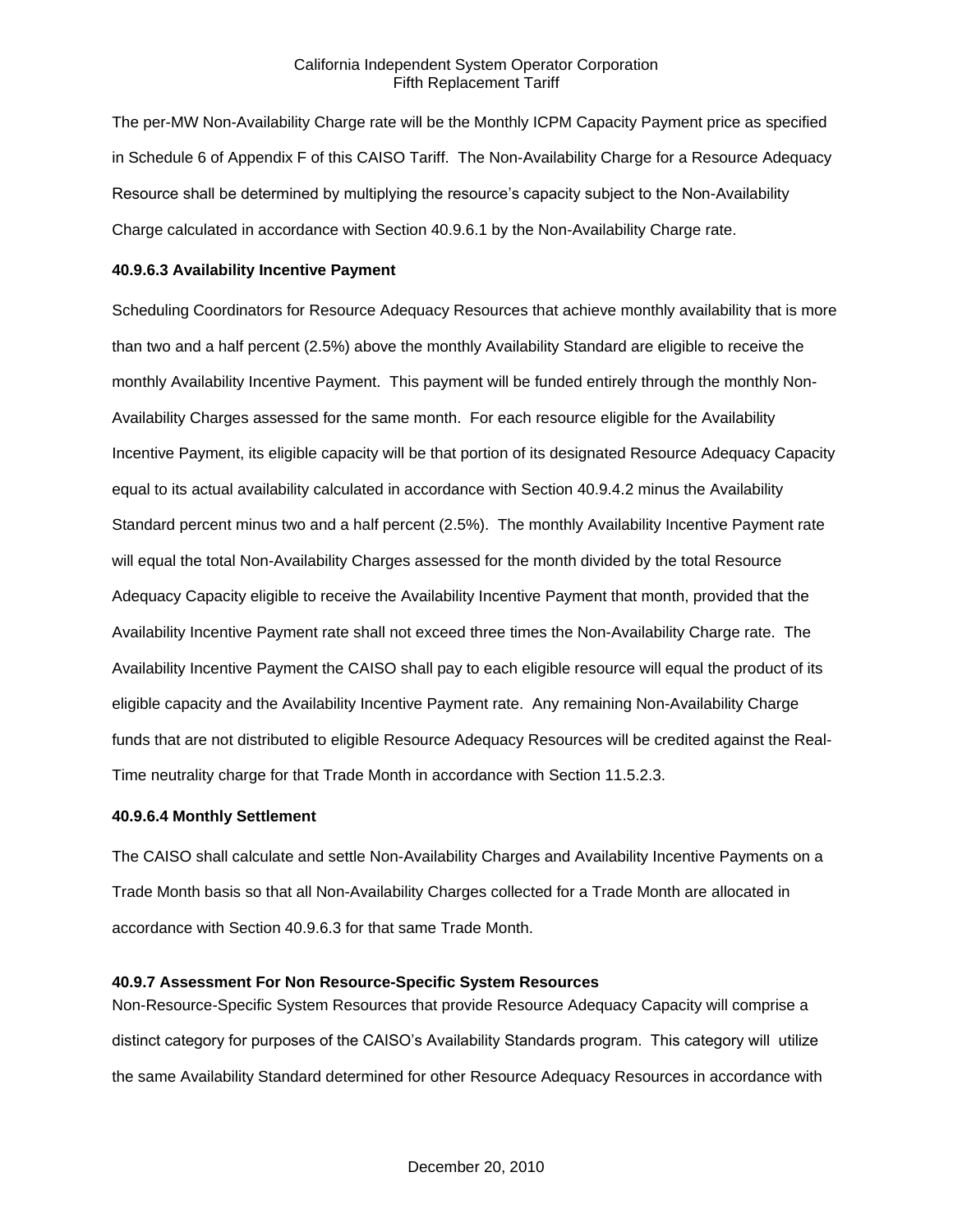Section 40.9.4.1, but will have its own availability calculations, as well as a separate account for settling Non-Availability Charges and Availability Incentive Payments.

# **40.9.7.1 Availability Standard for Non-Resource-Specific System Resources Providing Resource Adequacy Capacity**

The monthly Availability Standard for a non-Resource-Specific System Resource will be the Availability Standard determined in accordance with Section 40.9.4.1 to be provided in the form of Economic Bids or Self-Schedules at the resource's designated Scheduling Point submitted to the IFM for all Availability Assessment Hours. The Availability Standard applicable to a non-Resource Specific System Resource shall not include any hours in which the resource was prohibited by Section 30.8 from bidding across an out-of-service transmission path at its designated Scheduling Point. A non-Resource Specific System Resource providing Resource Adequacy Capacity whose monthly availability calculation under Section 40.9.7.2 is more than two and a half percent (2.5%) below the monthly Availability Standard will be subject to a Non-Availability Charge for the month. A non-Resource Specific System Resource providing Resource Adequacy Capacity whose monthly availability calculation under Section 40.9.7.2 is more than two and a half percent (2.5%) above the monthly Availability Standard will be eligible for Availability Incentive Payments. Non-Resource-Specific System Resources will not be included in the calculation of the Availability Standards for other Resource Adequacy Resources as determined in Section 40.9.4.

### **40.9.7.2 Availability Calculation for Non-Resource-Specific System Resources Providing Resource Adequacy Capacity**

The availability of Resource Adequacy Capacity provided by a non-Resource-Specific System Resource will be measured by its hourly offers of Economic Bids or Self-Schedules to provide Energy or, if certified to provide Ancillary Services, Bids for or submissions to Self-Provide Ancillary Service capacity into the CAISO Day-Ahead Market in accordance with the requirements of Section 40.6, for all of the Availability Assessment Hours. Specifically, the resource's availability will be calculated as the sum of the MW-hours reflected in the resource's submitted Day-Ahead Economic Bids and Self-Schedules over all Availability Assessment Hours, divided by the sum of the resource's designated non-exempt Resource Adequacy Capacity for all Availability Assessment Hours, times one hundred (100) to obtain a number between zero (0) and one hundred percent (100%). The Scheduling Coordinator for Resource Adequacy Capacity provided by non-Resource-Specific System Resources is expected to secure sufficient transmission rights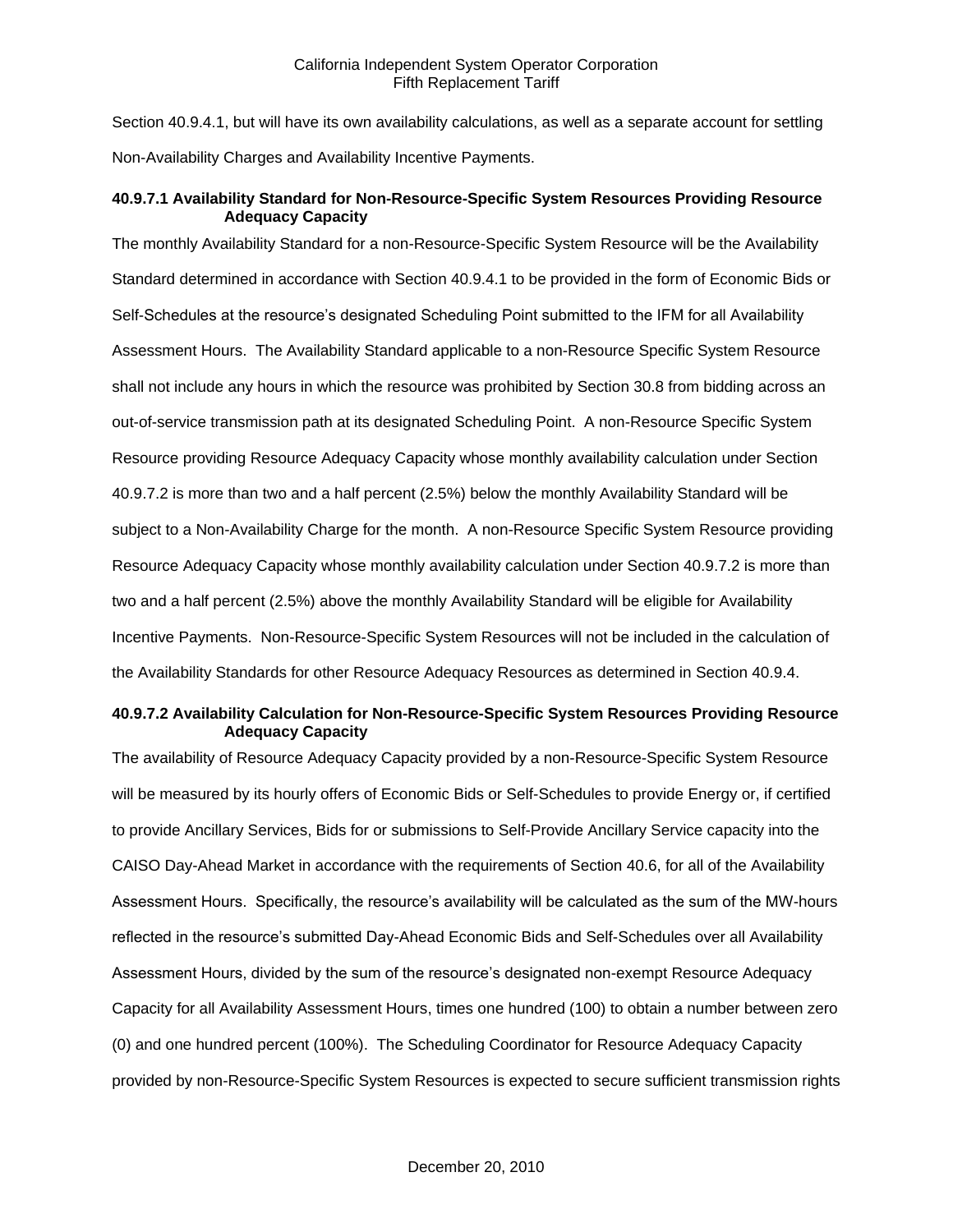to deliver the Resource Adequacy Capacity to its designated CAISO Scheduling Point. If in any given Availability Assessment Hour, the CAISO does not fully accept the Economic Bids or Self-Schedules submitted by the Scheduling Coordinator for the Resource Adequacy Capacity provided by non-Resource-Specific System Resources, the Scheduling Coordinator for that resource shall be deemed to have met its availability obligation for that hour. In determining monthly availability of a non-Resource Specific System Resource under Section 40.9.7.2, any hours in which the resource was prohibited by Section 30.8 from bidding across an out-of-service transmission path at its designated Scheduling Point will be excluded from the calculation. Scheduling Coordinators for non-Resource Specific System Resources must submit a monthly report of such hours occurring under Section 30.8, in the format and manner described in the Business Practice Manual for Reliability Requirements.

#### **40.9.7.3 Determination of Non-Availability Charges and Availability Incentive Payments for Non-Resource-Specific System Resources Providing Resource Adequacy Capacity**

A Non-Resource-Specific System Resource that provides Resource Adequacy Capacity and whose actual availability calculated in accordance with Section 40.9.7.2 is less than the Availability Standard defined in Section 40.9.7.1 minus the tolerance band of two and one-half percent (2.5%) for a given month shall be assessed a Non-Availability Charge. This charge for such a resource shall apply to that portion of the resource's designated non-exempt Resource Adequacy Capacity equal to one hundred percent (100%) minus the ratio of its actual availability calculated in accordance with Section 40.9.7.2 to the Availability Standard minus two and one-half percent (2.5%). The Non-Availability Charge will then equal the resource's applicable capacity that is subject to Non-Availability Charges multiplied by the a Non-Availability Charge rate equal to the Monthly ICPM Capacity Payment price as specified in Schedule 6 of Appendix F of this CAISO Tariff.

Funds collected for Non-Availability Charges pursuant to this Section 40.9.7.3 in a Trade Month will be used to provide Availability Incentive Payments to non-Resource-Specific System Resources providing Resource Adequacy Capacity that exceed the Availability Standard established in Section 40.9.7.1 plus the tolerance band of two and one-half percent (2.5%) for that same Trade Month. The funds will be distributed to each such resource in proportion to the resource's share of the total non-exempt Resource Adequacy Capacity provided by non-Resource-Specific System Resources that are eligible for Availability Incentive Payments or the month.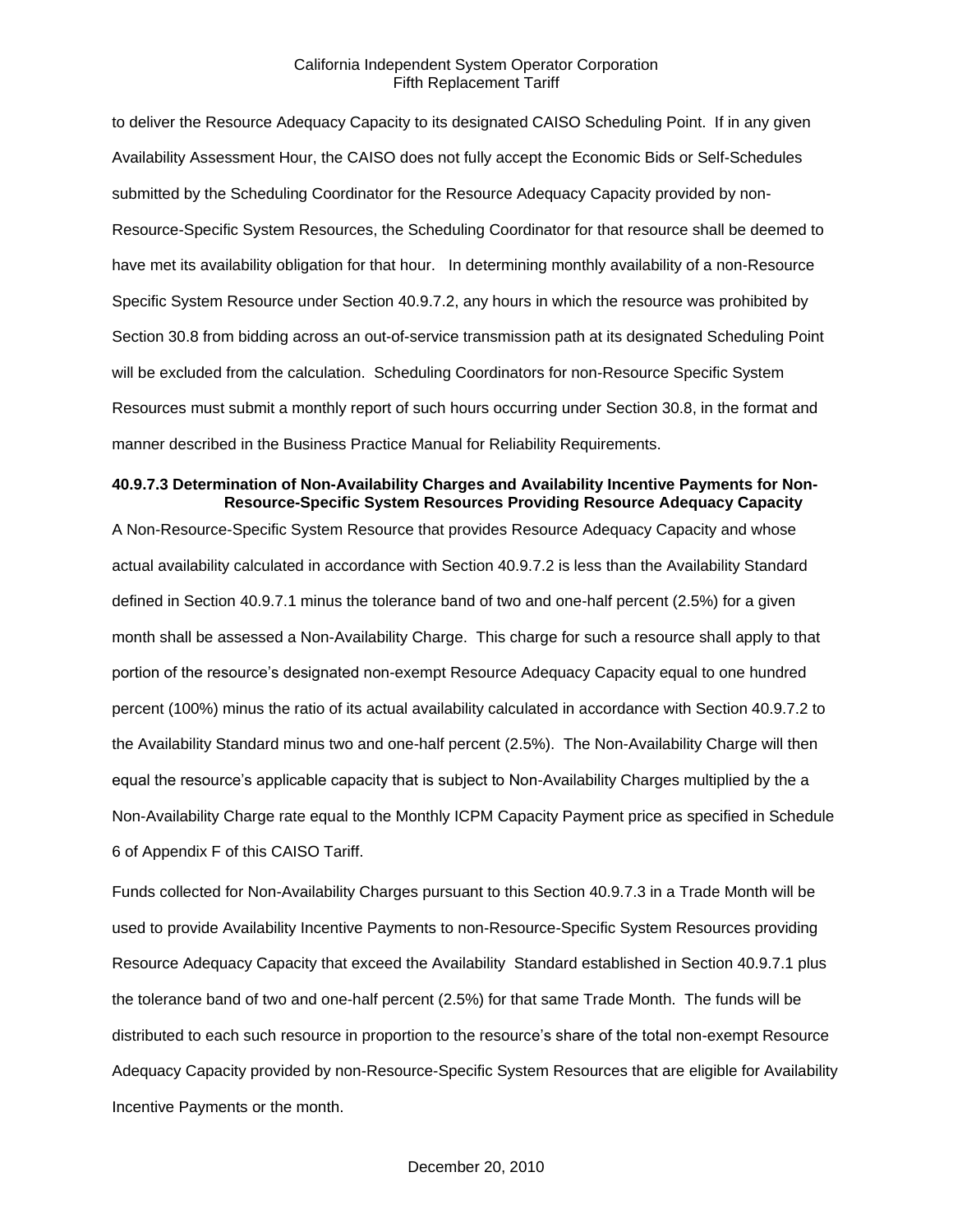Any Availability Incentive Payment to a non-resource specific System Resource providing Resource Adequacy Capacity under this Section 40.9.7 3 will be capped at three times the Non-Availability Charge rate multiplied by the amount of the resource's non-exempt Resource Adequacy Capacity. Any remaining monthly surplus of Non-Availability Charges from non-Resource-Specific System Resources providing Resource Adequacy Capacity in a Trade Month will be credited against the Real-Time neutrality charge for that Trade Month in accordance with Section 11.5.2.3. Only revenues received from the assessment of Non-Availability Charges to non-Resource-Specific System Resources providing Resource Adequacy Capacity will be used to fund Availability Incentive Payments for non-Resource-Specific System Resources providing Resource Adequacy Capacity.

#### **40.9.8 Reporting**

By July 1 of each year, the CAISO will provide an informational report that will be posted on the CAISO Website and include the following information: (1) the Availability Standard value for each month of the year and (2) information on the average actual availability each month of Resource Adequacy Resources, the total amount of Non-Availability Charges assessed and the total amount of Availability Incentive Payments made.

### **41. Procurement Of RMR Generation**

### **41.1 Procurement Of Reliability Must-Run Generation By The CAISO**

A Reliability Must-Run Contract is a contract entered into by the CAISO with a Generator which operates a Generating Unit giving the CAISO the right to call on the Generator to generate Energy and, only as provided in this Section 41.1, or as needed for Black Start or Voltage Support required to meet local reliability needs, or to procure Ancillary Services from Potrero power plant to meet operating criteria associated with the San Francisco local reliability area, to provide Ancillary Services from the Generating Units as and when this is required to ensure that the reliability of the CAISO Controlled Grid is maintained.

### **41.2 Designation Of Generating Unit As Reliability Must-Run Unit**

The CAISO will, subject to any existing power purchase contracts of a Generating Unit, have the right at any time based upon CAISO Controlled Grid technical analyses and studies to designate a Generating Unit as a Reliability Must-Run Unit. A Generating Unit so designated shall then be obligated to provide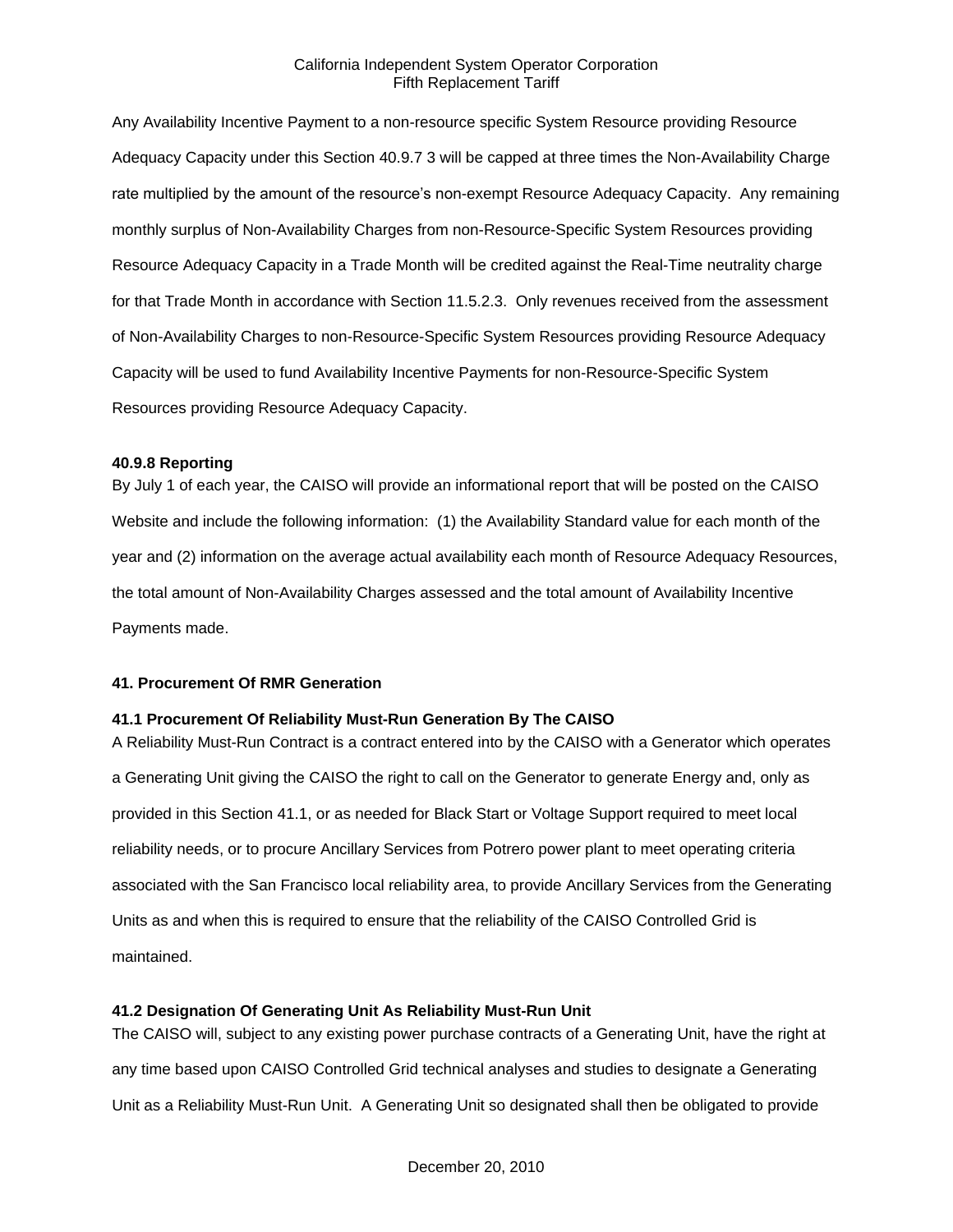the CAISO with its proposed rates for Reliability Must-Run Generation for negotiation with the CAISO. Such rates shall be authorized by FERC or the Local Regulatory Authority, whichever authority is applicable.

# **41.3 Reliability Studies And Determination Of RMR Unit Status**

In addition to the Local Capacity Technical Study under 40.3.1, the CAISO may perform additional technical studies, as necessary, to ensure compliance with Reliability Criteria. The CAISO will then determine which Generating Units it requires to continue to be Reliability Must-Run Units, which Generating Units it no longer requires to be Reliability Must-Run Units and which Generating Units it requires to become the subject of a Reliability Must-Run Contract which had not previously been so contracted to the CAISO. None of the Generating Units owned by Local Publicly Owned Electric Utilities are planned to be designated as Reliability Must-Run Units by the CAISO as of the CAISO Operations Date but are expected to be operated in such a way as to maintain the safe and reliable operation of the interconnected transmission system comprising the CAISO Balancing Authority Area. However, in the future, Local Publicly Owned Electric Utilities may contract with the CAISO to provide Reliability Must-Run Generation.

### **41.4 Reliability Must-Run Contracts**

A pro forma of the Reliability Must-Run Contract is attached as Appendix G. From the CAISO Operations Date all Reliability Must-Run Units will be placed under the "As Called" conditions, but the parties may, pursuant only to the terms of the Reliability Must-Run Contract, transfer any such unit to one of the alternative forms of conditions under specific circumstances. The CAISO will review the terms of the applicable forms of agreement applying to each Reliability Must-Run Unit to ensure that the CAISO will procure Reliability Must-Run Generation from the cheapest available sources and to maintain System Reliability. The CAISO shall give notice to terminate Reliability Must-Run Contracts that are no longer necessary or can be replaced by less expensive and/or more competitive sources for maintaining the reliability of the CAISO Controlled Grid.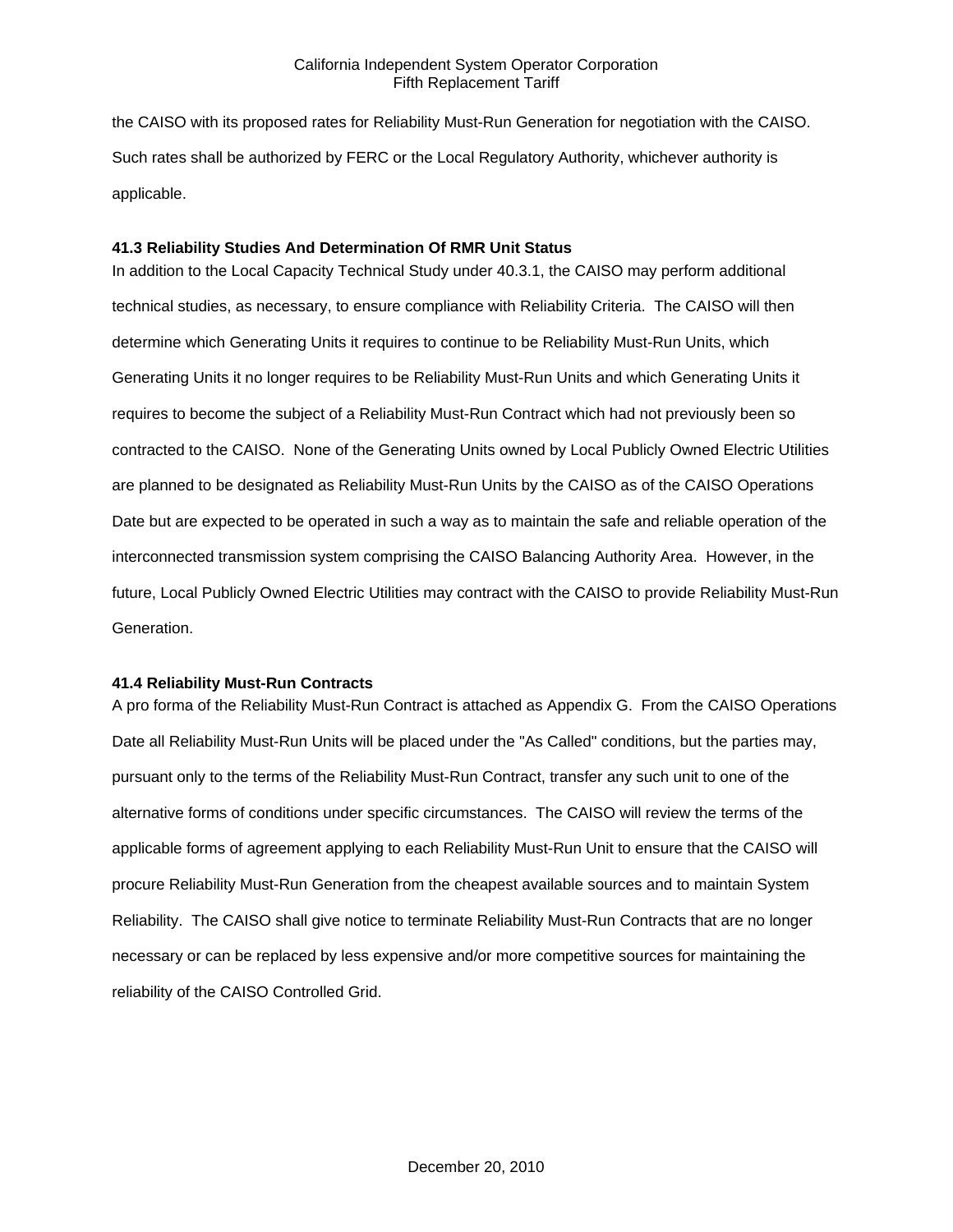## **41.5 RMR Dispatch**

## **41.5.1 Day-Ahead And HASP RMR Dispatch**

RMR Dispatches will be determined in accordance with the RMR Contract, the MPM-RRD process addressed in Sections 31 and 33 and through manual RMR Dispatch Notices to meet Applicable Reliability Criteria.

The CAISO will notify Scheduling Coordinators for RMR Units of the amount and time of Energy requirements from specific RMR Units in the Trading Day prior to or at the same time as the Day-Ahead Schedules and AS and RUC Awards are published, to the extent that the CAISO is aware of such requirements, through an RMR Dispatch Notice or flagged RMR Dispatch in the IFM Day-Ahead Schedule. The CAISO may also issue RMR Dispatch Notices after Market Close of the DAM and through Dispatch Instructions flagged as RMR Dispatches in the Real-Time Market. The Energy to be delivered for each Trading Hour pursuant to the RMR Dispatch Notice an RMR Dispatch in the IFM or Real-Time shall be referred to as the RMR Energy. Scheduling Coordinators may submit Bids in the DAM or the HASP for RMR Units operating under Condition 1 of the RMR Contract in accordance with the bidding rules applicable to non-RMR Units. A Bid submitted in the DAM or the HASP for a Condition 1 RMR Unit shall be deemed to be a notice of intent to substitute a market transaction for the amount of MWh specified in each Bid for each Trading Hour pursuant to Section 5.2 of the RMR Contract. In the event the CAISO issues an RMR Dispatch Notice or an RMR Dispatch in the IFM or Real-Time Market for any Trading Hour, any MWh quantities cleared through Competitive Constraint Run of the MPM-RRD shall be considered as a market transaction in accordance with the RMR Contract. RMR Units operating as Condition 2 RMR Units may not submit Bids until and unless the CAISO issues an RMR Dispatch Notice or issues an RMR Dispatch in the IFM, in which case a Condition 2 RMR Unit shall submit Bids in accordance with the RMR Contract in the next available market for the Trading Hours specified in the RMR Dispatch Notice or Day-Ahead Schedule.

# **41.5.2 RMR Payments**

RMR Units operating as Condition 1 RMR Units or Condition 2 RMR Units that receive an RMR Dispatch Notice will be paid in accordance with the RMR Contract.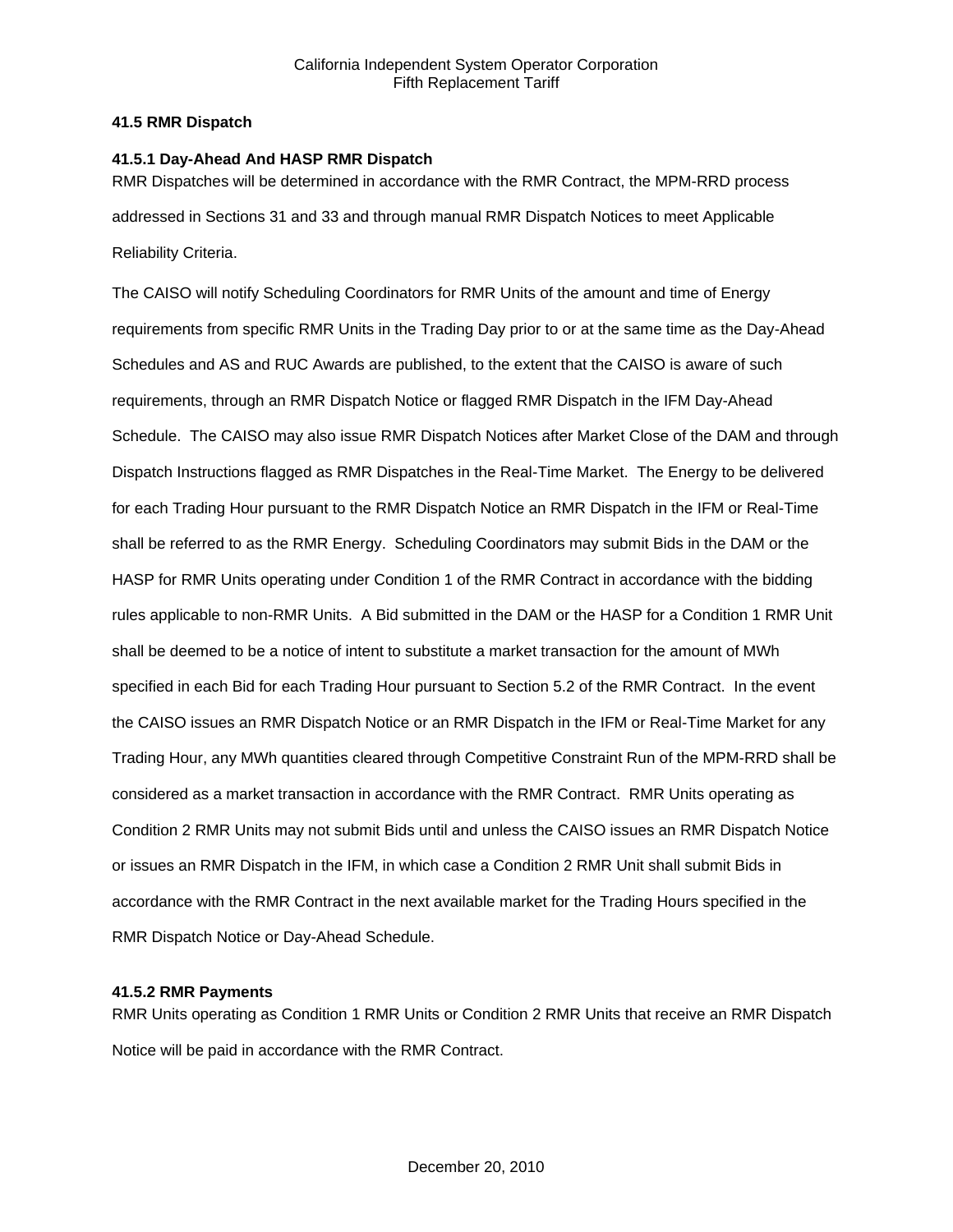#### **41.5.3 RMR Units And Ancillary Services Requirements**

The CAISO may call upon RMR Units in any amounts that the CAISO has determined is necessary at any time after the issuance of Day-Ahead Schedules for the Trading Day if: (i) the CAISO determines that it requires more of an Ancillary Service than it has been able to procure, except that the CAISO shall not be required to accept Ancillary Services Bids that exceed the price caps specified in Section 39 or any other FERC-imposed price caps; and (ii) the CAISO has notified Scheduling Coordinators of the circumstances existing in this Section 41.5.3, and after such notice, the CAISO determines that a bid insufficiency condition in accordance with the RMR Contract exists in the HASP and the CAISO requires more of an Ancillary Service. The CAISO must provide the notice specified in sub paragraph (ii) of this Section 41.5.3 as soon as possible after the CAISO determines that additional Ancillary Services are needed for which Bids are not available. The CAISO may only determine that a Bid insufficiency exists after the Market Close of the HASP, unless an earlier determination is required in order to accommodate the RMR Unit's operating constraints. For the purposes of this Section 41.5.3, a Bid insufficiency exists in HASP if, and only if: (i) Bids in the HASP for the particular Ancillary Service that can be used to satisfy that particular Ancillary Services requirement that remain after first procuring the megawatts of the Ancillary Service that the CAISO had notified Scheduling Coordinators it would procure in the HASP ("remaining Ancillary Services requirement") represent, in the aggregate, less than two times such remaining Ancillary Services requirement; or (ii) there are less than two unaffiliated bidders to provide such remaining Ancillary Services requirement. If the CAISO determines that a Bid insufficiency condition exists as described in this Section 41.5.3, the CAISO may nonetheless accept available Bids if it determines in its sole discretion that the prices specified in the Bids and the Energy Bid Curves created by the Bids indicate that the Scheduling Coordinators were not attempting to exercise market power.

### **41.6 Reliability Must-Run Charge**

The CAISO shall prepare and send to each Responsible Utility in accordance with Section 11.13, a CAISO Invoice as provided in the RMR Contract in respect of those costs incurred under each Reliability Must-Run Contract that are payable to the CAISO by such Responsible Utility or payable by the CAISO to such Responsible Utility pursuant to Section 41.7. The CAISO Invoices as provided in the RMR Contract shall reflect all reductions or credits required or allowed under or arising from the Reliability Must-Run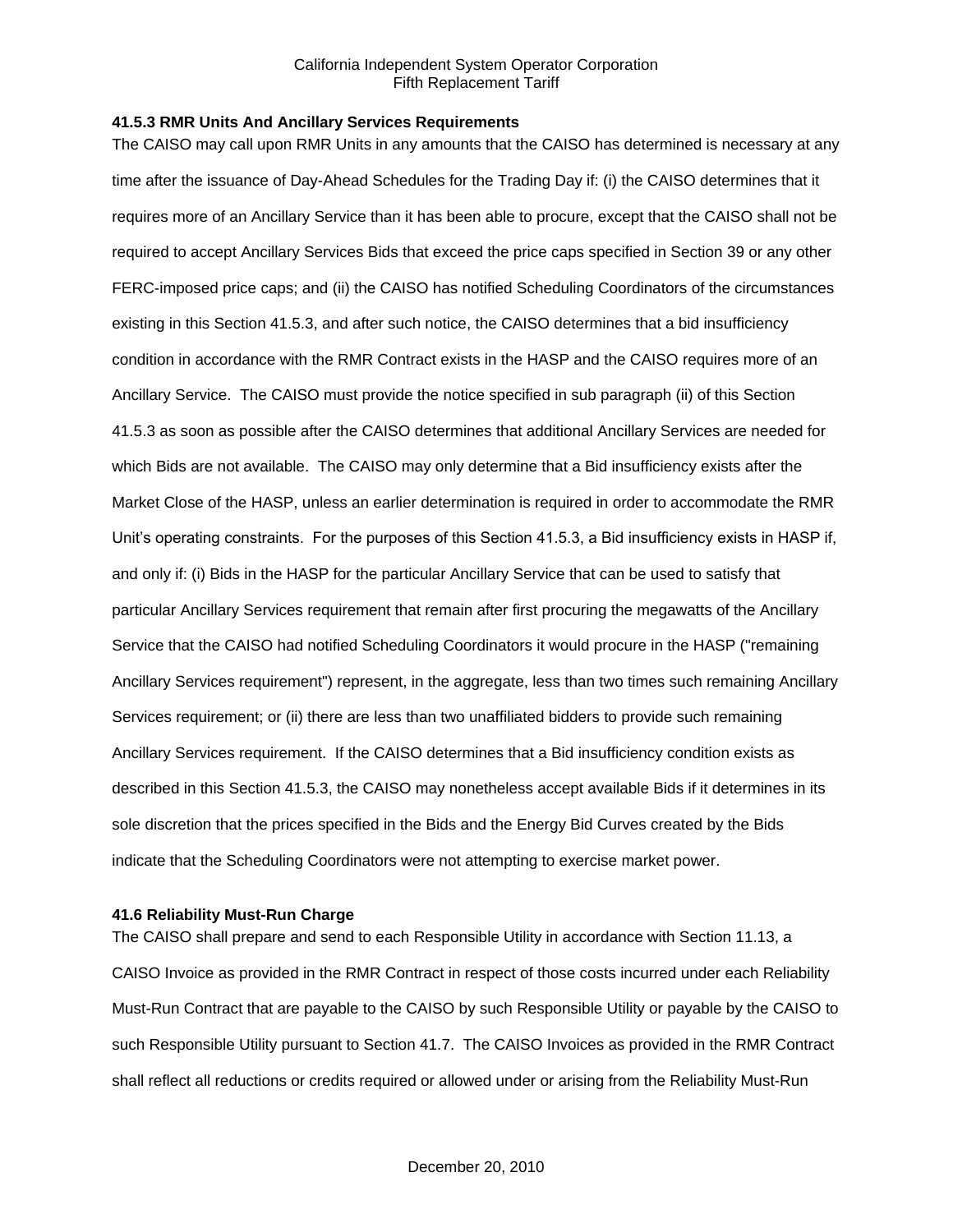Contract or under this Section 41.6. The CAISO Invoice as provided in the RMR Contract shall separately show the amounts due for services from each RMR Owner. Each Responsible Utility shall pay the amount due under each CAISO Invoice as provided in the RMR Contract by the due date specified in the CAISO Invoice as provided in the RMR Contract, in default of which interest shall become payable at the interest rate provided in the Reliability Must-Run Contract from the due date until the date on which the amount is paid in full. For each Reliability Must-Run Contract, the CAISO shall establish two segregated commercial bank accounts under the Facility Trust Account referred to in Section 11.13.2.1 and Article 9 of the Reliability Must-Run Contract. One commercial bank account, the RMR Owner Facility Trust Account, shall be held in trust by the CAISO for the RMR Owner. The other commercial bank account, the Responsible Utility Facility Trust Account, shall be held in trust by the CAISO for the Responsible Utility. Payments received by the CAISO from the Responsible Utility in connection with the Reliability Must-Run Contract, including payments following termination of the Reliability Must-Run Contract, will be deposited into the RMR Owner Facility Trust Account and payments from the CAISO to the RMR Owner will be withdrawn from such account, in accordance with this Section 41.6, Article 9 of the Reliability Must-Run Contract and Section 11.13. Any payments received by the CAISO from the RMR Owner in connection with the Reliability Must-Run Contract will be deposited into the Responsible Utility Facility Trust Account. Any payments due to the Responsible Utility of funds received from the RMR Owner in connection with the Reliability Must-Run Contract will be withdrawn from the Responsible Utility Facility Trust Account, in accordance with this Section 41.6, Section 11.13, and Article 9 of the Reliability Must-Run Contract. Neither the RMR Owner Facility Trust Account nor the Responsible Utility Facility Trust Account shall have other funds commingled in it at any time. The CAISO shall not modify this Section or Section 11.13 as it applies to procedures for the billing, invoicing and payment of charges under Reliability Must-Run Contracts without the Responsible Utility's consent, provided, however, that no such consent shall be required with respect to any change in the method by which costs incurred by the CAISO under RMR Contracts are allocated to or among Responsible Utilities.

### **41.6.1 No Offsets To Responsible Utility's CAISO Invoice Payments**

Except where the Responsible Utility is also the RMR Owner, the Responsible Utility's payment of the CAISO Invoice as provided in the RMR Contract shall be made without offset, recoupment or deduction of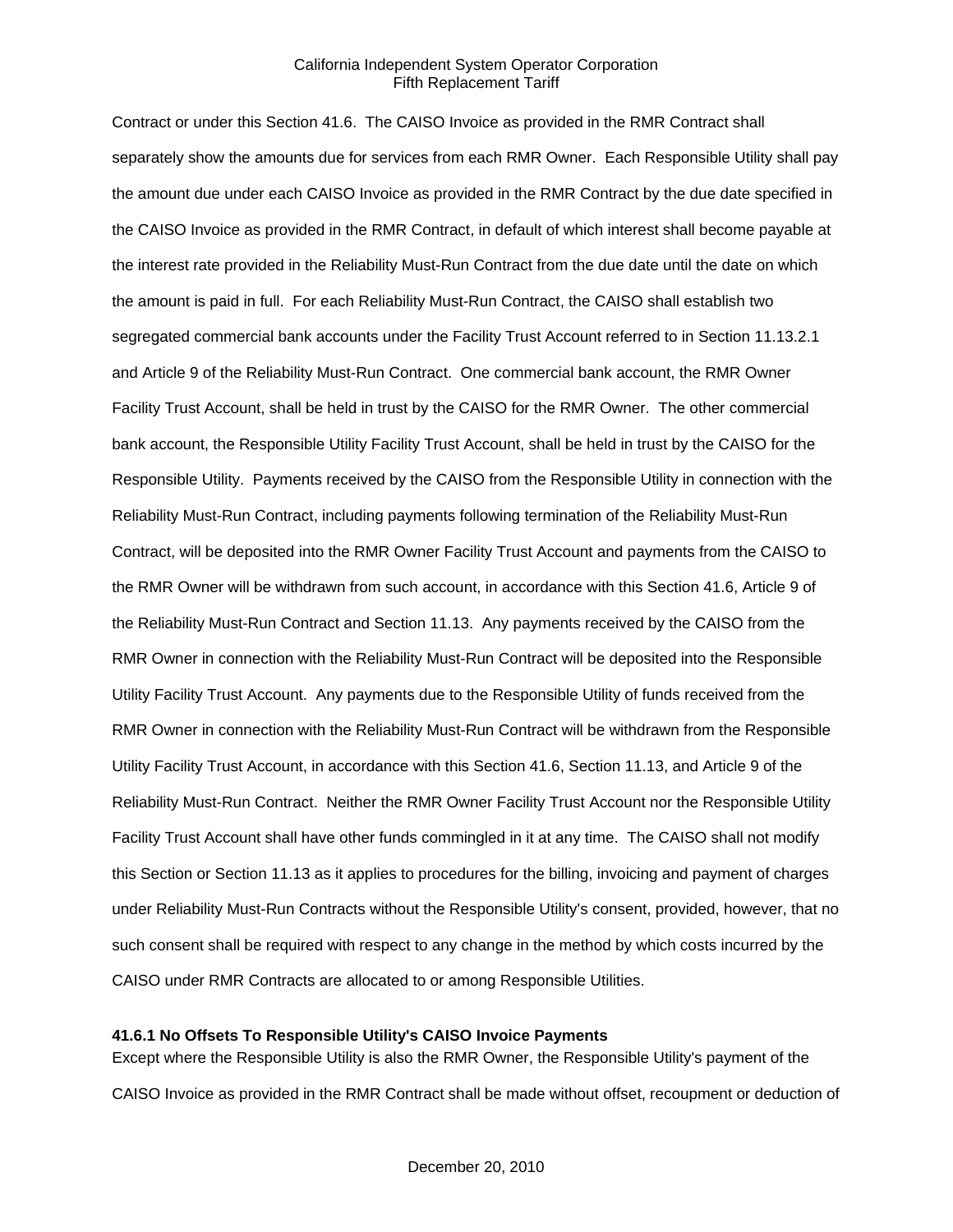any kind whatsoever. Notwithstanding the foregoing, if the CAISO fails to deduct an amount required to be deducted under Section 41.6.2, the Responsible Utility may deduct such amount from payment otherwise due under such CAISO Invoice as provided in the RMR Contract.

# **41.6.2 Refunds Of Disputed Amounts On RMR Invoices**

If the Responsible Utility disputes a CAISO Invoice as provided in the RMR Contract, Revised Estimated RMR Invoice, or Revised Adjusted RMR Invoice, or Final Invoice, it shall pay the CAISO Invoice as provided in the RMR Contract but may pay under protest and reserve its right to seek a refund, with interest, from the CAISO. If resolution of the dispute results in an amount paid by the Responsible Utility under protest being due from the CAISO to the Responsible Utility and from the RMR Owner to the CAISO, and such amount was paid to the RMR Owner by the CAISO, then such amount, with interest at the interest rate specified in the applicable Reliability Must-Run Contract from the date of payment until the date on which the amount is repaid in full, shall be refunded by the RMR Owner to the CAISO and from the CAISO to the Responsible Utility, pursuant to Article 9 of the Reliability Must-Run Contract and Section 11.13, by the RMR Owner's inclusion of such refund amount in the appropriate invoice. If the RMR Owner does not include such refund amount (including interest) in the appropriate invoice, then such refund amount shall be deducted by the CAISO from the next succeeding amounts otherwise due from the Responsible Utility to the CAISO and from the next succeeding amounts otherwise due from the CAISO to the RMR Owner with respect to the applicable Reliability Must-Run Contract or, if such RMR Contract has terminated, such amount shall be refunded by the CAISO to the Responsible Utility; provided, however, that if and to the extent that such resolution is based on an error or breach or default of the RMR Owner's obligations to the CAISO under the Reliability Must-Run Contract, then such refund obligation shall extend only to amounts actually collected by the CAISO from the RMR Owner as a result of such resolution. If resolution of the dispute requires the CAISO, but not the RMR Owner, to pay the Responsible Utility, then such award shall be recovered from any applicable insurance proceeds, provided that to the extent sufficient funds are not recoverable through insurance, the amount of the award (whether determined through settlement, or the CAISO ADR Procedures or otherwise) shall be collected by the CAISO pursuant to Section 13.5, and in any event, the award shall be paid by the CAISO to the Responsible Utility pursuant to Section 13.5.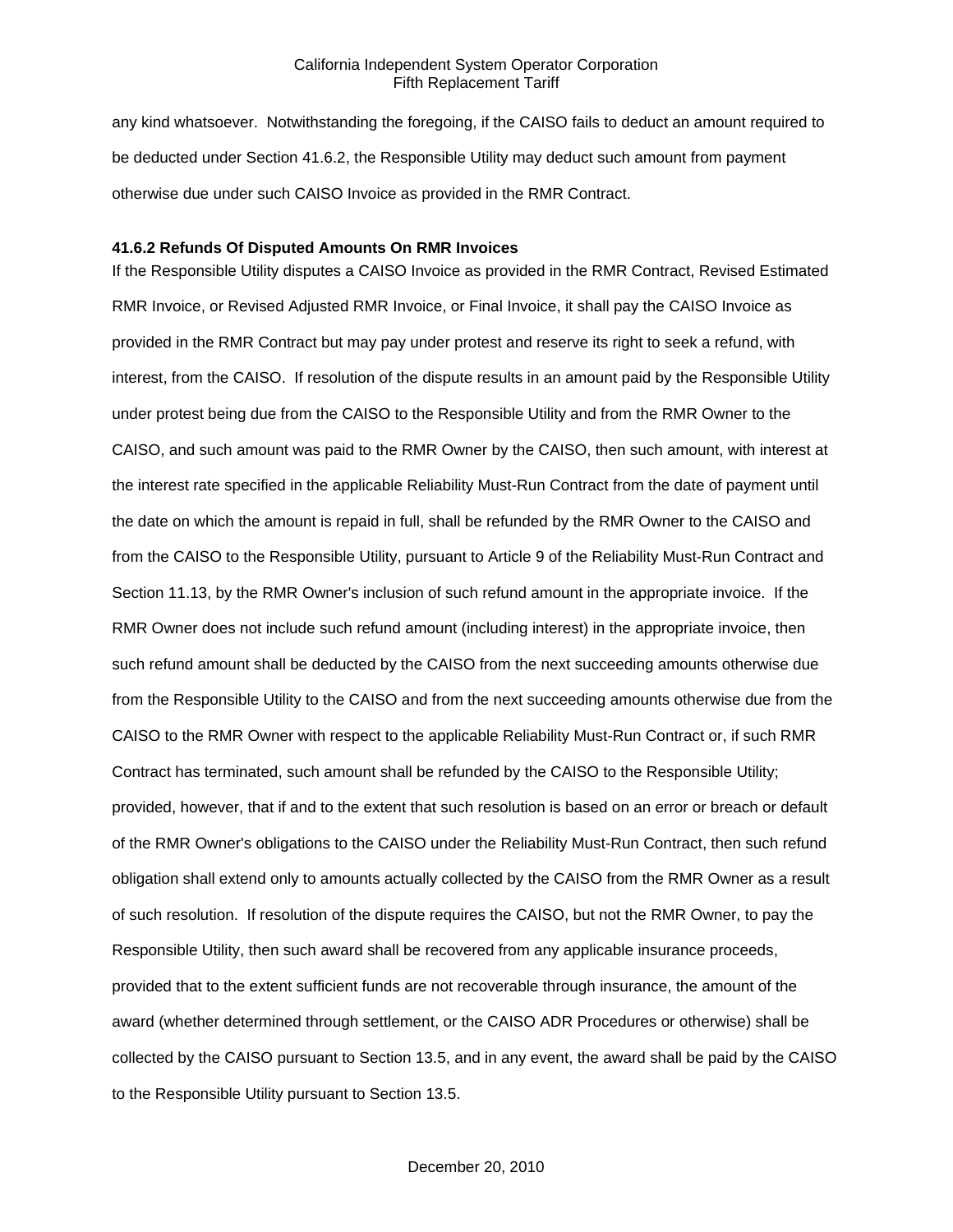## **41.6.3 Time-Frame For Responsible Utility To Dispute RMR Invoices**

If the Responsible Utility disputes a CAISO Invoice as provided in the RMR Contract, a Revised Estimated RMR Invoice, a Revised Adjusted RMR Invoice, or a Final Invoice, or part thereof, based in whole or in part on an alleged error by the RMR Owner or breach or default of the RMR Owner's obligations to the CAISO under the Reliability Must-Run Contract, the Responsible Utility shall notify the CAISO of such dispute within twelve (12) months of its receipt of the applicable Revised Adjusted RMR Invoice or Final Invoice from the CAISO, except that the Responsible Utility may also dispute a Revised Estimated RMR Invoice, Revised Adjusted RMR Invoice, or Final Invoice for the reasons set forth above in this Section 41.6.3, within sixty (60) days from the issuance of a final report with respect to an audit of the RMR Owner's books and accounts allowed by a Reliability Must-Run Contract.

### **41.6.4 Disputes After Operational Compliance Review**

If the Responsible Utility disputes a CAISO Invoice as provided in the RMR Contract, a Revised Estimated RMR Invoice, a Revised Adjusted RMR Invoice, or a Final Invoice, based in whole or in part on an alleged error by the CAISO or breach or default of the CAISO's obligations to the Responsible Utility, the Responsible Utility shall notify the CAISO of such dispute prior to the later to occur of: (i) the date twelve (12) months following the date on which the CAISO submitted such invoice to the Responsible Utility for payment or (ii) the date sixty (60) days following the date on which a final report is issued in connection with an operational compliance review, pursuant to Section 22.1.2.2, of the CAISO's performance of its obligations to Responsible Utilities under this Section 41.6.4 conducted by an independent third party selected by the CAISO Governing Board and covering the period to which such alleged dispute relates. The CAISO or any Responsible Utility shall have the right to request, but not to require, that the CAISO Governing Board arrange for such an operational compliance review at any time.

# **41.6.5 Invoice Disputes Subject To RMR Contract Resolution Process**

Notwithstanding Section 13, any Responsible Utility dispute relating to a CAISO Invoice as provided in the RMR Contract, a Revised Estimated RMR Invoice, a Revised Adjusted RMR Invoice, a Final Invoice, or a RMR Charge, RMR Payment or RMR Refund shall be resolved through the dispute resolution process specified in the relevant RMR Contract. If the Responsible Utility fails to notify the CAISO of any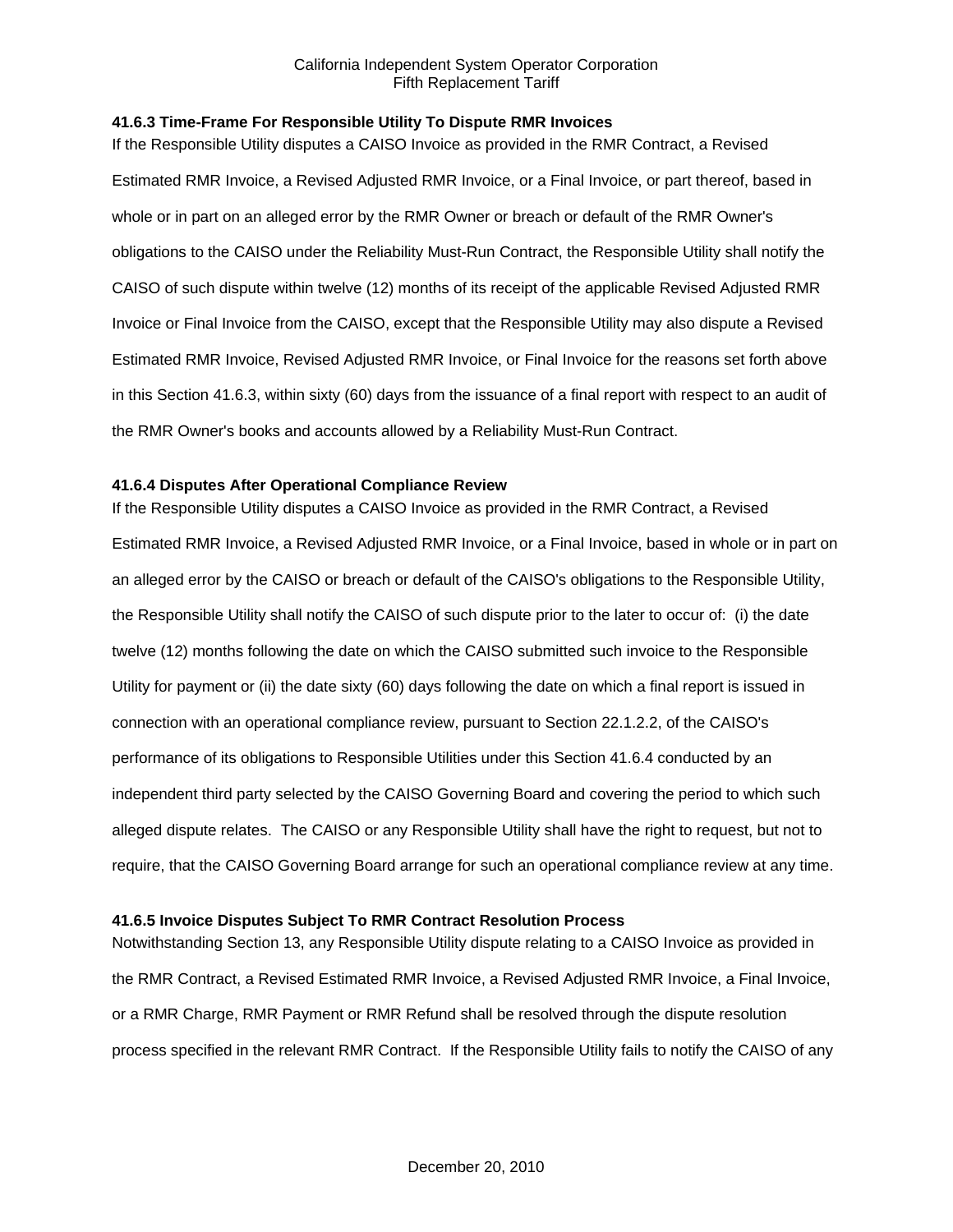dispute as provided above, it shall be deemed to have validated the invoice and waived its right to dispute such invoice.

### **41.6.6 RMR Owner's Rights As A Third Party Beneficiary**

The RMR Owner shall, to the extent set forth herein, be a third party beneficiary of, and have all rights that the CAISO has under the CAISO Tariff, at law, in equity or otherwise, to enforce the Responsible Utility's obligation to pay all sums invoiced to it in the CAISO Invoices as provided in the RMR Contract but not paid by the Responsible Utility, to the extent that, as a result of the Responsible Utility's failure to pay, the CAISO does not pay the RMR Owner on a timely basis amounts due under the Reliability Must-Run Contract. The RMR Owner's rights as a third party beneficiary shall be no greater than the CAISO's rights and shall be subject to the dispute resolution process specified in the relevant RMR Contract. Either the CAISO or the RMR Owner (but not both) will be entitled to enforce any claim arising from an unpaid CAISO Invoice as provided in the RMR Contract, and only one party will be a "disputing party" under the dispute resolution process specified in the relevant RMR Contract with respect to such claim so that the Responsible Utility will not be subject to duplicative claims or recoveries. The RMR Owner shall have the right to control the disposition of claims against the Responsible Utility for non-payments that result in payment defaults by the CAISO under a Reliability Must-Run Contract. To that end, in the event of non-payment by the Responsible Utility of amounts due under the CAISO Invoice as provided in the RMR Contract, the CAISO will not take any action to enforce its rights against the Responsible Utility unless the CAISO is requested to do so by the RMR Owner. The CAISO shall cooperate with the RMR Owner in a timely manner as necessary or appropriate to most fully effectuate the RMR Owner's rights related to such enforcement, including using its best efforts to enforce the Responsible Utility's payment obligations if, as, to the extent, and within the time frame, requested by the RMR Owner. The CAISO shall intervene and participate where procedurally necessary to the assertion of a claim by the RMR Owner.

### **41.7 Responsibility For Reliability Must-Run Charge**

Except as otherwise provided in Section 41.8 , the costs incurred by the CAISO under each Reliability Must-Run Contract shall be payable to the CAISO by the Responsible Utility in whose PTO Service Territory the Reliability Must-Run Units covered by such Reliability Must-Run Contract are located or,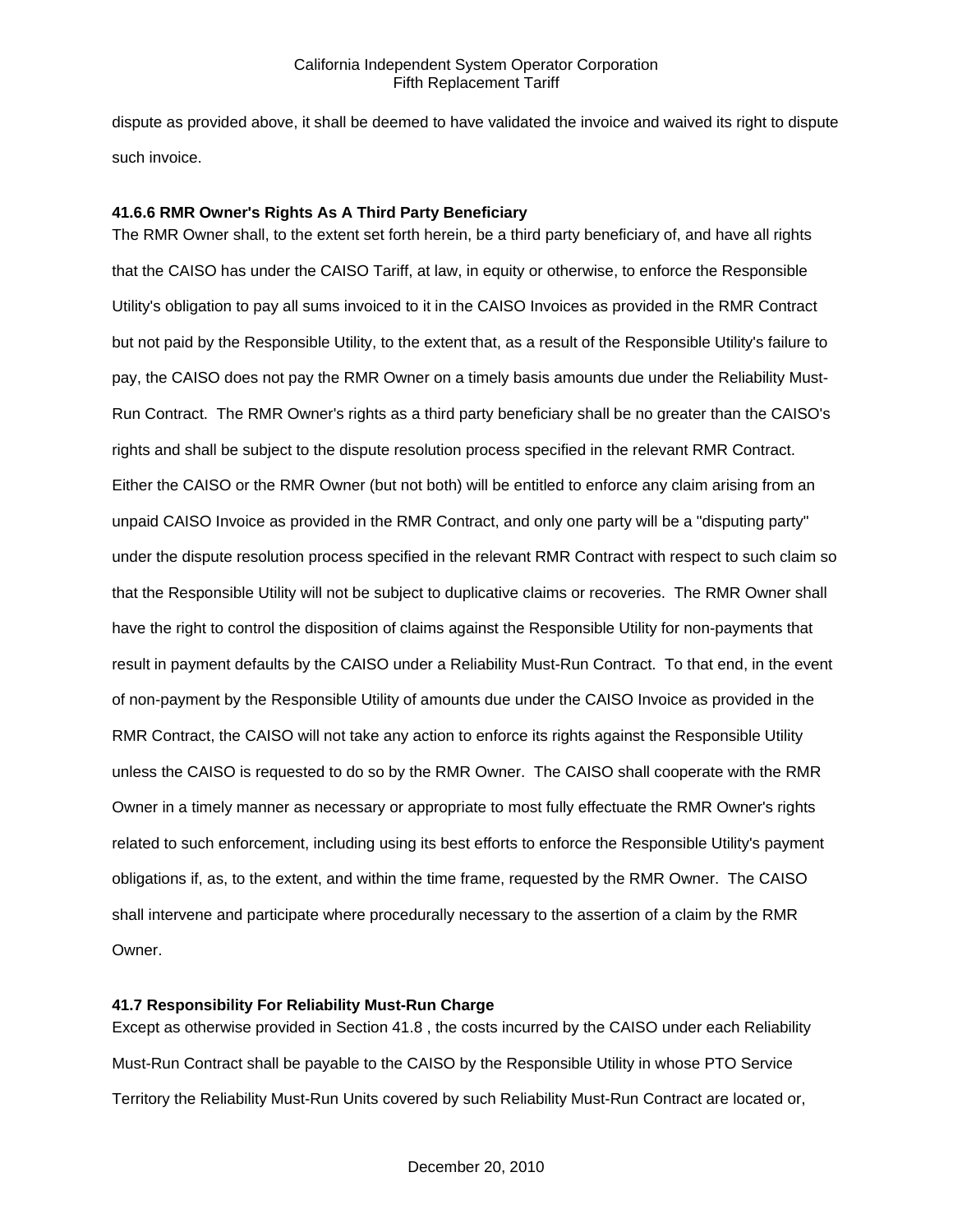where a Reliability Must-Run Unit is located outside the PTO Service Territory of any Responsible Utility, by the Responsible Utility or Responsible Utilities whose PTO Service Territories are contiguous to the Service Area in which the Generating Unit is located, in proportion to the benefits that each such Responsible Utility receives, as determined by the CAISO. Where costs incurred by the CAISO under a Reliability Must-Run Contract are allocated among two or more Responsible Utilities pursuant to this section, the CAISO will file the allocation under Section 205 of the Federal Power Act.

## **41.8 Responsibility For RMR Charges Associated With SONGS**

If the CAISO procures Reliability Must-Run Generation from the San Onofre Nuclear Generation Station Units 2 or 3, it shall determine prior to the operation of such facilities as Reliability Must-Run Generation the appropriate allocation of associated charges, if any, among Responsible Utilities. The allocation of such charges shall be based on the reliability benefits that the CAISO reasonably identifies through studies and analysis as accruing to the respective Service Areas of the Responsible Utilities.

### **41.9 Exceptional Dispatch Of Condition 2 RMR Units**

The CAISO may Dispatch an RMR Unit that has currently selected Condition 2 of its RMR Contract to provide Energy through an Exceptional Dispatch under this CAISO Tariff for reasons other than as prescribed in the RMR Contract under the following conditions:

> (1) The CAISO projects that it will require Energy from the Condition 2 RMR Unit to (a) meet forecast Demand and operating reserve requirements or (b) manage Congestion and no other Generating Unit that is available is capable of meeting the identified requirement;

### **41.9.1 Notification Required Before Condition 2 RMR Unit Dispatch**

Before dispatching a Condition 2 RMR Unit in accordance with this Section, the CAISO must notify Market Participants of (a) the situation for which the CAISO is contemplating dispatching a Condition 2 RMR Unit in accordance with this Section, and (b) the date and time the CAISO requires the Condition 2 RMR Unit so dispatched to be operating. The CAISO shall provide such notice as far in advance as practical and prior to directing the Condition 2 RMR Unit to Start-Up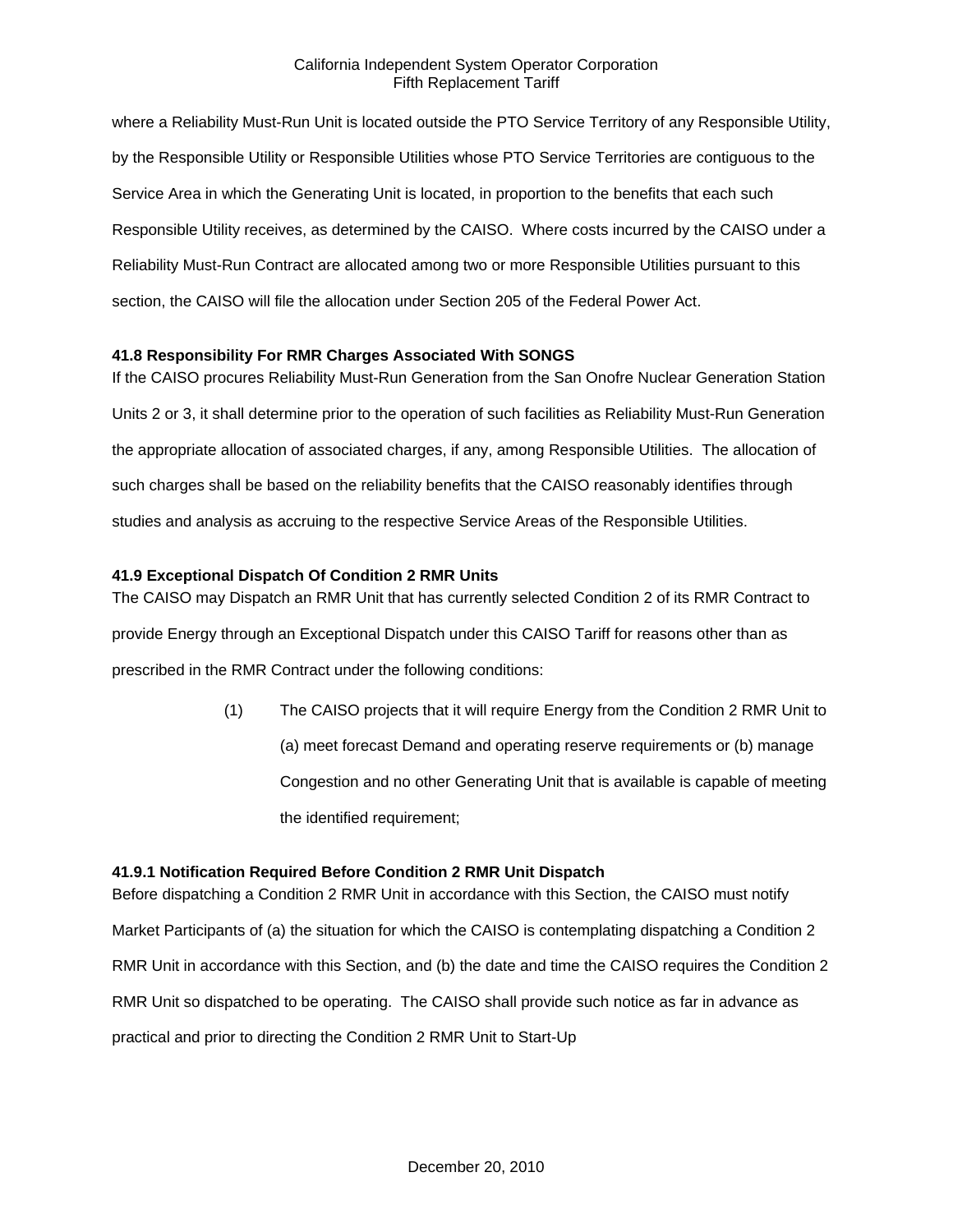Notwithstanding anything to the contrary in the applicable RMR Contract, all MWh, Start-Ups and service hours provided by a Generating Unit that has currently selected Condition 2 of its RMR Contract pursuant to this Section 41.9.1 through an Exceptional Dispatch outside of the RMR Contract shall not be used to determine future "Annual Service Limits" as defined in the RMR Contract. Payment for Dispatches pursuant to this Section 41.9.1 is governed by Section 11.

# **42. Adequacy Of Facilities To Meet Operating & Planning Reserve**

### **42.1 Generation Planning Reserve Criteria**

Generation planning reserve criteria shall be met as follows:

**42.1.1.** On an annual basis, the CAISO shall prepare a forecast of weekly Generation capacity and weekly peak Demand on the CAISO Controlled Grid. This forecast shall cover a period of twelve months and be posted on the CAISO Website and the CAISO may make the forecast available in other forms at the CAISO's option.

### **42.1.2 Applicable Reliability Criteria Met In Peak Demand**

If the forecast shows that the Applicable Reliability Criteria can be met during peak Demand periods, then the CAISO shall take no further action

### **42.1.3 Applicable Reliability Criteria Not Met In Peak Demand**

If the forecast shows that the Applicable Reliability Criteria cannot be met during peak Demand periods, then the CAISO shall facilitate the development of market mechanisms to bring the CAISO Controlled Grid during peak periods into compliance with the Applicable Reliability Criteria (or such more stringent criteria as the CAISO may impose). The CAISO shall solicit Bids in the form of Ancillary Services, shortterm Generation supply contracts of up to one (1) year with Generators, and Load curtailment contracts giving the CAISO the right to reduce the Demands of those parties that win the contracts when there is insufficient Generation capacity to satisfy those Demands in addition to all other Demands. The Load curtailment contracts shall provide that the CAISO's curtailment rights can only be exercised after all available Generation capacity has been fully utilized unless the exercise of such rights would allow the CAISO to satisfy the Applicable Reliability Criteria at lower cost, and the curtailment rights shall not be exercised to stabilize or otherwise influence prices for power in the Energy markets.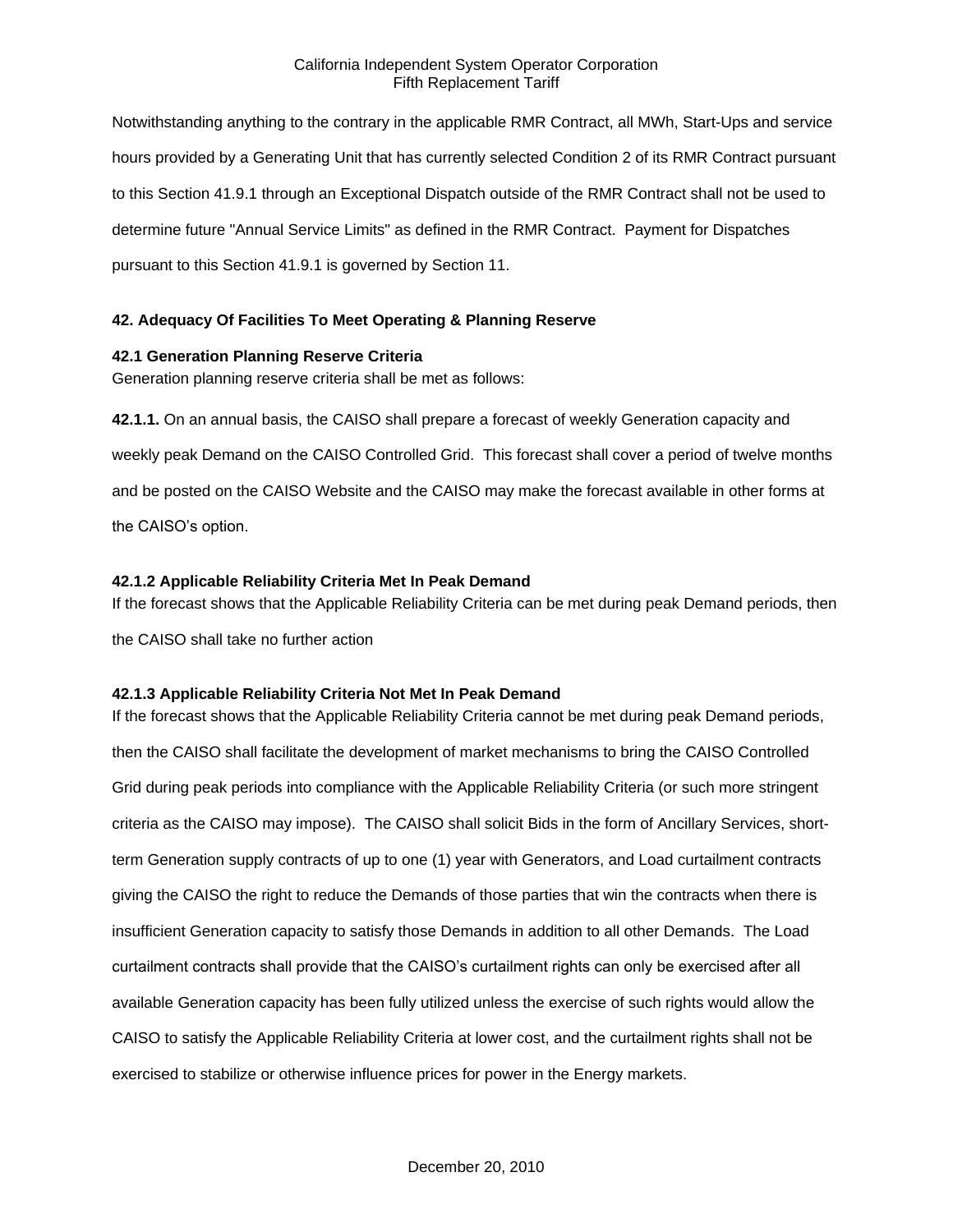# **42.1.4 Lowest Cost Bids Satisfying Applicable Reliability Criteria**

If Ancillary Services, short-term Generation supply contracts, or Load curtailment contracts are required to meet Applicable Reliability Criteria, the CAISO shall select the Bids that permit the satisfaction of those Applicable Reliability Criteria at the lowest cost.

# **42.1.5 CAISO To Take Necessary Steps To Ensure Criteria Compliance**

Notwithstanding the foregoing, if the CAISO concludes that it may be unable to comply with the

Applicable Reliability Criteria, the CAISO shall, acting in accordance with Good Utility Practice, take such steps as it considers to be necessary to ensure compliance, including the negotiation of contracts through processes other than competitive solicitations. These steps can include the negotiation of contracts for Generation or Ancillary Services on a Real-Time basis.

# **42.1.6 Long Term Forecast For Information Purposes**

The CAISO may, in addition to the required annual forecast, publish a forecast of the peak Demands and Generation resources for two or more additional years. This forecast would be for information purposes to allow Market Participants to take appropriate steps to satisfy the Applicable Reliability Criteria, and would not be used by the CAISO to determine whether additional resources are necessary.

# **42.1.7 Reliance On Market Forces To Maximum Possible Extent**

In fulfilling its requirement to ensure that the applicable Generation planning reserve criteria are satisfied,

the CAISO shall rely to the maximum extent possible on market forces.

# **42.1.8 Allocation Of Costs Incurred By CAISO In Trading Hour To SCs**

Except where and to the extent costs incurred by the CAISO for any contract entered into under Section 42.1.5 are recovered from Scheduling Coordinators pursuant to Sections 11.5.8, 11.10 or 42.1.9, all costs incurred by the CAISO in any Trading Hour shall be charged to each Scheduling Coordinator pro rata based upon the same proportion as the Scheduling Coordinator's Measured Demand bears to the total Measured Demand served in that hour.

# **42.1.9 Costs For Difference In Schedules And Real-Time Deviations**

Costs incurred by the CAISO pursuant to any contract entered into under this Section for resources to

meet any portion of the anticipated difference between forward Schedules and the Real-Time deviations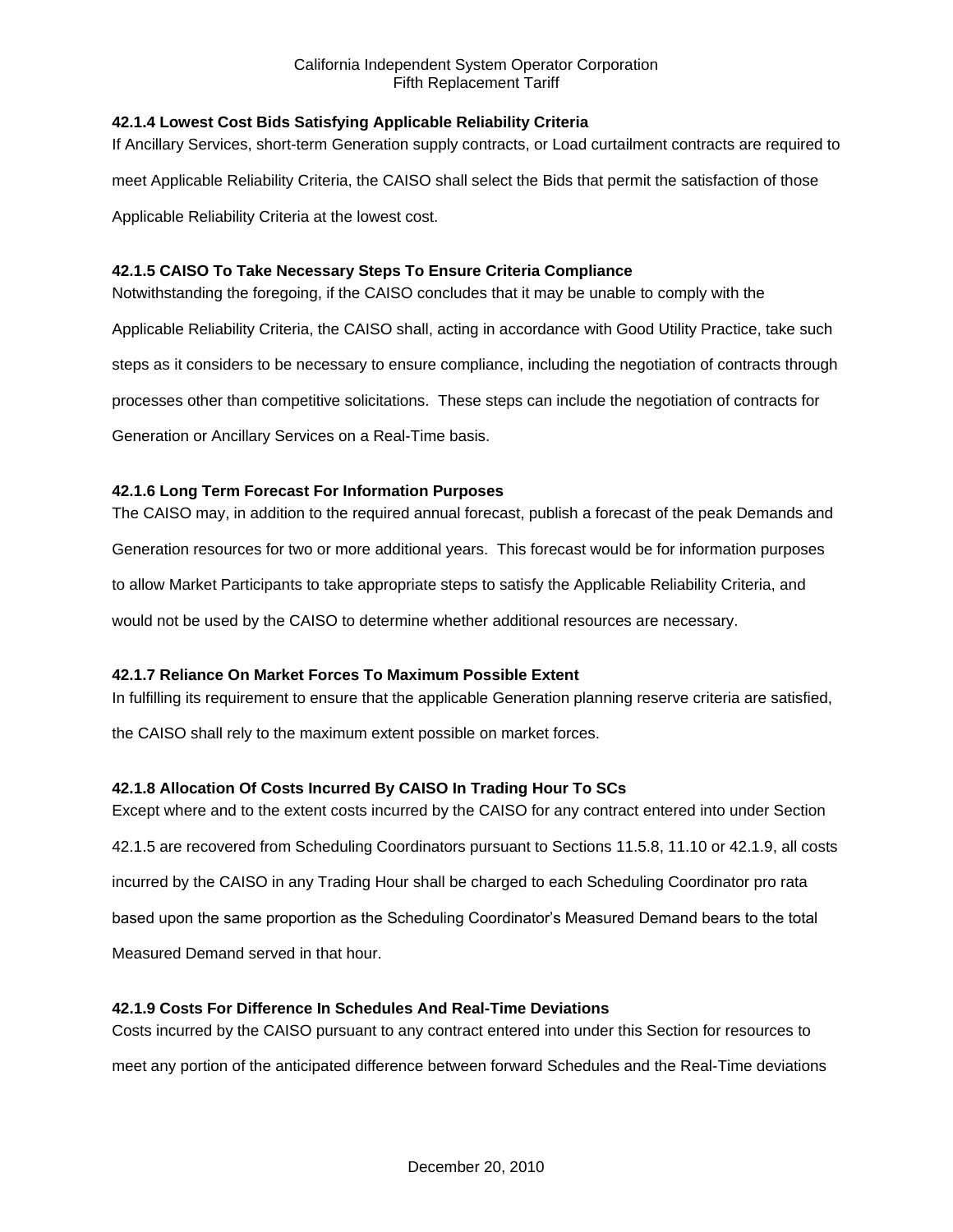from those Schedules shall be charged to each Scheduling Coordinator pro rata based upon the same proportion as the Scheduling Coordinator's obligation for RUC Availability Payments.

# **43. Interim Capacity Procurement Mechanism**

This Section 43 shall be referred to as the Interim Capacity Procurement Mechanism (ICPM). The ICPM as well as changes made to other Sections to implement the ICPM shall expire at midnight on the last day of the twenty-fourth month following the effective date of this section , except that the provisions concerning compensation, cost allocation and Settlement shall remain in effect until such time as ICPM resources have been finally compensated for their services rendered under the ICPM prior to the termination of the ICPM, and the CAISO has finally allocated and recovered the costs associated with such ICPM compensation.

## **43.1 Designation**

The CAISO shall have the authority to designate Eligible Capacity to provide ICPM Capacity services

under the ICPM as follows:

## **43.2 Capacity Procurement Mechanism Designation**

The CAISO shall have the authority to designate Eligible Capacity to provide ICPM Capacity services

under the ICPM as follows:

# **43.1.1 SC Failure To Show Sufficient Local Capacity Area Resources**

# **43.1.1.1 Annual Resource Adequacy Plan**

Where a Scheduling Coordinator fails to demonstrate in an annual Resource Adequacy Plan, submitted separately for each represented LSE, procurement of each LSE's share of Local Capacity Area Resources, as determined in Section 40.3.2 for each month of the following Resource Adequacy Compliance Year, the CAISO shall have the authority to designate ICPM Capacity; provided, however, that the CAISO shall not designate ICPM Capacity under this Section 43.1.1.1 until after the Scheduling Coordinator has had the opportunity to cure the deficiency set forth in Section 40.7. The CAISO's authority to designate ICPM Capacity under this Section 43.1.1.1 is to ensure that each Local Capacity Area in a TAC Area in which the LSE serves Load has Local Capacity Area Resources in the amounts and locations necessary to comply with the Local Capacity Technical Study criteria provided in Section 40.3.1.1, after assessing the effectiveness of Generating Units under RMR Contracts, if any, and all Resource Adequacy Resources reflected in all submitted annual Resource Adequacy Plans and any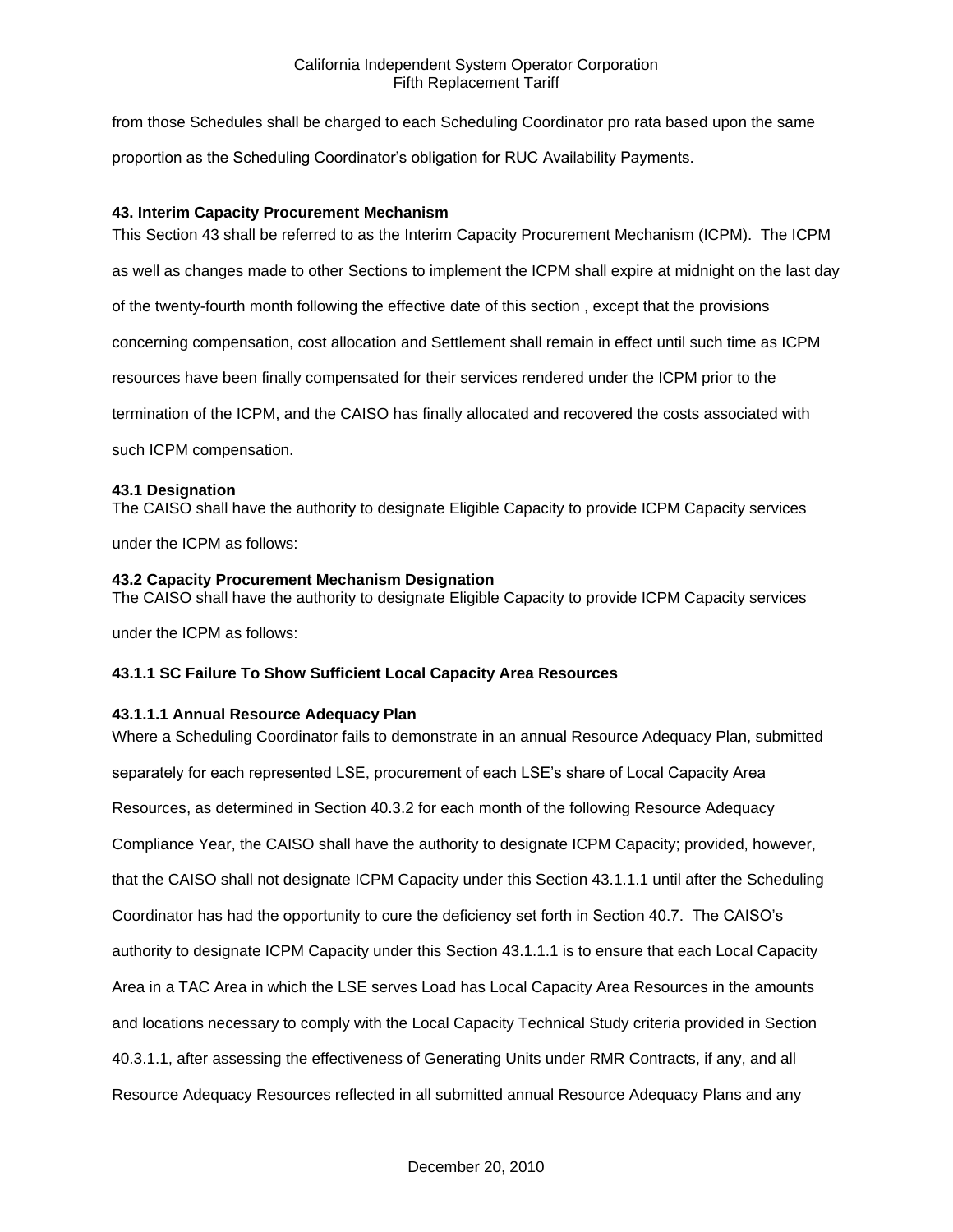supplements thereto, as may be permitted by the CPUC, Local Regulatory Authority, or federal agency and provided to the CAISO in accordance with Section 40.7, whether or not such Generating Units under RMR Contracts and Resource Adequacy Resources are located in the applicable Local Capacity Area.

#### **43.1.1.2 Monthly Resource Adequacy Plan**

Where a Scheduling Coordinator fails to demonstrate in a monthly Resource Adequacy Plan, submitted separately for each represented LSE, procurement of each LSE's share of Local Capacity Area Resources, as determined in Section 40.3.2 for the reported month, the CAISO shall have the authority to designate ICPM Capacity; provided, however, that the CAISO shall not designate ICPM Capacity under this Section 43.1.1.2 until after the Scheduling Coordinator has had the opportunity to cure the deficiency as set forth in Section 40.7. The CAISO's authority to designate ICPM Capacity under this Section 43.1.1.1 is to ensure that each Local Capacity Area in a TAC Area in which the LSE serves Load has Local Capacity Area Resources in the amounts and locations necessary to comply with the Local Capacity Technical Study criteria provided in Section 40.3.1.1, after assessing the effectiveness of Generating Units under RMR Contracts, if any, and all Resource Adequacy Resources reflected in all submitted annual and monthly Resource Adequacy Plans and any supplements thereto, as may be permitted by the CPUC, Local Regulatory Authority, or federal agency and provided to the CAISO in accordance with Section 40.7, whether or not such Generating Units under RMR Contracts and Resource Adequacy Resources are located in the applicable Local Capacity Area.

## **43.1.2 Collective Deficiency In Local Capacity Area Resources**

The CAISO shall have the authority to designate ICPM Capacity where the Local Capacity Area Resources specified in the annual Resource Adequacy Plans of all applicable Scheduling Coordinators, after the opportunity to cure under Section 43.1.2.1 has been exhausted, fail to ensure compliance in one or more Local Capacity Areas with the Local Capacity Technical Study criteria provided in Section 40.3.1.1, regardless of whether such resources satisfy, for the deficient Local Capacity Area, the minimum amount of Local Capacity Area Resources identified in the Local Capacity Technical Study, and after assessing the effectiveness of Generating Units under RMR Contracts, if any, and all Resource Adequacy Resources reflected in all submitted annual Resource Adequacy Plans, whether or not such Generating Units under RMR Contracts and Resource Adequacy Resources are located in the applicable Local Capacity Area. The CAISO may, pursuant to this Section 43.1.2, designate ICPM Capacity in an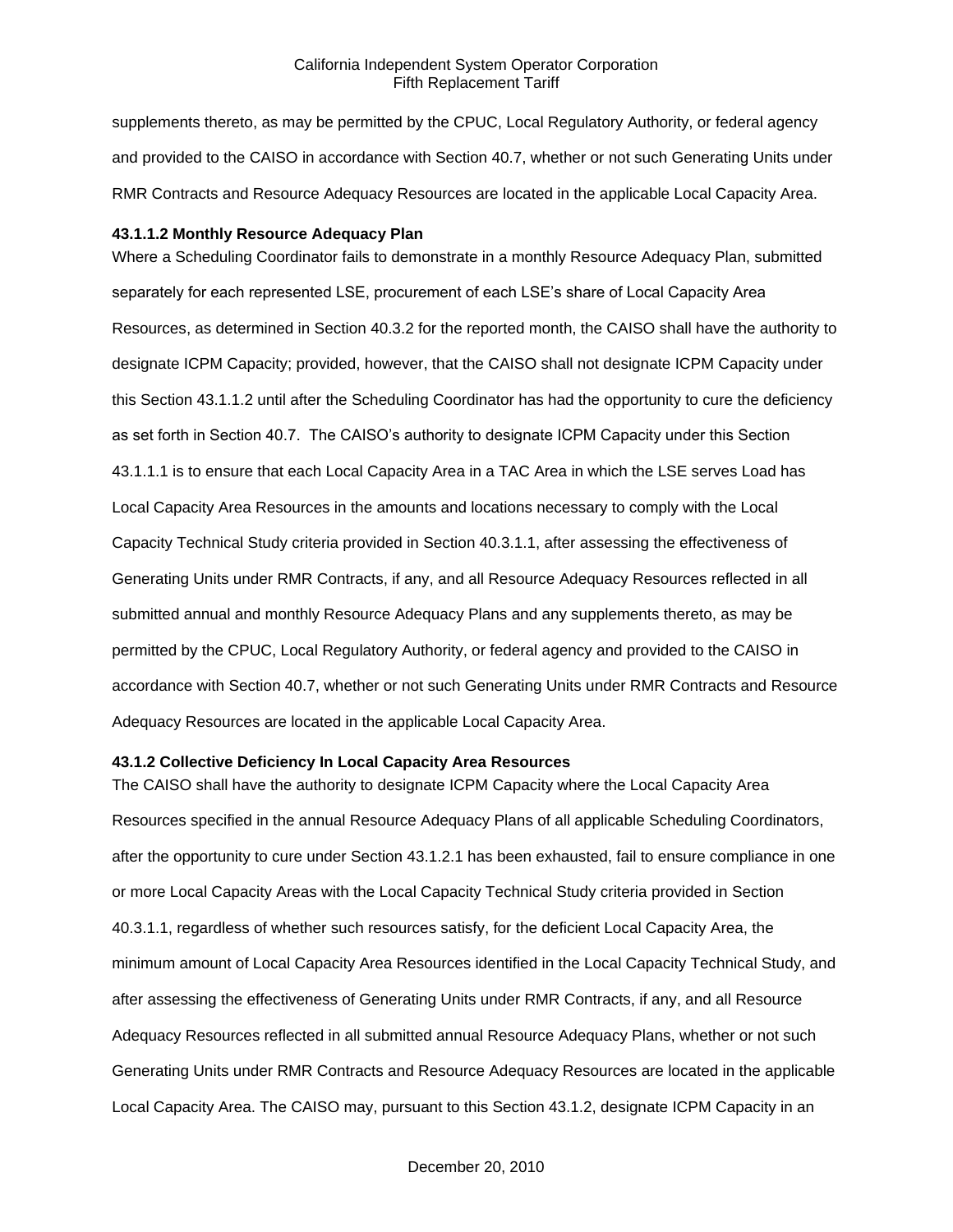amount and location sufficient to ensure compliance with the Reliability Criteria applied in the Local Capacity Technical Study.

**43.1.2.1 LSE Opportunity to Resolve Collective Deficiency in Local Capacity Area Resources** Where the CAISO determines that a need for ICPM Capacity exists under Section 43.1.2, but prior to any designation of ICPM Capacity, the CAISO shall issue a Market Notice, no later than sixty (60) days before the beginning of the Resource Adequacy Compliance Year, identifying the deficient Local Capacity Area and the quantity of capacity that would permit the deficient Local Capacity Area to comply with the Local Capacity Technical Study criteria provided in Section 40.3.1.1 and, where only specific resources are effective to resolve the Reliability Criteria deficiency, the CAISO shall provide the identity of such resources. Any Scheduling Coordinator may submit a revised annual Resource Adequacy Plan within thirty (30) days of the beginning of the Resource Adequacy Compliance Year demonstrating procurement of additional Local Capacity Area Resources consistent with the Market Notice issued under this Section. Any Scheduling Coordinator that provides such additional Local Capacity Area Resources consistent with the Market Notice under this Section shall have its share of any ICPM procurement costs under Section 43.7.3 reduced on a proportionate basis. If the full quantity of capacity is not reported to the CAISO under revised annual Resource Adequacy Plans in accordance with this Section, the CAISO may designate ICPM Capacity sufficient to alleviate the deficiency.

### **43.1.3 SC Failure To Show Sufficient Resource Adequacy Resources**

The CAISO shall have the authority to designate ICPM Capacity where a Scheduling Coordinator fails to demonstrate in an annual or monthly Resource Adequacy Plan, submitted separately for each represented LSE, procurement of sufficient Resource Adequacy Resources to comply with each LSE's annual and monthly Demand and Reserve Margin requirements under Section 40; provided that the CAISO shall not designate ICPM Capacity under this Section 43.1.3 until after the Scheduling Coordinator has had the opportunity to cure the deficiency as set forth in Section 40.7; provide further that the CAISO shall not designate ICPM Capacity under this Section 42.1.3 unless there is an overall net deficiency in meeting the total annual or monthly Demand and Reserve Margin requirements, whichever is applicable, after taking into account all LSE demonstrations in their applicable or monthly Resource Adequacy Plans.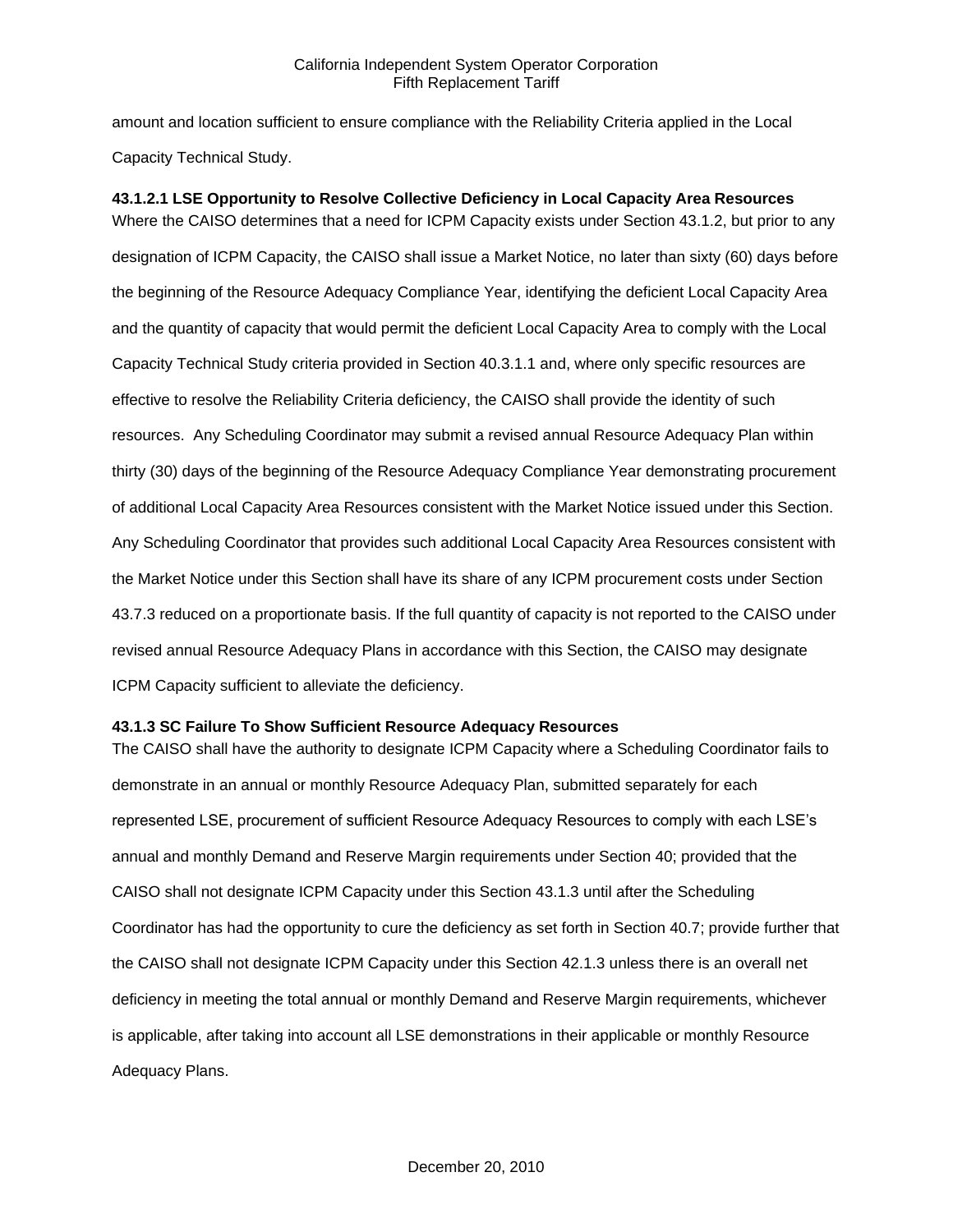# **43.1.4 ICPM Significant Events**

The CAISO may designate ICPM Capacity to provide service on a prospective basis following an ICPM Significant Event, to the extent necessary to maintain compliance with Reliability Criteria and taking into account the expected duration of the ICPM Significant Event.

## **43.1.5 Exceptional Dispatch ICPM**

Except as provided in Section 43.1.5.1, the CAISO shall designate as ICPM Capacity to provide service

on a prospective basis the capacity of a resource that responds to an Exceptional Dispatch if the

Exceptional Dispatch is issued pursuant to Section 34.9.1, subsections (6), (9) or (10) of Section 34.9.2,

or Section 34.9.3, unless the Exceptional Dispatch directs the curtailment or shut down of the resource.

**43.1.5.1** Limitation on Eligibility for Exceptional Dispatch ICPM Designation

The following capacity is not eligible to receive an Exceptional Dispatch ICPM designation under Section

43.1.5.1:

(1) RA Capacity, RMR Capacity, and ICPM Capacity; and Capacity of a resource that is eligible to receive supplemental revenues under Section 39.10.3 during any month for which the resource has notified the CAISO under Section 39.10.3 that it chooses to receive supplemental revenues in lieu of an Exceptional Dispatch ICPM designation

# **43.1.5.2 Quantity of Capacity included in an Exceptional Dispatch ICPM Designation**

**43.1.5.2.1 Exceptional Dispatch Commitments of Non RA, Non RMR and Non ICPM Resources** If a resource does not have any self-schedule, market-based commitment, or RA, RMR or ICPM Capacity and receives an Exceptional Dispatch ICPM designation under Section 43.1.5 following an Exceptional Dispatch eligible for an ICPM designation, the CAISO shall designate as ICPM Capacity the greater of the resource's PMin or the amount of capacity specified by the Exceptional Dispatch.

**43.1.5.2.2 Exceptional Dispatch of Partial RA, Partial ICPM Unit, or Market Committed Resource** If a resource is a Partial Resource Adequacy Resource, has an ICPM designation of less than its entire capacity, has a Self Schedule or has a market based commitment, or has already received an Exceptional Dispatch ICPM designation under Section 43.1.5, the CAISO shall designate as ICPM Capacity the amount by which the Exceptional Dispatch exceeded the greater of –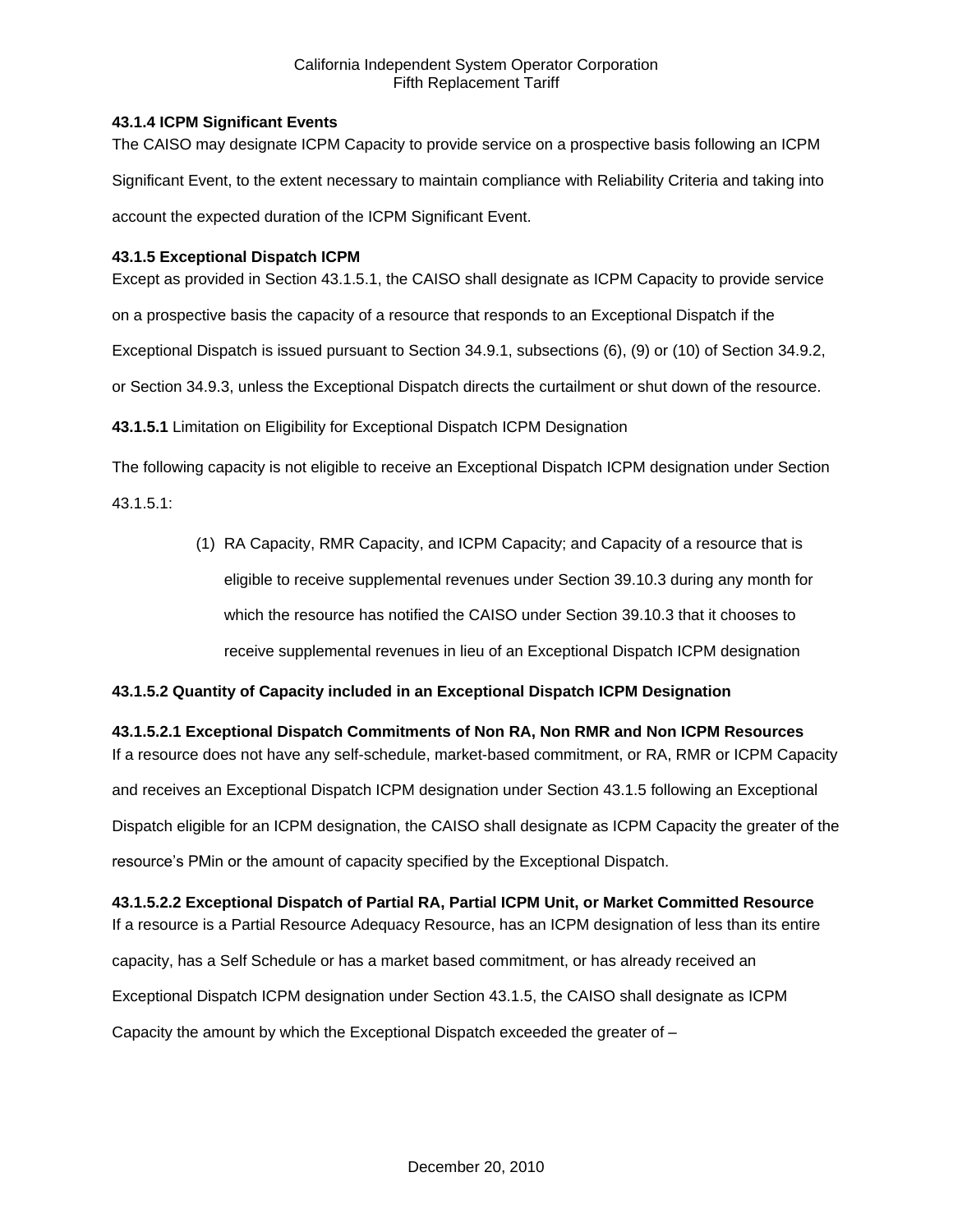- (1) the capacity that the resources must make available to the CAISO as the result of an RA Capacity or ICPM Capacity obligation; if any; and
- (2) the sum of any Self-Schedule and any market-based commitment or dispatch of the resource.

## **43.1.5.2.3 Subsequent Exceptional Dispatch**

If the CAISO, during the term of a resource's Exceptional Dispatch ICPM designation, issues an Exceptional Dispatch to the resource that requires Energy in excess of the sum of the resource's ICPM Capacity and RA Capacity, the CAISO will increase the capacity designated as Exceptional Dispatch ICPM Capacity by the amount equal to the difference between the Exceptional Dispatch and the sum of the resource's ICPM Capacity or RA Capacity. The increase will be effective for the remainder of the term of the Exceptional Dispatch ICPM Designation and retroactively to the beginning of the 30 day term or the first day of the month in which the increase occurs, whichever is later. Any incremental Exceptional Dispatch issued within any 30-day ICPM term does not result in a new 30-day term.

### **43.1.5.2.4 Change in RA or ICPM Status**

If a resource has an RA Capacity or ICPM Capacity obligation that pre-existed the resource's Exceptional Dispatch ICPM designation and, during the term of the resource's Exceptional Dispatch ICPM designation, the amount of the resource's RA Capacity or ICPM Capacity is reduced, the CAISO will increase the ICPM designation by the amount, if any, necessary to ensure that the sum of Exceptional Dispatch ICPM designation quantity and any remaining RA Capacity is not less than PMin. If capacity that receives an Exceptional Dispatch ICPM designation becomes RA Capacity or receives a monthly ICPM designation or Significant Event designation or receives an RMR Contract as of a certain date, then the Exceptional Dispatch ICPM designation shall be reduced by the amount of the new RA Capacity, ICPM Significant Event designation, or RMR Contract from that date through the rest of the 30-day term.

### **43.2 Terms Of ICPM Designation**

**43.2.1 SC Annual Plan Failure To Show Local Capacity Area Resources**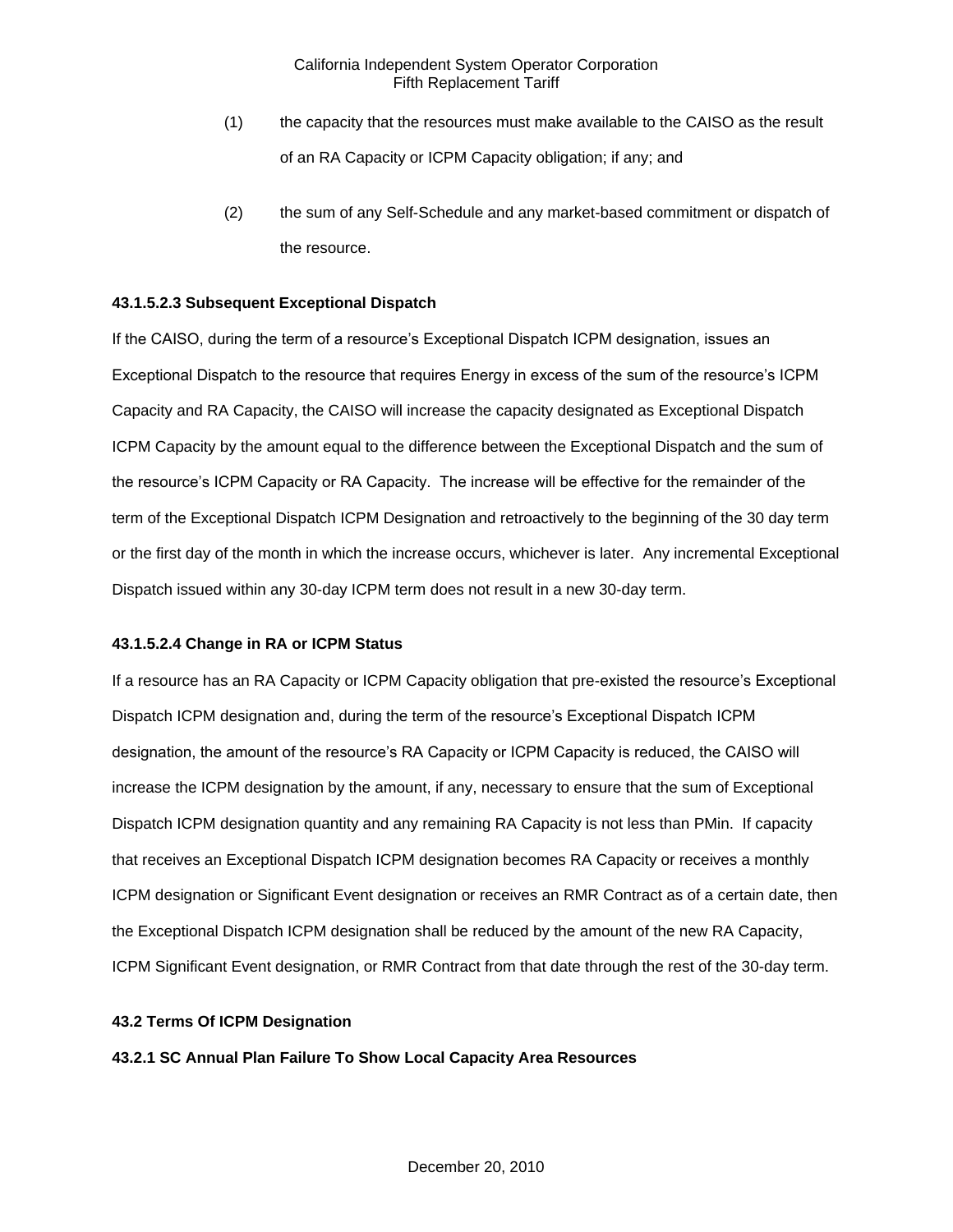ICPM Capacity designated under Section 43.1.1.1 shall have a minimum commitment term of one (1) month and a maximum commitment term of one (1) year, based on the period(s) of overall shortage as reflected in the annual Resource Adequacy Plans that have been submitted. The term of the designation may not extend into a subsequent Resource Adequacy Compliance Year.

### **43.2.2 SC Month Plan Failure To Show Local Capacity Area Resources**

month. The term of the designation may not extend into a subsequent Resource Adequacy Compliance Year.

ICPM Capacity designated under Section 43.1.1.2 shall have a minimum commitment term of one (1)

### **43.2.3 Annual Plan Collective LCA Resouces Insufficient**

ICPM Capacity designated under Section 43.1.2 shall have a minimum commitment term of one (1) month and a maximum commitment term of one year, based on the period(s) of overall shortage as reflected in the annual Resource Adequacy Plans that have been submitted. The term of the designation may not extend into a subsequent Resource Adequacy Compliance Year.

### **43.2.4 SC Failure To Show Sufficient Resource Adequacy Resources**

ICPM Capacity designated under Section 43.1.3 shall: (a) have a minimum commitment term of one (1) month and a maximum commitment term equal to the maximum annual procurement period established by the Local Reliability Authority based on the period of the deficiency reflected in the annual Resource Adequacy Plan or (b) have a commitment term of one (1) month if the deficiency is in the monthly Resource Adequacy Plan. The term of the designation may not extend into a subsequent Resource Adequacy Compliance Year.

#### **43.2.5 Term – ICPM Significant Event**

ICPM Capacity designated under Section 43.1.4 shall have an initial term of thirty (30) days. If the CAISO determines that the ICPM Significant Event is likely to extend beyond the thirty (30) day period, the CAISO shall extend the designation for another sixty (60) days. During this additional sixty (60) day period, the CAISO will provide Market Participants with an opportunity to provide alternative solutions to meet the CAISO's operational and reliability needs in response to the ICPM Significant Event, rather than rely on the CAISO's designation of capacity under the ICPM. The CAISO shall consider and implement, if acceptable to the CAISO in accordance with Good Utility Practice, such alternative solutions provided by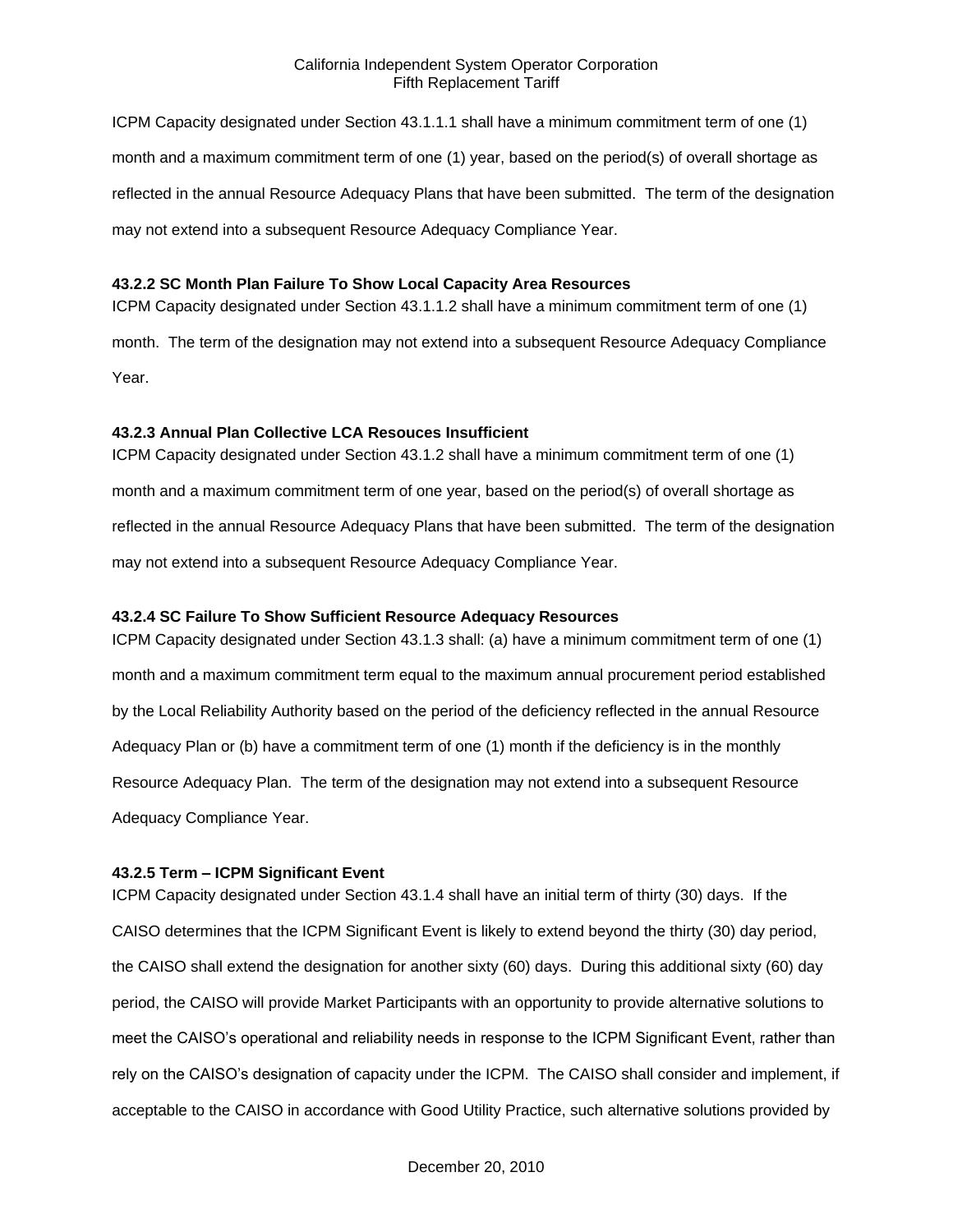Market Participants in a timely manner. If Market Participants do not submit any alternatives to the designation of ICPM capacity that are fully effective in addressing the deficiencies in Reliability Criteria resulting from ICPM Significant Event, the CAISO shall extend the term of the designation under Section 43.1.4 for the expected duration of the ICPM Significant Event.

If the solutions offered by Market Participants are only partially effective in addressing the CAISO's operational and reliability needs resulting from the ICPM Significant Event, the CAISO shall extend the designation under Section 43.1.4 for the expected duration of the ICPM Significant Event, but only as to the amount of ICPM Capacity necessary to satisfy the CAISO's operational and reliability needs after taking into account the effective capacity provided by the alternative solution. If there is a reasonable alternative solution that fully resolves the CAISO's operational and reliability needs, the CAISO will not extend the designation under Section 43.1.4. In no event shall the term of the designation under Section 43.1.4 extend beyond midnight on December 31, 2010.

## **43.3 Selection Of Eligible Capacity Under The ICPM**

In accordance with Good Utility Practice, the CAISO shall make designations of Eligible Capacity as ICPM Capacity under Section 43.1 based on the following criteria:

- (1) the effectiveness of the Eligible Capacity at meeting the designation criteria specified in Section 43.1;
- (2) the capacity costs associated with the Eligible Capacity;
- (3) the quantity of a resource's available Eligible Capacity, based on a resource's PMin, relative to the remaining amount of capacity needed; and
- (4) for designations under Section 41.1.3, the effectiveness of the Eligible Capacity in meeting local and/or zonal constraints or other CAISO system needs.

In making this determination, the CAISO will attempt to designate lower cost resources that have specified a capacity price before designating resources that have not specified a capacity price, taking into account factors (1), (3) and (4) of this Section concerning the relative effectiveness of the resource and the resource's PMin. If after applying these criteria, two or more resources that are eligible for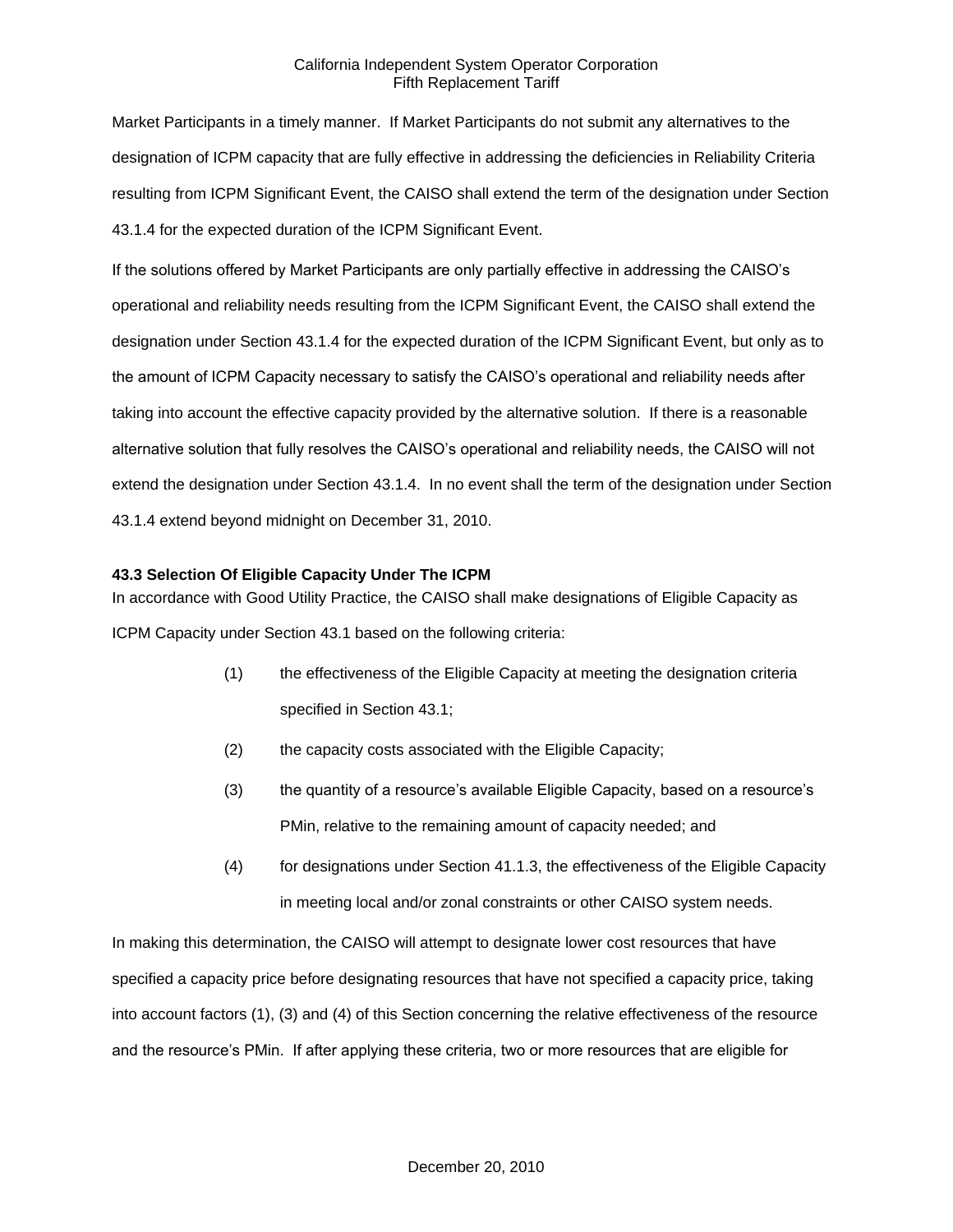designation equally satisfy these criteria, the CAISO shall utilize a random selection method to determine the designation between those resources.

While the CAISO does not have to designate the full capability of a resource, the CAISO may designate under the ICPM an amount of ICPM Capacity from a resource that exceeds the amount of capacity identified to ensure compliance with the Reliability Criteria set forth in Section 40.3 due to the PMin or other operational requirements/limits of a resource that has available capacity to provide ICPM service. The CAISO shall not designate the capacity of a resource for an amount of capacity that is less than the resource's PMin.

### **43.4 Obligations Of A Resource Designated Under The ICPM**

## **43.4.1 Availability Obligations**

Capacity from resources designated under the ICPM shall be subject to all of the availability, dispatch, testing, reporting, verification and any other applicable requirements imposed under Section 40.6 on Resource Adequacy Resources identified in Resource Adequacy Plans. In accordance with those requirements, ICPM Capacity designated under the ICPM shall meet the Day-Ahead availability requirements specified in Section 40.6.1 and the Real-Time availability requirements of Section 40.6.2. Also in accordance with those requirements, Generating Units designated under the ICPM that meet the definition of Short Start Units shall have the obligation to meet the additional availability requirements of Section 40.6.3, and Generating Units designated under the ICPM that meet the definition of Long Start Units will have the rights and obligations specified in Section 40.6.7.1.

If the CAISO has not received an Economic Bid or a Self-Schedule for ICPM Capacity, the CAISO shall utilize a Generated Bid in accordance with the procedures specified in Section 40.6.8.

In addition to Energy Bids, resources designated under the ICPM shall submit Ancillary Service Bids for their ICPM Capacity to the extent that the resource is certified to provide the Ancillary Service.

### **43.4.2 Obligation To Provide Capacity And Termination**

The decision to accept an ICPM designation shall be voluntary for the Scheduling Coordinator for any resource. If the Scheduling Coordinator for a resource accepts an ICPM designation, it shall be obligated to perform for the full quantity and full period of the designation with respect to the amount of ICPM Capacity for which it has accepted an ICPM designation. If a Participating Generator's or Participating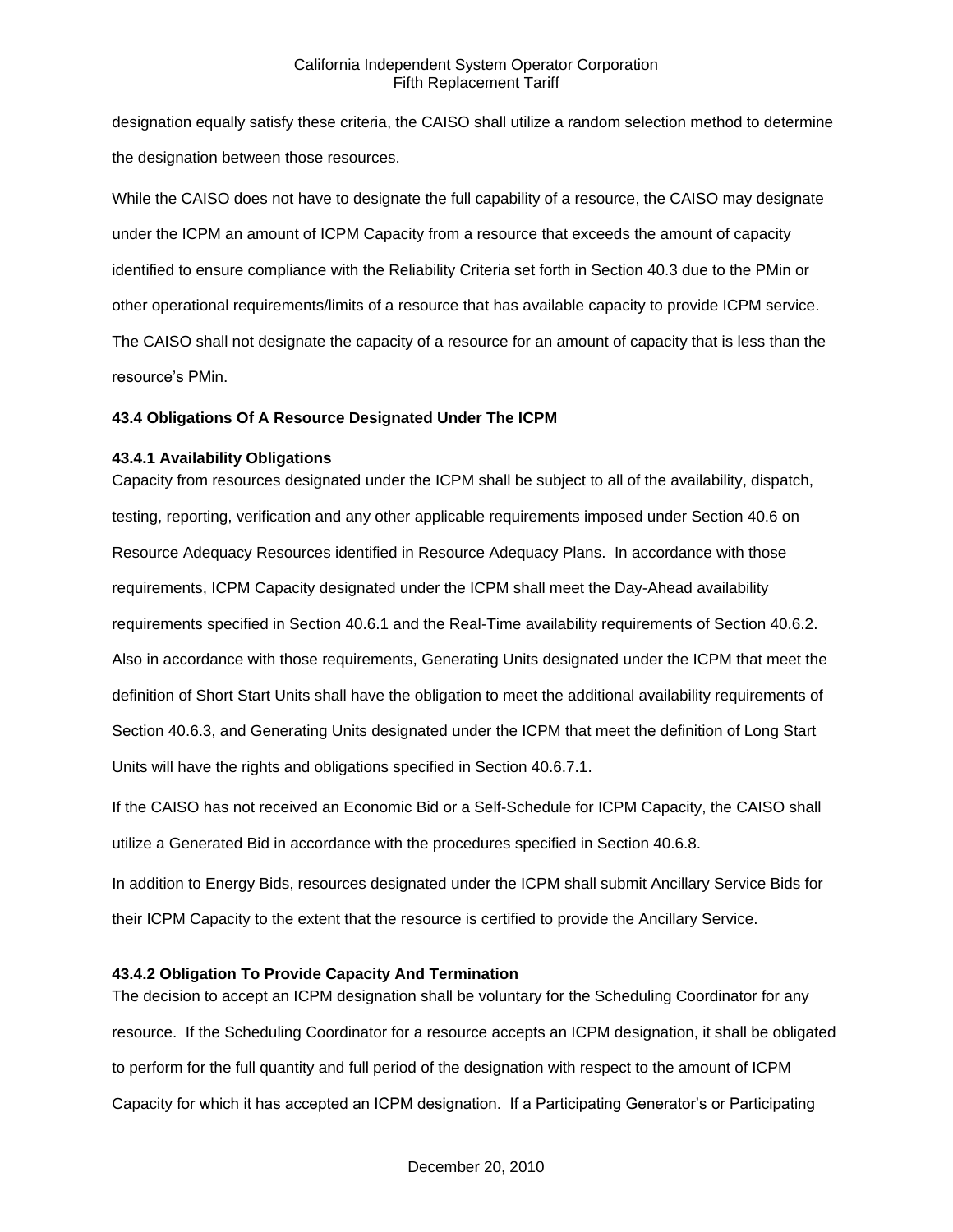Load's Eligible Capacity is designated under the ICPM after the Participating Generator or Participating Load has filed notice to terminate its Participating Generator Agreement or Participating Load Agreement or withdraw the Eligible Capacity from its Participating Generator Agreement or Participating Load Agreement, and the Scheduling Coordinator for the resource agrees to provide service under the ICPM, then the Scheduling Coordinator shall enter into a new Participating Generator Agreement or Participating Load Agreement, as applicable, with the CAISO.

## **43.5 Reports**

The CAISO shall publish the following reports and notices.

## **43.5.1 ICPM Designation Market Notice**

The CAISO shall issue a Market Notice within two (2) Business Days of an ICPM designation under Sections 43.1.1 through 43.1.4. ICPM designations as a result of Exceptional Dispatches shall be subject to the reporting requirement set forth in Section 34.9.4. The Market Notice shall include a preliminary description of what caused the ICPM designation, the name of the resource(s) procured, the preliminary expected duration of the ICPM designation, the initial designation period, and an indication that a designation report is being prepared in accordance with Section 43.5.2.

# **43.5.2 Designation Of A Resource Under The ICPM**

The CAISO shall post a designation report to the CAISO Website and provide a Market Notice of the availability of the report within the earlier of thirty (30) days of procuring a resource under Sections 43.1.1 through 43.1.4 or ten (10) days after the end of the month. The designation report shall include the following information:

- (1) A description of the reason for the designation (LSE procurement shortfall, Local Capacity Area Resource effectiveness deficiency, or ICPM Significant Event), and an explanation of why it was necessary for the CAISO to utilize the ICPM authority);
- (2) The following information would be reported for all backstop designations:
	- (a) the resource name;
	- (b) the amount of ICPM Capacity designated (MW),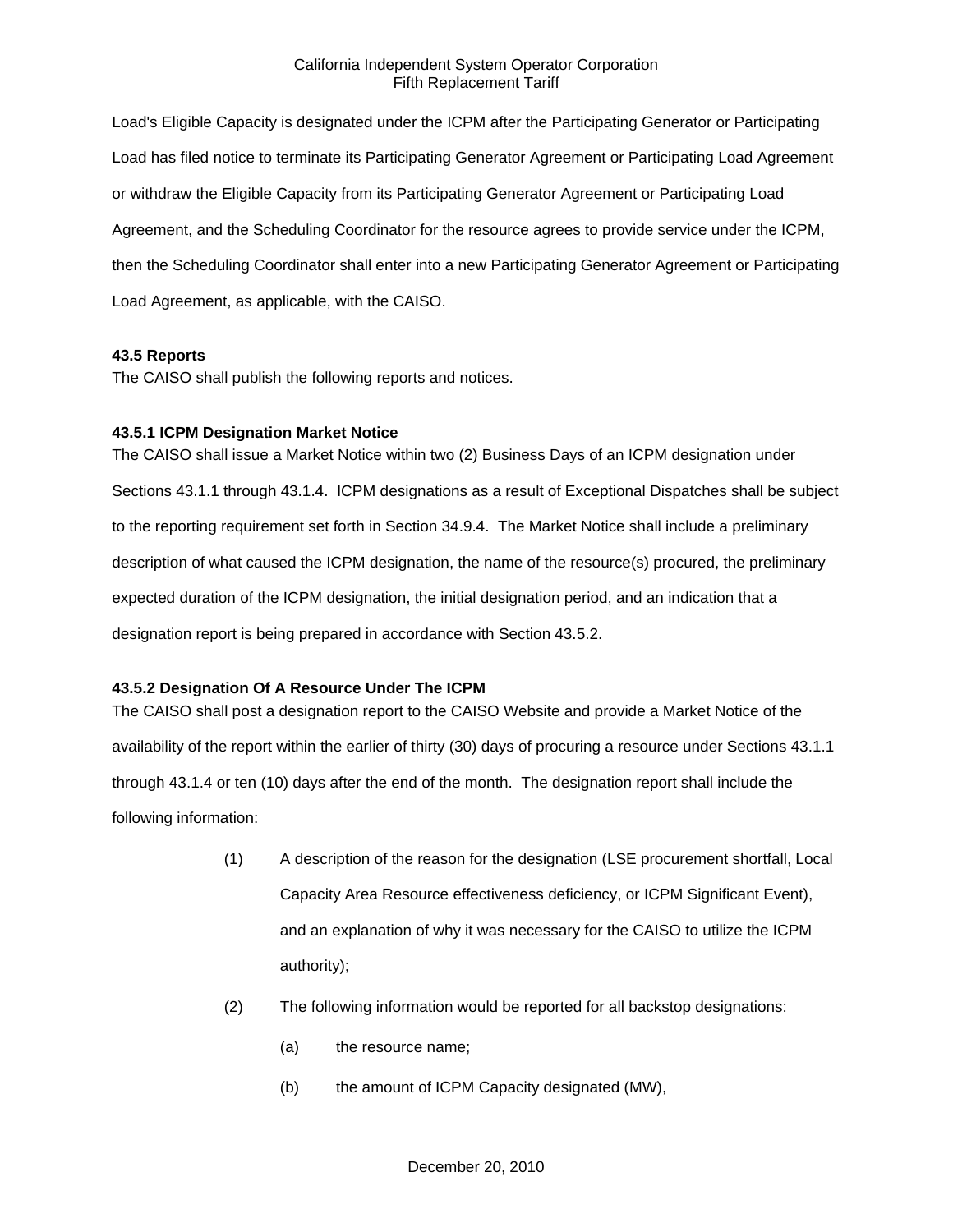- (c) an explanation of why that amount of ICPM Capacity was designated,
- (d) the date ICPM Capacity was designated,
- (e) the duration of the designation; and
- (f) the price for the ICPM procurement; and
- (3) If the reason for the designation is an ICPM Significant Event, the CAISO will also include:
	- (a) a discussion of the event or events that have occurred, why the CAISO has procured ICPM Capacity, and how much has been procured;
	- (b) an assessment of the expected duration of the ICPM Significant Event;
	- (c) the duration of the initial designation (thirty (30) days); and
	- (d) a statement as to whether the initial designation has been extended (such that the backstop procurement is now for more than thirty (30) days), and, if it has been extended, the length of the extension.

### **43.5.3 Non-Market And Repeated Market Commitment Of Non-RA Capacity**

Within ten (10) calendar days after the end of each month, the CAISO shall post a report to the CAISO

Website that identifies for the prior month:

- (1) Any non-market commitments of non-Resource Adequacy Capacity; and
- (2) All market commitments of non-Resource Adequacy Capacity.

The CAISO will provide a Market Notice of the availability of this report. The report will not include commitments of RMR Generation capacity, Resource Adequacy Capacity or designated ICPM Capacity. The report shall include the following information:

- (a) the name of the resource;
- (b) the IOU Service Area and Local Capacity Area (if applicable);
- (c) the maximum capacity committed in response to the event (MW);
- (d) how capacity was procured (for example, by RUC or Exceptional Dispatch);
- (e) the reason capacity was committed; and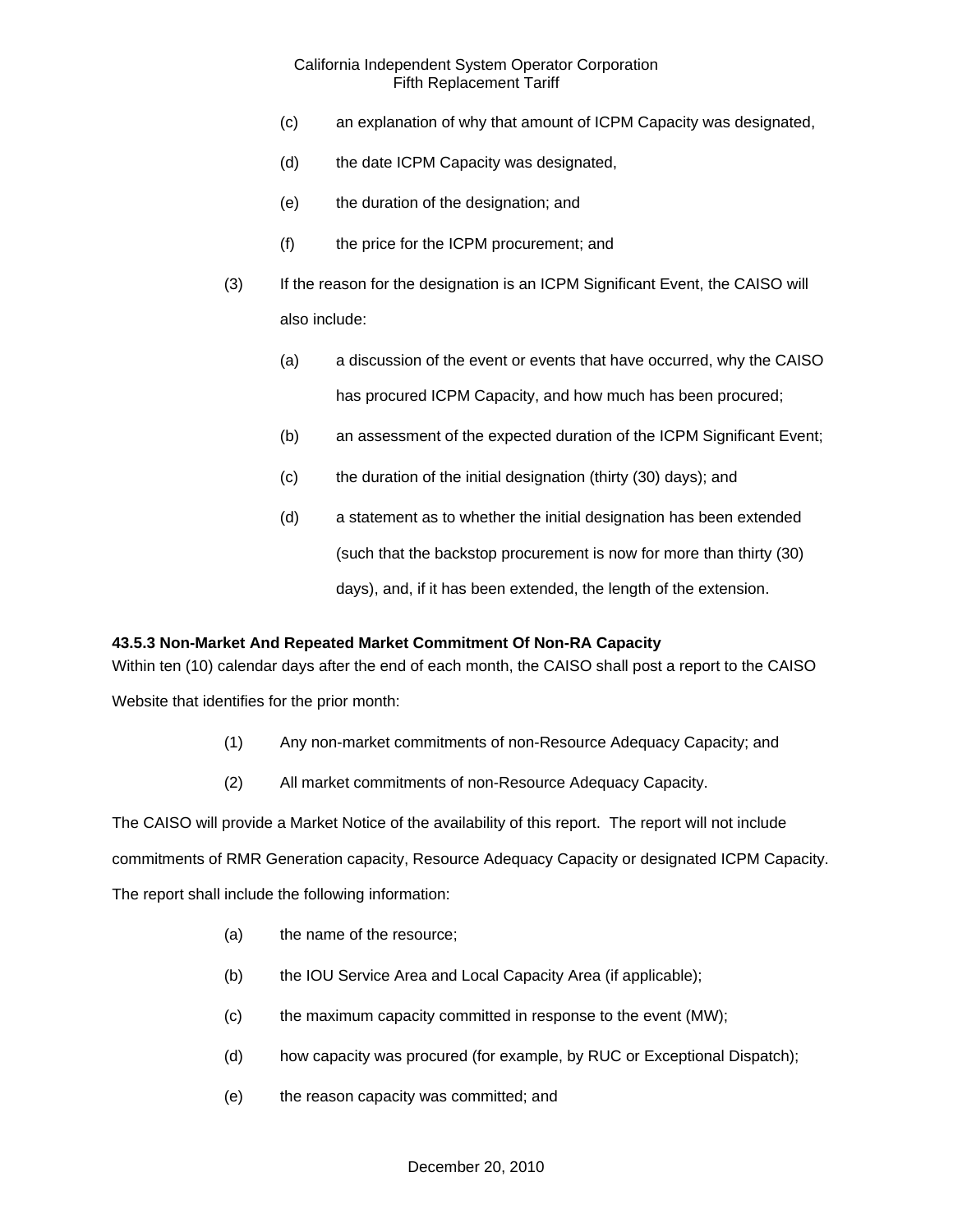(f) information as to whether or not all Resource Adequacy Resources and previously-designated ICPM Capacity were used first and, if not, why they were not.

# **43.5.4 Board Of Governors Report**

The CAISO will include in the operations report provided to the CAISO Governing Board at each board meeting a summary of ICPM costs.

## **43.6 Payments To Resources Designated Under The ICPM**

Within thirty (30) days of the effective date of this Section 43, Scheduling Coordinators for Eligible Capacity may submit to the CAISO an intention to be paid a monthly ICPM Capacity Payment under Section 43.6.1 or Section 43.6.2. Scheduling Coordinators for Eligible Capacity will be able to change their selections annually within thirty (30) days of a CAISO Market Notice seeking such payment preferences. To the extent a Scheduling Coordinator for Eligible Capacity does not submit a selection to be compensated in accordance with Section 43.6.1, the Scheduling Coordinator shall be deemed to have selected to be paid on a resource-specific basis pursuant to Section 43.6.2, for purposes of the CAISO's ICPM designation determinations.

# **43.6.1 Monthly ICPM Capacity Payment**

Scheduling Coordinators representing resources receiving payment under this Section 43.6.1 shall receive a monthly ICPM Capacity Payment for each month of ICPM designation equal to the product of the amount of their ICPM Capacity, the relevant ICPM Availability Factor, as determined in accordance with Appendix F, Schedule 6, a monthly shaping factor as set forth in Appendix F, Schedule 6, and a fixed ICPM Capacity price of \$41/kW-year, so that the formula for determining the monthly ICPM Capacity Payment would be as follows:

> (ICPM Capacity MW) x (ICPM Availability Factor) x (1/12 monthly shaping factor) x (\$41/kW-year).

The foregoing formula shall apply to all ICPM Capacity receiving monthly ICPM Capacity Payments under this Section 43.6.1 except for ICPM Capacity designated to respond to an ICPM Significant Event or an Exceptional Dispatch ICPM, in which case the monthly ICPM Capacity Payment shall be based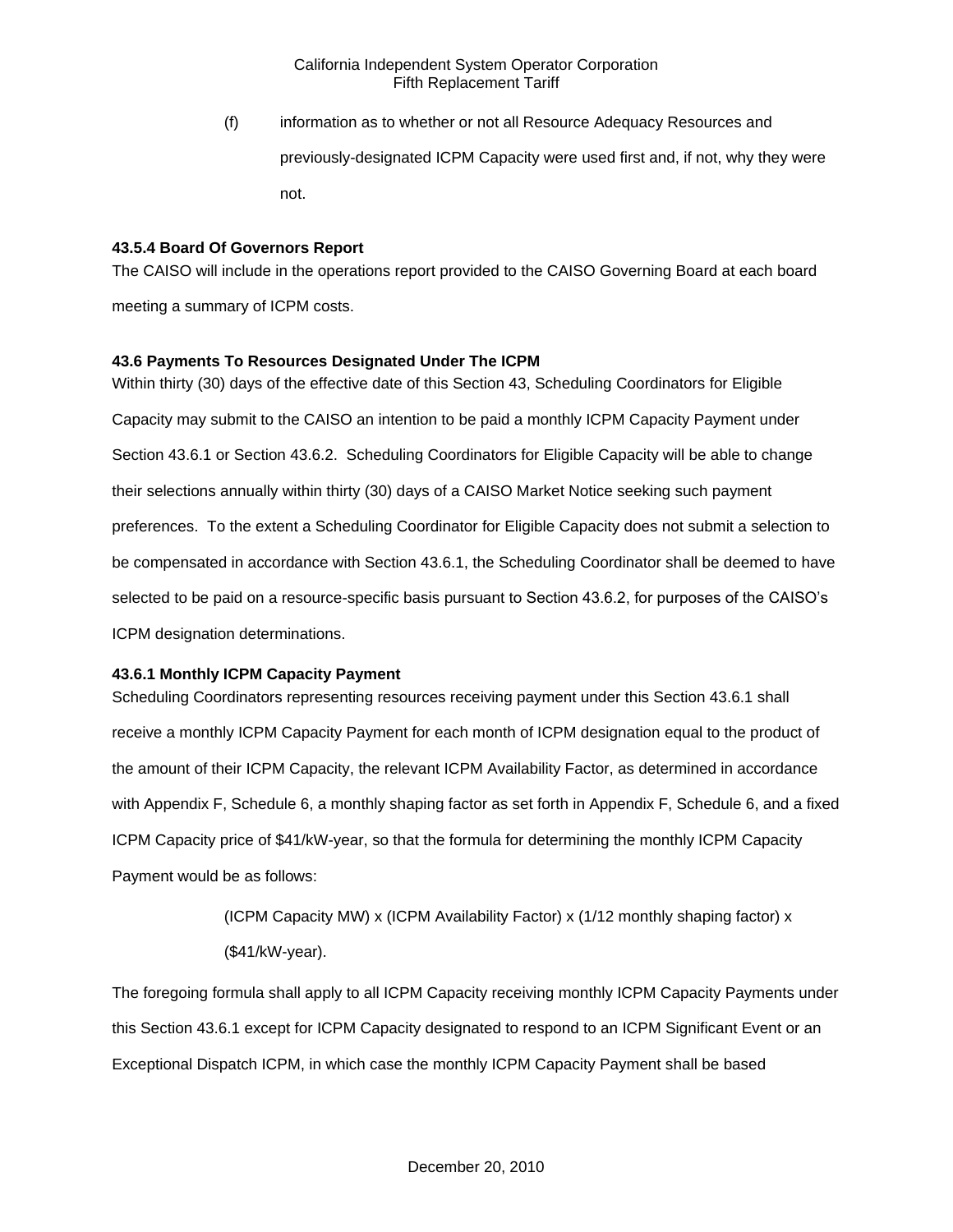proportionately on the actual number of days the resource was designated as ICPM Capacity during the month to the total number of days in the month.

For purposes of ICPM designations, except for designations for ICPM Significant Events and Exceptional Dispatch ICPM, the ICPM Availability Factor shall be calculated as the ratio of: (1) the sum of the ICPM Capacity MW for each hour of the month across all hours of the month, where the actual capacity MW available to the CAISO, if less than the ICPM Capacity MW, shall be substituted for ICPM Capacity MW for each hour the resource is not available and is not on an authorized Outage, to (2) the product of ICPM Capacity MW and the total hours in the month.

For purposes of ICPM designations for ICPM Significant Events and Exceptional Dispatch ICPM, the ICPM Availability Factor shall be calculated as the ratio of: (1) the sum of the ICPM Capacity MW for each hour across all hours of the month or part of the month for which a unit is designated, whichever is applicable, where the actual capacity MW available to the CAISO, if less than the ICPM Capacity MW, shall be substituted for ICPM Capacity MW for each hour the resource is not available and is not on an authorized Outage, to (2) the product of ICPM Capacity MW and the total hours in the month or part of the month for which a unit is designated, whichever is applicable.

For purposes of this Section 43.6.1, an authorized Outage shall be limited to a CAISO Approved Maintenance Outage.

### **43.6.2 Resource-Specific ICPM Capacity Payment**

If a Scheduling Coordinator for Eligible Capacity believes that the \$41/kW-year ICPM Capacity price under Section 43.6.1 will not compensate a resource for its going forward costs, as calculated in accordance with the formula provided in Section 43.6.2.2, the Scheduling Coordinator may, within thirty (30) days of the effective date of this Section 43 and annually thereafter in accordance with Section 43.6, inform the CAISO of what proposed higher ICPM Capacity price would compensate the resource for its going forward costs and which the Scheduling Coordinator is willing to have the CAISO use for purposes of the ICPM designation process ("going forward cost offer price").

# **43.6.2.1 Failure to Submit Going Forward Cost Offer Price**

A Scheduling Coordinator for a resource is not required to submit a specific going forward cost offer price for such resource within thirty (30) days after the effective date of Section 43 or under the process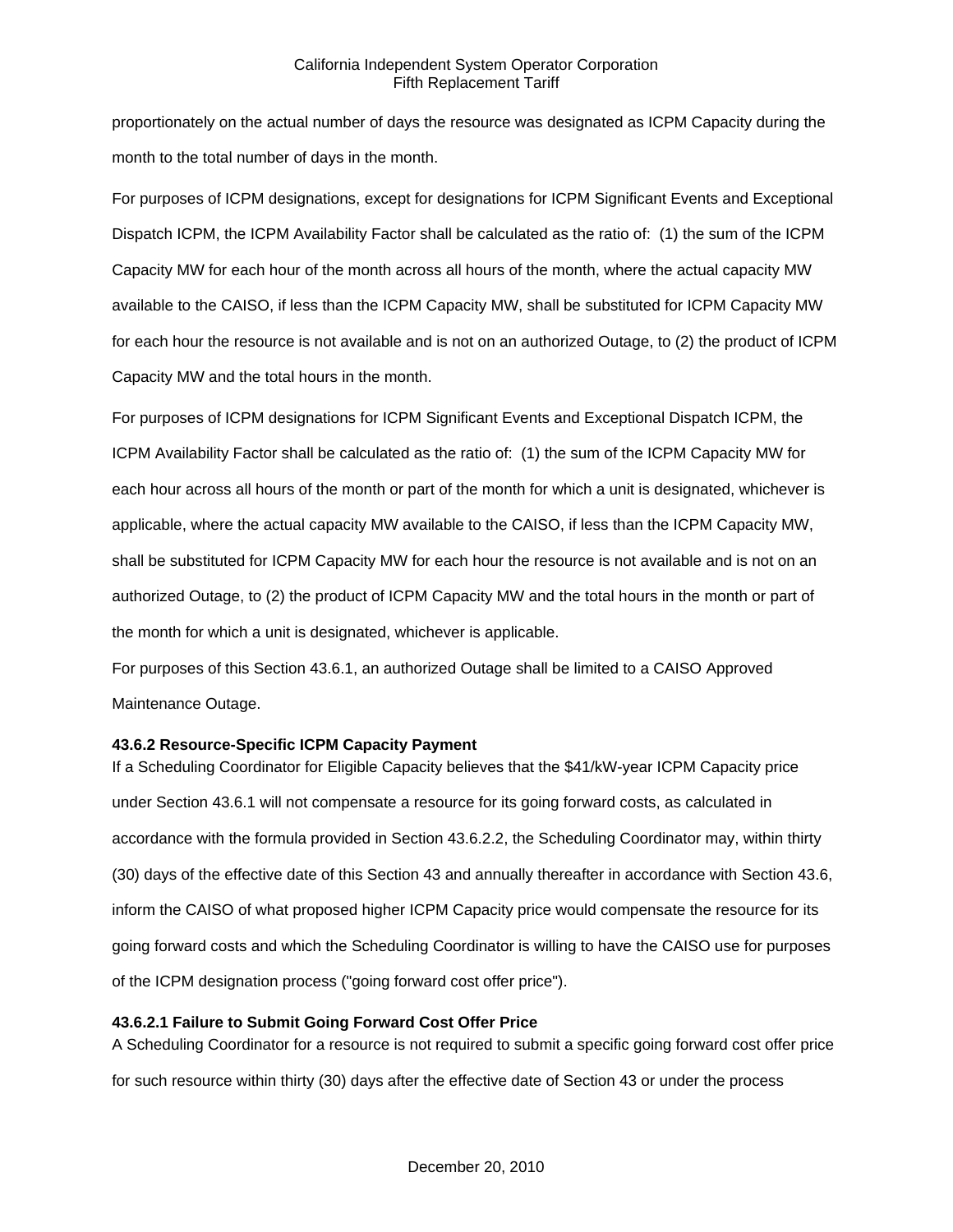provided for in Section 43.6; however, except for an Exceptional Dispatch ICPM designation, a Scheduling Coordinator that has not previously identified the going forward cost offer price for a resource must notify the CAISO of what that price is before any CAISO designation of that resource's capacity as ICPM Capacity can become effective. In the case of an Exceptional Dispatch ICPM designation on behalf of a resource that has not selected the supplemental revenues option, the ICPM designation shall become effective notwithstanding the resource's failure to select compensation pursuant to Section 43.6.1 or to identify a going forward cost offer price pursuant to Section 43.6.2. In such a case, the CAISO shall use the compensation under Section 43.6.1 for both dispatch and compensation for the 30 day term. In the case of a Scheduling Coordinator that has not previously identified the going forward cost offer price for a resource, the cap on supplemental revenues under Section 39.10.4 will be calculated using the monthly capacity payment under Section 43.6.1.

#### **43.6.2.1.1 Determination of Capacity Price**

If the CAISO designates a resource that has proposed an ICPM Capacity price above \$41/kW-year, and the sales from the resource are under the jurisdiction of the FERC, the Scheduling Coordinator for the resource shall make a limited resource-specific filing before the FERC to determine the just and reasonable capacity price for the going forward costs for the resource to be used in applying the CAISO's FERC jurisdictional monthly ICPM Capacity Payment formula. If the sales from the resource are not under the jurisdiction of the FERC, the Scheduling Coordinator for the resource shall make a nonjurisdictional filing with the FERC to determine the just and reasonable capacity price for the going forward costs for the resource to be used in applying the CAISO's FERC-jurisdictional monthly ICPM Capacity Payment formula.

#### **43.6.2.2 Going Forward Cost**

In making the cost justification filing with FERC for an ICPM Capacity price above \$41/kW-year, the Scheduling Coordinator for the resource may not propose -- and shall not get paid --an amount higher than the going forward cost offer price that it had previously proposed to the CAISO as its going forward cost offer price under Section 43.6 or this Section 43.6.2, either prior to or at the time of ICPM designation.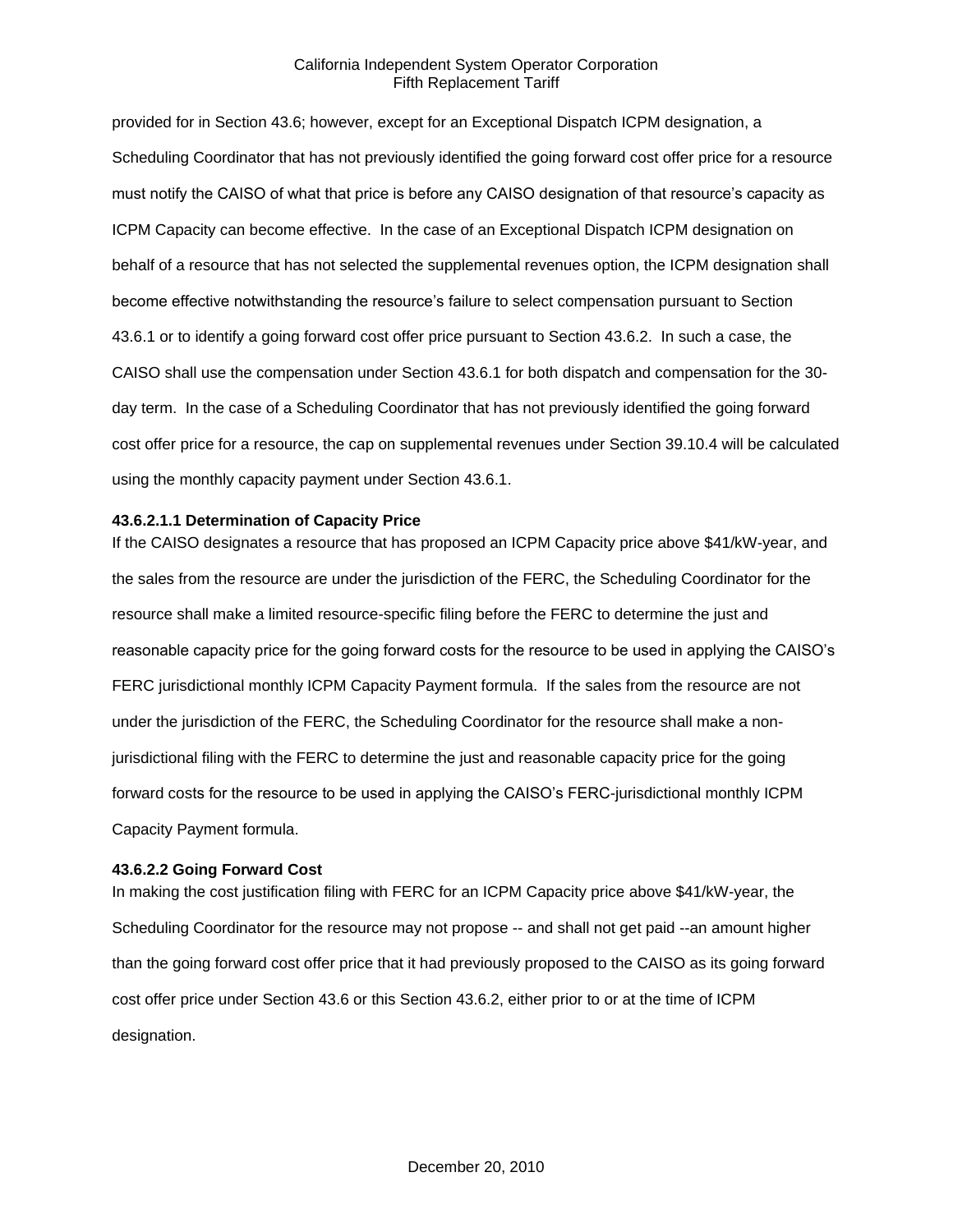Going forward costs for any resource-specific filing under this Section shall be calculated based on the following formula:

(fixed operation & maintenance costs, plus ad valorem taxes, plus administrative & general costs, plus ten percent (10%) of the foregoing amounts),

provided such costs shall be converted to a fixed \$/kW-year amount.

## **43.6.2.3 Resource-Specific Monthly ICPM Capacity Payment**

Scheduling Coordinators representing resources receiving payment under this Section 43.6.2 shall receive a monthly ICPM Capacity Payment for each month of ICPM designation equal to the product of the amount of their ICPM Capacity, the relevant ICPM Availability Factor as determined in accordance with Appendix F, Schedule 6, a monthly shaping factor as set forth in Appendix F, Schedule 6, and the resource-specific ICPM Capacity price, as determined by FERC in accordance with the following formula:

> (ICPM Capacity MW) x (ICPM Availability Factor) x (1/12 monthly shaping factor) x (the resource-specific ICPM Capacity price as determined by FERC).

The foregoing formula shall apply to all ICPM Capacity receiving monthly ICPM Capacity Payments under this Section 43.6.2 except for ICPM Capacity designated to respond to an ICPM Significant Event or Exceptional Dispatch ICPM, in which case the monthly ICPM Capacity Payment shall be based proportionately on the actual number of days the resource was designated as ICPM Capacity during the month to the total number of days in the month.

Prior to the determination by FERC of the resource-specific going forward costs for ICPM Capacity designated and paid pursuant to this Section 43.6.2, the CAISO shall proceed as follows. For the period between the CAISO's designation and the FERC's determination, the CAISO shall utilize the \$41/kW-year rate for purposes of the resource-specific monthly ICPM Capacity Payment for financial Settlement. This amount shall be subject to surcharge based on the outcome of the FERC proceeding so that the resource will receive any higher actual resource-specific payment as determined by FERC for the full period of the ICPM designation. Once approved by FERC, the CAISO shall apply the higher of \$41/kW-year or the resource-specific ICPM Capacity price as determined by the FERC.

For purposes of ICPM designations, except for designations for ICPM Significant Events, the ICPM Availability Factor shall be calculated as the ratio of: (1) the sum of the ICPM Capacity MW for each hour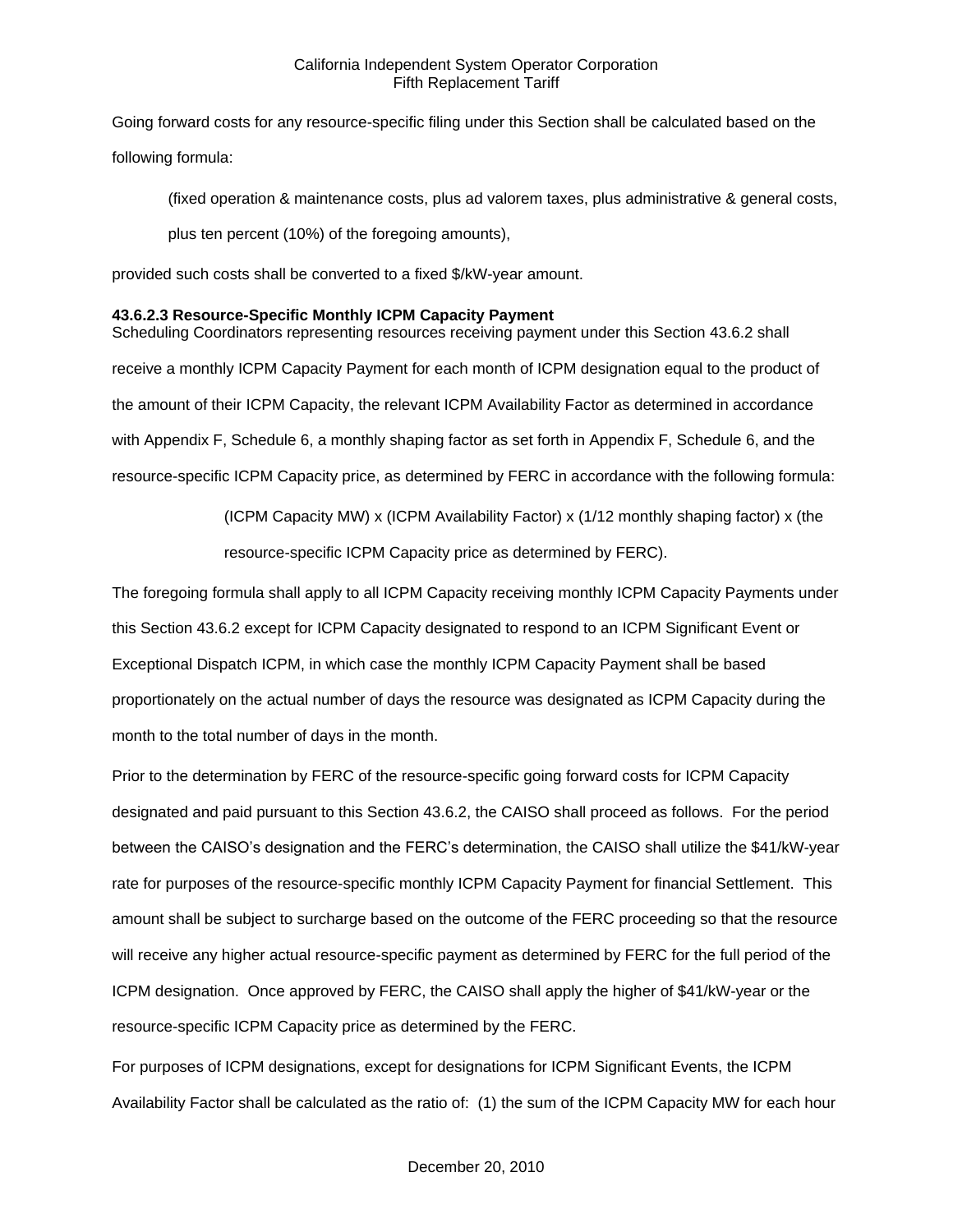of the month across all hours of the month, where the actual capacity MW available to the CAISO, if less than the ICPM Capacity MW, shall be substituted for ICPM Capacity MW for each hour the resource is not available and is not on an authorized Outage, to (2) the product of ICPM Capacity MW and the total hours in the month.

For purposes of ICPM designations for ICPM Significant Events, the ICPM Availability Factor shall be calculated as the ratio of: (1) the sum of the ICPM Capacity MW for each hour across all hours of the month or part of the month for which a unit is designated, whichever is applicable, where the actual capacity MW available to the CAISO, if less than the ICPM Capacity MW, shall be substituted for ICPM Capacity MW for each hour the resource is not available and is not on an authorized Outage, to (2) the product of ICPM Capacity MW and the total hours in the month or part of the month for which a unit is designated, whichever is applicable.

For purposes of this Section 43.6.2, an authorized Outage shall be limited to a CAISO Approved Maintenance Outage.

### **43.6.3 Market Payments**

In addition to the ICPM Capacity Payment identified in Section 43.6, ICPM resources shall be entitled to retain any revenues received as a result of their selection in the CAISO Markets, provided, however, that ICPM resources are required to participate in the RUC process through submission of a zero (\$0) dollar RUC Availability Bid and are not eligible to receive compensation through the RUC process.

### **43.7 Allocation Of ICPM Capacity Payment Costs**

For each month, the CAISO shall allocate the costs of ICPM Capacity Payments made pursuant to Section 43.6 as follows:

# **43.7.1 LSE Shortage Of Local Capacity Area Resources In Annual Plan**

If the CAISO makes ICPM designations under Section 43.1.1.1 to address a shortage resulting from the failure of a Scheduling Coordinator for an LSE to identify sufficient Local Capacity Area Resources to meet its applicable Local Capacity Area capacity requirements in its annual Resource Adequacy Plan, then the CAISO shall allocate the total costs of the ICPM Capacity Payments for such ICPM designations (for the full term of those ICPM designations) pro rata to each Scheduling Coordinator for an LSE based on the ratio of its Local Capacity Area Resource Deficiency to the sum of the deficiency of Local Capacity Area Resources in the deficient Local Capacity Area(s) within a TAC Area. The Local Capacity Resource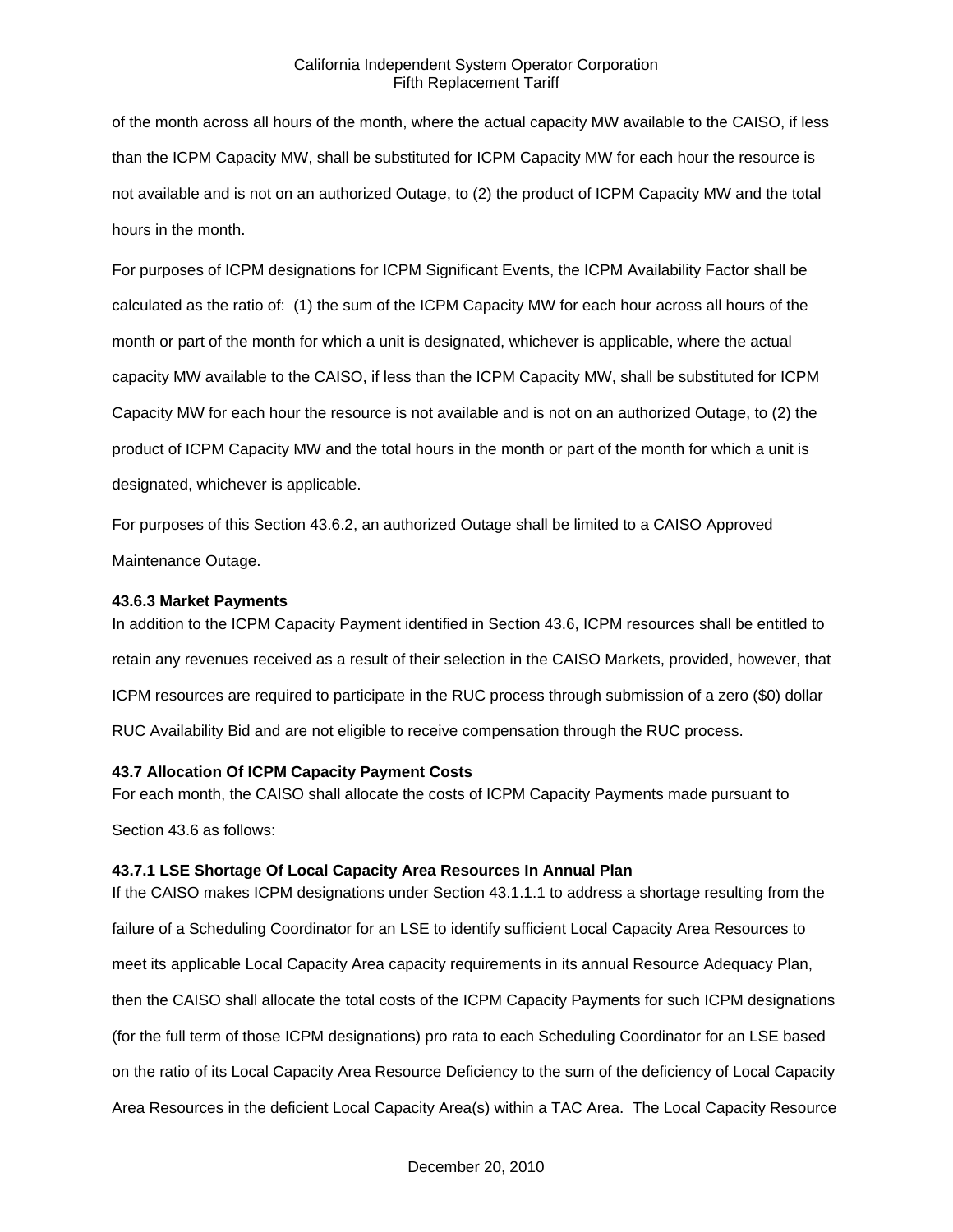Deficiency under this Section shall be computed on a monthly basis and the ICPM Capacity Payments allocated based on deficiencies during the month(s) covered by the ICPM designation(s).

# **43.7.2 LSE Shortage Of Local Capacity Area Resources In Month Plan**

If the CAISO makes ICPM designations under Section 43.1.1.2 to address a shortage resulting from the failure of a Scheduling Coordinator for an LSE to identify sufficient Local Capacity Area Resources to meet its applicable Local Capacity Area capacity requirements in its monthly Resource Adequacy Plan, then the CAISO shall allocate the total costs of the ICPM Capacity Payments for such ICPM designations (for the full term of those ICPM designations) pro rata to each Scheduling Coordinator for an LSE based on the ratio of its Local Capacity Area Resource Deficiency to the sum of the deficiency of Local Capacity Area Resources in the deficient Local Capacity Area(s) within a TAC Area.

## **43.7.3 Collective Deficiency In Local Capacity Area Resources**

If the CAISO makes designations under Section 43.1.2 the CAISO shall allocate the costs of such designations to all Scheduling Coordinators for LSEs serving Load in the TAC Area(s) in which the deficient Local Capacity Area was located. The allocation will be based on the Scheduling Coordinators' proportionate share of Load in such TAC Area(s) as determined in accordance with Section 40.3.2, excluding Scheduling Coordinators for LSEs that procured additional capacity in accordance with Section 43.1.2.1 on a proportionate basis, to the extent of their additional procurement.

# **43.7.4 LSE Shortage Of Demand Or Reserve Margin Requirement In Plan**

If the CAISO makes ICPM designations under Section 43.1.3, then the CAISO will allocate the total costs of the ICPM Capacity Payments for such ICPM designations (for the full term of those ICPM designations) pro rata to each LSE based on the proportion of its deficiency to the aggregate deficiency.

### **43.7.5 Allocation Of ICPM Significant Event Costs**

If the CAISO makes any ICPM Significant Event designations under Section 43.1.4, the CAISO shall allocate the costs of such designations to all Scheduling Coordinators for LSEs that serve Load in the TAC Area(s) in which the ICPM Significant Event caused or threatened to cause a failure to meet Reliability Criteria based on the percentage of actual Load of each LSE represented by the Scheduling Coordinator in the TAC Area(s) to total Load in the TAC Area(s) as recorded in the CAISO Settlement system for the actual days during any Settlement month period over which the designation has occurred.

# **43.7.6 Allocation Of Exceptional Dispatch ICPMs**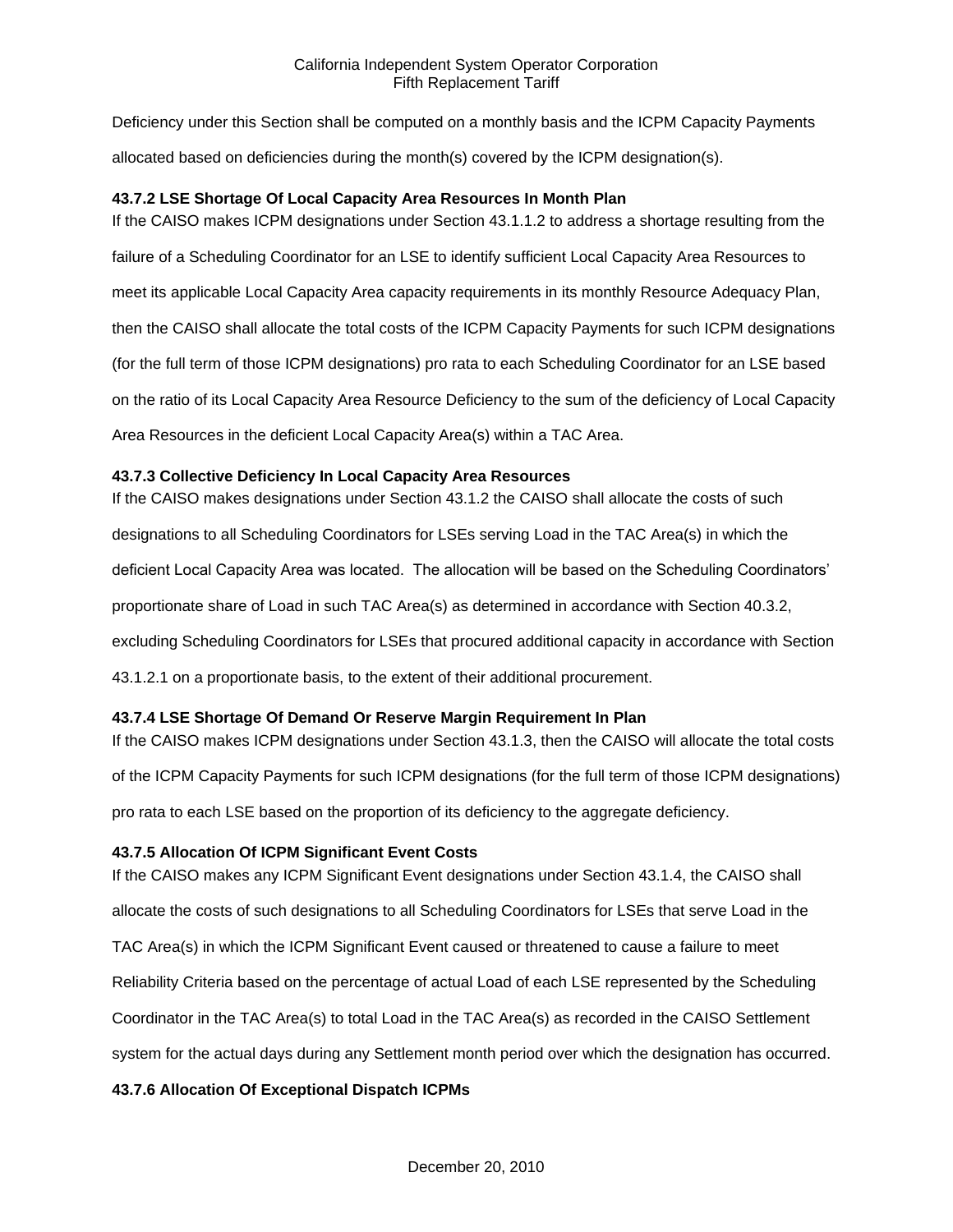If the CAISO makes any Exceptional Dispatch ICPM designations under Section 43.1.5 , the CAISO shall allocate the costs of such designations to all Scheduling Coordinators for LSEs that serve Load in the TAC Area(s) in which the need for the Exceptional Dispatch ICPM arose based on the percentage of actual Load of each LSE represented by the Scheduling Coordinator in the TAC Area(s) to total Load in the TAC Area(s) as recorded in the CAISO Settlement system for the actual days during any Settlement month period over which the designation has occurred.

### **43.8 Crediting Of ICPM Capacity**

The CAISO shall credit ICPM designations to the resource adequacy obligations of Scheduling

Coordinators for Load Serving Entities as follows:

- (a) To the extent the cost of ICPM designation under Section 43.1.1.1 is allocated to a Scheduling Coordinator on behalf of a LSE under Section 43.7.1, the CAISO shall provide the Scheduling Coordinator on behalf of the LSE, for the term of the designation, credit towards (1) the LSE's Local Capacity Area Resource obligation under Section 40.3.2 in an amount equal to the LSE's pro rata share of the ICPM Capacity designated under Section 43.1.1.1 and (2) the LSE's Demand and Reserve Margin requirements determined under Section 40 in an amount equal to the LSE's pro rata share of the ICPM Capacity designated under Section 43.1.1.1.
- (b) To the extent the cost of CAISO designation under Section 43.1.2 is allocated to a Scheduling Coordinator on behalf of a LSE under Section 43.7.3, the CAISO shall provide the Scheduling Coordinator on behalf of the LSE, for the term of the designation, credit towards the LSE's Demand and Reserve Margin requirements determined under Section 40 in an amount equal to the LSE's pro rata share of the ICPM Capacity designated under Section 43.1.2.
- (c) To the extent the cost of ICPM designation under Section 43.1.3 is allocated to a Scheduling Coordinator on behalf of a LSE under Section 43.7.4, and the designation is for greater than one month under Section 43.2.4, the CAISO shall provide the Scheduling Coordinator on behalf of the LSE, for the term of the designation, credit towards the LSE's Demand and Reserve Margin requirements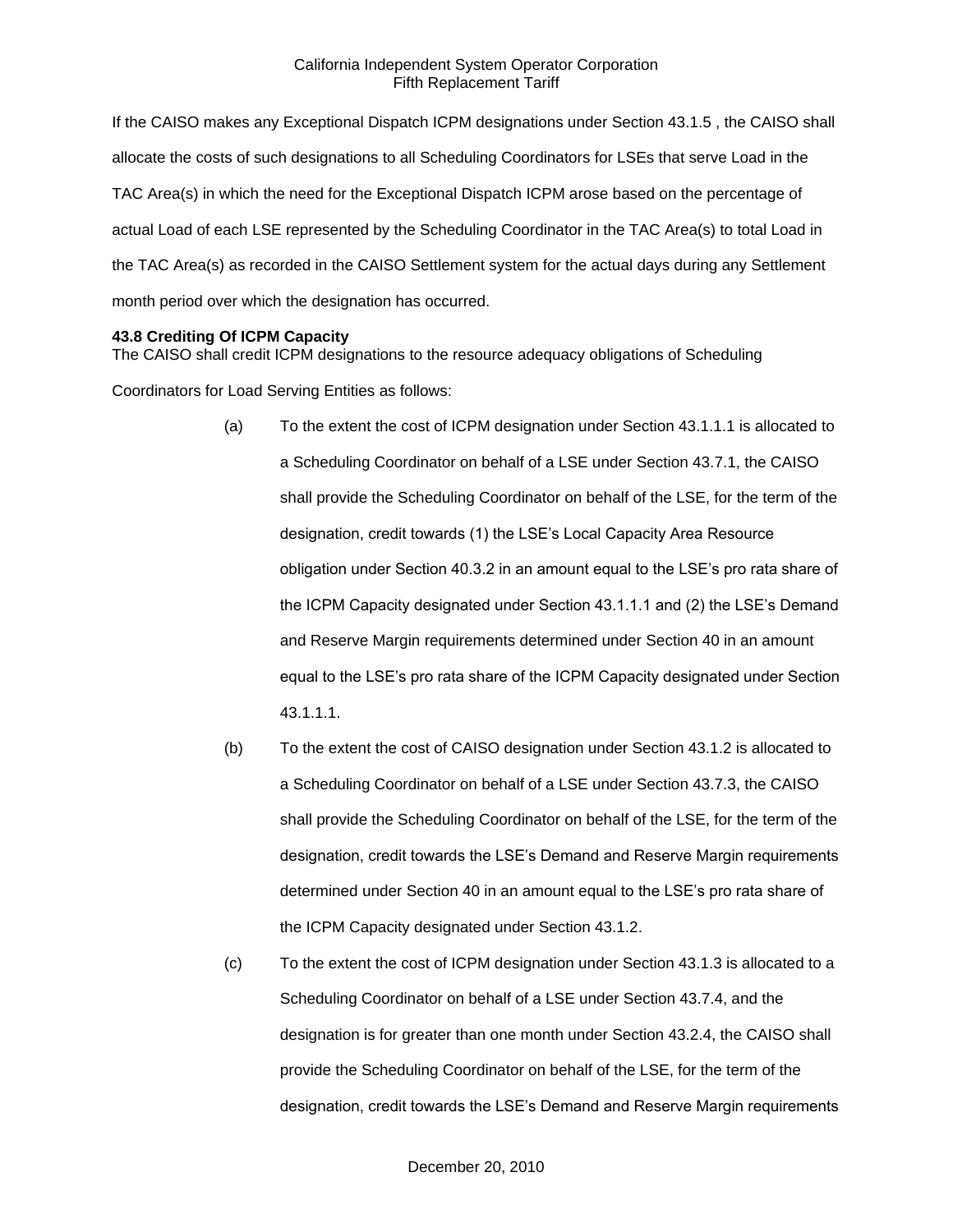determined under Section 40 in an amount equal to the LSE's pro rata share of the ICPM Capacity designated under Section 43.1.3.

- (d) The credit provided in this Section shall be used for determining the need for the additional designation of ICPM Capacity under Section 43.1 and for allocation of ICPM costs under Section 43.7.
- (e) For each Scheduling Coordinator that is provided credit pursuant to this Section,the CAISO shall provide information, including the quantity of capacity procured in MW, necessary to allow the CPUC, other Local Regulatory Authority, or federal agency with jurisdiction over the LSE on whose behalf the credit was provided to determine whether the LSE should receive credit toward its resource adequacy requirements adopted by such agencies or authorities.

## **44. Temporary Suspension Of CAISO Tariff**

### **44.1 Authority To Suspend Current Tariff And Revert To Previous**

If, during the thirty (30) days following the effective date of this section, the CAISO concludes that a hardware or software failure or other event has compromised the ability of the CAISO to reliably and accurately operate the CAISO Controlled Grid and CAISO Balancing Authority Area and settle the CAISO's markets in accordance with the currently-effective version of the CAISO Tariff and Business Practice Manuals, the CAISO may temporarily suspend the effectiveness of the currently-effective CAISO Tariff, or any part thereof, and operate under the terms and conditions of the ISO Tariff in effect on the day before the effective date of this section. In the event of such a suspension or partial suspension, the CAISO shall perform Settlements in accordance with a single version of the CAISO Tariff for the entire month in which the suspension occurred to the extent practicable. Upon restoration of the CAISO's ability to reliably and accurately operate the CAISO Controlled Grid and CAISO Balancing Authority Area and settle the CAISO's markets, the CAISO shall terminate such temporary suspension on the first of the month after a minimum of ten days' operations under the terms and conditions of the ISO Tariff in effect on the day before the effective date of this section unless Market Participants are required to change their process or systems, in which case a minimum of 30 days' operations are required.